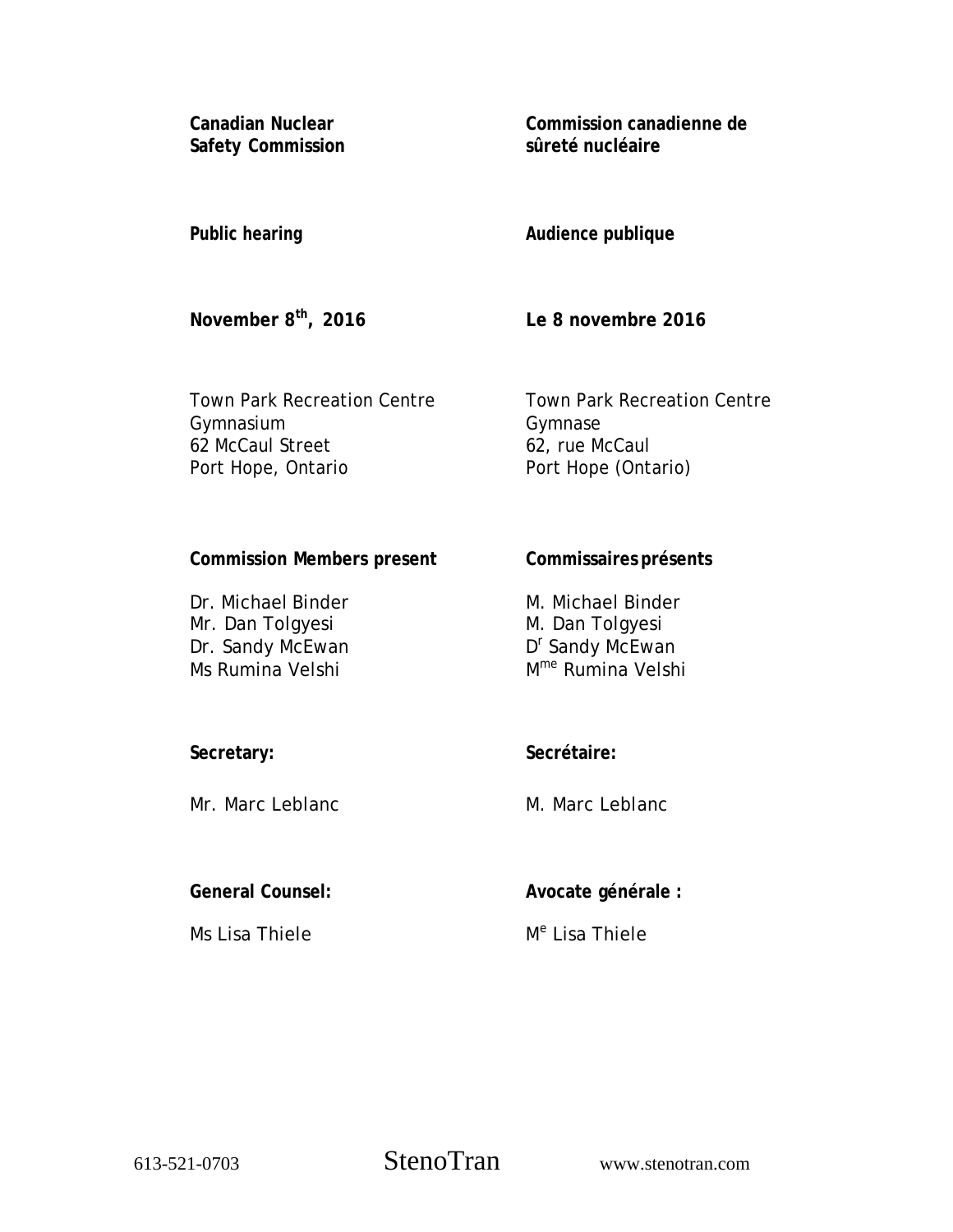# **TABLE OF CONTENTS**

|                                                                                                                                    | <b>PAGE</b> |
|------------------------------------------------------------------------------------------------------------------------------------|-------------|
| Opening Remarks                                                                                                                    | 1           |
| CMD 16-H7.A<br>Adoption of Agenda                                                                                                  | 5           |
| CMD 16-H8.1 / 16-H8.1A<br>Oral presentation by Cameco Corporation                                                                  | 9           |
| CMD 16-H8.A<br>Oral presentation by CNSC Staff                                                                                     | 33          |
| CMD 16-H8.8A<br>Oral presentation by the<br>Canadian Association of Nuclear Host Communities<br>and the Municipality of Clarington | 72          |
| CMD 16-H.3<br>Oral presentation by the<br>Northumberland Hills Hospital Foundation                                                 | 99          |
| CMD 16-H8.4<br>Oral presentation by Hannibal Farola                                                                                | 105         |
| CMD 16-H8.41<br>Oral presentation by the<br>Port Hope Community Health Concerns Committee                                          | 114         |
| CMD 16-H8.37<br>Oral presentation by the<br>Canadian Nuclear Laboratories                                                          | 154         |
| CMD 16-H8.2<br>Oral presentation by Robert Neville                                                                                 | 170         |
| CMD 16-H8.11<br>Oral presentation by Michael Azugy                                                                                 | 178         |
| CMD 16-H8.17<br>Oral presentation by Colin Deans                                                                                   | 185         |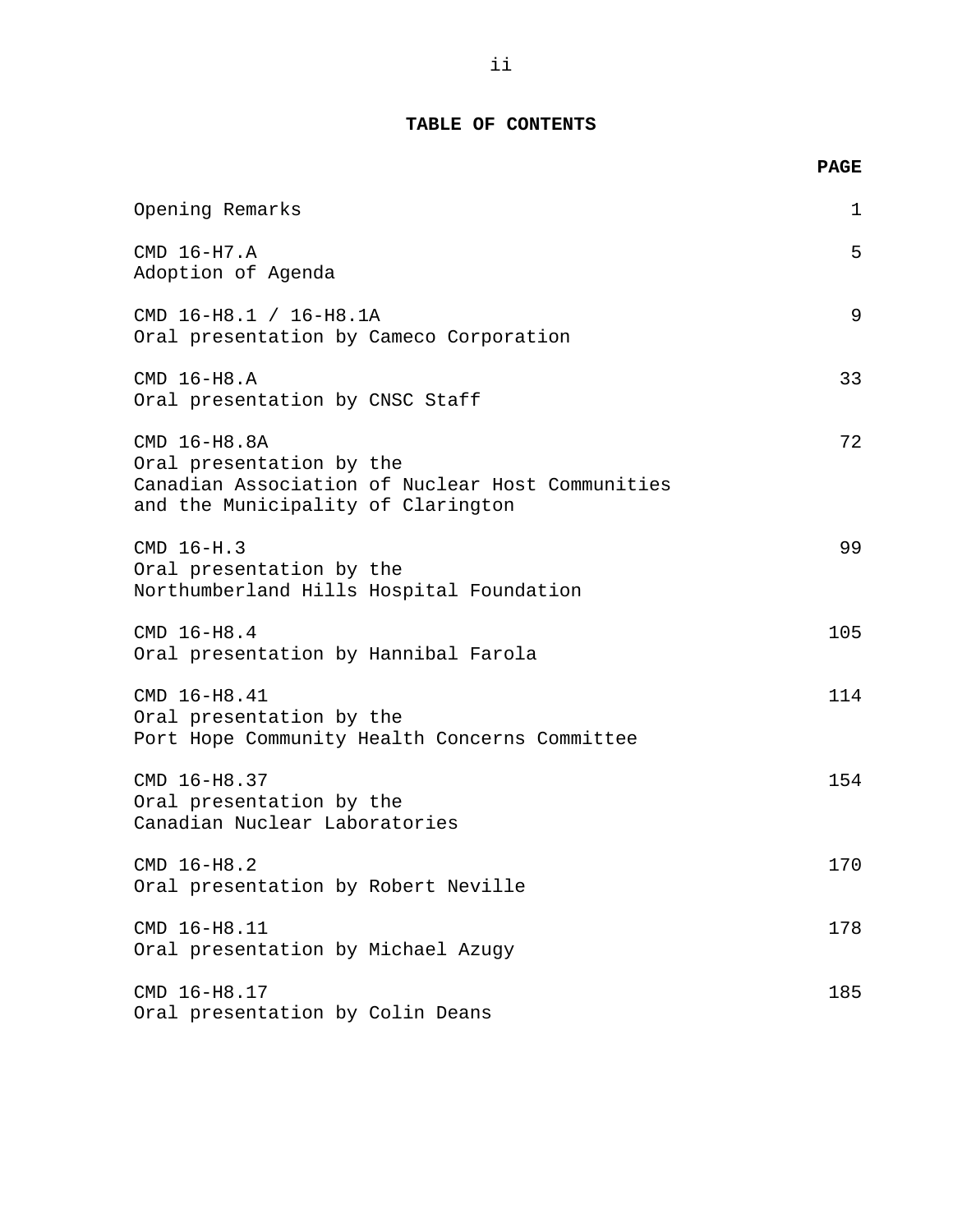# **TABLE OF CONTENTS**

|                                                                   | <b>PAGE</b> |
|-------------------------------------------------------------------|-------------|
| CMD 16-H8.18<br>Oral presentation by Edward McNamara              | 198         |
| CMD 16-H8.5<br>Written presentation by Jason Wakely               | 205         |
| CMD 16-H8.6<br>Written presentation by Jean-Pierre Pascoli        | 206         |
| CMD 16-H8.7<br>Written submission from Vattenfall Nuclear Fuel AB | 211         |
| CMD 16-H8.12<br>Written submission from Anna Tuillo               | 214         |
| CMD 16-H8.13<br>Written submission from Lou Rinaldi               | 219         |
| CMD 16-H8.14<br>Written submission from Diane Flesch              | 219         |
| CMD 16-H8.15<br>Written submission from Douglas Blundell          | 220         |
| CMD 16-H8.19<br>Written submission from Lynda Kay                 | 220         |
| CMD 16-H8.23<br>Written submission from Jeff Gilmer               | 220         |
| CMD 16-H8.28<br>Written submission from Kevin Wharmby             | 220         |
| CMD 16-H8.30<br>Written submission from Eugene Todd               | 223         |
| CMD 16-H8.32<br>Written submission from Laurie Bradley            | 224         |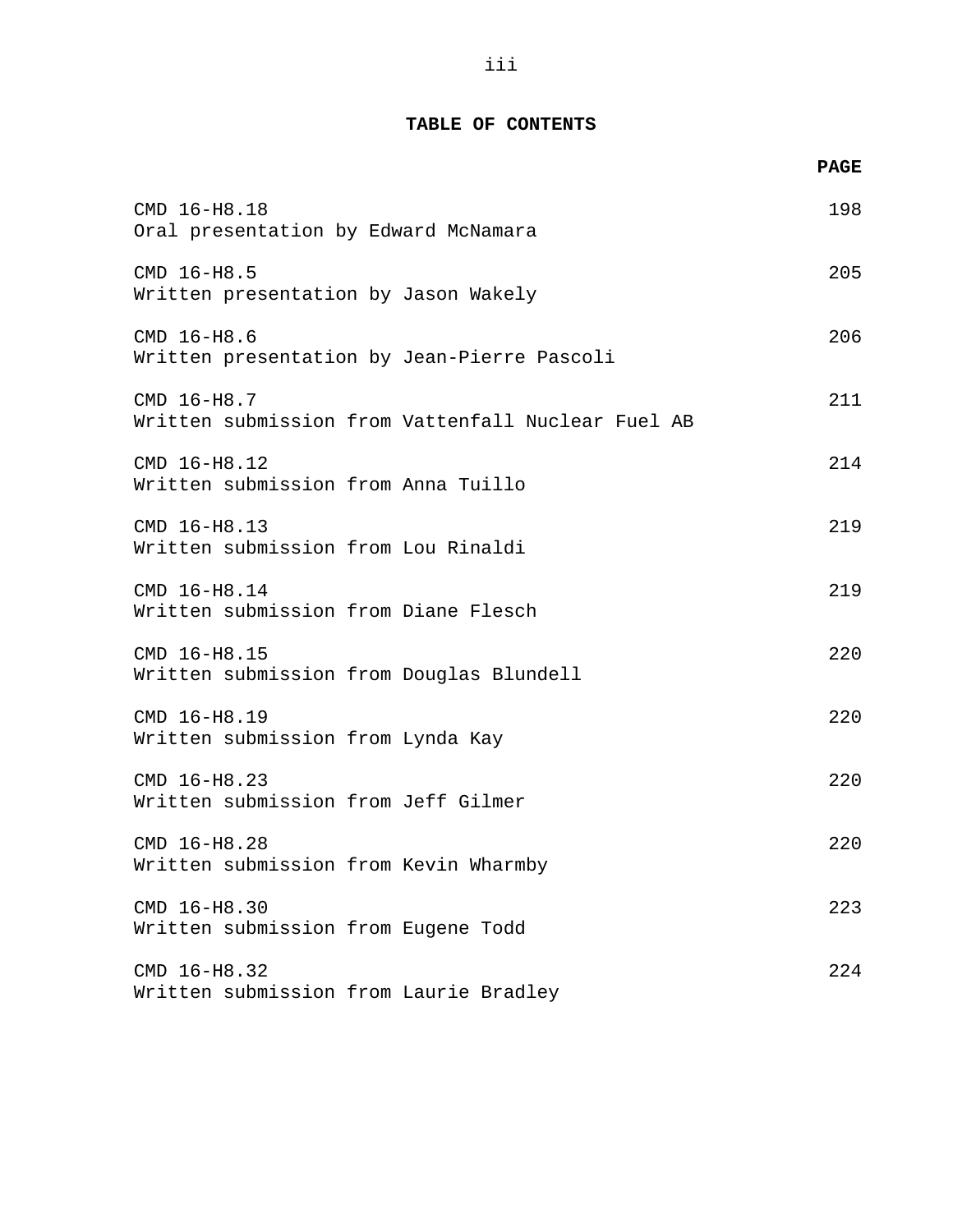# **TABLE OF CONTENTS**

|                                                                                | <b>PAGE</b> |
|--------------------------------------------------------------------------------|-------------|
| CMD 16-H8.33<br>Written submission from<br>Habitat for Humanity Northumberland | 224         |
| CMD 16-H8.36<br>Written submission from<br>United Steelworkers, Local 8562     | 224         |
| CMD 16-H8.39<br>Written submission from YMCA Northumberland                    | 231         |
| CMD 16-H8.40<br>Written submission from Women in Nuclear Canada                | 231         |
| CMD 16-H8.44<br>Written submission from John Morand                            | 233         |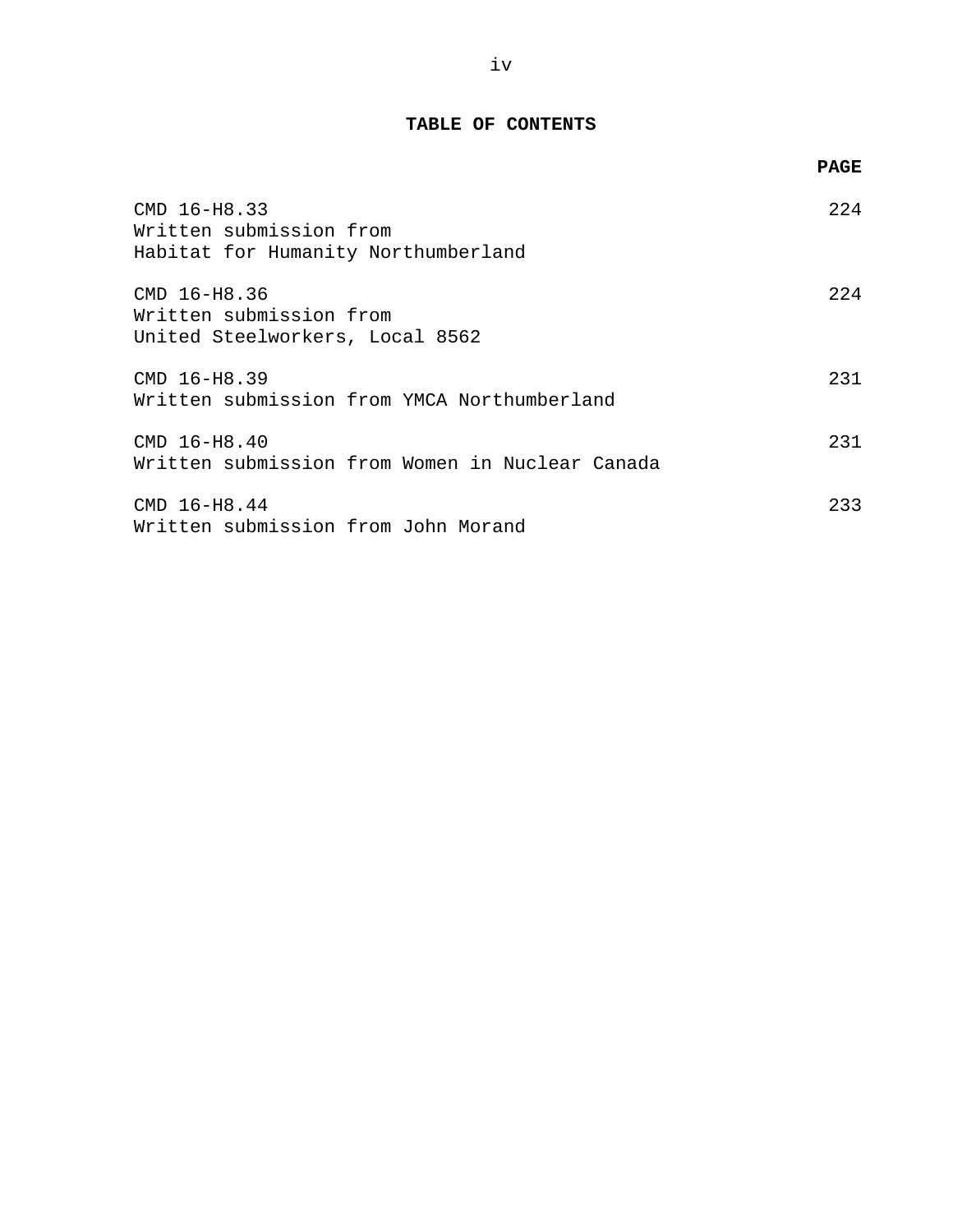<span id="page-4-0"></span>Port Hope, Ontario / Port Hope (Ontario) --- Upon commencing on Tuesday, November 8, 2016 at 2:04 p.m. / L'audience débute le mardi 8 novembre 2016 à 14 h 04

#### **Opening Remarks**

**M. LEBLANC :** Bon après-midi. Good afternoon, ladies and gentlemen. Bonjour à tous. Welcome to the public hearing of the Canadian Nuclear Safety Commission.

My name is Marc Leblanc, I am the Commission Secretary and I will just open up with a few remarks.

The public hearing is regarding the request from Cameco Corporation to renew the Nuclear Fuel Facility Operating Licence for the Port Hope Conversion Facility for a 10-year period.

During today's business we have simultaneous interpretation. You have devices for interpretation services at the reception desk. La version française est au poste 2 and the English version is on channel 1.

We would ask that you please keep the pace of your speech relatively slow so that the interpreters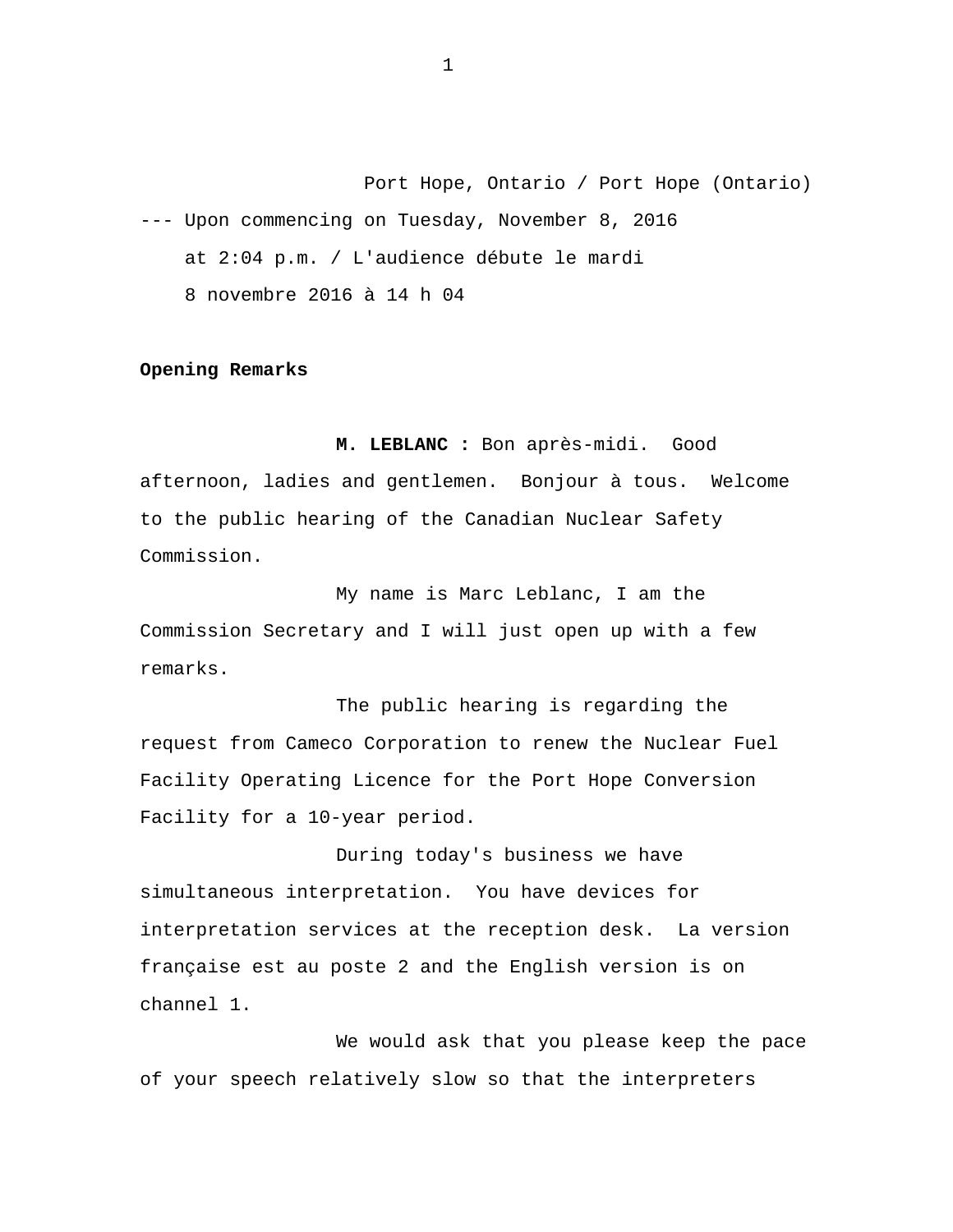have a chance to keep up.

I would also like to note that this proceeding is being video webcast live and that the proceeding is also archived on our website for a three-month period after the closure of the hearing.

We have transcripts. Those transcripts are in the official language that is used by the presenters and are not translated. Those transcripts will be available on our website probably late next week or the following week.

To make those transcripts as meaningful as possible, we would ask that everyone identify themselves before speaking.

As a courtesy to others in the room, please silence your cell phones and other electronic devices.

Monsieur Binder, président et premier dirigeant de la CCSN, will preside over this public hearing.

Mr. President...?

**THE PRESIDENT:** Thank you.

Good afternoon and welcome to the public hearing of the Canadian Nuclear Safety Commission.

First of all, on behalf of the Commission, I wish to tell you how delighted we are to be here in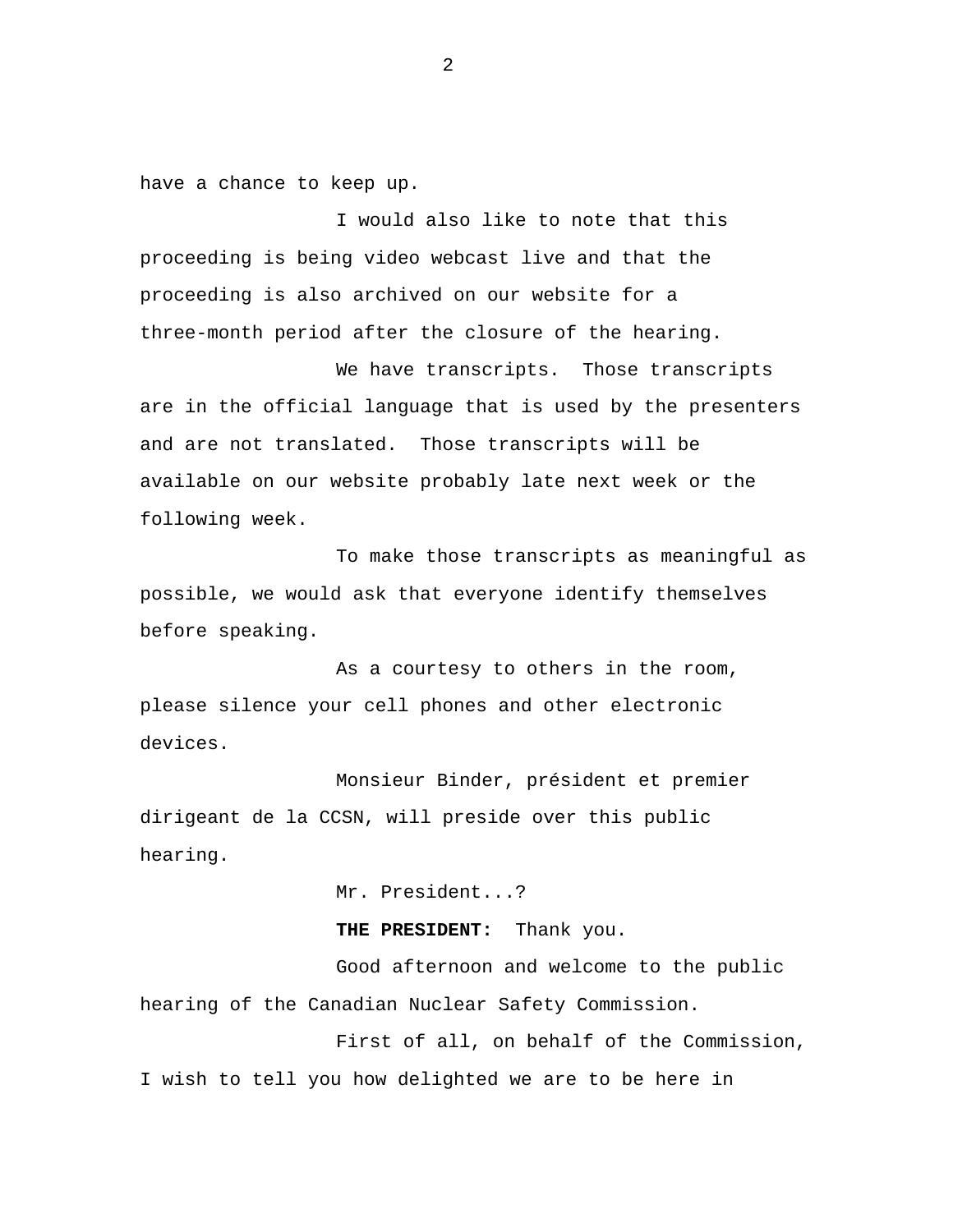beautiful Port Hope. It's always a great pleasure to come here and walk around and try some of the bars and restaurants. So we're looking forward to the next couple of days, we have a couple of other places to visit and taste.

My name is Michael Binder, I am the President of the Canadian Nuclear Safety Commission.

I would like to introduce the Members of the Commission that are with us here today.

On my right is Monsieur Dan Tolgyesi; on my left are Dr. Sandy McEwan and Ms Rumina Velshi.

We have heard from our Secretary Marc Leblanc and we also have with us Ms Lisa Thiele, Senior General Counsel to the Commission.

So before we start, I would like to make a few introductory remarks.

First of all, I would like to thank CNL for their interesting and informative tour of Port Hope and Port Granby waste facilities that we spent the morning at.

As you know, we are in Port Hope for the next three days to consider the written submissions and oral presentations from a large number of citizens and organizations who wish to express their opinions in the context of the Cameco Port Hope Conversion Facility Renewal Hearing as well as on meeting items on Thursday regarding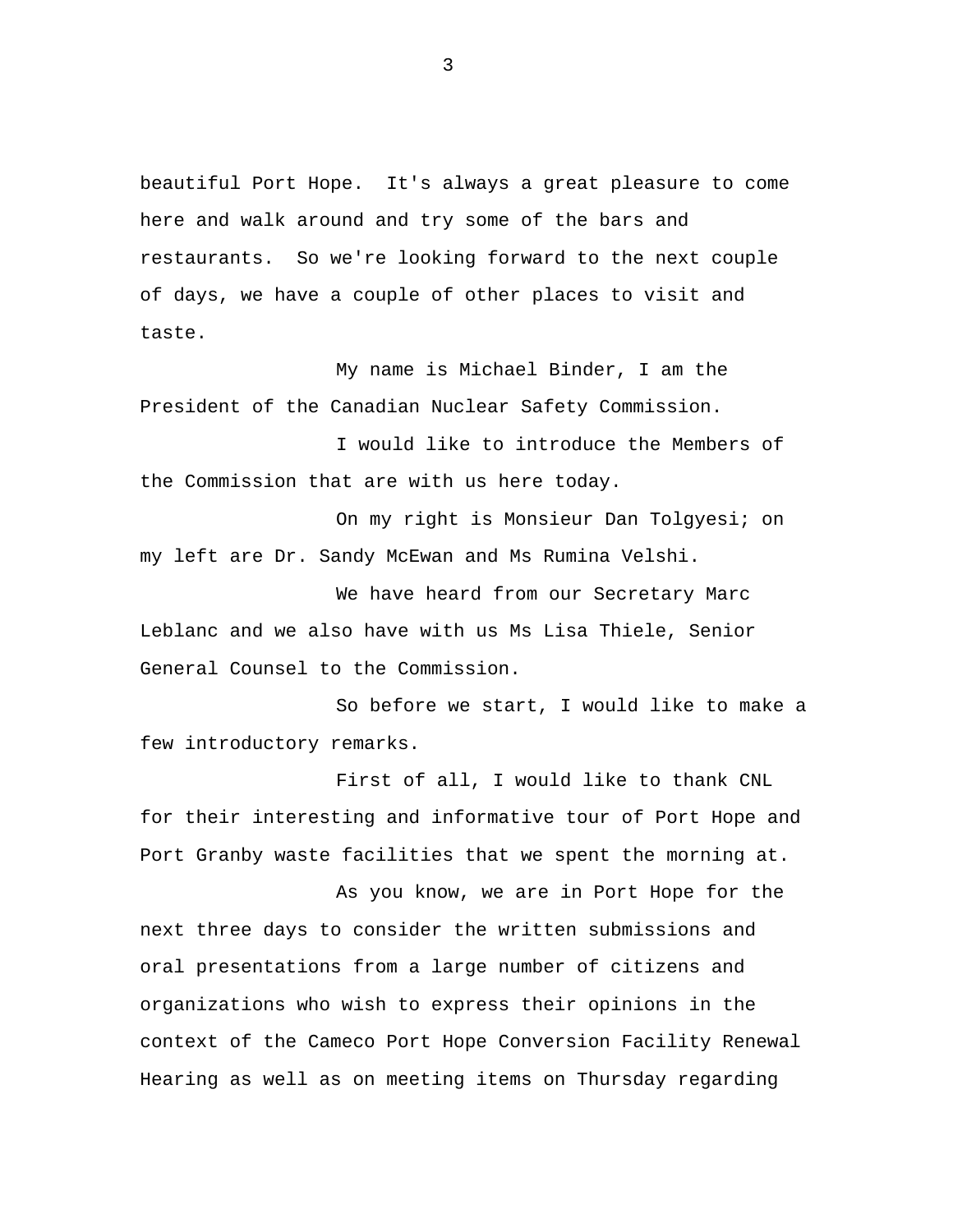the Port Hope Area Initiative and the 2015 Regulatory Oversight Report For Nuclear Processing Facilities.

Therefore, prior to getting this hearing under way, I wish to emphasize that, as you well know, the Commission is a quasi-judicial administrative tribunal and that consequently it is independent from any political, governmental or private sector influence. In fact, Commission Members are independent of one another and also independent of the CNSC staff.

Interventions filed for this hearing include the recommendations to the Commission. CNSC staff also make recommendations to the Commission, but it is the Commission Members who will render a decision based on all evidence presented in the context of the hearing process.

The Commission Members are appointed by the Governor in Council on the basis of their achievements in their respective fields of endeavour as well as their excellent reputation among their peers. Their mandate is simple: ensure that the use of nuclear is done in a manner that protects the environment as well as the health, safety and security of the workers and the public.

I would also like to emphasize that the CNSC has no economic mandate and will not base its decisions on the economic impact of a facility. Let me repeat this. It is the health, safety and security of the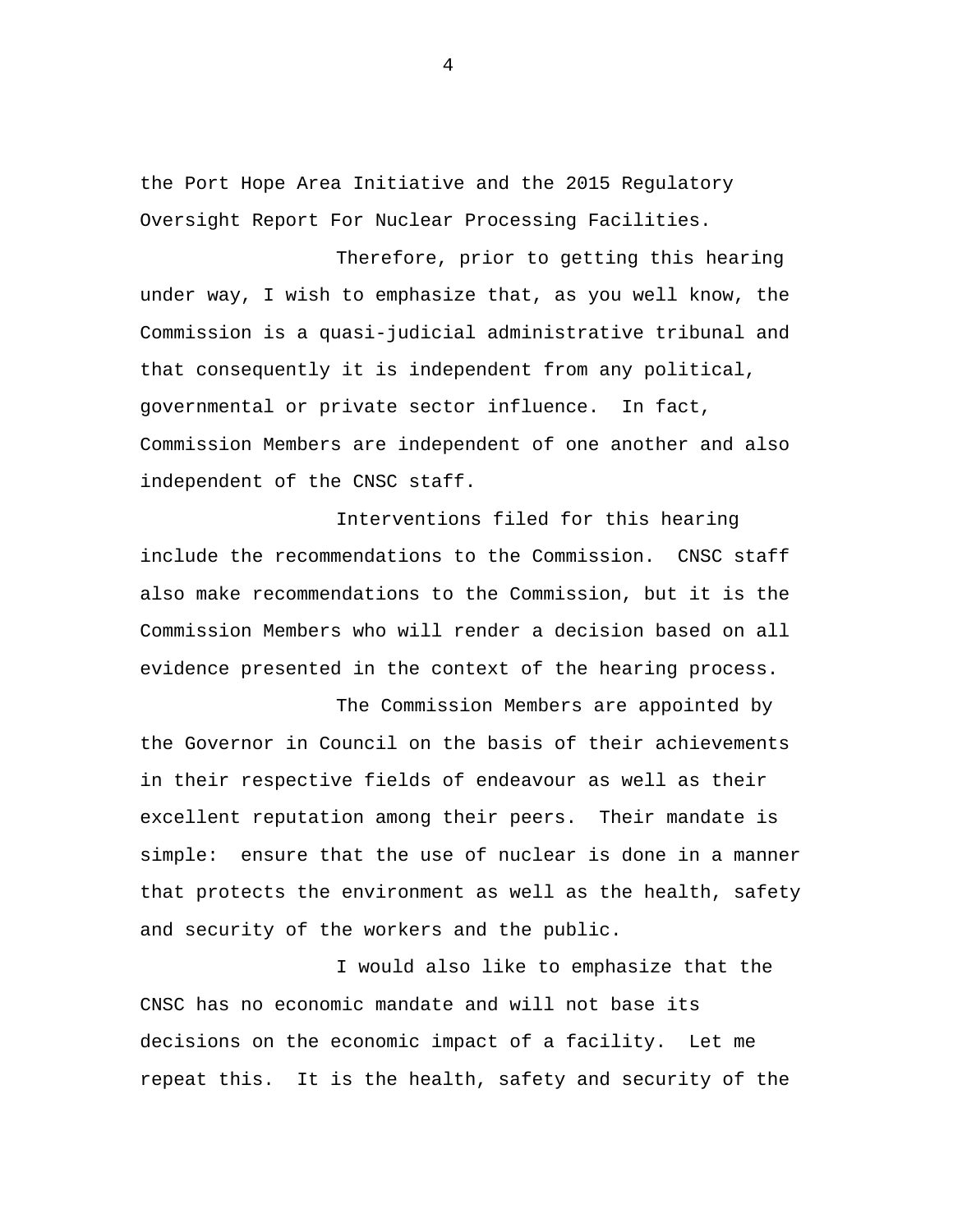<span id="page-8-0"></span>public and the protection of the environment that guides its decisions.

Finally, as I stated earlier, the Commission is an administrative tribunal. It is willing to conduct this hearing in the affected community and to provide a forum where members of the public can express their views on the matters at hand.

As the Commission is a tribunal and wishes to hear all oral presentations and ask as many questions as is deemed necessary on these issues, we ask that everyone respect the decorum of a tribunal setting and assist with the orderly civil and respectful conduct of these proceedings.

The Commission will not tolerate inappropriate behaviour and will take necessary measures to ensure the orderly conduct of the proceedings in the same way it does for all other proceedings it conducts in Ottawa and in communities. Thank you.

**CMD 16-H7.A** 

**Adoption of Agenda** 

**THE PRESIDENT:** So with these remarks I would like now to call for the adoption of the agenda by the Commission Members, as outlined in the Commission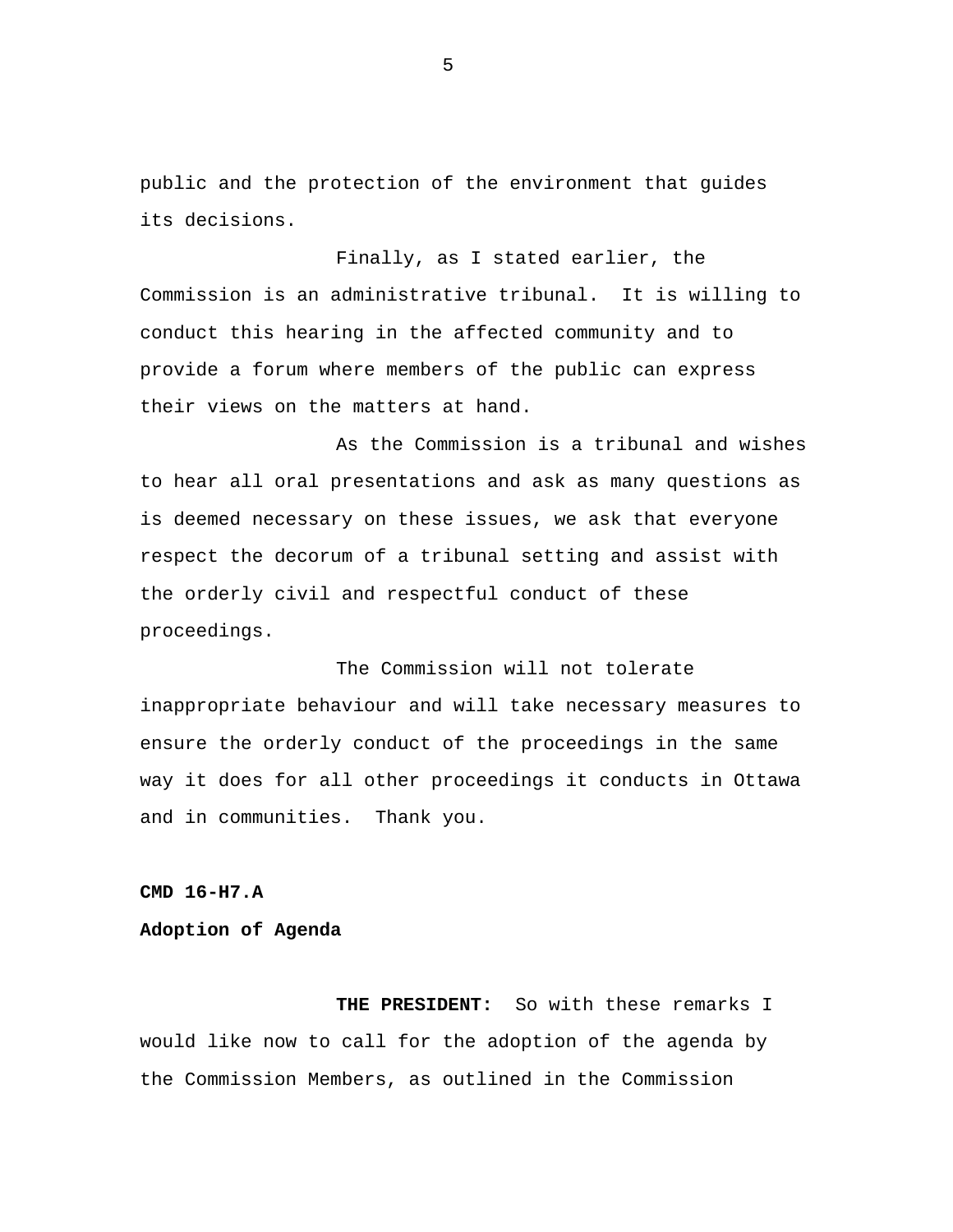Member Document 16-H7.A.

Do I have concurrence? So for the record, the agenda is adopted. Marc...?

**MR. LEBLANC:** Just a few very short additional remarks.

So the Notice of Public Hearing and Participant Funding 2016-H-03 was published on March 30th, 2016.

The submission from Cameco and the recommendations from staff of the CNSC were filed on September 2nd, 2016.

The public was invited to participate either by oral presentation or written submission. October 3rd, 2016, was the deadline set for filing by intervenors. The Commission received 44 requests for intervention.

October 26th was the deadline for filing of supplementary information and presentations. We note that presentations were filed by Cameco, CNSC staff and a number of intervenors.

Participant funding was available to intervenors to prepare for and participate in the hearing. The Commission received four applications for funding.

A Funding Review Committee, which is independent of the Commission, reviewed the applications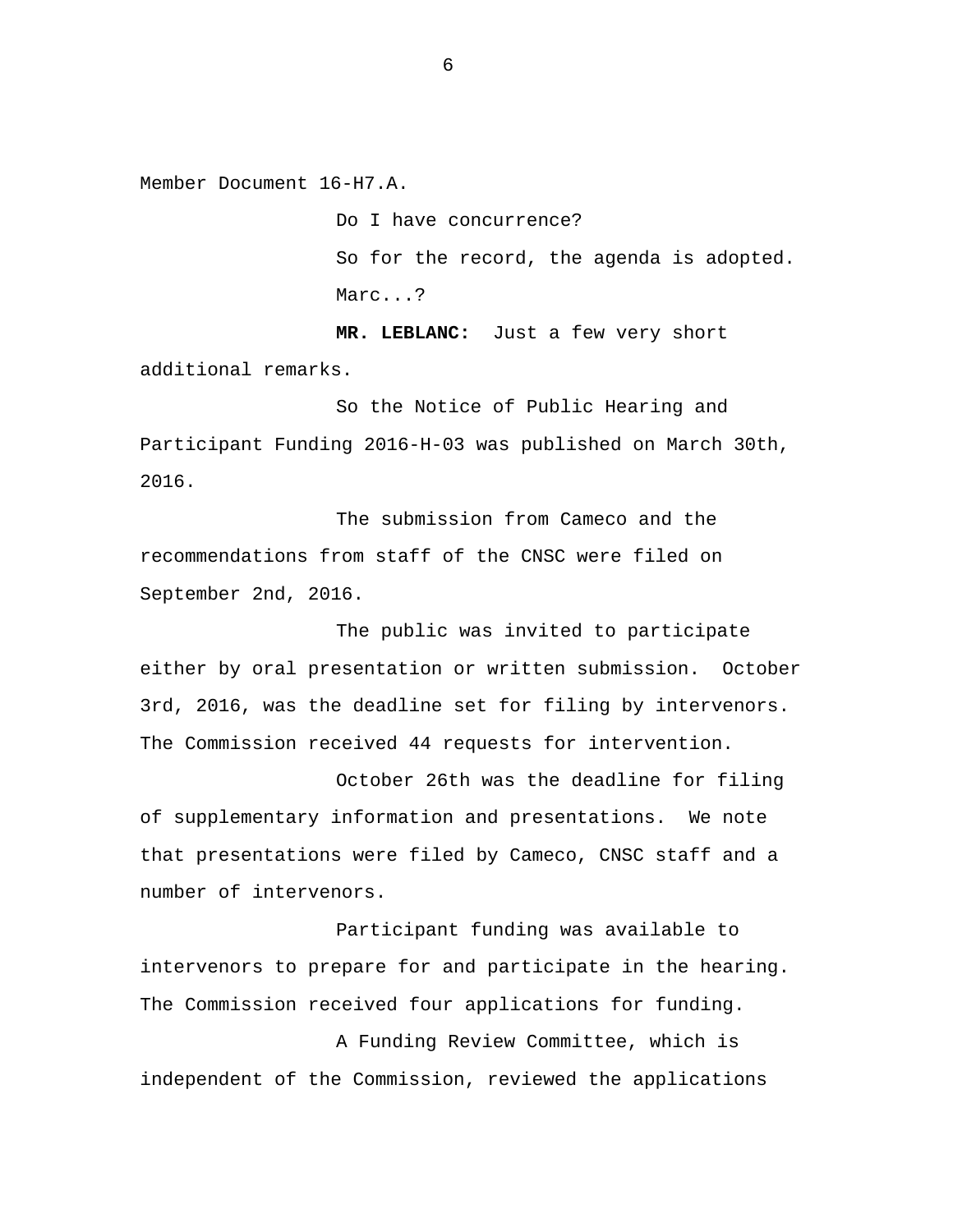and funding was provided to the four applicants.

All the documents presented today and to be presented tomorrow are available at the reception, either on CDs or in paper format, as well as the Commission Members' biographies.

Mr. President...? Oh, still me. A bit longer than I expected.

Before dinner -- just to give you a sense of how the days will unfold. So we will hear from 2:00 - well, from 2:10 to 4:00 we will hear the presentations by Cameco Corporation, CNSC staff and the Canadian Nuclear Laboratories and Cameco. Sorry, Cameco, CNSC staff and the CNL today.

The presentations by intervenors will resume after dinner, at 7:00 p.m., but we will have also interventions from 4:00 thereon. So the first interventions will be at 4:00 and then we will resume after dinner.

Time permitting, the Commission will also review written submissions at the end of each day, including this evening, and when oral presenters are not available or if there is time between oral presentations.

These written submissions have already been read by the Members and we will address each of them before the close of this hearing.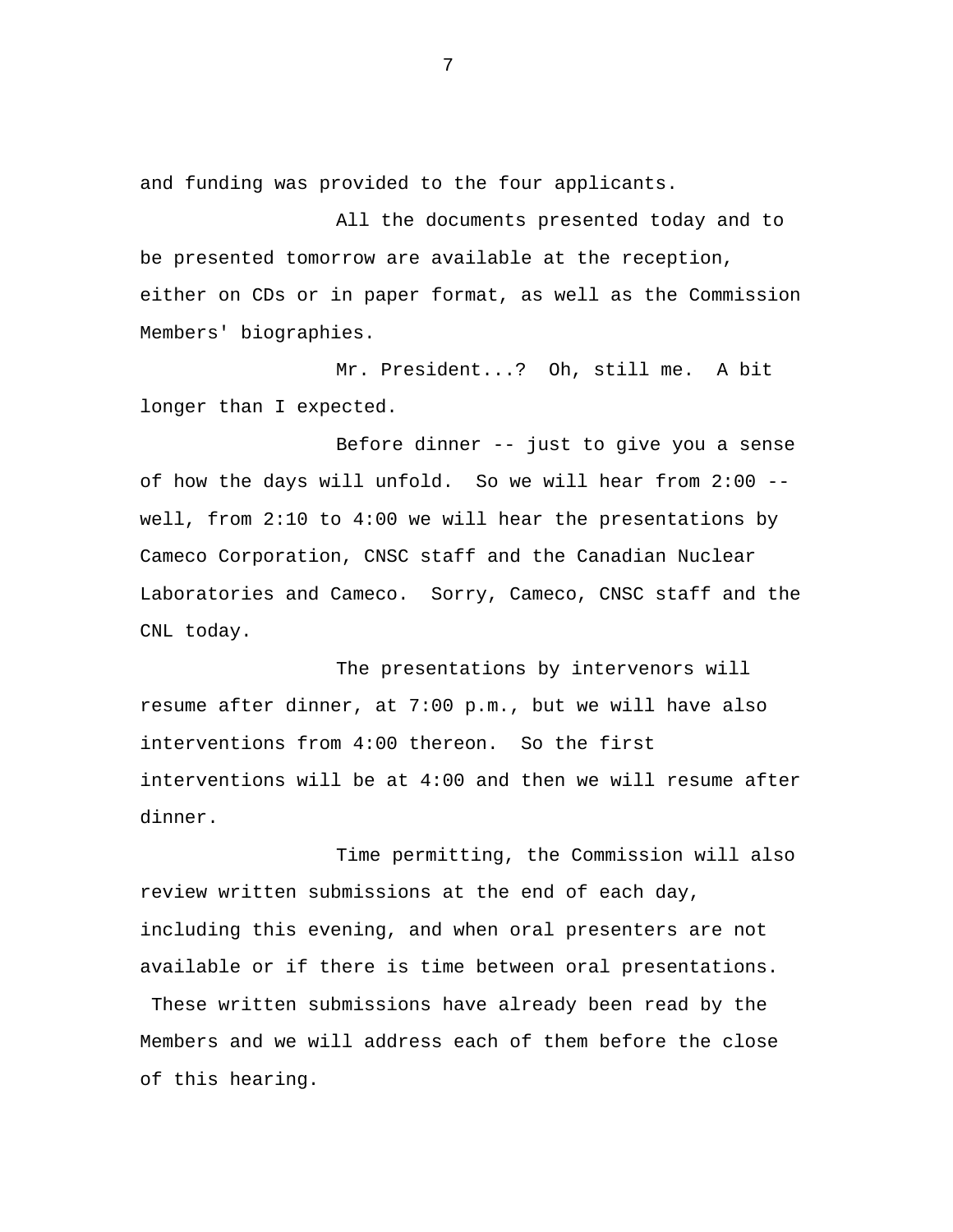Twenty-six intervenors are scheduled to present orally. While the oral presentations are limited to 10 minutes, Commission Members will have the opportunity to ask questions after each presentation. There is no time ascribed for the question period following each presentation.

The Commission Members have read all the submissions and intervenors are encouraged to use their oral presentation time to highlight key points rather than simply reading previously submitted written materials.

Your key contact persons will be Ms Line Quevillon and Ms Johanne Villeneuve from the Secretariat staff and you will see them going around or at the back of the room if you need information regarding the timing of presentations or other information.

To begin, we will first hear the presentations by Cameco and staff. After, we will proceed with the presentations by intervenors who have been permitted to present orally.

Commission Members will have the opportunity to ask questions, as I mentioned earlier, after each intervention and will conduct general rounds of questions after all the interventions have been considered.

Mr. President...?

**THE PRESIDENT:** Thank you, Marc.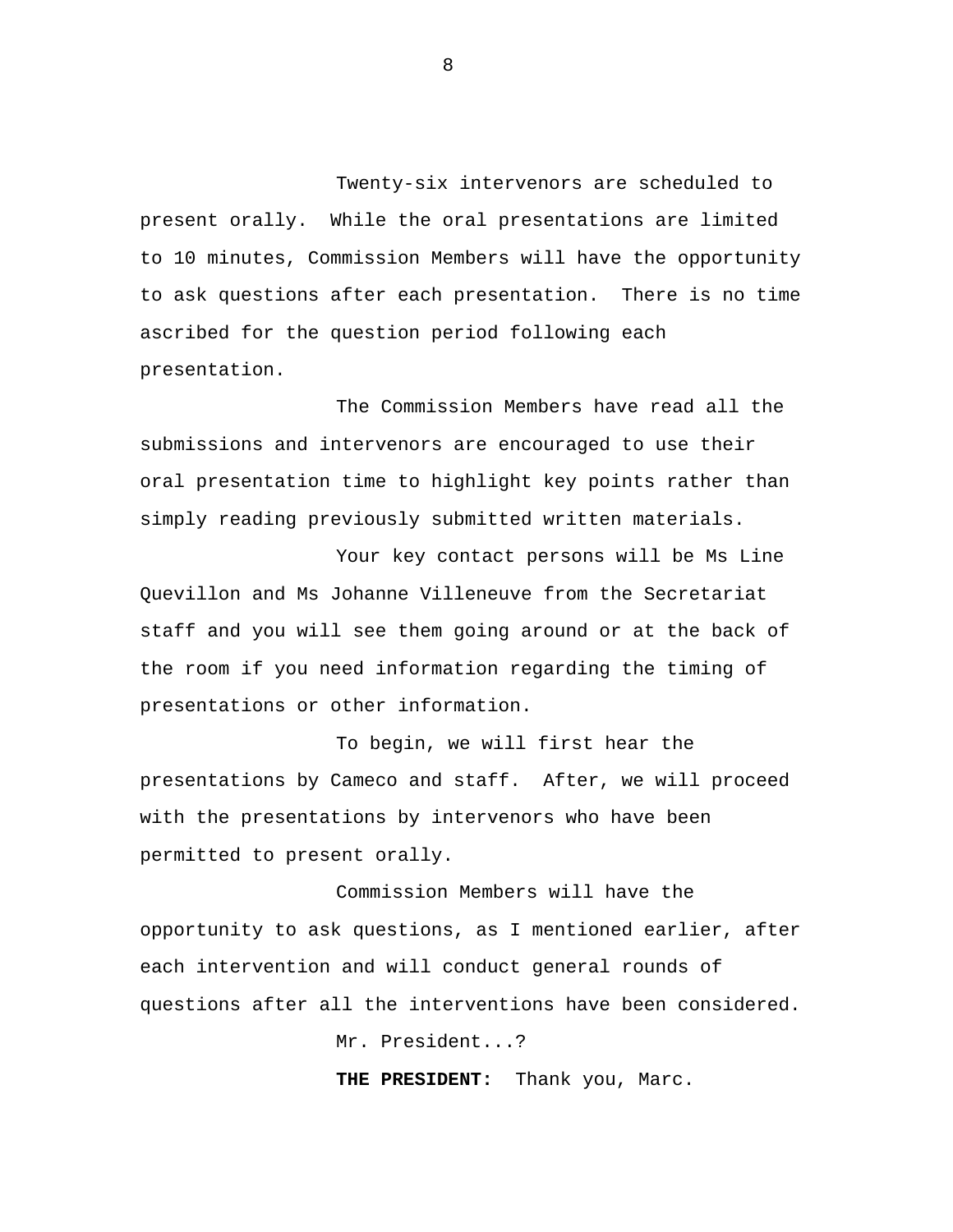Before we proceed with the presentations, I want to note that there are representatives from other governmental departments joining us for this hearing, available to answer questions after the presentations.

In attendance today we have a representative from Environment and Climate Change Canada, Ms Nardia Ali, and she will be available to answer questions once we get into the written material and the oral presentation.

### **CMD 16-H8.1 / 16-H8.1A**

### **Oral presentation by Cameco Corporation**

**THE PRESIDENT:** So I would like to start by calling on the presentation from Cameco Corporation on the Port Hope Conversion Facility as outlined in CMD 16-H8.1A.

I understand that Mr. Clark will make the presentation. The floor is yours.

**MR. CLARK:** Thank you.

So for the record, my name is Dale Clark, I am Vice President of Cameco's Fuel Services Division and I sat at this table for the relicensing hearing five years ago as the General Manager of the Port Hope Conversion Facility.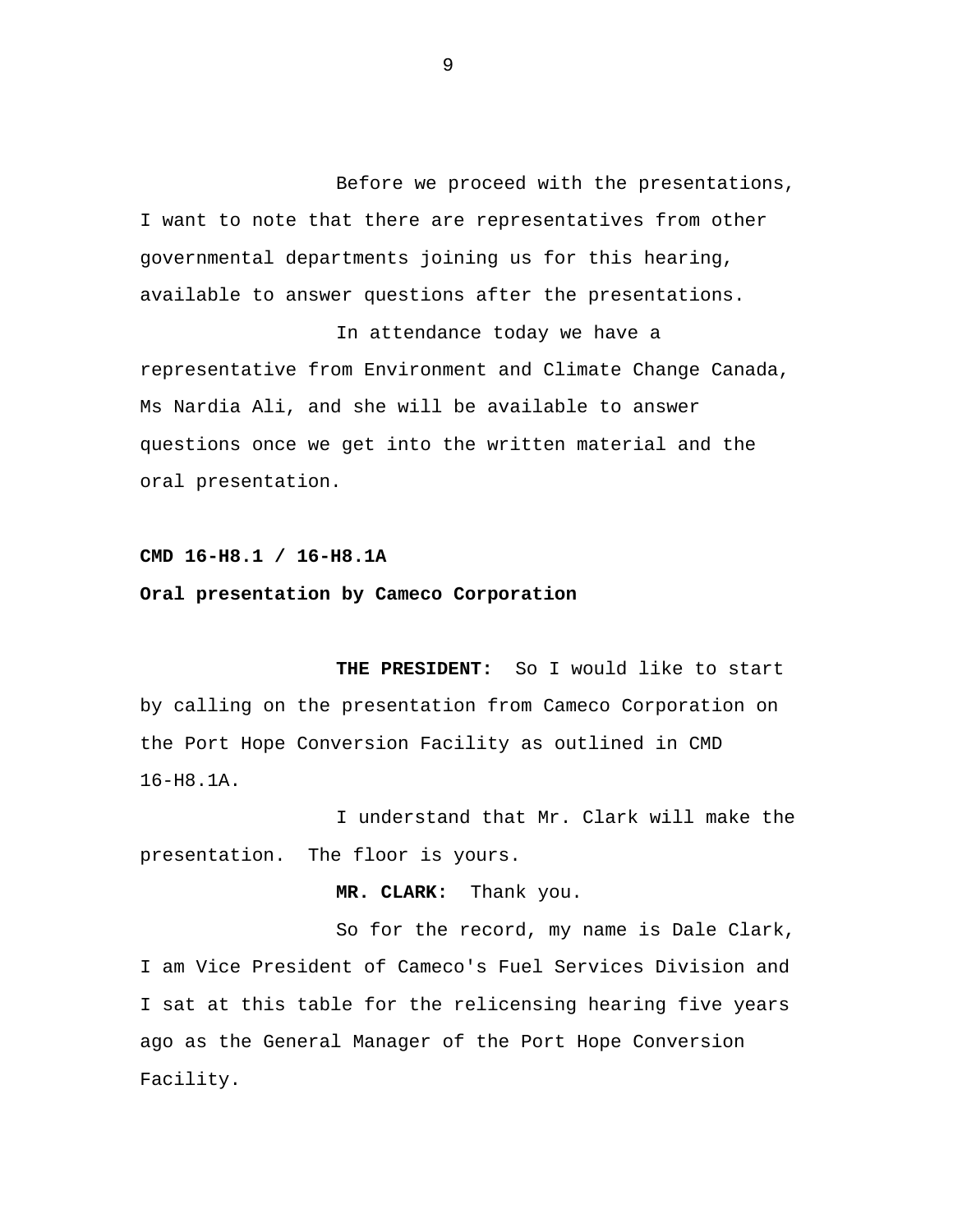On behalf of Cameco, I welcome the Commission to Port Hope and Northumberland County. We not only work here but most of us live here, play here and are raising our families here. Holding these hearings in Northumberland County gives our community, and even Cameco employees, the opportunity to participate in and better appreciate the relicensing process. So whether you have been here before or this is your first occasion for a visit, I hope you have time to take in this beautiful community and see why we are very proud to be here.

Collectively, the people who sit at the tables in front of you today have more than 100 years of experience in various industrial settings, much of it in the nuclear industry.

As a chemical engineer, I managed large chemical manufacturing facilities in the U.S., the U.K. and Estonia before joining Cameco in 2008.

In a moment I will turn the presentation over to Mr. Dave Ingalls, the current General Manager of the Conversion Facility.

Also a chemical engineer, Dave first joined Cameco in 1994 as a co-op student while studying at the University of Waterloo. Prior to becoming General Manager, Dave was Director of Compliance and Licensing for the Fuel Services Division.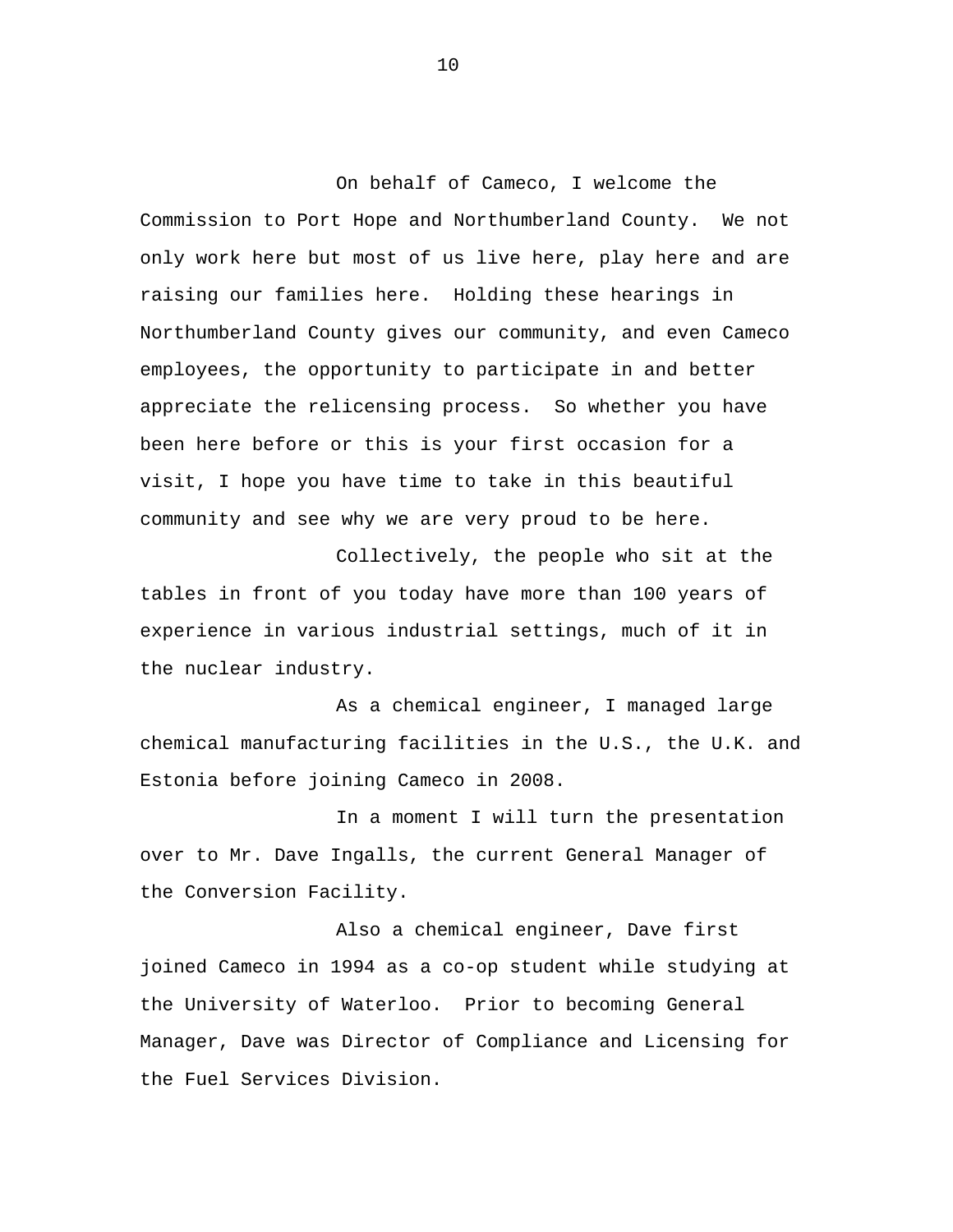To introduce the others sitting here, Liam Mooney has been Cameco's Vice President of Safety, Health, Environment & Quality and Regulatory Relations for more than five years. Liam received his Juris Doctor Degree from the University of Saskatchewan in 1998 and joined Cameco as a Senior Legal Advisor in 2005.

Rebecca Peters is Superintendent, Special Projects for the Fuel Services Division and is responsible for regulatory relationships, licensing, environmental assessment and implementation of standards and regulatory documents. Rebecca holds a Master's of Science in Toxicology and held a teaching position at the University of Ontario Institute of Technology prior to joining Cameco in 2005.

Shane Watson is Cameco's Program Manager for the Vision in Motion project. A professional engineer, Shane has been with Cameco for 10 years and is leading the planning, development and execution of this large-scale cleanup and remediation project being undertaken at the conversion facility site.

These individuals and their experiences are important assets to ensure Cameco continues to operate safe, clean and reliable operations and I am very proud to call them colleagues.

Thank you again for being here and I will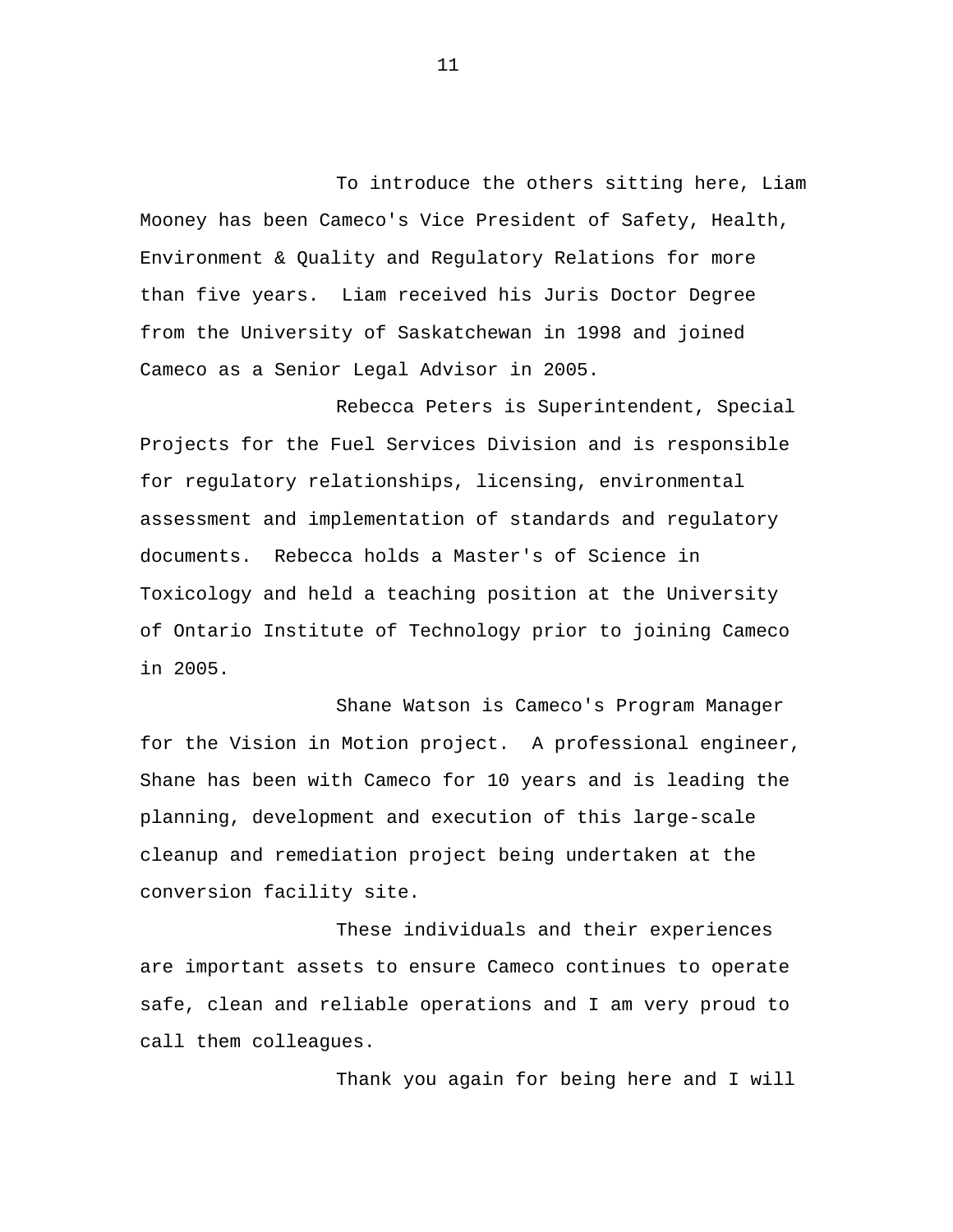now turn things over to Dave Ingalls.

**MR. INGALLS:** Thank you, Dale and Members of the Commission. For the record, my name is Dave Ingalls and, as Dale mentioned, I am the General Manager of the Conversion Facility and responsible for all elements of its operation.

To complement the detail provided in our application, Commission Member Documents and other submissions, I am pleased to provide the Commission with a high-level overview of our strong operating performance and commitment to the future of our operation and community.

Before we start, I would like to give you a brief description of my facilities operations.

The Port Hope Conversion Facility supplies the world's reactor fleet with uranium conversion services needed to generate one of the cleanest sources of electricity available today. We receive nuclear grade uranium trioxide for conversion to either uranium hexafluoride (UF<sub>6</sub>) or uranium dioxide (UO<sub>2</sub>).

 $UF<sub>6</sub>$  is exported internationally for further processing and is used in light water reactors around the world. Cameco's  $UF_6$  conversion facility is one of only two such plants in North America and one of only three in the Western world. UF<sub>6</sub> production represents 80 percent of our licensed production capacity.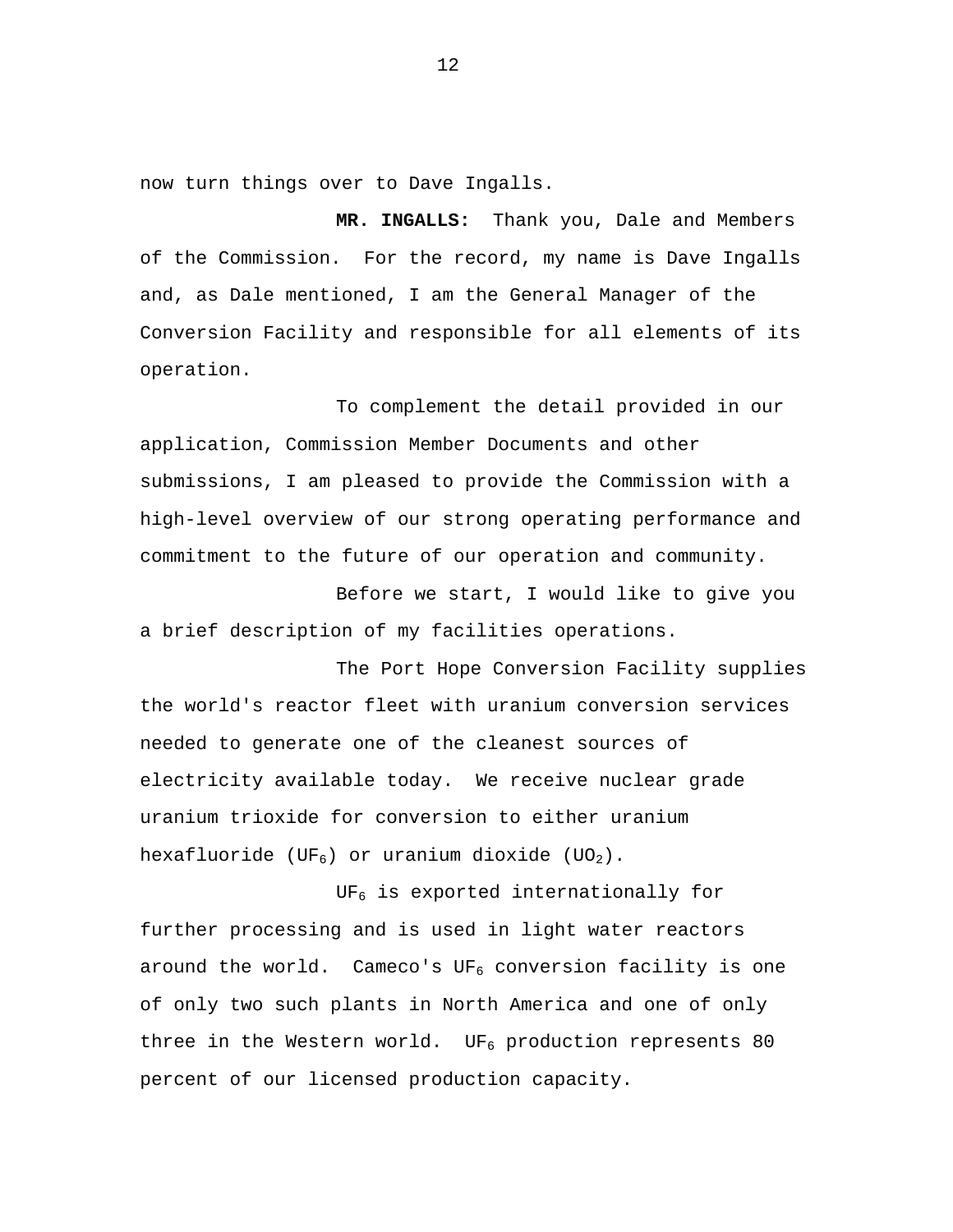We are also licensed to produce ceramic grade UO2 which represents 20 percent of our licensed production capacity.

Our site plays a prominent role in providing clean energy, producing 20 percent of the world's UF<sub>6</sub> conversion capacity here in Port Hope. One UF<sub>6</sub> cylinder provides enough fuel to power a city of 90,000 people for an entire year. To put that into perspective, that is enough fuel to power every home, business, school, doctor's office and hospital in a community the size of Northumberland County.

 Our UO2 plant is the world's only commercial supplier of UO<sub>2</sub> conversion services for CANDU nuclear reactors. This means that fuel processed here is in every CANDU reactor in the country, accounting for approximately 60 percent of all power generated in Ontario and 15 percent of all power generated in Canada.

We are very pleased to share with you and the community the progress we have made during the licence period.

The conversion facility currently has a five-year operating licence that is set to expire at the end of February 2017. As you have seen in our application, we are requesting a 10-year licence renewal and minimal changes to our activities. Our request is to maintain the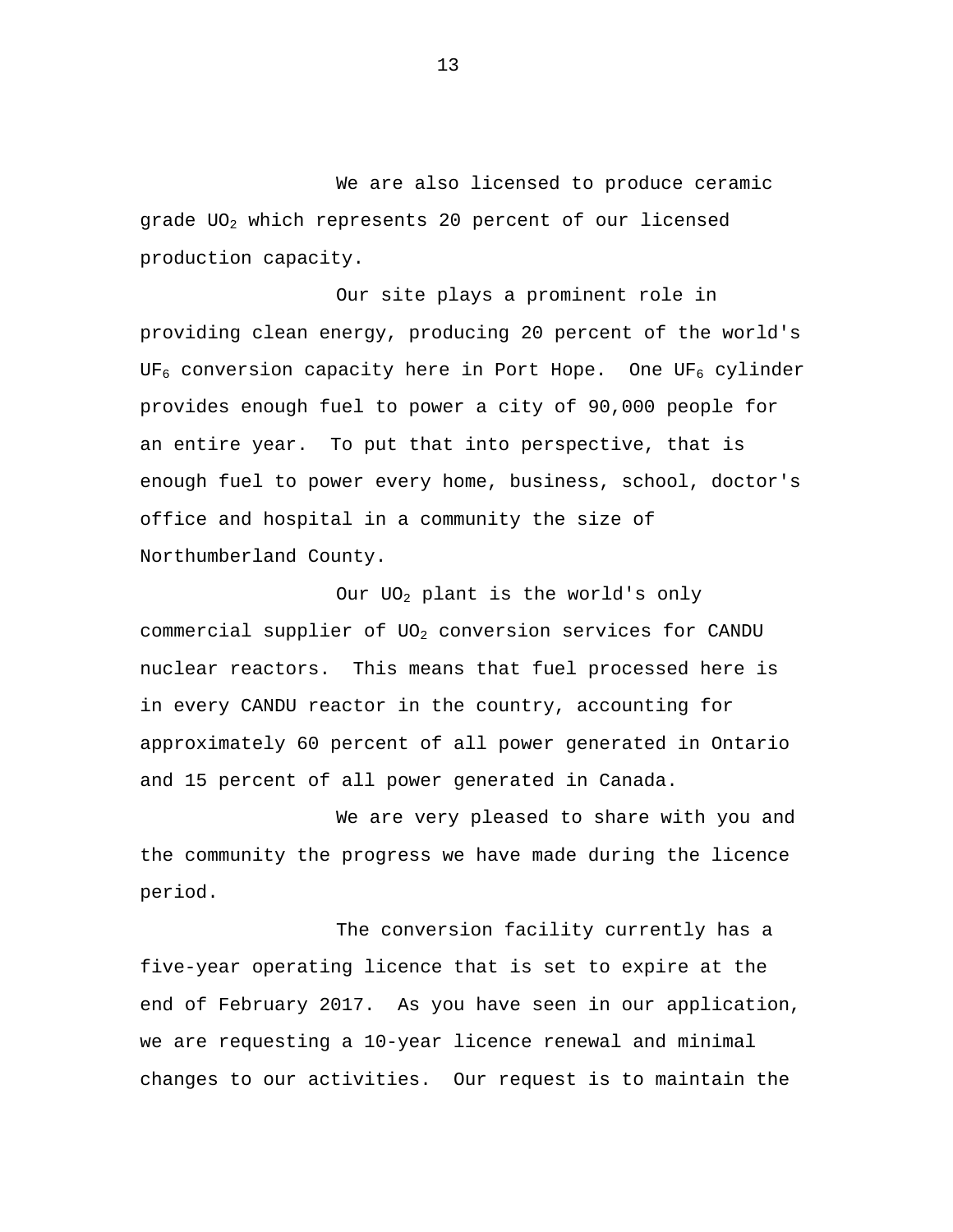current production limits of 2,800 tonnes uranium as  $UO<sub>2</sub>$  and 12,500 tonnes uranium as UF<sub>6</sub>, with a daily limit of 45 tonnes.

We also request that the CNSC continue to authorize Cameco to process and store various natural, depleted and enriched uranium compounds.

Additionally, we are asking that references to old production activities be removed from our licence conditions. This would include removal of references to the North  $UO<sub>2</sub>$  plant as a  $UO<sub>2</sub>$  production facility, the removal of references to the metals plant and metals production as an activity authorized under the licence.

Currently, Cameco is authorized to carry out cleanup, decontamination, demolition and remediation activities, including those related to the Vision in Motion project. However, we are requesting that these activities that are within the site's current licensing basis be described in our Licence Conditions Handbook.

With respect to our 10-year licence, our reason for requesting a longer licence term is twofold.

First, our strong operating performance in all safety and control areas demonstrates our ability to consistently carry out future activities safely and reliably. Second, a 10-year licence period allows us to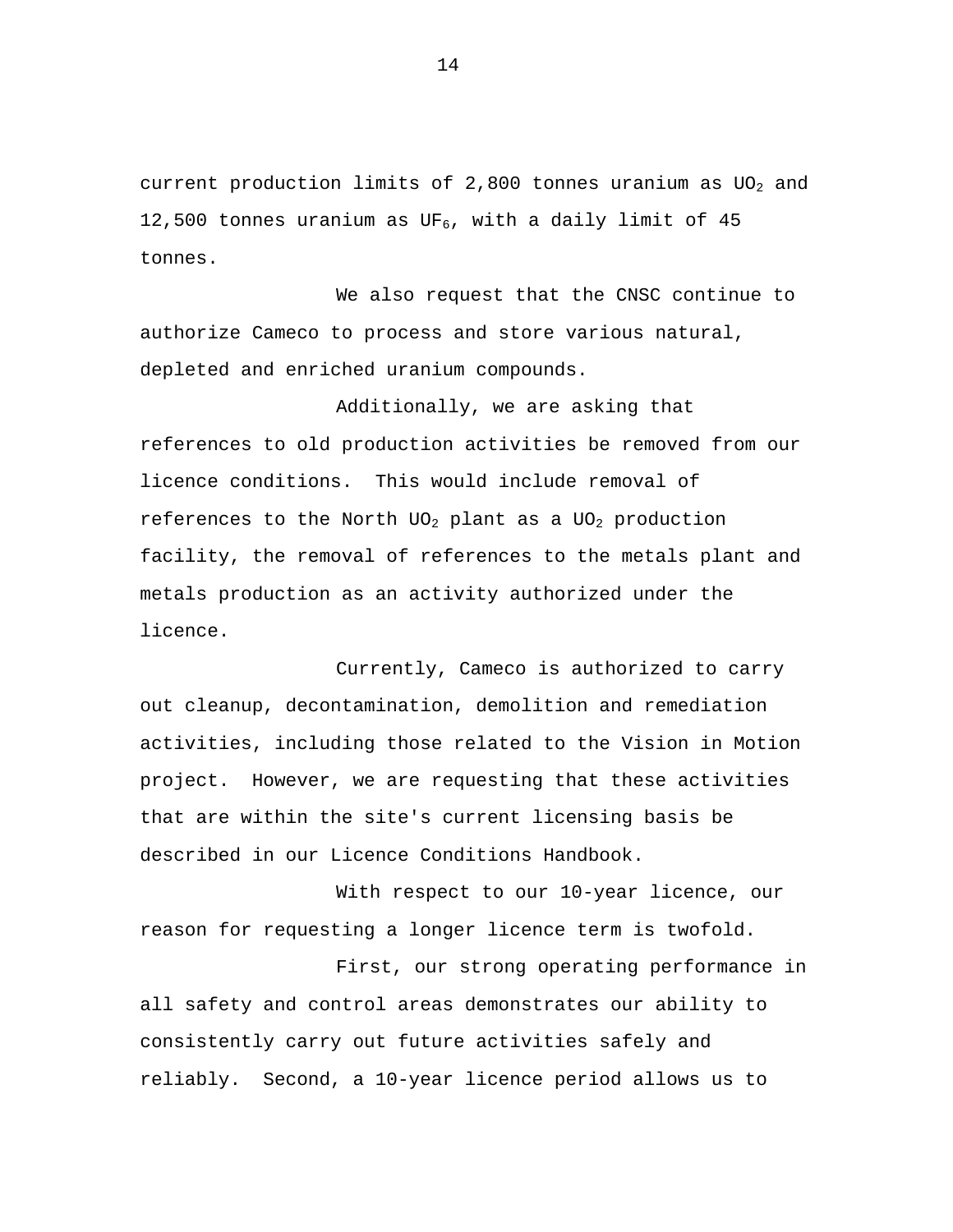effectively implement the Vision in Motion project, which will make significant improvements to our waste management and environmental protection programs.

Finally, Cameco is requesting approval of an updated financial guarantee submitted as part of our preliminary decommissioning plan. The guarantee, which is an increase of \$26.9 million to a total of \$128.6 million, is based on the cost estimate that was updated in 2015 in accordance with CSA standards and guidelines and accepted by CNSC staff in 2016.

I am proud to have the opportunity to discuss the basis for these licensing requests.

Our facility has demonstrated strong performance over the current licence period, confirming that we are qualified to carry out the activities permitted under our operating licence. Cameco is delivering on its commitments to maintain safe operations that protect the health and safety of our employees and the public.

We have demonstrated ongoing environmental responsibility and have been effective at maintaining reliable operations while meeting security requirements and safeguards obligations.

Today, I will elaborate on how we have performed in key areas and discuss our commitment to the future of both the site and the community.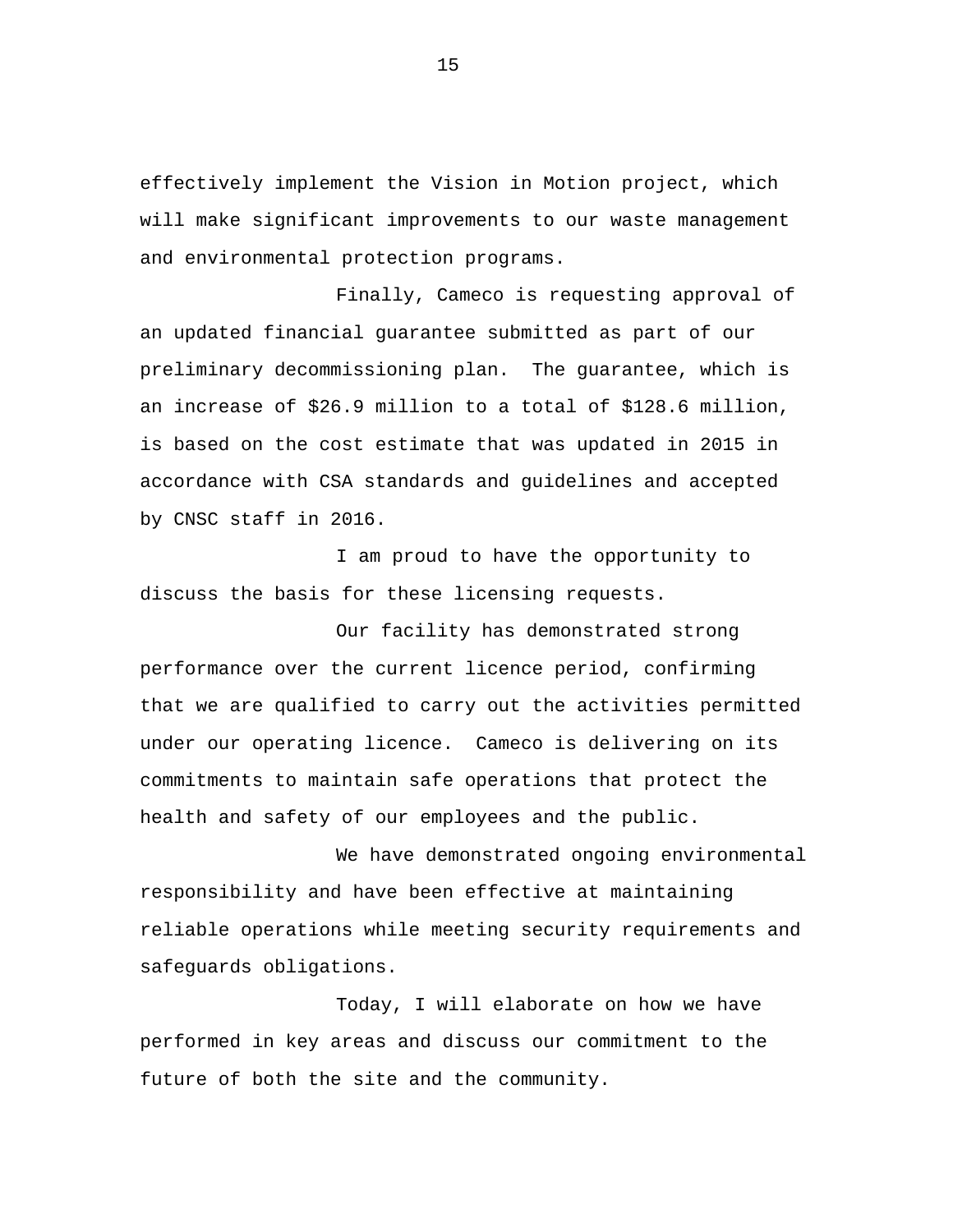Within the requested licence period of 10 years, we will continue our current licensed activities and carry out Vision in Motion. This project will make significant improvements to the site and deliver on our commitment to end the history of legacy waste left by the former operations of Eldorado Nuclear.

We place a high value on public engagement, as demonstrated by the extensive public consultation process undertaken under the Vision in Motion planning stages. Our transparent public information program has helped us earn the community's support for our operations.

As one of the most trusted sources of information about our operations, hundreds of Cameco employees volunteer in the community to build important partnerships and lasting relationships.

We believe that the fundamental element of a safe, clean and reliable operation is a comprehensive and well-established worker protection program. Cameco's safety, health environment and corporate health and safety program provide direction for site programs and procedures.

Five key principles and beliefs drive the health and safety programs: that safety is our first priority; that we are all accountable for safety; that safety is part of everything that we do; that safety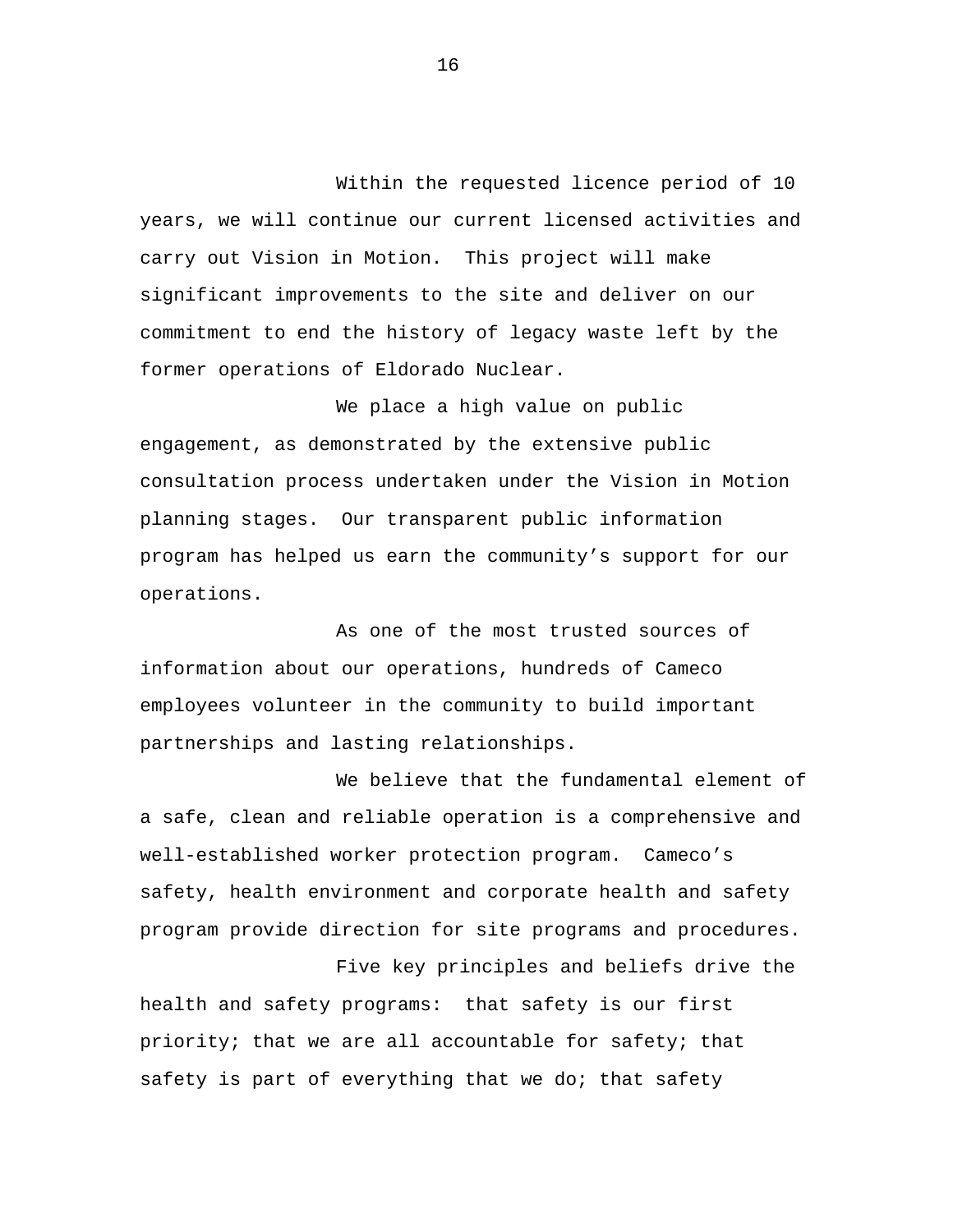leadership is critical to Cameco, and that we are a learning organization.

While compliant with all safety and health-related regulatory requirements, we have established shared safety objectives, implemented corporate standards, and continue to improve ways to assess and manage risk.

Through our Cameco incident reporting system, we capture significant safety incidents and see them through to the verification of completed corrective actions.

In the next few slides, I will give details behind what I call safety highlights during the licence period. I believe these best exemplify the spirit of how we have lived up to our principles and how our people have gone above and beyond to contribute to our strong performance.

In my view, Cameco's employees are the best in the industry. The strides we have made at our facility are only possible through the hard work of our people. It is their dedication to excellence and a commitment to safe, clean and reliable operations that are reflected in each accomplishment we share today.

A great example is what we call our safety charter. The conversion facility safety charter is a document that expresses our collective sense of safety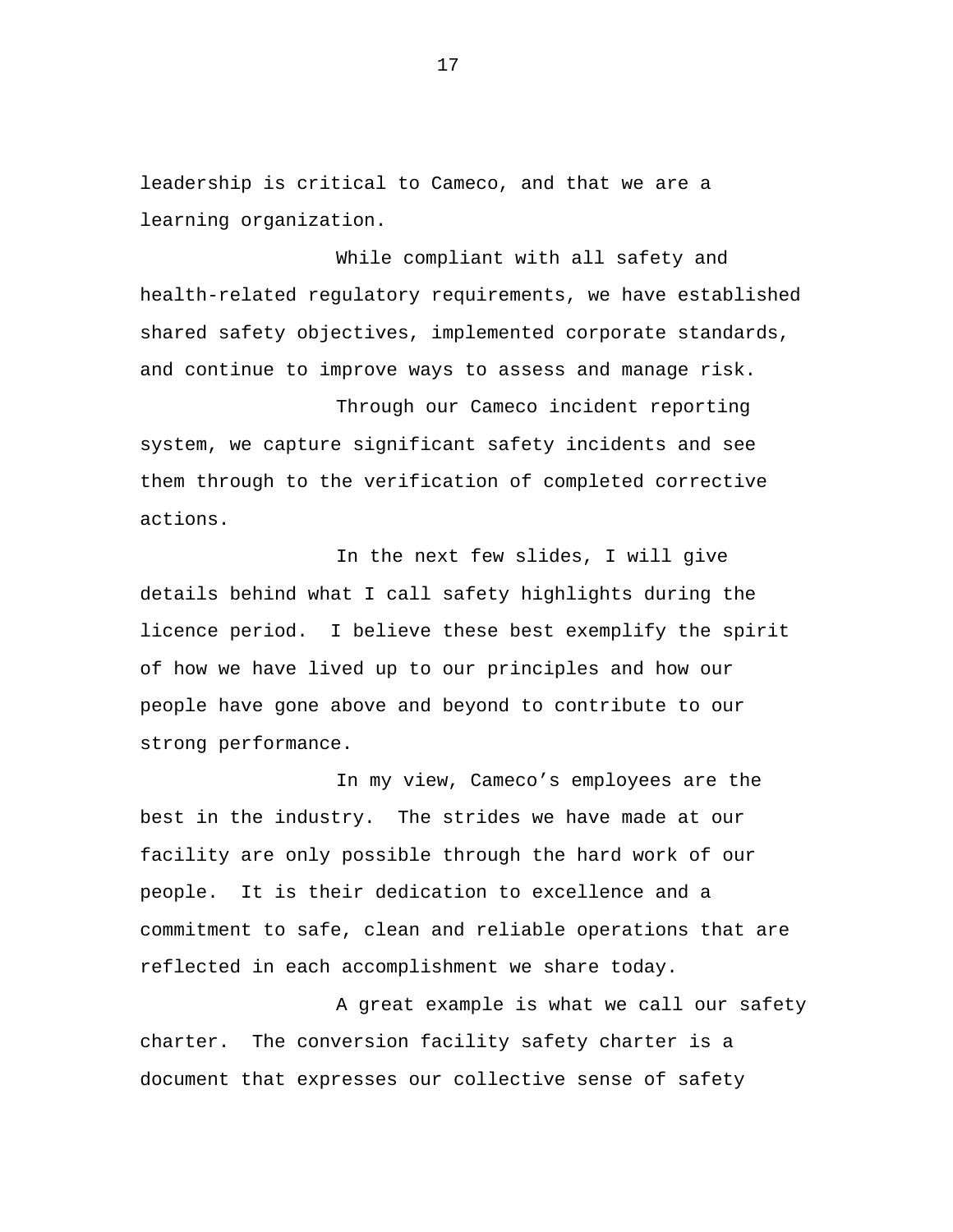values and direction, and our general commitments to health and safety. It was created by the employees for all employees.

It is used as a cornerstone for health and safety planning and permeates our work ethic on site and, ideally, at home as well.

The charter has been endorsed by the conversion facility's employees and is displayed in our main lobby for everyone to review. The charter states, in part:

> "I will watch out for my co-workers as I would my own family. I will agree to work safely and to look out for the safety of my fellow worker. And I believe if I speak out, I can make a difference."

This is a great source of pride for our organization and a foundational step on our journey to continually improve health and safety.

In another step on our safety improvement journey, we established what we call the CSSC, or Conversion Safety Steering Committee. The CSSC is representative of all employees from all areas of the facility.

The committee reviews and discusses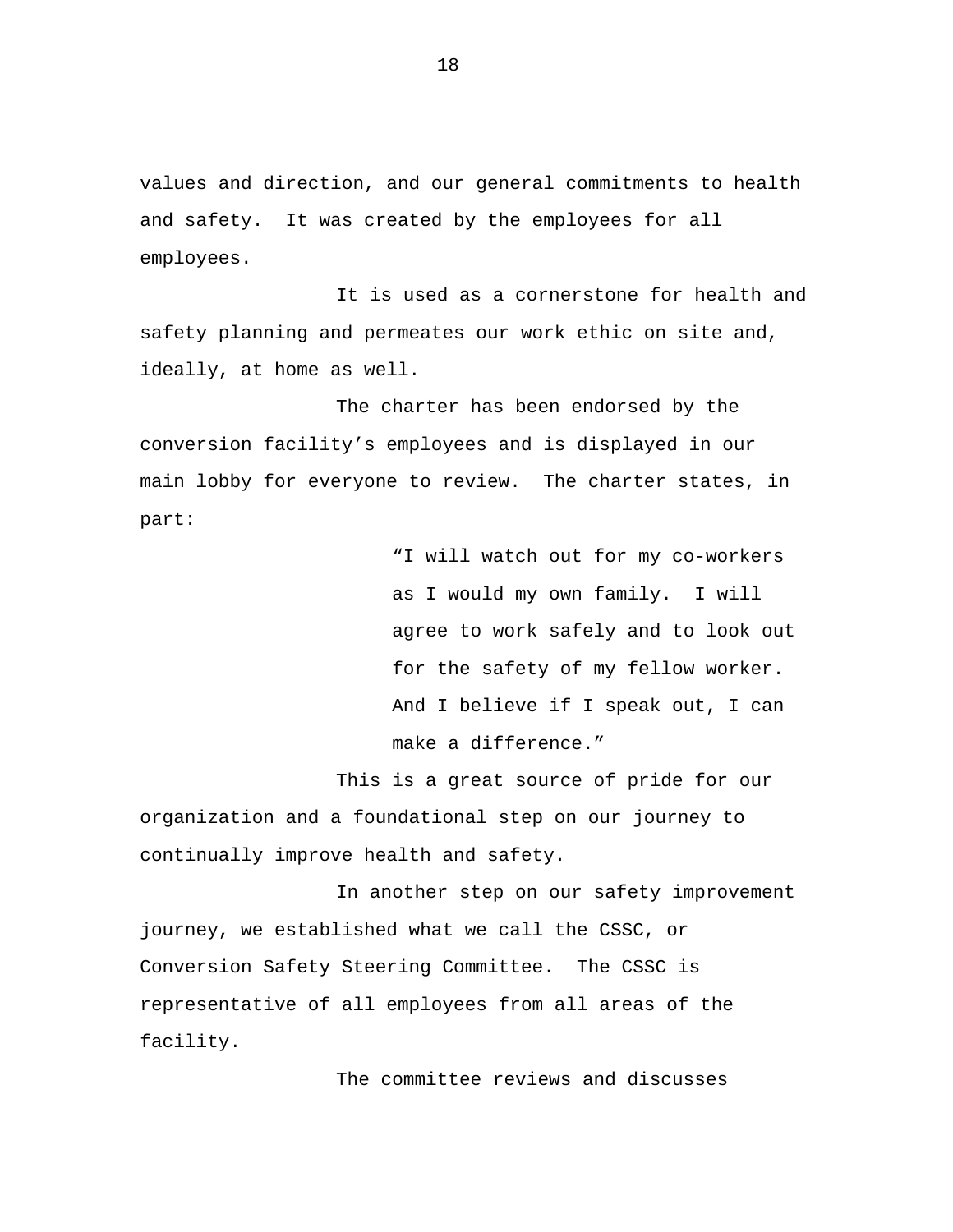matters involving occupational health and safety policies, procedures and programs. What sets it apart from our previous, more traditional approach is the creation of safety sub-committees. Focusing on proactive improvements, the sub-committees ensure greater site involvement.

With all employees involved, every safety incident is investigated without delay. A CSSC member is involved in every investigation and documents all investigations and corrective actions in our Cameco incident reporting system.

Our site has -- also celebrates proactive safety improvements called Safety Wins. Employees proactively identified, resolved and celebrated more than 250 Safety Wins in just the last two years.

The CSSC and our employee-led approach to safety encourage cooperation and have created a more unified and proactive approach to safety.

Creating the CSSC and the safety charter were important steps for our organization. Under our licence, we are required to have a management system that establishes the processes and programs required to ensure the conversion facility operates safely, continuously monitors its performance and fosters a healthy safety culture.

In November of 2015, we underwent a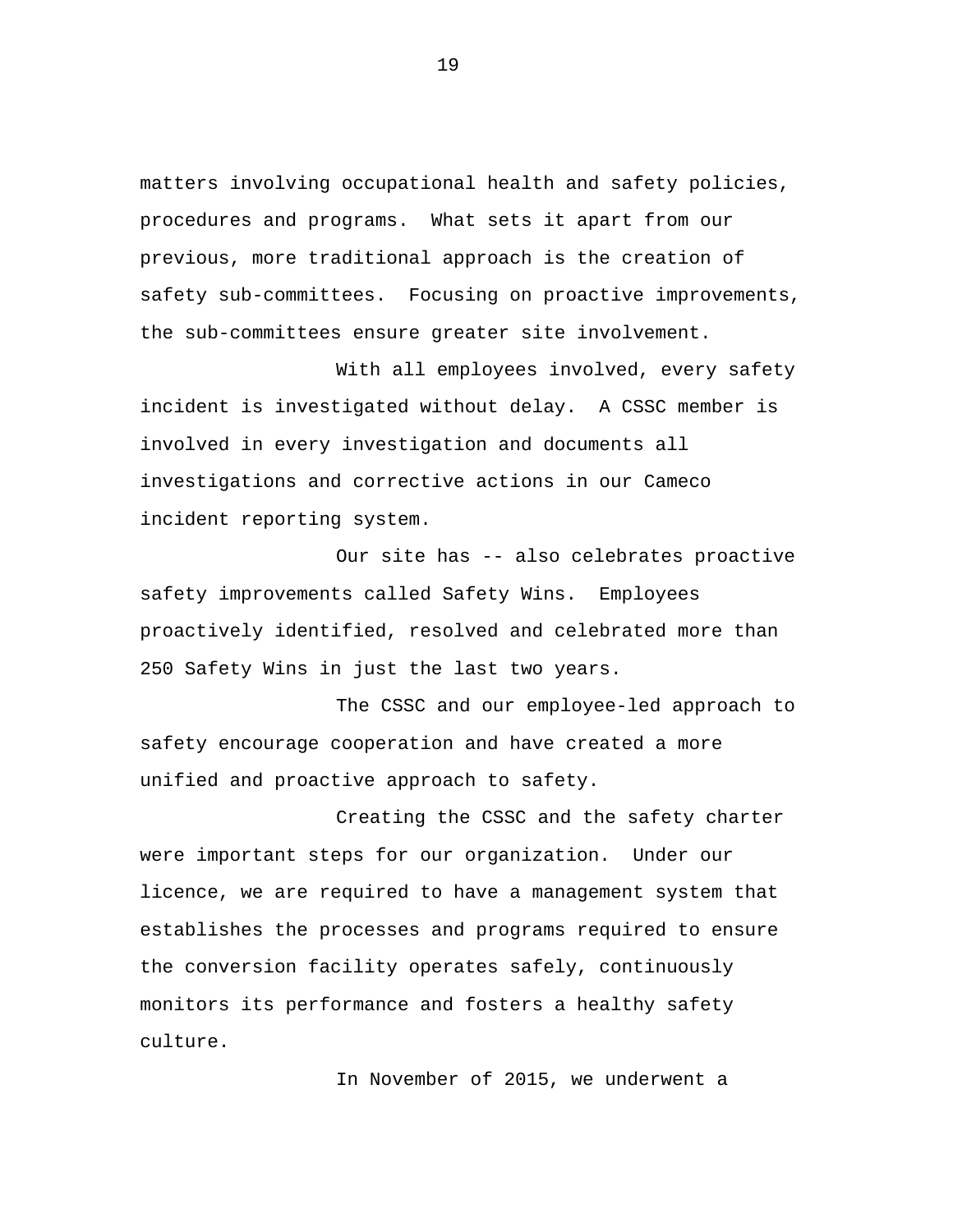detailed safety culture assessment. This gathered and analyzed our employees' perceptions of the gap between their expectations for safety and their experience. Overall, the assessment indicated our safety culture is improving.

As you can see on this slide, employees identified several high level strengths. Other key findings indicated we should increase our focus on human performance, increase -- ensure employees are held accountable for their actions and ensure we are consistently reinforcing high standards at all times.

In response to these findings, we have developed an action plan. This feedback tells us that we are going in the right direction. It tells us that our actions are translating into meaningful impacts on our employees. Not only are our employees confident we all share in a commitment to safety, but they know they can get involved in finding solutions.

We have the foundation of a good safety culture and our strengths set the stage for us to take it to the next level.

To further enhance evaluation of our safety program, we measure our Total Recordable Incident Rate, or TRIR. TRIR is a tool to measure the frequency of less severe injuries in the workplace. This is developed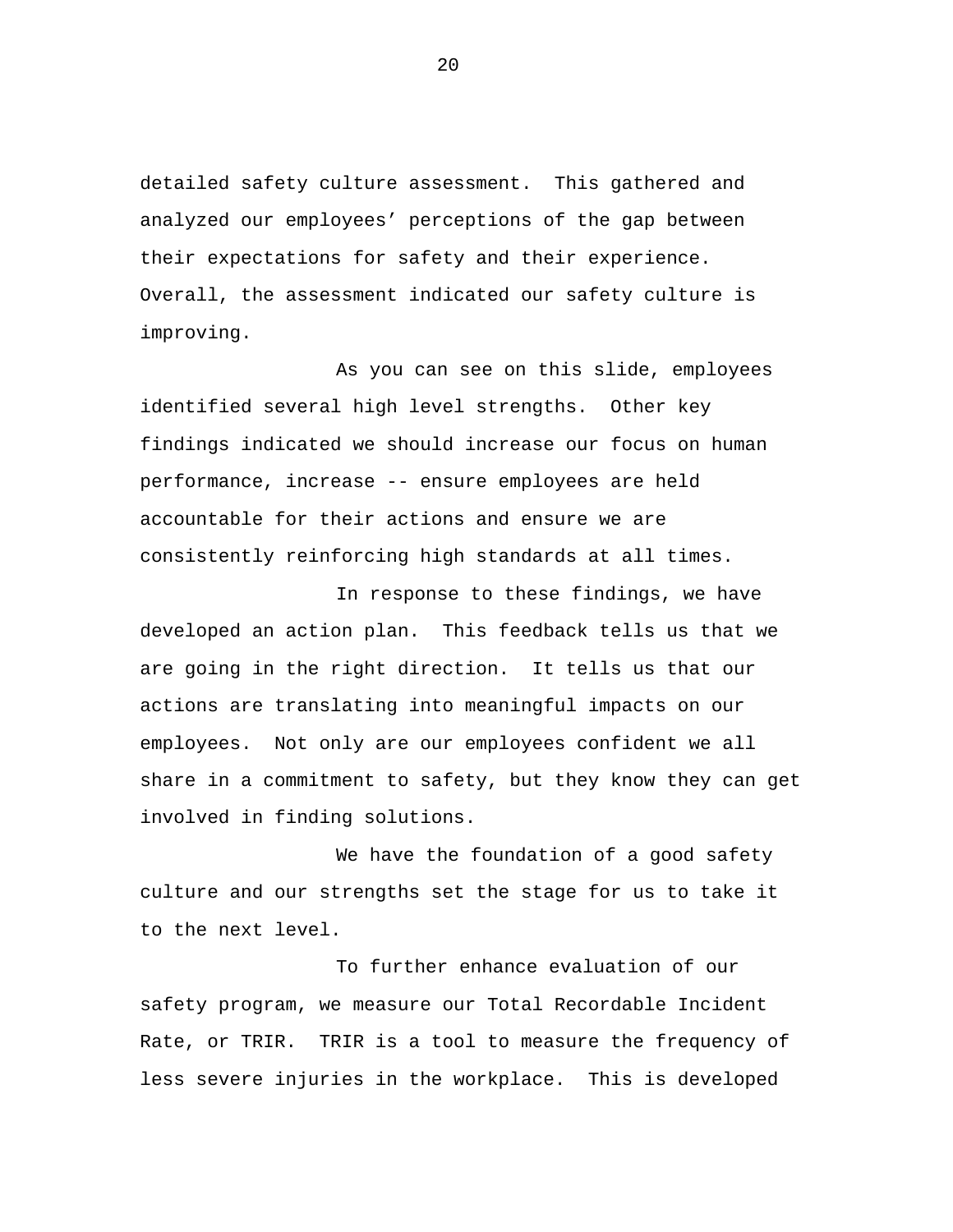by calculating the number of incidents requiring medical treatment or restricted per 100 employees per year.

This allows us to compare safety performance year over year and identify areas for improvement. The lower our TRIR, the better the safety performance.

As this slide shows, our TRIR has decreased 58 percent since 2012. With the significant drop in TRIR, we are confident the focus on safety has dramatically improved safety performance during the current licence period.

On a final note on safety, thanks to the efforts of our employees, I'm proud to share recognition we received both internally and externally.

During the licence period, we have had our safest years of operation ever recorded at the facility. In 2013, our employees were recognized for their safety performance with a corporate Mary Jean Mitchell Green Safety Award presented annually to a Cameco site in recognition of its safety performance.

In 2015, United Steel Workers Locals 8562 and 13173 were honoured at the Steel Workers National Health, Safety and Environment Conference with the A.Q. Evans Award for outstanding accomplishment in occupational health and safety.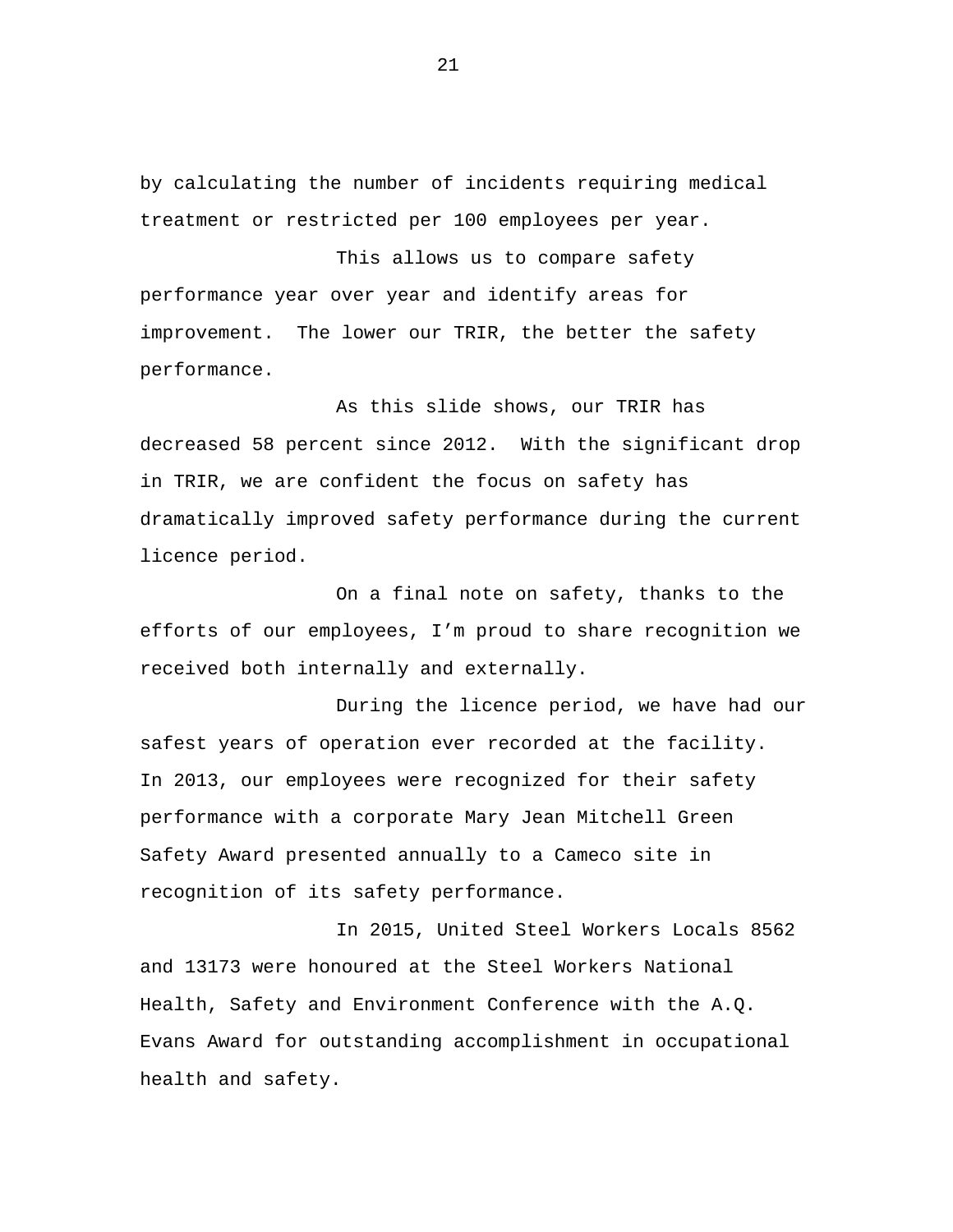This demonstrates the shared -- this demonstrates, sorry, the strength of a shared commitment between our management and our union to work collaboratively on keeping safety as our highest priority.

Our ultimate goal is zero injuries. Until there are no injuries to any employee on the job, we will always strive to be better.

Another important element of our safety operations is our robust radiation protection program. During the current licence period, we have not exceeded any CNSC limits with respect to radiation protection.

This slide shows the total effective dose to our employees. The total effective dose consists of three components; external whole body dose, internal dose to the lung and internal dose to the kidney.

The red line indicates the annual regulatory dose limit for employees, specifically nuclear energy workers, or NEWs. The annual effective dose received by NEWs at the conversion facility remains well below the regulatory limit.

Te highest annual maximum dose to an employee was seven millisieverts, which is 14 percent of the regulatory limit. The average total effective dose to NEWs was approximately two percent of the regulatory limit. From an environmental perspective, we have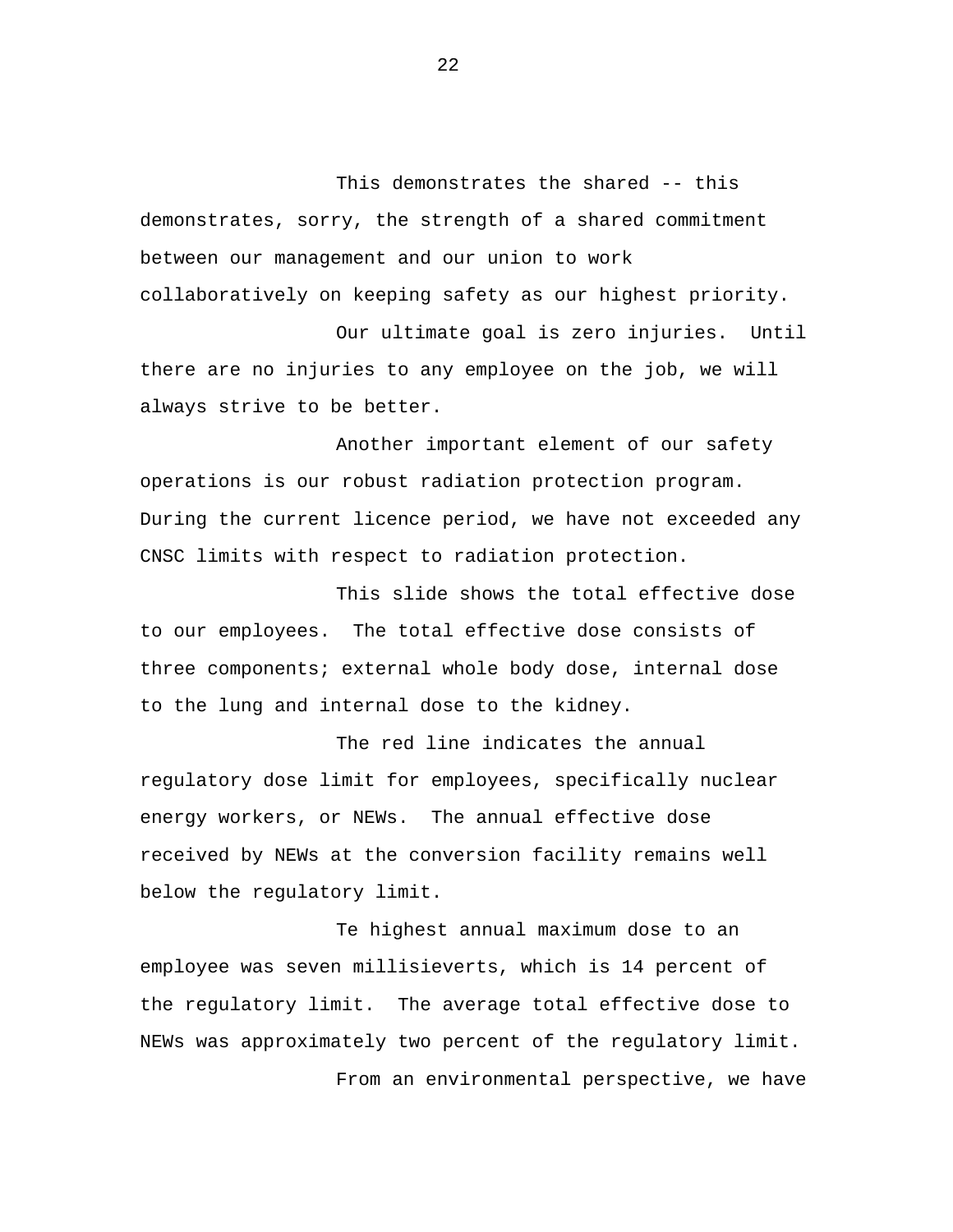also made significant improvements during the licence period. Through our environmental protection program, we identify, control and monitor all releases of radioactive and hazardous substances and effects on the environment as a result of licence activities to ensure we meet applicable provincial and federal requirements.

Air emissions monitored -- monitoring consists of source and ambient monitoring. Routine source sampling is ongoing, and includes sampling of the main  $UF_6$ and  $UO<sub>2</sub>$  stacks. Over the course of this licence period, we have reduced UF<sub>6</sub> stack emissions by more than 50 percent. The maximum emissions at the site are a small fraction, nine percent, of the site's licence limit.

These results were in large part due to the installation of HEPA filters and a new scrubber, which was recognized company-wide with a 2015 Cameco Environmental Leadership Award.

Emissions at the  $UO<sub>2</sub>$  plant are continuously monitored. The maximum uranium emissions from the main stack at the  $UO_2$  plant were a small fraction of the licence limit during the licence period.

Ambient air and terrestrial monitoring programs supported the stack-sampling program. Results of this monitoring were a small fraction of the applicable federal and/or provincial objectives, guidelines and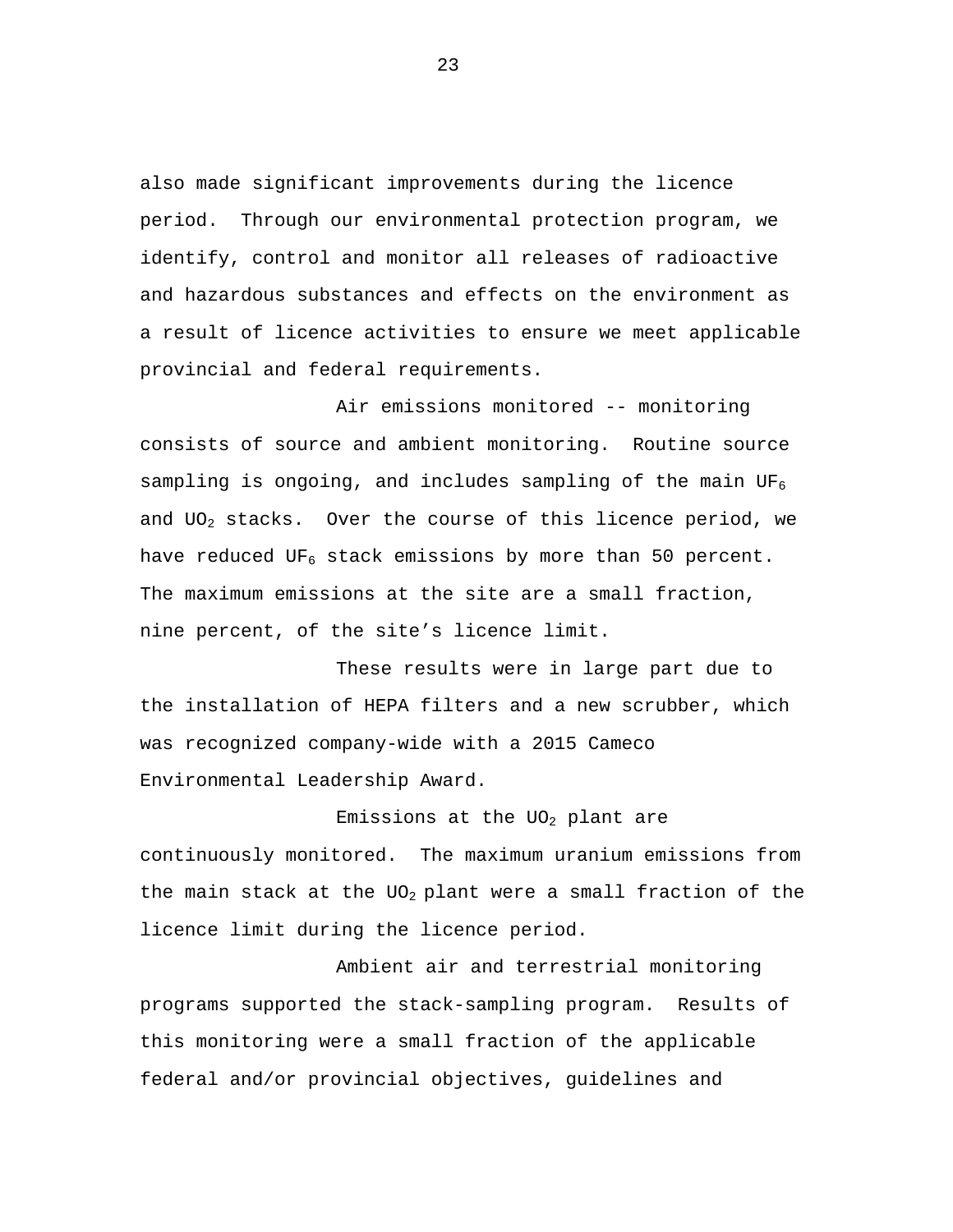criteria.

We are proud to be the only convergent facility in the world that, to our knowledge, does not discharge any liquid process effluent to the environment. Non-processed liquid discharges from the facility include once-through non-contact cooling water, sanitary sewer, stormwater and groundwater. All of these discharges are monitored based on frequencies and parameters established in the environmental protection program.

We have implemented several improvements to the operations over the current licence period that enhances the site's environmental performance. Through our Vision in Motion project, which we will detail later in the presentation, we will make further enhancements to our stormwater system.

Groundwater is treated through an extensive pump-and-treat system, which significantly reduced loadings of key contaminant. Recovery rates from the pumping wells have significantly and steadily increased from 2009, the first full year of system operations. As of 2015, the average quantity of water collected daily has increased by more than 100 percent.

Enhancements in recovery volumes are a result of continual improvements to the well maintenance program, improved reliability of wastewater treatment plant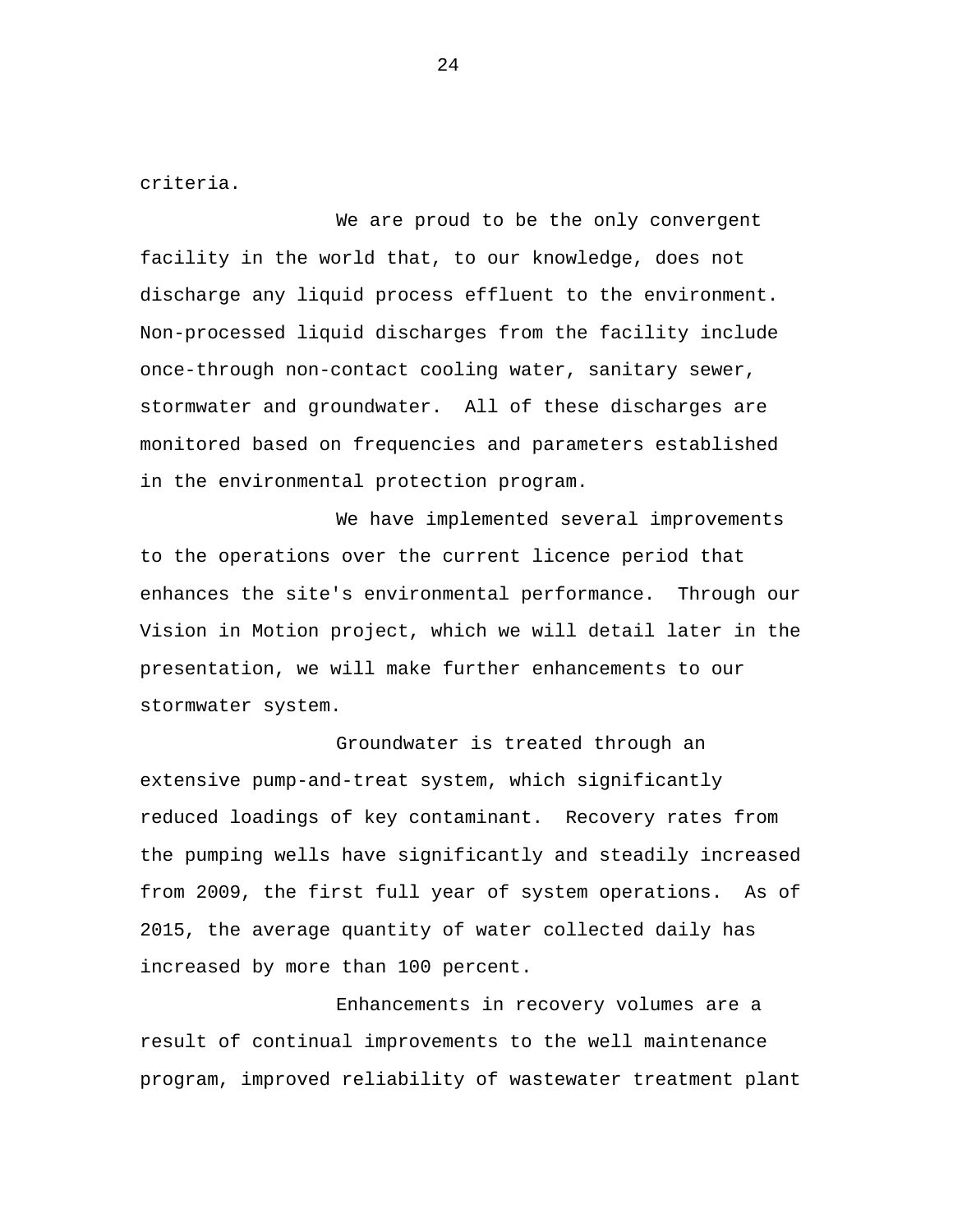operations, and the 2011 pumping well expansion. Since its installation, the pump-and-treat system has had a positive environmental impact.

Physical upgrades to be made during the next licence period as part of Vision in Motion will benefit the environmental protection program. These upgrades will include physical works on the stormwater system, the addition of groundwater collection wells at the south end of the facility, source removal of subsurface contamination at the north end of the facility, a reduction in the footprint of the facility around the harbour, and landscaping to enhance flood protection at the facility.

Once Vision in Motion is completed, we expect that more than 98 percent of uranium will be captured by the groundwater management system.

As a result of our strong safety and environmental performance, we have demonstrated our ability to operate a safe, clean and reliable facility within the objective of our licensing basis. Throughout the licence period, CNSC staff has completed comprehensive reviews of the CNSC's 14 safety control areas, and we have received satisfactory ratings in all areas.

The performance of our equipment and reliability of our operations have a direct effect on our site safety performance. We have put great emphasis on our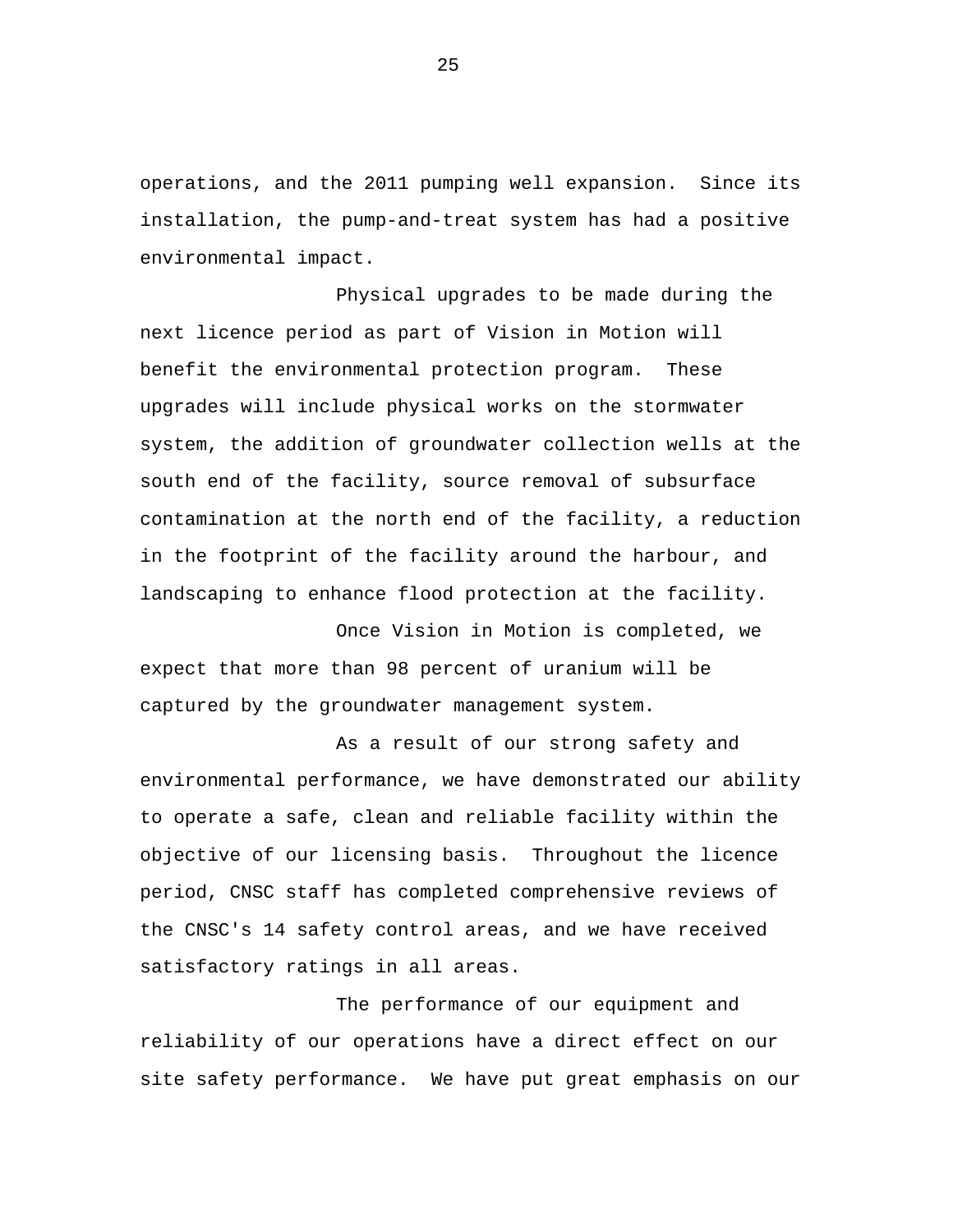operation reliability program during the licence period.

One of the fundamentals of this program is our move towards a predictive and preventive maintenance approach. Through this approach, our goal is to ensure our equipment is always available to perform its intended design function when called upon to do so.

Our corrective action process continues to mature and has become a more effective tool in driving continual improvement.

We have a well established waste management program. During the licence period, we have progressed a number of projects to reduce a volume of waste on site. Further, we have also developed robust recycling programs and introduced efficiencies in our processes that have and will continue to significantly decrease future waste generated at the site.

We are confident that the site's operating performance over the course of the licence period provides a strong basis for our licence request. Just as important as is past performance are our plans and commitments for the future. In the upcoming licence term, we will undertake a major site cleanup and renewal of the conversion facility known as Vision in Motion.

To provide some history, the project was first introduced in late 2002 and called Vision 2010.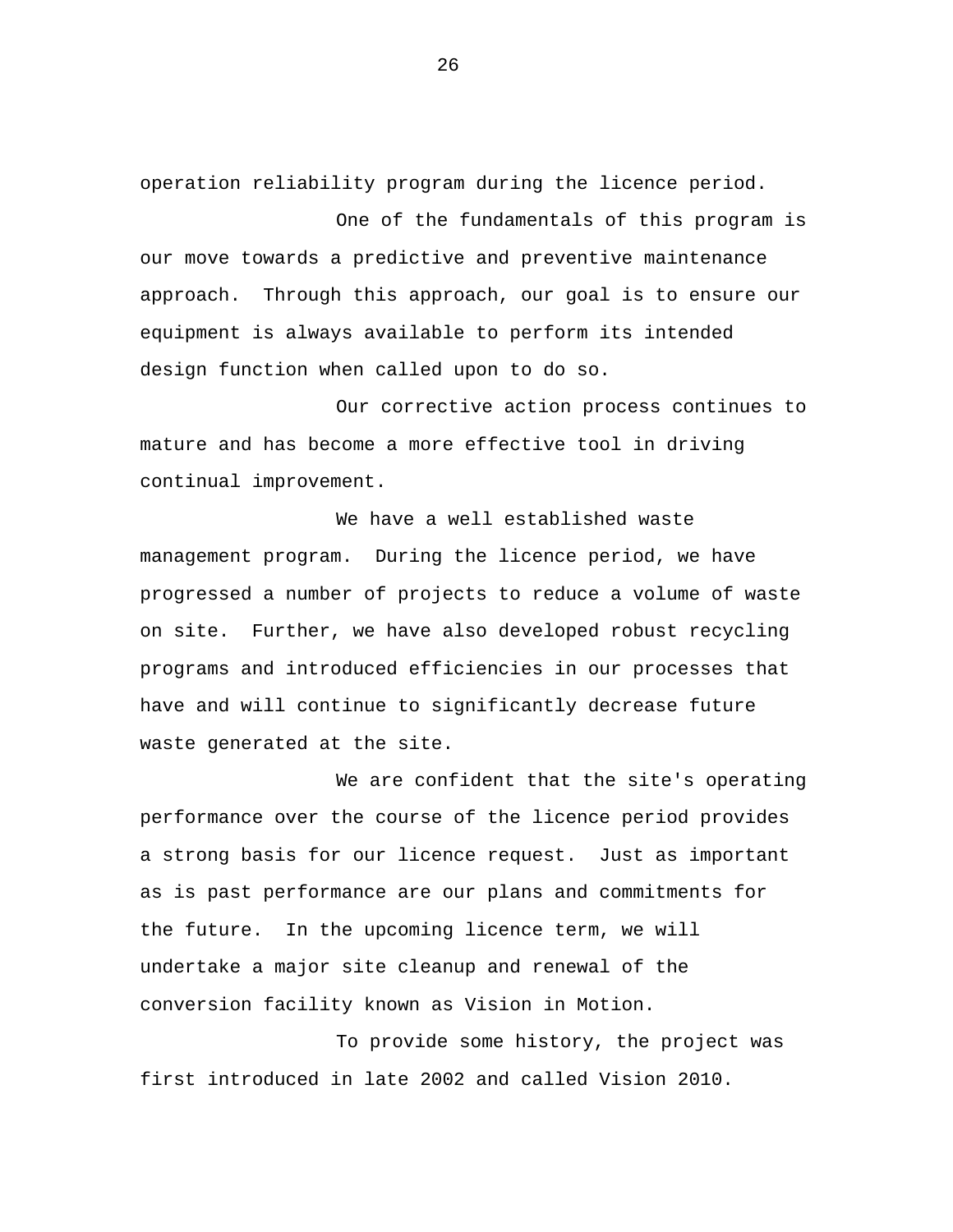Cameco conducted an extensive public consultation process throughout the planning stages of this project to ensure community awareness.

This project is a unique and timely opportunity made possible by the existence of the PHAI and their construction of a long-term waste management facility, or LTWMF.

The Vision in Motion project is an important opportunity to remove legacy waste from our site, make improvements to the conversion facility and to work with the PHAI and the Municipality of Port Hope to improve the waterfront for the enjoyment of the community.

We anticipate most aspects of Vision in Motion will occur over a four- to five-year period after the LTWMF is open to receive waste. As part of our cleanup program, we routinely undertake activities similar to those that will be carried out during the Vision in Motion project.

Within the licensing period we completed several cleanup projects. As pictured on the slide, we carried out a trial excavation in 2015 to collect data regarding subsurface condition characteristics. The information gathered is being used to help define the excavation approach for the project.

Also in the summer of 2015, we demolished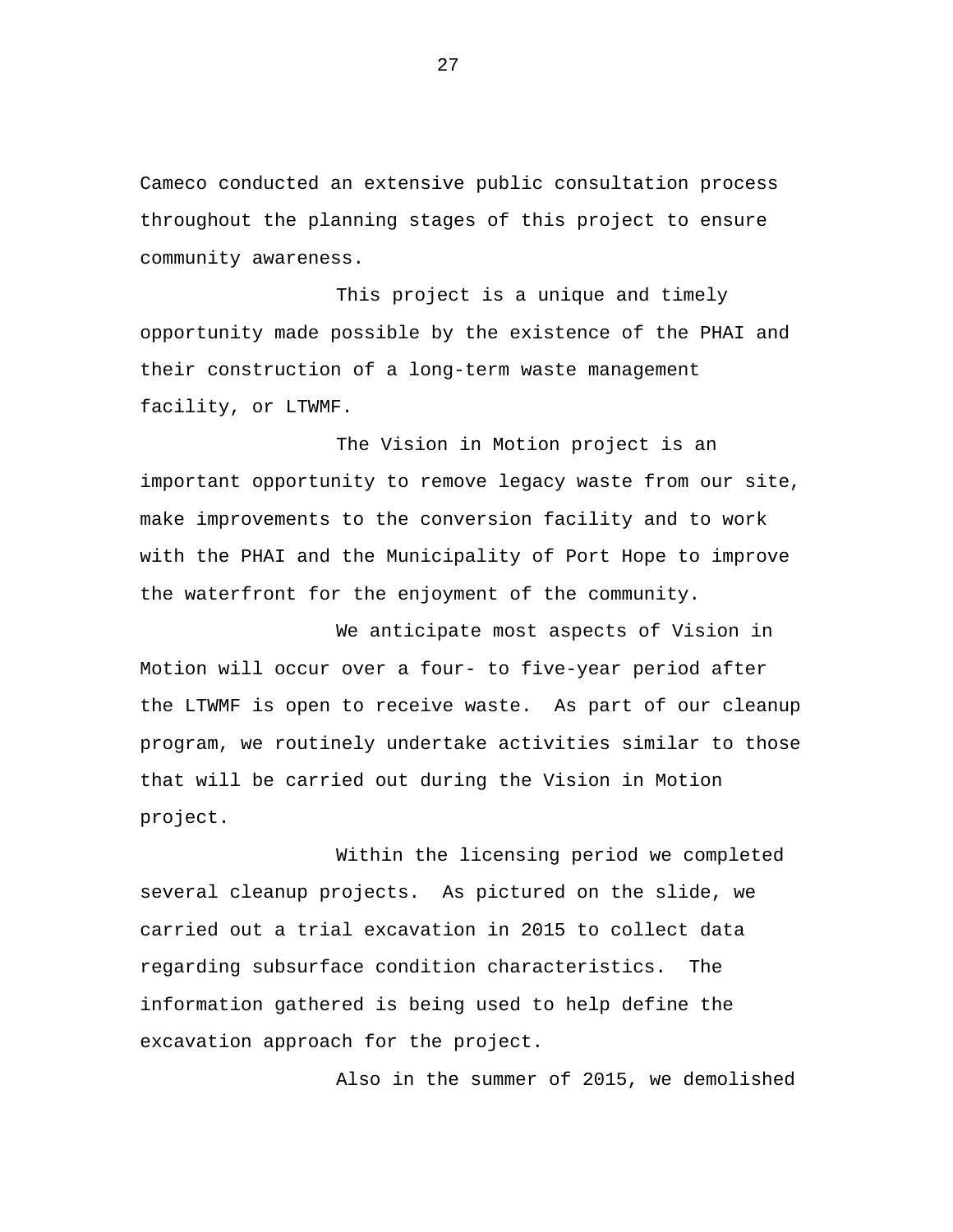two buildings on the Centre Pier, which demonstrated our ability to carry out these activities safely.

As shown here, we have also successfully removed redundant equipment from underutilized buildings, again demonstrating our ability to execute these activities safely.

Through Vision in Motion, we will continue these cleanup activities.

Cameco has an allocation of up to 150,000 cubic metres of space in the LTWMF. This will allow us to transport legacy waste to the facility during its limited operating window to receive waste.

Utilizing this allocation of space, we will demolish a number of old or underutilized buildings on our main site and the Centre Pier and remove contaminated soils, building materials, stored waste and obsolete production equipment.

As indicated by the shading on the site map, soil remediation for Vision in Motion is being targeted to specific areas. These excavations and enhancements to our groundwater treatment system will significantly reduce our impact on the environment.

The changes being made through the Vision in Motion project will significantly increase public access to the waterfront, which has been a strategic priority for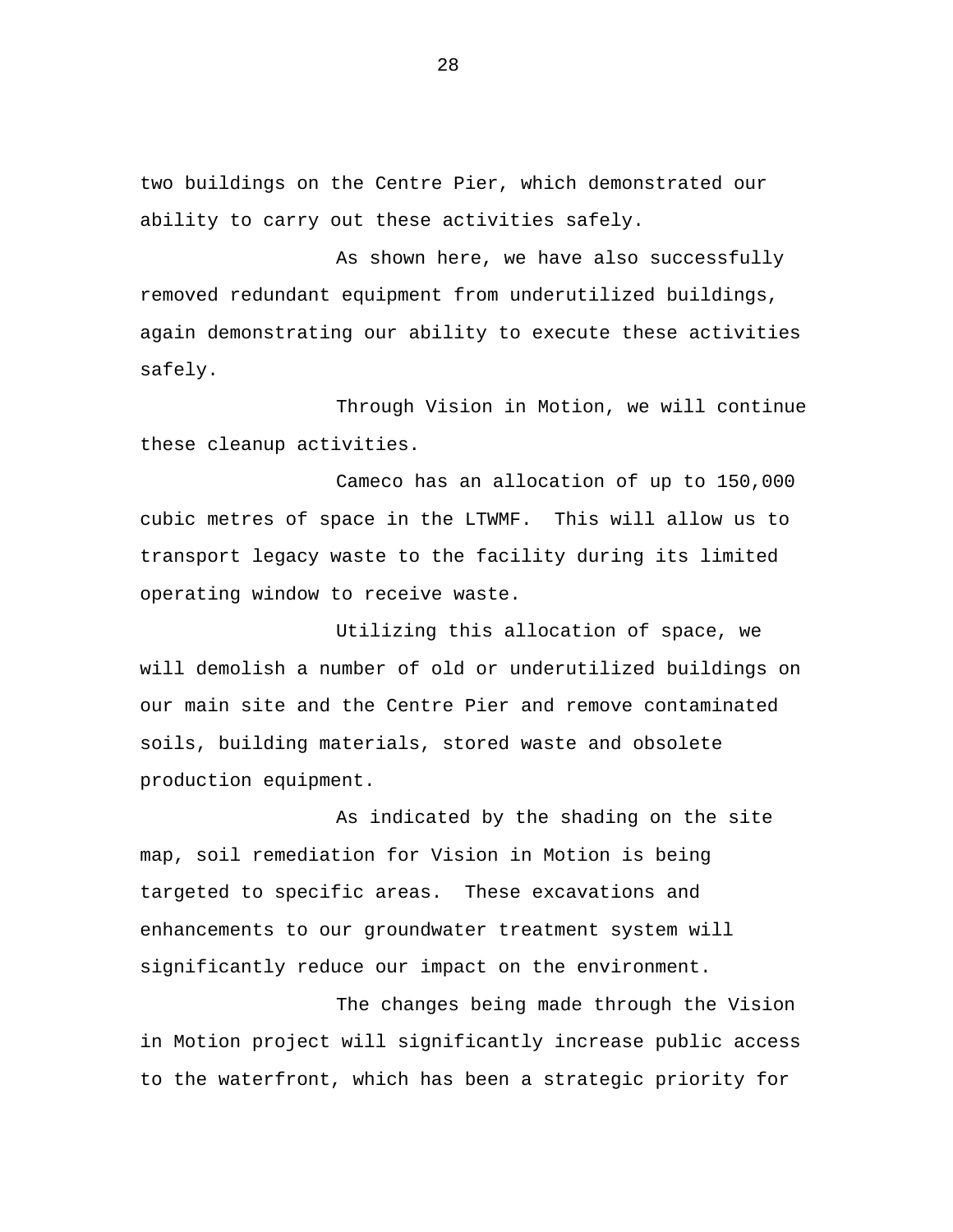the municipality for many years and identified as a priority through our community engagement.

With the Centre Pier becoming publicly accessible following completion of Vision in Motion, as well as a shift in the site's fence line around the turning basin, our footprint will be reduced by 20 percent. This will create seven acres of additional waterfront land, which will be returned to the municipality for future development.

We will also install flood protection barriers that will provide gamma, noise and visual shielding.

As you can see on this slide, the layout of the site will significantly change following the completion of Vision in Motion and the PHAI's work.

Vision in Motion is a significant commitment by Cameco. It allows us to take advantage of the allocated space at the LTWMF, ensure regulatory compliance and approval, and coordinate with community planning objectives.

Throughout the development of the project, we have provided the public with information through our community forums, newsletters, website and displays at the Port Hope Fair.

Relevant stakeholders and indigenous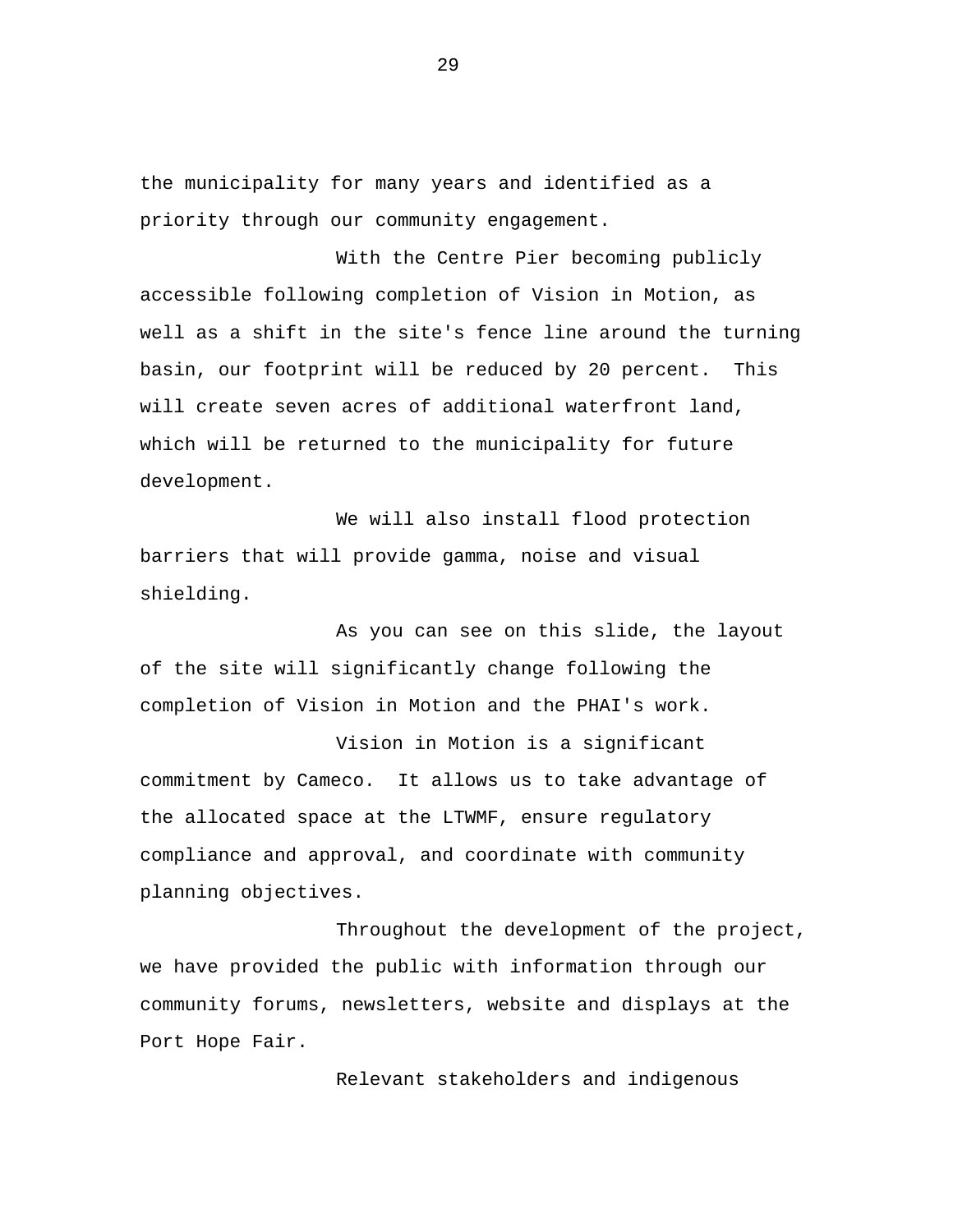communities identified as being potentially interested in the project were notified of public outreach activities and key milestones during the environmental assessment process.

We also worked very closely with elected representatives of the Port Hope Municipal Council to ensure the project was consistent with community planning objectives for waterfront redevelopment.

Dialogue, transparency and community engagement have been key to our Vision in Motion planning. We are excited, proud and look forward to the outcome. We believe our plan will increase the future viability of the site and also demonstrate our commitment to show responsible care for this community and its future.

While I have mentioned the extensive consultation and communication process that has been undertaken throughout the Vision in Motion project, we continue to demonstrate we are deeply committed to engaging in transparent dialogue. This commitment extends far beyond the work we do to communicate about one project.

Our public information program reflects our desire to foster open dialogue between the company and members of the community. In the future, we will continue to use this approach to engage and garner the support of our community.

We have hosted nine community liaison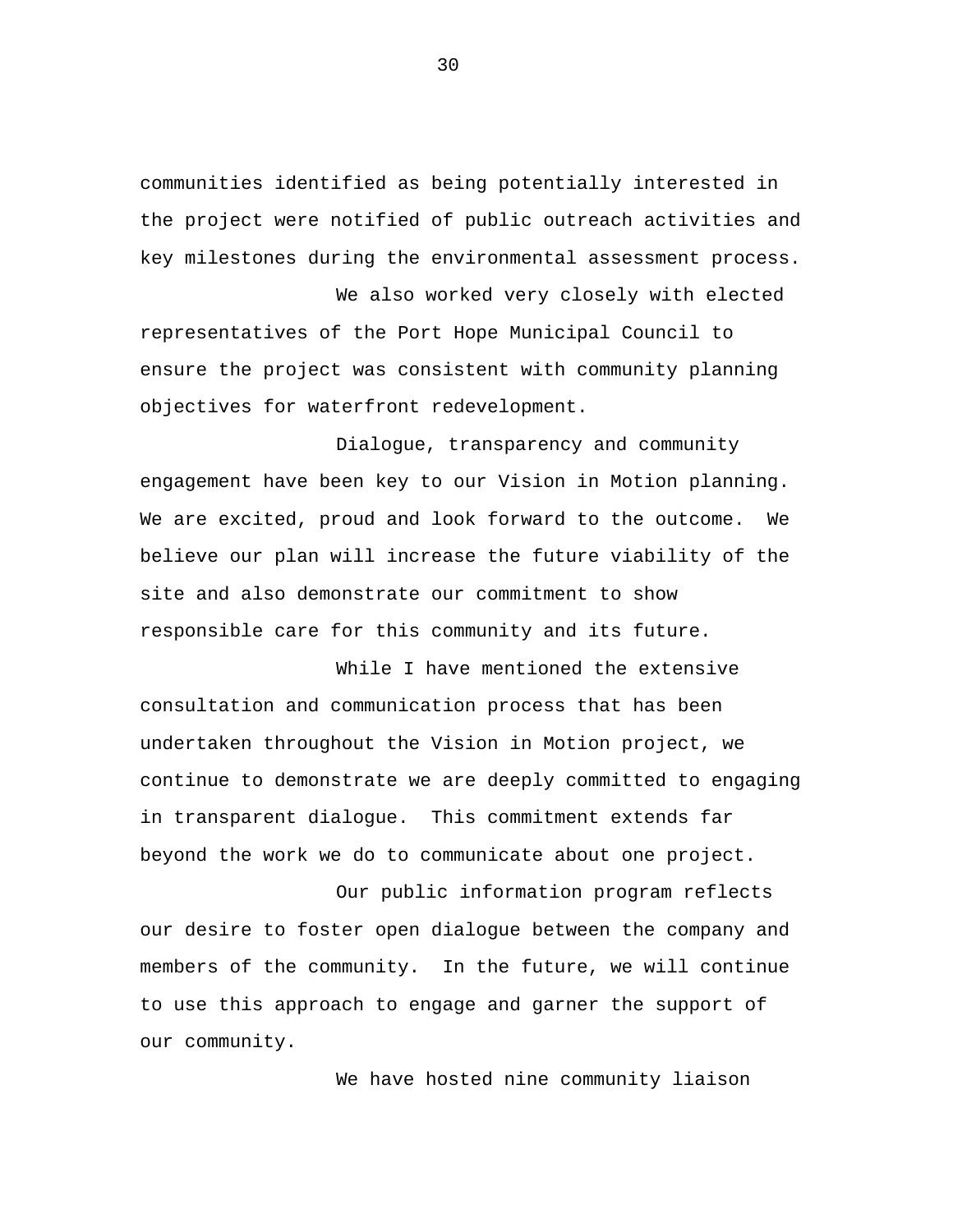forums during the licence period, welcomed many groups for tours of our facility and hosted an information display each year at the Port Hope Fair. This face-to-face outreach is complemented by information provided in our community newsletter, which is sent to every mailing address in Port Hope, our community website, and social media presence.

We believe our public information program is effective at keeping the public informed of our operations, and we are committed to continually improving this outreach. As an example, we shared more documentation than ever before over the course of this relicensing period. We have developed abbreviated reports to distil very technical information in our licensing documentation, studies and program overviews.

Cameco has retained outside expertise for the past 12 years to not only measure public opinion of the residents of Port Hope, but also the effectiveness of all elements of our public information program. More than 400 Port Hope residents were randomly surveyed about their perception of Cameco's operations in the community.

Full reports are posted on our website and some notable results from 2016's polling indicated that 8 out of 10 Port Hope residents thinks Cameco makes information about its operation in Port Hope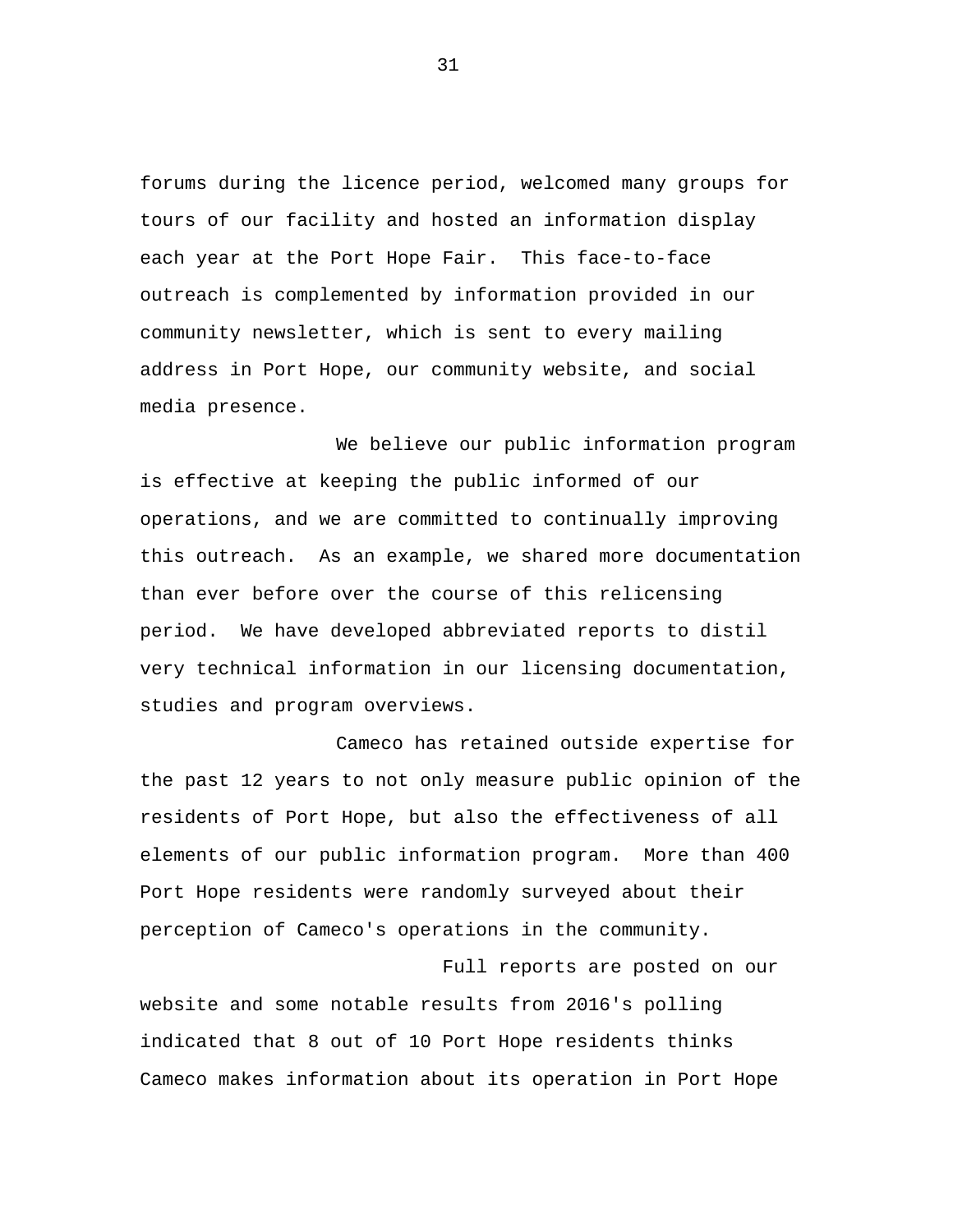readily available to residents, 89 percent of Port Hope residents support Cameco's continued operations in Port Hope, and 85 percent of residents agree that Cameco does everything possible to protect people and the environment.

This high level of support is a reflection of the work we do to communicate with the public and reflects that the site's strong, safe performance has earned the support and trust of our key stakeholders.

This support also demonstrates the important role our employees continue to play as representatives of our company. Our employees take a leadership role in the community. Many of them run, organize, or volunteer at more than 60 fundraisers or community events we support. We are very proud to support the worthwhile organizations and programs that make this community great.

We are requesting a 10-year licence term, continued production of UF<sub>6</sub> and UO<sub>2</sub> at our current limits, and approval of our increased financial guarantee submitted through our preliminary decommissioning plan. We believe we have demonstrated through our performance that we are qualified to carry out the activities permitted under our licence.

The site's strong operating performance over the course of the licence period provides a convincing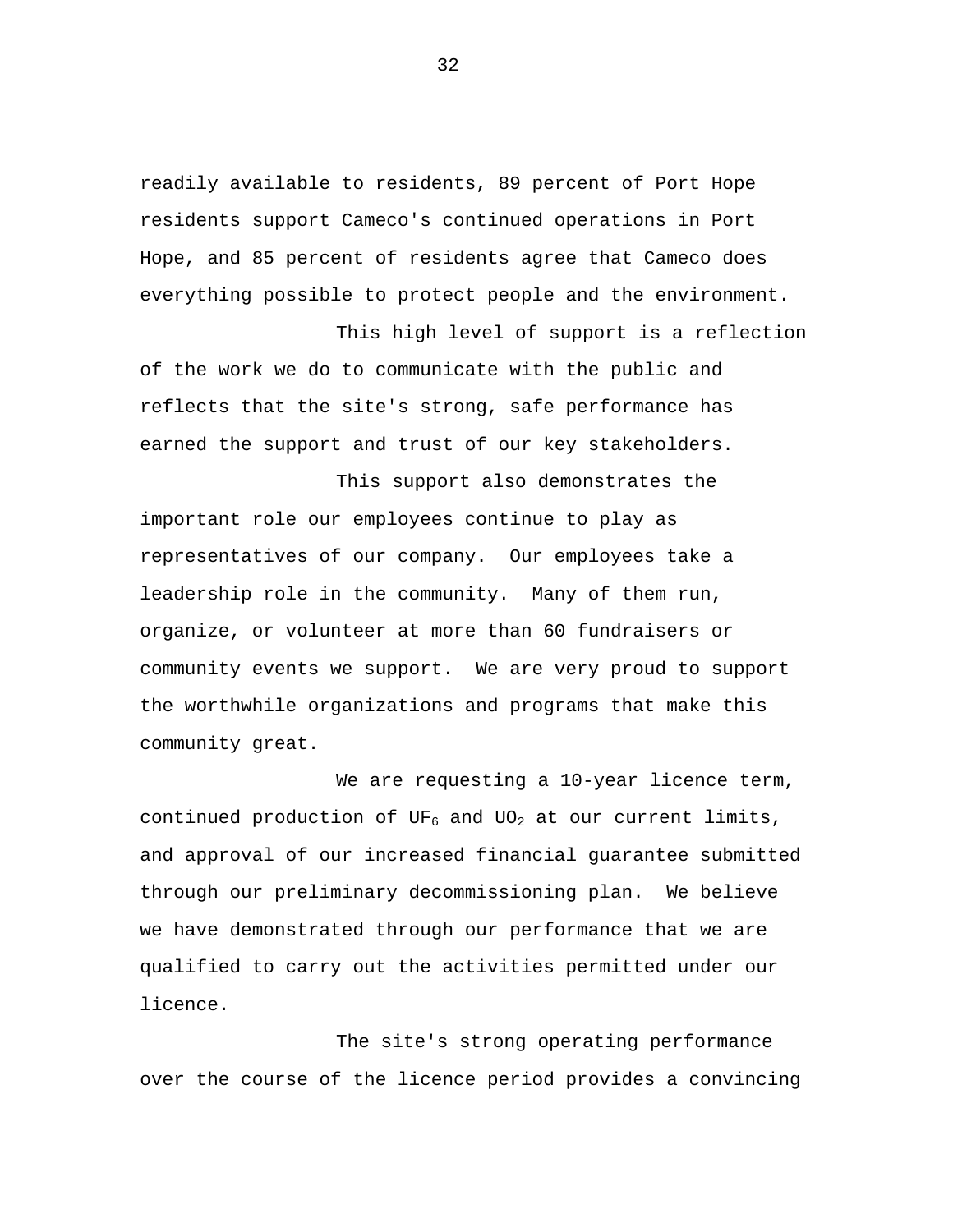basis for our licence renewal request. We are committed to the protection of the health and safety of our employees and the public, protection of the environment, meeting security requirements, and fulfilling safeguards obligations.

Thank you for your time, and we would be happy to answer any questions you may have.

**THE PRESIDENT:** Thank you.

I'd like to move now to the presentation from CNSC staff, as outlined in CMD 15-H8.A. I understand that Ms Tadros will make the presentation. Please proceed.

**CMD 16-H8.A** 

**Oral presentation by CNSC Staff** 

**MS TADROS:** Thank you, and good afternoon Mr. President and Members of the Commission.

For the record, my name is Haidy Tadros. I am the director general of the Directorate of Nuclear Cycle and Facilities Regulation.

With me today on my left are my colleagues Kavita Murthy and Mr. John Thelen to her left as well as Mr. Ben Prieur, senior project officers and inspectors of the same division. We are also joined by other CNSC colleagues familiar with this file and who are available to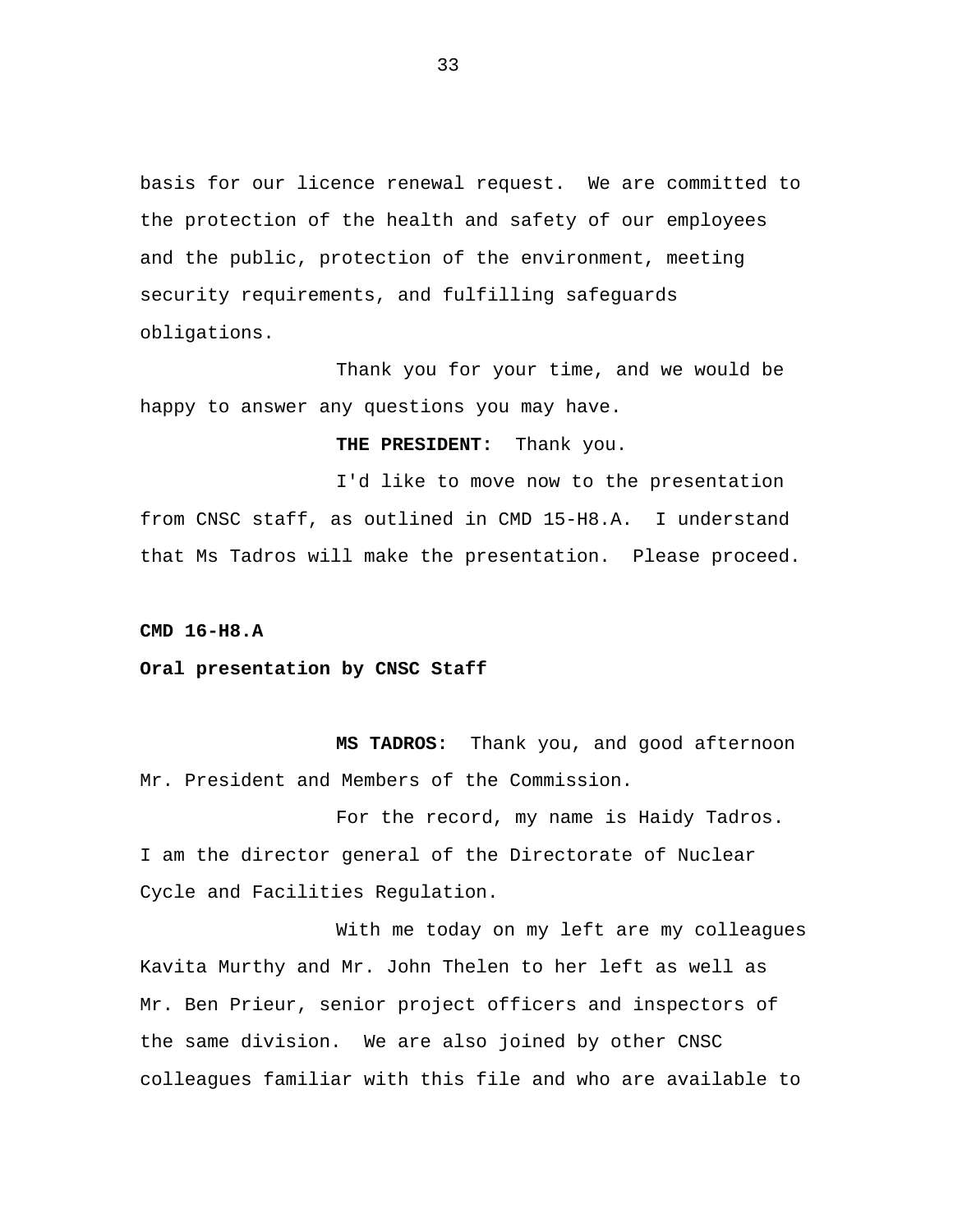answer any questions the Commission may have.

Our present presentation today will cover Cameco's application to renew the fuel fabrication operating licence for the Port Hope Conversion Facility, requesting authorization for continued operation for a period of 10 years.

Our presentation, identified as CMD 16-H8.A, provides a summary as well as highlights from CNSC staff's written submission found in CMD 16-H8.

We will begin by first summarizing the purpose of this hearing, following by highlights of the hearing interventions, an overview of the Port Hope Conversion Facility, a summary of CNSC staff's regulatory oversight of Cameco's facility as well as CNSC staff's assessment of Cameco's performance over the current licence period.

The proposed licence and draft licence conditions handbook will also be discussed, followed by CNSC staff's conclusions and recommendations to the Commission on the licence renewal request by Cameco for the Port Hope Conversion Facility.

Cameco's licence renewal application was submitted in November 2015 with a supplemental submission provided in August 2016. In their submissions, and as you've heard from Cameco today, Cameco has requested that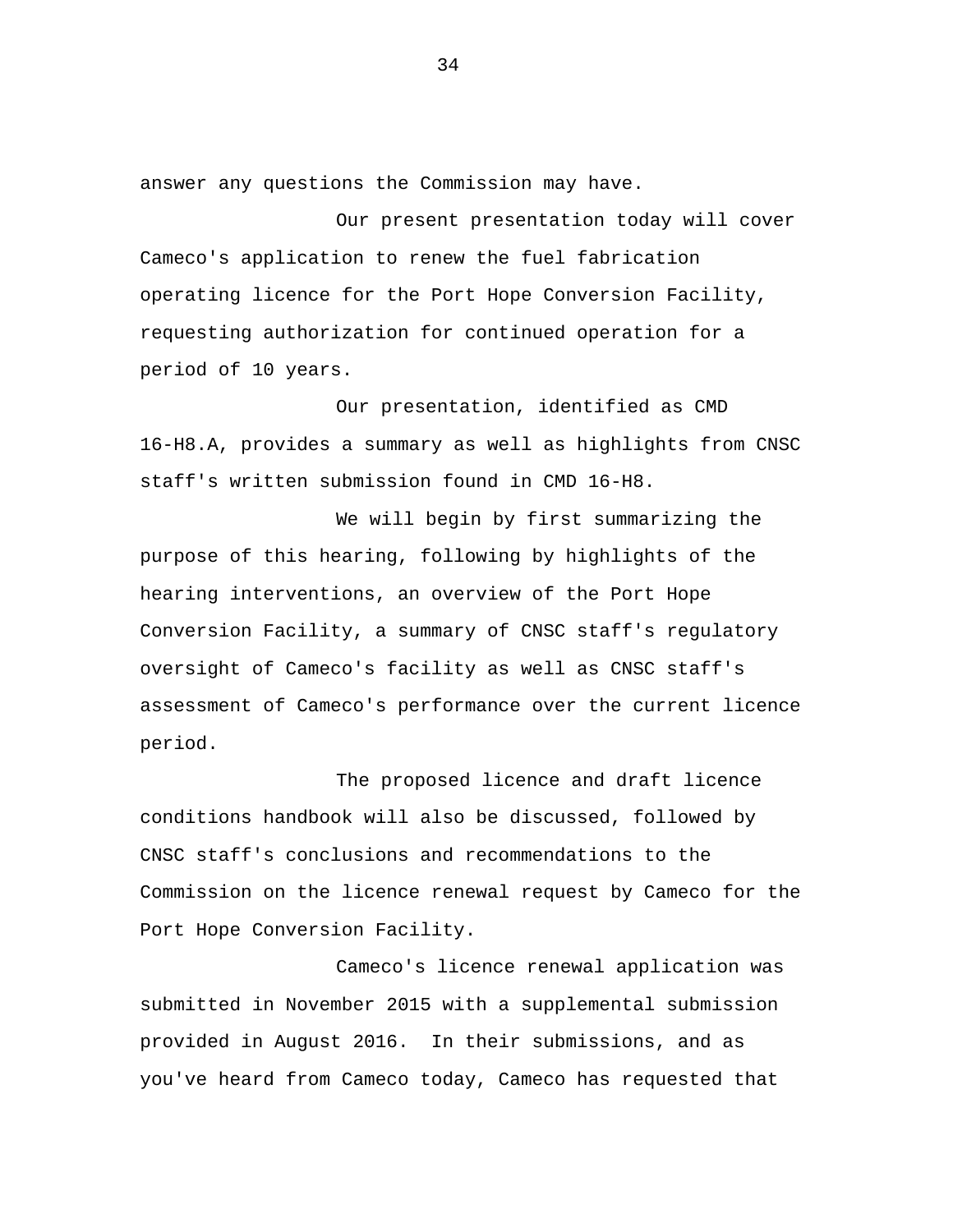the Commission renew its operating licence for a period of 10 years to cover the activities they've just highlighted.

As a result of CNSC staff's review of the application as well as safe operating performance at the Port Hope Conversion Facility for the current licence period, staff recommends that the Commission issue Cameco a 10-year licence.

I will now pass the presentation over to my colleagues who will begin by discussing interventions for this proceeding.

**MS MURTHY:** Good afternoon, Mr. President, Members of the Commission. My name is Kavita Murthy and I am the director of Nuclear Processing Facilities Division, the CNSC division that is responsible for managing the regulatory oversight of Cameco's Port Hope Conversion Facility. I have been a regulatory program director at the CNSC for 12 years.

Notices of this public hearing were published on the CNSC's public website starting in March 2016. To support public participation in the regulatory review process, participant funding of up to \$50,000 was offered to intervenors through the CNSC's Participant Funding Program. Funding was awarded to the four groups listed on this slide.

CNSC staff and Cameco's Commission Member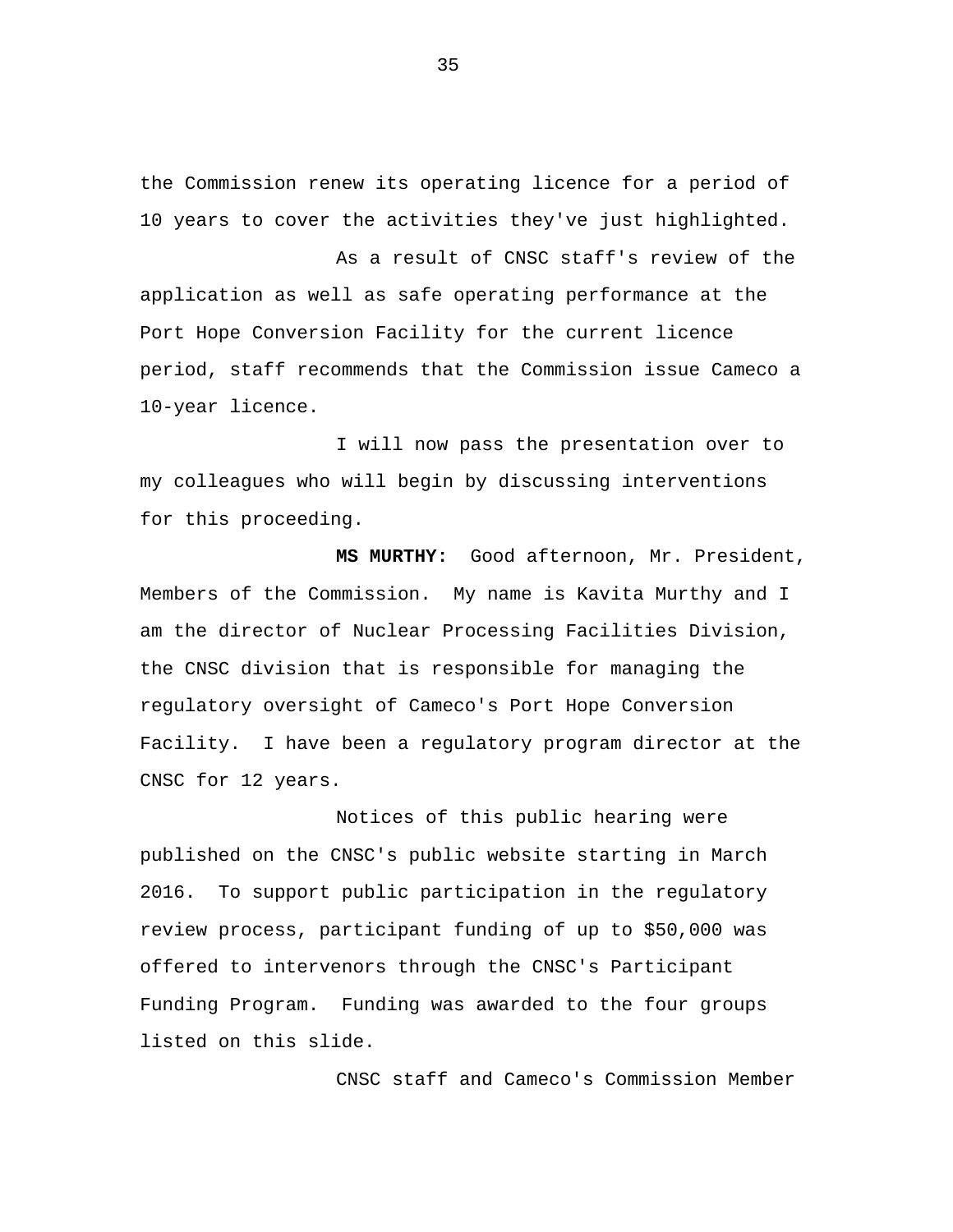Documents were made available to the public on September 4th. Twenty-five oral and 19 written interventions are included as a part of these proceedings for the licence renewal of Port Hope Conversion Facility.

Hearing interventions covered a broad range of topics, several of which are addressed in this presentation. Staff are prepared to respond to the Commission's questions regarding these as well as all other interventions associated with these proceedings.

Over the next few slides, I'll provide an overview of the location and layout of the Port Hope Conversion Facility, and I will discuss the primary operations carried out at this facility.

Cameco owns and operates three facilities in Ontario that are licensed by the CNSC. Cameco's Port Hope Conversion Facility, the scope of today's presentation, is located within the Municipality of Port Hope and is situated on the north shore of Lake Ontario, approximately 100 kilometres east of the City of Toronto.

Cameco's other two licensed facilities are the Blind River Refinery, located in Blind River in northern Ontario, and the Cameco Fuel Manufacturing Facility also located in the Municipality of Port Hope. The safety performance of Blind River Refinery and Cameco Fuel Manufacturing Facility are presented in Commission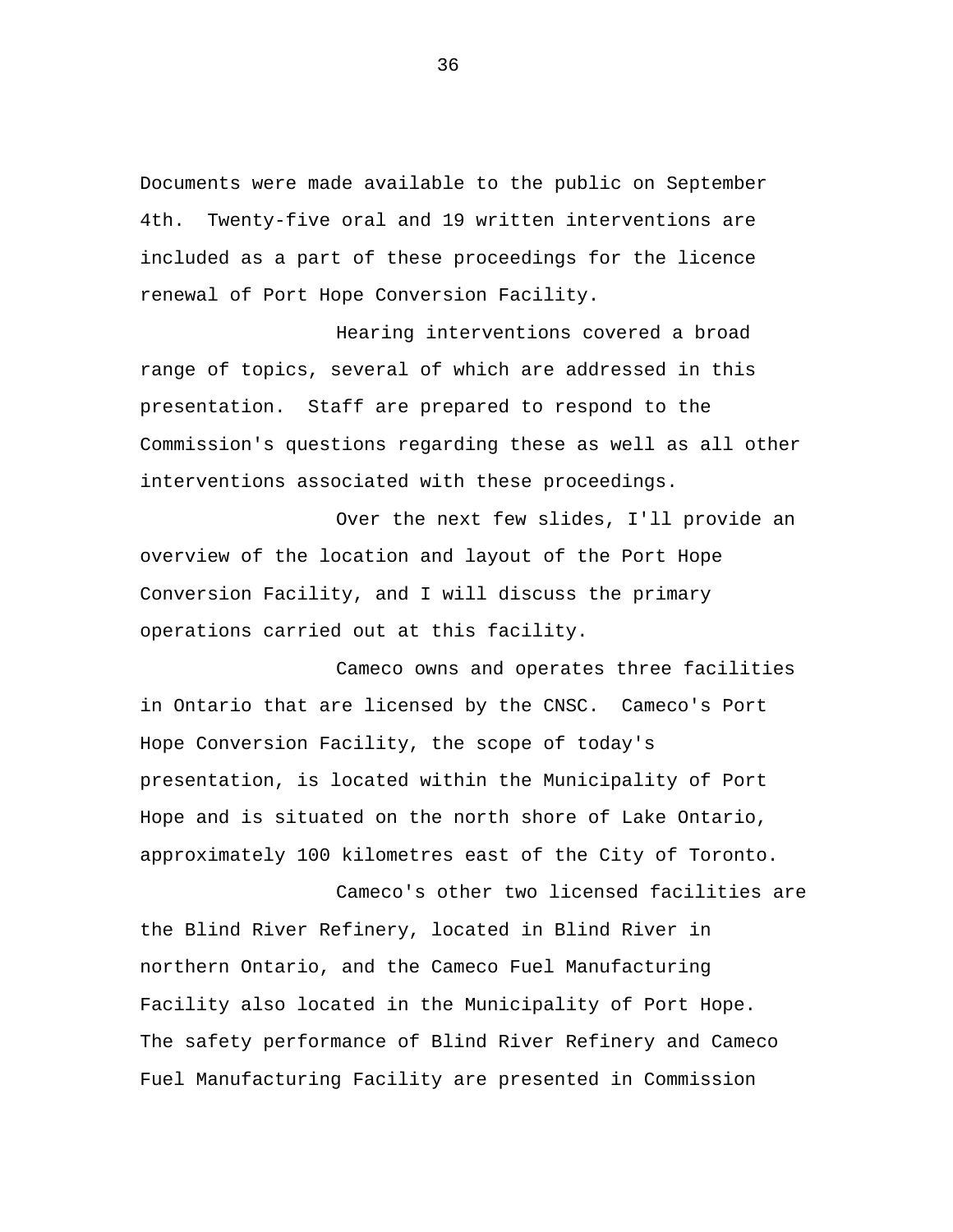Member Document 16-M43 and will be discussed on November 10th here.

The layout of the Port Hope Conversion Facility is shown on this slide. It consists of two sites in the Municipality of Port Hope. Site 1 is shown in the lower portion of the slide and it is the main site property at 1 Eldorado Place -- this and the Centre Pier property located at 1 Hayward Street. As shown in this figure, these two properties are separated by the Port Hope Harbour.

Primary facility operations are carried out at Site 1, including the uranium hexafluoride, or UF<sub>6</sub> plant operations in Building 50 and the uranium dioxide, or UO2, plant operations in Building 24. Site 1 is also used for the storage of drums and cylinders of UF<sub>6</sub> and UO<sub>2</sub> product as well as the storage of various products, equipment, and drummed legacy waste.

Site 2, shown in the upper right portion of this slide, is located at 158 Dorset Street East in the Municipality of Port Hope. This site is used primarily for the storage of equipment and waste.

Cameco's current licence was issued by the Commission on February 28th, 2012, and is valid until February 28th, 2017. The licence authorizes the processing and storage of uranium compounds for the purposes of  $UO<sub>2</sub>$  and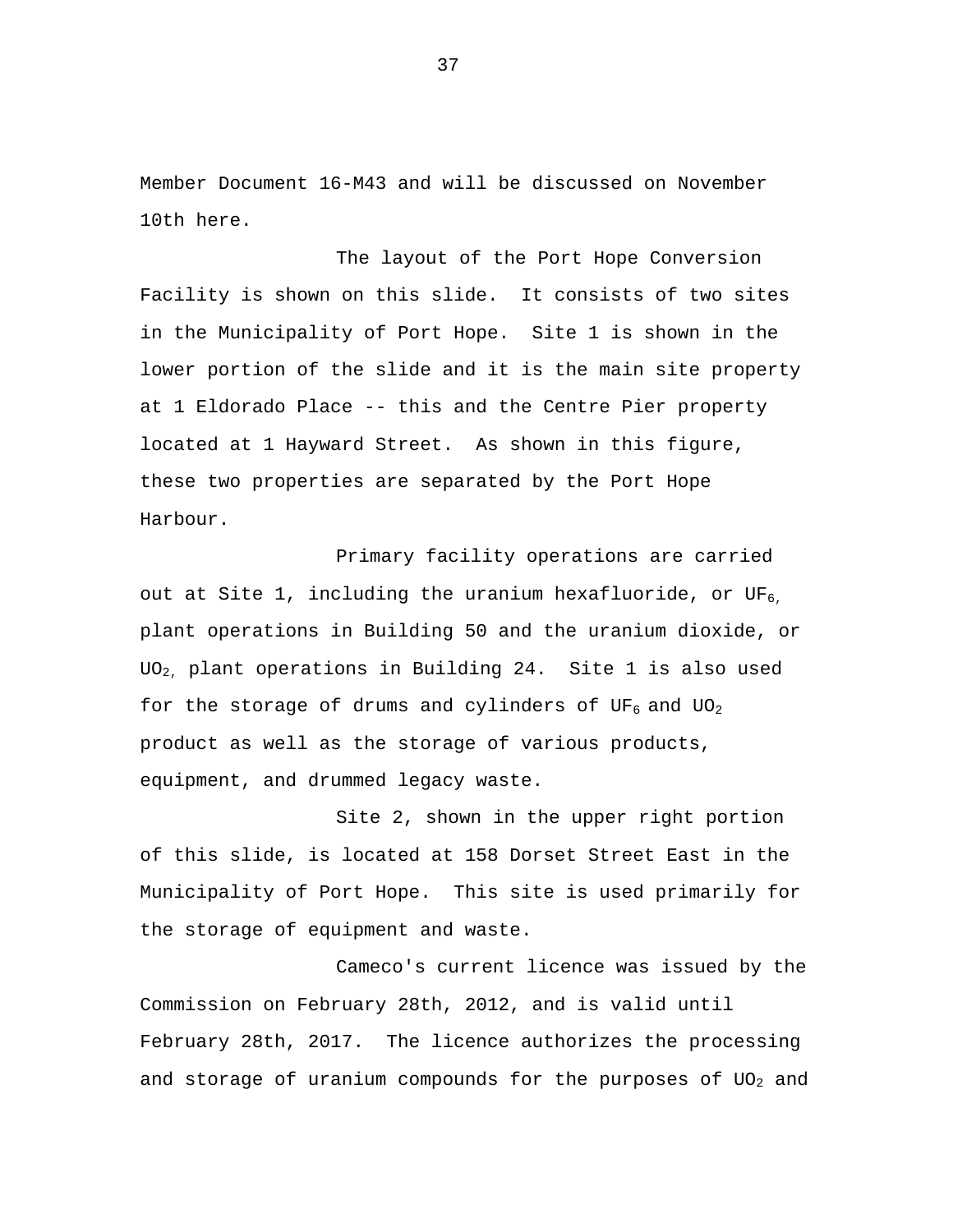$UF<sub>6</sub>$  production. The licence also requires Cameco to remain within established production and release limits; control, monitor, and record releases to the environment; implement and maintain programs to ensure the health, safety, and security of workers, the public, and the environment; and implement and maintain a process for reporting compliance, performance, and reporting of events to the CNSC and to the public.

This simplified diagram on the slide depicts the UF<sub>6</sub> production process. In this process, UO<sub>3</sub> powder received from Cameco's Blind River Facility is pulverized and treated in fluidized bed reactors with hydrogen gas to produce  $UO_2$ . The  $UO_2$  powder is subsequently reacted with hydrofluoric acid to form a uranium tetrafluroide, or  $UF_4$ , slurry. After drying and calcining processes, UF4 in powder form is reacted with fluorine gas to produce UF<sub>6</sub> in a gaseous state. The fluorine gas used in this step is produced on site by dissociating hydrofluoric acid into hydrogen and fluorine gases. Next, UF<sub>6</sub> is condensed into a liquid and transferred into cylinders where it solidifies. And finally, the UF<sub>6</sub> product is exported for further processing into fuel for light water reactors.

The licence limit for  $UF_6$  production is 12,500 metric tonnes per year, or 45 metric metric tonnes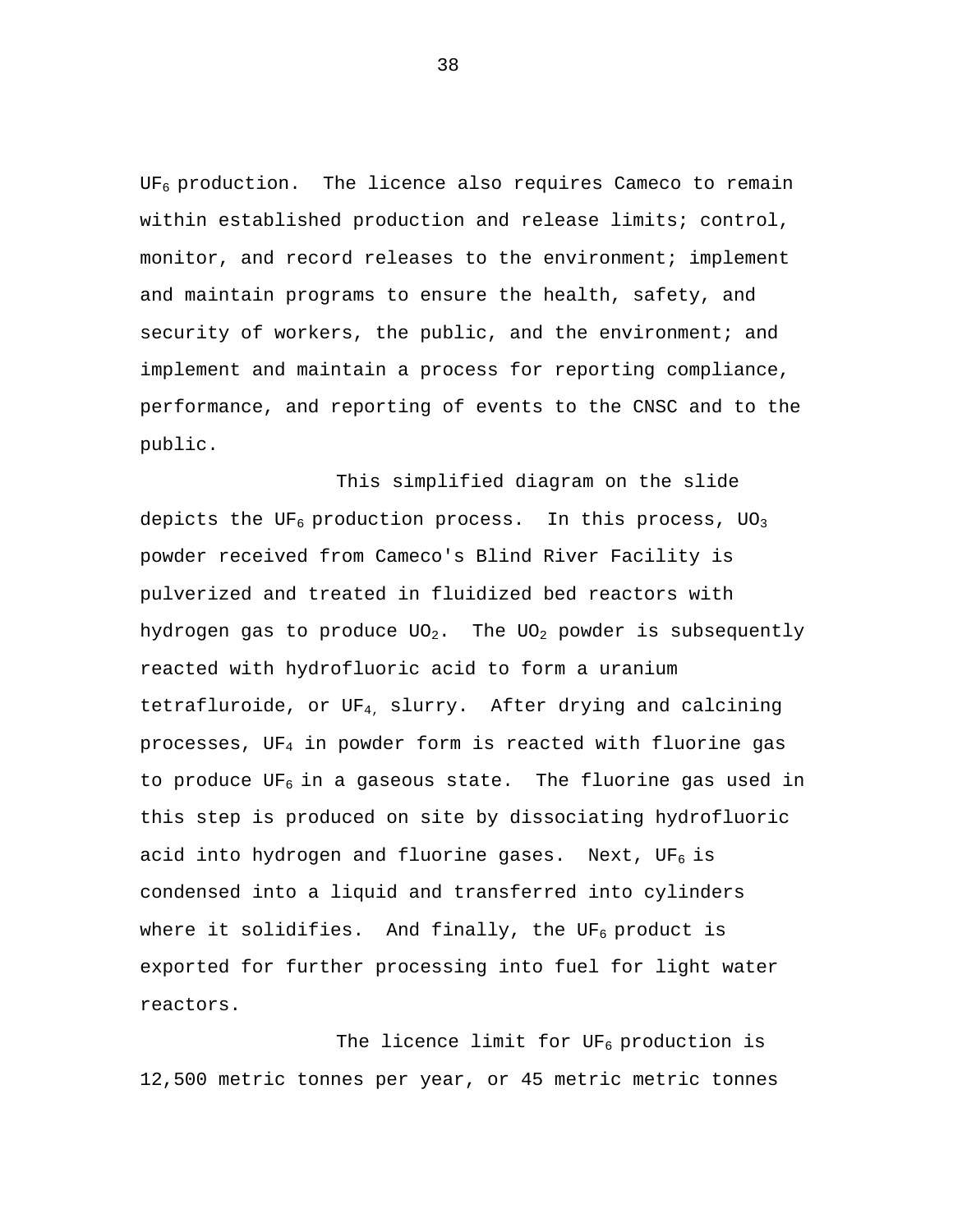per day.

The simplified diagram on this slide depicts the  $UO_2$  production process. In this process,  $UO_3$ powder is dissolved in nitric acid to produce uranyl nitrate. This solution reacts with aqueous ammonia to precipitate ammonium diuranate. The solids produced by this process are dewatered, dried, and reduced in a hydrogen environment to produce  $UO<sub>2</sub>$  powder. The  $UO<sub>2</sub>$  product is transported off site and used in the manufacture of CANDU reactor fuel.

The licence limit for  $UO<sub>2</sub>$  production is 2,800 metric tonnes per year.

In its application for licence renewal, Cameco has requested no changes to the existing production limits for UF<sub>6</sub> and UO<sub>2</sub>.

CNSC staff are recommending that the Commission update release limits for UF<sub>6</sub> and UO<sub>2</sub> plant operations and for gamma radiation and add a release limit for sanitary sewer discharges. No changes are proposed to the action levels associated with these limits.

CNSC staff's written submission, CMD 16-H8, proposed a sanitary sewer limit of 1,825 kilograms per year. At this time CNSC staff are recommending a revised proposed release limit, one that also takes into consideration chemical toxicity of uranium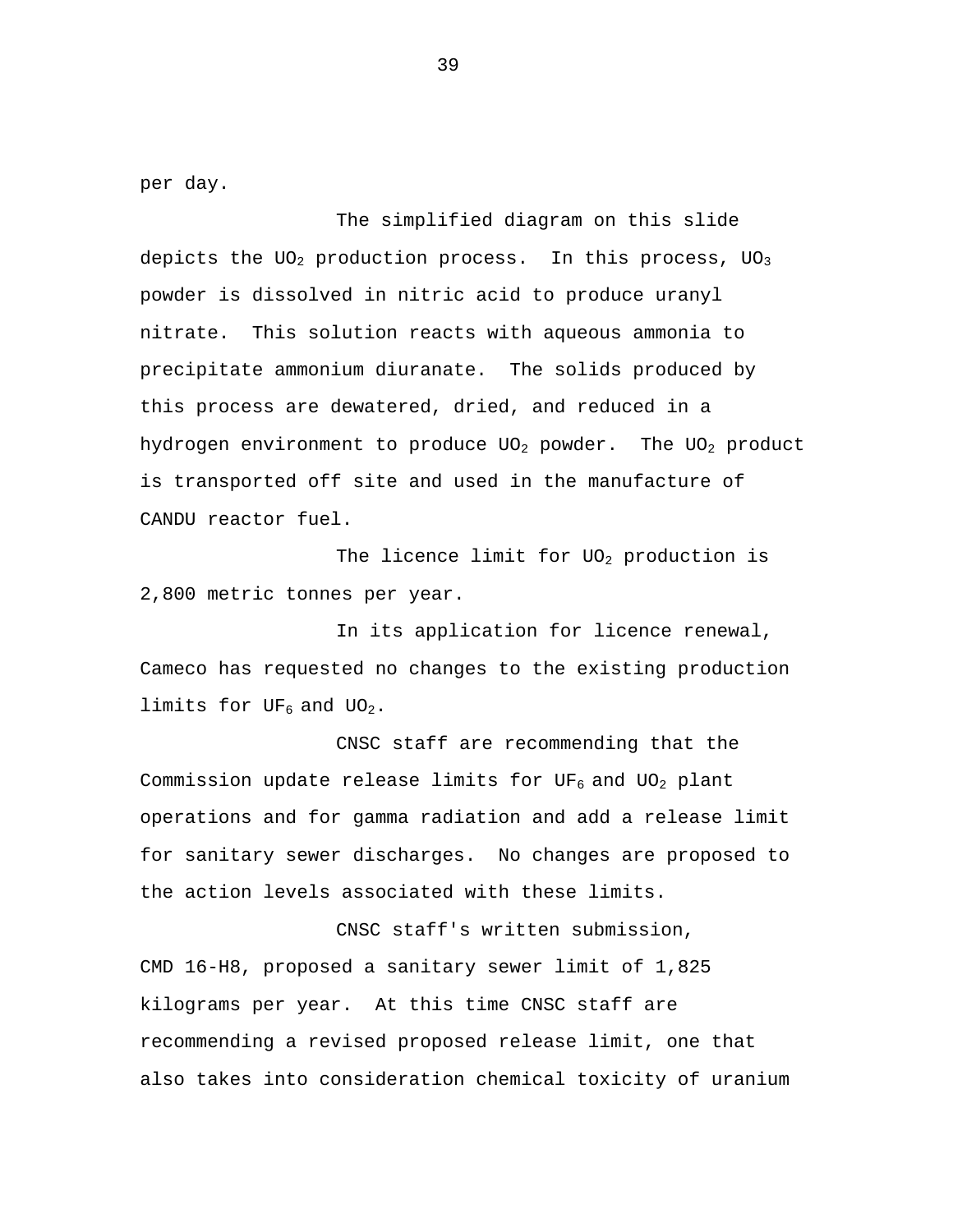to the public and sensitive species of aquatic environment. This recommendation is discussed in greater detail within this presentation.

In its application Cameco has outlined its plan for cleanup remediation and renewal work on its site, including the implementation of the Vision in Motion, or VIM, project.

A revised decommissioning plan, as well as an augmented financial guarantee of \$128,600,000 has been proposed. This value represents an increase of \$26.9 million from the existing financial guarantee and fully covers the cost of implementation of this decommissioning plan.

During the 10-year licence period requested, the licensee proposes to implement the Vision in Motion, of VIM project, which was described in great detail by the licensee. An environmental assessment under the *Canadian Environmental Assessment Act 1992* concluded that this proposed project is not likely to cause adverse environmental effects taking into account the mitigation measures identified in the environmental assessment comprehensive study report.

An EA follow-up program has been developed by the licensee in consultation with CNSC staff. CNSC staff are satisfied that the scope of this program will be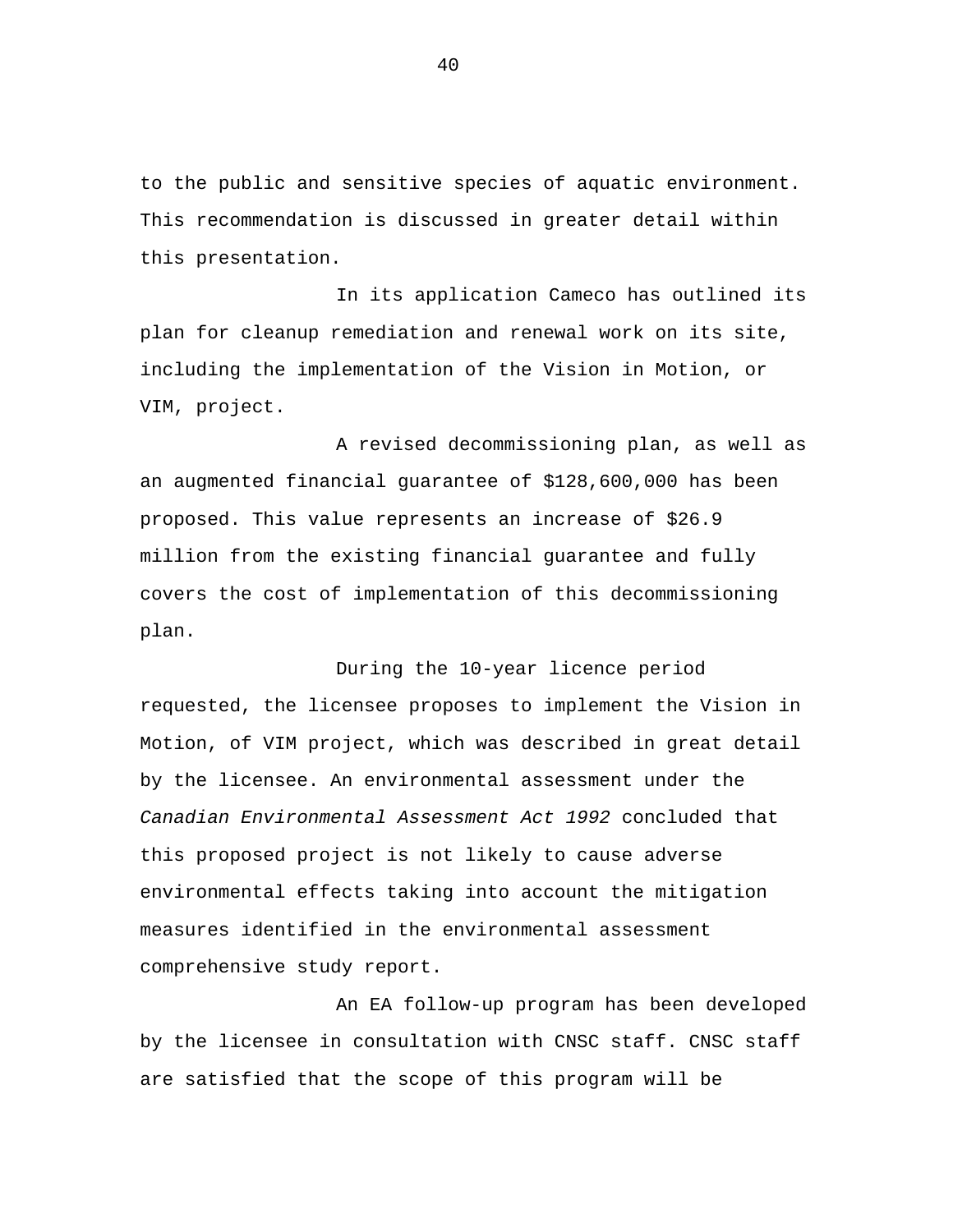adequate for verifying any changes to the environment as a result of VIM project activities and will ensure that adequate controls are in place for the protection of the environment and the public during VIM implementation.

The VIM project will be carried out under existing licensed programs such as environmental and radiation protection programs, as well as existing site-specific clean-up programs to carryout remediation and renewal work. This includes mitigation measures identified as a part of the EA for this project.

I will now pass the presentation over to Mr. John Thelen who will speak to the CNSC regulatory oversight of the Port Hope conversion facility as well as CNSC staff's assessment of Cameco's performance during the current licence period.

 **MR. THELEN:** Thank you. Mr. President and Members of the Commission, for the record my name is John Thelen, I'm an Inspector and Senior Project Officer within the Nuclear Processing Facilities Division of the CNSC. I'm also responsible for coordinating CNSC staff's technical evaluation of Cameco's licence renewal application.

The next few slides discuss CNSC's regulatory oversight of the Port Hope Conversion Facility. The CNSC has a robust regulatory framework in place to ensure the continued safe operation of licensed nuclear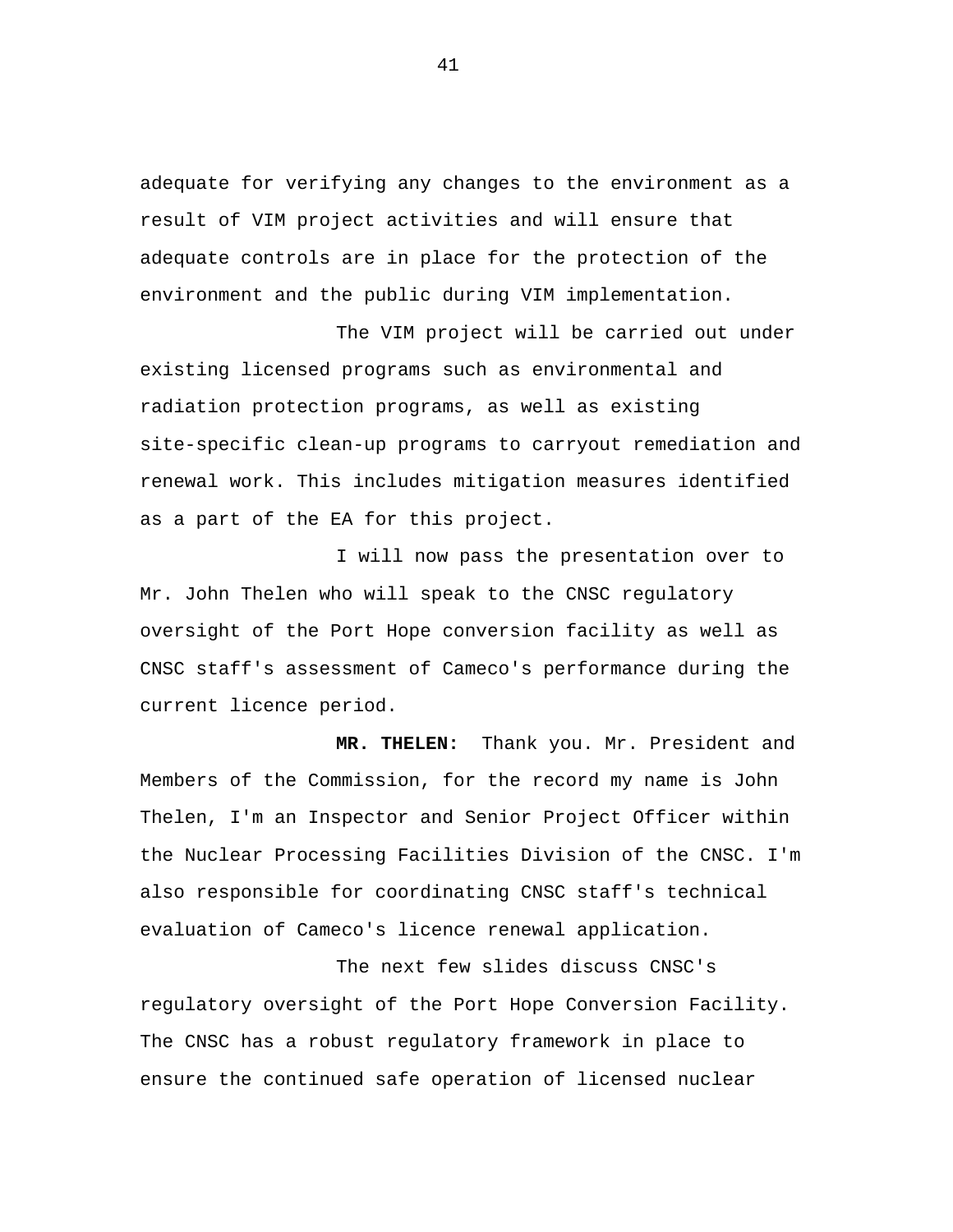facilities, including Cameco's Port Hope Conversion Facility. Regulatory oversight is provided by CNSC staff to ensure licensees operate in a safe manner in compliance with the requirements of the *Nuclear Safety Control Act* and associated regulations, as well as licence conditions and applicable regulatory requirements.

The CNSC verifies compliance through site inspections and the review of operational activities and licensee documentation. Licensees are required to report routine performance data and unusual occurrences. In addition, CNSC staff carryout investigations of unplanned events or accidents that occur at the licensed site. To compliment existing and ongoing compliance activities through the independent environmental monitoring program, or IEMP, staff collects samples of environmental media and analyze them in CNSC's analytical laboratory.

CNSC's approach to compliance includes activities to encourage compliance, verification activities to assess compliance, and graduated enforcement actions in cases of noncompliance.

Over the current licence period CNSC staff spent roughly 3,000 person days of regulatory oversight effort. Over this same period staff conducted 27 on-sight compliance inspections as well as numerous other site visits, meetings, and events involving CNSC technical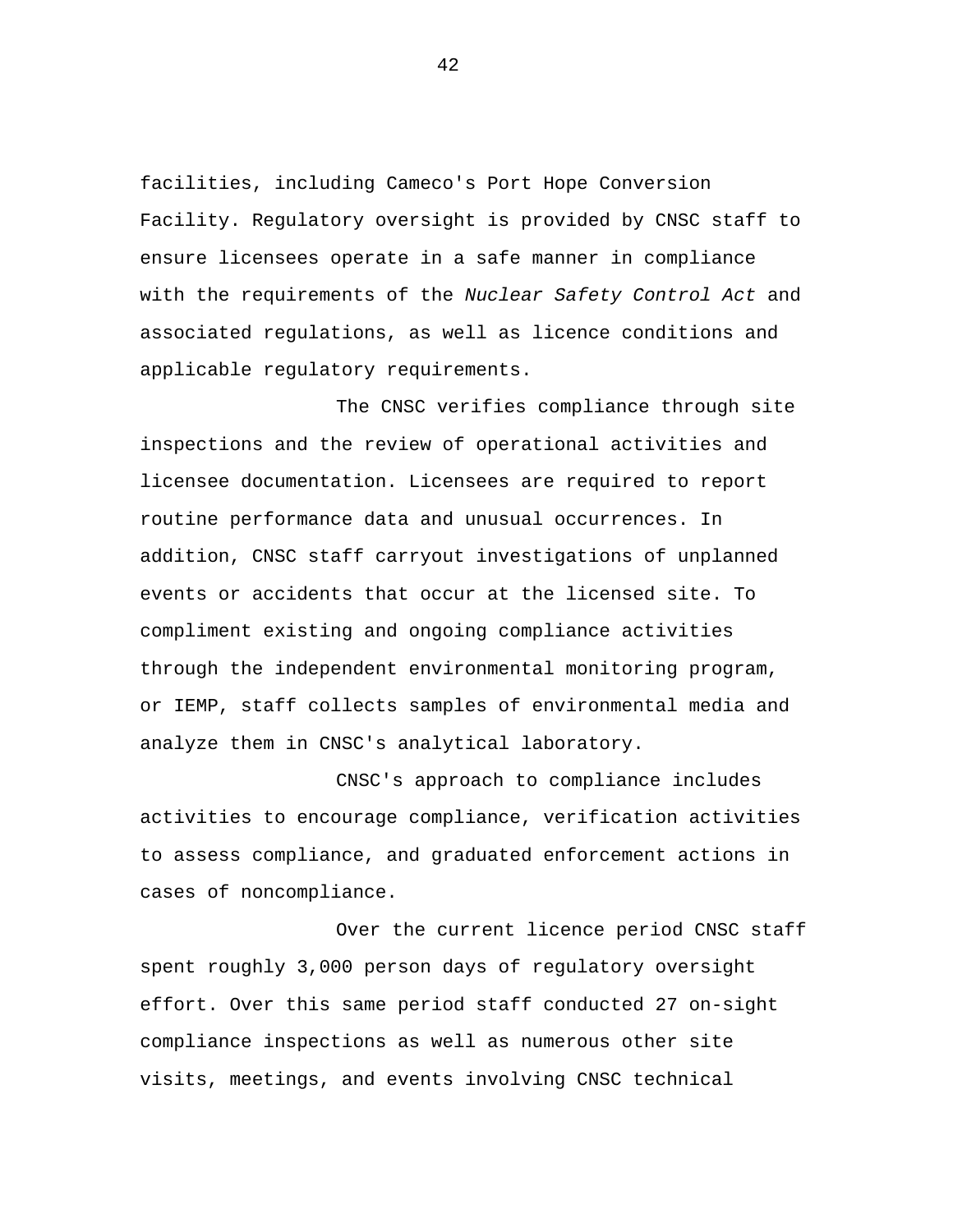specialists.

The increased licensing effort in 2016, as noted on this slide, is a reflection of the effort associated with the reviews of documents submitted for this licence and staff's preparation for this current licence renewal process.

Inspections conducted by CNSC staff during the current licence period did not identify any safety significant findings. Findings are initially presented to the licensee at the end of the on-sight portion of an inspection in a preliminary report of facts and findings, followed formally by a detailed inspection report.

Wherever the CNSC inspection team identified improvements to Cameco's programs these are also provided in the form of recommendations in these reports. When a noncompliance is identified CNSC staff assess the significance of the noncompliance, determine the appropriate enforcement action, and relay this to the licensee in the detailed inspection report.

The implementation of corrective actions is continually monitored through to closure under regulatory oversight and is tracked in CNSC staff's using the regulatory information bank tool.

Cameco is required to notify and report to the CNSC of situations or events of potential safety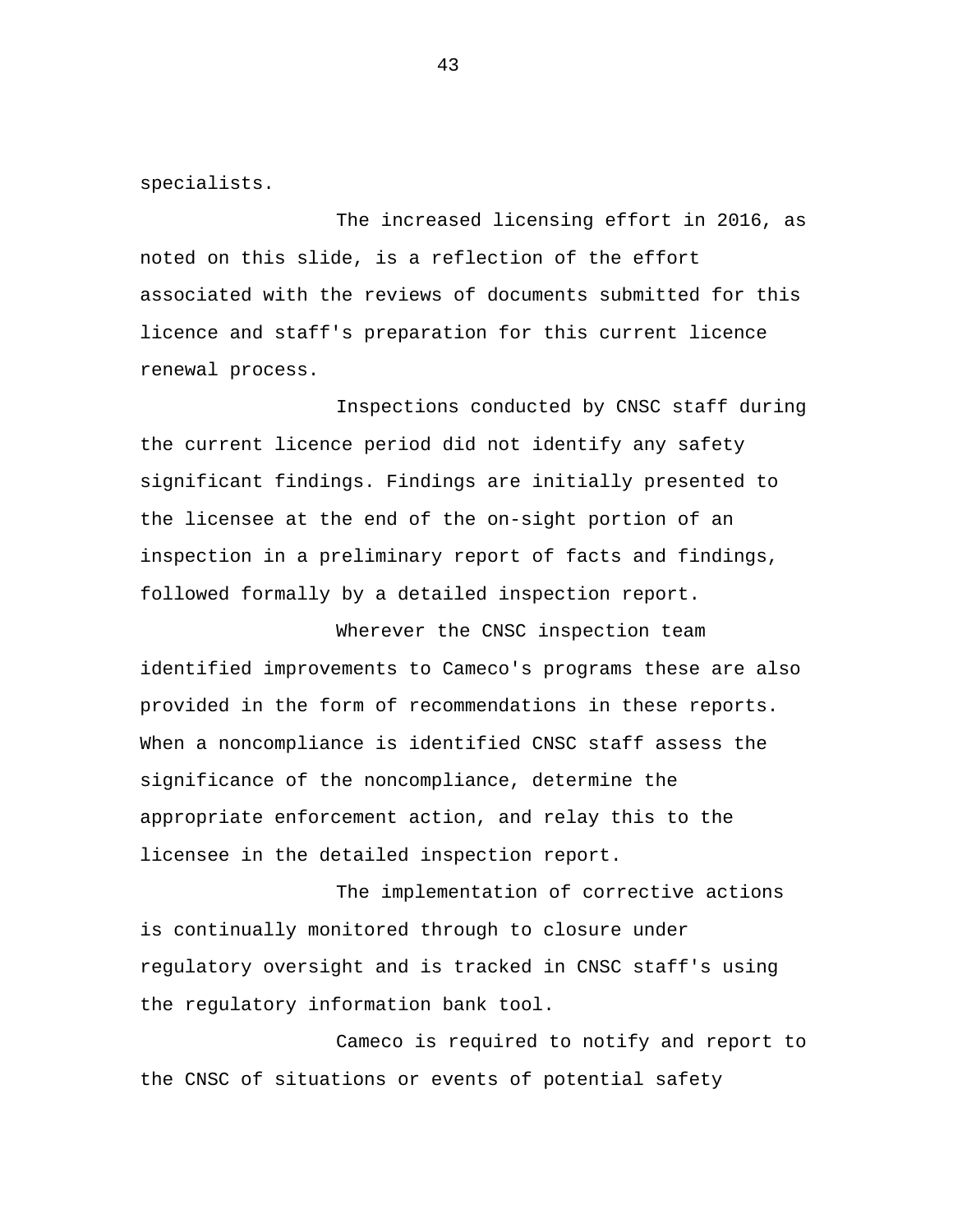significance. For example, events that could lead to a serious adverse effect on the environment or serious risk to the health and safety of persons or the maintenance of security if no action is taken by the licensee.

Cameco has also implemented a public information program that includes a disclosure protocol. Under the requirements of this program, events and incidences of interest to its stakeholder community are disseminated to the public. Internally, Cameco uses its incident reporting system, or CIRS, to report, follow-up and trend incidents.

Externally, they submit compliance and performance reports to the CNSC and routinely report on the results of ongoing monitoring activities and submit these as compliance reports that cover a variety of safety-related topics to CNSC staff.

Event reports that are significant in nature or may be of significant public interest, are brought to the attention of the Commission during public meetings by CNSC staff. Cameco also publishes information about these events in compliance reports as well as key licence renewal documentation placed on its website.

CNSC staff also report annually to the Commission on licensees' performance in the form of regulatory oversight reporting. As stated earlier, a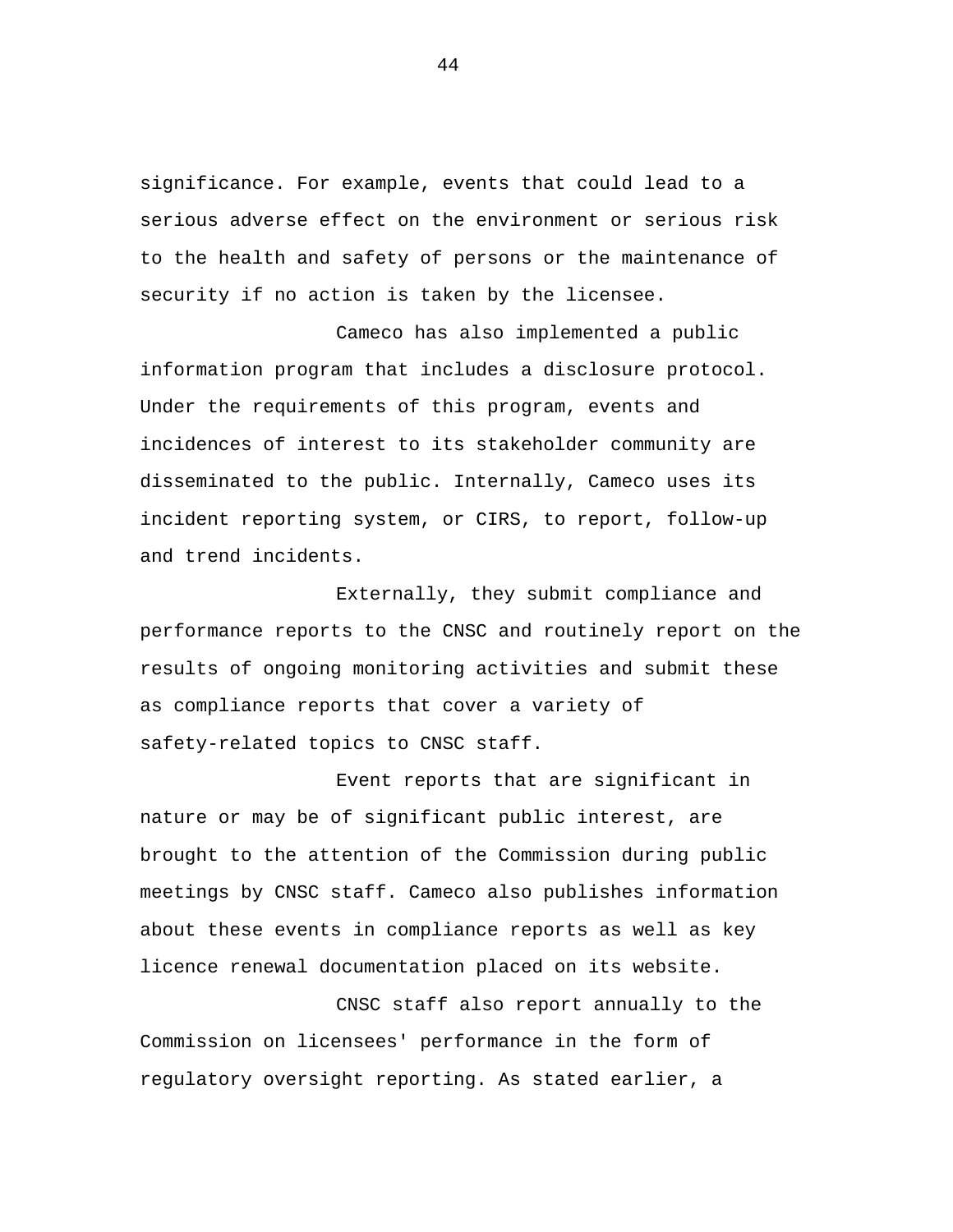separate Commission proceeding will be held in Port Hope at this venue in two days' time, during which CNSC staff will present the Regulatory Oversight Report for Nuclear Processing, Small Research Reactor, and Class 1B Accelerator Facilities for the reporting year of 2015. This presentation is identified as CMD 16-M43.A.

This slide summarizes the outcome of reporting over the current licence period. All worker doses and environmental releases were below regulatory limits during this period. There were 42 events reported to the CNSC staff by Cameco. I bring this value to the attention of the Commission, as the value on this slide should read 42 as is indicated in staff's written submission CMD 16-H8.

Of these events three were reported to the Commission during public proceedings and two events met the criteria of event initial reports, or EIRs, and were reported on June 19, 2014 and December 17, 2014. For all reportable events, Cameco followed up with corrective actions and causal analyses where appropriate.

Action levels provide early indication of a potential loss of control of the radiological protection or environmental protection programs. Exceedances require notification to the CNSC.

During the current licence period there have been a total of three instances where action levels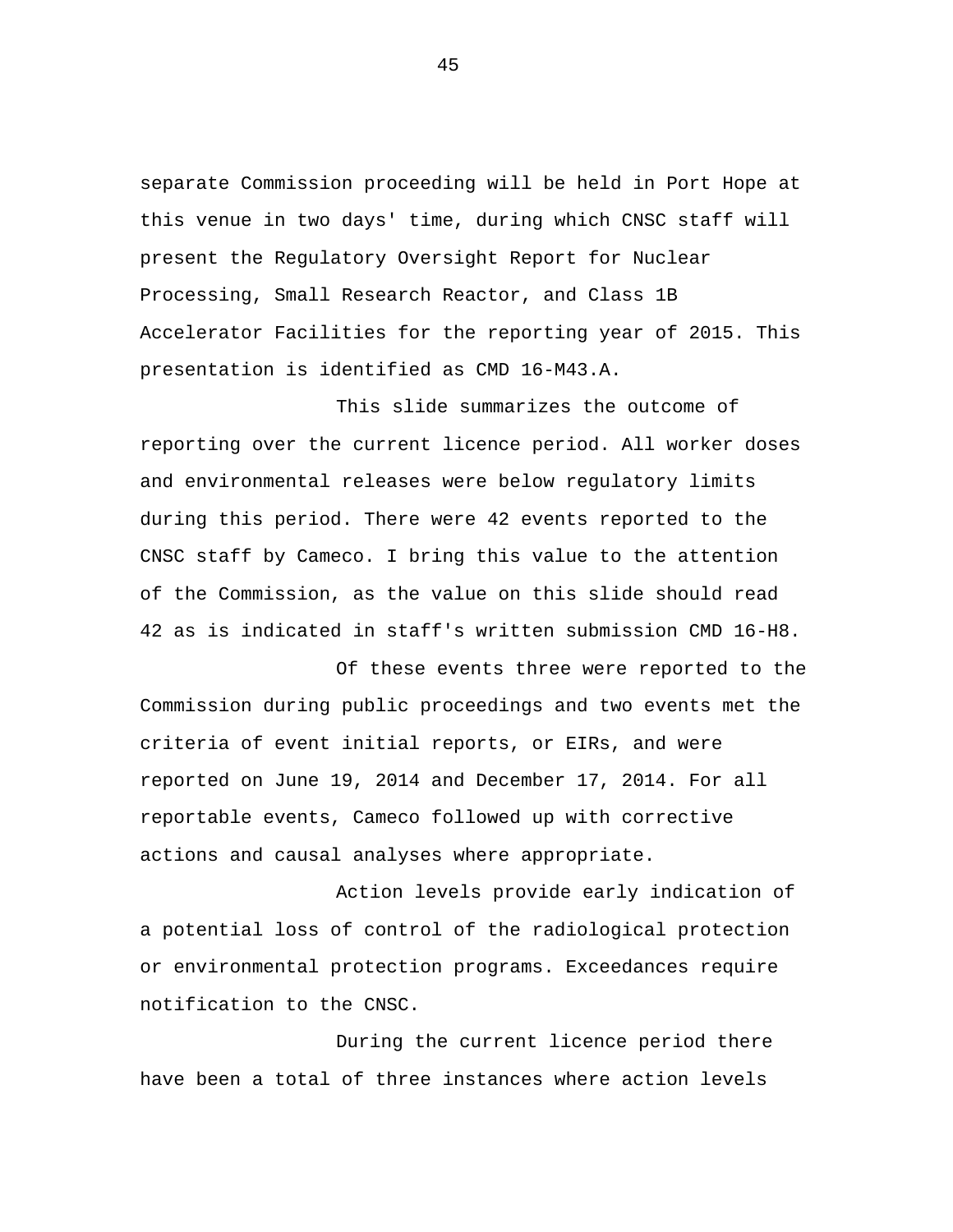were reached. In the case of these three exceedances there was no impact on the health of workers, the public, or the environment, and Cameco developed an acceptable corrective action plan to address identified causes.

For the current licence period all events and exceedances were promptly reported to the CNSC and other relevant regulators, and none of these events or exceedances compromised the safety of workers, the public, or the environment.

As per its normal public notification process for Commission proceedings, CNSC staff informed the public about this hearing via CNSC's website, an email subscription list, social medial channels, and print advertisements in the local community. The CNSC also hosted an information session titled CNSC 101 in the Municipality of Port Hope in May of 2016.

This session provided those in attendance with an introduction to the CNSC and the work it does to ensure that nuclear facilities in the Municipality of Port Hope and beyond are safe, and how the public can participate in the licensing process.

CNSC staff returned to Port Hope in September of this year to participate in a local event where staff had the opportunity to meet many fairgoers and discuss our mandate as well as this hearing. Staff also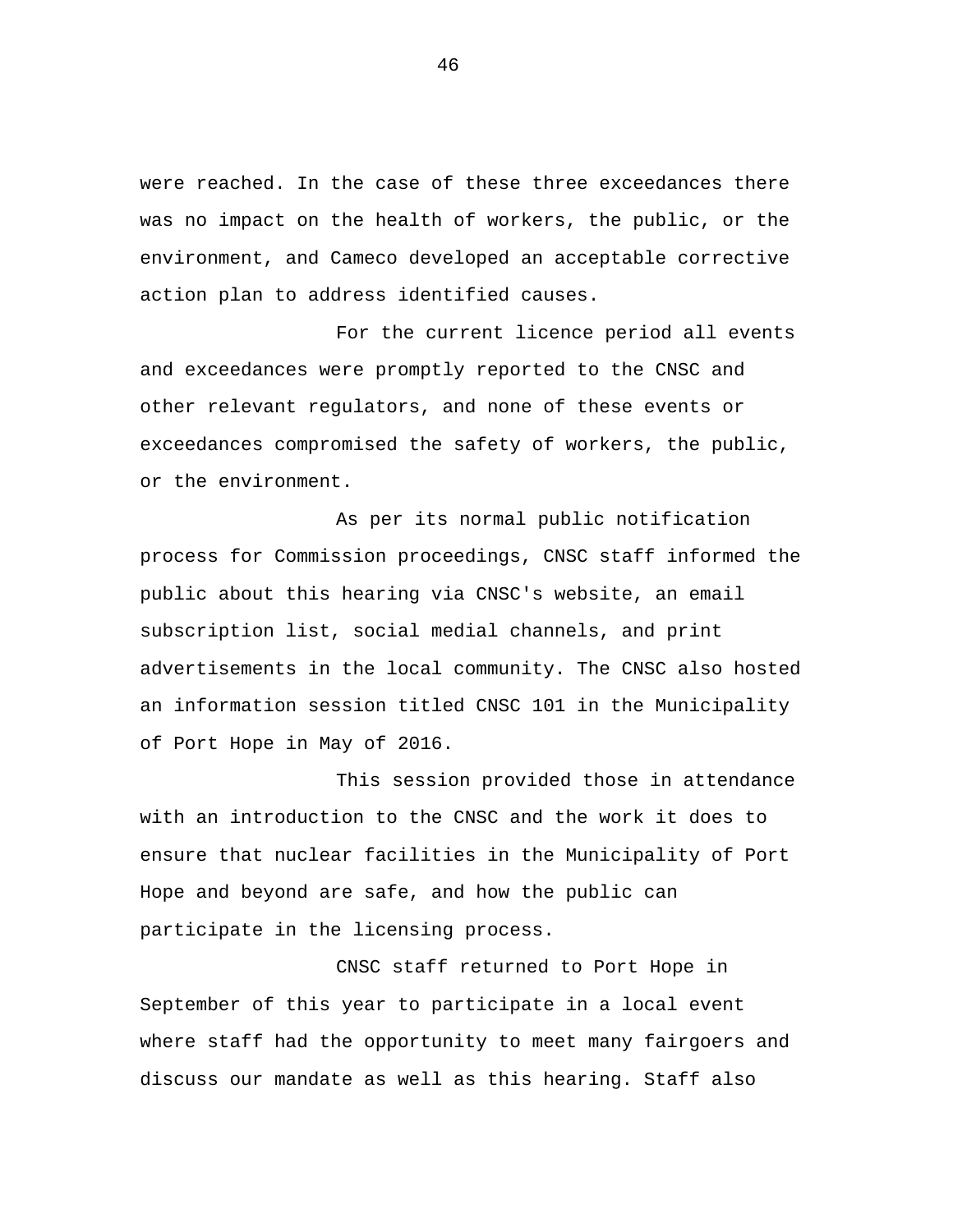regularly communicate with representatives of the Municipality of Port Hope as well as environmental regulators, including Environment and Climate Change Canada, or ECCC, and the Ontario Ministry of Environment and Climate Change, or MOECC.

I will now turn our attention to CNSC staff's performance assessment of current operations at the Port Hope Conversion Facility.

Regulatory oversight is performed in accordance with a standard set of safety and control areas or SCAs. SCAs are technical topics used across all CNSC regulated facilities and activities to assess, evaluate, review, verify, and report on licensee regulatory requirements and performance.

As detailed in CNSC staff's written submission, Cameco maintained a satisfactory rating across all SCAs during the current licence period.

To summarize, CNSC staff's evaluation of Cameco's performance for the current licensing period, as detailed in our written submission, Port Hope conversion facility programs have met regulatory requirements and are effectively implemented by Cameco. Worker doses and environmental releases have remained below regulatory limits and Cameco's performance has been satisfactory in all SCAs for the current licence period.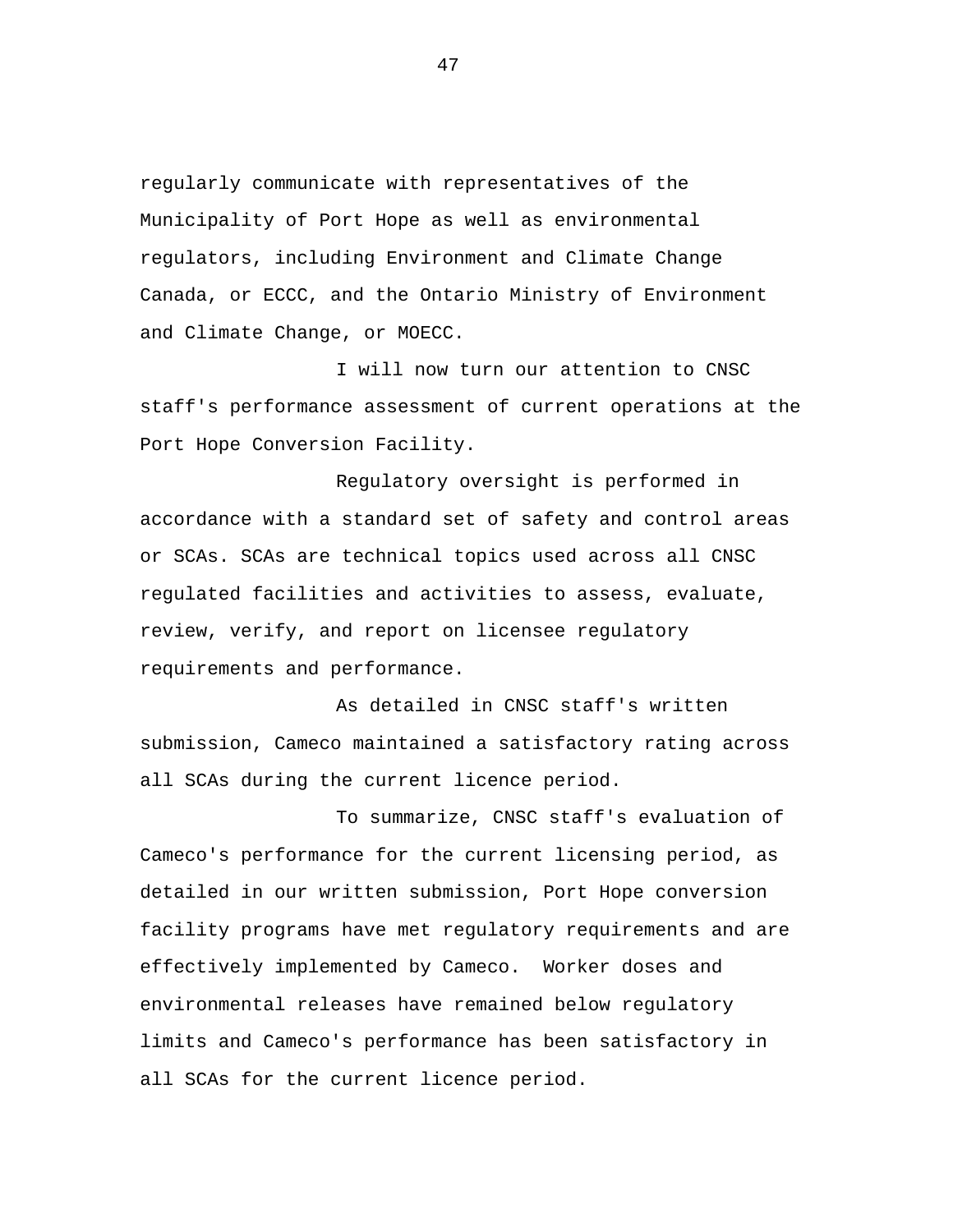Staff will continue to monitor this performance through regulatory oversight activities, including ongoing onsite inspections and technical review of compliance reports as well as revisions to Cameco's programs and other relevant licensing documentation in order to continue to verify adequate protection for the workers, the public and the environment.

The following slides will provide a summary as well as highlights from staff's written submission, CMD 16-H8.

While staff's written submission covered all 14 SCAs for the current licensing period, the 10 SCAs selected and presented on the following slides were considered to be of particular interest to stakeholders, the public and the Commission.

The Safety Control Area (or SCA) Management System covers the framework that establishes the processes and programs required to ensure an organization achieves its safety objectives, continually monitors its performance against these objectives and fosters a healthy safety culture.

Cameco has a management system in place that meets regulatory requirements and staff monitor Cameco's implementation of this program through compliance verification activities. Onsite inspections during the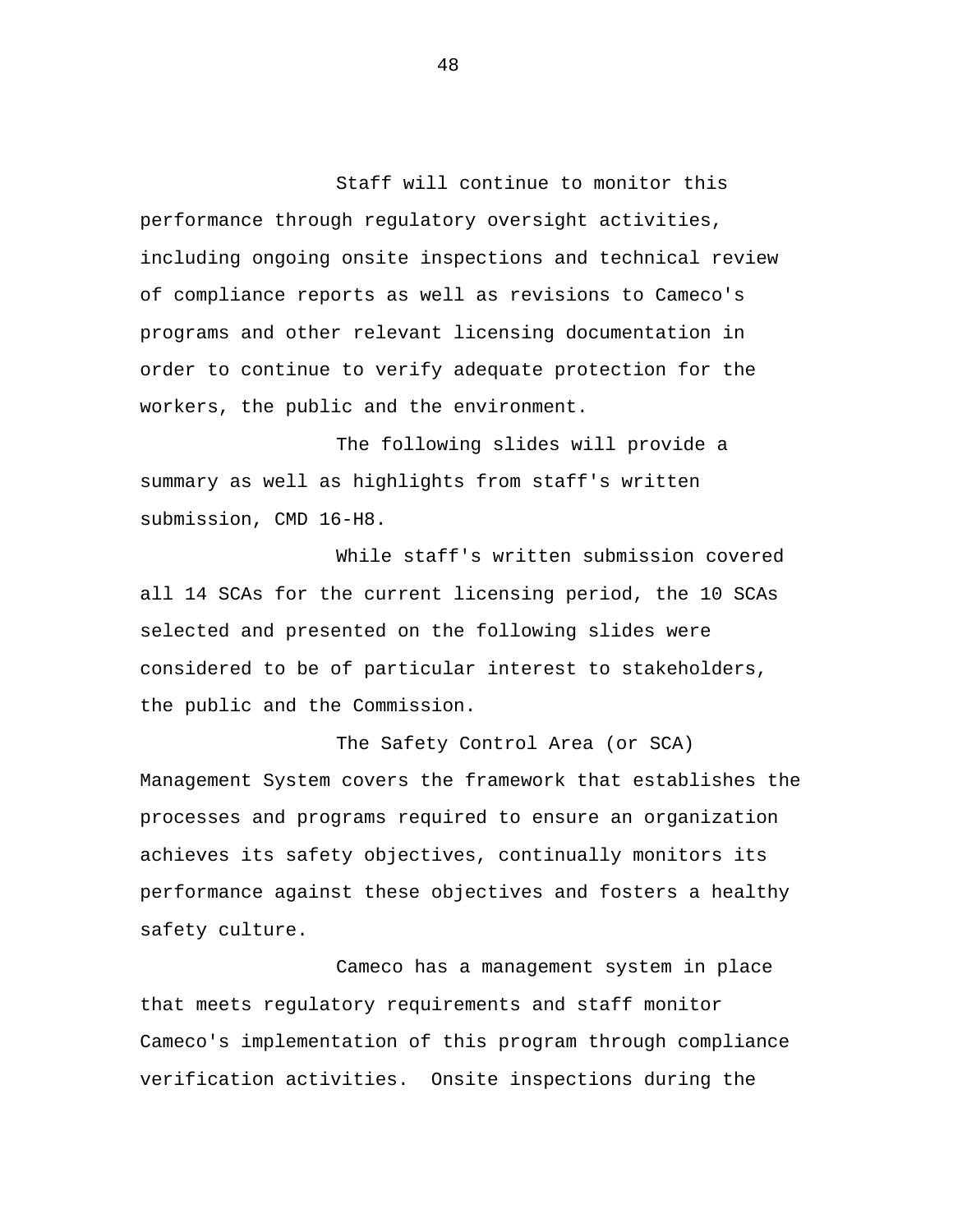current licence period included verification of the operational readiness for restart after a shutdown, compliance activities associated with reportable events and verification activities associated with implementation of the Cameco Incident Reporting System, or CIRS.

Cameco has also committed to the full implementation of Canadian Standards Association (or CSA) N286-12, Management System Requirements for Nuclear Facilities, by the end of 2017.

The SCA human performance management covers activities that enable effective human performance through the development and implementation of processes that ensure a sufficient number of licensee personnel are in all relevant job areas and have the necessary knowledge, skills, procedures and tools in place to safely carry out their duties.

Cameco has in place a robust documented systematic approach to training, or SAT-based training system, and a training plan that meets regulatory requirements identified in CNSC REGDOC-2.2.2, Personnel Training.

While CNSC staff have concluded that Cameco's ability to manage human performance is satisfactory, the current licence period performance ratings have primarily focused on the human performance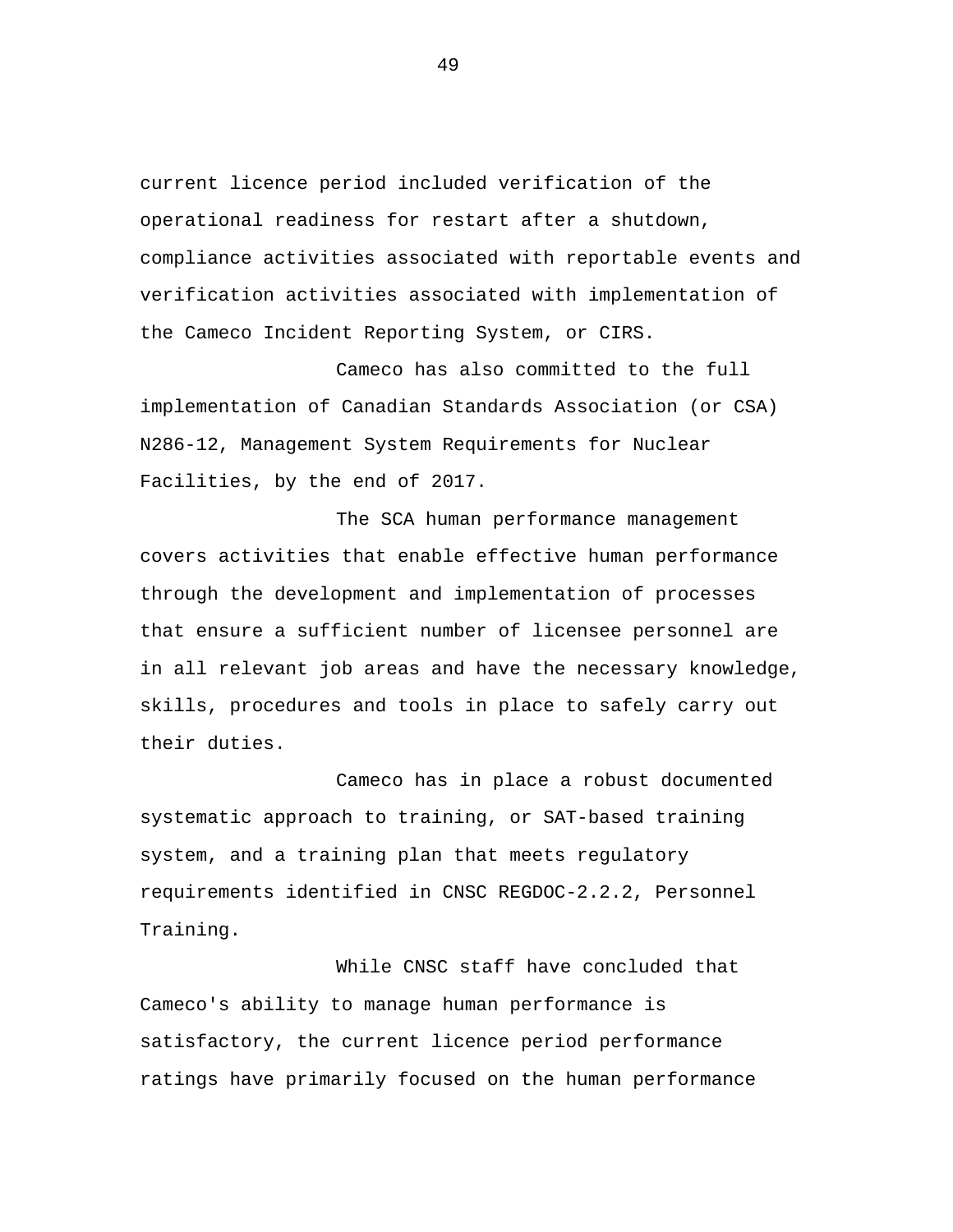management specific area personnel training. Other elements of this SCA have been examined in the context of inspections of other SCAs. Therefore, CNSC staff have recommended a new standardized human performance management licence condition.

The SCA safety analysis covers the maintenance of the safety analysis that supports the overall safety case for the facility. Under this SCA, the licensee is required to systematically evaluate all potential hazards associated with its operations and, in doing so, consider the effectiveness of preventive measures and strategies in reducing or eliminating the potential effects of such hazards.

Cameco maintains a safety report for the Port Hope Conversion Facility that has been found by staff to effectively identify facility hazards and items relied on for safety to control or mitigate onsite hazards. Cameco also maintains a fire hazard analysis report which complies with the requirements of the National Building Code of Canada, the National Fire Code of Canada and the National Fire Protection Association's requirements.

Cameco continues to maintain the nuclear criticality safety program for its site's operations. Enriched material stored at the Port Hope Conversion Facility is primarily related to legacy waste from past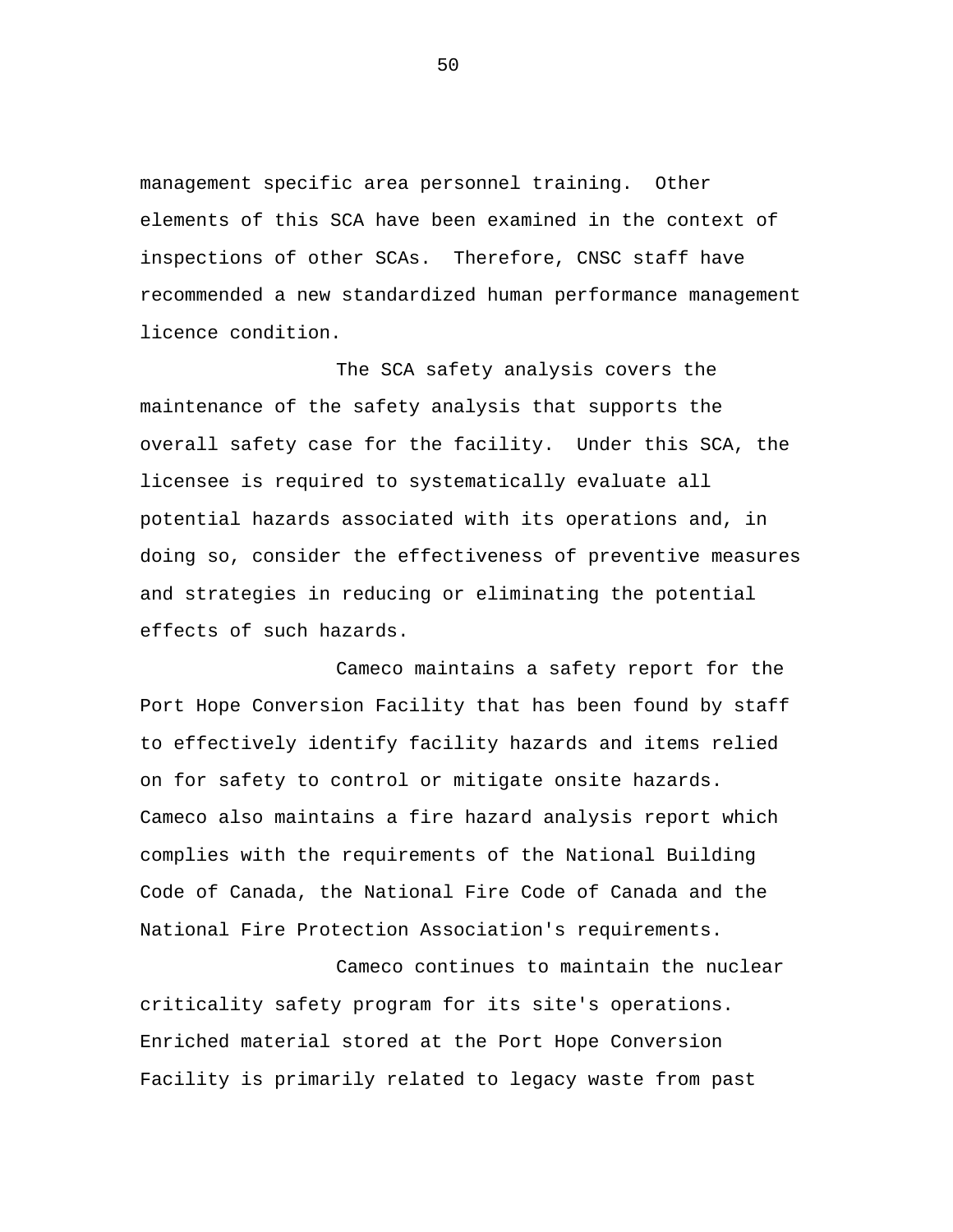operations and Cameco continues to look for a means for offsite safe disposal.

The SCA fitness for service covers activities that impact the physical condition of structures, systems and components to ensure that they remain effective over time. A requirement of this SCA is for the licensee to implement programs that ensure all equipment is available to perform its intended design function when called upon to do so.

Cameco has identified safety significant structures, systems and components at the Port Hope Conversion Facility and implemented a preventive maintenance program to ensure effectiveness of these structures or components over time.

As part of an onsite operational reliability program, in-service inspection or preventative maintenance are performed to ensure that safety significant structures, systems and components remain effective over time and Cameco's in-service inspection and testing program also applies to piping and vessels which are subject to deterioration as a result of the conditions in which they operate.

The findings are that there were no major equipment failures reported during the current licensing period.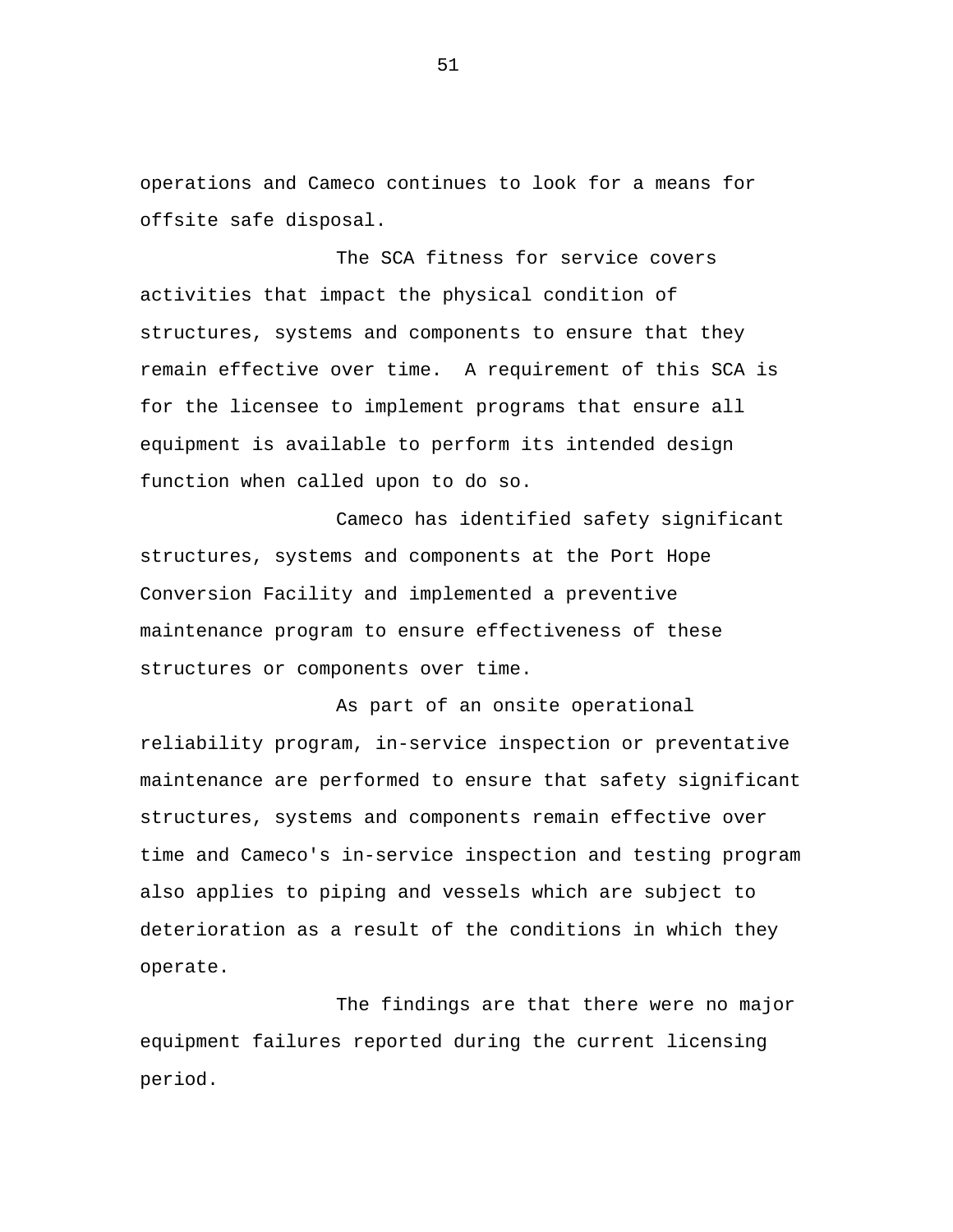Staff also routinely inspect records associated with Cameco's preventive maintenance program and, by doing so, have determined that the conduct of required maintenance at the required frequency has taken place.

In annual compliance reporting to the CNSC, Cameco summarizes all major work performed on systems and equipment to maintain their fitness for service. These reports are publicly available on Cameco's website.

The safety and control area radiation protection covers the implementation of a radiation protection program in accordance with the *Radiation Protection Regulations*.

Radiation exposures are monitored at the Port Hope Conversion Facility site to ensure compliance with CNSC's regulatory dose limits and with keeping radiation doses as low as reasonably achievable, or ALARA.

The majority of workers at Cameco have been designated as nuclear energy workers, or NEWs, in accordance with the *Radiation Protection Regulations*.

The chart on this slide shows the annual effective doses to onsite NEWs. The red line at the top of the chart represents the annual regulatory dose limit of 50 mSv for this class of worker. The maximum effective dose received by any worker in the current licensing period was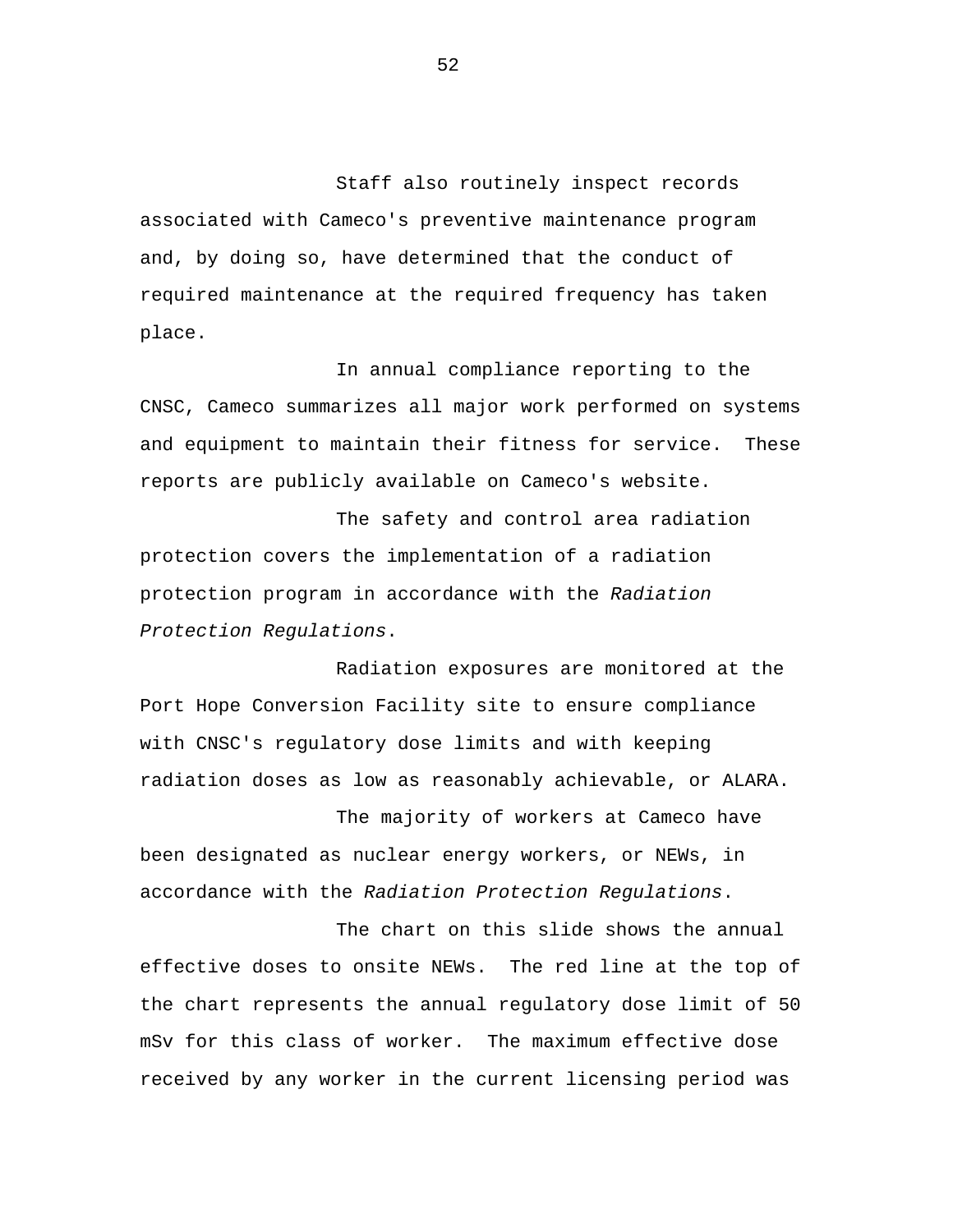7 mSv. Throughout the current licence period, no nuclear energy worker's radiation exposure exceeded these CNSC regulatory dose limits.

Radiation dose to the public are estimated from annual atmospheric emissions, fence line gamma monitoring and groundwater releases.

As shown on this slide, Cameco's environmental releases outside of the facility over the licensing period have resulted in low doses, well below the regulatory limit of 1 mSv per year to members of the public.

CNSC staff are satisfied that Cameco has implemented and maintained an effective radiation protection program during the current licence period. Radiation doses received by individuals are monitored, controlled and maintained as low as reasonably achievable.

The SCA conventional health and safety covers the implementation of a program to manage workplace safety hazards and to protect personnel and equipment.

As shown in the table presented on this slide, the frequency of lost time injuries, or LTIs, remained low for the current licence period.

Cameco summarizes these and other information pertaining to maintaining a safe workplace in the annual compliance reporting to the CNSC, reports that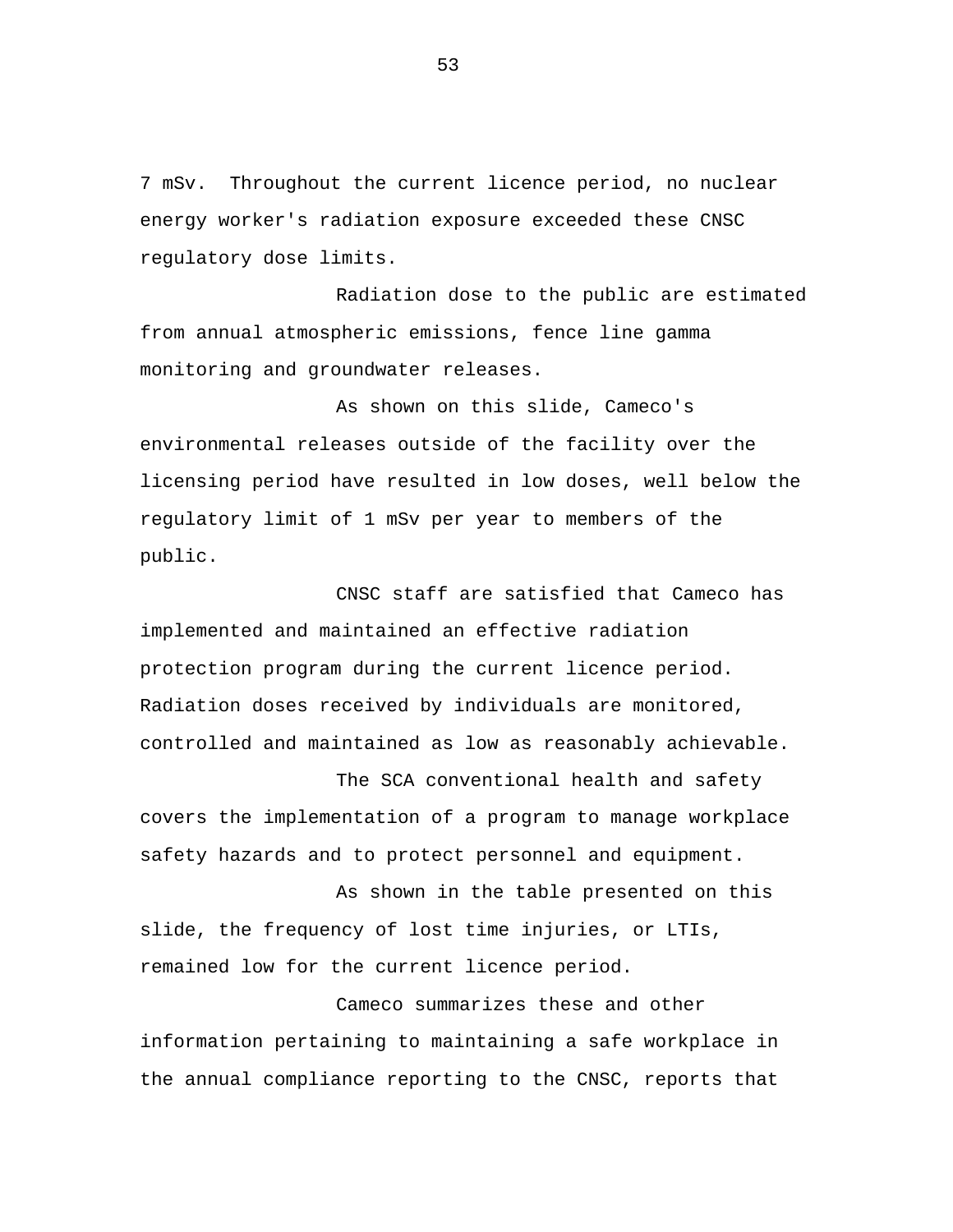are publicly available on their website. They have implemented an effective health and safety program during the current licensing period and continue to demonstrate an ability to keep workers safe from occupational injuries.

The safety and control area environmental protection covers programs that identify, control and monitor all releases of nuclear and hazardous substances and effects on the environment from facilities or as a result of licensed activities. This includes requirements for effluent and emissions controls, the assessment and monitoring of the receiving environment as well as requirements related to environmental management system and environmental risk assessment.

This slide shows monitoring results of emissions to air compared to CNSC licence limits.

Airborne releases are set to ensure that no member of the public will receive a dose greater than 0.05 mSv per year, which is 1/20 of the public dose limit, and that the environment is protected.

Airborne release limits for fluoride and ammonia are also set at levels that are protective of workers, the public and the environment.

Additionally, the Ontario Ministry of Environment and Climate Change, or MOECC, issues an Environmental Compliance Approval, or ECA, that provides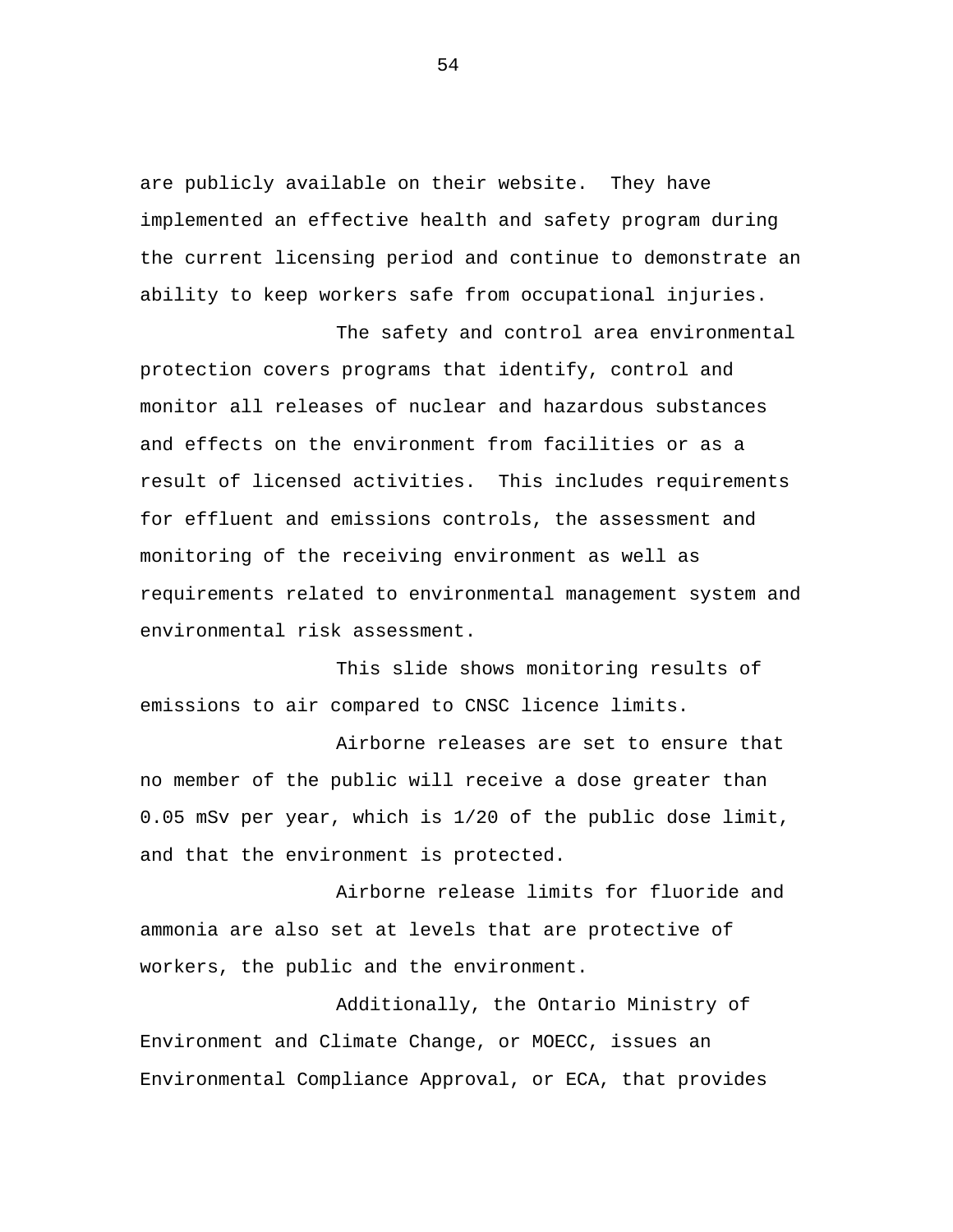assurances that airborne releases comply with provincial chemical toxicity requirements.

To summarize, air emissions continue to be effectively controlled and remain consistently below licensed limits for the current licence period.

Liquid releases of processed water are not permitted under the current licence issued by the Commission. Process water is evaporated at the site wastewater treatment plant. Non-processed waste water is released to the sanitary sewer and includes contributions from the powerhouse steam boiler and air compressor, laboratory instrumentation cooling water as well as site restrooms.

As part of its licence renewal application, Cameco submitted revised derived release limit, or DRL, and operational release limit, ORL, documents. These documents were reviewed and accepted by CNSC staff.

Releases to the sanitary sewer over the current licensing period are shown on this slide. CNSC staff had proposed a release limit of 1,825 kg a year for uranium in consideration of a radiological dose of 0.05 mSv per year to a member of the public. As mentioned earlier, staff recommend a revised proposed limit that will be discussed in greater detail in the recommendations portion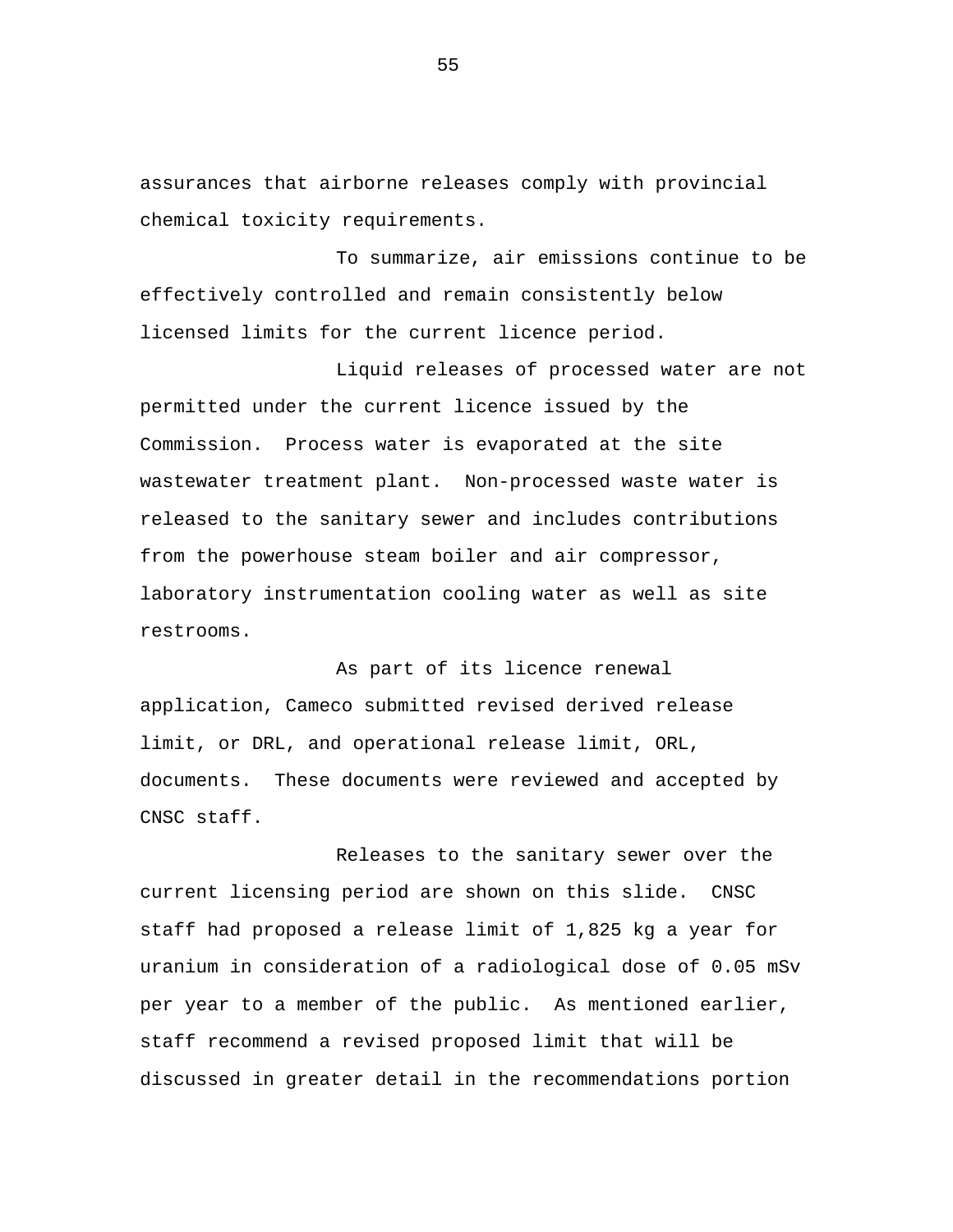of this presentation.

Pictured here is the network of groundwater wells at Port Hope Conversion Facility's Site 1's main site. As discussed during Cameco's previous licence renewal hearing, actions taken to address uranium contamination in groundwater included the establishment of this network. There are a total of 12 groundwater capture wells in place as well as an additional 81 shallow and deep monitoring wells.

At present, Cameco evaporates all groundwater captured by the system, and overall, CNSC staff have found that Cameco's groundwater monitoring program, including groundwater capture had been performing as expected. The ongoing performance of this system is continually monitored and provides assurances that surface water quality is adequately protected.

Pictured here is a conceptual site model for the Port Hope Conversion Facility Site 1's main site, indicating site pathways to the public. An environmental risk assessment for the Port Hope Conversion Facility was submitted as part of the licence renewal application.

Staff are of the opinion that this assessment complies with CSA standard N288.6-12, Environmental Risk Assessments at Class I Nuclear Facilities and Uranium Mines, and based on staff's review,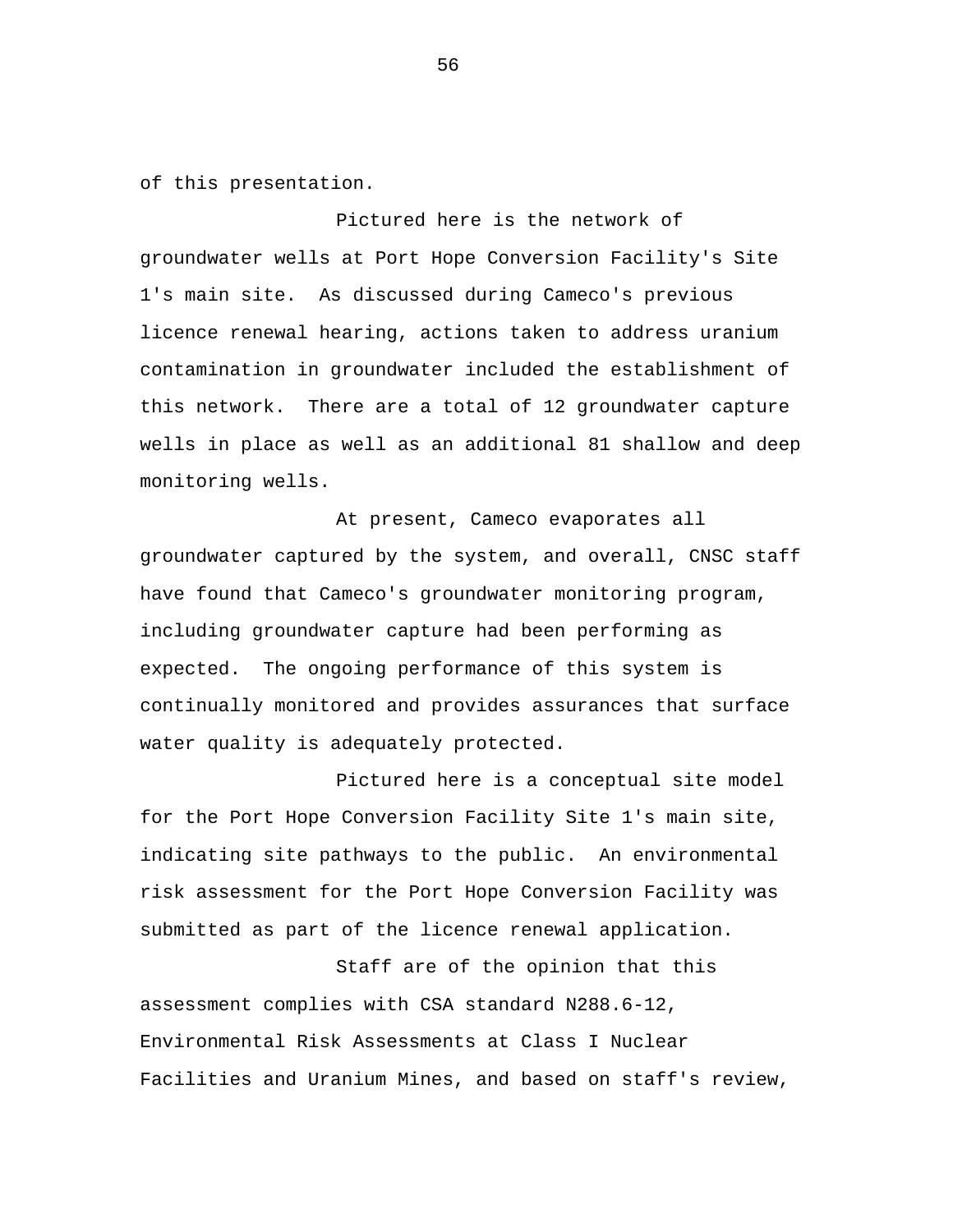we have concluded that ecological receptors as well as human health is adequately protected from facility operations.

Environmental monitoring results, including groundwater, surface water, soil and gamma exposure, are collected as part of Cameco's ongoing monitoring program and confirm that the public and the environment continue to be protected. The environmental monitoring program will also be updated using the results of the 2016 environmental risk assessment.

Cameco is also transitioning by the end of 2017 to full implementation of the requirements of CSA Standard N288.4-10, Environmental Monitoring Programs, and CSA N288.5-11, Effluent Monitoring Programs.

Staff conclude that Cameco continues to implement and maintain effective environmental protection programs for its facility.

The safety and control area emergency management and fire protection covers emergency plans and emergency preparedness programs that exist for emergencies and non-routine conditions. This SCA also includes the requirement for Cameco to have a comprehensive fire protection program to minimize the risk to the health and safety of persons and the environment from fire through appropriate fire protection system design, fire safety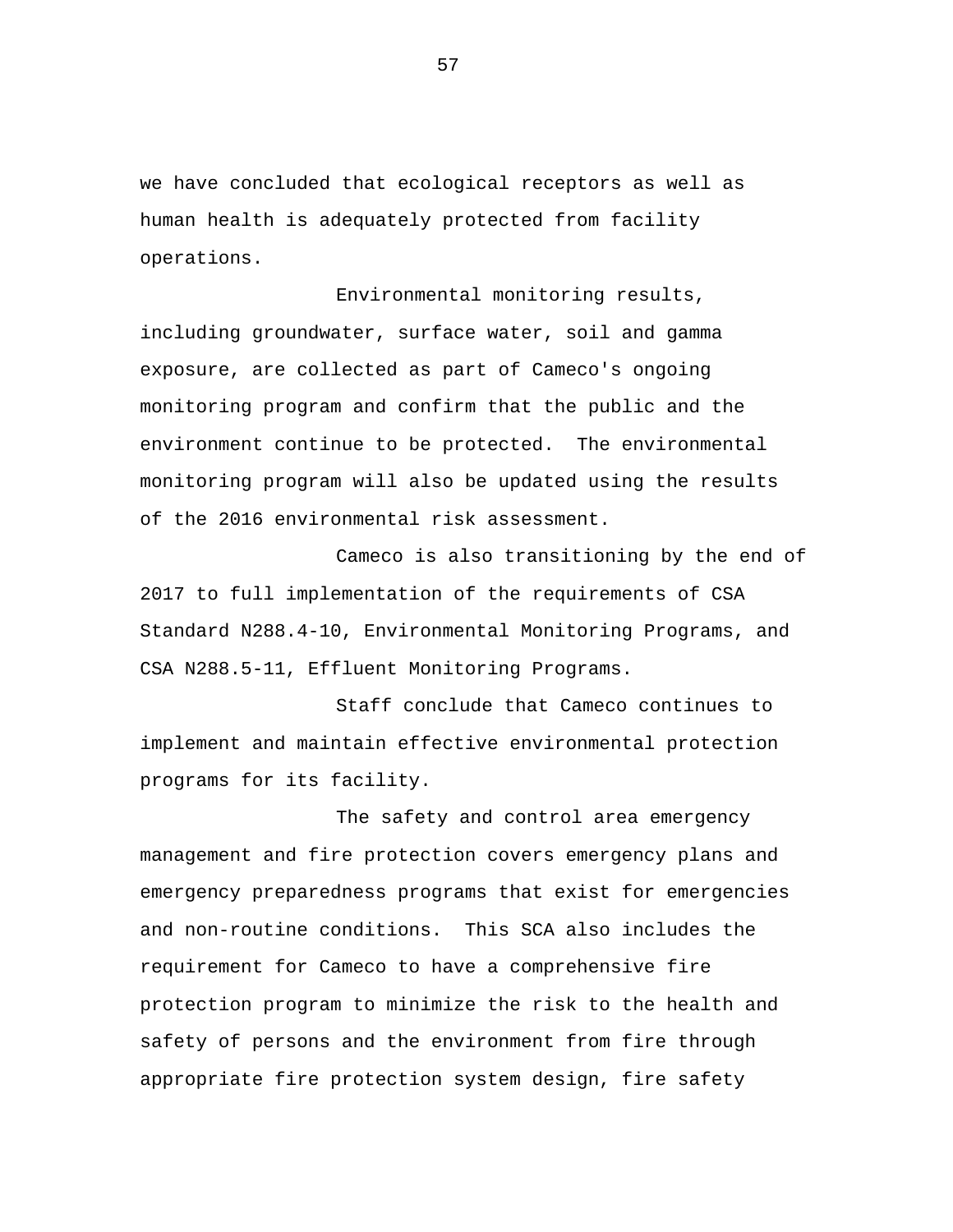analysis, fire safe operation and fire prevention.

Cameco's emergency preparedness measures met applicable CNSC regulatory and performance objectives, and staff monitor Cameco's implementation of this program through regular compliance verification activities. As will be mentioned later in this presentation, staff are also satisfied that Cameco has enhanced its emergency response capabilities in response to the Fukushima event.

Cameco is also committed to the full implementation by the end of 2017 of CNSC regulatory document REGDOC-2.10.1, Nuclear Emergency Preparedness and Response, as well as CSA Standard N393-13, Fire Protection for Facilities that Process, Handle or Store Nuclear Substances.

The safety and control area waste management covers internal waste-related programs that form part of Cameco's operations at the Port Hope Conversion Facility up to the point where the waste is removed from the facility to a separate waste management facility. This area also covers the planning for decommissioning.

Under its waste management program Cameco minimizes the generation of waste at the Port Hope Conversion Facility and disposes of waste in accordance with CNSC regulatory requirements. Cameco also maintains a cleanup program to carry out cleanup, remediation and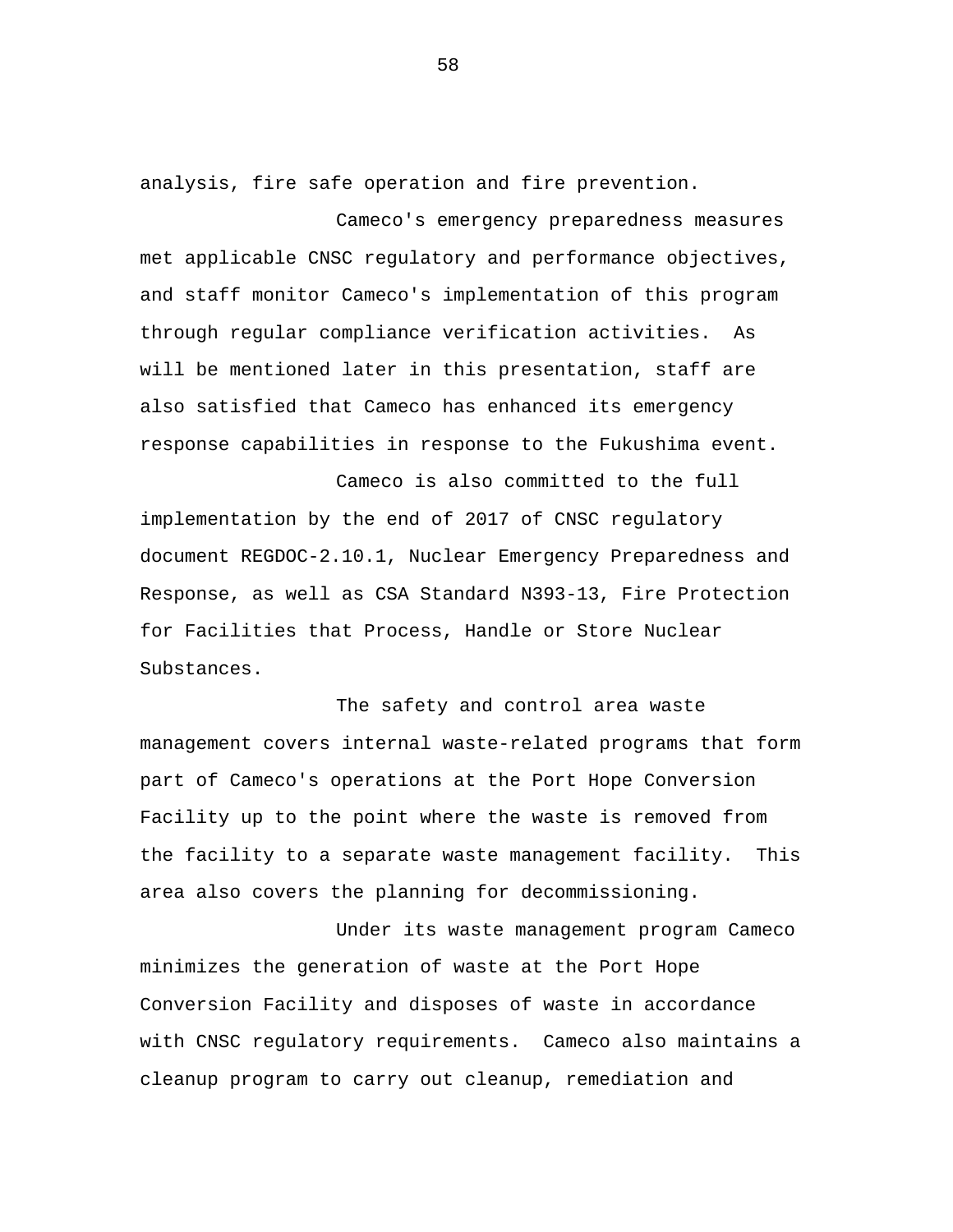renewal work. The VIM project will be carried out under this existing program.

CNSC staff verify that the waste management and cleanup programs are in place as part of regular oversight of the Port Hope Conversion Facility. Cameco is required to maintain decommissioning plans throughout the lifecycle of the Port Hope Conversion Facility as well and Cameco's plan meets the requirements of CSA Standard N294-09, Decommissioning of Facilities Containing Nuclear Substances, and CNSC Regulatory Guide G-219, Decommissioning Planning for Licensed Activities.

By the end of September 2017, Cameco has also committed to implement the requirements of Standards N292.0-14, General Principles for the Management of Radioactive Waste and Irradiated Fuel, and N292.3-14, Management of Low- and Intermediate-Level Radioactive Waste.

Cameco will be required to update waste-related licensing documents as it transitions to implement these and other new and upcoming relevant CSA standards and regulatory documents.

Finally, the SCA packaging and transport covers programs for the safe packaging and transport of nuclear substances to and from the Port Hope Conversion Facility. The *Packaging and Transport of Nuclear*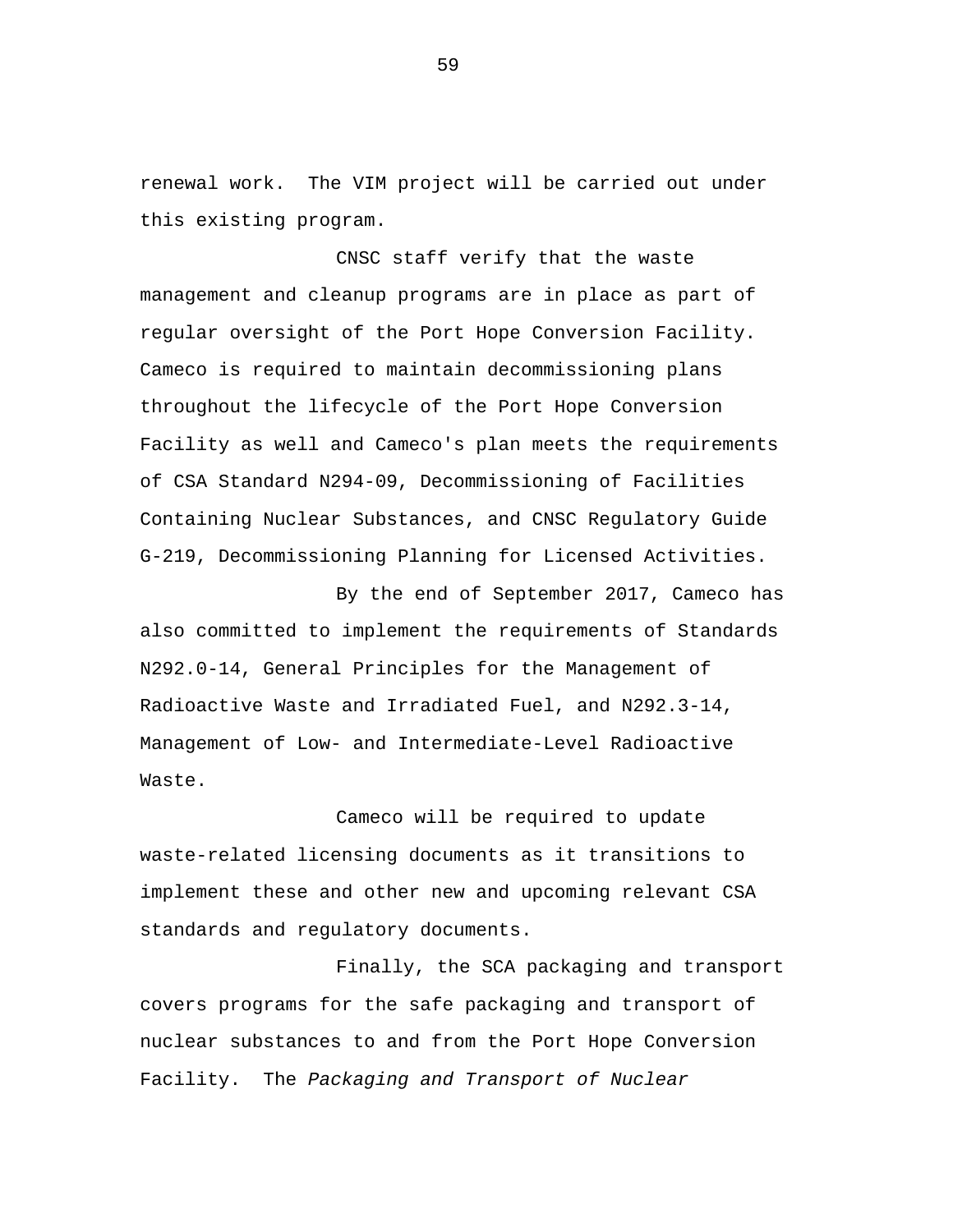*Substances Regulations*, *2015* apply to the packaging and transport of nuclear substances, including the design, production, use, inspection, maintenance and repair of packages and the preparation, consigning, handling, loading, carriage and unloading of packages.

As part of CNSC's compliance verification program, inspection staff conduct compliance inspections to verify that Cameco's packaging and transport activities adhere to these requirements.

CNSC staff confirm that the Port Hope Conversion Facility's packaging and transport program meets all regulatory requirements.

I will now turn our attention to other regulatory matters identified in staff's written submission CMD 16-H8 that may be of particular interest to local stakeholders and the public and the Commission. Each of these topics is described in more detail in the following slides.

As part of CNSC staff's review of the licence renewal application, staff conducted an environmental assessment under the *Nuclear and Safety Control Act*. This assessment included existing operations as well as the scope of the Vision in Motion project. This document was provided as an appendix to staff's written submission.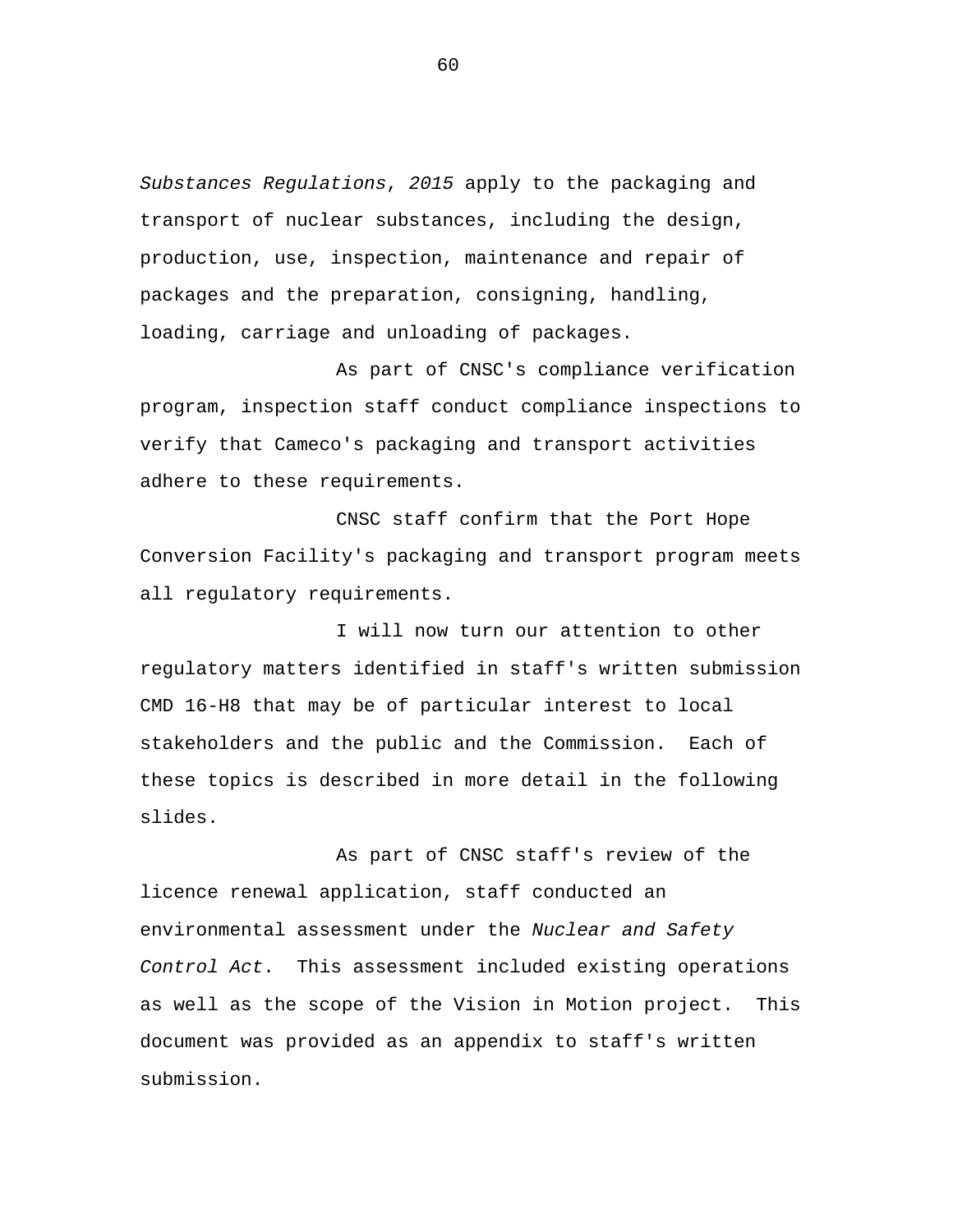Based on the EA under CEAA for Vision in Motion and the EA under the NSCA, Cameco has demonstrated that they will continue to make adequate provision for the protection of human health and the environment.

The objective of the CNSC Independent Environmental Monitoring Program, or IEMP, is to verify that public health and the environment is not adversely affected by releases to the environment around CNSC-regulated facilities; to confirm that the licensee's environmental protection program adequately protects the public and the environment; and to complement the CNSC compliance program.

Site-specific sampling plans are developed for publicly accessible areas and locations and identify all media to be sampled.

In 2014 and 2015, CNSC staff carried out an independent environmental monitoring program around the Port Hope Conversion Facility. Air, water, soil and vegetation samples were analyzed for uranium and water samples were also analyzed for fluoride, nitrate and ammonia. These four constituents are tied to operational releases from the facility. More specific data results are provided on the following slide.

IEMP results are summarized on the right-hand portion of this slide. The concentrations of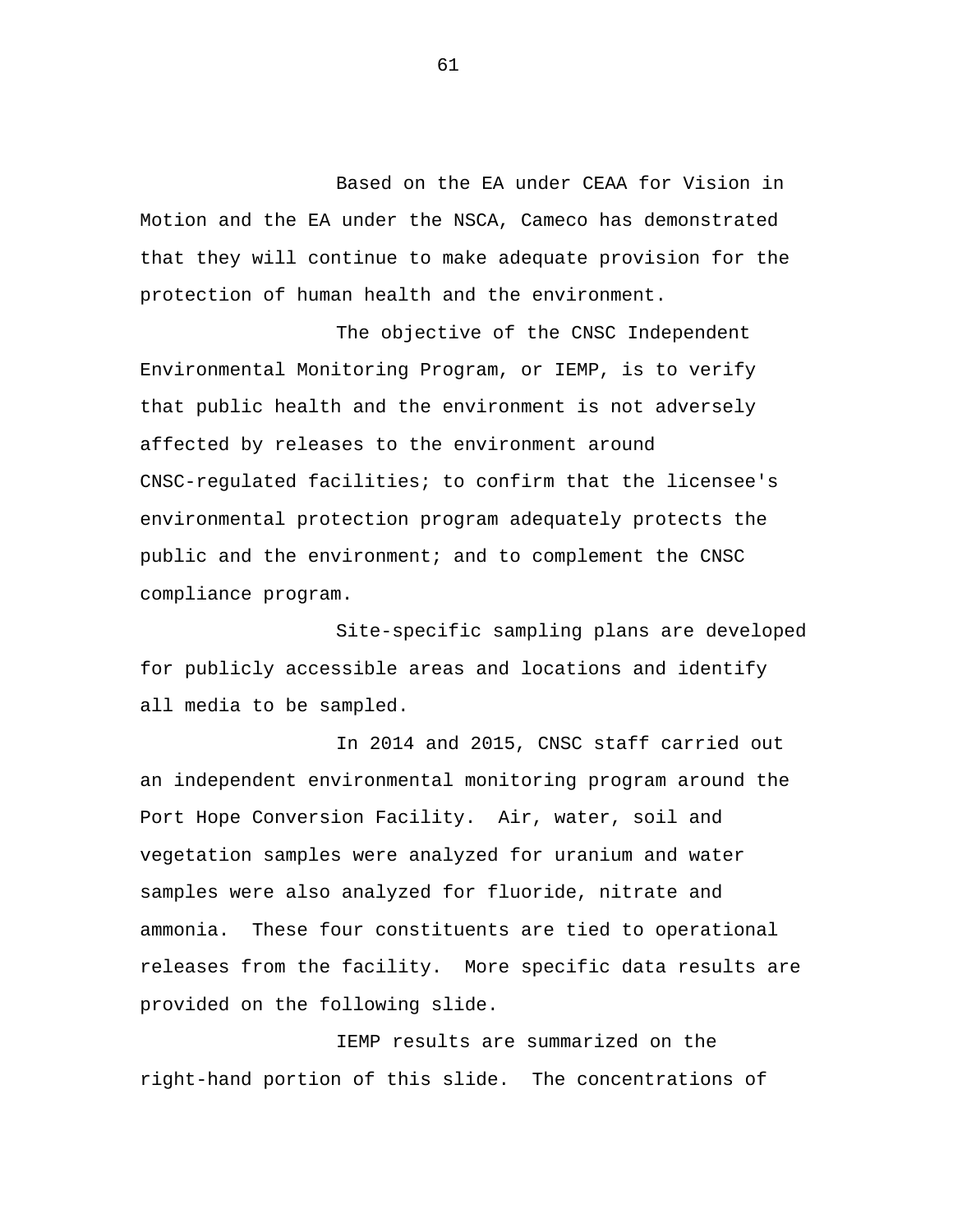uranium in air, water and soil as well as fluoride, nitrate and ammonia were below levels in federal and provincial environmental quality standards and guidelines. There are no guidelines for vegetation.

The exceptions were in fluoride concentrations at five water locations in 2014 and two water locations in 2015. These elevated fluoride concentrations measured in water were below the provincial drinking water guideline but above the conservative Canadian water quality guidelines for the protection of aquatic life, value of 0.12 mg/L, but remain much lower than the relevant toxicity benchmark of 11.5 mg/L for sensitive aquatic biota.

Overall, the IEMP results are consistent with Cameco's environmental protection program results and indicate that the public and the environment around Port Hope Conversion Facility are protected.

As we are all fully aware, a magnitude 9 earthquake struck off the coast of Japan on March 11, 2011, and resulted in a large devastating tsunami which led to a nuclear accident at TEPCO's Fukushima Daiichi nuclear power plant.

On April 8th, 2011, Cameco responded to a request made by the CNSC, pursuant to subsection 12(2) of the *General Nuclear Safety Control Regulations,* concerning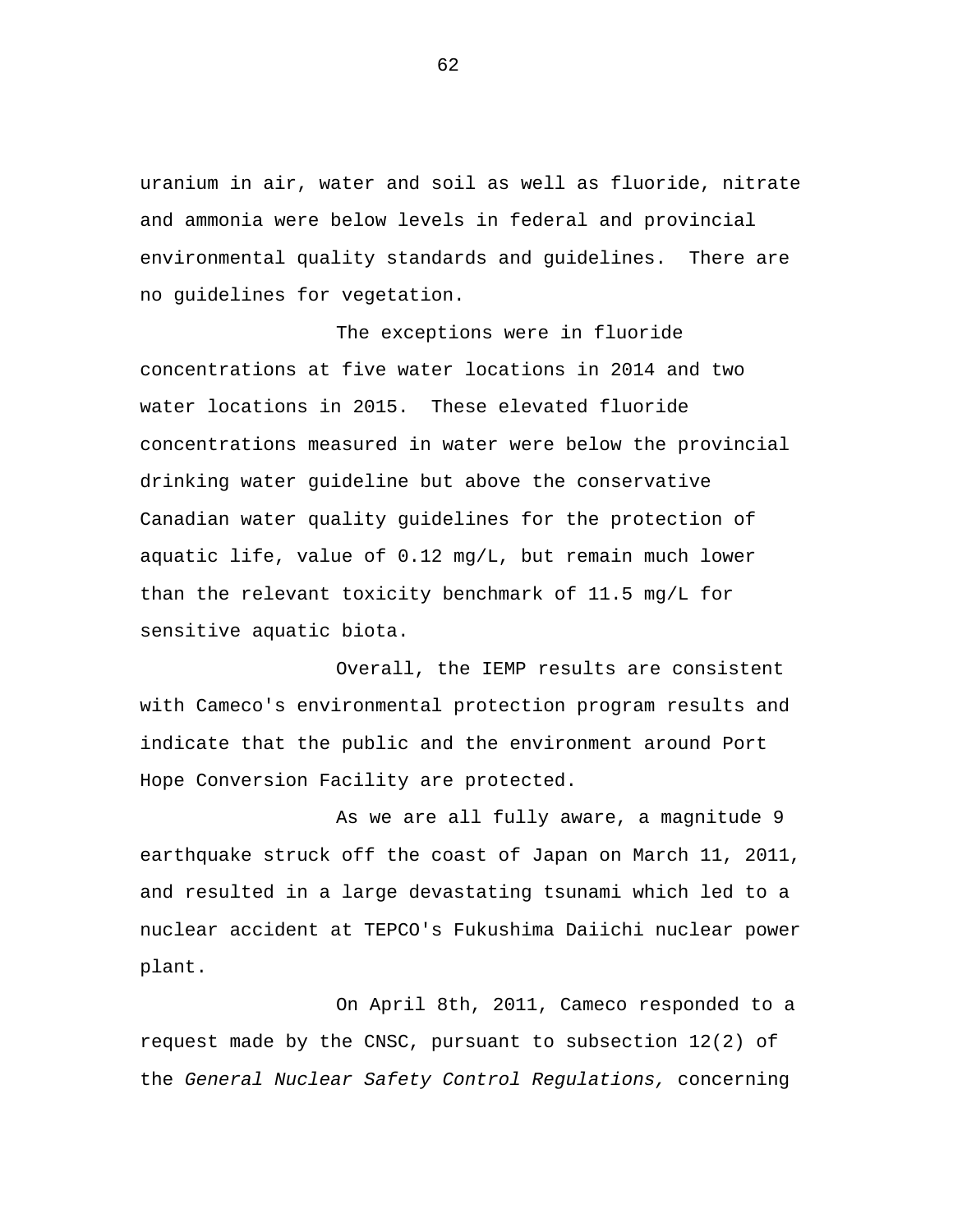the lessons learned from this event.

In response, Cameco took immediate actions and retained a third-party expert to conduct a thorough review of their operations and programs in terms of the defence in depth concept. Cameco has since strengthened defence in depth and enhanced emergency response capabilities by implementing changes to their existing programs.

CNSC staff reviewed Cameco's corrective actions and concluded that they are satisfactory and have verified that all Fukushima-related action items have been implemented. Staff are satisfied that Cameco has enhanced its emergency response capabilities in response to this event as well.

With respect to Fukushima action items, CNSC staff are satisfied that these actions are closed.

Under paragraph 24(5) of the *Nuclear Safety and Control Act*, Cameco is required to provide a financial guarantee in a form that is acceptable to the Commission.

Cameco uses letters of credit for their financial guarantee and currently has \$101.7 million in effect. This value was accepted by the Commission as documented in the record of proceeding associated with the renewal hearing associated with Cameco's current licence.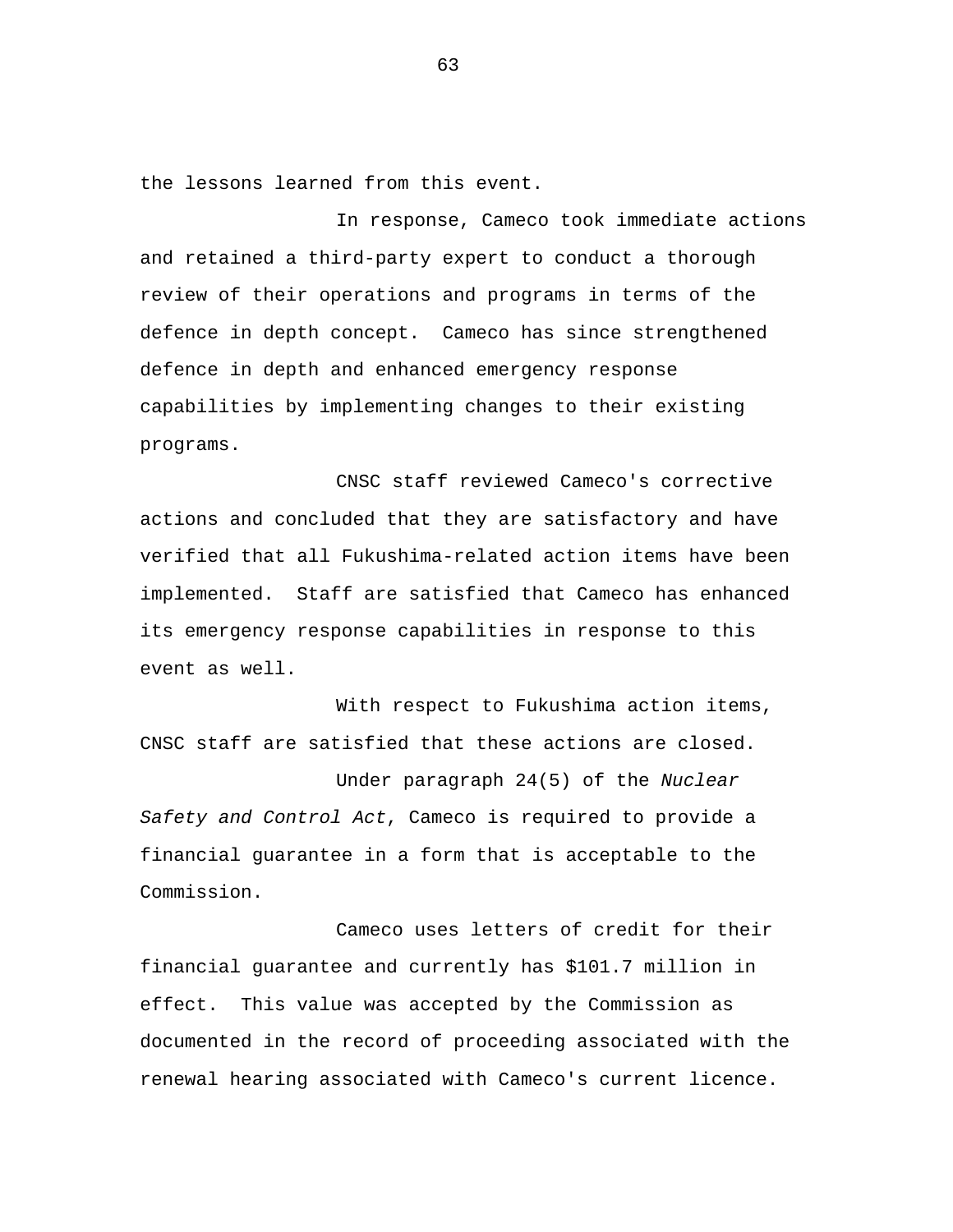As stated earlier in this presentation and by Cameco, they propose to increase by \$26.9 million its letters of credit to reflect an updated total augmented financial guarantee value of \$128.6 million. The difference is primarily tied to increases in labour rates, waste transportation and soil excavation, changes in indirect costs, including contingencies, as well as engineering and construction management costs.

Staff have assessed this cost estimate against Regulatory Guide G-206, Financial Guarantees for the Decommissioning of Licensed Activities, and consider that the proposed amount is adequate for decommissioning of the Port Hope Conversion Facility.

CNSC staff are satisfied that Cameco's proposed financial guarantee is therefore adequate for future decommissioning and recommend that the Commission accept this proposed revised financial guarantee in the amount of \$128.6 million.

This slide provides a summary as well as highlights from other portions of CNSC staff's written submission, CMD 16-H8, with respect to other regulatory matters.

In addition to Cameco's requirement to have in place satisfactory financial guarantees in place for decommissioning, Cameco also remains in compliance with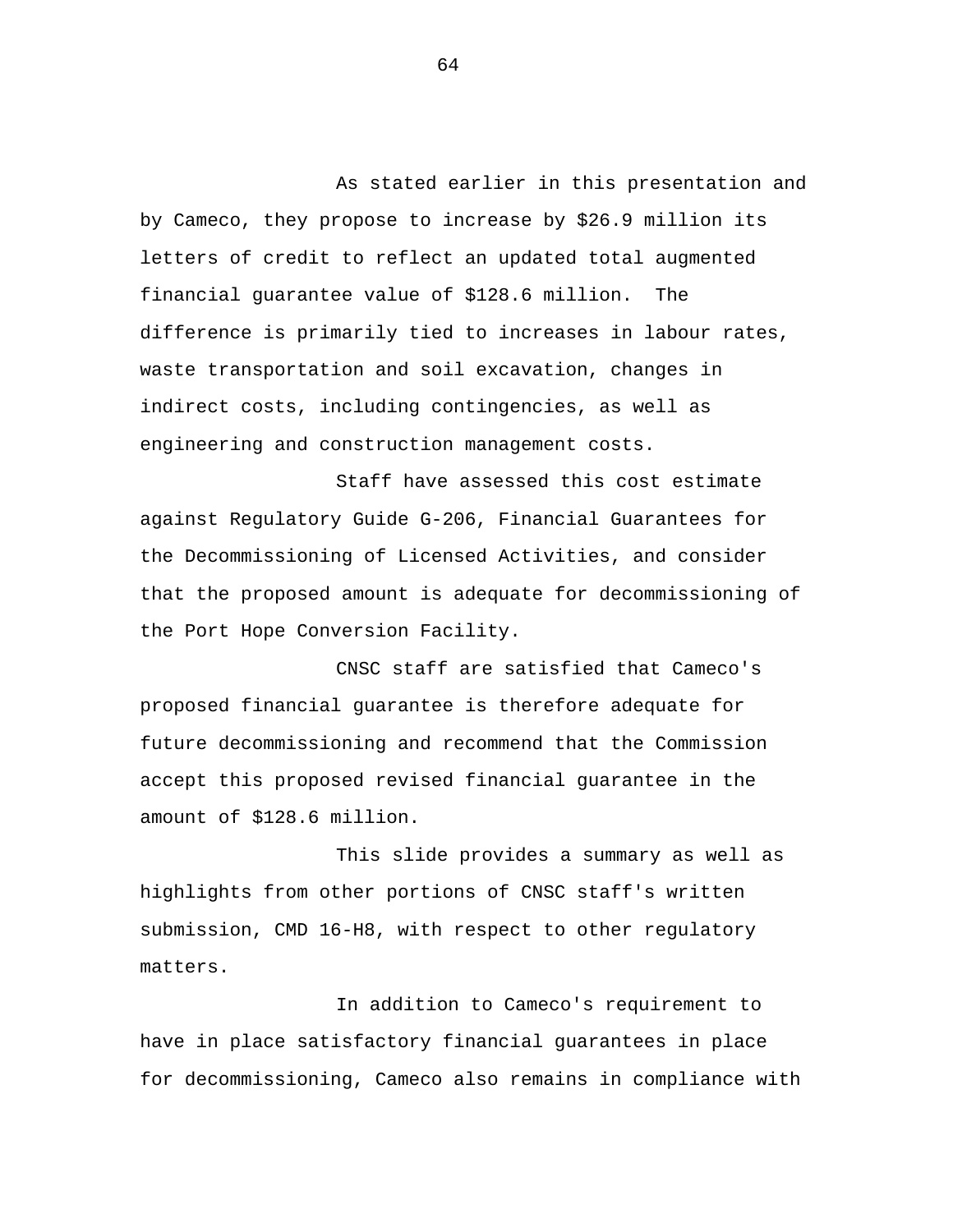the CNSC *Cost Recovery Fees Regulations* and has fulfilled its obligations regarding maintaining nuclear liability insurance.

Cameco also has a well-established public information program for its Port Hope Conversion Facility as well as the Cameco Fuel Manufacturing Facility. As these two facilities share a common target audience and communication activities, both facilities have undertaken numerous activities in the municipality of Port Hope in an effort to improve and maintain communication with those interested in and concerned about their facilities and activities, including implementation of the Vision in Motion project.

During the current licensing period, Cameco has also carried out numerous public meetings and continued with mailouts of community newsletters to all addresses in the municipality.

Early in the review process for Cameco's licence renewal application, aboriginal groups who have an interest in the Port Hope Conversion Facility were identified by staff, provided information about the licensing process and encouraged to participate in this Commission public hearing and to also apply for funding through CNSC's participant funding program.

I will now pass the presentation back to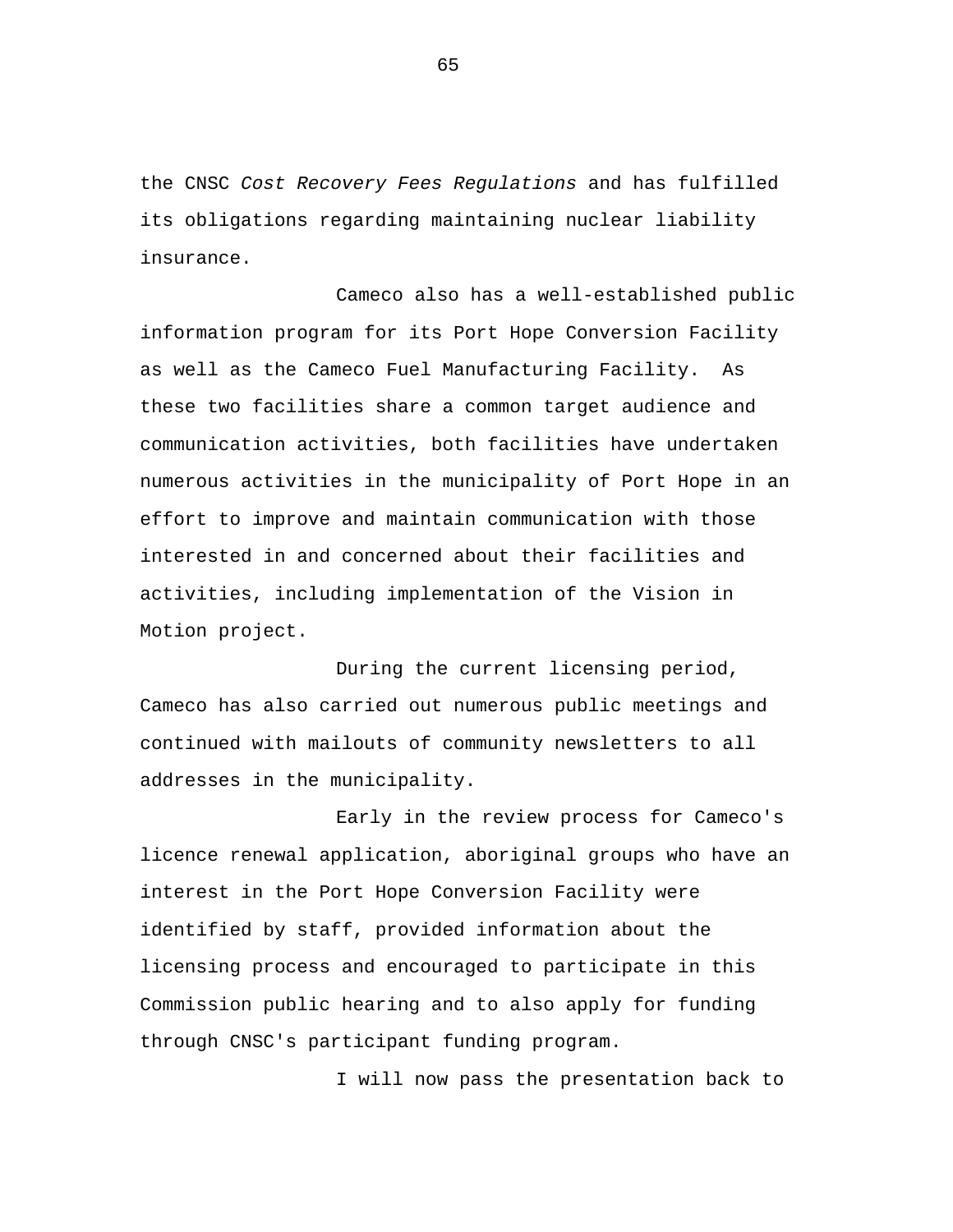Ms Haidy Tadros, who will turn our attention to CNSC staff's proposed licence as well as overall conclusions and recommendations.

**MS TADROS:** Thank you.

For the record, my name is Haidy Tadros. CNSC staff recommend that the Commission issue Cameco a licence that contains standard licence conditions plus three facility-specific licence conditions. A copy of a proposed licence was appended to CNSC staff's written submission, CMD 16-H8.

CNSC staff have proposed one nuclear facility-specific licence condition that requires Cameco to implement and maintain a program to carry out cleanup, decontamination, demolition and remediation work.

CNSC staff have also proposed two licence conditions that require Cameco to not exceed the limit for a small quantity of fissionable material as defined by CNSC Regulatory Document RD-327, Nuclear Criticality Safety, and also require Cameco to implement and maintain a nuclear criticality safety program.

A Draft Licence Conditions Handbook was provided as an appendix to CNSC staff's written submission. This document provides compliance verification criteria used to verify compliance with the conditions in the licence and also includes non-mandatory recommendations and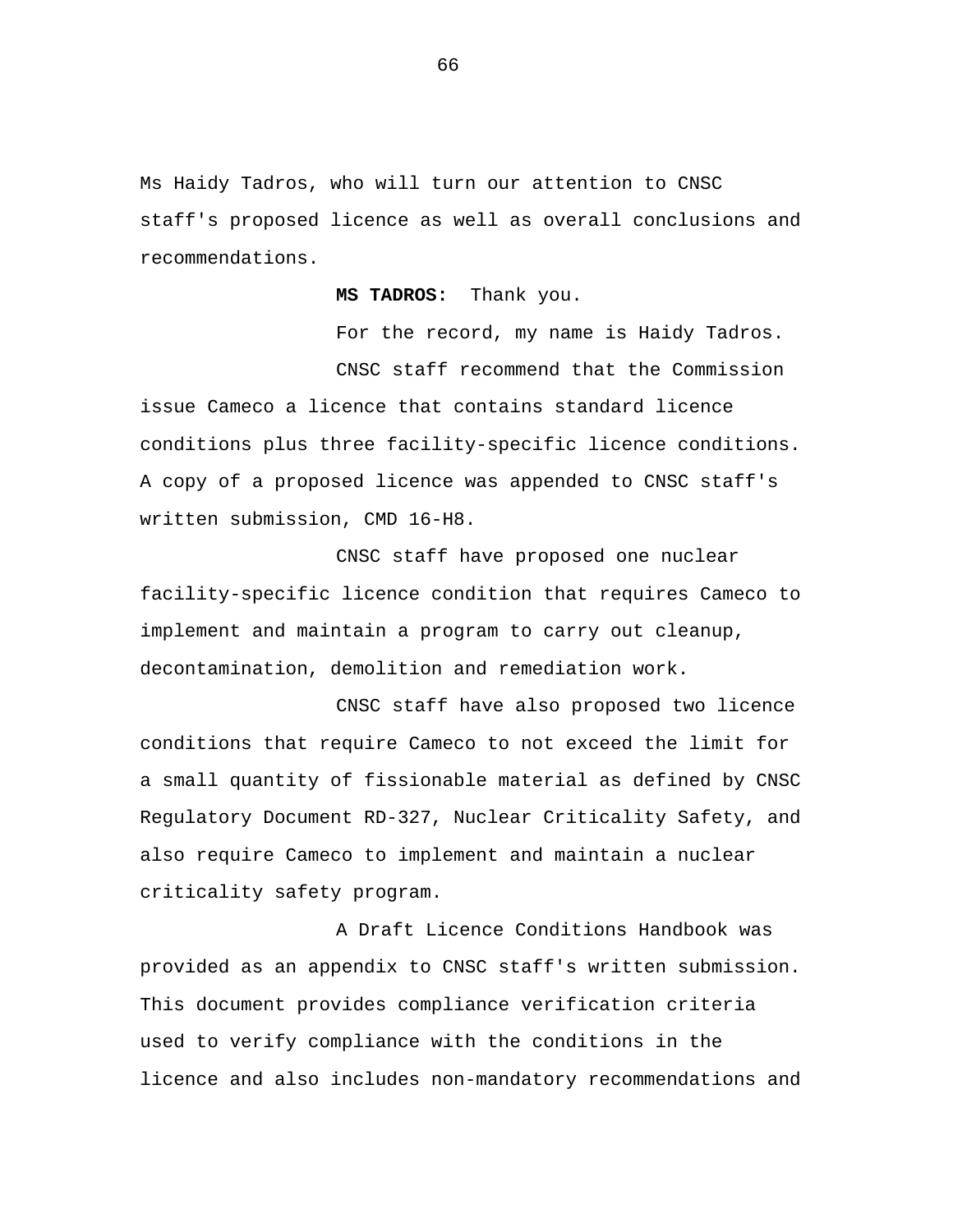guidance on enhancing the effectiveness of the safety and control measures.

This slide highlight CNSC staff's continued assessment and verification of Cameco's performance.

Cameco will continue to update Port Hope Conversion Facility documentation as it transitions to implement new and upcoming Canadian Standards Association standards and CNSC regulatory documents.

As part of staff's annual regulatory oversight reporting to the Commission, CNSC staff will continue to evaluate and report back to the Commission on an annual basis on the progress Cameco is making in transitioning to fully implement these standards and regulatory requirements.

Cameco will continue to update Port Hope Conversion Facility documentation as it transitions to implement new and upcoming CSA standards and CNSC regulatory documents, as identified in the table on this slide.

CNSC staff's conclusions and recommendations follow.

So to wrap up staff's presentation, Cameco's licence renewal application submissions were evaluated, and existing Port Hope Conversion Facility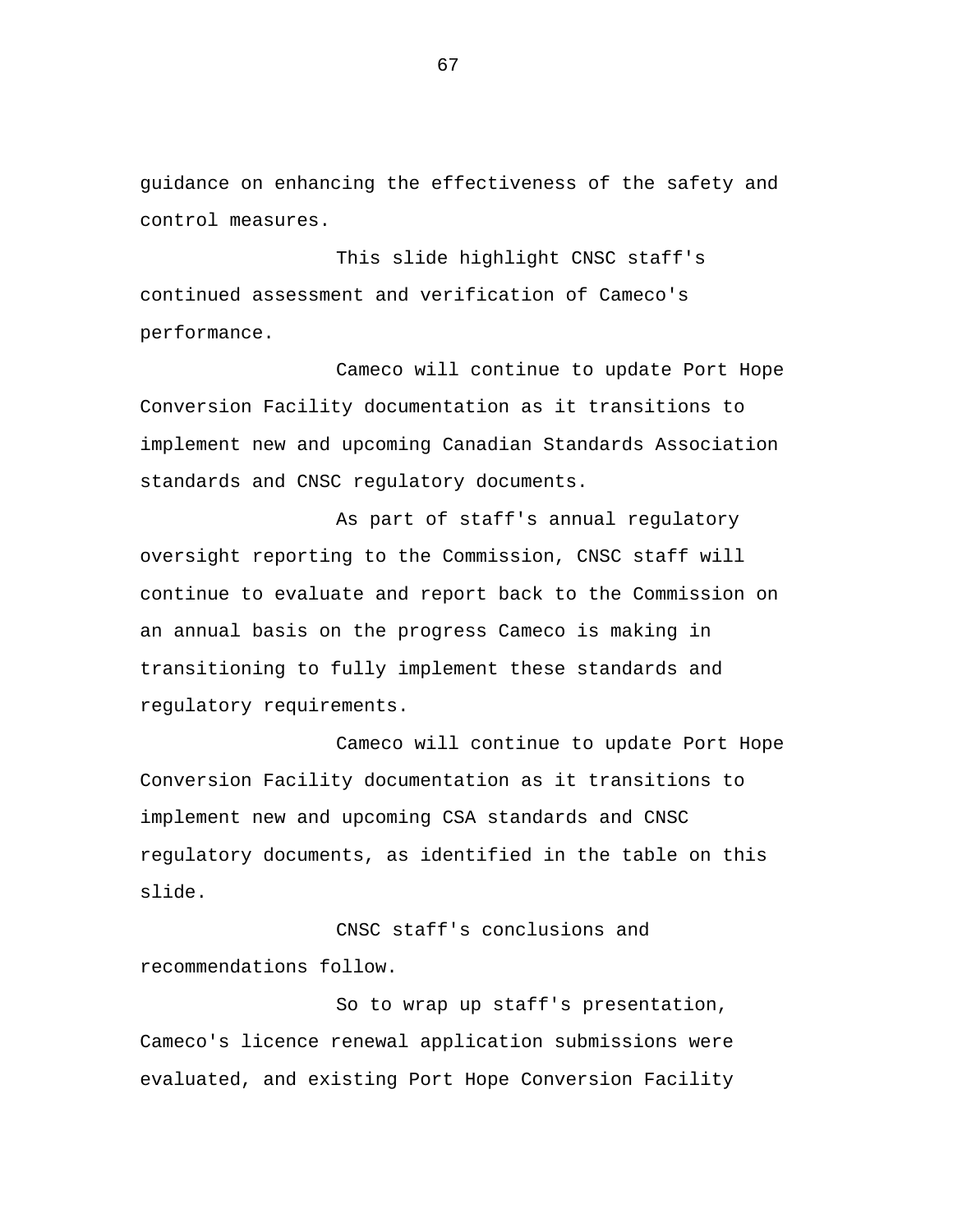programs, resources and measures in place to protect the health and safety of persons and the environment, to ensure security and to meet Canada's international safeguards obligations were assessed.

CNSC staff's conclusions and recommendations considered this evaluation as well as overall assessment of Cameco's compliance with the *Nuclear Safety and Control Act* and its Regulations during the current licence period.

In conclusion, CNSC staff have conducted the following with respect to paragraphs  $24(4)(a)$  and  $(b)$ of the *Nuclear Safety and Control Act* in that Cameco is qualified to carry on the activity authorized by the licence; will, in carrying out that activity, make adequate provisions for the protection of the environment, the health and safety of persons and the maintenance of national security and measures required to implement international obligations to which Canada has agreed.

CNSC staff recommend that the Commission accept CNSC staff's conclusions and recommendations presented in staff's written submission to authorize Cameco to operate Port Hope Conversion Facility from March 1, 2017 to February 28, 2027, pursuant to section 24(2) of the *Nuclear Safety and Control Act*.

In recommending a 10-year licence term,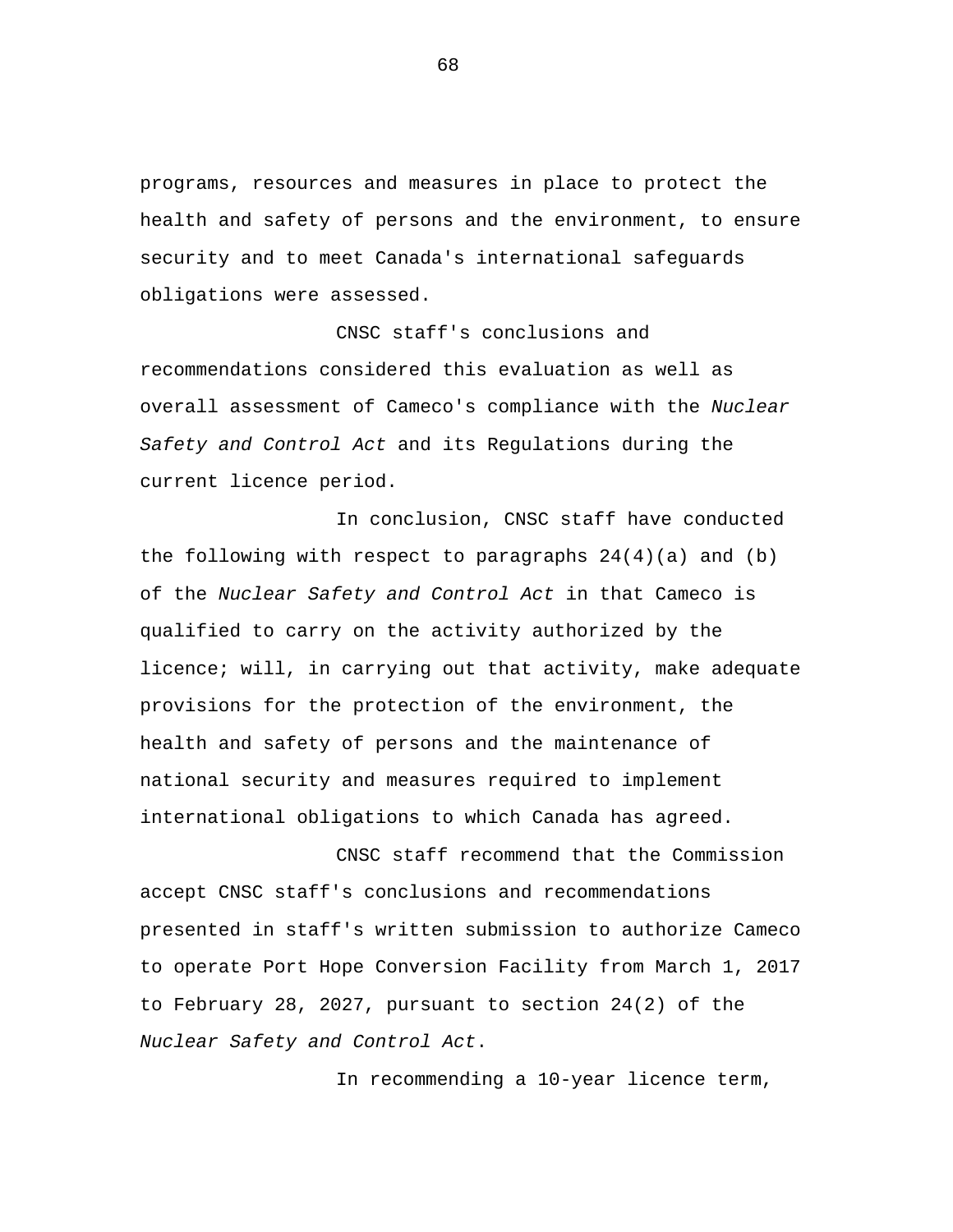CNSC staff took into consideration Cameco's operating experience and demonstrated compliance in carrying out the activities under its current licence. CNSC staff also took into consideration the robustness of Cameco's existing programs that provide assurance that safety significant activities are examined and that safety is maintained.

Cameco also intends to fully implement the Vision in Motion project during the proposed 10-year licence period.

Annual reporting to the Commission at public proceedings allow for frequent public updates regarding the status of VIM project implementation as well as licensee performance and updates on CNSC regulatory oversight activities and Cameco's transition to implement new and upcoming CSA standards and CNSC regulatory documents.

Taking all of this into consideration, CNSC staff view that a 10-year licence would allow Cameco to continue its safe operation while maintaining transparency of operation, public engagement and adequate regulatory oversight.

Finally, CNSC staff also recommend that the Commission accept the proposed revised augmented financial guarantee for this facility.

As has been mentioned in our presentation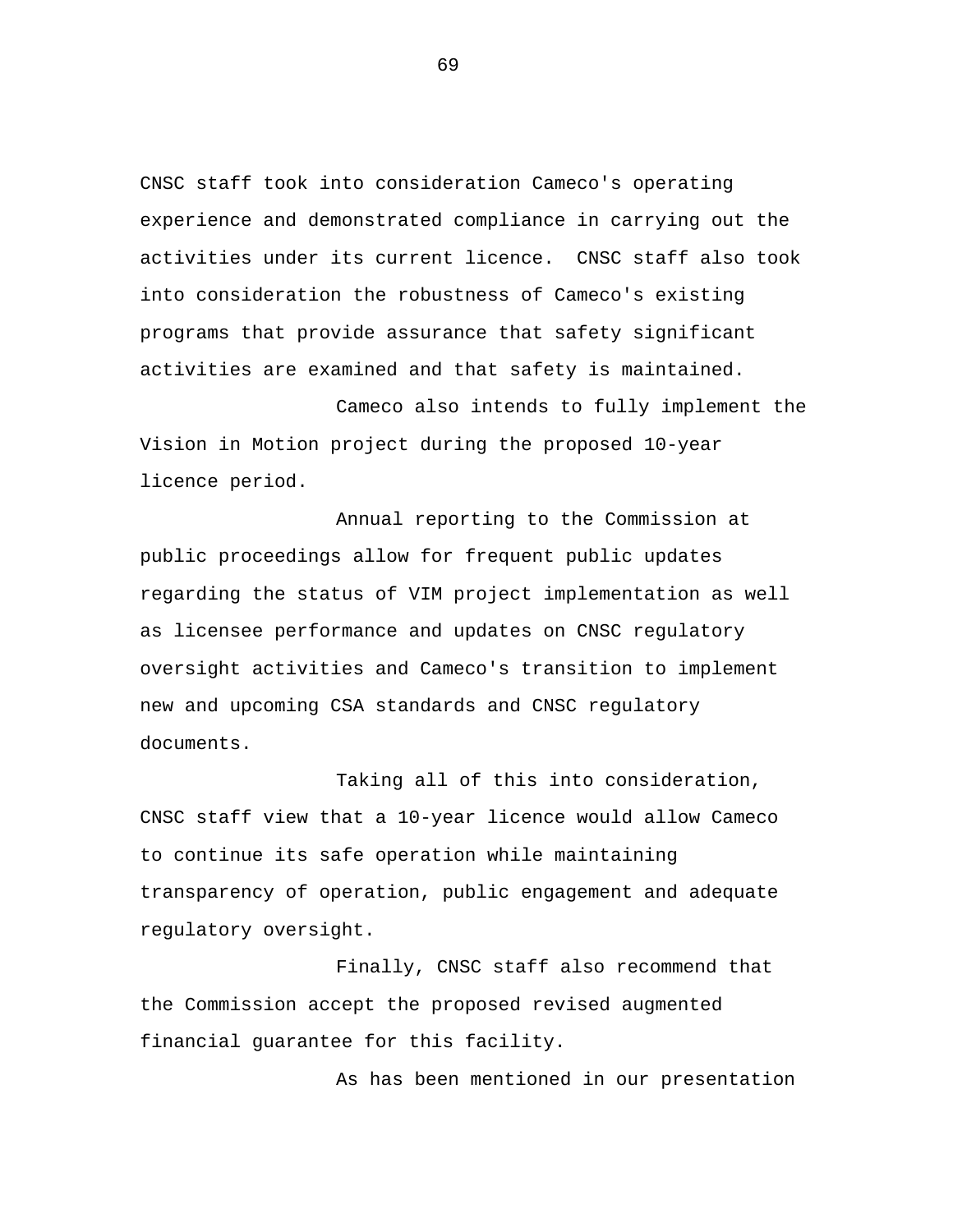with respect to the proposed release limits identified in Table 8 of CNSC staff's written submission, CNSC staff recommend that the Commission accept release limits for air and gamma radiation as noted in CNSC staff's written submission, with one exception.

With respect to the sanitary sewer release limits, CNSC staff had proposed a sanitary sewer release limit of 1,825 kg per year for uranium based on radiological dose, with the intention of using the chemical toxicity to set an appropriate action level for uranium.

We have since derived a sanitary sewer limit value based on chemical toxicity to address concerns raised by intervenors and assure the Commission and the public that we do take environmental protection very seriously.

Staff have used the CCME Canadian Water Quality Guidelines for the Protection of Aquatic Life and its derivation and propose an interim concentration value of 275 mcg/L monthly as a suitable release limit, one that is conservatively protective of the public and the environment.

This value takes into consideration not only radiological dose to the member of the public but also the chemical toxicity of uranium to the public and sensitive species in the aquatic environment.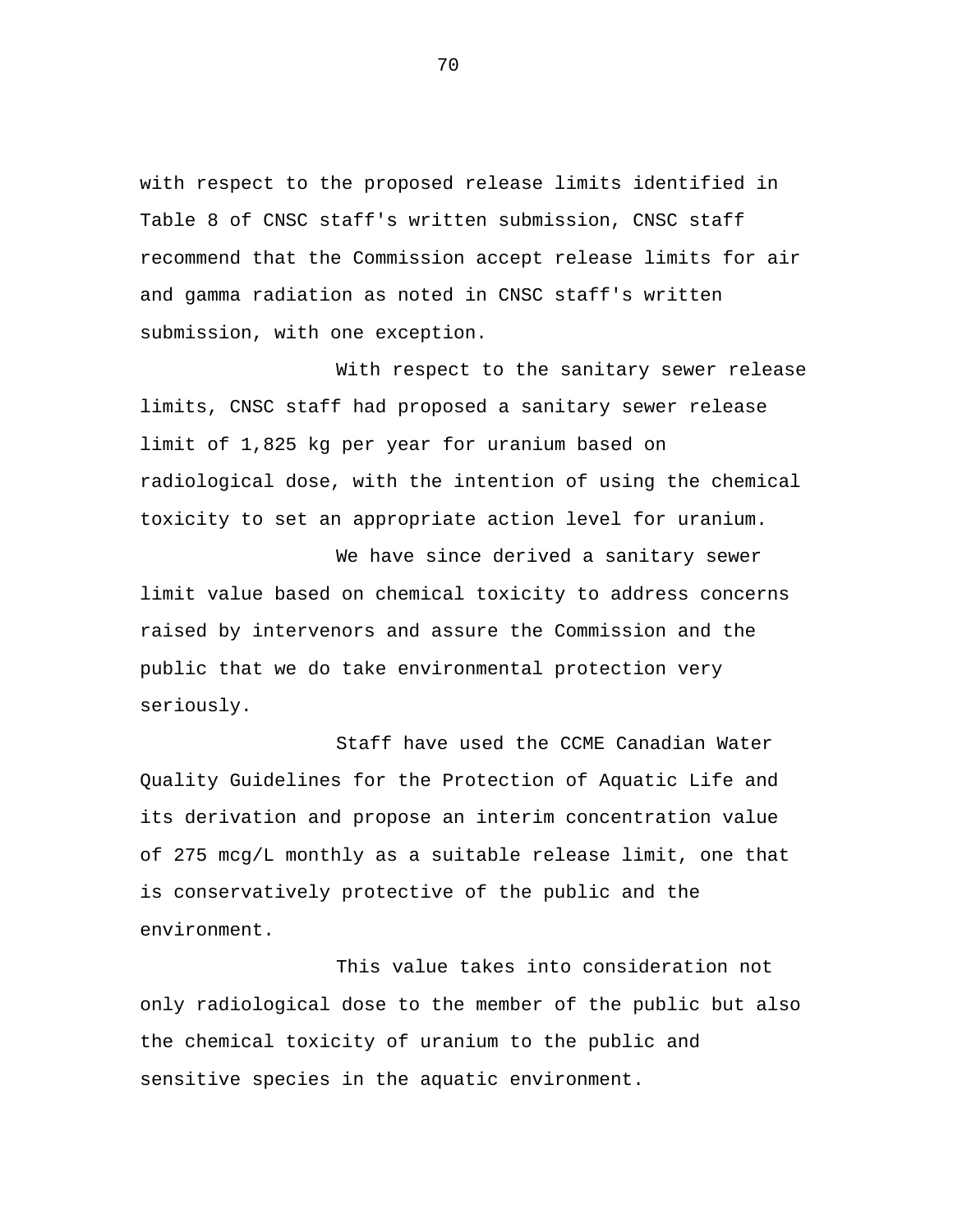The use of concentration units such as microgram per litre, rather than annual loading value as originally proposed, provides better evaluation of the receiving environment as compared to water quality guidelines for protection of sensitive aquatic life as well as drinking water standards.

Additionally, by December 2016, Cameco is required to have in place CNSC accepted action levels for sanitary sewer releases of uranium, values that if exceeded require notification to the CNSC and an investigation by Cameco. CNSC staff will continue to work with Cameco on the development of these values.

We thank you for your attention. We are prepared to respond to any questions you may have.

## **THE PRESIDENT:** Thank you.

I think this is a good time to break for 15 minutes and we will resume at 4 o'clock. Thank you.

- --- Upon recessing at 3:46 p.m. / Suspension à 15 h 46
- --- Upon resuming at 4:06 p.m. /

Reprise à 16 h 06

**THE PRESIDENT:** Okay, we are back. Before we start, I understand that staff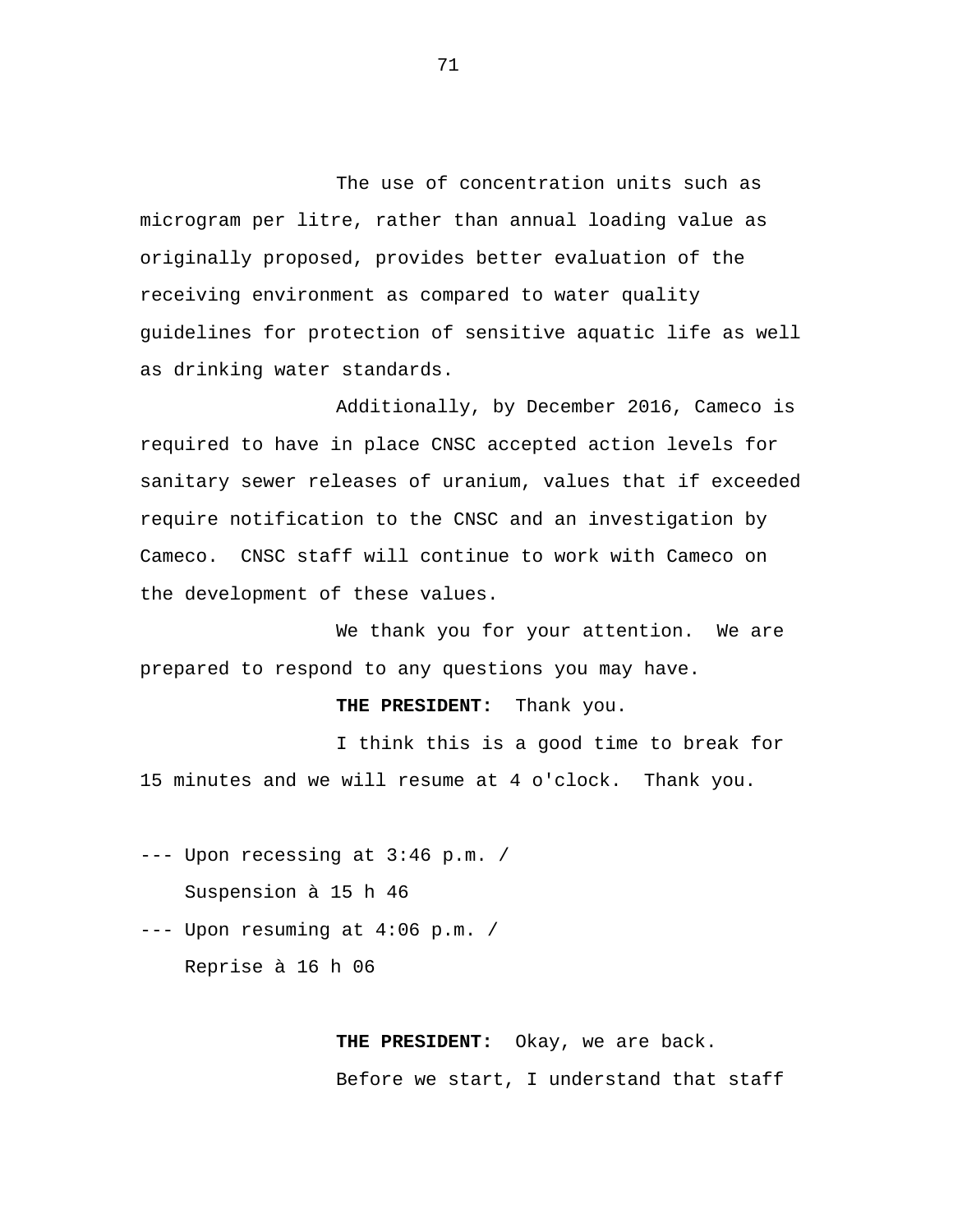want to make a correction.

**MS TADROS:** Yes, sir. Haidy Tadros for the record.

Towards the end on our Slide 57 we just want to clarify CNSC staff's recommendation regarding the interim concentration for uranium release limit to sanitary sewer is 275 mcg/L as a monthly average. This value is based on the CCME Water Quality Guidelines for the Protection of Aquatic Life.

**CMD 16-H8.8A** 

**Oral presentation by the** 

**Canadian Association of Nuclear Host Communities and the Municipality of Clarington** 

**THE PRESIDENT:** Okay, thank you.

So we will now move to the first submission, which is an oral presentation by the Canadian Association of Nuclear Host Communities and the Municipality of Clarington, as outlined in CMD 16-H8.8A.

I understand Mayor Foster will make the presentation. Mayor Foster, over to you.

**MAYOR FOSTER:** Thank you, Mr. President and to the Panel for the opportunity to address you on this issue.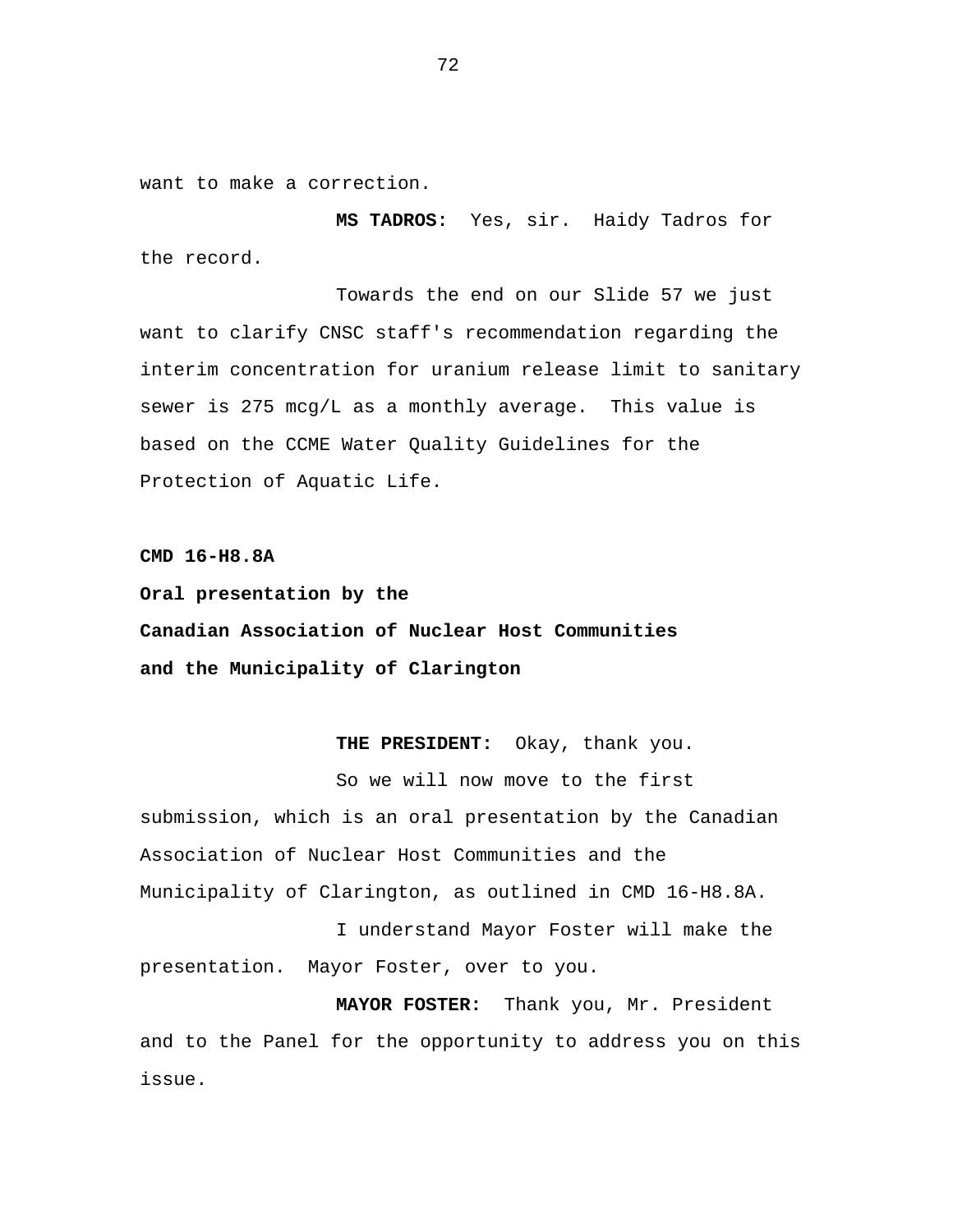For the record, I am Adrian Foster. I am the Chair of CANHC, the Canadian Association of Nuclear Host Communities, and the Mayor of the Municipality of Clarington, the host community to Darlington nuclear.

I will be presenting in tandem with the Municipality of Port Hope and Hardy Stevenson, Stevenson and Associates.

CANHC is a non-profit association made up of member municipalities that host various nuclear installations.

The Municipality of Port Hope is a longstanding member of CANHC and is the host community for the Cameco Port Hope Conversion Facility.

Hardy Stevenson and Associates Limited was retained by CANHC to provide peer review services.

You have, as written interventions, letters from CANHC, a letter from the Municipality of Port Hope and the peer review report from HSAL.

Our mission of CANHC is to ensure that nuclear host communities maintain the best interests of their communities in an ongoing and proactive relationship with the Canadian nuclear industry and regulators. Not dissimilar to your mandate, safety of the public, the community and the environment is our first priority.

CANHC notes Cameco's record of safely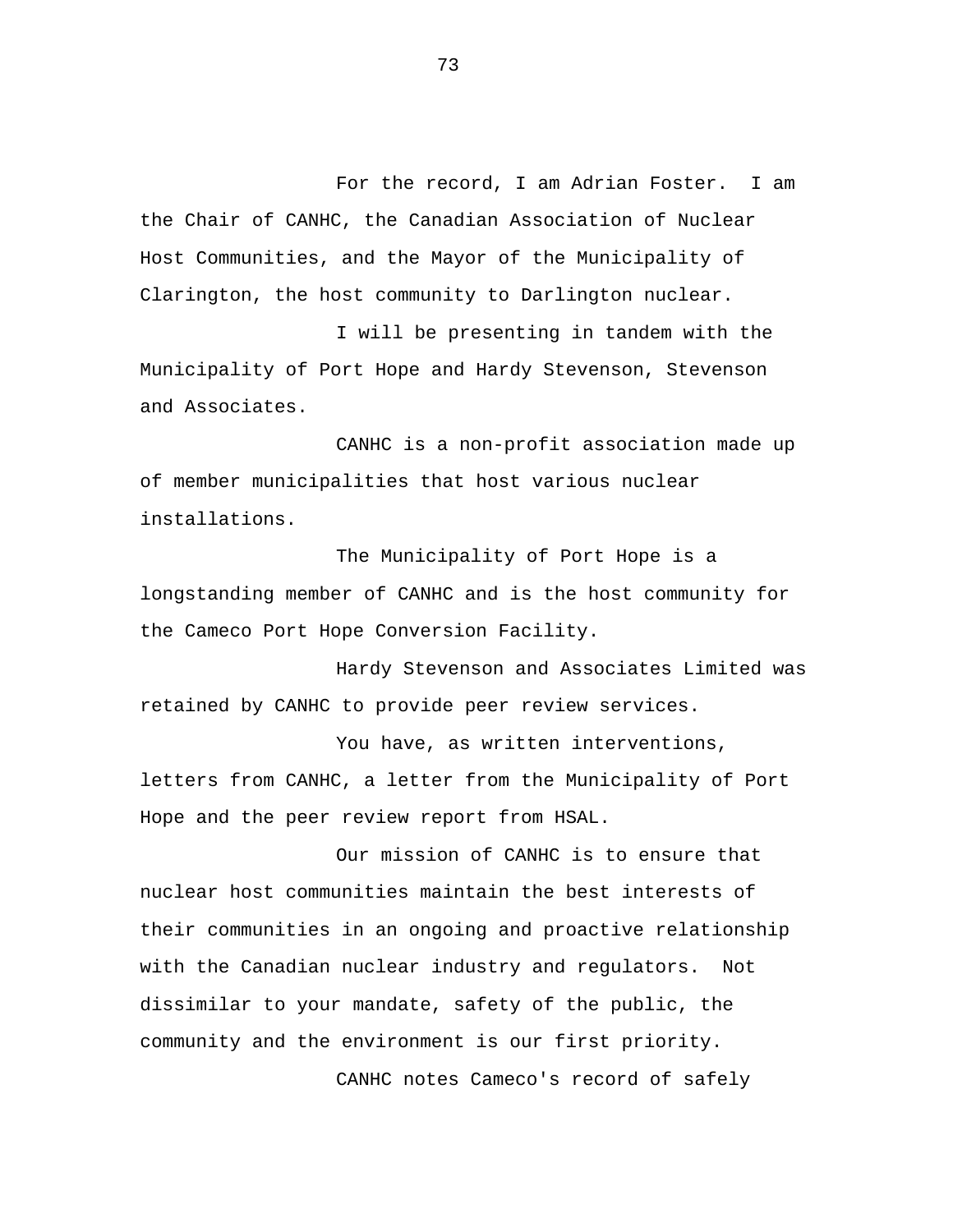operating the PHCF under the *Nuclear Safety and Control Act*, adherence to NSCA Regulations, adherence to CNSC processes.

We are pleased to note CNSC staff's recommendations regarding the Vision in Motion and we are fully supportive of the peer review report and the recommendations in that report.

**MAYOR SANDERSON:** Thank you, Mayor Foster. I'm Bob Sanderson, Mayor of Port Hope, and as Mayor of Port Hope, I would like to officially welcome you to the community and hope you get to enjoy some of the amenities of the community.

This little discussion I'm going to have, I would like you to know that the community is a strong proponent of the application of Cameco and we have listed some of the reasons on the slide in front of you.

Cameco is a good corporate citizen in our community. And when I say our community, it's an extended community including the County of Northumberland. They participate in a lot of events. They are very supportive of all community events, sponsoring redevelopment at the Capital Theatre, which is a very important cultural component in our community, and participating on community safety initiatives and working closely with our fire protection agreements and training.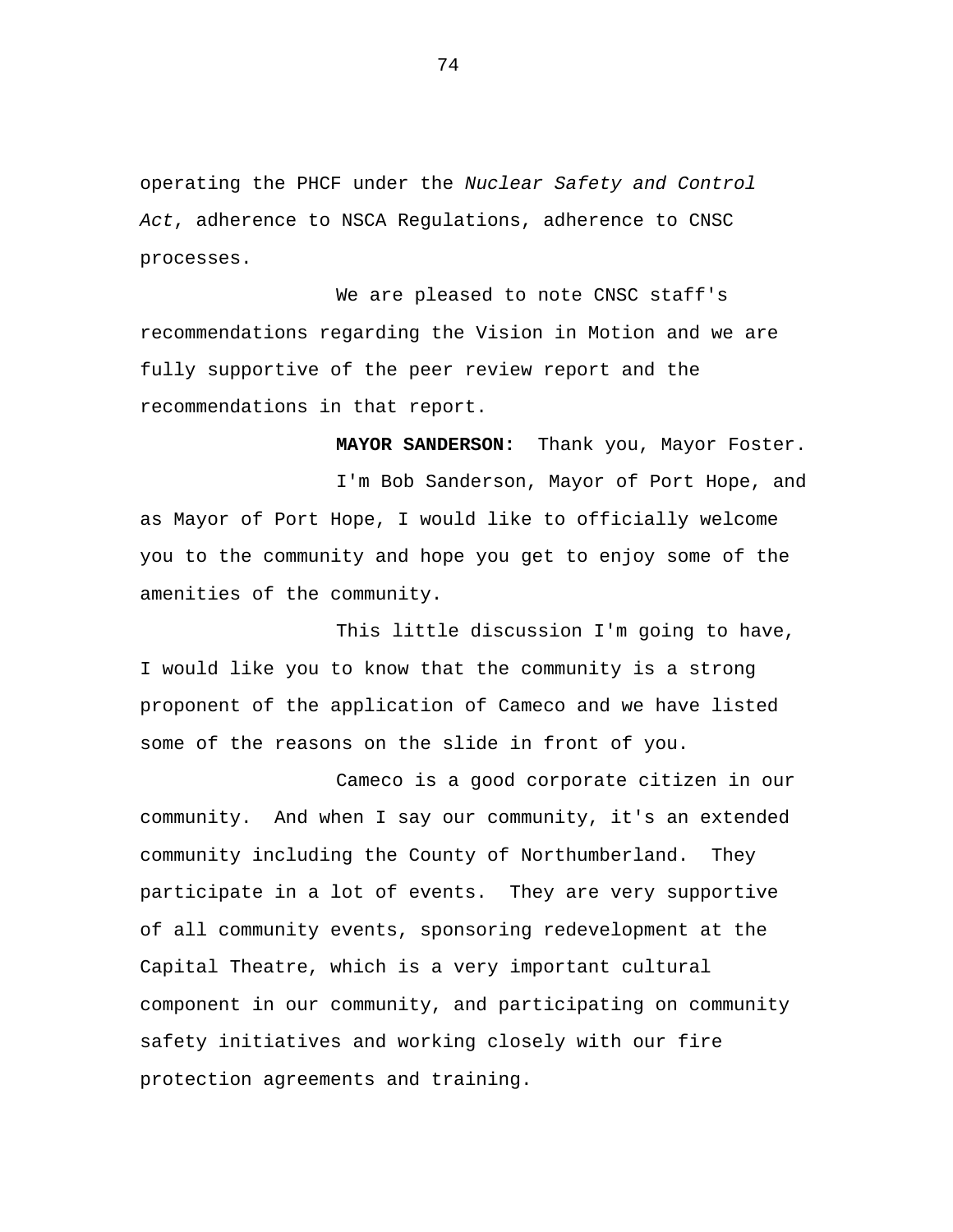Cameco, the Municipality of Port Hope and PHAI will continue to work together closely on coordination of all these projects and part of the Vision in Motion. Of course this project is subject to some legal agreement with MPH. This was with respect to some of the remedial material that needs to be removed.

So we are very supportive of Cameco's licence to renew the application and we also support the peer review recommendations that are coming forward now from Hardy Stevenson and we will proceed with those now. Thank you.

**MR. HARDY:** Good. Thank you, Mayor Sanderson.

For the record, I'm Dave Hardy. You have received our written report. On page 8 of the report we list the documents that we viewed as part of the peer review report.

Next slide, please.

We also list in our -- okay, next slide there. Great. Oops, not moving. There, good.

In the next two slides we list our peer review methodology. I have appeared before the CNSC on numerous occasions. I wanted to make sure our methodology was rigorous and disciplined.

Next, please.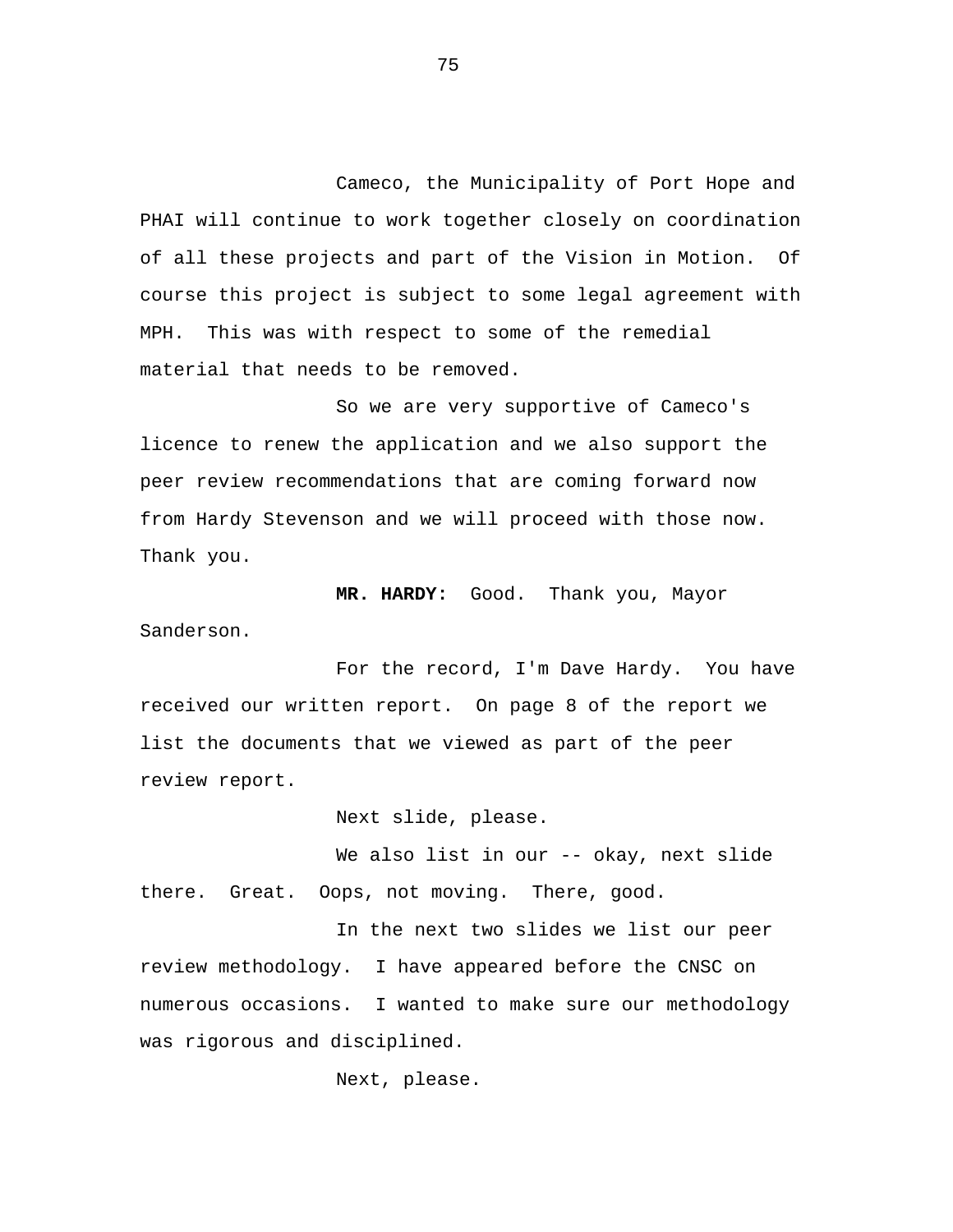In terms of the report highlights, we have recommended to CANHC that they support Cameco's 10-year licence renewal. They are a good corporate citizen and a valued organization in the community.

Next, we do have a number of recommendations.

First, we always welcome further information on the Stage 2 and ultimate decommissioning of the facility.

Second, we have had some movement on our recommendations with respect to pump and treat of groundwater and with respect to harbour remediation and the management of groundwater due to construction activities. We understand that the material will be going to the evaporator and we are satisfied with that as well.

Our final recommendation is that we would welcome, I guess, strengthening -- there's good communication between Cameco and the municipality. We'd recommend strengthening of the ongoing communication so that the municipality is aware of what soils are being removed, what soils are left and what effluent is left as well, and also continued communication on groundwater remediation activities and harbour contamination avoidance measures.

Next.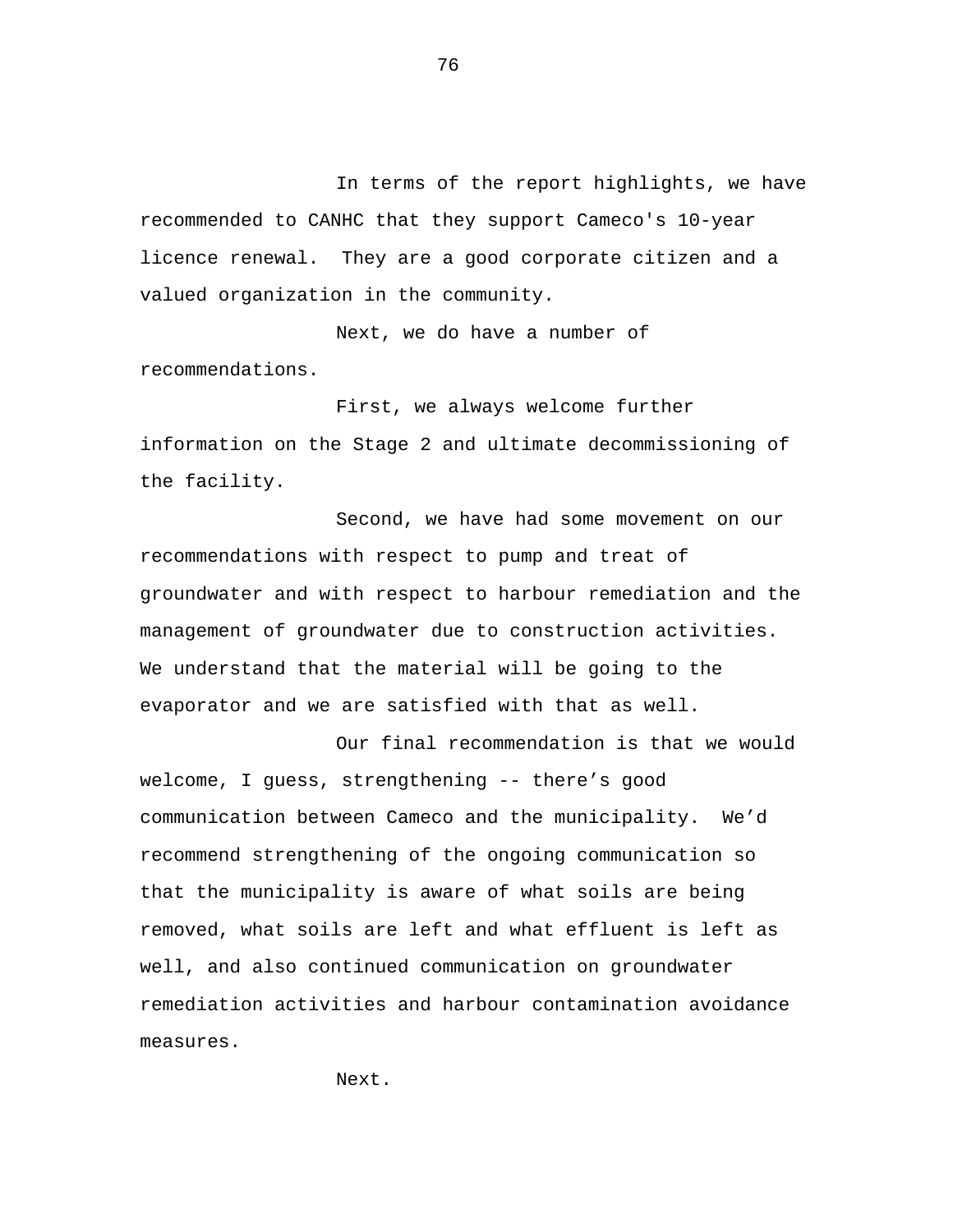We have a recommendation as well -- next slide, please. Yes. That we have been reviewing the CNL and Port Hope Area Initiatives transportation procedures. We would welcome additional information and strengthening of information on how Cameco is proposing to transport material to the long-term waste management facility.

We note that this is basically a tripartite situation, with two projects ongoing at the same time. Both Cameco and PHAI have excellent standards and procedures, radiation protection, environmental protection and so on. Again, understanding how those procedures work together is something we continue to look forward to as the projects move ahead.

Again, on that matter, we would again look for strengthening of our role on a coordination group with Cameco and the Port Hope Area Initiative through the Licence Condition Handbook.

We have -- are pleased of the comments we've heard from CNSC staff with respect to the uranium and the sewage treatment system. We look forward to the continuous conversation on that in terms of Port Hope's review and concurrence with the information that would be brought forward in the future.

Next.

We note that the design of the water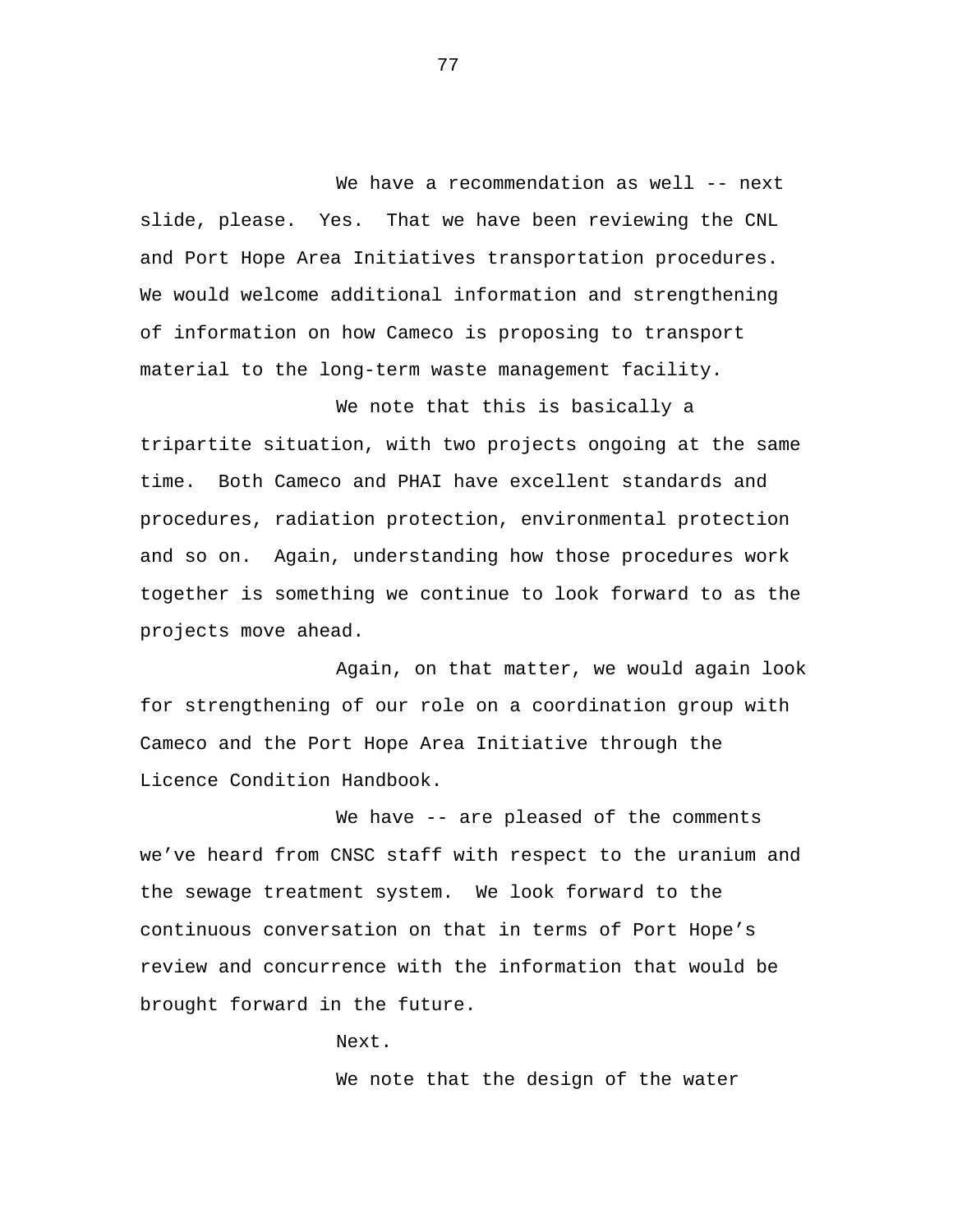treatment plant and other measures will be occurring in the future. We, as a municipality, desire to again review and concur with these -- the design and proposed implementation of the treatment system and other facilities as part of the process, and we list them on this particular slide.

In terms of the last two recommendations, there is a strip of land in the east side of the Cameco site that is owned by Municipality of Port Hope. For that remediation on that particular piece of land, we would request that -- through the Licence Condition Handbook, that Cameco either retain a record of site condition or if Cameco uses a risk-based approach that the clean-up should be based on residential parkland criteria, which would be column A.

And finally, we welcome ongoing information on regular updates of Cameco process - progress, I should say.

> And that completes my presentation. **THE PRESIDENT:** Thank you. Why don't we jump in? Who wants to start? Mr. Tolgyesi?

**MEMBER TOLGYESI:** Merci. On this report by Mr. Hardy, there is comment about residential and parkland criteria and risk-based criteria.

What's the difference? What change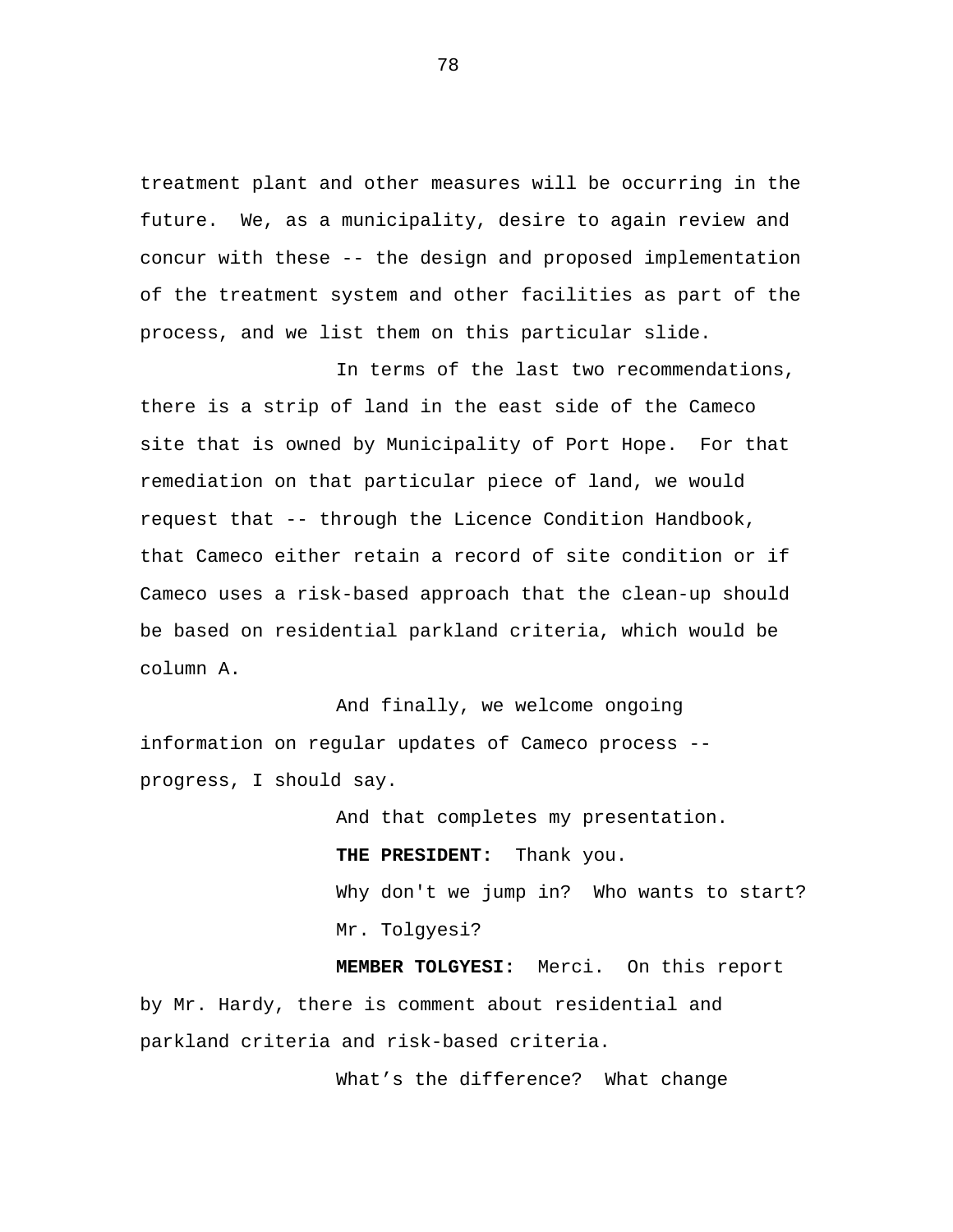marking Cameco? What's the difference when you change from one set of criteria to another way of evaluation of risk?

What's the impact? What's the consequence?

**MR. CLARK:** So Dale Clark, for the record. Actually, if I could, I'd like to start just first by expressing our appreciation and respect for Mayor Sanderson being here tonight.

It is something that we certainly appreciate the support and personally have great respect for you being here as well, and wanted to acknowledge that and appreciate your support and attendance here tonight.

Your question on the risk-based criteria, risk-based clean-up criteria, that is our current intent, to use a risk-based approach on the land in question just outside -- just outside that fence line property. It is - it is one that, you know, we will do that and conduct a risk assessment on that in that particular area to make sure that it is -- it remains protective for the public and for the environment, and it is -- that is essentially the difference, that it is based on that assessment to ensure that the levels that are cleaned up to at that level remain protective of the -- for the public and the environment as opposed to a very specific limit which has been proposed and is in discussion for the PHAI majority of that project.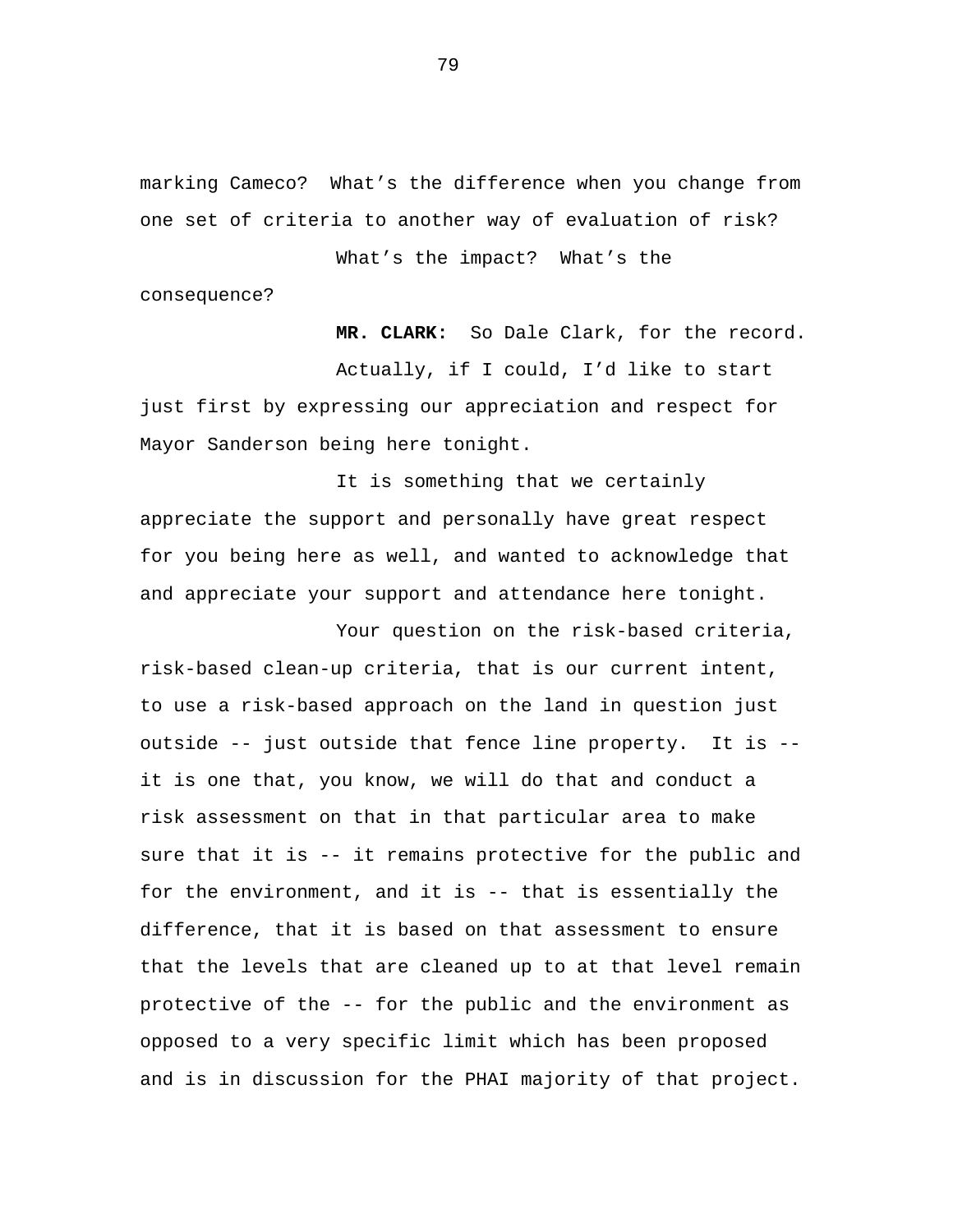**MEMBER TOLGYESI:** This residential parkland criteria, it's not a regulated limit which should be maintained, whereas when you're talking about risk evaluation, you could consider that from this level the risk is potentially lower. So even though we didn't reach this parkland criteria, we could manage because risk is not really elevated.

**MR. CLARK:** Yeah. Dale Clark, for the record.

I'll ask our program manager, Shane Watson, to add if there's additional detail, maybe, to provide, but I would also emphasize -- and to the request and the specific ask in the intervention on the record of site condition, and that is Cameco's intent. And so as part of that -- as part of that remediation work in that area, that is our agreement and our understanding and that would be part of our work in that area, to obtain a record of site condition to ensure that that land remains protective for the public and for the environment.

**MR. WATSON:** Shane Watson, for the record. Yeah, I agree with what Dale has said. The intention is that we would use a risk-based approach to clean up on that particular piece of property. Whether risk-based approach is used, the idea is there a property

specific set of criteria would apply as opposed to what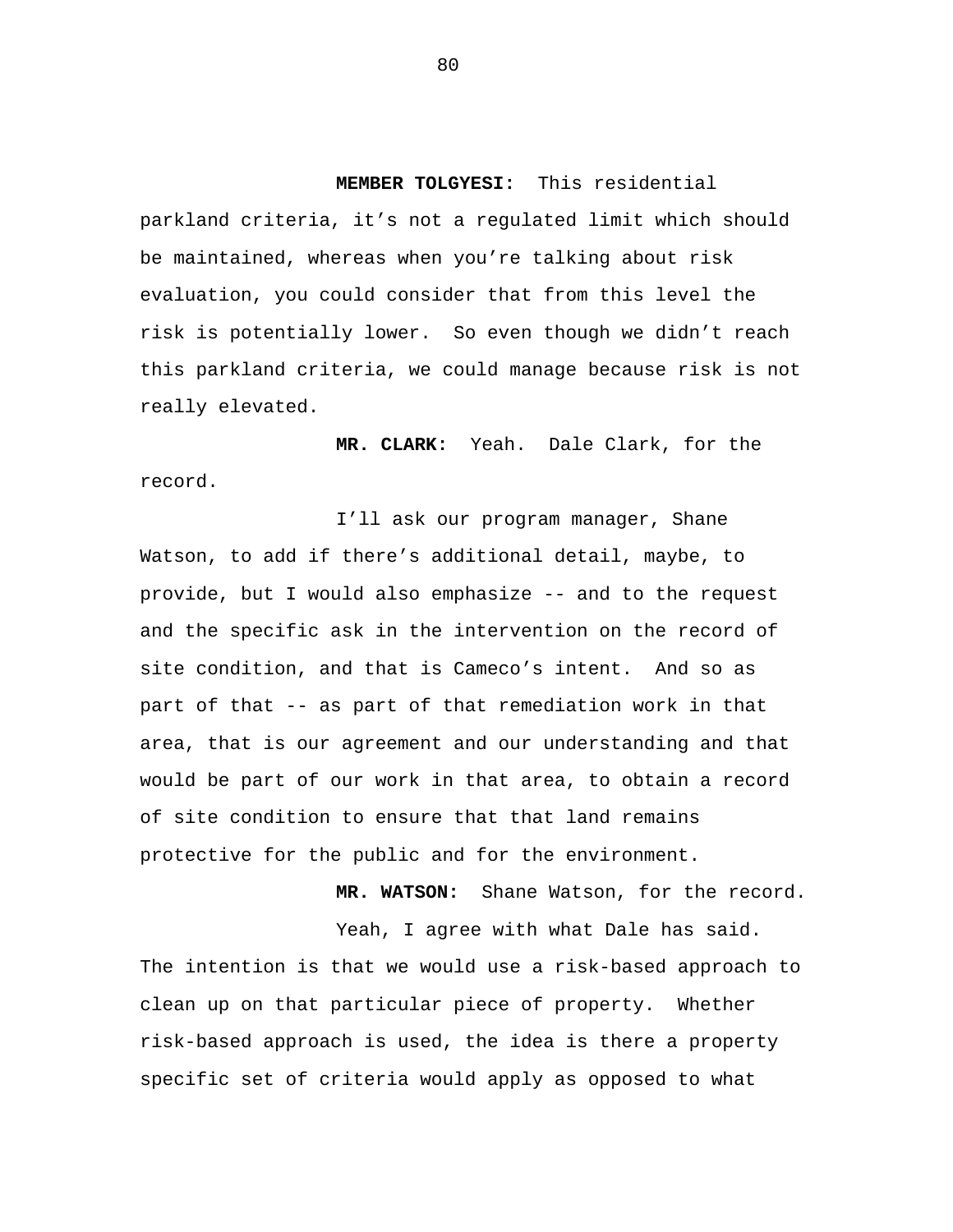might exist in the standard table with the Minister of the Environment.

**THE PRESIDENT:** Okay, so now I'm totally lost. We spend a lot of time agreeing with the Ministry of Environment of Ontario, and for clean-up criteria that apply throughout Port Hope. Why are you not adhering to the same criteria?

I like numbers, I like bottom line. I don't understand what risk assessment -- why is risk assessment different than the criteria that's been agreed to after a lot of discussion?

**MR. WATSON:** Shane Watson, for the record.

The particular area that we're talking about here between the Cameco fence line and the harbour wall on the east side of our site is an area that has a number of complications associated with deep excavation in that particular part of the site, including issues related to the stability of harbour walls -- tiebacks, harbour walls and the existing  $UO_2$  plant which is nearby that facility.

The remediation plan that we put forward and which we have letters of support from the CNSC, the Ministry of Environment in Ontario and Environment Canada, propose that this area of the site -- that we would install additional pump and treat wells which are presented in the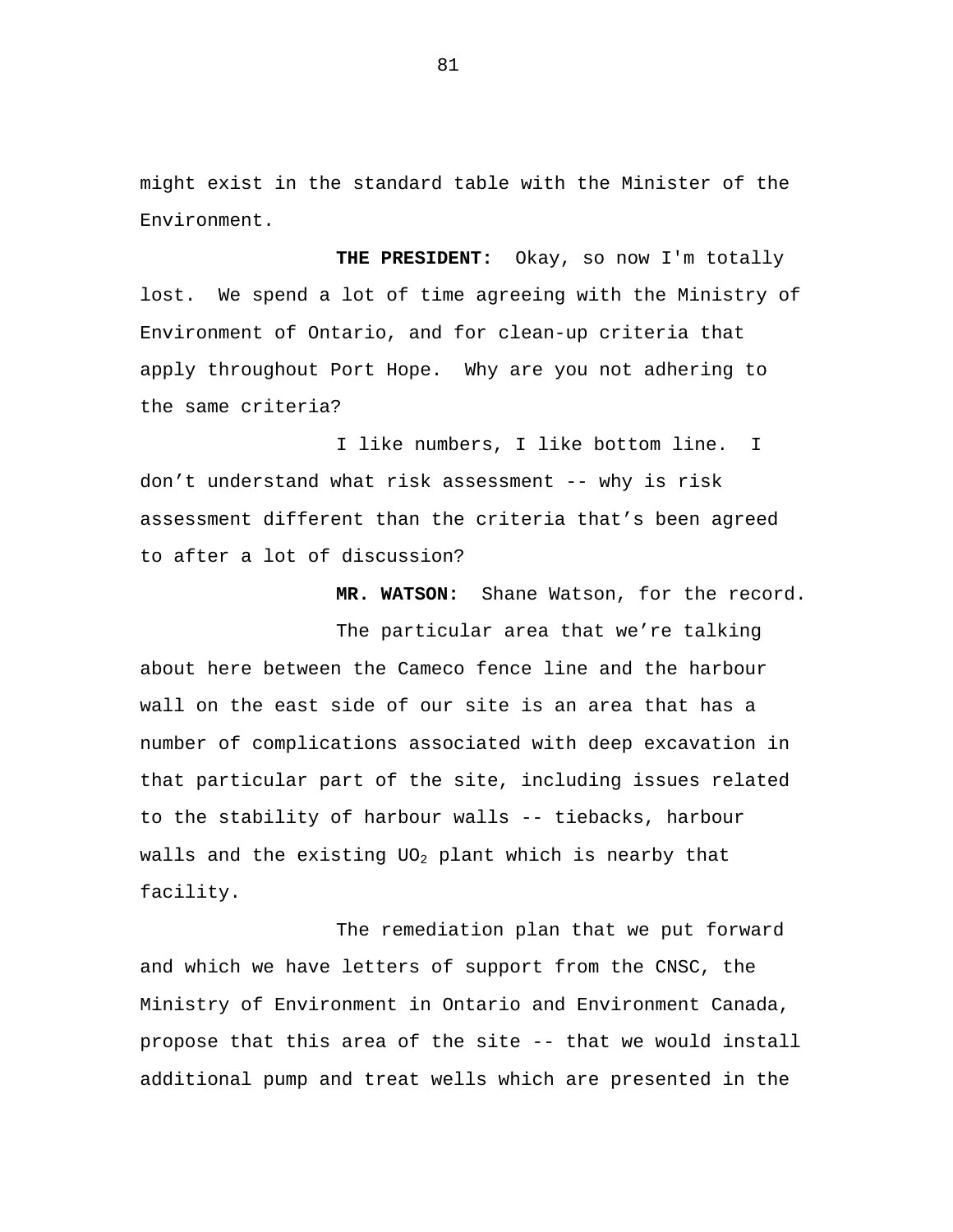Vision in Motion project plans and the remediation of the soil at this part of the area would be based on risk-based criteria.

# **THE PRESIDENT:** Staff?

And maybe we can ask the representative from Environment Canada. I forgot to mention there was also Mr. Duck Kim with us, that you can also help us with those -- with this debate.

Staff?

**MR. THELEN:** John Thelen, CNSC staff for the record.

What's being discussed here is a record of site condition. In the province of Ontario, any property that undergoes a land use change triggers provincial regulatory requirements for a change of land use which requires in this case a record of site condition.

CNSC staff meet and continue ongoing dialogue with Environment and Climate Change Canada and Ontario Ministry of Environment and Climate Change for these and other areas where there is overlap between both regulators, so in the case what's being described here, there are requirements under Cameco's licensing obligations to protect the environment. There are also overlapping requirements for Ontario Ministry of Environment under the record of site conditions requirement and Cameco ultimately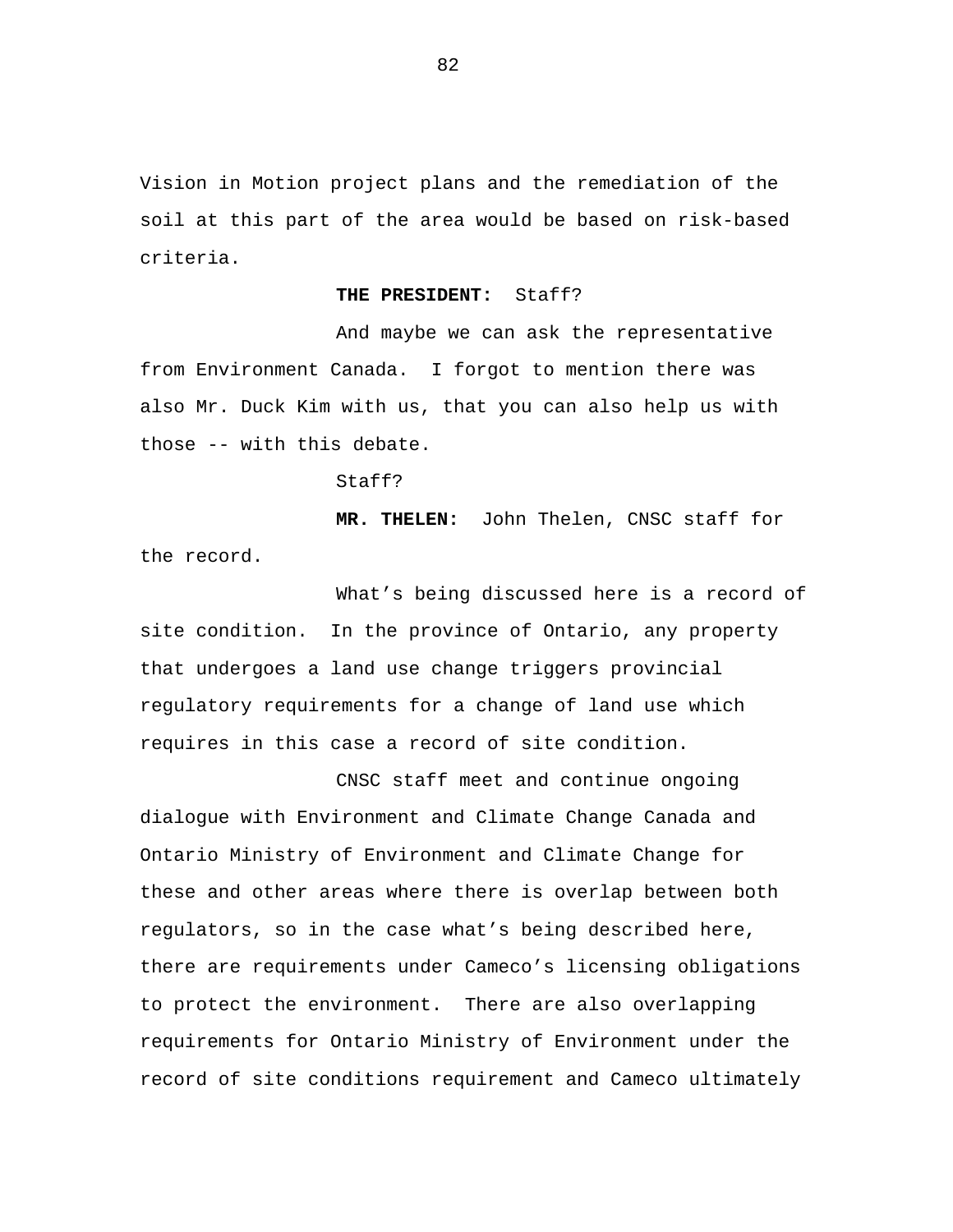will have to abide by the most conservative of those two processes. And we'll continue that ongoing dialogue with Ontario Ministry of Environment and Climate Change to ensure that that happens.

**THE PRESIDENT:** So I'm just focusing - just answer the question. It's Cameco land is different than the PHAI land remediation process. It's a different land and it will be treated differently. That's what I'd like to understand.

**MR. THELEN:** Cameco could elaborate on this. The precise area that's being discussed is an area where Cameco has indicated or committed to following an additional process or the record of site condition process for this piece of property.

> **THE PRESIDENT:** Environment Canada? **MR. KIM:** Duck Kim, for the record. I would agree with CNSC's conclusion on

Environment Canada, our primary concern is what is impacting on the environment, so the water and where biota might impact on -- or where the soil quality might impact on biota. And as I understand, the soil will be -- the clean-up criteria that is being discussed is primarily, in our view, MOECC's mandate for clean-up of soil. We -- when we agreed that the -- when Cameco came up

that issue.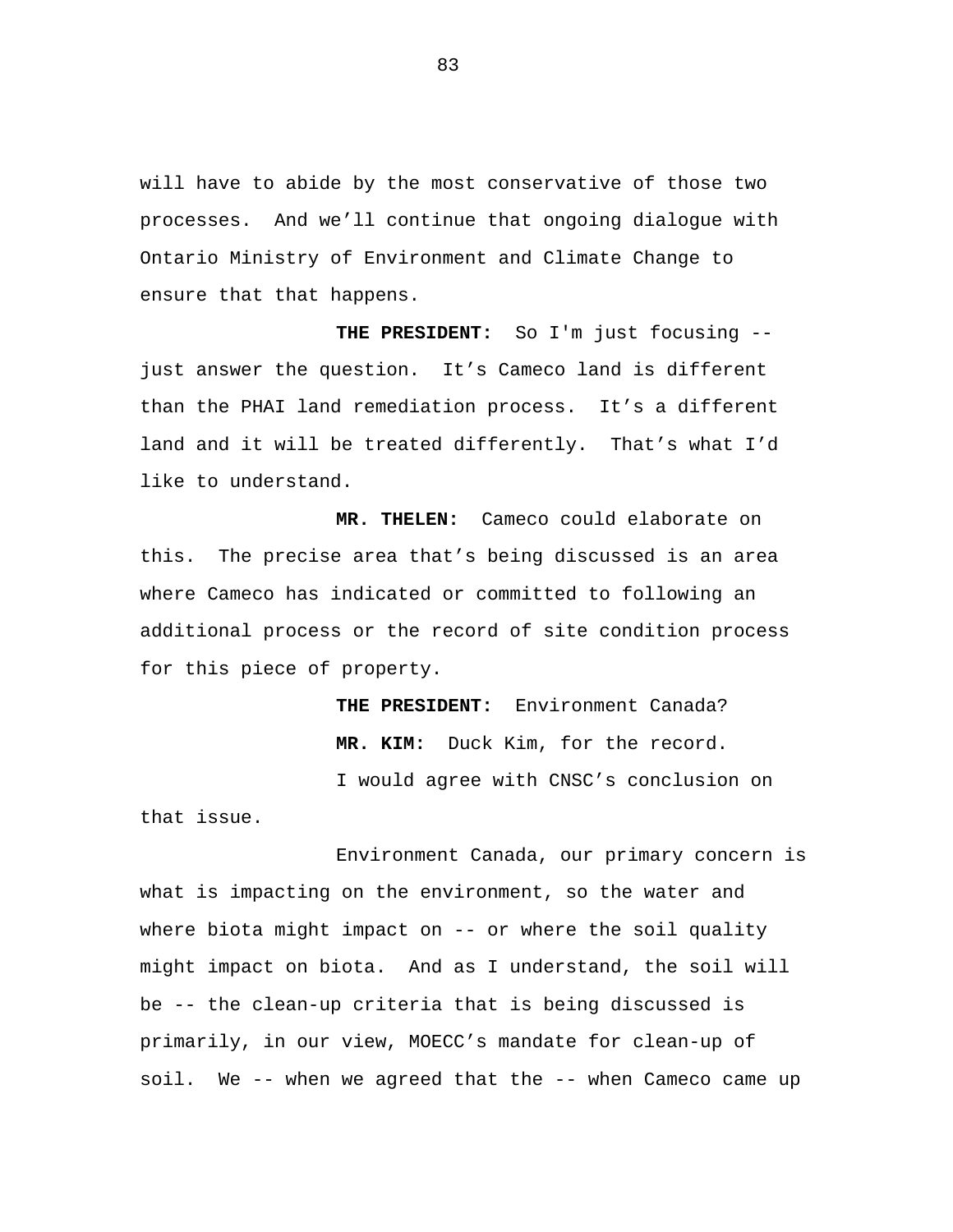with the new criteria for VIM, we had agreed based on -- at least as far as the clean-up criteria for soil, we agreed based on the risk assessment of that.

**MR. RINKER:** Mike Rinker, for the record, the Director-General for the Directorate of Environmental and Radiation Protection and Assessment.

And to start off, I think it's as important to realize that the process for record of site condition and the criteria that we're talking about are provincial processes and not with Environment and Climate Change Canada. Environment and Climate Change Canada is supporting us today on groundwater contamination and how that's treated and how the harbour would be affected.

Now, you asked about the separation between Port Hope area initiative and Cameco's facility and -- under Vision in Motion. And in fact, they are separate in that this is -- we're talking about the edge of the turning basin which is connected to the Cameco property, and they are doing some soil remediation of the Cameco facility, but it's not like a complete remediation that they would do at the time of decommissioning in as detailed and in the preliminary decommissioning plan.

What they are doing along the harbour basin is making sure that that land would be safe for the public to use, not for residences because it's a very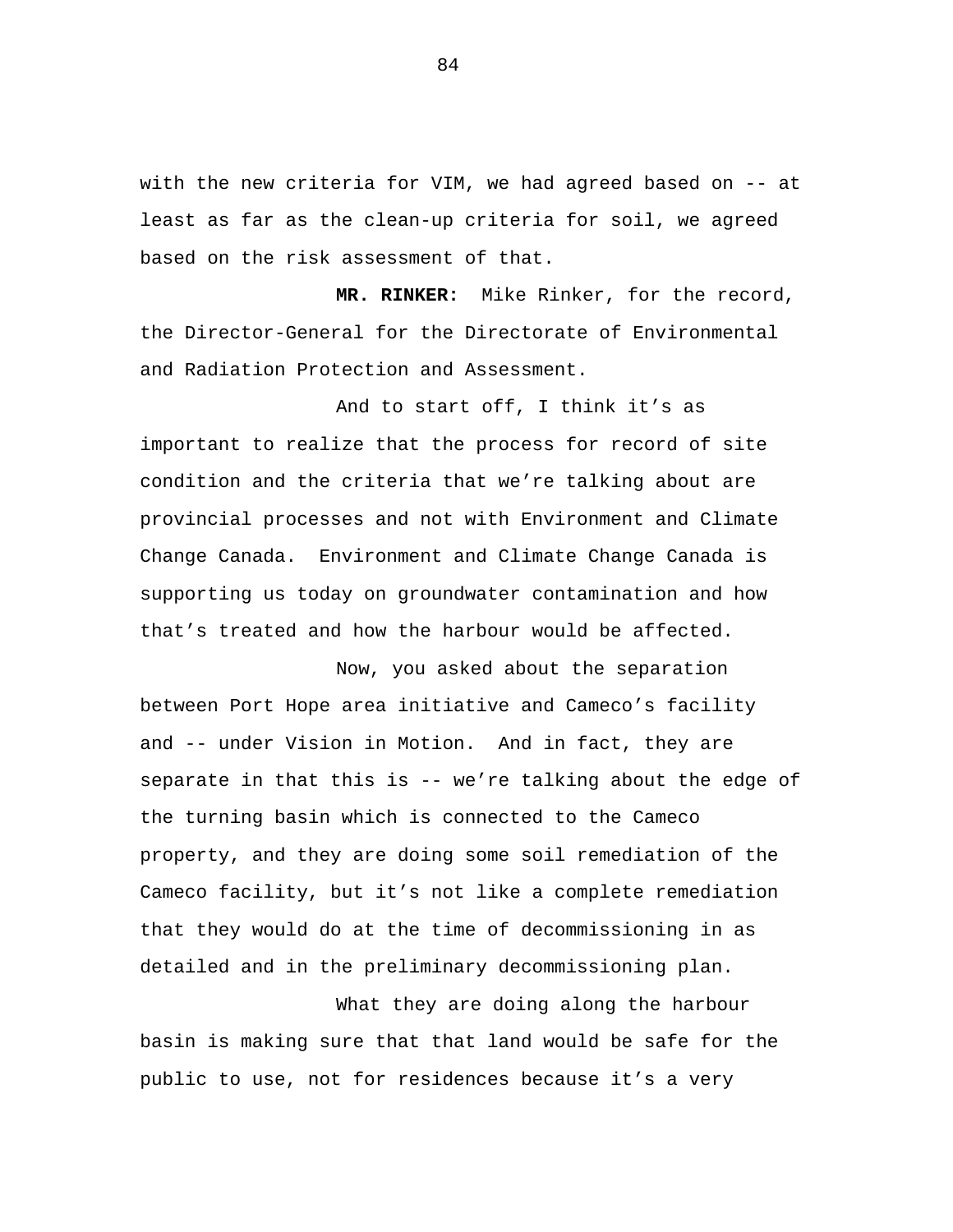narrow strip along that boundary. But they are intending to clean it up to the point that the public and fishermen and people who want to go for a walk can do so in a manner that's safe and that the ultimate clean-up would be done at the time of decommissioning of the facility.

**THE PRESIDENT:** Look, I don't want to belabour this, but after long negotiation with the Ministry of Environment, et cetera, they came up with two columns, residential, industrial kind of a thing because, at the end of the day, you've got to give numbers on how deep and how far you go in clean-up.

What I'm trying to understand is, is there a different column for Cameco land that actually describe -- so for uranium, it's still going to be 23 microgram per metre cube or whatever the units are, and for arsenic, et cetera, all those things. Is there such a column that eventually will be determined for Cameco lands?

Anybody can help me with this?

If you don't know right now, just telling me in the fulsome of time you'll develop such a column and on an annual basis, as you come in front of us, we will find out what the operational criteria will be for those who dig it up.

> **MR. THELEN:** John Thelen, for the record. When it comes to the criteria that you're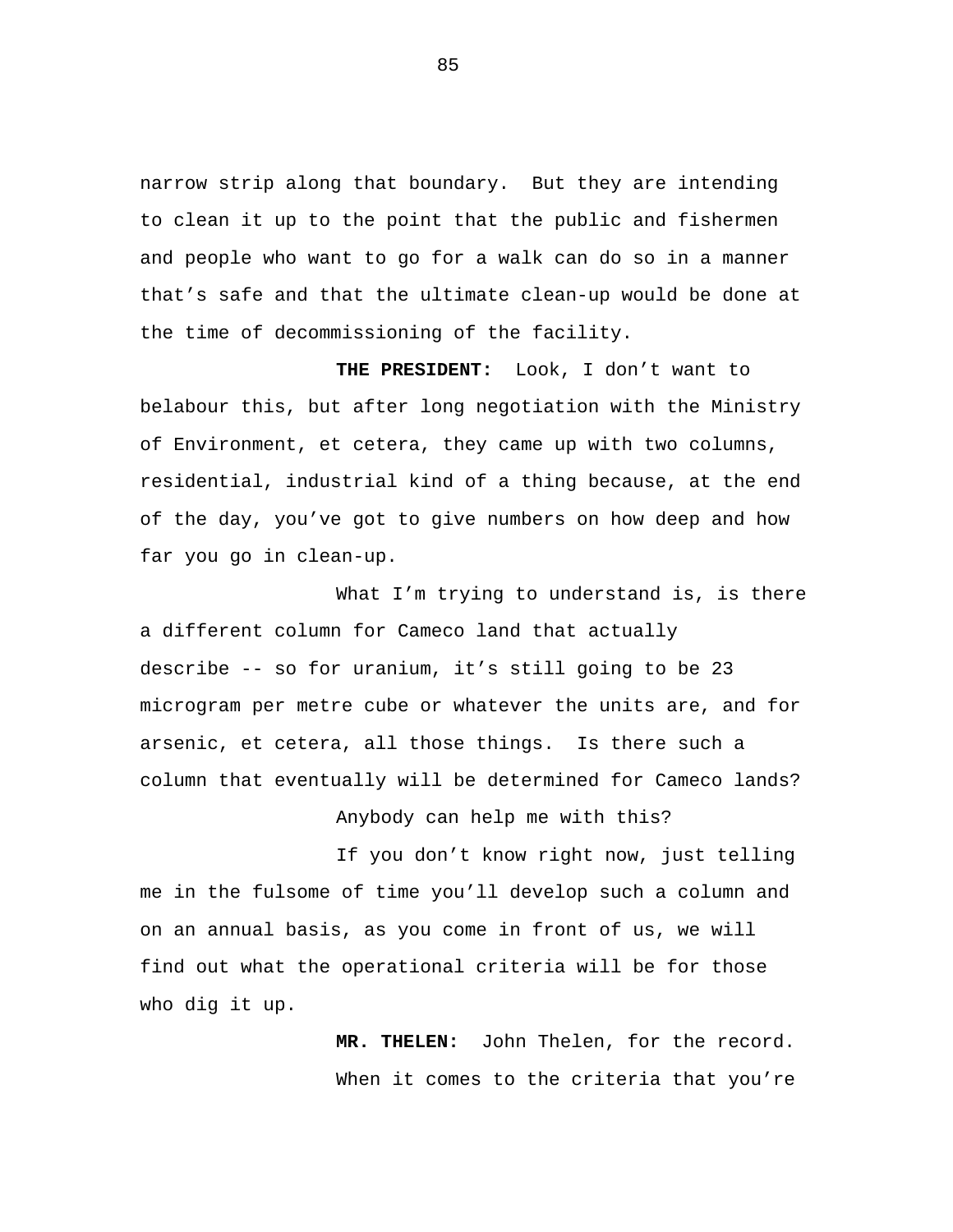talking about, so the example you provided was Port Hope project clean-up criteria versus the MOE criteria, the Port Hope project clean-up criteria were based on MOE values, but limited to signature legacy waste constituents, so a much more limited value.

When MOE goes through a record of site condition process, they don't have a screening process like that. They will require the land owner or the organization doing remediation to abide by all constituents within that list, which can go beyond the legacy waste signature criteria that are in the Port Hope Area Initiative.

So the overlap is there. The same criteria when it comes to legacy waste, but MOE could speak to the fact that there are additional requirements to undergo a record of site condition process that involve other constituents above and beyond which is part of the Port Hope Area Initiative licence.

> **THE PRESIDENT:** Okay. Thank you. Dr. McEwan?

**MEMBER McEWAN:** Thank you, Mr. President.

If I go to your report, page 10 and 11, recommendation 2 and the third element of recommendation 3 because I see some overlap there, do you have any time lines in which you would expect VIM to be started, to be moving, for you to receive some understanding of how that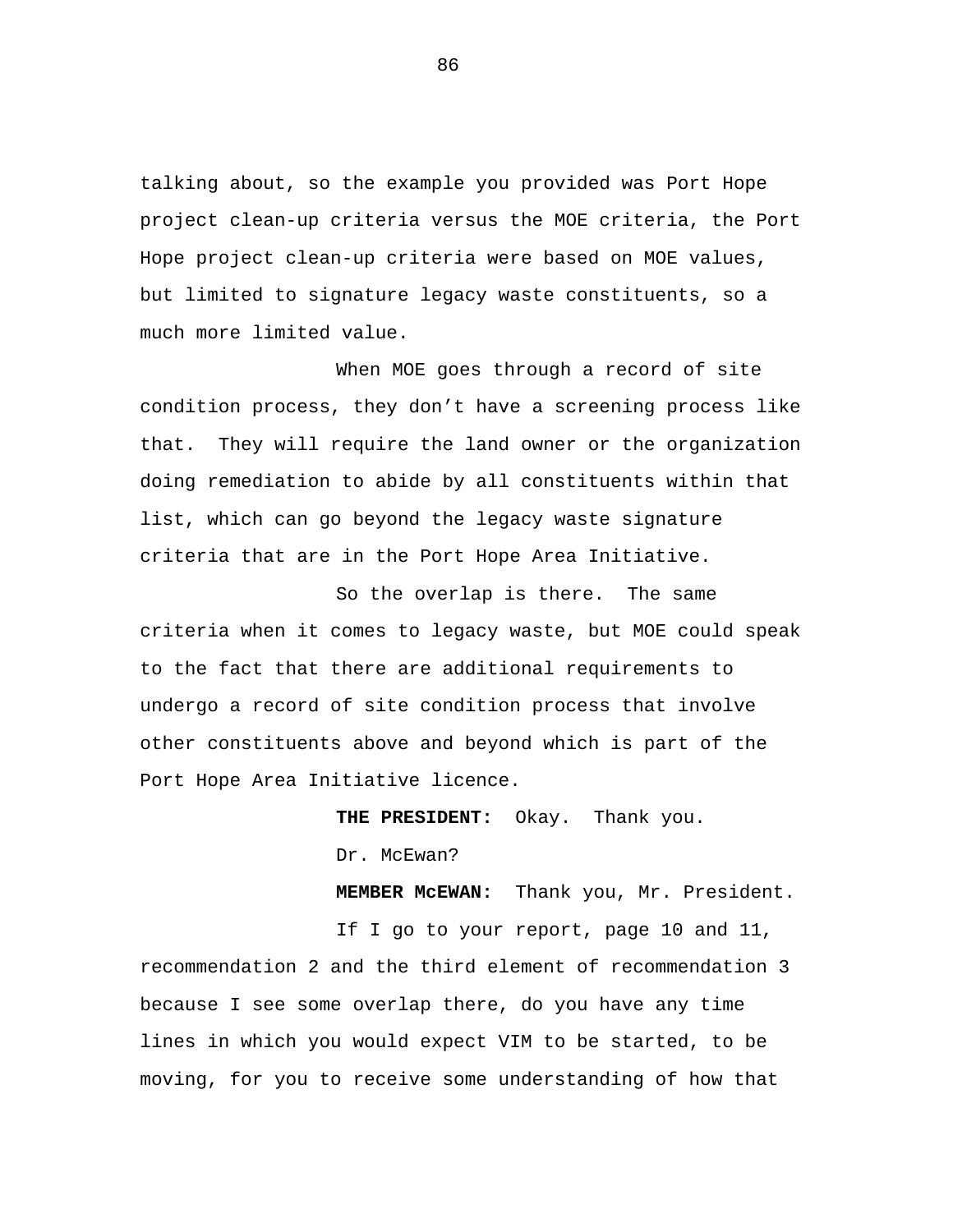project is moving forward?

Page 10 and 11.

You note that you support it, but you're not giving any criteria of expectations or hopes, and that's really where I think aspect 3 comes in of your third recommendation, which is how do we -- how do we actually be involved in some of the discussions.

**MR. HARDY:** Yes. Obviously, our support for the 10-year licence review is to -- the practical matter that it will take some time from the time that VIM begins to time that the lands are cleaned up. My concern was that certainly we're not expecting right now to understand stage 2 and ultimate decommissioning that's to come and that we're satisfied with that.

That said, we're making the case to understand what's left on site and what is being removed to the facility, and so in this respect of stage 2, those are relevant pieces of information.

On the third item, third item with respect to recommendation 3 on page 11, Port Hope -- that is Port Hope's land on the east side of the site. We would be looking for a greater role in a joint group to have discussions on matters that Dr. Binder raised just momentarily -- or a moment ago.

Certainly we've been involved with Port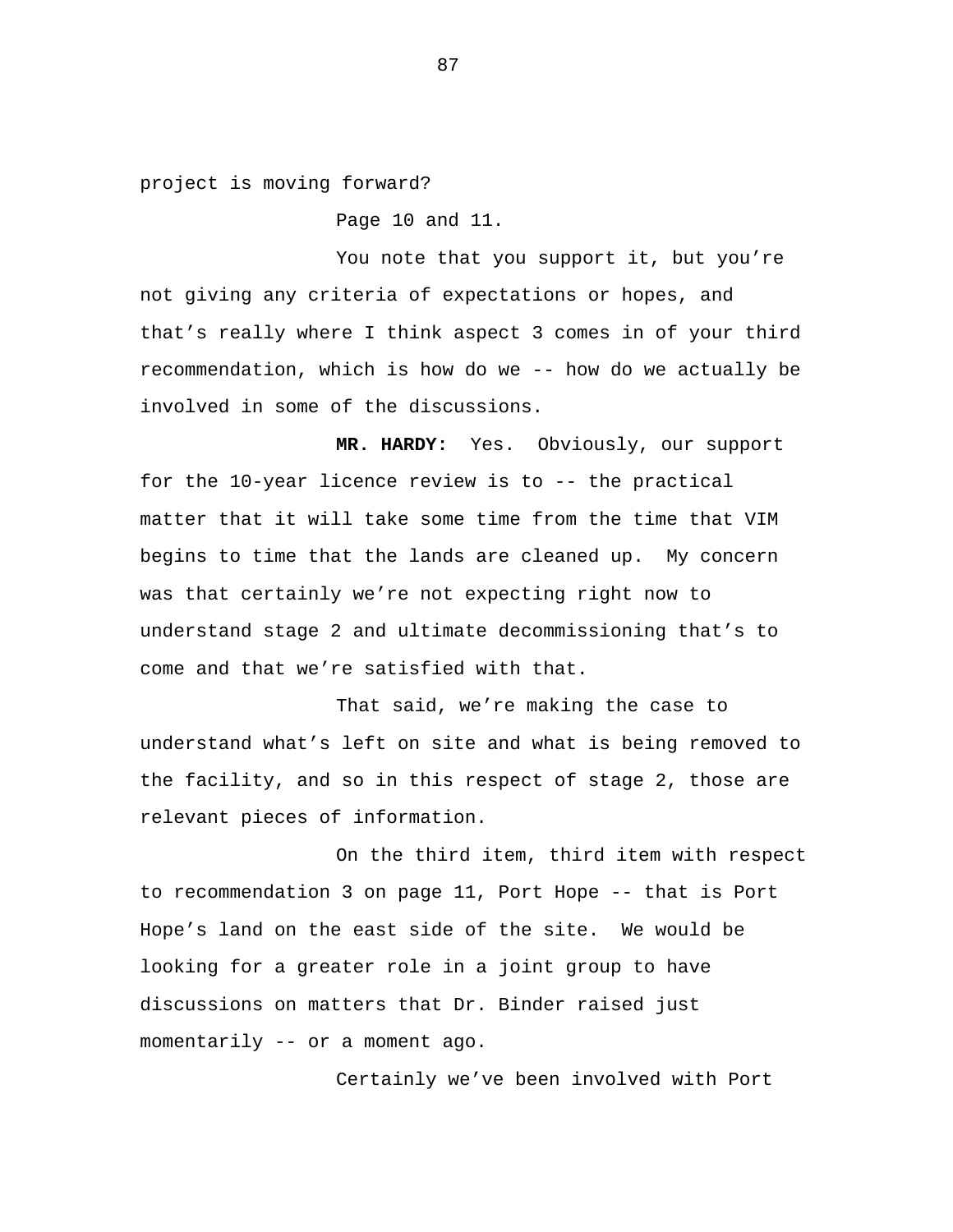Hope Area Initiative CNL for some length on how clean is clean and criteria and so on. It's particularly important for the harbour. The municipality owns the harbour and we expect to be part of that conversation.

**MEMBER McEWAN:** So you don't really have any expectations, though, for the whole project to start in terms of the remediation that is described in the CMDs.

Do you have any expectations -- or do you have any problems with the changes in scope from what is now described from what was described in the 2010 -- Vision 2010? Because there has been some change in the configuration of buildings removed, configuration of new buildings.

**MR. HARDY:** We noted the change in scope, for sure. It appears to us that the process would be done more efficiently, that there's been some matters of scale that Cameco identified, and that was satisfactory, again considering that there's a longer-term clean-up and remediation that would be done.

For what we're seeing, we're satisfied with that change in scope.

**THE PRESIDENT:** Thank you.

Ms Velshi.

**MEMBER VELSHI:** So I'm not sure if this issue that you've raised on -- again on page 11, number 3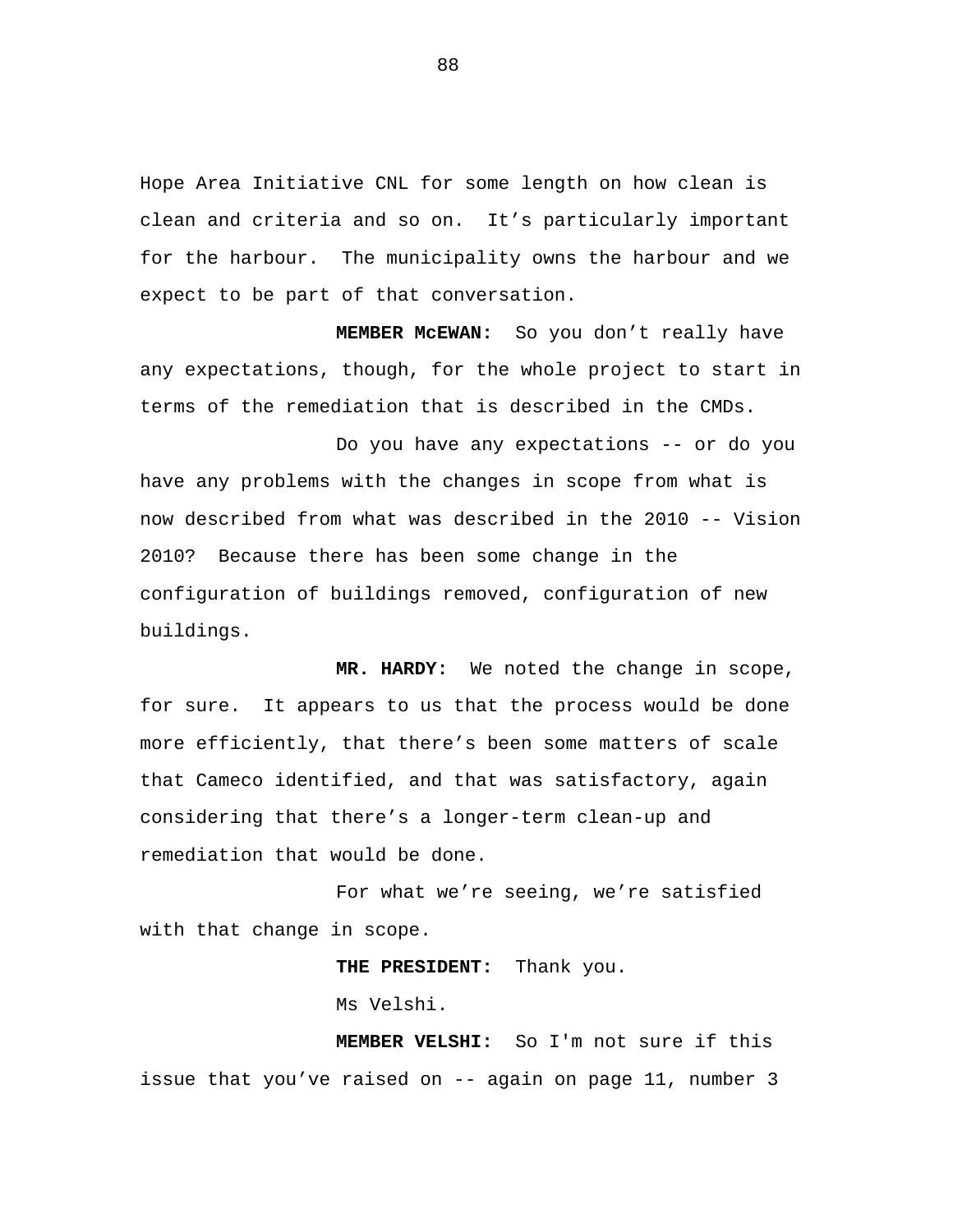about the remediation of the harbour, whether you still have concerns about that. You seem to indicate that the approach seems to have been changing and you're not quite satisfied that it's going to meet what your expectations are.

So is that still a residual concern that you have?

**MR. HARDY:** Yes, it is. Mainly to ensure that municipality as a party to the tripartite agreement has that information. We -- there's room for us to be provided more information than we have right now, so that's where I saw that the Licence Condition Handbook could strengthen the role of the municipality in those sort of tripartite discussions so we could learn better.

We've, over the years, done extensive review of harbour remediation activities from -- going back to the EA stage for Port Hope Area Initiative. We understand there have been some changes. We're not as clear on the changes that are being discussed, and we would like to have -- be much more clear on those changes.

#### **MEMBER VELSHI:** Thank you.

So I'll ask Cameco to comment first and then get to staff on is the Licence Condition Handbook the place to clarify that. So maybe with you.

**MR. CLARK:** So Dale Clark, for the record.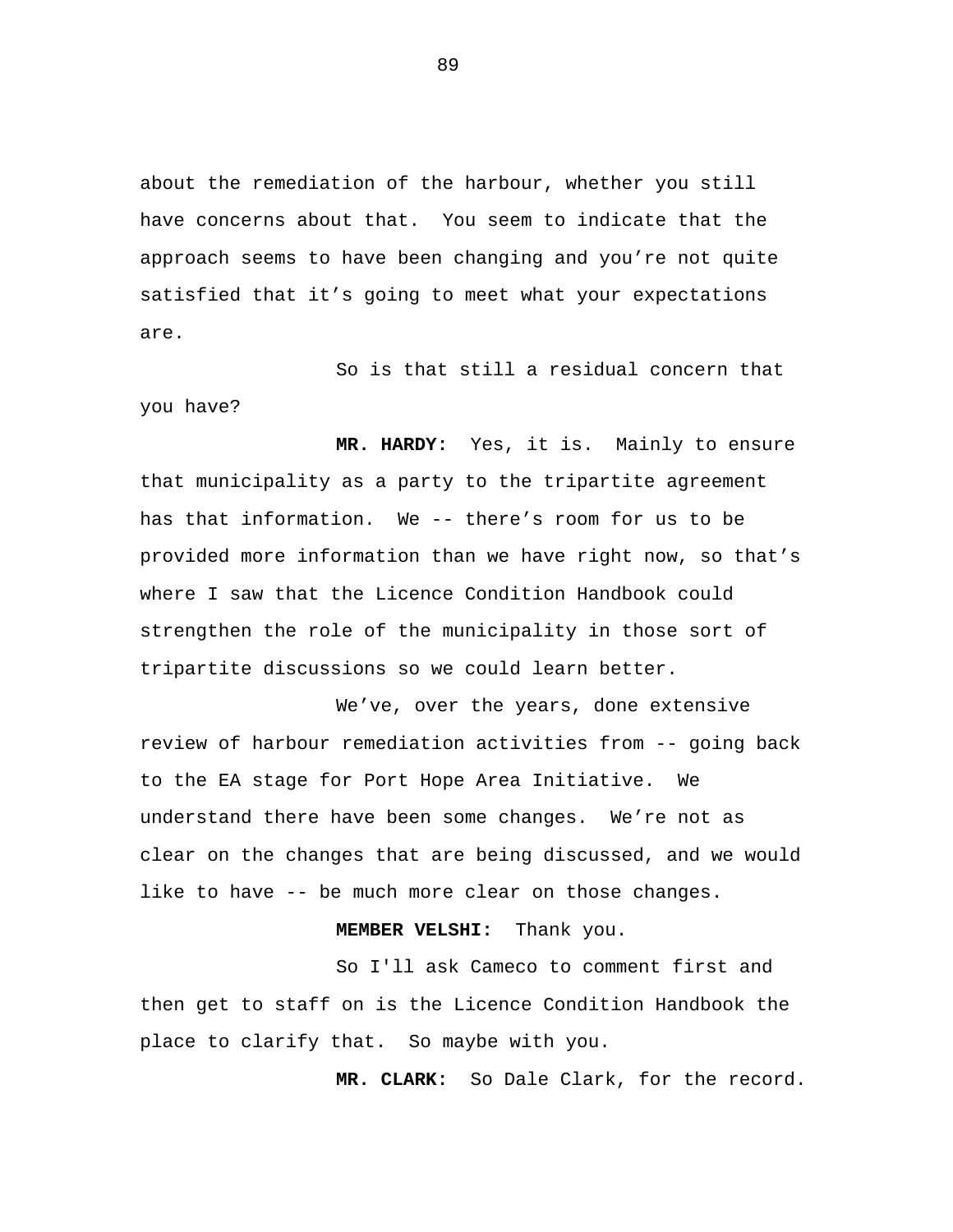First of all, I would say that we have had extensive cooperation and communication with municipality on this project over many years, and I understand the ask and the request, frankly, as we -- as the project proceeds and as we get closer to implementation, which we are now, that the level of communication increases. And I think that's at the heart of the ask, and we understand that and agree.

And you know, we'll certainly do what is necessary to make sure that the municipality and the legal representatives of the municipality are well informed and have their questions answered.

As an example of that, over the past year, six months in particular, maybe, we have started to ramp up the levels of communication. There is a new process for what we'll call tripartite regular meetings with management and key staff from Cameco, Port Hope Area Initiative and the municipality that have now been established on a regular basis. That's a new protocol, and I think appropriate as we get into implementation of the project.

So in general, we understand the ask to stay closely involved, and that's certainly our intent, to make sure the municipality is well informed and we keep that communication very active throughout the project.

**MEMBER VELSHI:** Thank you.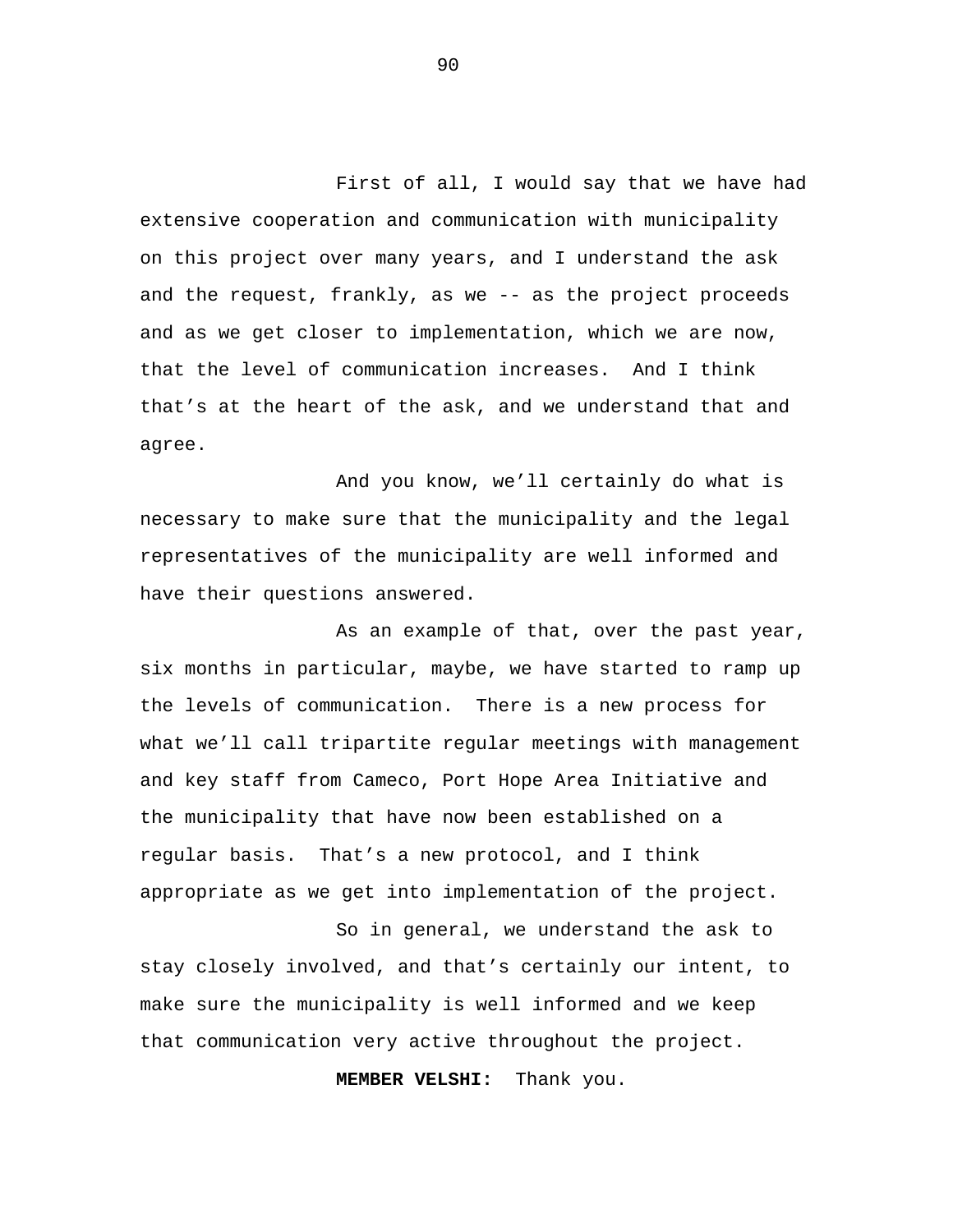So that was one of your asks, that you be part of that joint forum, and it seems like you already are, then.

**MR. CLARK:** Yes. And as much as that can be strengthened, we would appreciate the direction that's being taken.

**MEMBER VELSHI:** Staff?

**MR. JAMMAL:** It's Ramzi Jammal, for the record.

I will start. Then I'll pass it on to my colleagues at the front.

I've heard multiple things taking place in this question, and the Commission is going from Port Hope Area Initiatives to the Vision in Motion, and the role of the licensing for Cameco. I just would like to make it very clear that our mandate is not to oversee contractual agreement. I would like to start from that basis.

Our mandate is to ensure the environment is protected and so is the safety of the public.

So having said that, our staff, Mr. John Thelen, will explain in detail with respect to tripartite engagement. Our staff attend several of these meetings, and there is the way forward.

With respect to the Vision in Motion, it underwent an EA assessment and that was agreed upon by the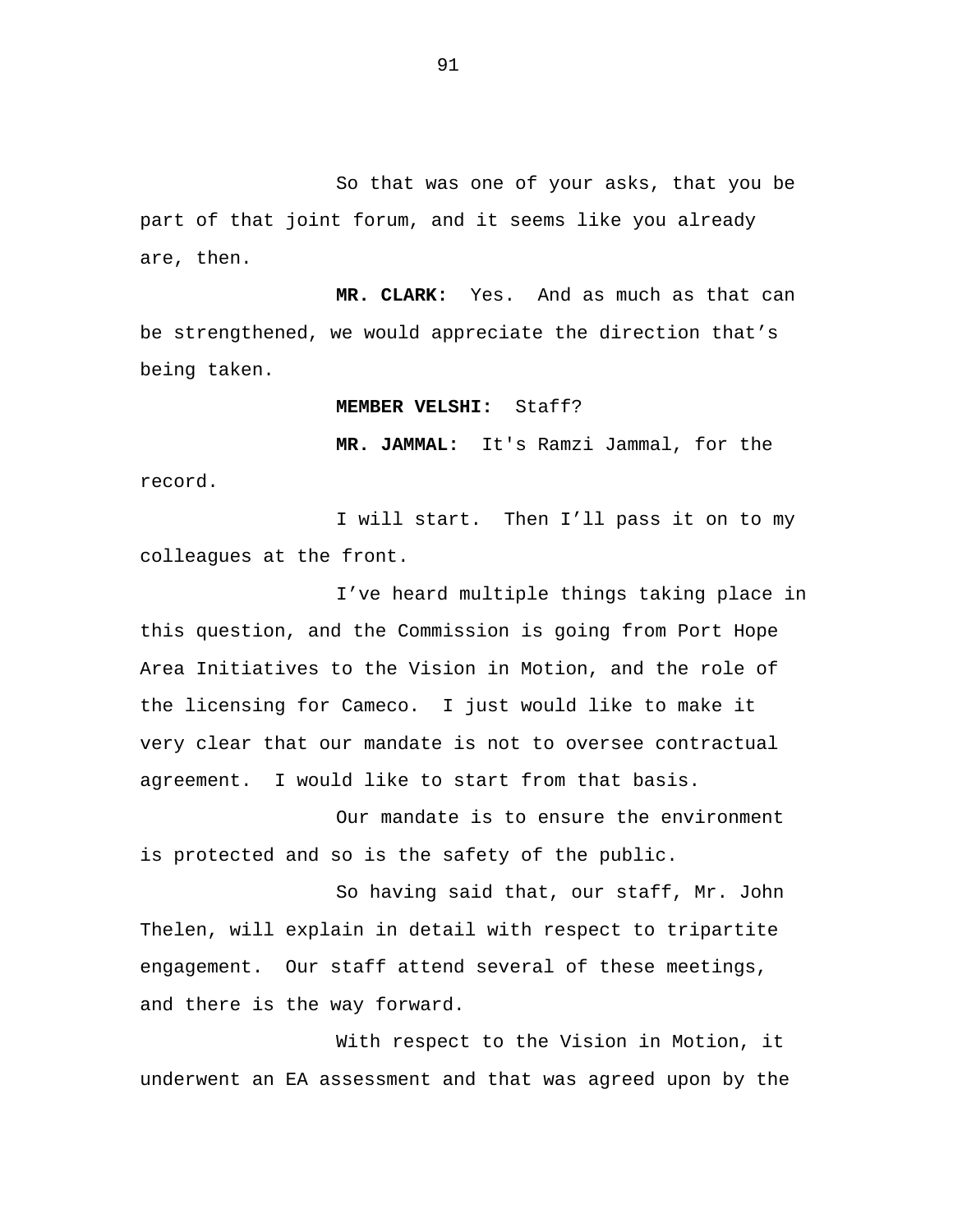Commission, and we are into the licensing phase that is incorporated into this licence renewal.

So I would like to make it very clear that there is contractual agreement that is in between the licensing process. I would like to separate these two element from what is our regulatory oversight and what is the licensing process.

I will pass it on to Mr. Thelen or Ms Murthy.

**THE PRESIDENT:** I think it's a good segue to reinforce what you just said. Let's not get into the PHAI. We're going to spend a whole day on it, I think, where the three parties, hopefully, will be in the room, including CNL, and we can actually talk about that.

But what we should discuss is -- it's the Cameco licence here. There were eight recommendations made, and I really would like to make sure that staff tells me which of those recommendations apply to the Cameco or which of them apply to the discussion we're going to have in a day or two on the PHAI or which one we're not involved in because it's, as Mr. Jammal just said, a legal arrangement between different parties. Okay?

So if you look at number 1, I assume that should be -- Cameco should say yes, like immediately, right now, on the record.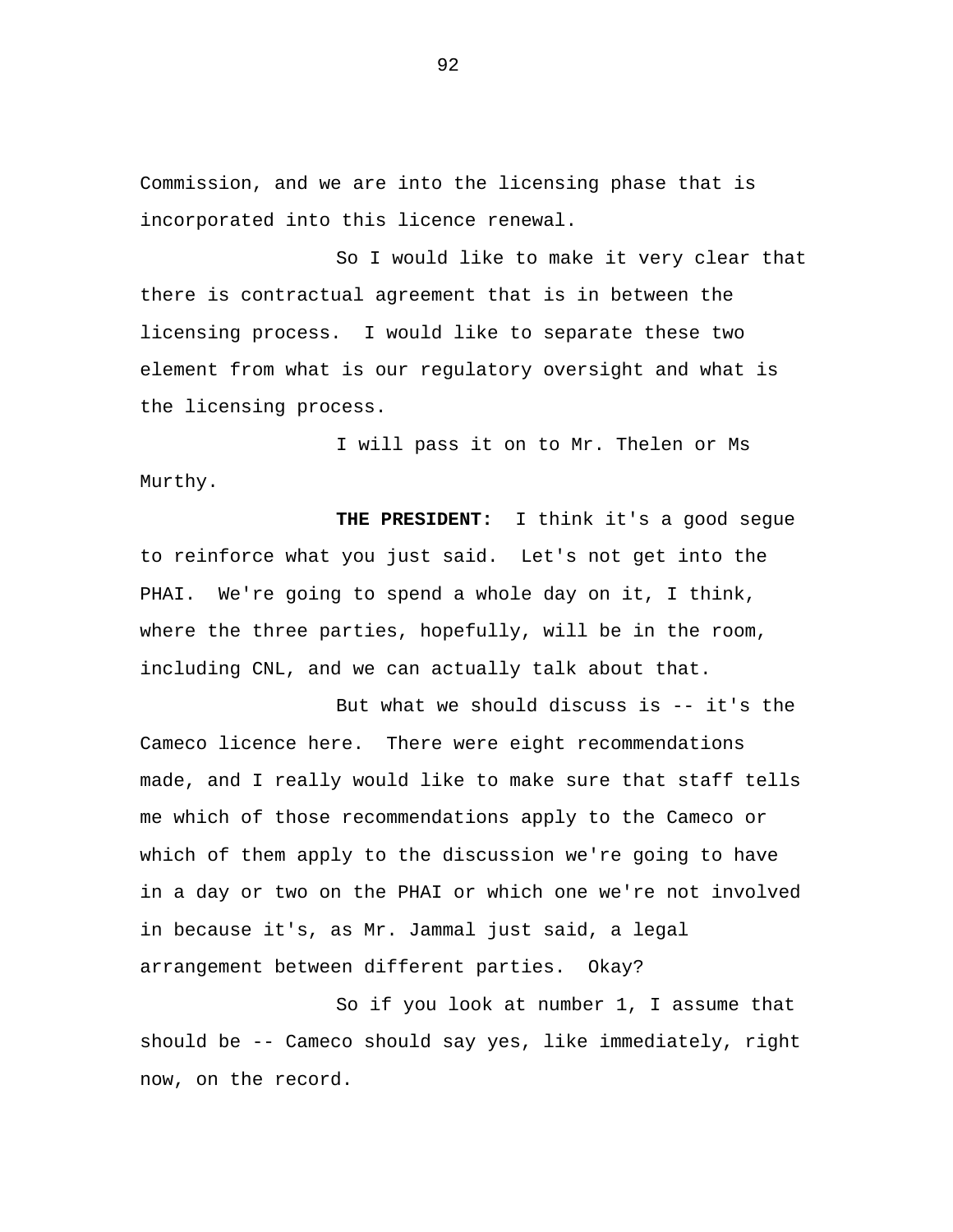**MR. HARDY:** For the record, that's a yes. --- Laughter / Rires

**THE PRESIDENT:** Okay. Well, I think 2 is an interesting kind of question.

Can you explain a little bit more about this pumper treatment system?

**MR. CLARK:** Dale Clark, for the record.

I believe, if you're speaking to

recommendation 2, that's around stage 1 and stage 2 remediation, right. So, generally, I would say that we agree. We agree that we will provide additional information on what is referred to as stage 2 remediation, or final remediation -- I think that's referencing -- at an appropriate time in the future.

We have shared that information on the PDP, the Preliminary Decommissioning Plan, in the past. As you're aware, that process, that document, is updated every five years, and has been updated with this relicensing.

We are not undertaking final decommissioning, of course. We do agree, though, that it would be appropriate to discuss that with the municipality at some point in the future, when we are closer to that date.

**THE PRESIDENT:** The municipality, are you satisfied with that reply?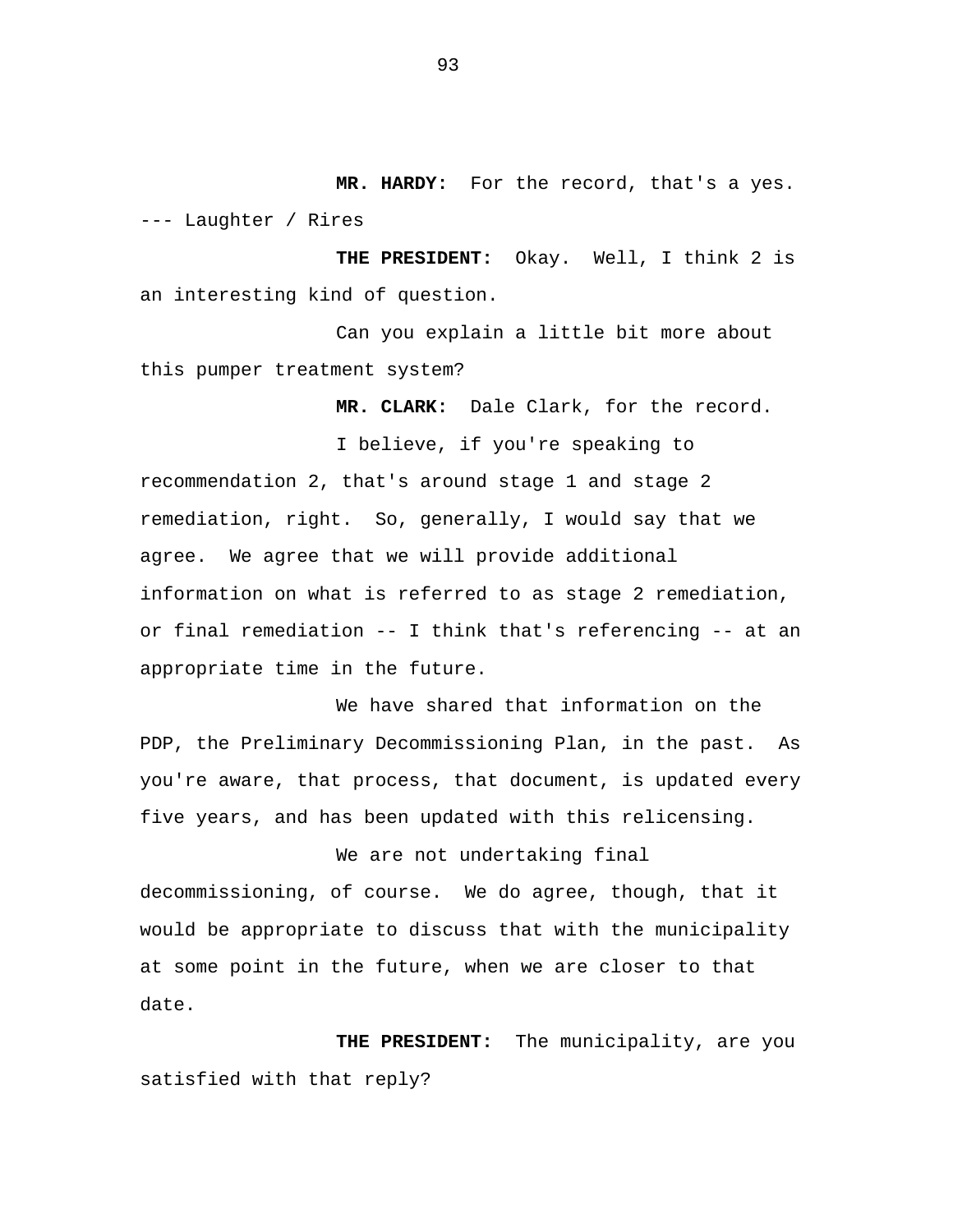**MR. HARDY:** Yes. I would add, though, that as stage one proceeds, certainly additional information and ongoing information about what's in the soils removed and what's remaining would be useful information to the municipality.

**THE PRESIDENT:** Okay. I'm just following the deck that the municipality has put forth, because I figure we can dispose of those eight relatively quickly.

I'm now on recommendation number 3. This is on transportation. I wonder if there's something that you want to share with them.

**MR. CLARK:** Dale Clark, for the record.

On the question of information around transportation procedures, again, we agree. In general, I would say we agreed that we need to work very closely with the municipality, and we'll stay -- we'll do our very best to provide all the information needed for the municipality to be well informed, aware, and ensure that, you know, we are taking all measures to protect the safety of the public and the environment.

The waste transportation methods that we will be undertaking through the Vision in Motion project, we can provide more detail and information here, or specifically to the municipality, as needed. But certainly we will follow of the applicable TDG, or other regulatory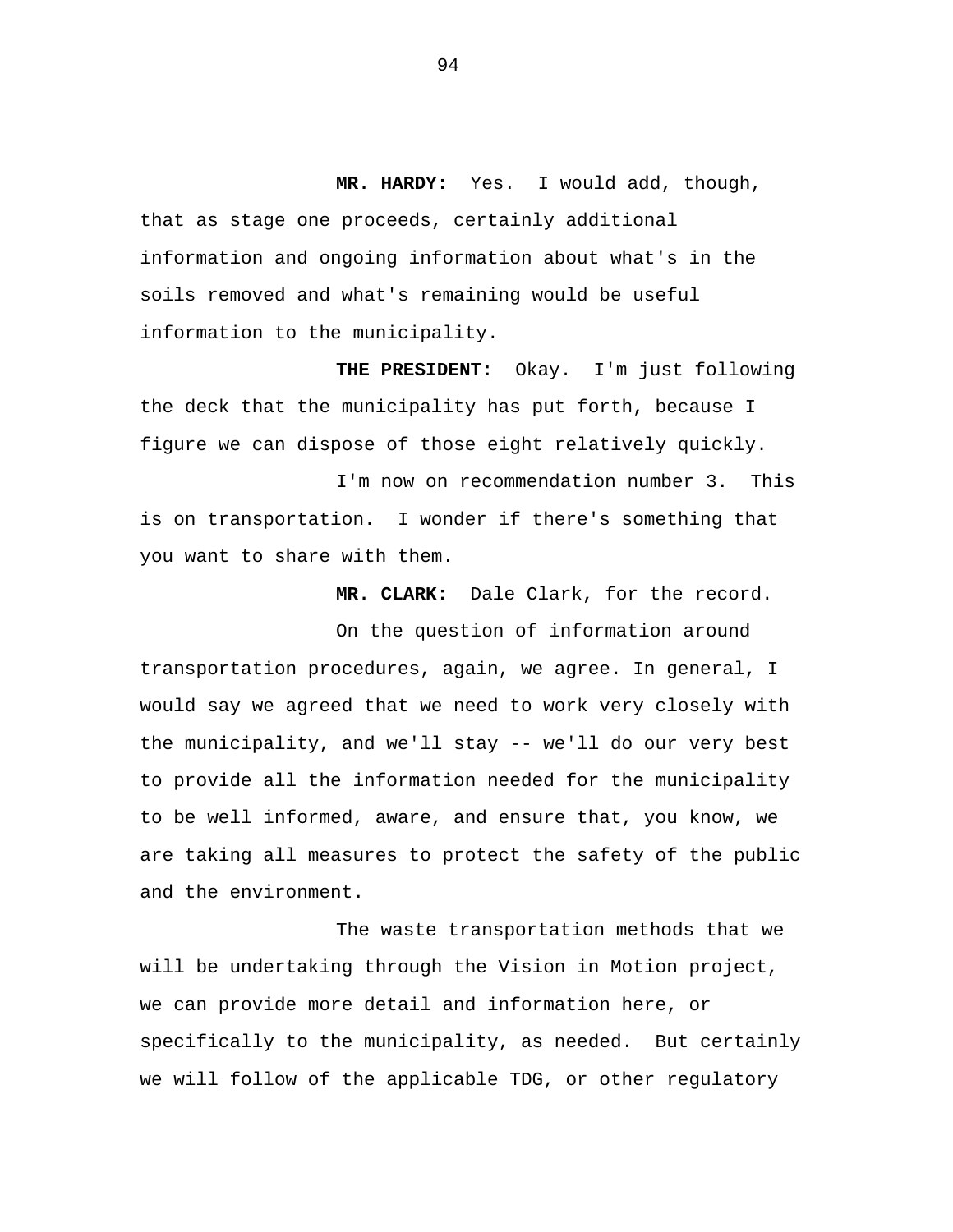requirements, for the packaging.

The shipping routes have been described in the submission, and we'll be following the requirements, as agreed to, with the PHAI for the waste acceptance criteria, for the packaging, and for the method of transporting that material to the LTWMF, to the long-term waste management facility.

But, in general, we agreed that we will certainly provide more information to the municipality on this and the other topics. As I said at the beginning, that's what we recognize. As we get closer to implementation, as we are now, we will ramp up these communication efforts that we have under way.

**THE PRESIDENT:** I think a similar kind of answer is on number 4.

I'm interested in number 5, staff, whether you have a view on that. I think you alluded to this in your presentation.

**MS MURTHY:** Kavita Murthy for the record.

The *Licence Conditions Handbook* is a handbook that lays out the requirements on the licensee. It's based on the authority given to the Commission under the *Nuclear Safety and Control Act*. To allow -- to have MPH as an additional approver is not something that staff would be considering; however, we do recognize that they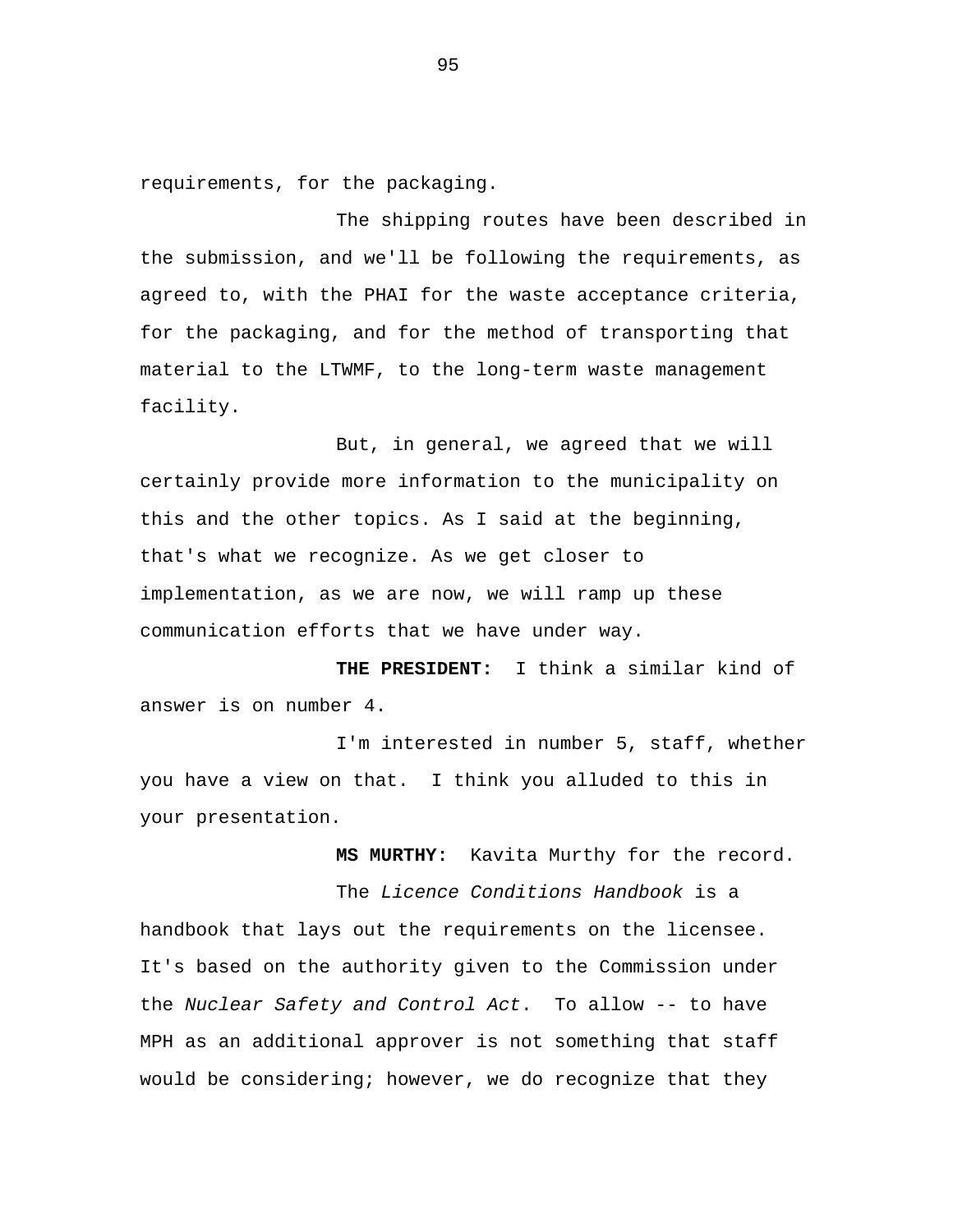are a major player in this remediation work and would expect Cameco to be informing the municipality about the activities they're going to undertake.

**THE PRESIDENT:** Okay. Are you satisfied with that?

**MR. HARDY:** Certainly we could agree that in matters with -- we're not an approval body, however, there is a sewage bylaw, and so it is the municipality's sewer. What we're looking for is, again, any way to strengthen our role, through participation in discussions, regarding the standards, the review, and providing whatever concurrence we can.

We find that certainly if the *Licence Conditions Handbook* could point out that the municipality does have bylaws in place, and that should be a participant in the discussion, that would complete our satisfaction.

**MS MURTHY:** Kavita Murthy for the record.

So for matters that fall outside the *Nuclear Safety and Control Act* specifically, any regulations that are outside of CNSC's regulatory mandate, it is our expectation that the licensee will comply with any and all requirements of any and all regulators that have a role to play. So to that end, we would expect anything that Cameco proposes to release to the sewer would be respectful and would be in line with any requirements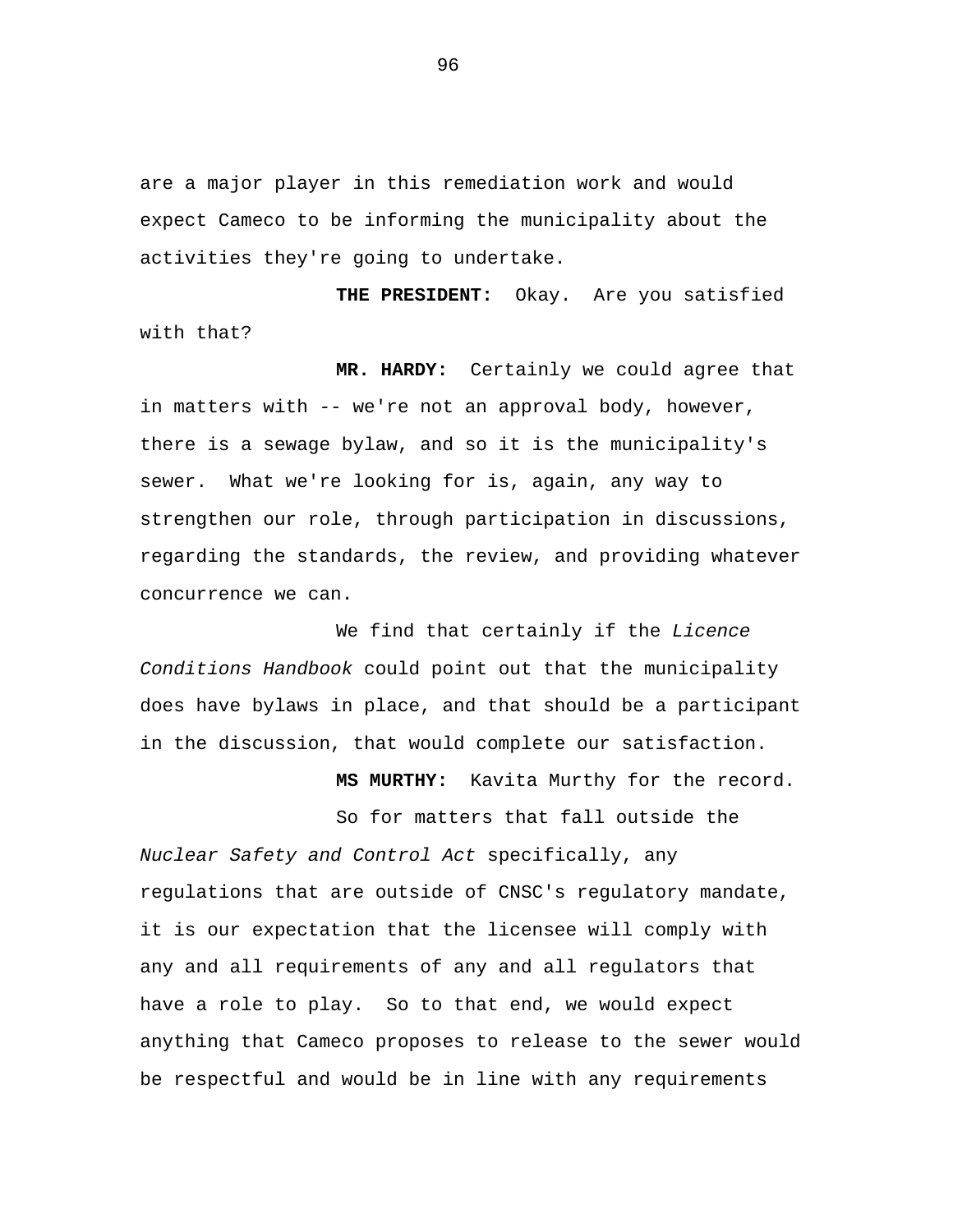that the municipality has for sewer releases.

**THE PRESIDENT:** Well, then, you may want to answer also 6, 7 and 8.

--- Pause

**MS MURTHY:** So with respect to 7, this is again, I think, the matter that was -- Kavita Murthy, for the record -- this is again a matter that was just discussed. It is speaking to a record of site condition, something that falls under the regulatory authority of the Ontario Ministry of Climate Change, so I'm -- they will be here tomorrow, I understand, so they will be able to respond to it. But, again, this would be a matter for the provincial authority to speak to.

## **THE PRESIDENT:** Okay.

Is there anything that you still are concerned with and that you would like to raise?

**MAYOR SANDERSON:** Bob Sanderson, mayor.

I just want to clarify, through some of these discussions, you know the complexity of the projects, and some of the municipal requirements.

When we talk communications, we really want to be a participating body in the decision-making process. So if you look at, say, transportation routes, we'd like to be involved in not just the safety, but the wear and tear and other things. So I'd like to just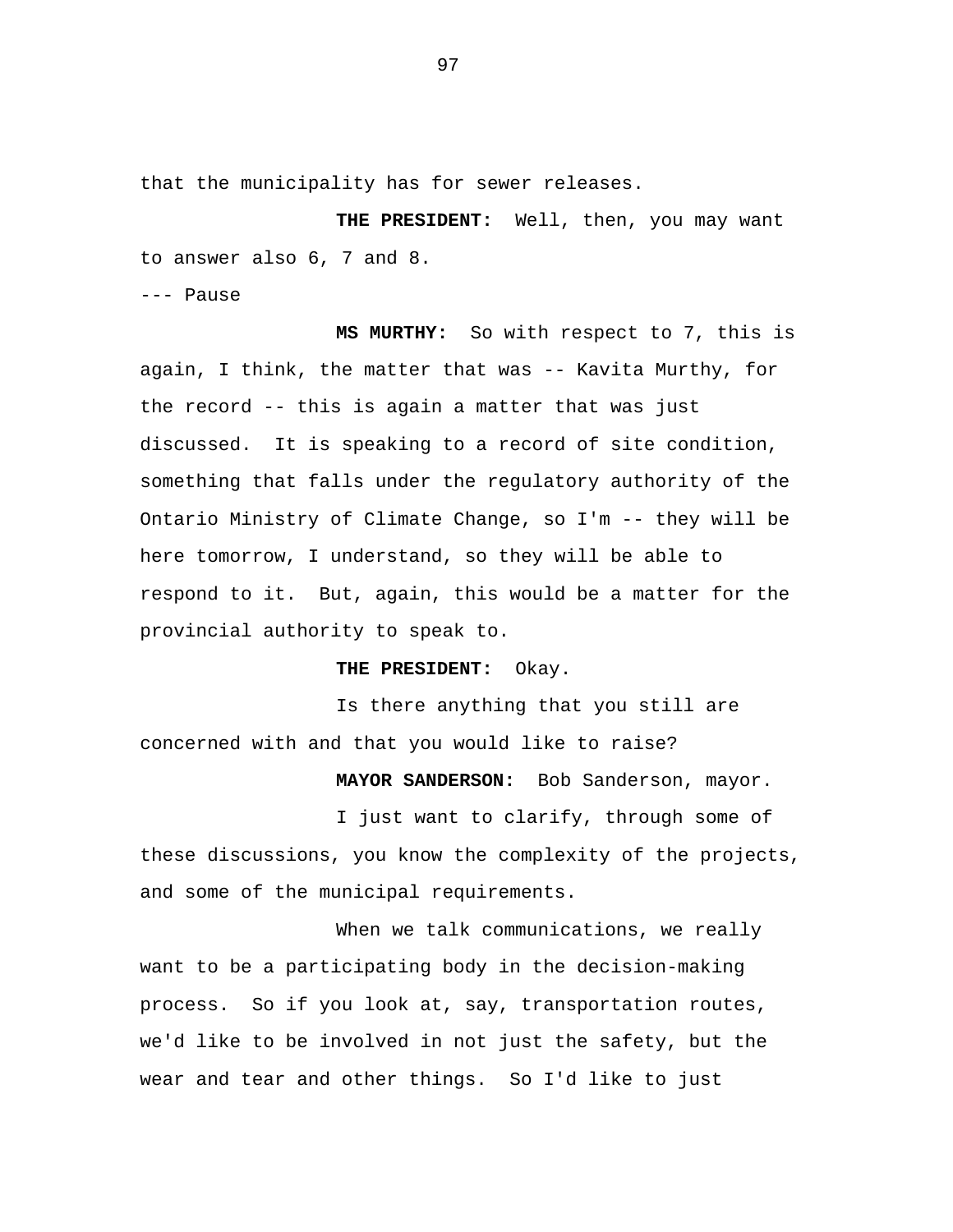reiterate from a municipal perspective -- and I think we're there -- we do participate. So we're not just the receiver of information, we are, in fact, talking in terms of a relationship, you know, with the outcome of it being satisfactory to the municipality and to meeting the municipal requirements at sort of all levels for our bylaws and requirements.

Thank you.

**THE PRESIDENT:** And I think that's exactly what's going to be discussed in the whole PHAI, as an example of, my understanding, the three parties closely working together.

Any other questions? You're breaking the furniture?

**MEMBER McEWAN:** I'm breaking the

furniture.

 --- Laughter / Rires

**THE PRESIDENT:** They got excited about that rely.

Anything else you want to raise? Any other further issue that, you know -- and, again, we're still focusing on Cameco's licence, rather than the whole PHAI remediation.

**MR. HARDY:** I'll just end off by just reiterating our support for the licence and the tender and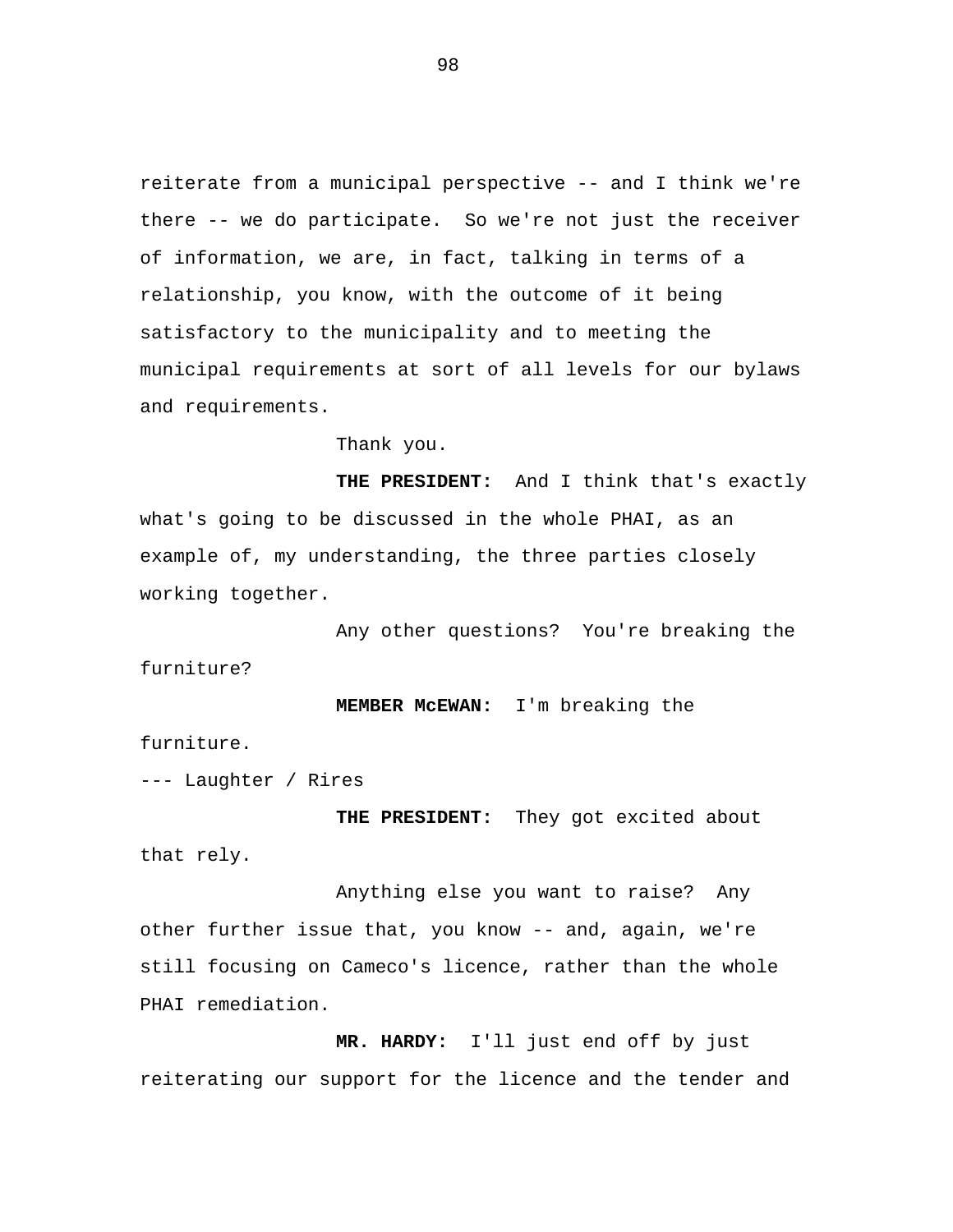renewal. We raised a number of matters that we provided comments on, but overall we're supportive of a licence renewal.

**THE PRESIDENT:** Okay, thank you. Thank you very much.

I'd like to move now to our next submission, which is an oral presentation by Hannibal Farola, as outlined in CMD 16-H8.4.

Did I get the right name?

**MR. LEBLANC:** No, we're going with the Northumberland Hills Hospital Foundation.

**THE PRESIDENT:** Oops, sorry. I'm a bit ahead of myself.

Sorry about that. The next submission is an oral presentation by Northumberland Hills Hospital Foundation, as outlined in CMD 16-H8.3.

I understand that Mrs. Cunningham, you'll make the presentation.

Over to you.

**CMD 16-H.3** 

**Oral presentation by the** 

**Northumberland Hills Hospital Foundation** 

**MS CUNNINGHAM:** Good afternoon. My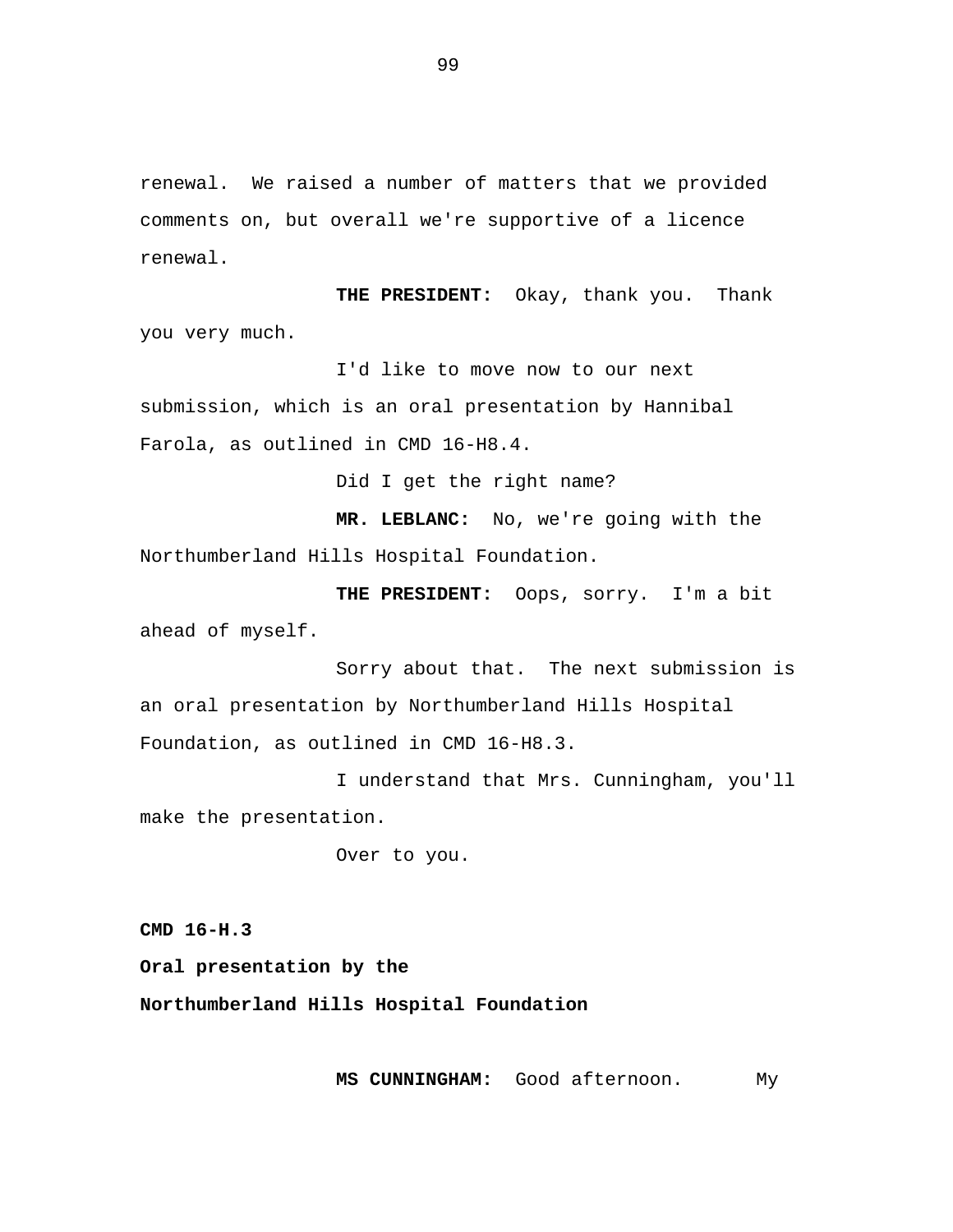name is Ronda Cunningham. I am the Executive Director of the Northumberland Hills Hospital Foundation.

When Mayor Bob Sanderson was speaking, he opened up his presentation by saying "Welcome to our community," and he hopes "you enjoy some of the amenities we have here." I just want to say that, as a representative of the hospital, I hope our facility is not one of those amenities you have to enjoy visiting. --- Laughter / Rires

**MS CUNNINGHAM:** I consider it a privilege to attend today to speak in favour of Cameco's application to renew its licence at the Port Hope Conversion Facility.

I base my feelings on this belief because Cameco has truly strengthened the quality of life we enjoy in Northumberland. They are the most generous corporate partner in our region.

As I said in my introduction, I work for the Northumberland Hills Hospital Foundation, and it's a role that I've served in for over two decades. Our organization raises money to purchase lifesaving medical equipment and technology to benefit the thousands of patients that we treat and see every year.

The financial support extended to our hospital from Cameco has topped over \$731,000, and this has been only since 2001.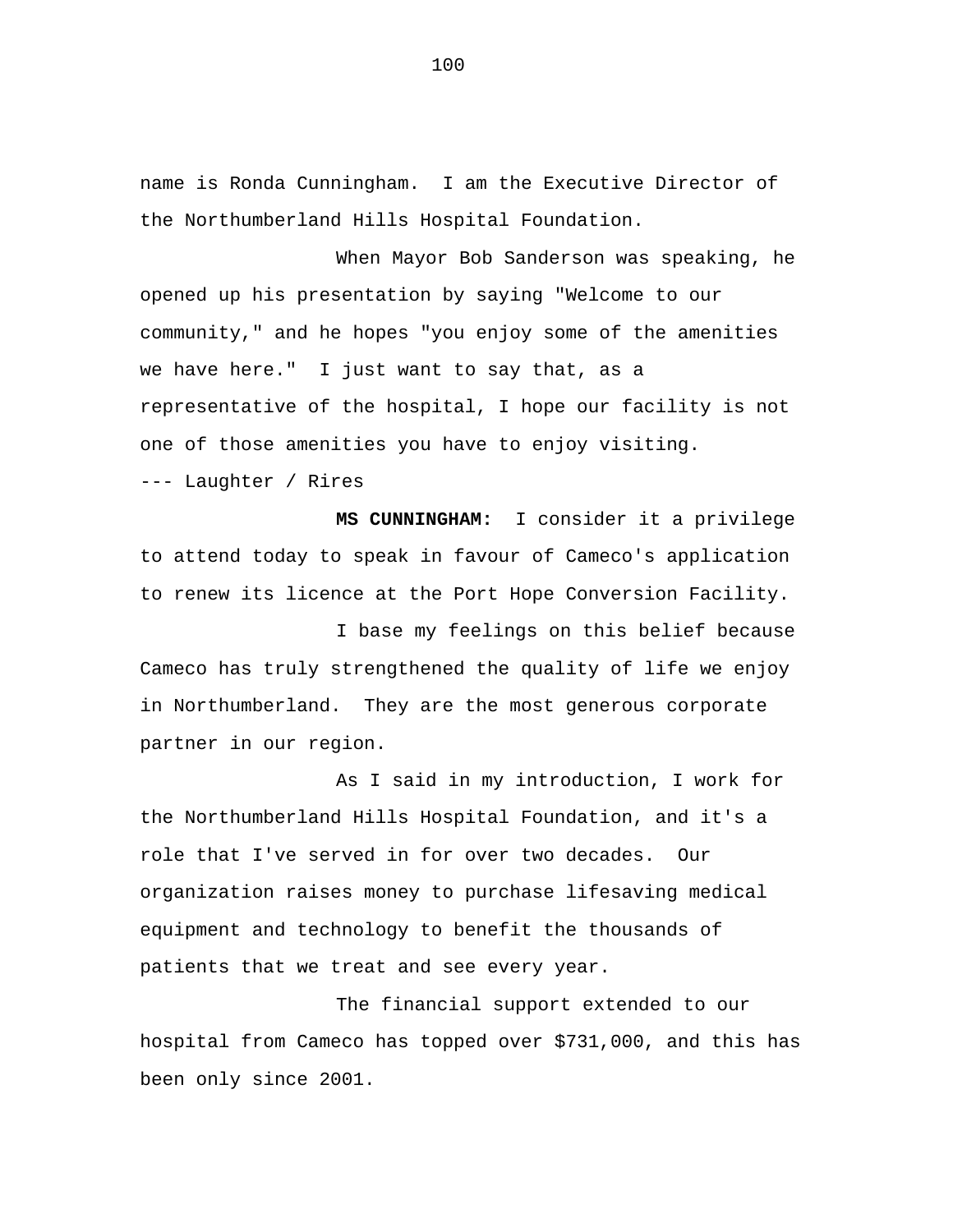Cameco first joined with others in our county in 2001, when we were building the hospital that we now call home. Their leadership gift of \$250,000 helped to purchase our first-ever CAT scanner. Before this our residents had to leave the area to access this service. In 2007, Cameco renewed its support with a gift of \$200,000 in support of an MRI. We now have that MRI in our hospital, providing a diagnostic service, again, that was previously not available in our community. Both the CT scanner and the MRI helped to save lives.

In 2002, Cameco completely funded all of the new obstetrical equipment required for our maternal childcare program with a gift of \$150,000.

On top of all of this, Cameco has been a platinum sponsor to our annual gala ball, which just celebrated its 16<sup>th</sup> anniversary, raising over \$2 million during this time.

What I've just described above does not include the multitude of other asks that come from across the county to Cameco from well-meaning citizens and organizations that run various fundraisers to support our hospital. An example of this would be an event taking place on December 10<sup>th</sup>.

A local family who owns a Christmas tree farm is staging a special event whereby families can come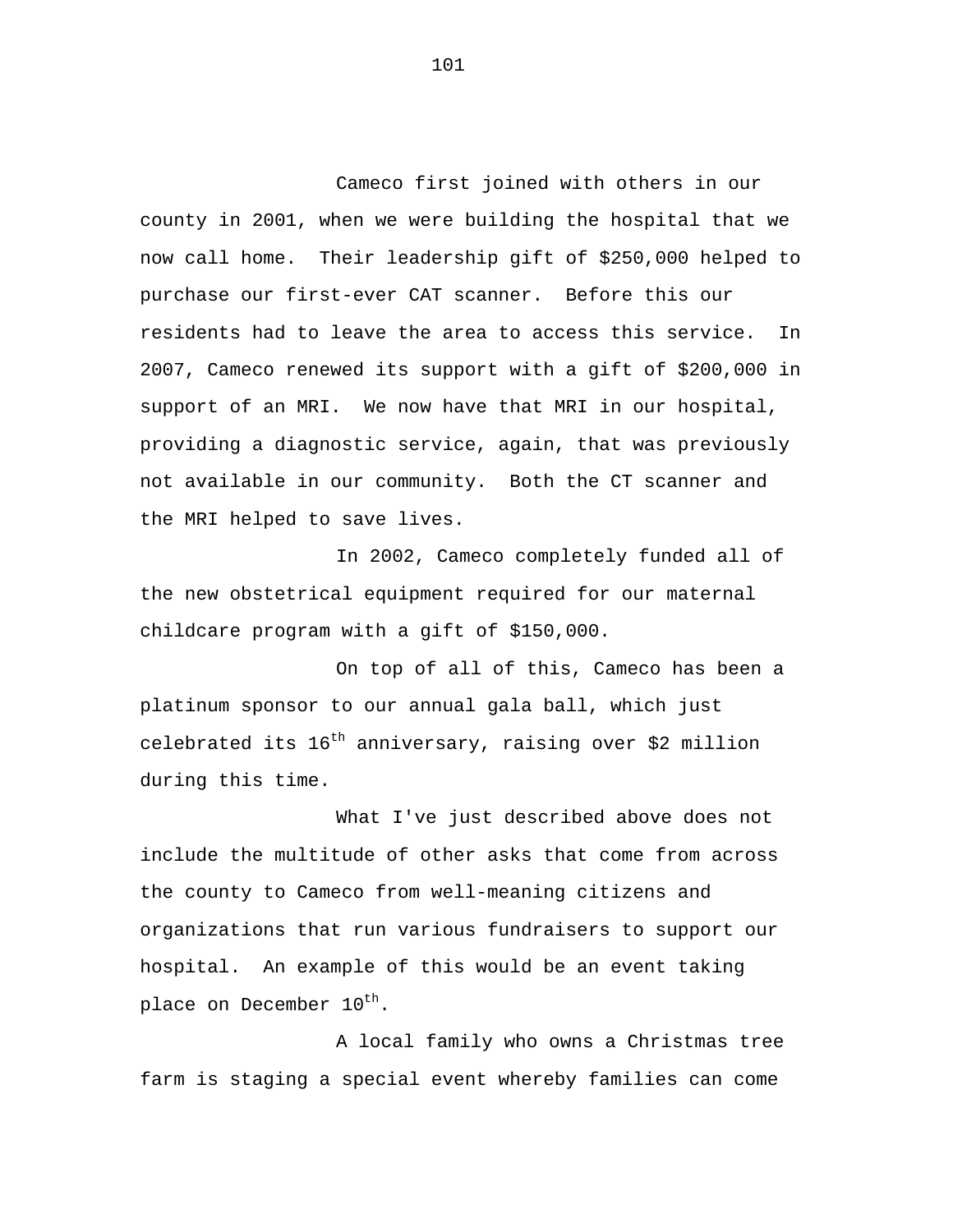and cut down their own Christmas tree, enjoy music, hot drinks, a warm lunch and souvenir family photograph. One hundred percent of the proceeds will be donated to our hospital foundation, and lucky for us Cameco said yes to that family and is underwriting the cost of the lunch that will be provided that day. It's also worth noting that the family that's staging this event, he is an employee of the Cameco facility in Port Hope.

We are deeply grateful for the role that not only Cameco, but also its employees, play in making Northumberland County the gem that it is. All of the staff we deal with at Cameco make the experience easy and enjoyable. They truly go the extra mile for us, and we see that.

Cameco is a huge presence in Northumberland and it's a presence that we support and want to see continue. We strongly believe that Cameco can continue to operate in a safe and environmentally responsible manner.

Just in closing, when I mentioned to one of my board members this afternoon that I was coming here, his quote was, "They are one of the most community-conscious companies I have ever seen," spoken by Jim Mills, a member of my foundation board.

Thank you.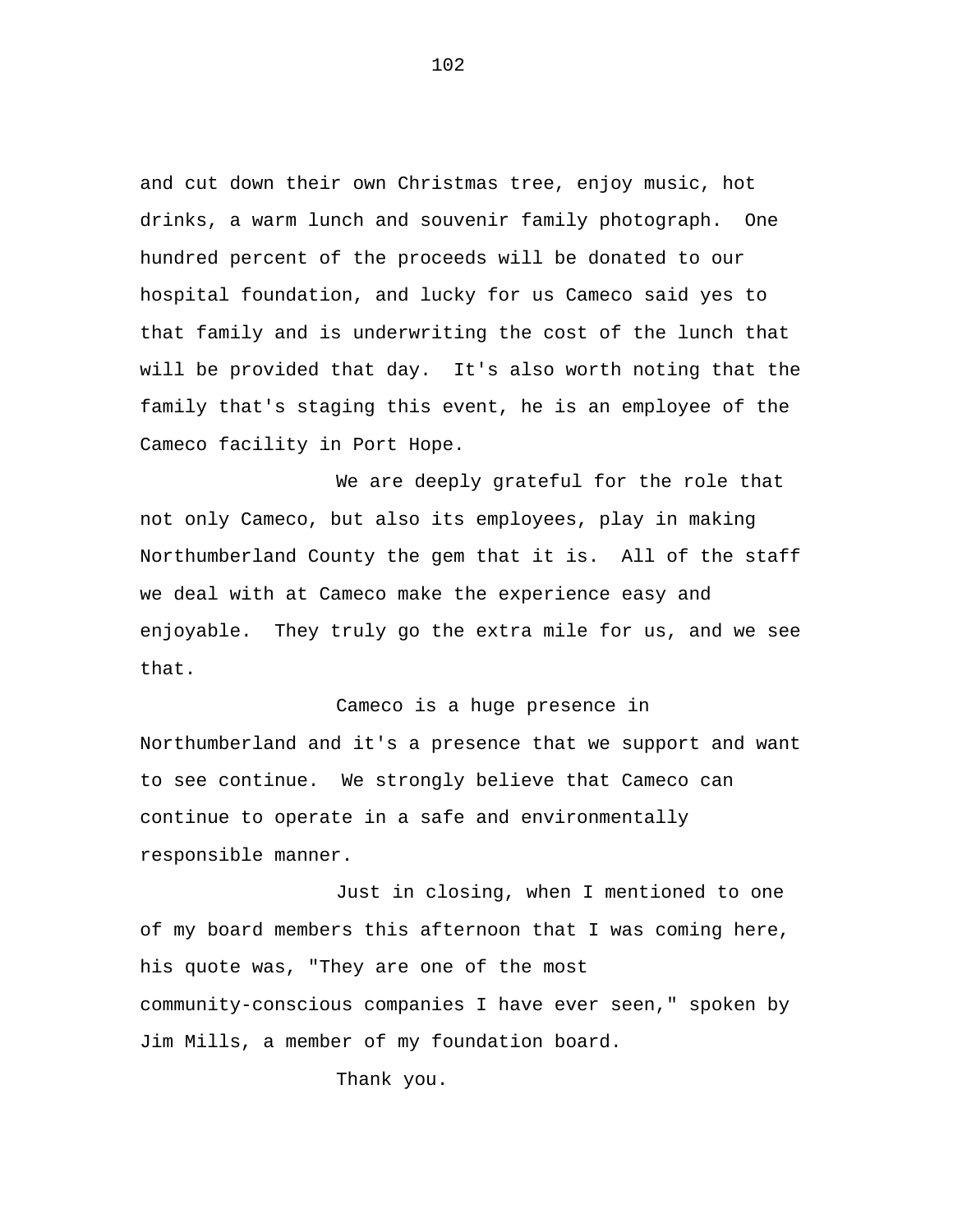**THE PRESIDENT:** Thank you. Comments? Questions? Dr. McEwan.

**MEMBER McEWAN:** This is a slightly peripheral question to foundation activities.

Do Cameco contribute -- I guess this is for both -- to anything other than just the financial contributions, sort of helping in planning activities, helping in long-term structural planning and things like that.

**MS CUNNINGHAM:** Absolutely. Cameco employees engage in the life and work of the hospital as volunteers. Is that what you mean?

**MEMBER McEWAN:** Well, just do they sort of actively help the running of the hospital or do they actively support administrative or structural activities that the hospital needs in addition to financing?

**MS CUNNINGHAM:** I think the best way that Cameco employees engage in our organization is through their volunteer efforts. I'm not aware of any Cameco employees who are currently serving on the board of directors of the hospital. Not to say that hasn't happened in the past, but at the current time I do not believe that's the case. Primarily Cameco's role has been to help fund the medical equipment needs so that our community has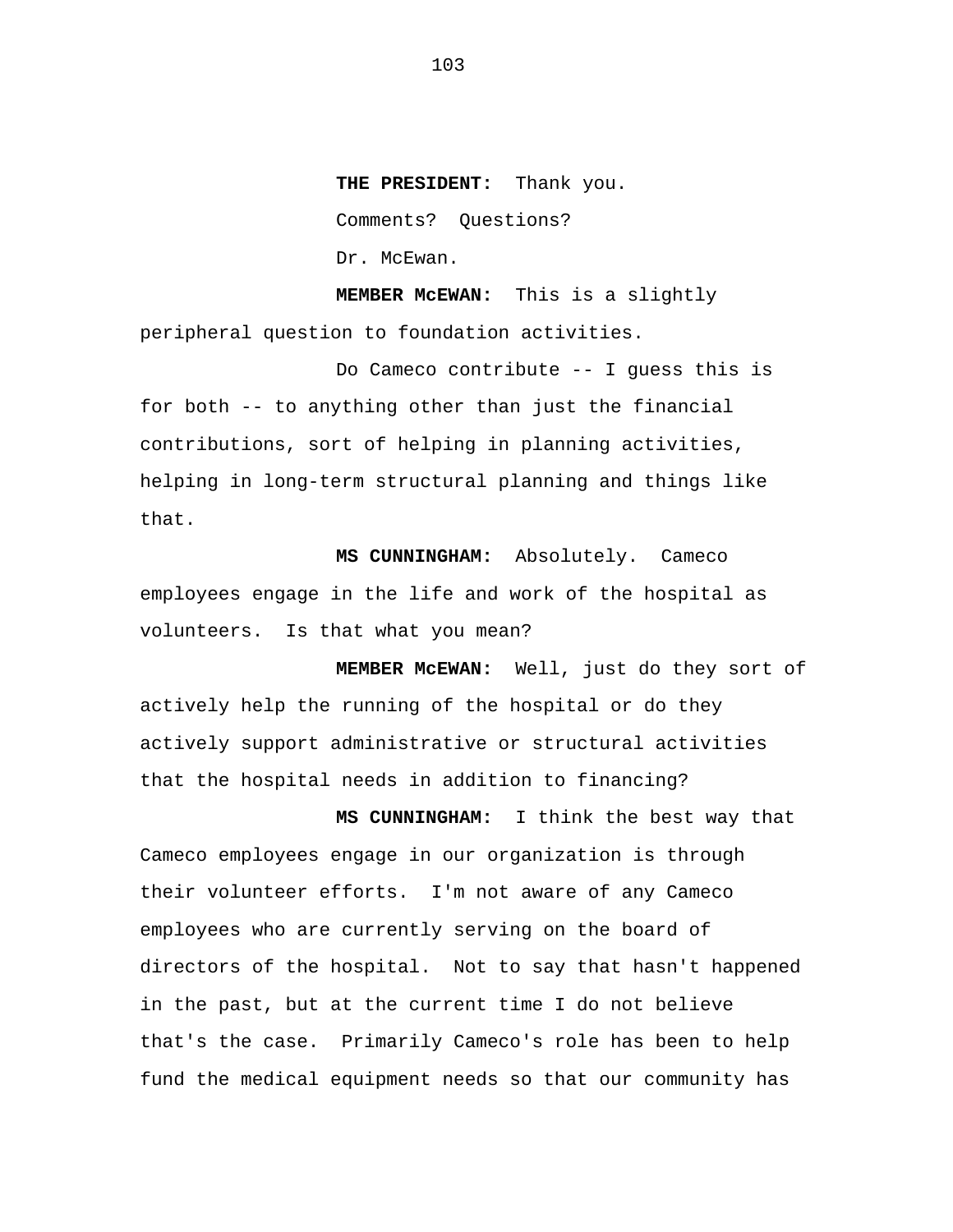access to the very best care possible.

**THE PRESIDENT:** Just situate me. Is this the only hospital for Port Hope and Cobourg? Is that the main principal hospital? Are there are any hospitals around?

**MS CUNNINGHAM:** Yes. No, we are the only hospital serving the County of Northumberland.

# **THE PRESIDENT:** So --

**MS CUNNINGHAM:** I should correct that. Some of the residents of this county may choose to go to hospitals outside of our geographic area for care, but we are predominantly the county's hospital for this area.

**MEMBER McEWAN:** And what's the population?

**MS CUNNINGHAM:** Our catchment area is

55,000.

**THE PRESIDENT:** So is there anything -- I don't know if your competency to deal. Is there anything different of the kind of patients that come from Port Hope than from Cobourg?

> **MS CUNNINGHAM:** No. **THE PRESIDENT:** Okay. Questions? Well, thank you. Thank you for this

presentation.

**MS CUNNINGHAM:** Thank you for the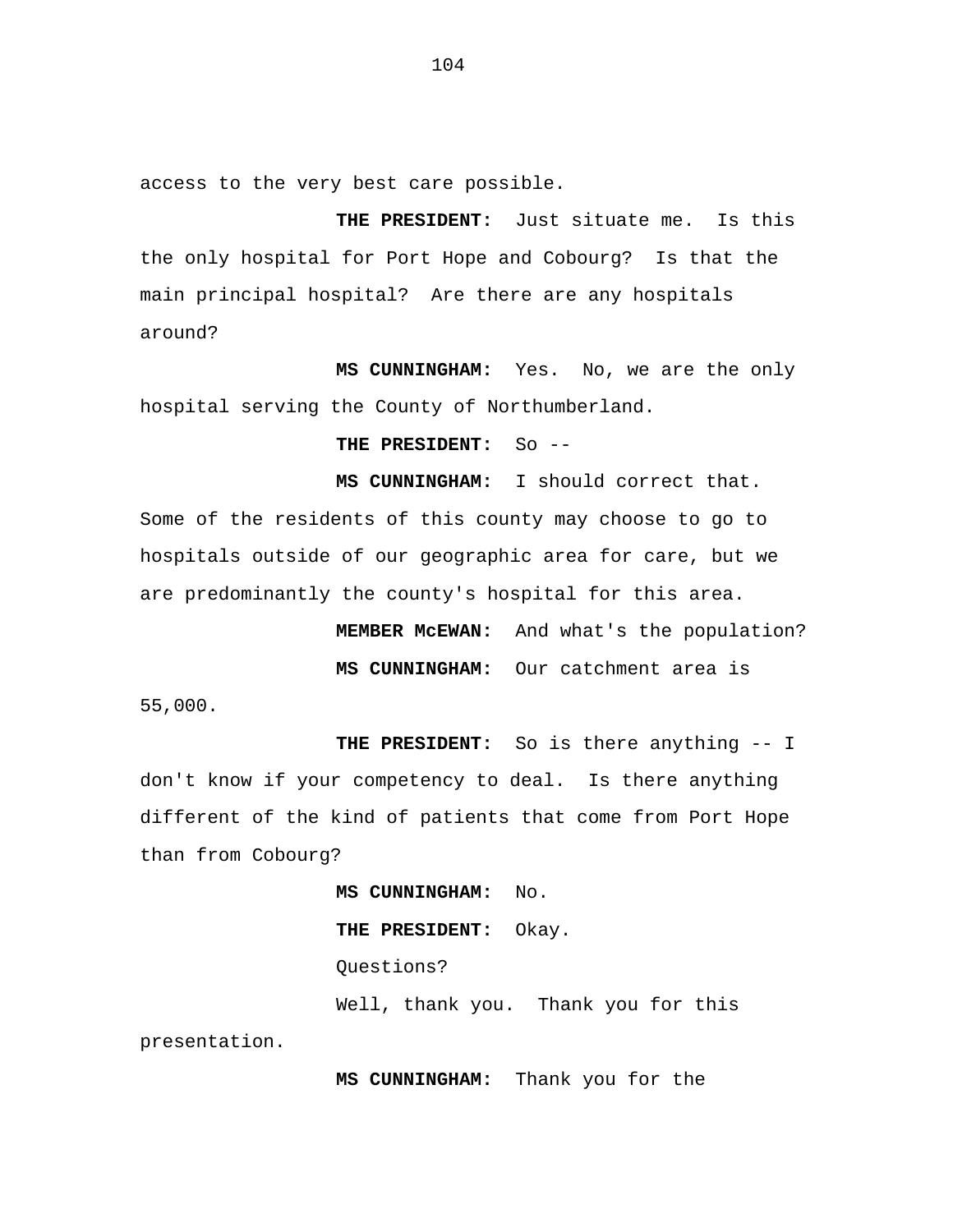opportunity.

**THE PRESIDENT:** The next submission is an oral presentation by Hannibal Farola -- I got it right now, I think -- as outlined in CMD 16-H8.4.

Mr. Farola, the floor is yours.

**CMD 16-H8.4** 

## **Oral presentation by Hannibal Farola**

**MR. FAROLA:** Mr. President, to the members of the Commission, and to everybody here, good afternoon.

My name is Hannibal Farola. I'm a member of the Security Department in the Port Hope Conversion Facility for five years now.

Mr. President, before I begin, I would just like to stress how I appreciate this proceeding. I hope that everybody who's present here right now appreciate this public hearing as much as I do.

I came from Asia, and I grew up during martial law, where a strongman imposed their will. Public hearing doesn't happen there. People are not heard. Community -- if they -- the strongman, the dictator, would grant a licence to a company, and the whole community will be wiped out. They will just put the company right there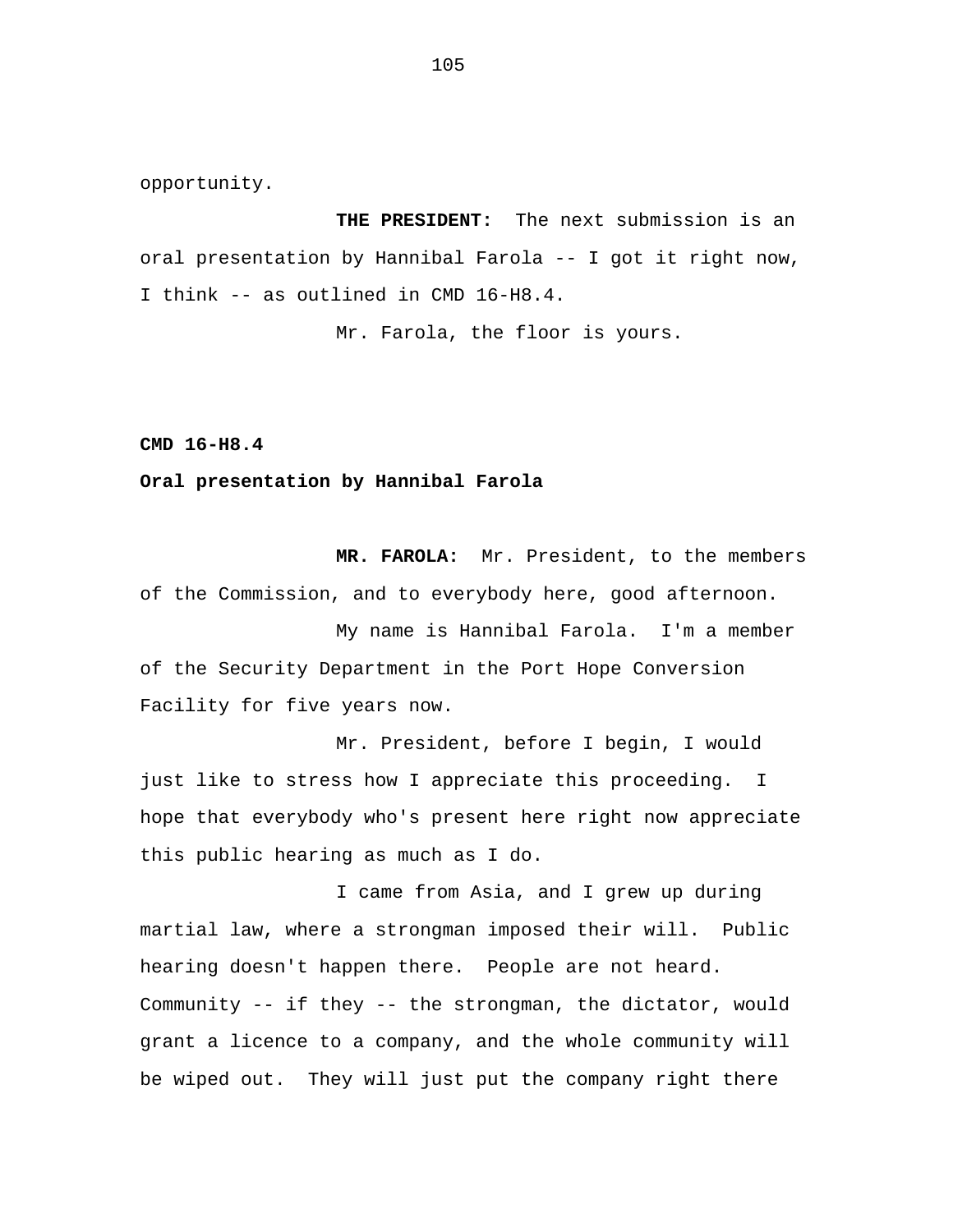and then.

But right now, at this very afternoon, the government, represented by the Commission, is listening to the people. I am part of that community. The government, the community, and the private sector is here. For me, Mr. President, that is pure democracy in action, and I thank you for this opportunity.

So let me start by saying that five years ago, Mr. President, I was also here sharing my sentiments. Five years ago technology has already advanced, but not as advanced as now. BlackBerry was a big thing five years ago. Right now we all have iPhones, Androids. We have cell phones that we can talk with somebody. It's like a small TV in our hand. Ten, fifteen years ago, we got a cell phone that's boxy.

Thirty years ago, the self-driving car is Knight Rider, which was KITT. I don't know if you remember that. That's David Hasselhoff. You know? KITT? --- Laughter / Rires

**MR. FAROLA:** Knight Industries Two Thousand. But we all know that's a camera trick. Somebody's driving inside the car, you know. But that was 30 years ago. Two weeks ago Tesla put it out on YouTube a self-driving care, electric car. So they showed that a person goes inside the car, the car drives itself, the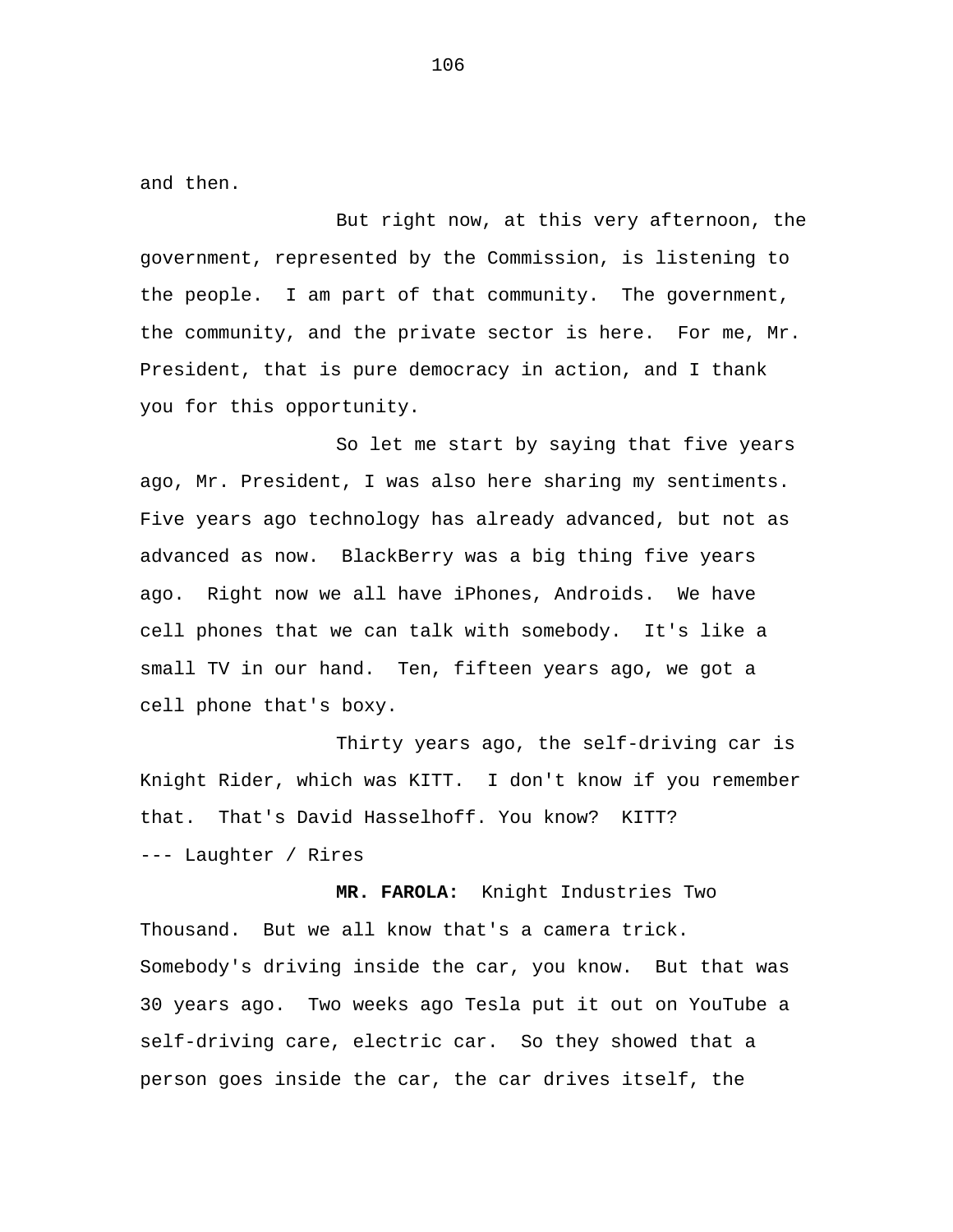person doesn't do anything. So this car drives, stops on the stop sign, stops when there's people, goes to the parking lot -- I mean to the Tesla company. That driver goes out, he didn't even close the door, the car closes its door by itself, drives around looking for parking area in the parking lot. It stops when the person comes in. And finally it found spot, it parked by itself, and turned off the ignition. That was two weeks ago.

One week ago in the news, there's a big truck driving -- they showed it -- driving on the highway. No driver. It's driving by itself. Did not hit anybody. It stayed on the line.

So what I'm trying to say is that the future is really here. I mean it's amazing. It's mind-blowing, I would say.

And on top of that, people live longer now. Twenty years ago, the lifespan is 40. Now we double that. The population is growing. Technology is advancing.

In fact, I want to mention the Ministry of Transportation in Ontario is trying to position itself as a model province for the whole of Canada for zero emission. I want to mention that they launched in 2010 this electronic vehicle incentive program. So from then on up to now, Tesla, Volvo, BMW, all these branded vehicles, they are making models for electric vehicles. If you buy that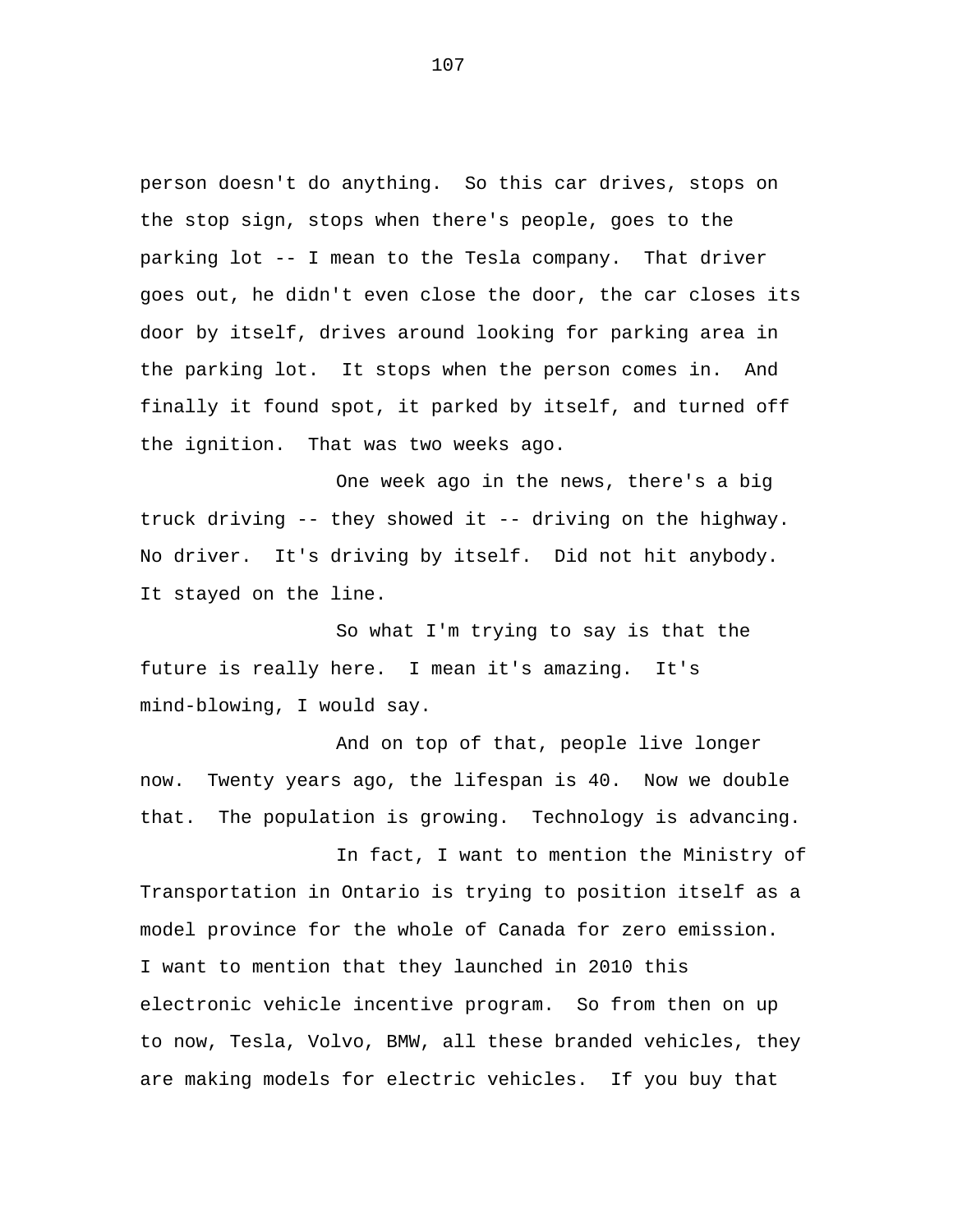vehicle, you already automatically get rebates. In fact, it's listed you can get 13,000 -- up to 13,000 rebate if you buy an electronic vehicle for a 75,000 car.

Anyway, aside from that, the Ministry of Ontario also provided an incentive for the owner of that vehicle. You can get up to 1,000 incentive because you need a plug in your house.

On top of that, the government also allows Electronic Vehicle Charger Ontario, and up to -- it will be available for all the public to use by March 2017. In fact, they have 500 chargers -- electric charges in 250 locations in the province of Ontario alone. So there are chargers in Tim Hortons, in McDonald's, in IKEA. So people now can drive all over Ontario with electric vehicles.

So what I'm trying to say, Mr. President, is that all of these people are growing, you know, living longer. Technology's advancement -- the world needs enormous source of power. So it all boils down to power.

But we need a clean source of energy. Nuclear power by far is a clean source of energy. Nuclear power needs uranium. Uranium is what Cameco is all about -- Canadian Mining and Energy Corporation.

So I want to emphasize on the clean source of energy, Mr. President, because after nine years of staying here in Canada, finally my wife, me, and my two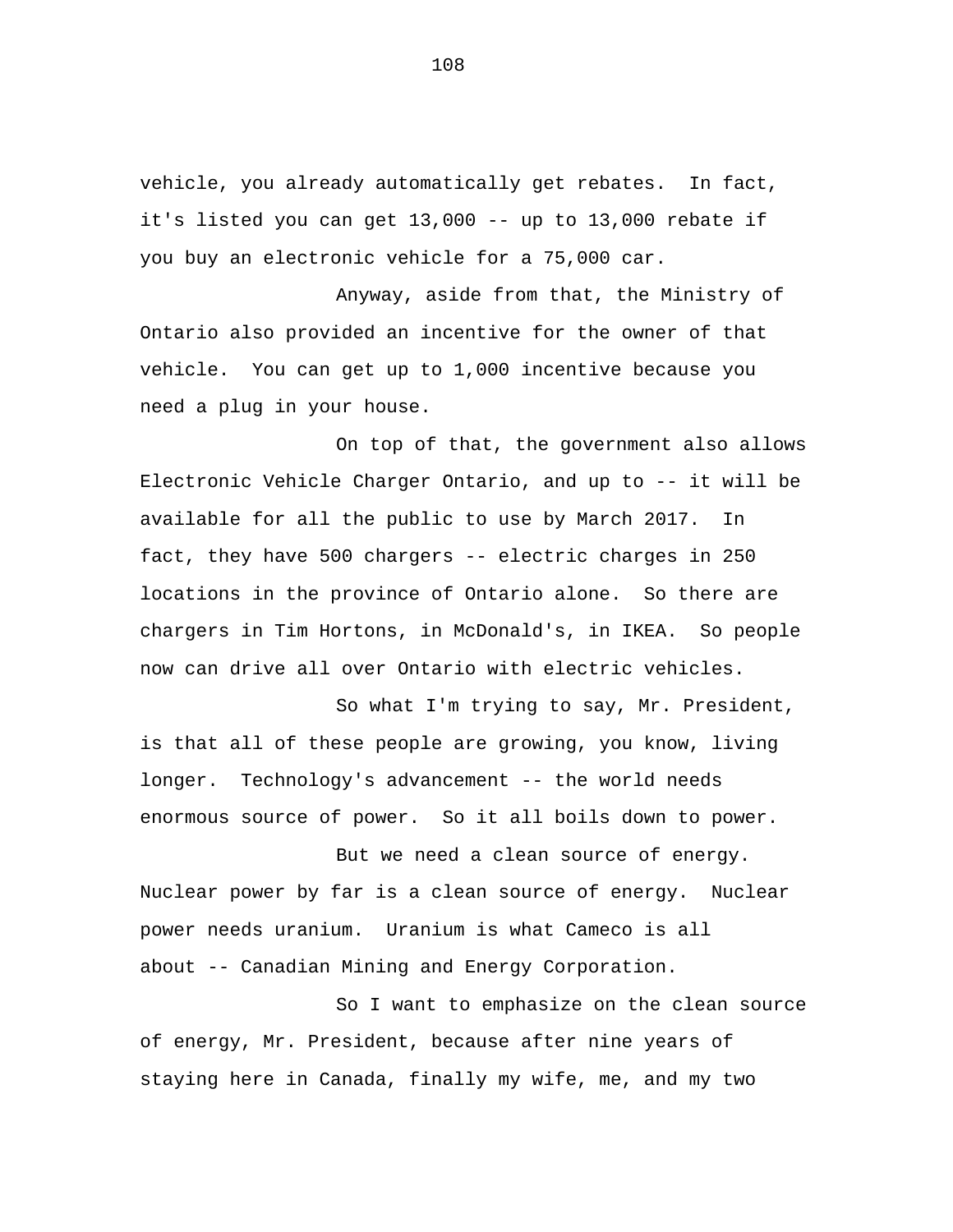children were able to go visit the Philippines last year and see my mother and my sister and my in-laws there.

So when we left Philippines, my wife - she was a pharmacist. And I mean she's here in Canada. She's also -- she's now a clinical pharmacist in St. Mike's Hospital, one of the best hospitals in Canada. So I'm very proud of her.

Me, on the other hand, when I was in the Philippines, I was a commissioned police officer. I was a member of -- I was a forensic chemical officer with the crime lab. So basically it's a good job.

And they're wondering what I'm -- my job here in Canada. So when I say to them proudly -- I said, "I'm working in Cameco, a facility that provides uranium for nuclear plants," they have no idea, because in the Philippines, Mr. President, they don't have a nuclear plant there.

The Strongman started a nuclear plant program in 1970s. Never take off. Anyway, their major source of energy is gas, coal, and -- gas, coal and -- what else is -- that produce -- oil, I'm sorry. That's what I'm trying to say, oil.

So when I tried to explain to my family there what is a nuclear plant, they get scared, because the nuclear missile is -- that's what they have in head,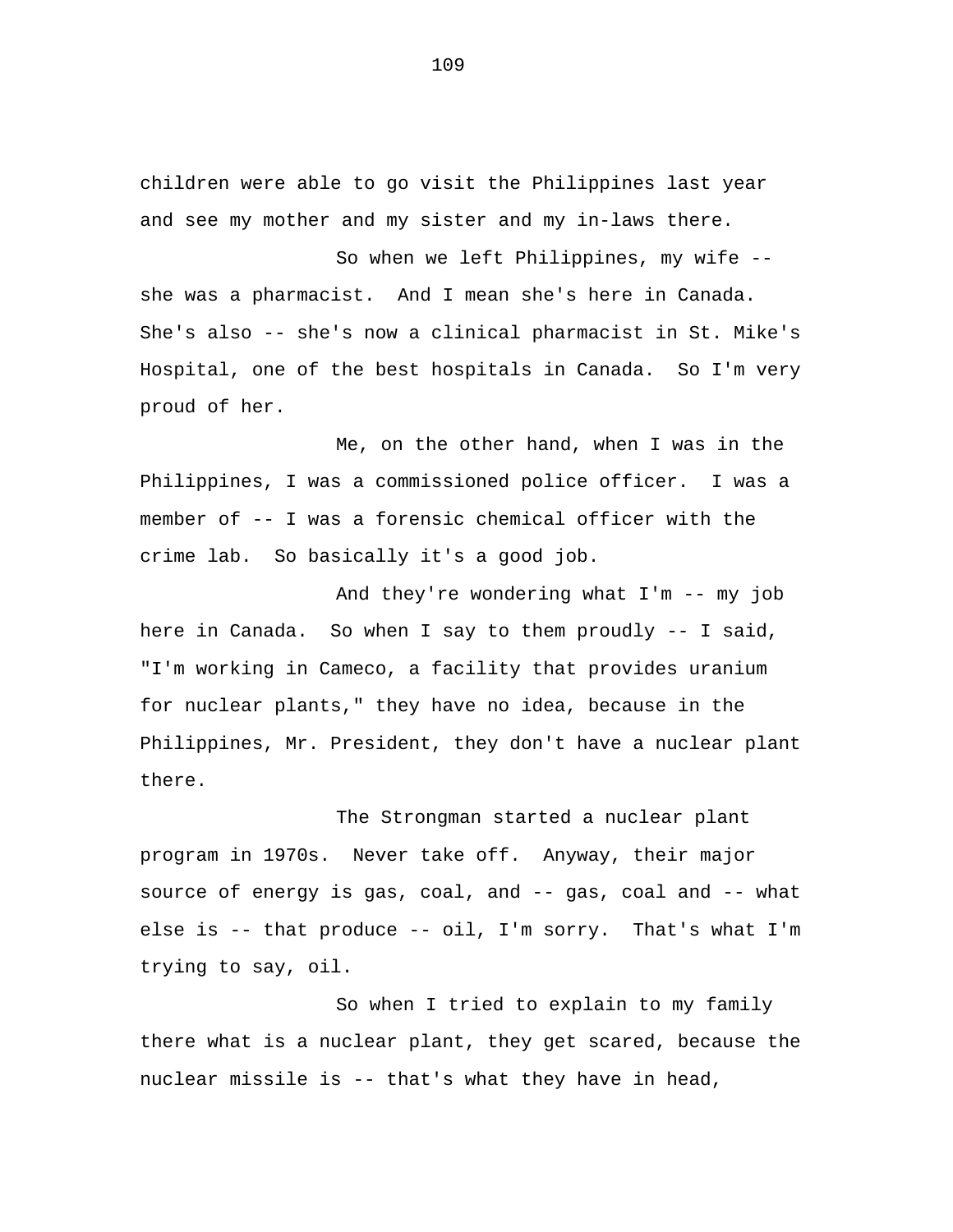especially my mother. It's the atomic bomb in Hiroshima and Nagasaki. That's what's in his head. She doesn't know that the nuclear plants in Ontario provides 60 percent of electricity for houses, for school, for the government, for shelters. It's not anything scary.

So when I explain to them, well, what is a nuclear plant, in a way I was also trying to explain what is uranium and what is Cameco.

So allow me, Mr. President, this is how I explain to my mother and to my families there what is a nuclear plant or what is a gas or oil production electricity for safety reason. Anyway.

So I grab a candle for them. I said to them, "So, oil and gas is like this." So you burn the oil -- this is in the Philippines -- you burn the oil, you burn the gas. It boils the water, creates the steam, turns the turbine. The turbine's connected to generator; generator transform electricity. That's how I explain to them, because at least they have an idea.

But I told them, "Just like this candle, the gas, oil, and coal emits carbon dioxide." That's why it's so polluted there, I told them. And believe me, Mr. President, when I was a cop there, I stand five minutes in the road, I touch my nose, I touch my eyes -- it's so black with soot. That's what it is.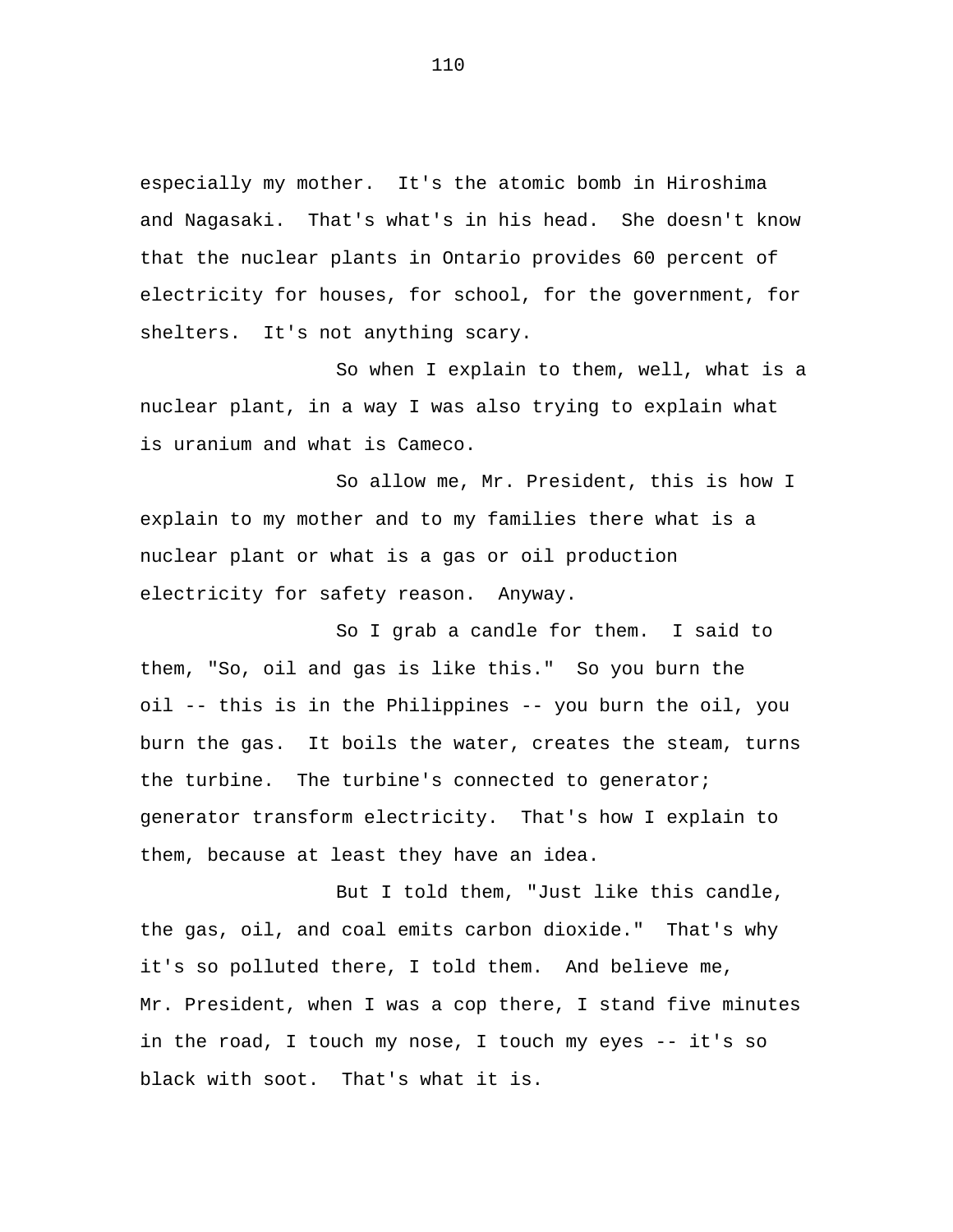Then I explain to my mother, to my sister there what is a nuclear plant. So I told them nuclear plant is the same as the flashlight. Told them it's the same as the flashlight. But the flashlight doesn't emit carbon dioxide. I told them, "A nuclear plant is like that. It -- the flashlight needs a battery. Nuclear plant needs uranium. Uranium is provided by Cameco, which is the company I work for."

So boxing is big in the Philippines, Mr. President, as well as billiards. So I told them, "A nuclear fusion inside the nuclear reactor is like billiard. You hit the cue ball, that cue ball will run, hit other cue balls. It's like the atom hit other atoms. They start hitting each other with a friction that creates heat, boils the water." Right? This is the cue ball hitting each other, boils the water --

Can I still continue, Mr. President? Okay, so it boils the water, it turns the turbines, create electricity.

But I said to them, "This uranium pellet is just as big as a peanut." So I showed them a peanut. This is seven grams pellet. But this is equivalent -- this seven grams pellet can produce energy the same as three drums. So I don't have drums here, but I told them, "This three drums, you burn them, it's the same energy as one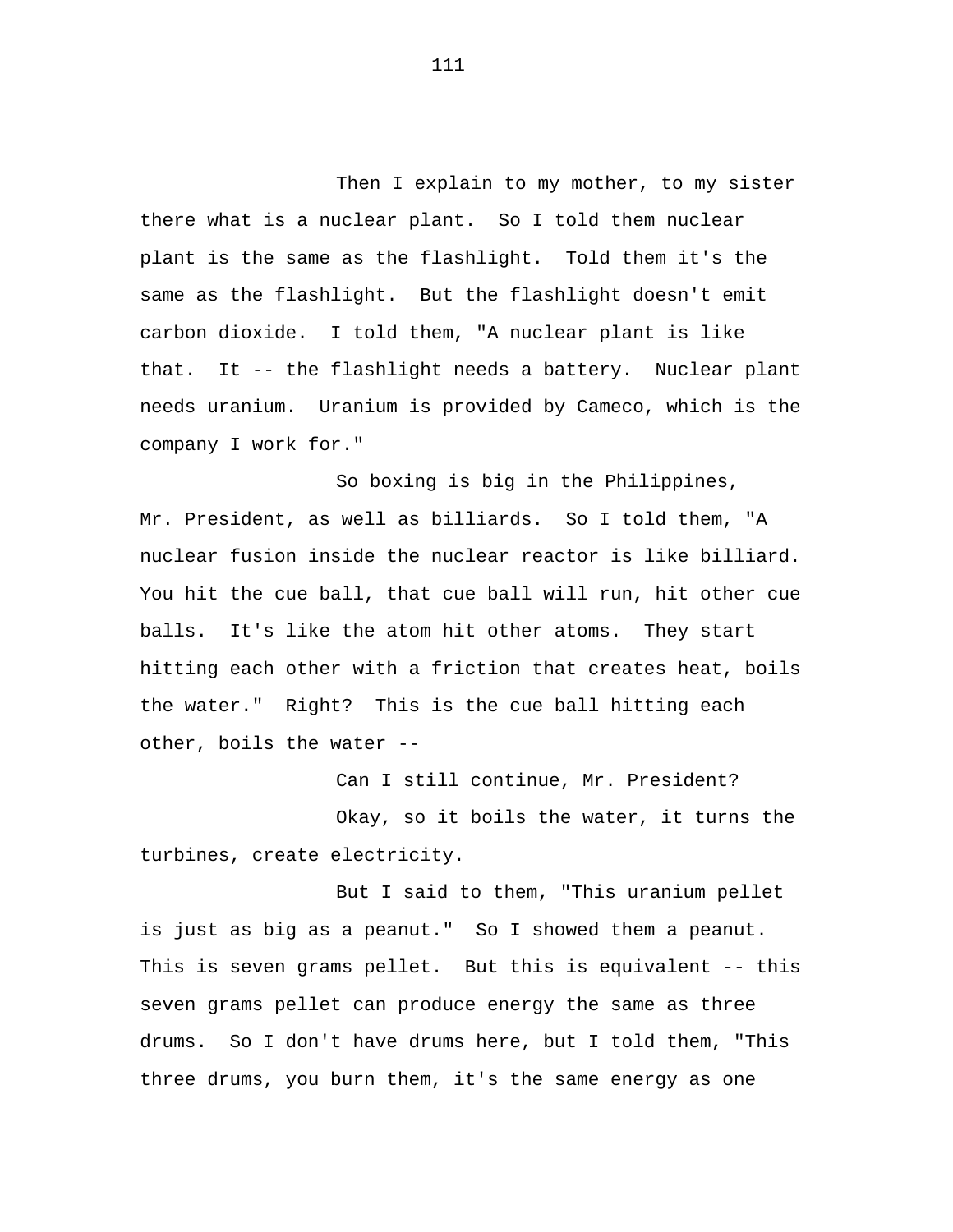pellet of uranium."

So from that alone, they see what I'm trying to drive at, that nuclear reactors is clean and that nuclear reactors produces reliable, dependable source of energy, and that nuclear reactors needs uranium, and that uranium is provided by Cameco.

So I would like to conclude,

Mr. President, that for the sake of the next generation, for our children's children, for the world's need of a clean source of energy, please grant Cameco their licence to operate for the next 10 years because, I mean, just like I explain, it's a clean source of energy.

Thank you, Mr. President.

**THE PRESIDENT:** Thank you. Thank you very much.

> Any comment? Ms Velshi. **MEMBER VELSHI:** Thank you. You said you were here five years ago. **MR. FAROLA:** Yes. **MEMBER VELSHI:** At the last licence

renewal. I wasn't here then. But over the past five years that you've been with Cameco, what changes have you seen when it comes to, say, employee safety? Give me some very specific, tangible examples of improvement that's been made.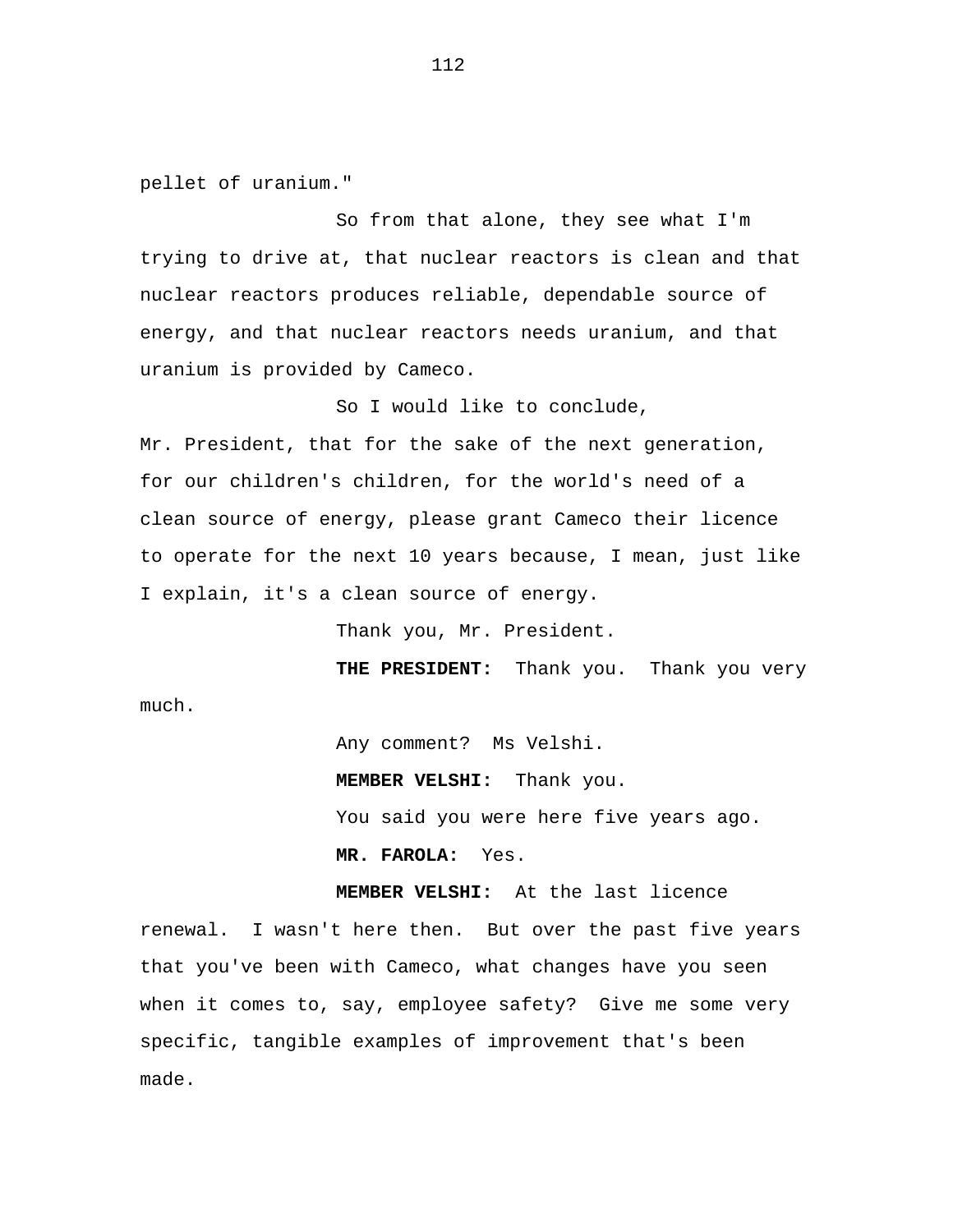**MR. FAROLA:** Oh, it's good that you asked me that question, madam, because my rule -- I also explained this to my family -- I'm very proud to be working with the best of the best in that business. We got former U.S. marines as our direct supervisor -- our manager. We got former U.S. Israeli soldier. We got two captains from -- in fact for our leadership, one captain from the fire department of Port Hope, one captain from the fire department of Cobourg.

And our job is to make our place boring every day. So I go home. My wife would ask, "How was your day?" I say, "Boring." My kids ask me, "How's your job?" "It's boring." But I mean it in a good way, madam, because a boring day in my job means there's no excitement, there's no security breach, there's no injury, there's no chemical spill.

So we make sure -- our job -- that only authorized people comes on site. The emergency medical team are standby, just there, watching everything. Our fire safety inspectors are doing their job to make sure every fire system, fire suppression are working. The supervisors and the manager are watching over the people to do their job safely. In fact, the employees themselves, they make sure they do their job safely. At the end of the day, we all go home safe. That's a boring day, madam.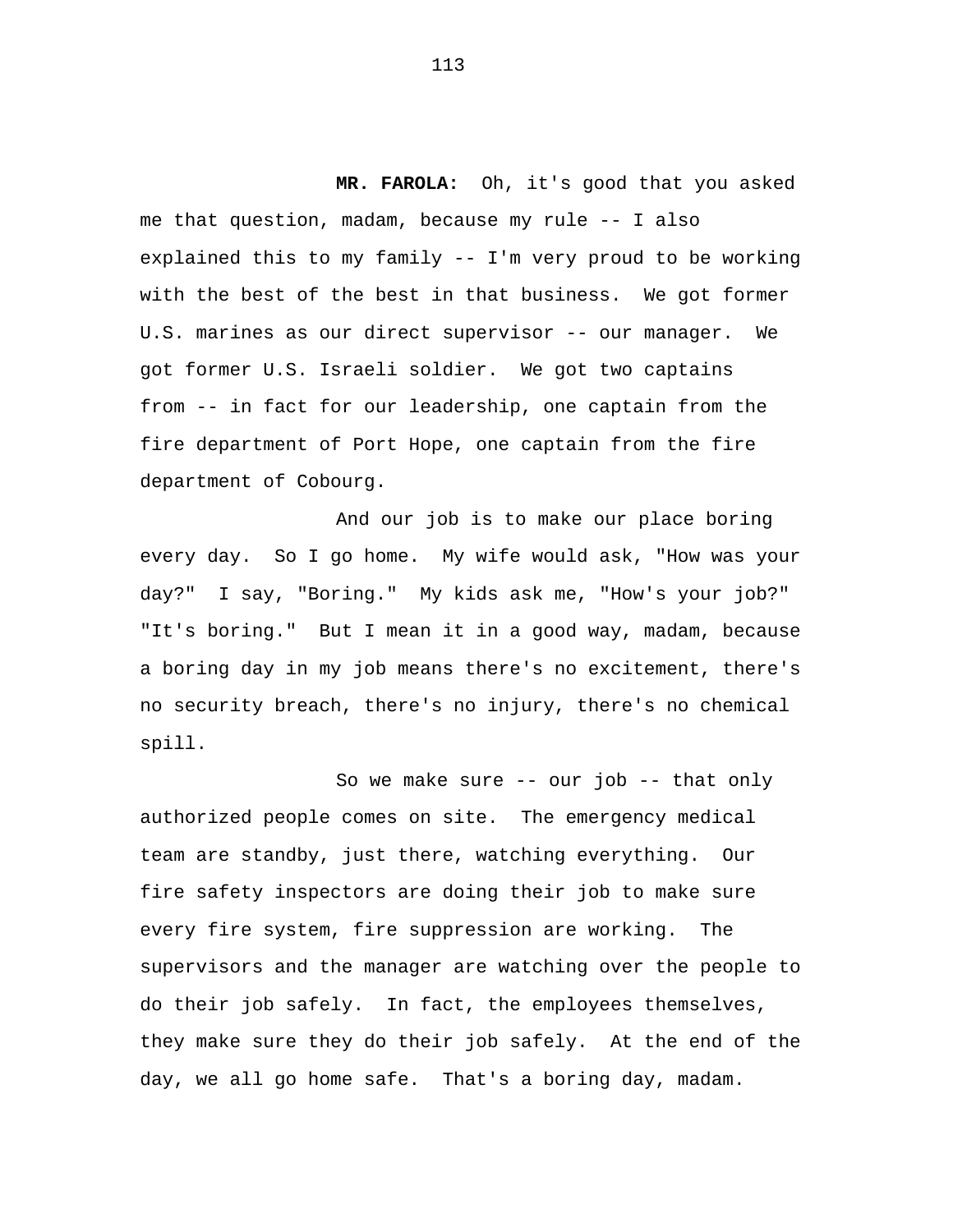Every day.

So if you grant us -- if you grant Cameco 10 years, I assure even to the community of Port Hope we will make sure for the next 10 years every day in Port Hope Conversion Facility is a boring day.

**THE PRESIDENT:** Anybody else?

Well, thank you. Thank you for this

presentation.

**MR. FAROLA:** Thank you, sir.

**THE PRESIDENT:** So the next presentation is an oral presentation by the Port Hope Community Health Concerns Committee, as outlined in CMD 16-H8.41.

I understand that Ms More will make the presentation. Over to you.

**CMD 16-H8.41** 

**Oral presentation by the** 

**Port Hope Community Health Concerns Committee** 

MS MORE: Thank you. Good evening,

Mr. Binder, Members of the Commission.

I'm accompanied by a fellow board member, Dan Rudka, and we are presenting on behalf of the Port Hope Community Health Concerns Committee.

And this evening we do so in memory of two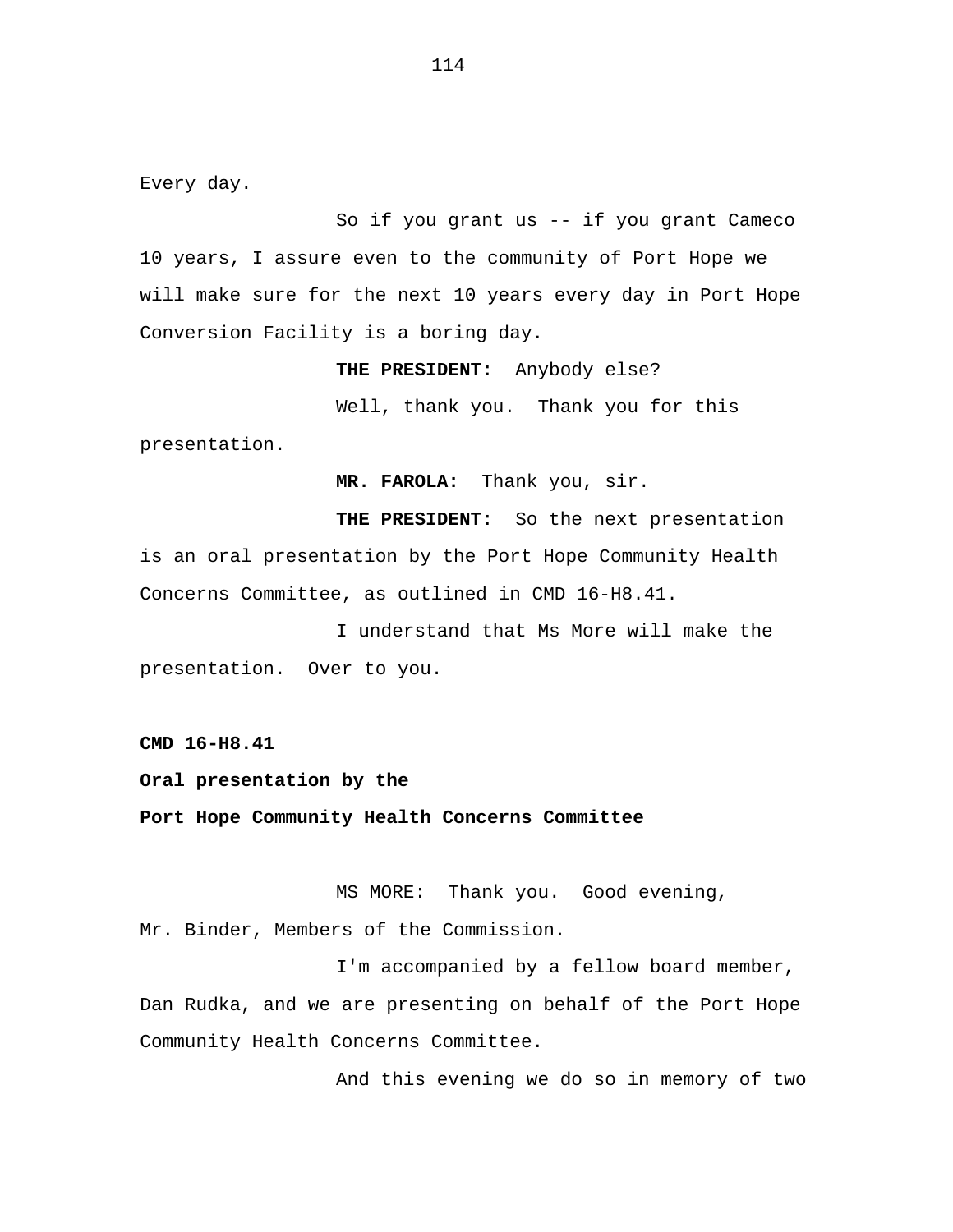colleagues who passed away, Patricia Lawson, who many of you will remember from many of the meetings and hearings, and John Rainbird as well, who passed away last October. We miss them very much.

And John was a victim of an accident at work, and he was a gentleman who never received justice as a result of that accident. And this evening, Mr. Binder, I am requesting a meeting personally with you to review the circumstances of John's accident and the manner in which he was treated by Cameco.

So proceeding with the first picture, this is the beach house in approximately 1955 with Eldorado Nuclear in the background. This is a beach house when I was 17 I and several of my friends painted and cleaned up to turn into a youth centre. And we cleaned up the dead fish along the water, always amazed at how many dead fish there were every time we went there.

In 1975, when the story broke that Port Hope was very contaminated and the beach was very contaminated, this building was taken away to the high level dump at Chalk River.

Moving on to our recommendations. It is now 41 years since that information became public. In all that time, we're waiting for a clean-up, and you will be discussing the progress of that tomorrow or Thursday.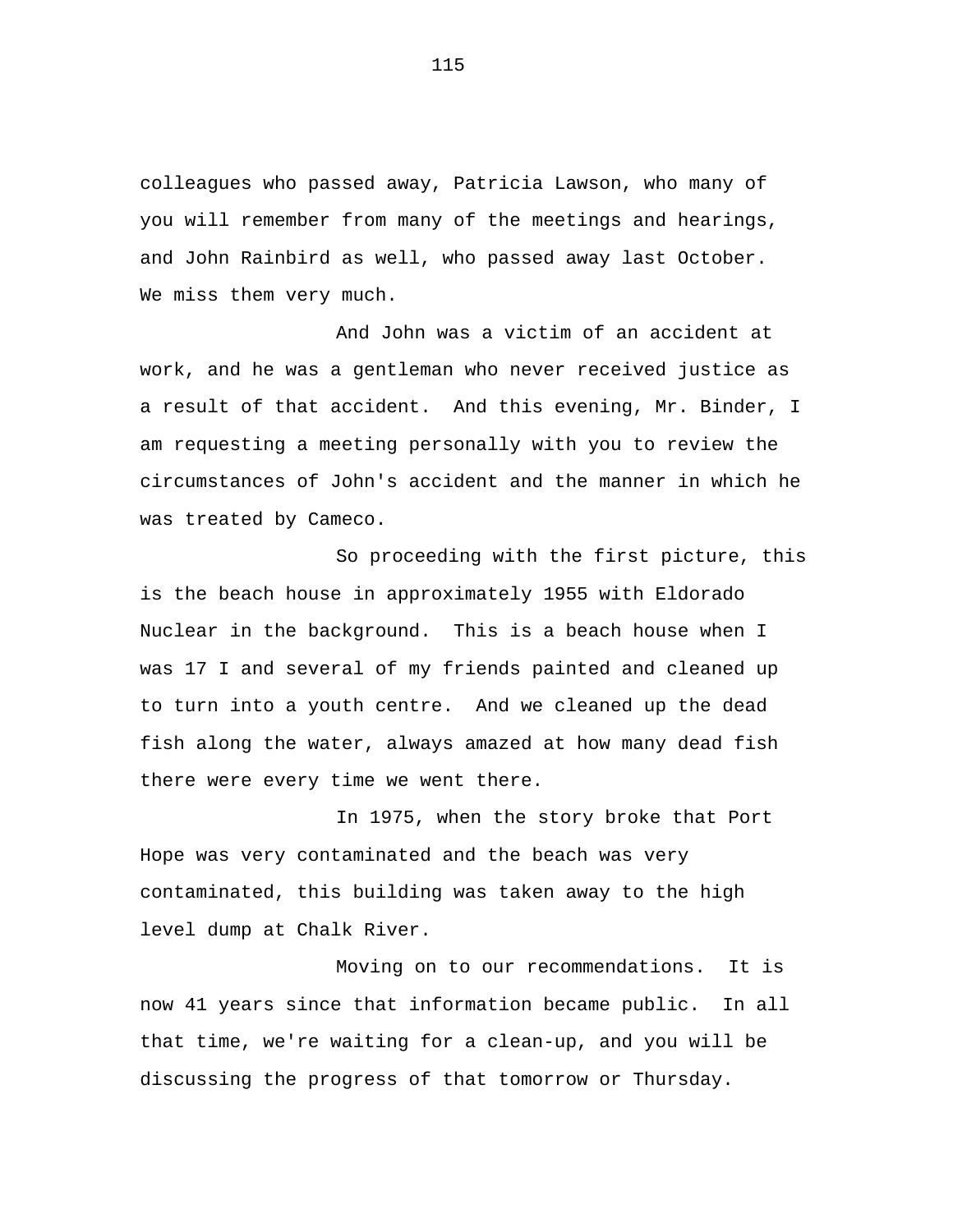We feel that the issues related to Cameco's presence in Port Hope cannot be resolved by its continued presence here, and we request that a two-year licence be issued with the condition that within this time period this company prepare a plan for approval by the Commission, the Municipality, and the public to fully decommission all of its sites within this town and be gone by 2021. That would mean removing all the wastes, full restoration of all lands in Port Hope.

We also request updated morbidity, mortality, and cancer studies of Port Hope residents and Port Hope nuclear workers, that they be federally funded and independently conducted, and that means no government department and no contractor that has worked for the CNSC or Health Canada, and all data publicly released with funding for independent analysis by community-selected peer reviewers, as was the case when we had Dr. Eric Mintz do peer review of the previous studies.

The next slide simply locates the plants within our community. And you can see they are right in the heart of our town. And you have seen previous slides. This is the Centre Pier where waste is stored. And all along that edge, there are fishermen and the public. It's fully publicly accessible, and you will see it very crowded in fishing season.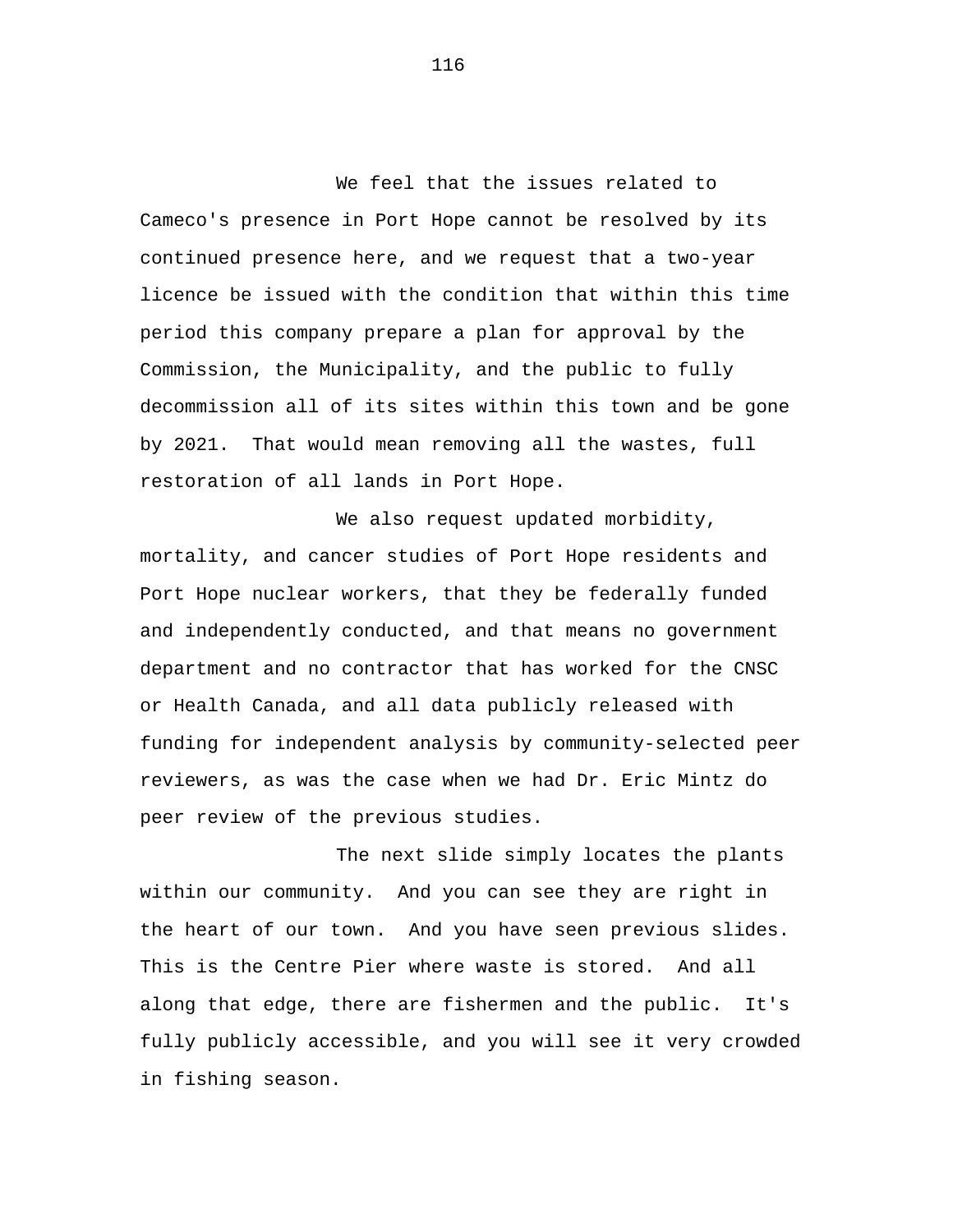There is one road going into the site. Most of you, if not all, have probably been there. There's one road access down to the plant.

This is a shot from around the east beach. You will see slides, children's swings with the mound in the backdrop and a residence and a public roadway, all publicly accessible.

This is Dorset Street East storage site, where there are barrels, some empty, some with residue there, but they have an allowable gamma emission level, higher I believe than the waterfront. And that's a public road and a public sidewalk on which Pat Lawson used to take her son in a baby carriage down the sidewalk.

Now, the Ministry of the Environment Rationale Document in 2010 said that "for a given uranium intake, the inhalation pathway gives doses 200 times greater than ingestion." And yet in a number of instances, we've had Health Canada radiation folks use ingestion as a barometer for risk in Port Hope. I mean, obviously, as you will see from some of Cameco's own diagrams, the common exposure pathway for all Port Hope residents, the most effective dose exposure is through the releases from the plant.

And so what we're doing here today is giving you some -- just some -- of the highlights of the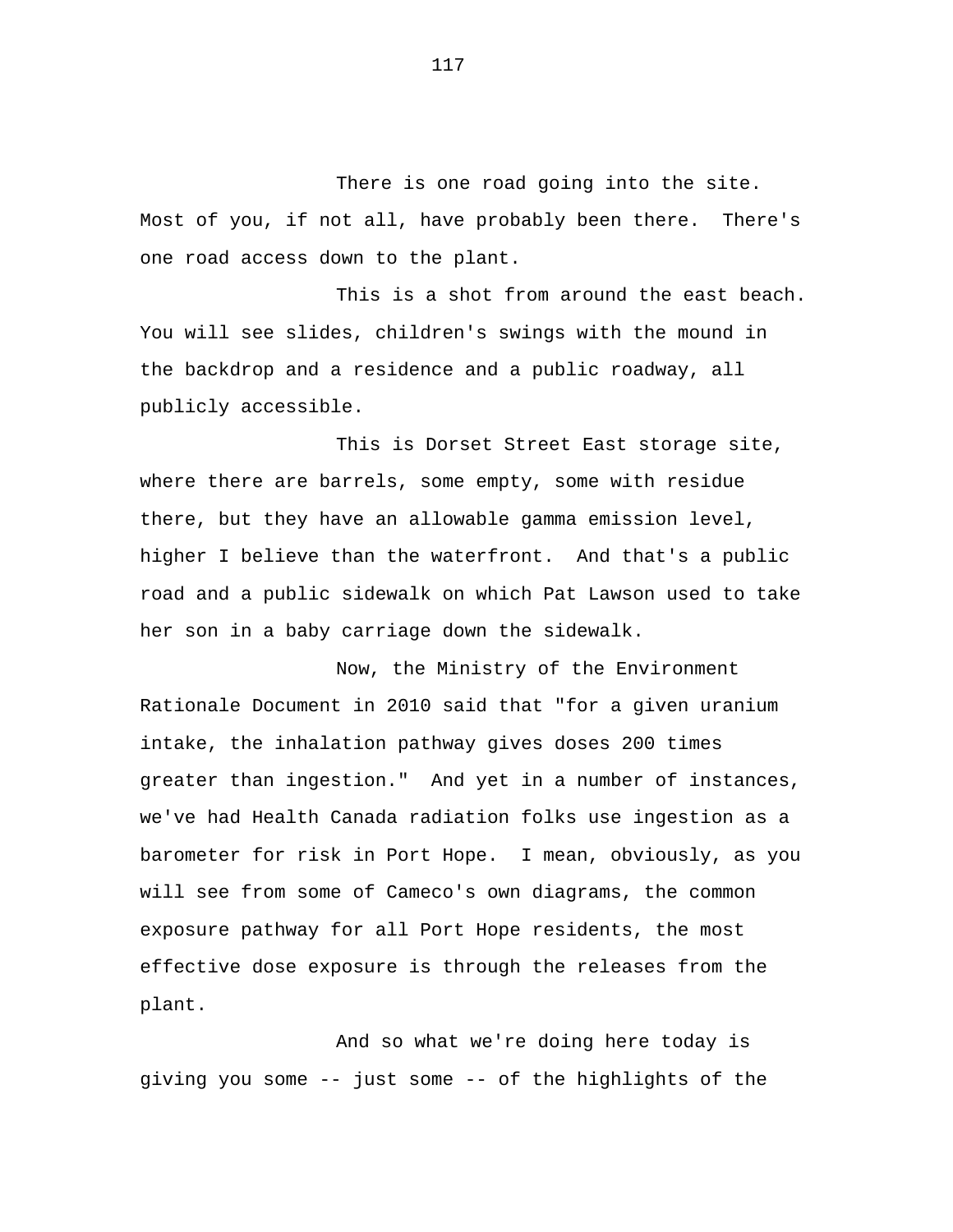evidence base to require this plant to move. We have provided over the years -- we have been presenting for 20 years to you. And in very detailed documents, scientific documents we have shown -- today we're doing the headlines -- proving to you, when you know this, that this plant emits uranium every day and a host of other substances.

And there you see -- this is from their own environmental monitoring plan. You see the annual uranium point of impingement model for the community of Port Hope. So there it is. There is the scientific basis for which you should be saying to this plant, You need to relocate.

It is on a flood plain. We had a terrible ice storm a few years ago, and it was a mess down there. Lake Ontario, Lake Erie, they are also on a -- there's a fault line. This is also an earthquake zone. There was an earthquake in 2014 that was approximately 36 kilometres southwest of Port Hope, and it was felt in Port Hope and Cobourg.

Now, when we look at the quarterly reports that Cameco issues, they subtract a background gamma exposure presumed in Port Hope. So the numbers that we actually look at most of the time are subtracting that background, and so those are added on. Those are add-on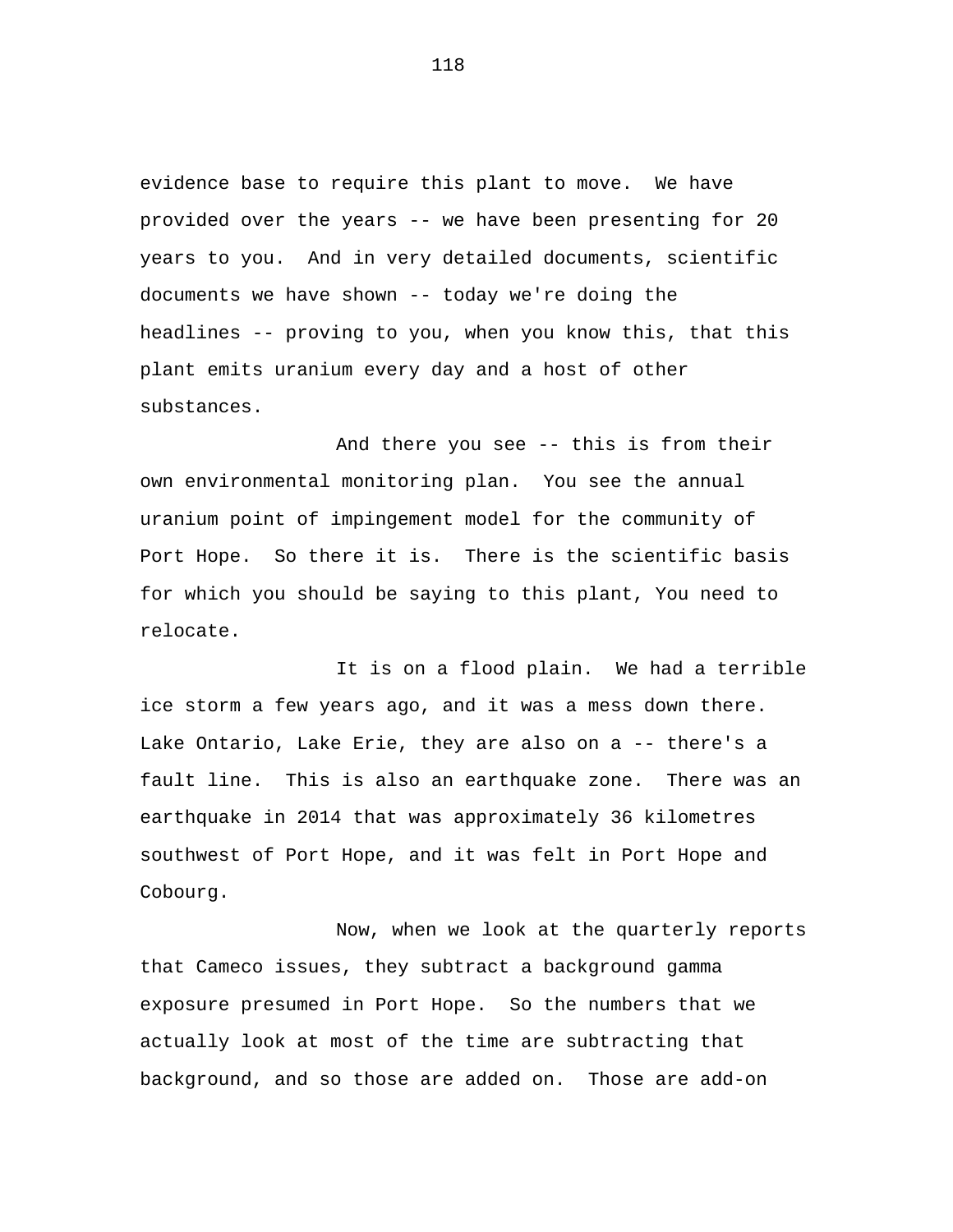exposures for the people who live here.

What is not factored in either is the synergistic effect of the multiple chemicals and materials, and the compounding effect year after year after year for the people who live here.

Looking back at this slide, this is from Zircatec's environmental assessment. This is just a snapshot of what they declared as the history of enriched uranium work performed at Zircatec from 1970 to the present. Now, what it does not include is any period of time where they handled 93 percent enriched uranium, weapons grade, at that plant in a neighbourhood. And they were permitted to do that by the Atomic Energy Control Board, possibly even the CNSC after 2000. That's not on here. Why isn't it?

And the public never knew, as far as we are all aware, that the plants in Port Hope were dealing with enriched uranium at -- certainly at that level. That's unfathomable to have that in this community. And also depleted uranium.

We have trucks going in and out through the one roadway down to the plant. They sit in a publicly accessible parking lot. They travel down Hayward Street, John street, along Peter Street emitting neutron and gamma radiation as they go. They are not covered. There's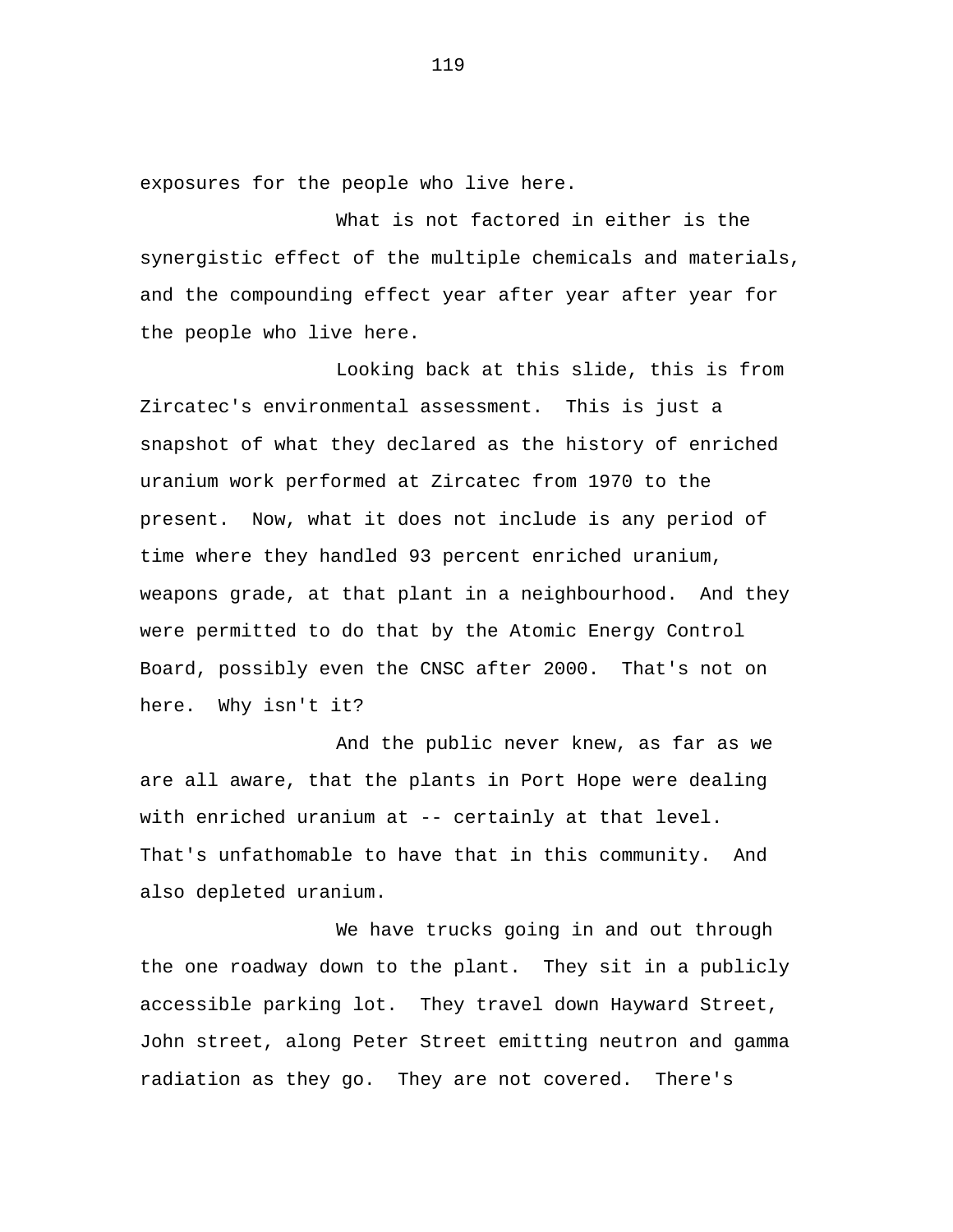nothing mitigating the emissions from these trucks. Then they go onto public highways. There's a shot one day of a truck sitting in the parking lot at Cameco.

Now, this slide, if you look at the column, you'll see 236 uranium. Now that's U-236, substance from recycled uranium in contaminated uranium which we found in our health studies with Uranium Medical Research Centre. Three former workers of Cameco had this in their bodies after years away from the workforce.

This uranium coming into Port Hope is not just natural. We have dealt with recycled uranium, and that has been admitted by previous Cameco vice presidents.

Here, from the Department of Energy -- or sorry, no, this is the Zircatec Environmental Review in 2007. If you just look at the first paragraph, there's the admission that the transport of natural  $UO<sub>2</sub>$  adds annual gamma radiation dose not only to the driver but also to others on the road and residents in the vicinity. And then there were estimates of the doses that were received to the public.

Now, the U.S. Department of Energy -- this is to show you where they chart radiological latent cancer fatalities. And this is just from incident-free transportation of radioactive materials. Substance coming from Port Hope, you will see on the first line, and you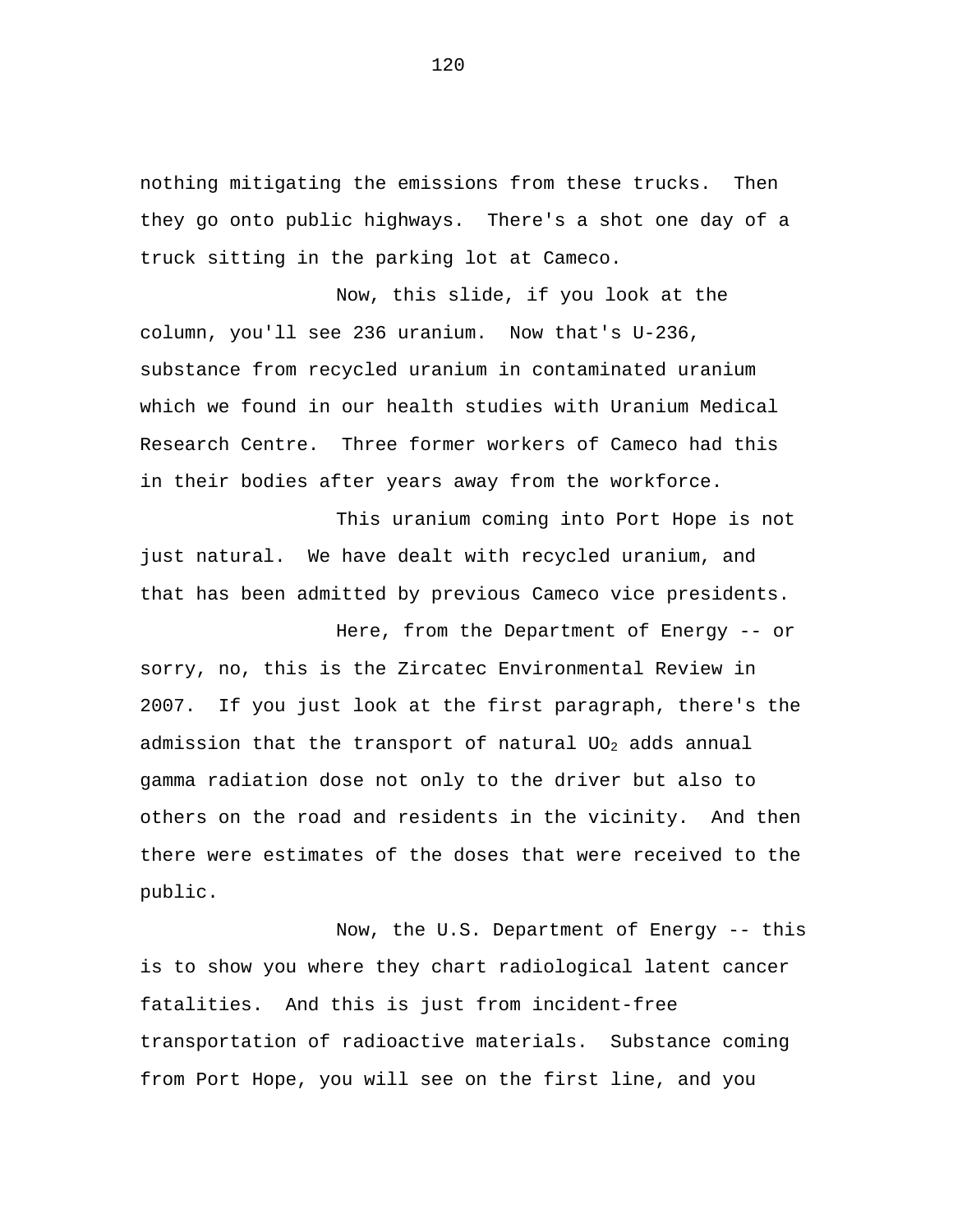will see a calculation there.

Now, there were several health studies done in 2000 and 2002, and those were done under pressure primarily from our committee. In fact, that's mentioned in the front of the cancer incident study. You will see that in those studies -- and I know we've been down this road before, and we've had this discussion before with your staff.

This is federal data from Health Canada reports that showed elevated rates of disease for the people of Port Hope an overall death rate, circulatory, leukemia, non-Hodgkin's lymphoma, cancers including childhood cancer deaths, cancers of the lung, brain, nasal/sinus, esophageal, lip, bone, and colorectal.

Below was a 1998 study done that I don't believe was intended to see the light of day. After it was done, I think CBC obtained these reports under *Access to Information*. A 1998 Health Canada Great Lakes Health Effects Program and there were results for the Port Hope Harbour area of concern that included hereditary, neurological, cardiovascular, respiratory, cancers including lip and oral cavity, pharynx, gallbladder, lung, trachea, bronchus, and bone.

Dr. Eric Mintz, who was paid by the CNSC to do a peer review, analyzed that data, and these were his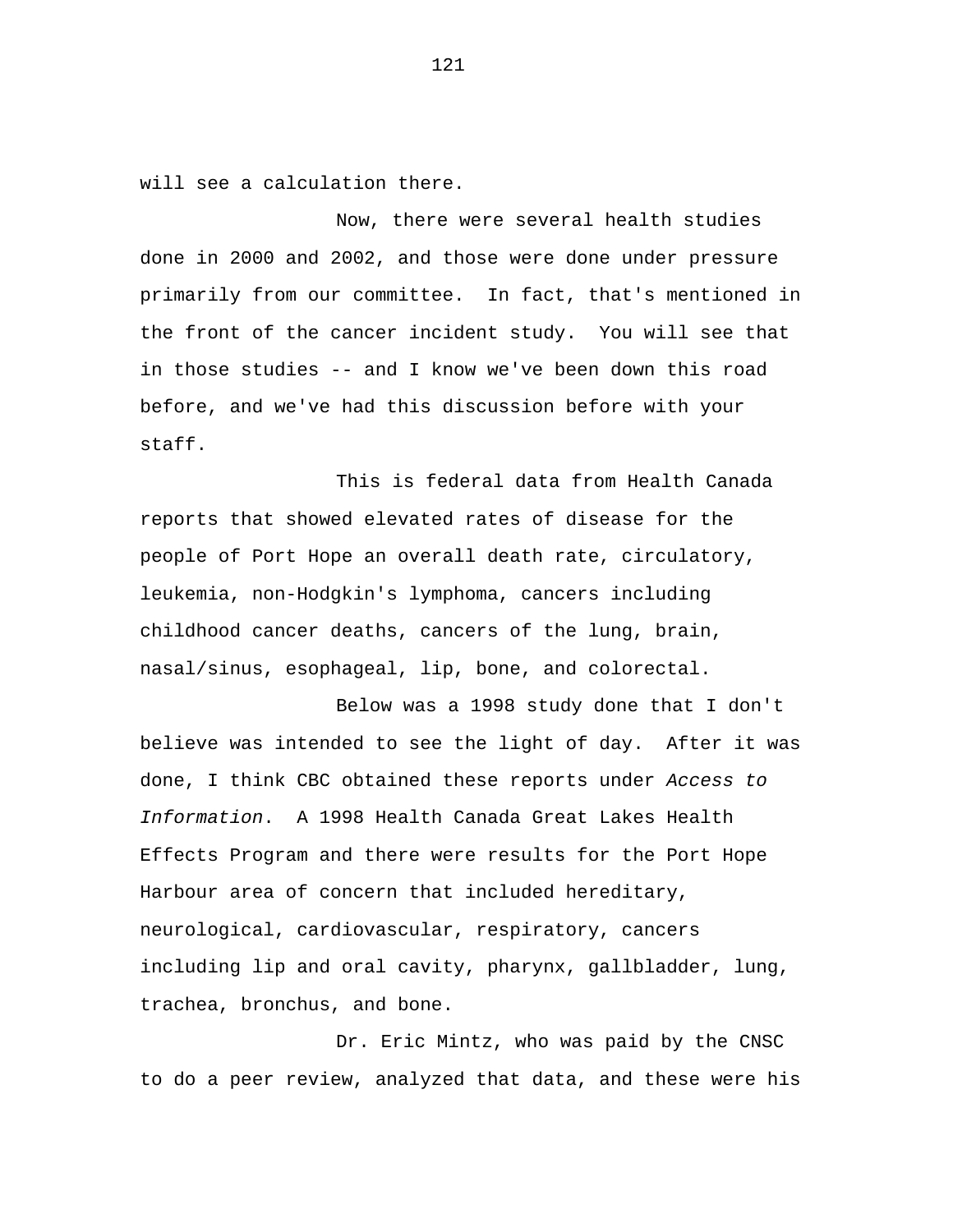findings. And he was saying that there are elevations that are very surprising, they should be unacceptable and, look out, 100 more female deaths than expected in the 1986-1997 period due to circulatory disease.

What happened? The assumption was made, oh, well they must have all been smokers. I mean, that is not scientific, that's ridiculous.

So why no federal health follow-up? In 1979, and we have the clippings to prove this, there were commitments made by federal authorities that \$5 million, and that's in 1979 dollars, that there would be investigations for the people of Port Hope. This was never met.

What happened was there was a very basic Queen's University study called the Lees Study that did in fact show an association of Radon and Lung Cancer in Port Hope. There was no follow-up to that. The number of subjects 23. In fact, the number of people who had lung cancer in Port Hope was far more than that.

But the manner in which, and I'm not saying they had total control over this, I don't believe they did, but on the basis of the study with 23 subjects all further meaningful follow-up on Port Hope people was cancelled.

Now, the Port Hope Harbour Area of Concern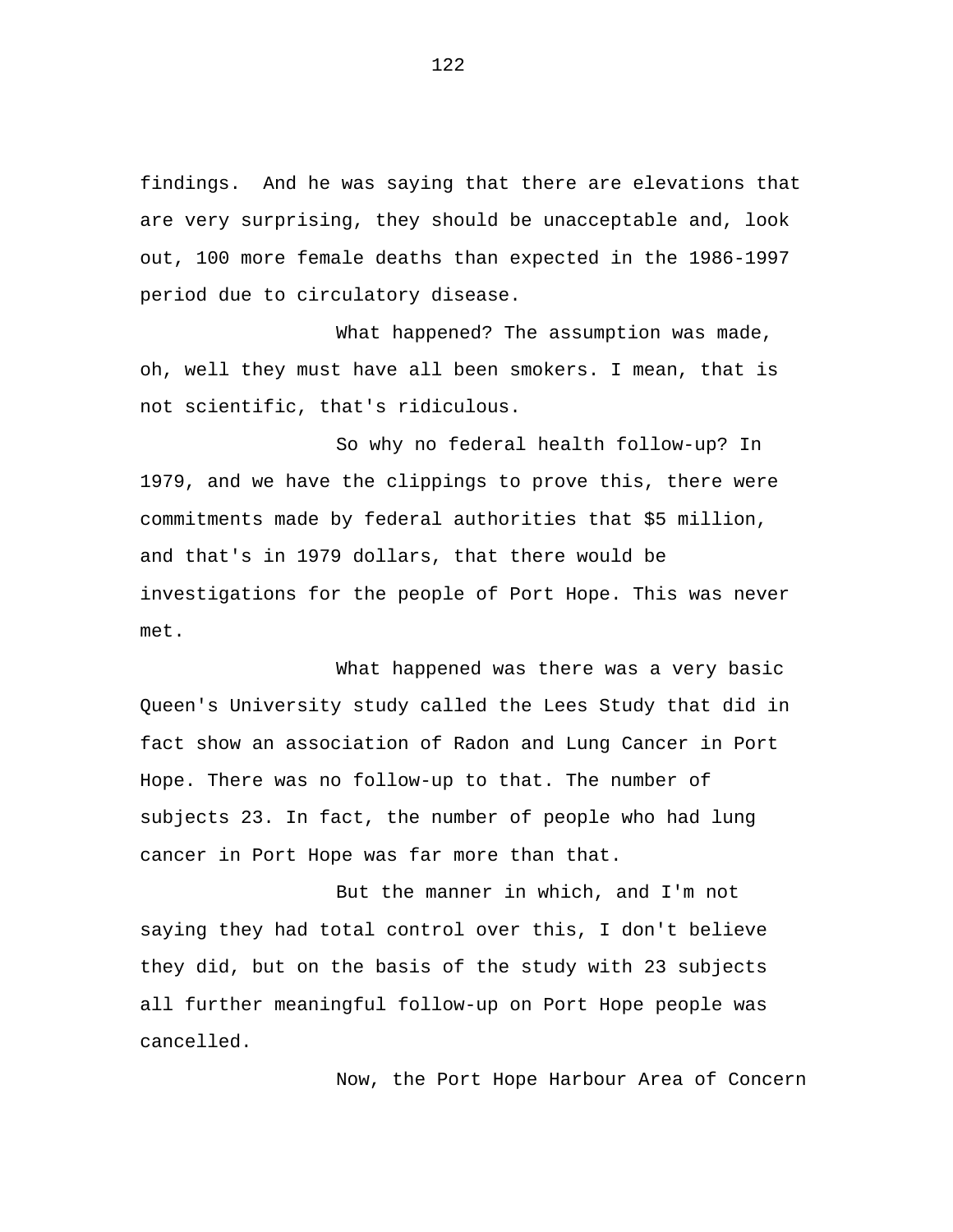Report 1997, that I just went through, I had a meeting with Herb Gray when he was the Canadian Chair of the International Joint Commission, asking for follow-up on this study. His response, lovely meeting, an hour and a half with -- I took a toxicologist, and his answer was, "Well, they don't really do that kind of follow-up." They did the initial report that showed the findings, there was sympathy, but no follow-up.

Community health survey design; there was a promise of funding by the Atomic Energy Control Board, not implemented. Pilot tracking study; promised, not implemented. Childhood kidney function biotesting; promised, not implemented. The UMRC Health Committee human radio-biological testing results; no follow-up investigations and not included in the CNSC's health study synthesis.

Everybody's concluded, you don't need to study our health.

Now, the U.S. example. The Department of Justice recognizes in law 35 diseases as associated with ionizing radiation exposure. There are two acts, there's the *Radiation Exposure Compensation Act*, which does focus on those who were involved in World War II and in bomb testing.

There's also the *Energy Employees*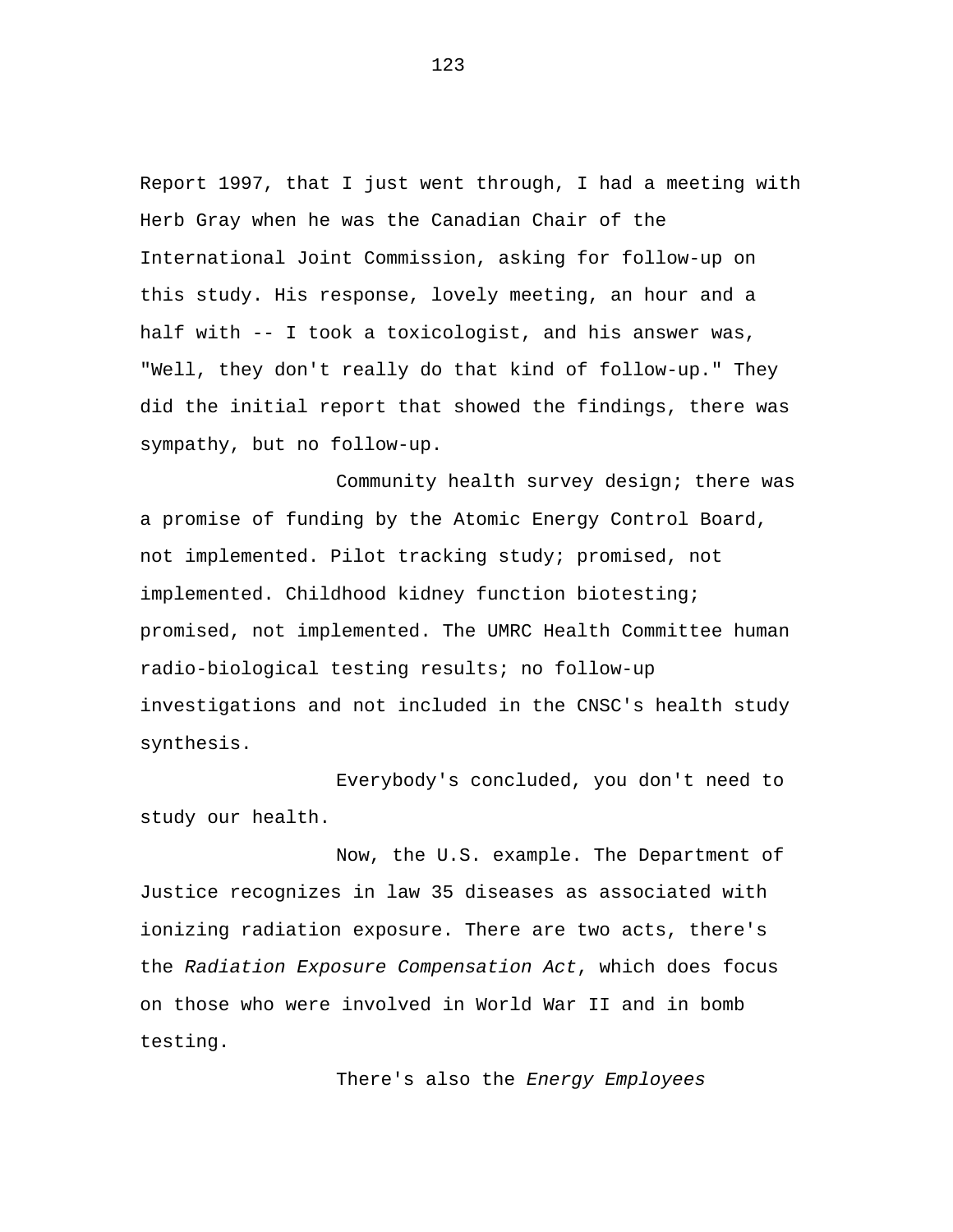*Occupational Illness Compensation Program Act*, that is very much ongoing. They have actually, at this point, spent \$12.9 billion in the *Energy Employees Act* compensating, and that includes minors, millers, refiners, transporters, and people who worked in the plants. The *Radiation Exposure Compensation Act* has paid more than \$2 billion. Why is this important? Because we have nothing like this in Canada.

The Ontario Fire Fighters, there is a list of diseases stipulated as associated with firefighting. It relieves the burden of people like John Rainbird, people like Dan Rutka, of fighting for recognition of harm done in the workplace. It also would prompt regulators such as yourselves, to take seriously the exposure to people in the community.

Years ago when we started the health committee we were told, you're too small to study, people will never do studies here. We said, so what's the lesson for large corporations? Next year you'll locate in a small town because the harm can never be measured? That's unacceptable.

What we've said now after years of trying to coexist, years of analyzing and coming to you, we have said there is no answer but for this company to move.

We wanted, on this slide, to draw attention to the fact that, according to Cameco's survey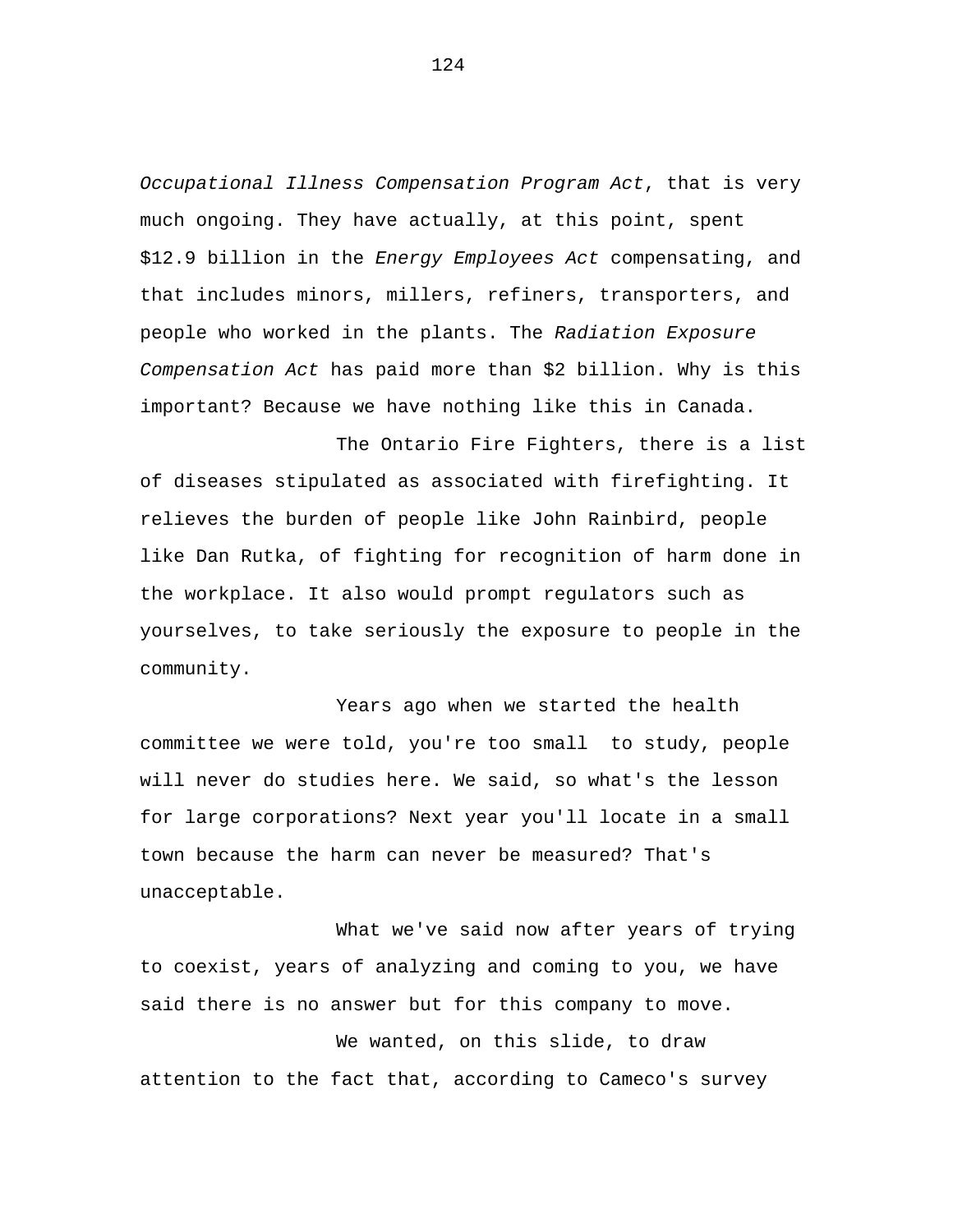this year, we're higher on the credibility scale than Port Hope Town Council, and we're quite proud of that fact.

We want to say 29 percent of the people who are cited as not having specific concerns with Cameco in Port Hope, please bear in mind it's been five years since a hearing. You do a 10-year licence, who's talking about this plant? Who's watching the shop? We are dying, we are aging, there is no publicity about this plan other than what they turn out in quarterly newspapers to homes, and it looks like everything's fine. Great communicators. It's not fine.

The vision? It doesn't touch the emissions, it's a prettying project designed to bring more people to the waterfront, which is the last place people in Port Hope should be going. It's not ethical to be doing that.

So our message to you is correct a historical mistake; require this plan to move. If they need federal funding to help them do it, we don't object. There is no buffer zone for the public from the operations and the storage. It lacks an essential level of security, it essentially has no meaningful security. With the terrorism risks today, that should be unacceptable. The single-road access presents emergency safety issues. There are ongoing emissions to the Great Lakes --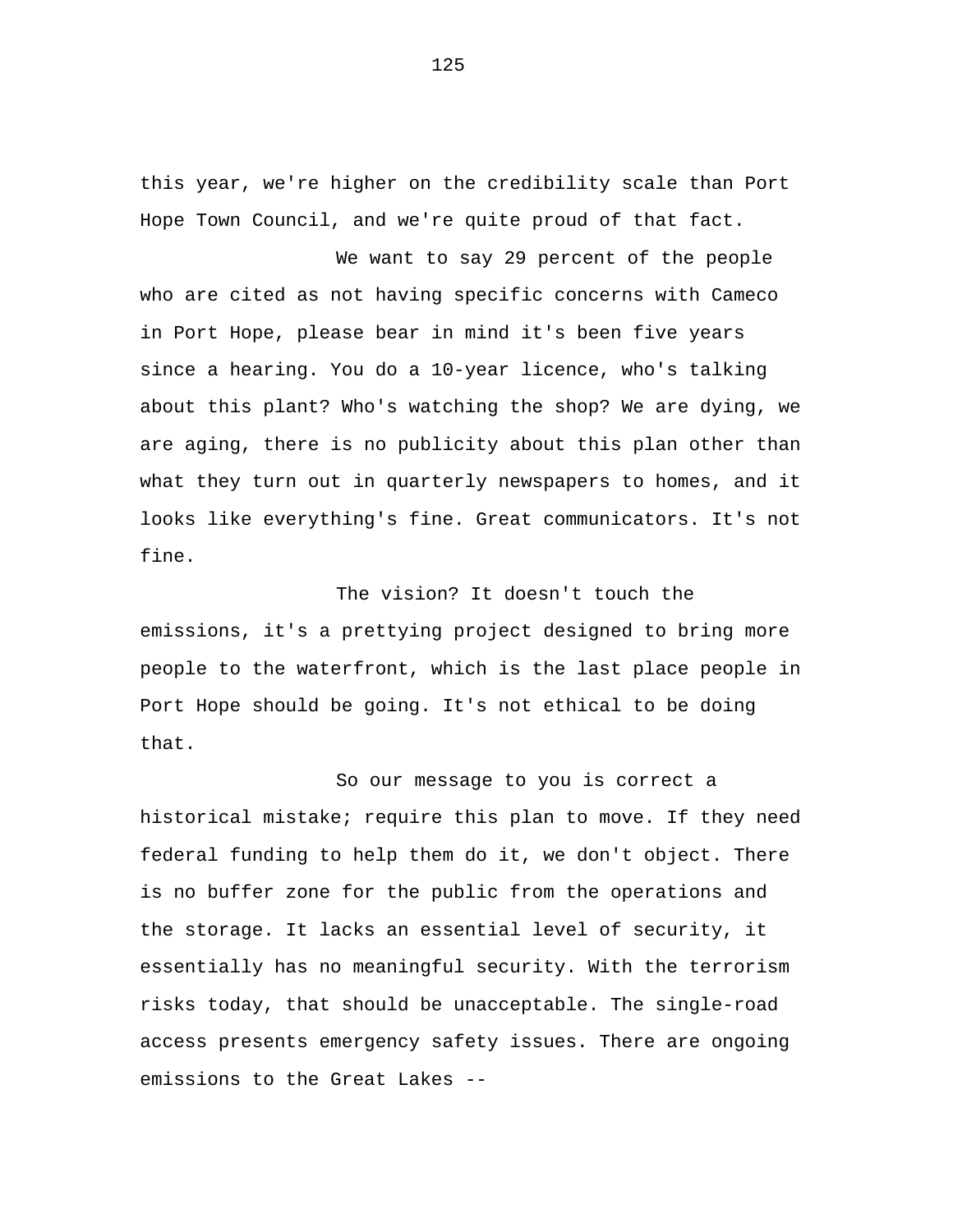**THE PRESIDENT:** Okay. Could you wind up? We've read all of this in detail. Okay?

**MS MORE:** Yes, okay. I'm almost done.

 **THE PRESIDENT:** So we'd like some

discussion.

**MS MORE:** Okay. So this is an aging,

leaking facility, with fugitive emissions, loss of containment to the air, to the soil. It has \$4 million in liability insurance the last we checked. There has been 93 percent weapons-grade uranium in Port Hope, which has never been disclosed publicly until they wanted permission to do down-blending. Transportation, waterfront contamination, restricted use, Port Hope stigma due to the waste.

Now, there's an opportunity for our community to have a full cleanup and restoration of the waterfront. Thank you.

 **THE PRESIDENT:** Thank you. Questions? Who wants to start. Dr. McEwan?

**MEMBER McEWAN**: So perhaps I'm going to go to staff to discuss the Mintz study that the interveners have brought up, and to discuss what epidemiological data we do have available please?

 **MS TADROS:** Haidy Tadros, for the record. Thank you for your question. We'll pass it to Ms Julie Burtt to respond.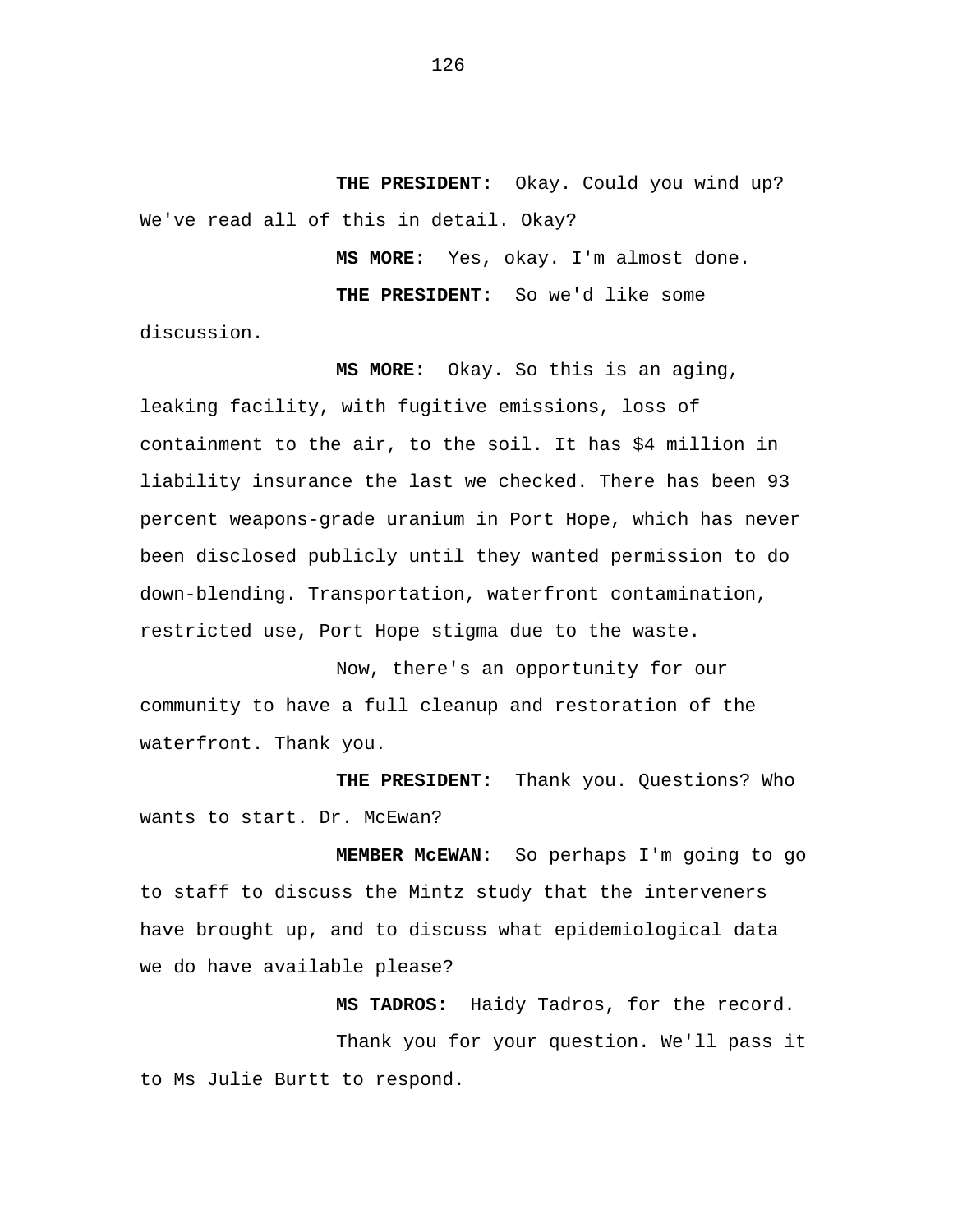**MS BURTT:** Julie Burtt, for the record.

The Community of Port Hope has been studied extensively. Collectively, these epidemiology studies have looked at cancer incidents as well as cancer mortality, and a range of different birth defects. The overall results of these studies complement each other. They have all essentially found the same thing, there is no great evidence of the radiation coming from this facility causing any excess cancers, mortalities, different kinds of cancers in different age groups and different sexes.

What has been found in studies from CNSC, Health Canada, the provinces, academic institutions, is that as with any community there are periods of time, short periods of time, usually around a decade, were select cancers are statistically significantly elevated than average compared to either the general population of Ontario or the general population of Canada.

But these statistical elevations do not persist over time, they're short blips, and they are not - they don't persist over decades. This phenomenon is not unique to Port Hope, you can look at this in any community in our country, you will have a period of time where a given disease is elevated more so than the Ontario average, because that's what it is, is an average, which means there has to be numbers above and numbers below.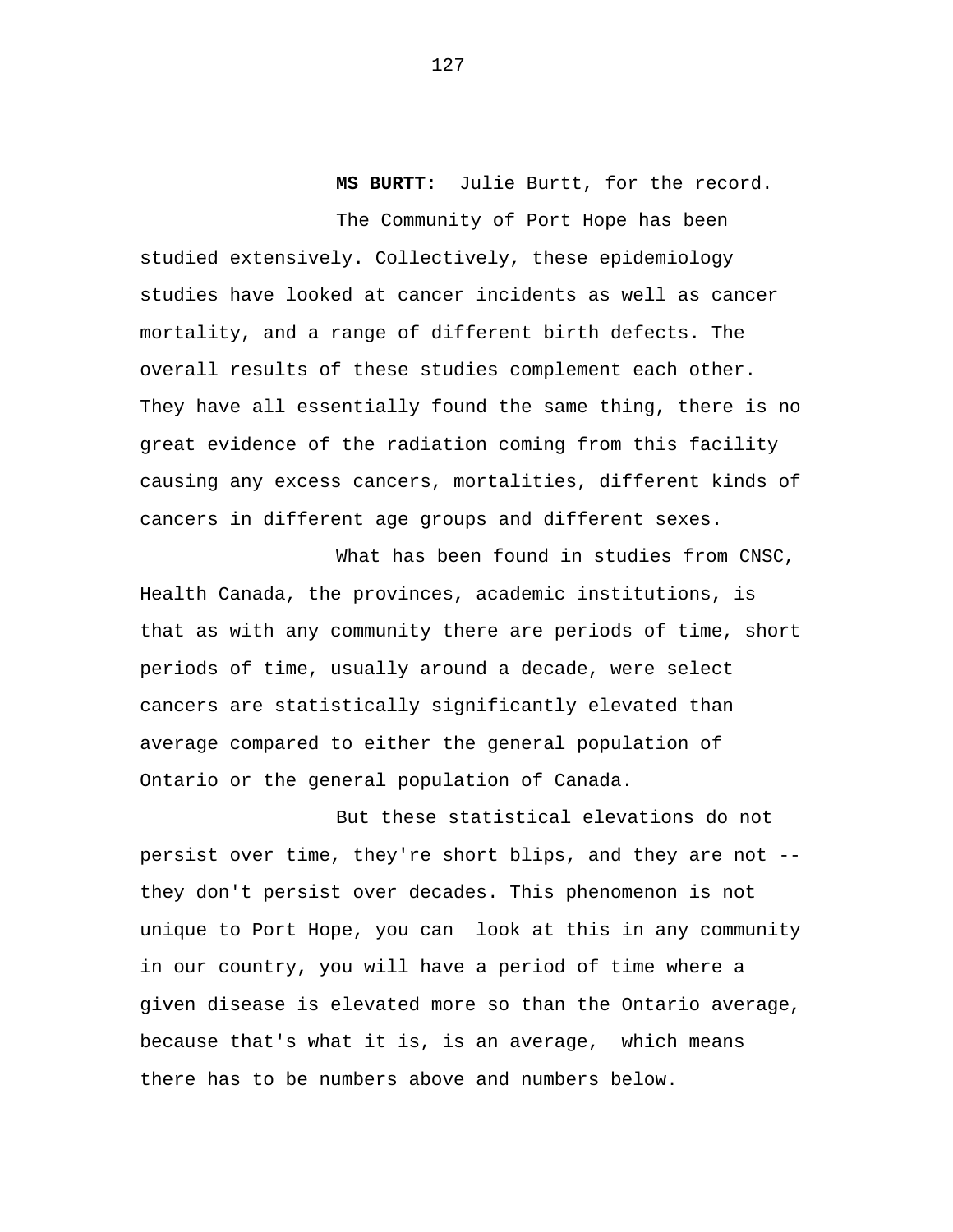One of the most telling findings is that when you have an elevation, say it's in one group of people, women in this certain decade, you won't find it in men in that same decade or in the following decade, or women over a longer period of time.

So the Community of Port Hope does have elevations of certain types of cancer at certain times, but so does every community in our country.

In conclusion, the Community of Port Hope is as healthy as any other community that we can find based on all of the epidemiological studies that we've looked at; there have been over 14 published specifically on this community. We've paired that with Environmental studies; over 30 have been published in this community, we're looking at contamination of the community, and looking at all of the lines of evidence together, we conclude that this community is just as healthy as any community in Canada.

## **MEMBER McEWAN:** So is there any

variability in non-cancer-related deaths and in paediatric malignancies? The Mintz study, I think that the intervener has quoted there are two or three very specific statements in those quotes, can you help me understand them please?

> **MS BURTT:** Julie Burtt, for the record. So with regards to the intervener's slide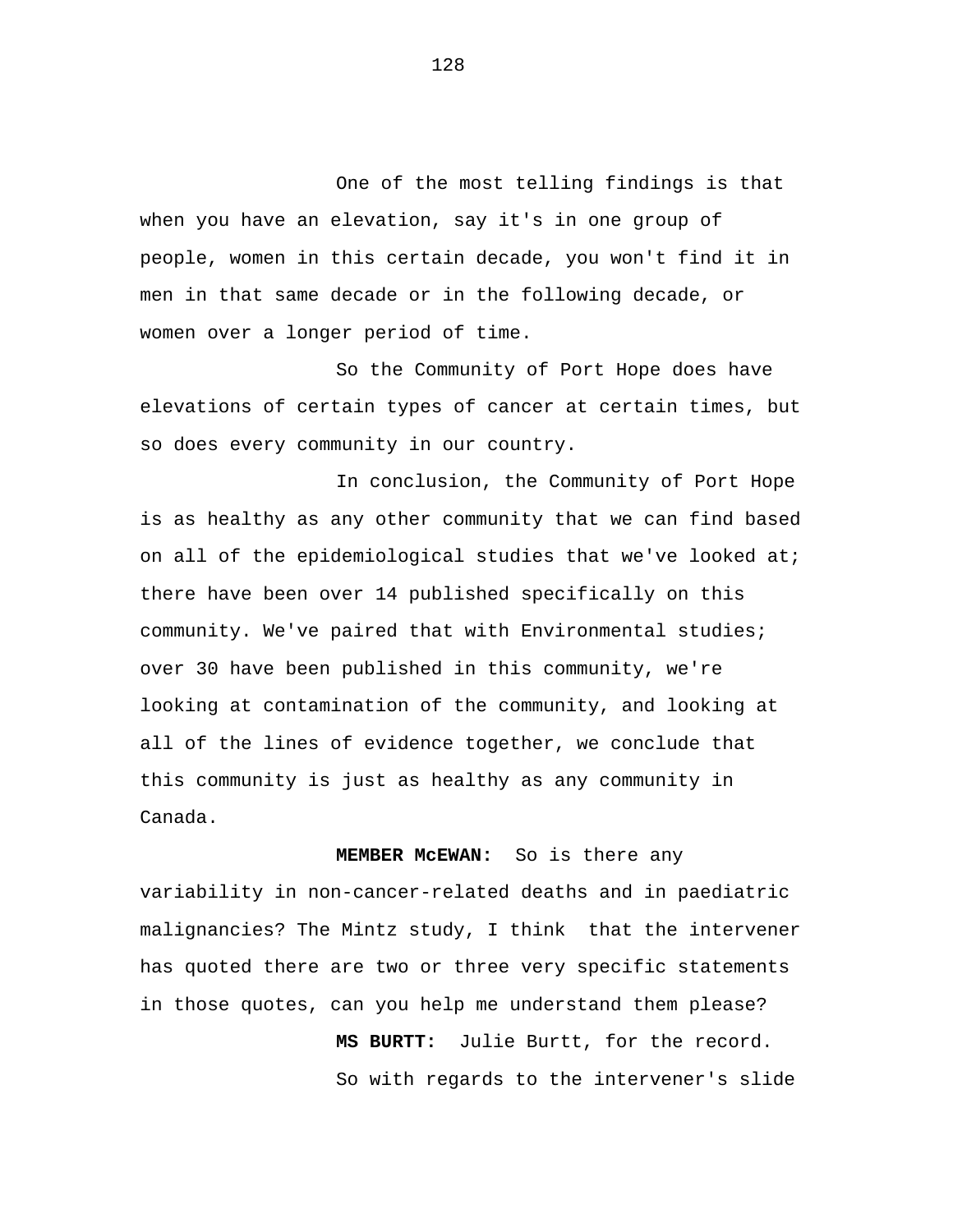22, I can start by speaking about leukemia rates. So for the period before remediation, so during 1950s, 1960s, and 1970s, leukemia rates were lower than expected for males and, separately, they were higher than expected for females, but they were still very comparable to the rates in Ontario.

Specifically for childhood leukemia, no evidence of excess incidents or mortality, whether assessed by residence at death, residence at birth, the county level, or nearby the Port Hope Conversion Facility, which also includes Port Hope, Cobourg, Newcastle, the Hope Township, Hamilton Township, Haldimand Township, and whether or not you break the data down between zero and four-year-olds or zero and 14-year-olds, there is no evidence of excess childhood leukemia during that time period.

If you want, I can go into which references those are, which I know even --

**THE PRESIDENT:** Can you help me here? If memory serves, this has been discussed every time we appear in Port Hope and it was studied, as you said, by many many many studies. So I'm not sure there's any -- unless there's new information and new data, what are we discussing here? Things have already been discussed, put on the record, and the conclusion has been, as you've just suggested, is that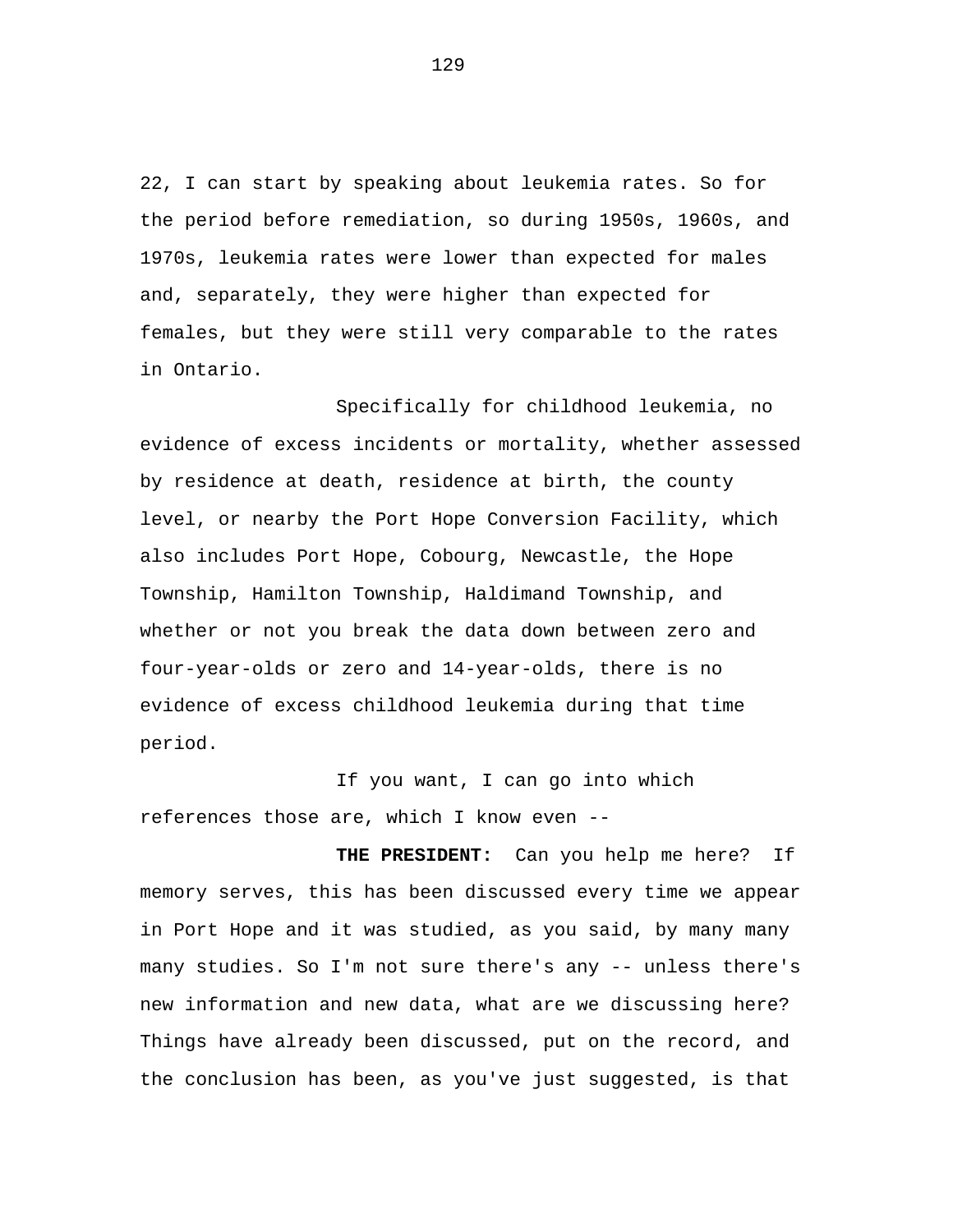there is no kind of an issue here.

I am not sure we want to revisit this now, unless you're putting together another new piece of information.

 **MEMBER McEWAN:** I'd still like to understand where these quotes come from. They're specific quotes named to a specific researcher. So how did they appear? Because, if I can understand that, then the rest of the data would be helpful.

 **THE PRESIDENT:** So maybe you can give us the record as to when this study was done, who commissioned it, what the conclusion was, et cetera, just the historical perspective?

**MS BURTT:** Julie Burtt, for the record.

The studies that are mentioned on slide 22 are a series of reports from the Great Lakes program as well as Health Canada and CNSC, and the province. So all of these findings come from those reports, which were summarized in the CNSC in great detail, INFO-0781, which we have discussed in previous hearings.

So none of this information on slide 22 is new, most of it is accurate, none of the excesses that are named here can be associated with radiation exposures. Because exposures in the community to either radiation and exposures to chemicals are too low to have a causal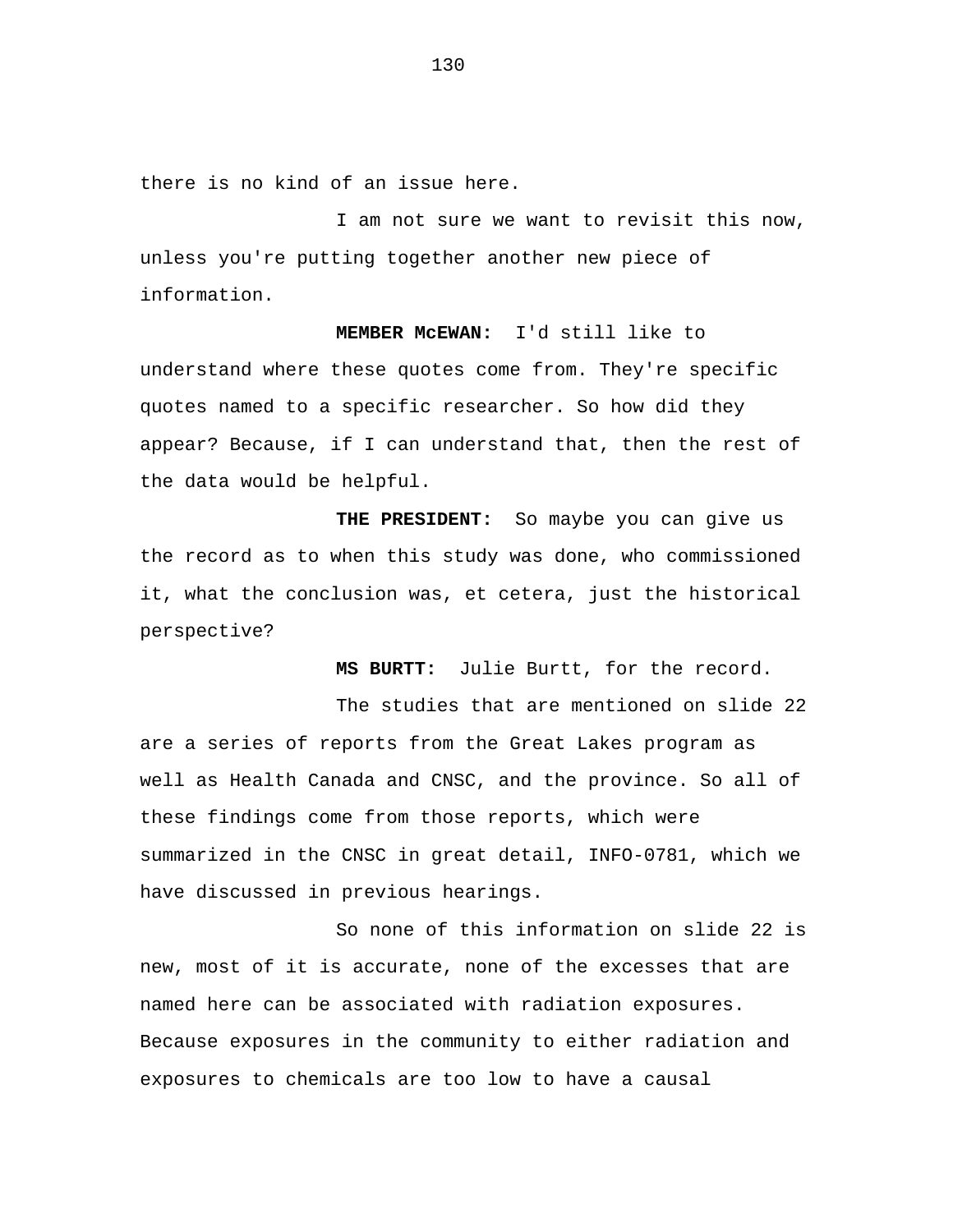relationship.

As for recent studies, one that has not been included in that CNSC document that we have discussed previously is a published study in the Journal of Radiological Protection in 2013 by Chen et al. This study, again looking at cancer incidence in Port Hope from 1992 to 2007 have the same conclusions; there are no elevations in different cancers, different groups of people, over different a different time period that can be linked to the radiation exposures in this town.

**MS MORE:** May I comment?

**THE PRESIDENT:** Go ahead.

**MS MORE:** I have no idea how she can make the claim that the elevated rates of cancers cannot be associated. This is the trick that was done in the compendium from the Commission, which is we recognize there are elevations, we recognize that there are elevated rates of cancer that are statistically significant. But your exposure, based on their assumption of what the dose is, which is totally faulty, it can't have been the radiation.

Now, that's impossible to have any credibility. Everybody's dose in Port Hope is unique. Some people went to Dr. Powers School which had elevated radon gas or St. Mary's School.

These studies were the first part of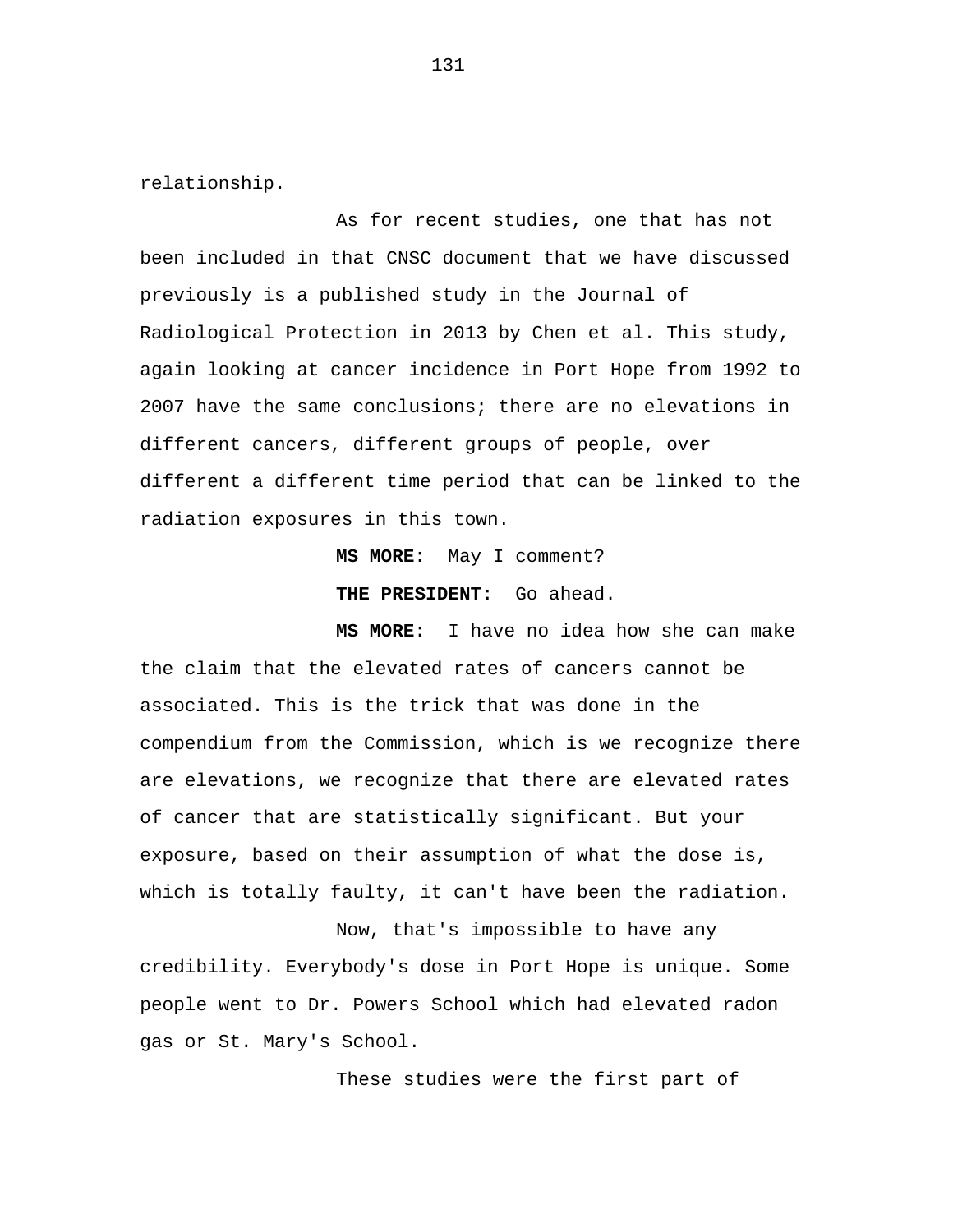implementing our committee's health study design, which was published in June of 1996, and there's a list at the back and I'll give you a copy, of people who worked with us from the Atomic Energy Control Board, from AECL, from the Ministry of Health, to develop a plan of how do you begin to assess the health of the people here, because it hadn't been done.

One of those things was statistical studies, and this was the first part of it. Now, it took some years to get it done. The other part was biological testing, which UMRC helped us with.

The fact is the next step after this was rather than assume who these people are, find out who they are. There's a whole other range of studies that should have been done. Who were the children that died? Where did they go to school? Where did they live? They mattered, and they were dismissed. This is dismissed, and this is a crock and we don't accept it. That's why we revisit it every time we come here, because nothing gets done about the fact that there elevated rates of disease here.

This plant needs to move, you need to study the health of the people, or allow it to be studied, and certainly it should be done when we're facing a massive cleanup. We're an occupied, active living, breathing community surrounded by radioactive waste. It's on my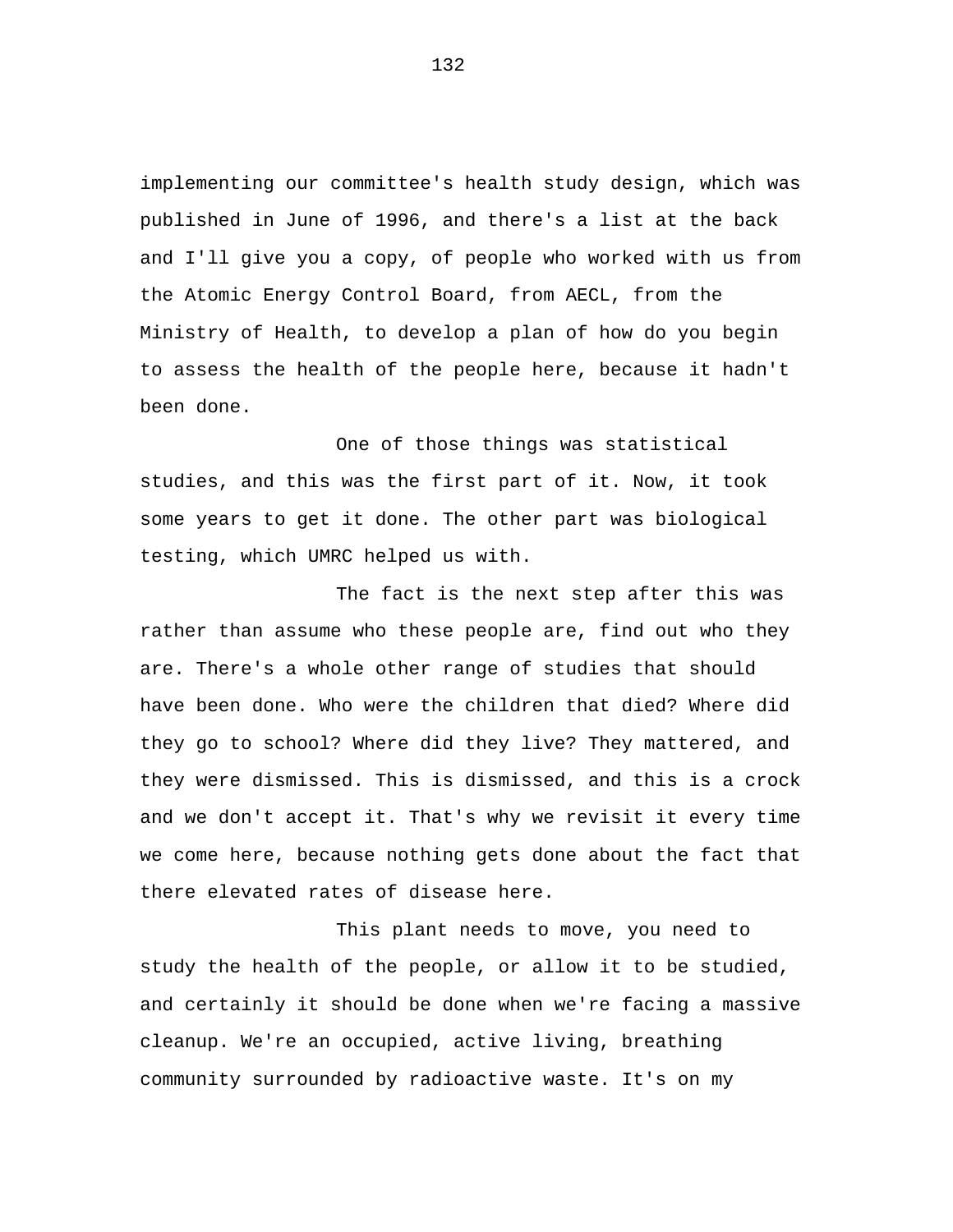street, and it has to be cleaned up. We keep finding out where it is. It's on all kinds of the roadways and road frontages in Port Hope.

People have played on that for years, our children, not knowing. Even now, we keep finding out more places. To sit there and compare us and say well, you know, you've got statistically elevated rates of cancer, but you're sort of like everywhere else. No way, you should not accept that from your staff, it's ridiculous.

 **THE PRESIDENT:** Dr. McEwan, you want to follow-up?

 **MEMBER McEWAN:** So I'm interested in the first bullet.

 **THE PRESIDENT:** Which page?

 **MEMBER McEWAN:** Of 22. So, again, I want to come back to this Mintz study because these are very clear statements. I haven't read it, I must confess, I should have. What is the evidence that that first bullet is not true?

 **MS MORE:** There is no evidence that that's not true. I know, I guess you're asking your staff. Are you referring to the quote, "The patterns of several cancer rates show cause for concern?"

**MEMBER McEWAN:** Yes. It's a bold

statement.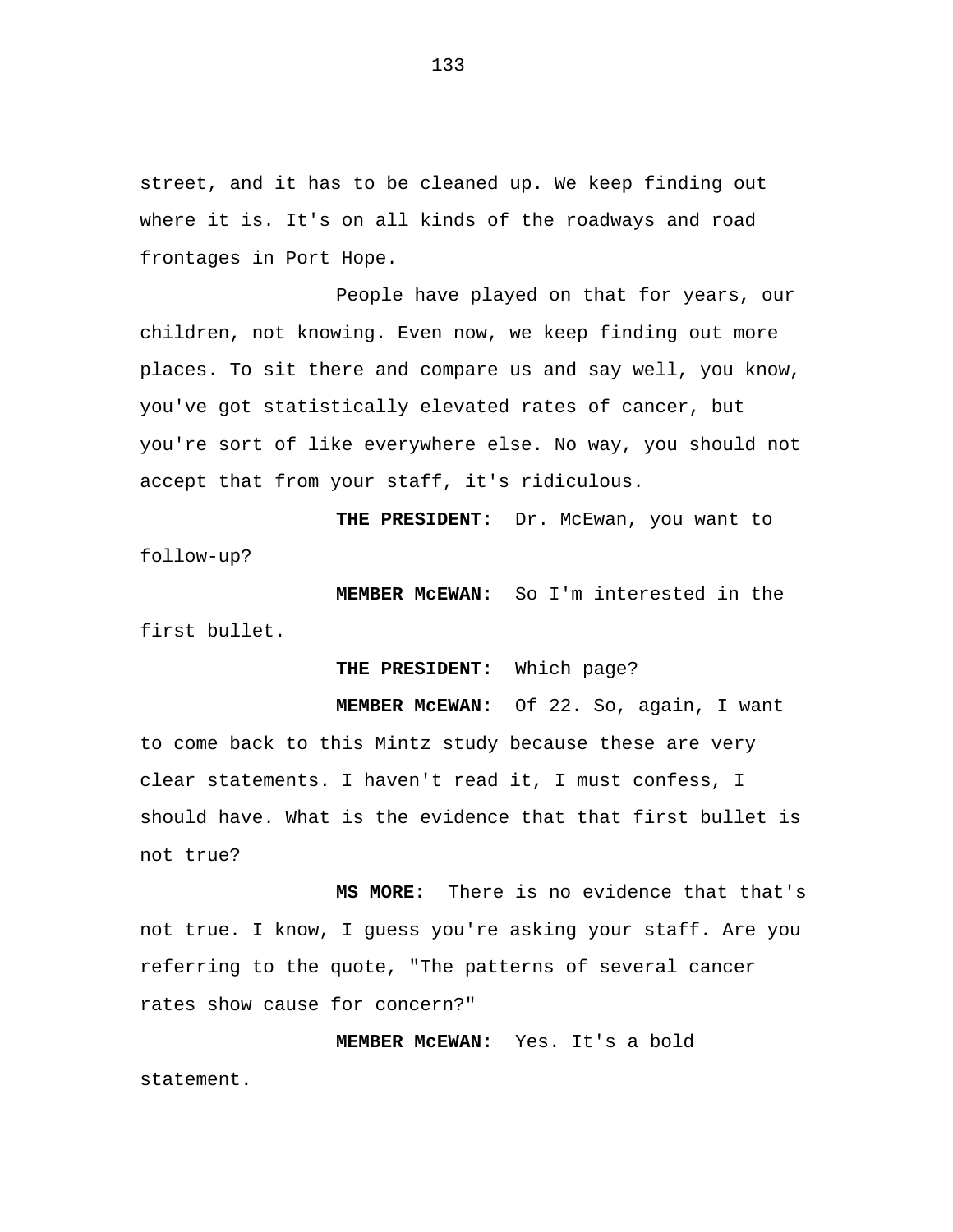**DR. THOMPSON:** So if you'll allow me, this is Patsy Thompson from the CNSC.

The impression that is given is that the CNSC or Health Canada or others have not taken seriously the concerns of people living in Port Hope and that we've just sat back and not done anything.

As Ms Burtt mentioned a few minutes ago, there's been over 30 environmental studies, there's been a number of health studies conducted from quite a number of years ago, to the most recent study that was published in 2013.

The statements that are made on the slide that you've been asking questions on, Dr. McEwan, the statements are essentially mostly factual in terms of how they've been extracted from documents. The issue is that in some cases there's wide confidence intervals, they're not statistically significant.

The patterns in terms of when they occur in time are inconsistent as well with exposure levels. In some cases you had higher levels of certain cancers at a time when exposure rates or emissions from the facilities had decreased tremendously and the patterns were essentially lower than the Ontario population when the exposures were lower.

So the inconsistency in the patterns, the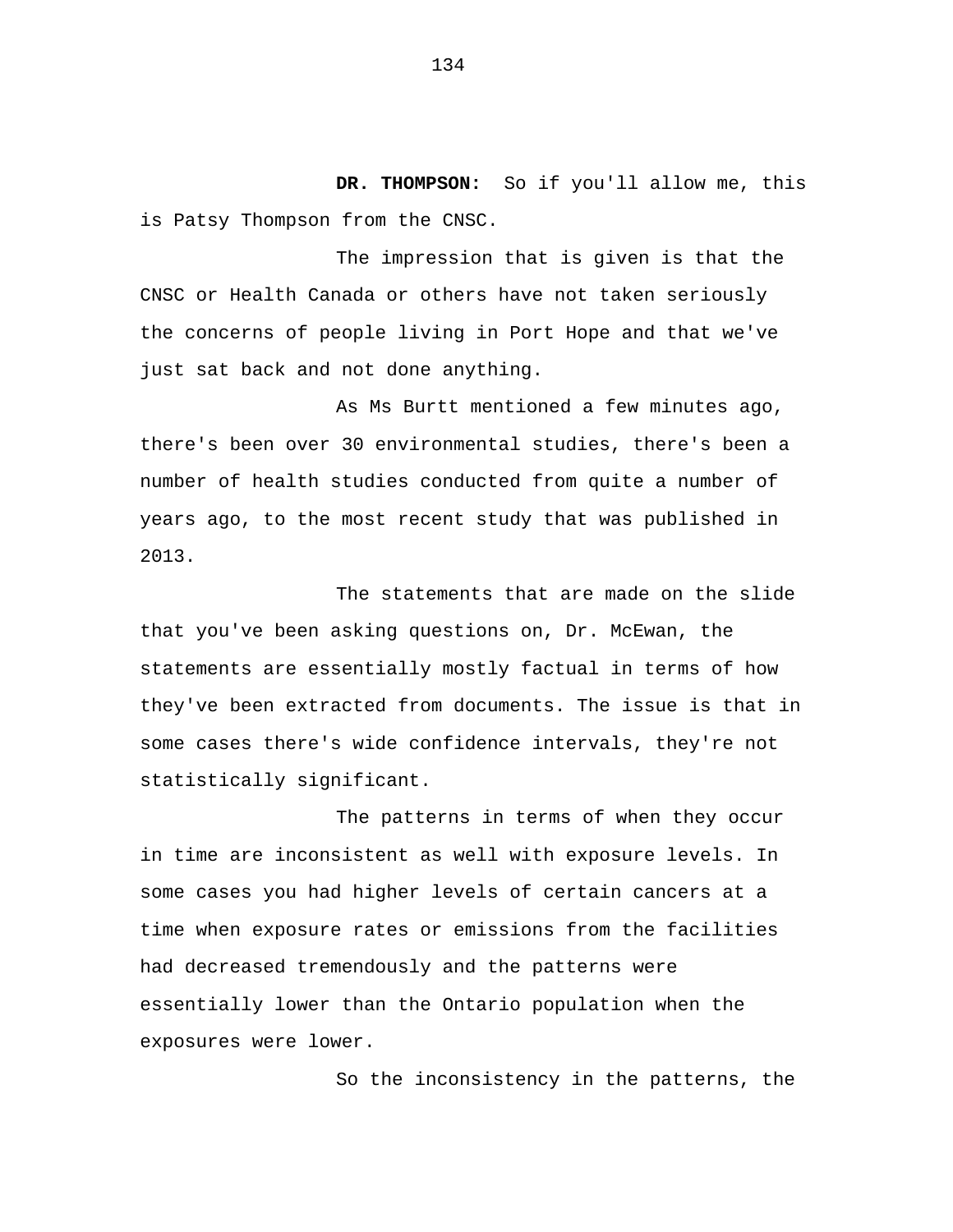lack of statistical significance in some. For example, when there were findings of contamination in Port Hope in terms of high radon levels, there was cleanup activities that were done essentially to remediate the areas where there were serious concerns.

When the statements are made that we don't know what people's exposures are because individuals are different, essentially a lot of the exposures that came from the Port Hope facility and the refinery, the radium plant, before the current facilities, as well as some of the ceramics plants other industrial activities in Port Hope, have all left a footprint of contamination in the soil. Once contaminants are in the soil, they stay there a long time.

So there's been many many many studies done not by the CNSC, but by others independently that have essentially given us a really good detailed map of where the areas of highest contamination have been. By using that information and overlaying it with the patterns of cancer and other diseases that have been observed, the conclusions that have been made not just by the CNSC, but by other organizations as well, is that what we are seeing in Port Hope is not inconsistent with what is being seen in on other communities.

I know that, you know, there's been cases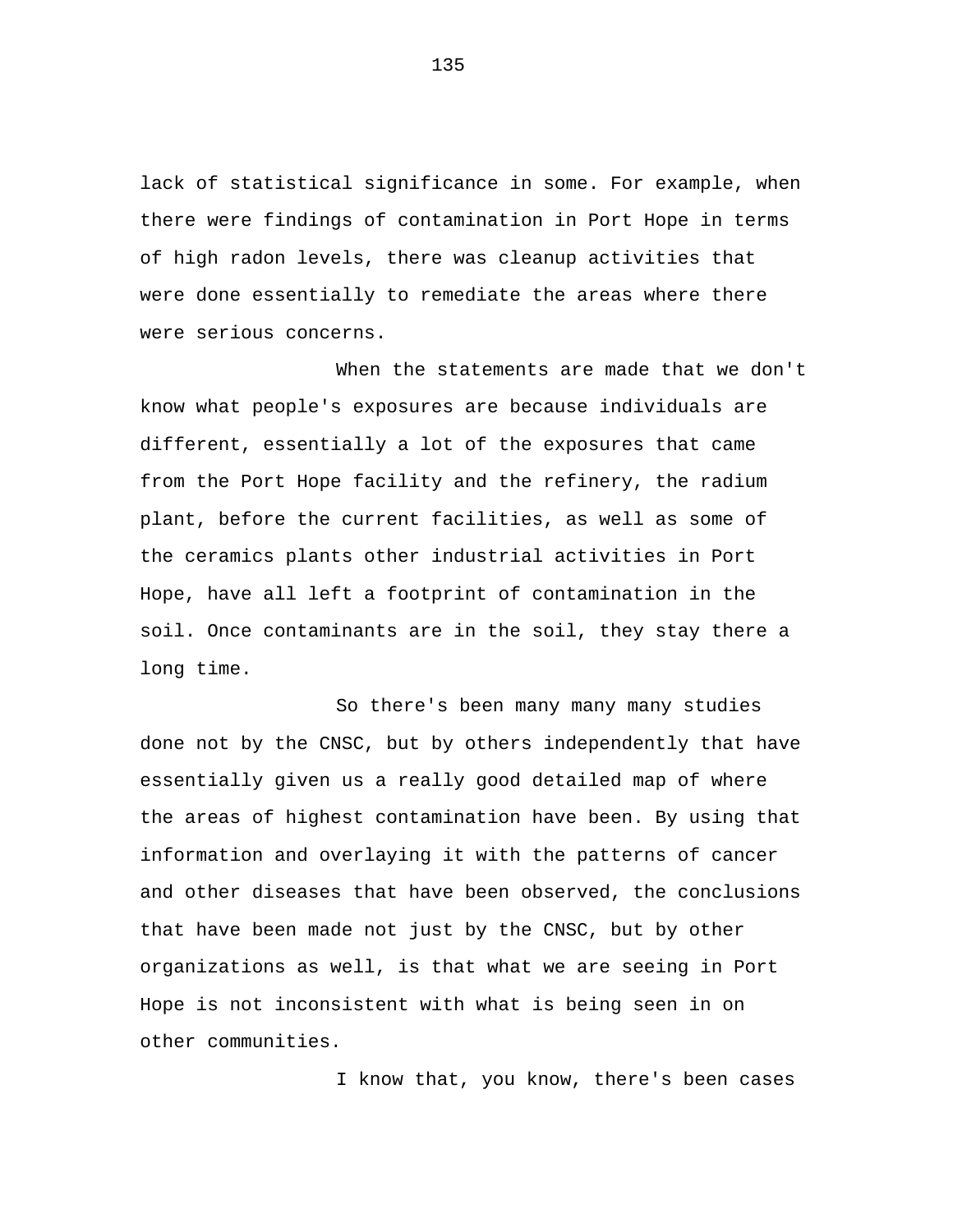of brain cancer, for example. We know that brain cancer is not strongly associated with radiation. Exposures in Port Hope were not mainly radiation, they were mainly chemical exposures. None of those chemicals are associated with brain cancer. There's been no excess in terms of birth defects that we could see from all the studies that have been done. No excess in childhood cancers. Leukemia has been mentioned earlier.

So it's the weight of the evidence that has brought the conclusions that we've brought.

 **MS MORE:** May I comment please? If you look at the U.S. Department of Energy, the list that they use and the diseases that they associate as radiation-induced cancers, and non-cancer diseases that they stipulate, this is just not true.

So the information base that they're using, it is much better than the staff use, much more sophisticated these days. They're dismissing on these assumptions and it's ridiculous.

The dose, people were getting uranium in the air, if you go back and look at the air emissions during the 1960s and the 1970s and the 1980s from the plant, the people were using the beach, and they were using the ball diamond that used to exist down there, there were neighbourhoods that were down there.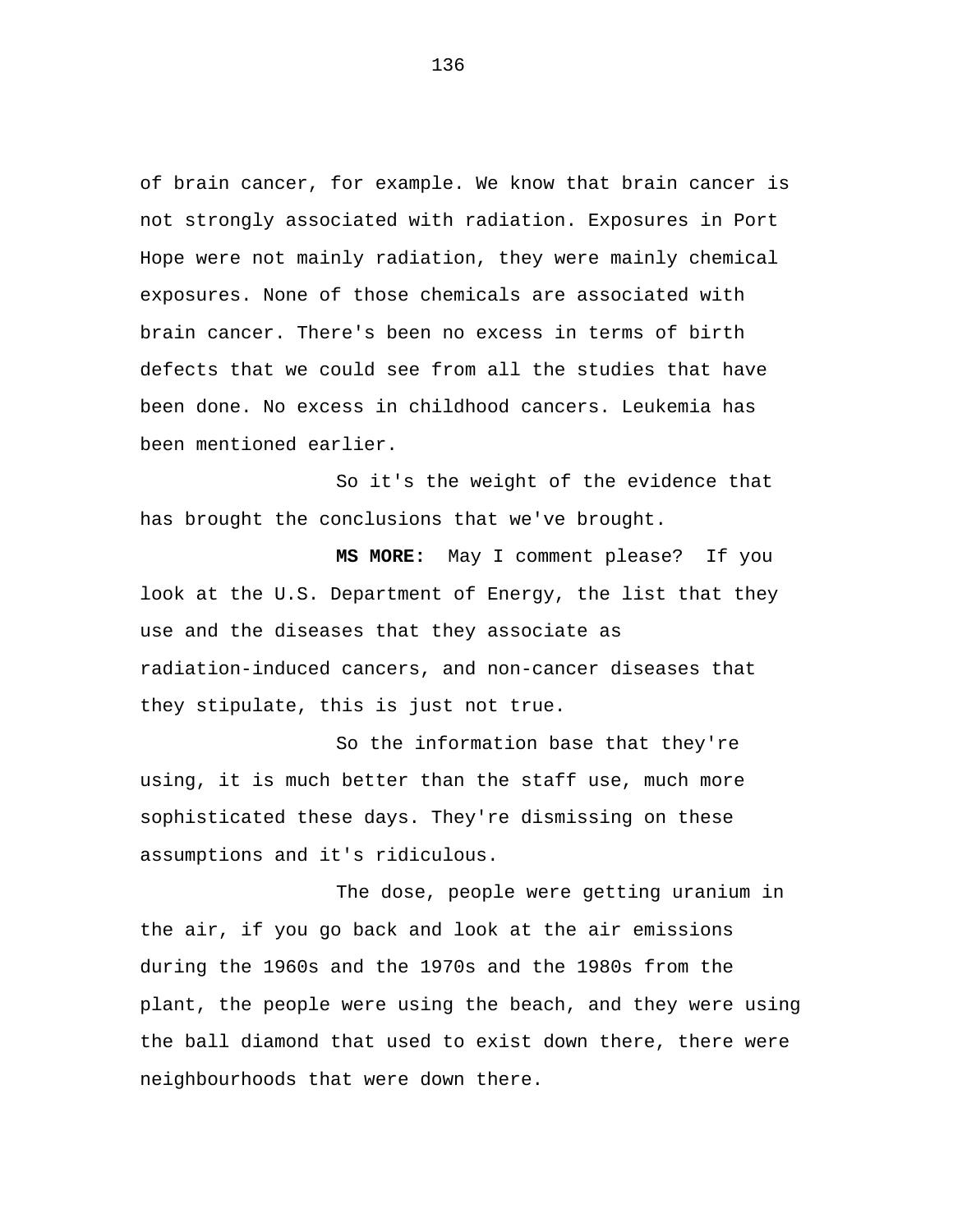You cannot compare and make conclusions about exposure and dismiss. What you have to do, if you are truly investigating, is you take the data that you come up with, and you move forward with it. Then you do case control, you do cohort studies, you can do follow-up.

One of the studies we were promised was that all the people who lived in contaminated properties - and at the time they thought that might be a few hundred - all of those families would be studied in detail, their health. Now, we have to multiply that by many times because there is so much more contamination than they thought.

But is it okay to throw up our hands and say the job is too big, there are too many people affected? No. This is the beginning. This was just the start and what we need -- this is now data that's 15 years old. What we are saying is we need this updated, that's why it's here again. We need to do this and especially with the cleanup coming.

The low-level folks, they are not planning any health, they don't see that as their department. Believe me, we raised it with them. It's in every intervention we did with the CNSC and with the EAs, to fold in health monitoring.

And how do you do a cleanup of Port Hope,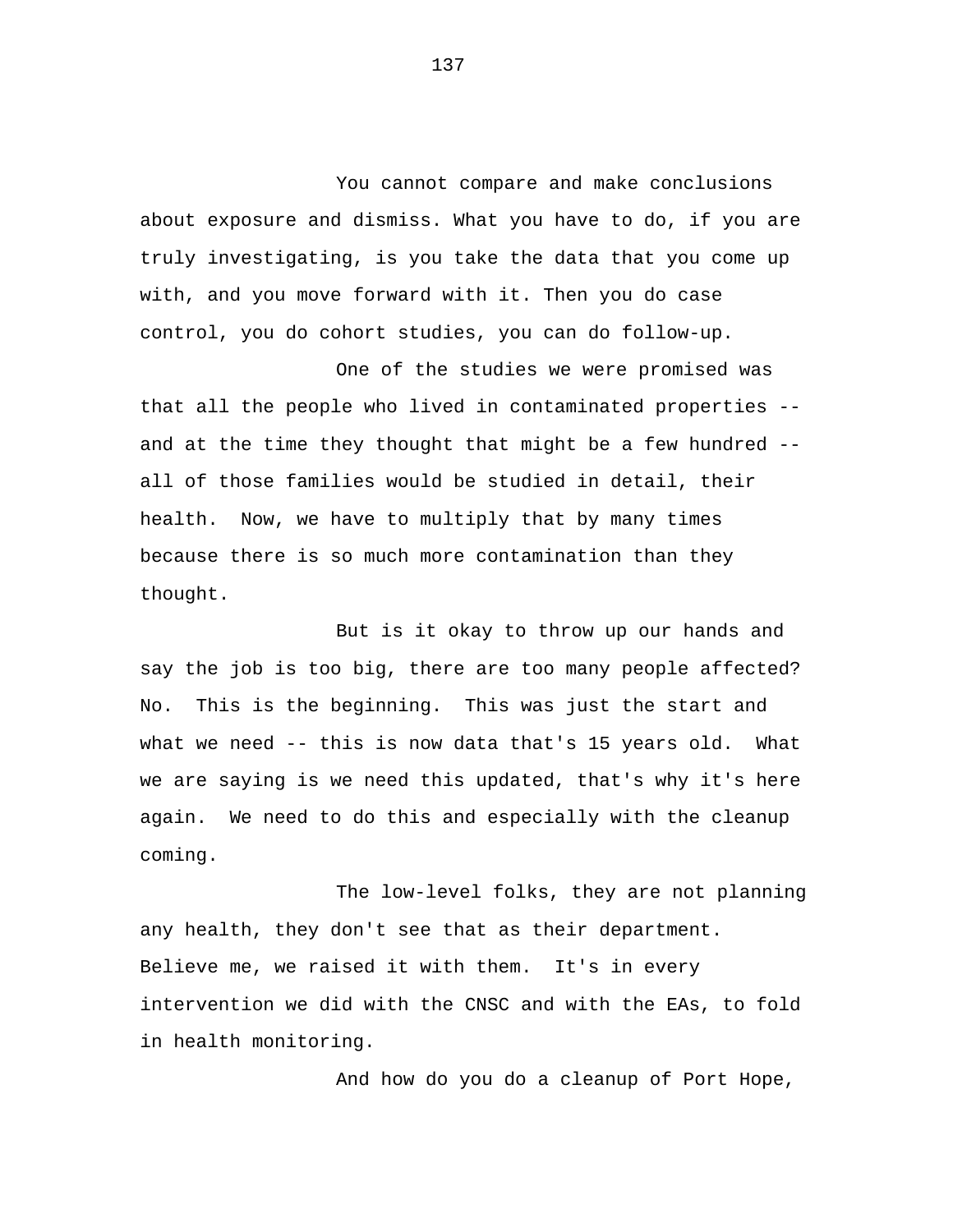not have baselines and not keep checking back with them? Is the problem liability? Is that what is standing in the way of all of this? It shouldn't. It should not stand in the way. If there's liability, accept it, pay people, pay compensation, but give people the truth.

This pablum that comes our way that's just dismissive is hurtful for the people that we've loved and lost.

**THE PRESIDENT:** Okay.

Ms Velshi...?

**MEMBER VELSHI:** Can I follow up on your last statement because I don't think I understand quite what you're saying.

So with the cleanup that's underway, why do you think that there is an increased health risk associated with that? All the folks involved with the cleanup are going to be monitored, at least as far as what they're exposure is. So help me understand why you think there is an increased health risk with the cleanup as opposed to actually you are now getting rid of legacy waste and making the environment so much better.

**MS MORE:** Well, I think there are two prongs to that.

One is the discovery of what people have been living with, that they may not have known or they may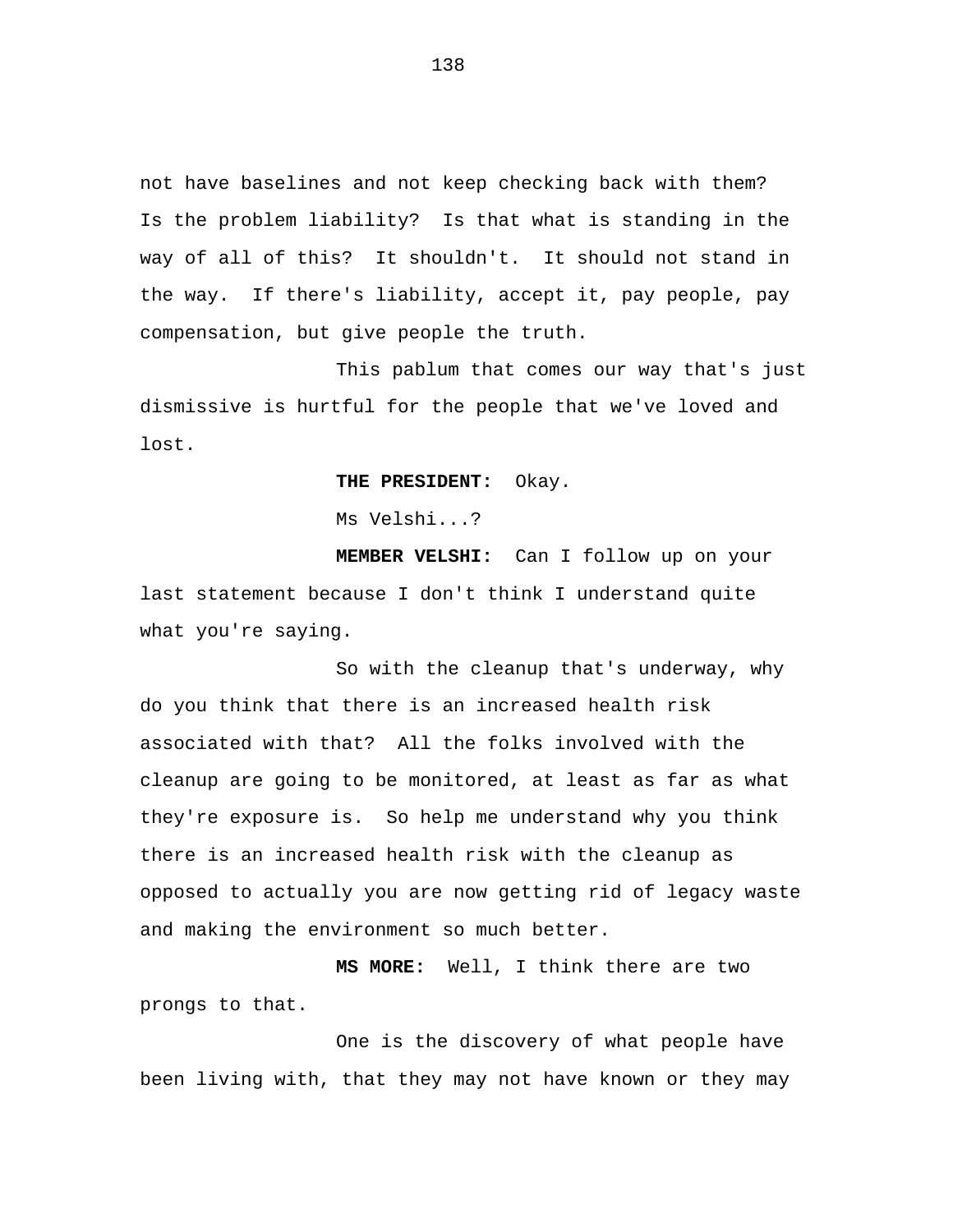have known, and there was nothing to be done about it because there was nowhere to take the waste.

Many people are in that situation and you know that from the reports they have brought to you where they said we are managing waste in place. We have transcripts of hearings where Bob Zelmer and staff came in and said, yeah, there are hundreds of locations and we are kind of watching them to try to make sure nobody changes their building or digs a garden.

So it has been in place, but we are also finding new places. People don't know. So they get gamma through the ground, they have radon in the house, their road frontage is contaminated or the road in front of them is contaminated.

Like I have discovered 2000 cubic metres need to be removed from my street of radioactive waste that my children have bicycled and walked on for years and years. I didn't know about that. And you know what? Nobody has still told me about that.

I found that out by getting information under Access to Information, not of my property, of municipal roadways. What do I find? A picture of my house, the frontage of my house and my roadway across, 2000 cubic metres to be removed.

Come on, there are dozens and dozens and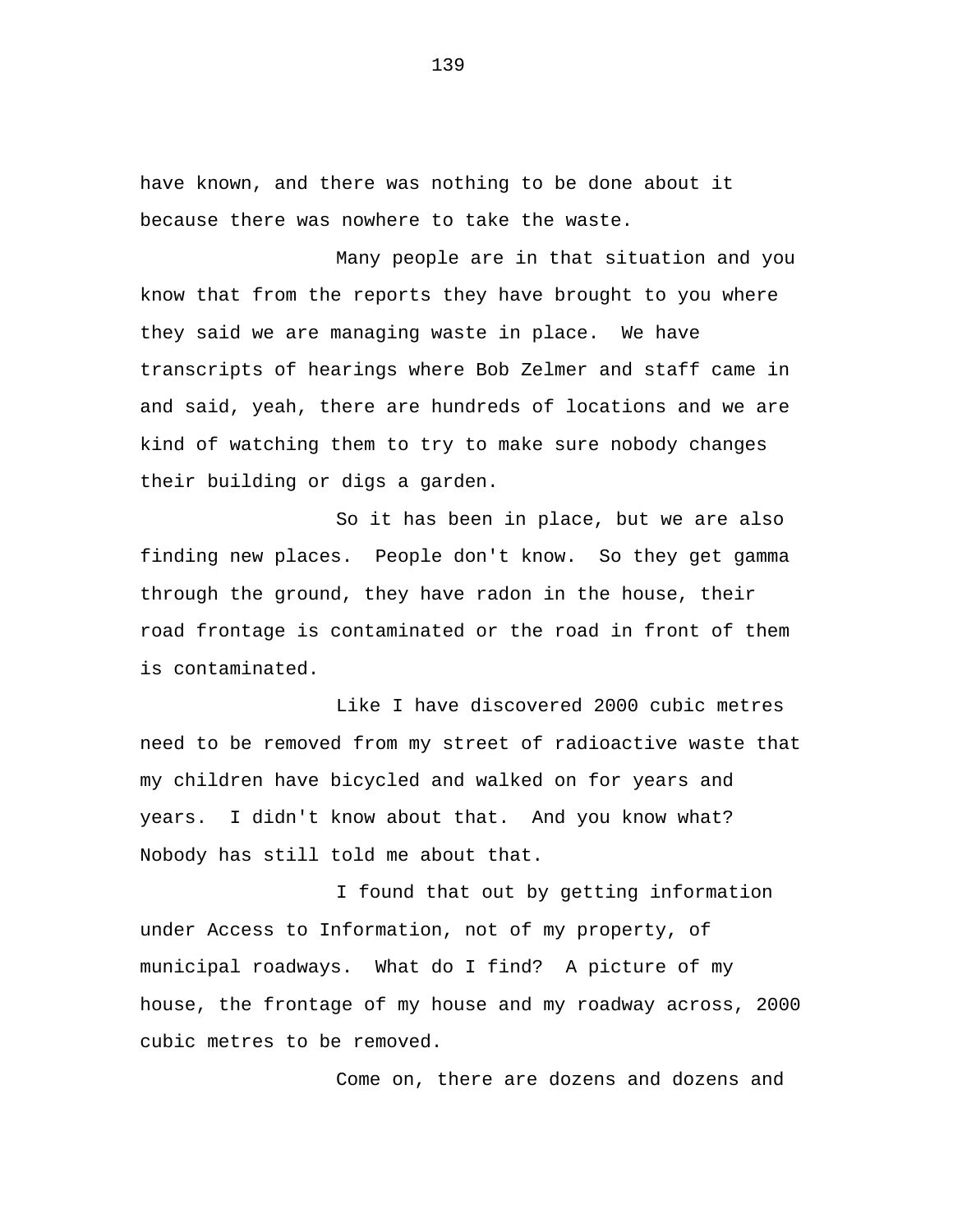dozens of properties in Port Hope like that and people don't know yet. That's one pathway.

The other one is when the digging starts, it will be in the air. It will be aerosol and people will be breathing it in. But again, the trick is played, oh well, the dose.

Remember, we have had depleted uranium here that showed up in John Rainbird. We had 236 that showed up in Dan, Andy Johncox and John Rainbird. We have had 93 percent enriched uranium processed in Port Hope. What is in the wastes? What is in the material in the ground? The Low-Level Office is having to grapple and they are not doing isotope testing of all of this uranium, that's what they have said.

So not all of this waste can go in the Port Hope site because it's too hot, it has to go somewhere else, but that is what we have lived with. That has been in the air, that is in the ground. Do not give this plant a 10-year licence. Make this plant move.

**THE PRESIDENT:** Staff, do you want to comment about the digging up, stirring up, too hot? Not my impression of what they plan and the dust mitigation, the dose monitoring and all that stuff. Can you answer that, please?

**MS MURTHY:** Kavita Murthy for the record.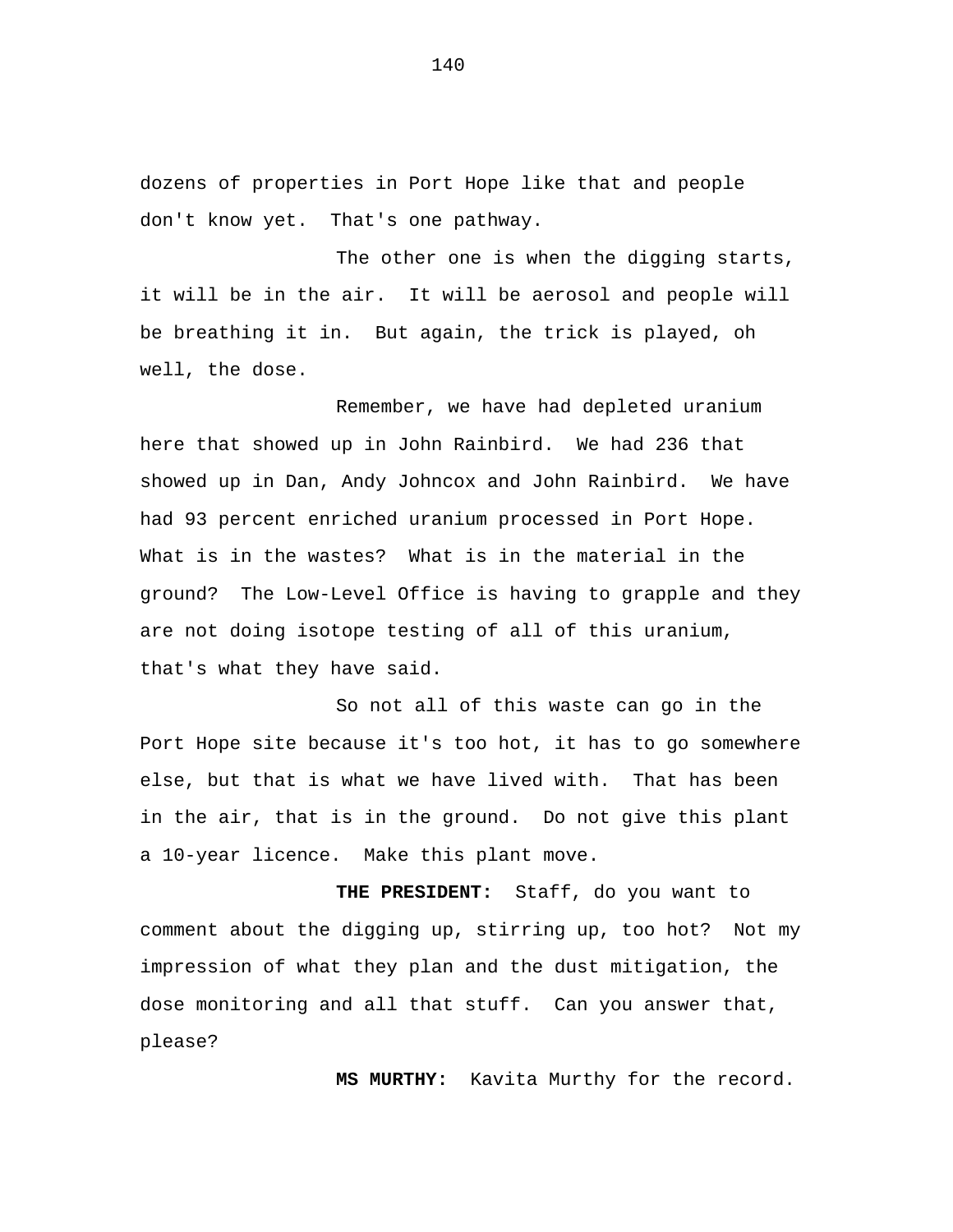So under the EA assessment that was done, any digging, any excavation work that is going to be done, either as a part of the remediation of Centre Pier or by Port Hope Area Initiative as they clean up back yards, will have to have a dust mitigation strategy. This is a part of the licence requirement, so they will have it. So there will not be uranium released into the environment as a result of remediation work.

**THE PRESIDENT:** Thank you.

**MS MORE:** That's impossible. You cannot dig -- they have even allowed for the fact that there is going to be dust in the air. Come on. I mean --

**THE PRESIDENT:** Question...?

**MR. RUDKA:** Excuse me, Mr. Binder, may I make a comment on that? They have just recently taken --

**THE PRESIDENT:** No. You will have a chance to talk tomorrow. I think you are online, you can  $--$ 

**MR. RUDKA:** Well, Mr. Binder --

**MS MORE:** No, he is with me. He's a Board member of the Health Committee. He's here to answer questions as well.

**MR. RUDKA:** Dan Rudka for the record.

I would like to make a comment on just what's going on right now with the cleanup coming out of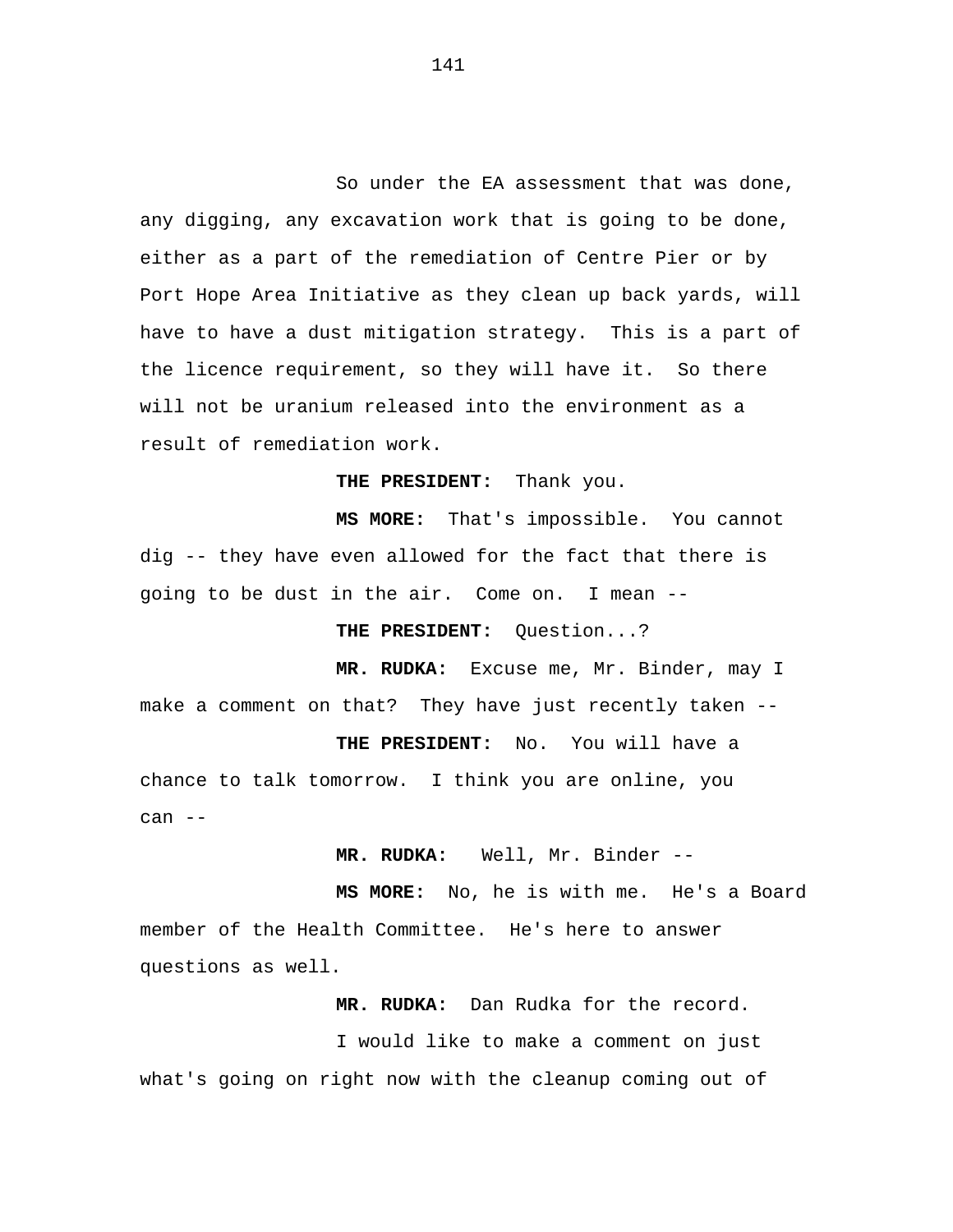the dump as I have been frequenting this town every day.

**THE PRESIDENT:** We are not discussing the cleanup --

> **MR. RUDKA:** No. **THE PRESIDENT:** -- of Port Hope. **MR. RUDKA:** No, we're not but it's -- **THE PRESIDENT:** We're talking about

Cameco's licence.

**MR. RUDKA:** Sir, it's about the dust. We're just trying to verify that. The dust and the -- **MS MORE:** We're talking about the health study.

**MR. RUDKA:** The dust in the air presently coming out of the dump as they are taking dirt away has been immense. You drive through it with a clean vehicle, the vehicle is covered with dust. And this is just the start of cleaning out the pit, sir.

And I'm sorry to interrupt you but I think that it was important to the question as the airborne dust is already showing in town, that I have experienced as an out-of-town resident frequenting the town at least every other day. And again, my apologies for interrupting.

**MS MORE:** We have also seen some of the areas that have been remediated. There has been openness. You know, they are not going to be able to cover this. So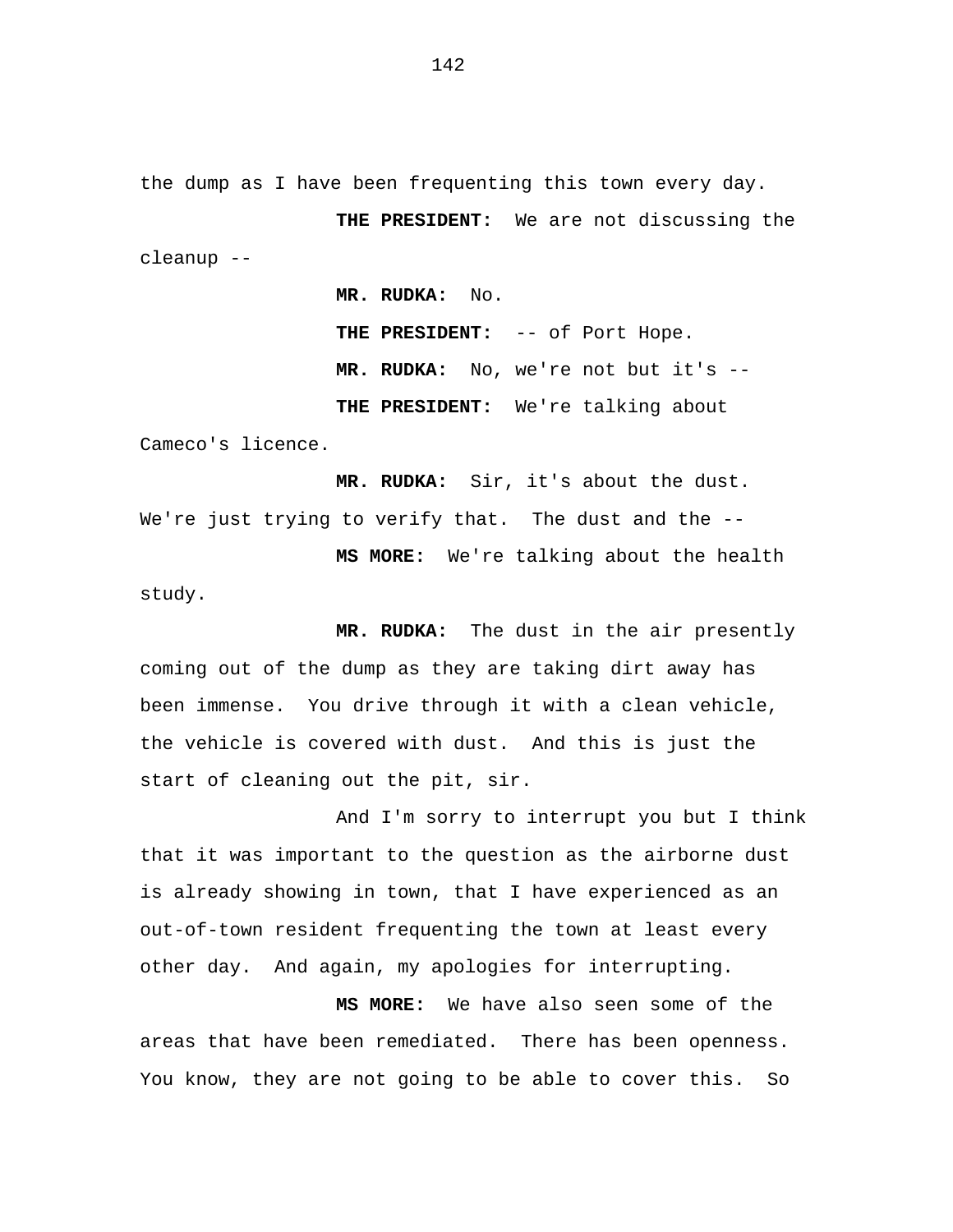the fact -- and the people on their property, are they going to be moved, are the neighbours going to be moved? Are there going to be backhoes? I mean, no.

So getting back to the health point, the fact is people are going to be living through this. People in Port Hope want to live in Port Hope, they want to stay here, but there is no question you regulate basic on risk, that's what you do. It's not the precautionary principle, it's not the commonsense principle, it's not even a public health principle, it's risk assessment, and what we are saying to you is the risk is unacceptable and it's going to increase when the cleanup starts and look what we have already been living with. So nobody needs to tell us there will be no dust in the air. Come on.

**THE PRESIDENT:** Thank you.

Monsieur Tolgyesi...?

**MEMBER TOLGYESI:** This is a question for

Cameco.

Two slides, number 8 and number 16. Number eight is with those barrels close to the fence and close to the pathway where pedestrians are walking. Number 16 is a truck which is parked somewhere, I don't know whether it's supposed to be public or private land.

Do you have -- do you measure gamma radiation -- say in Slide 8, how is gamma radiation from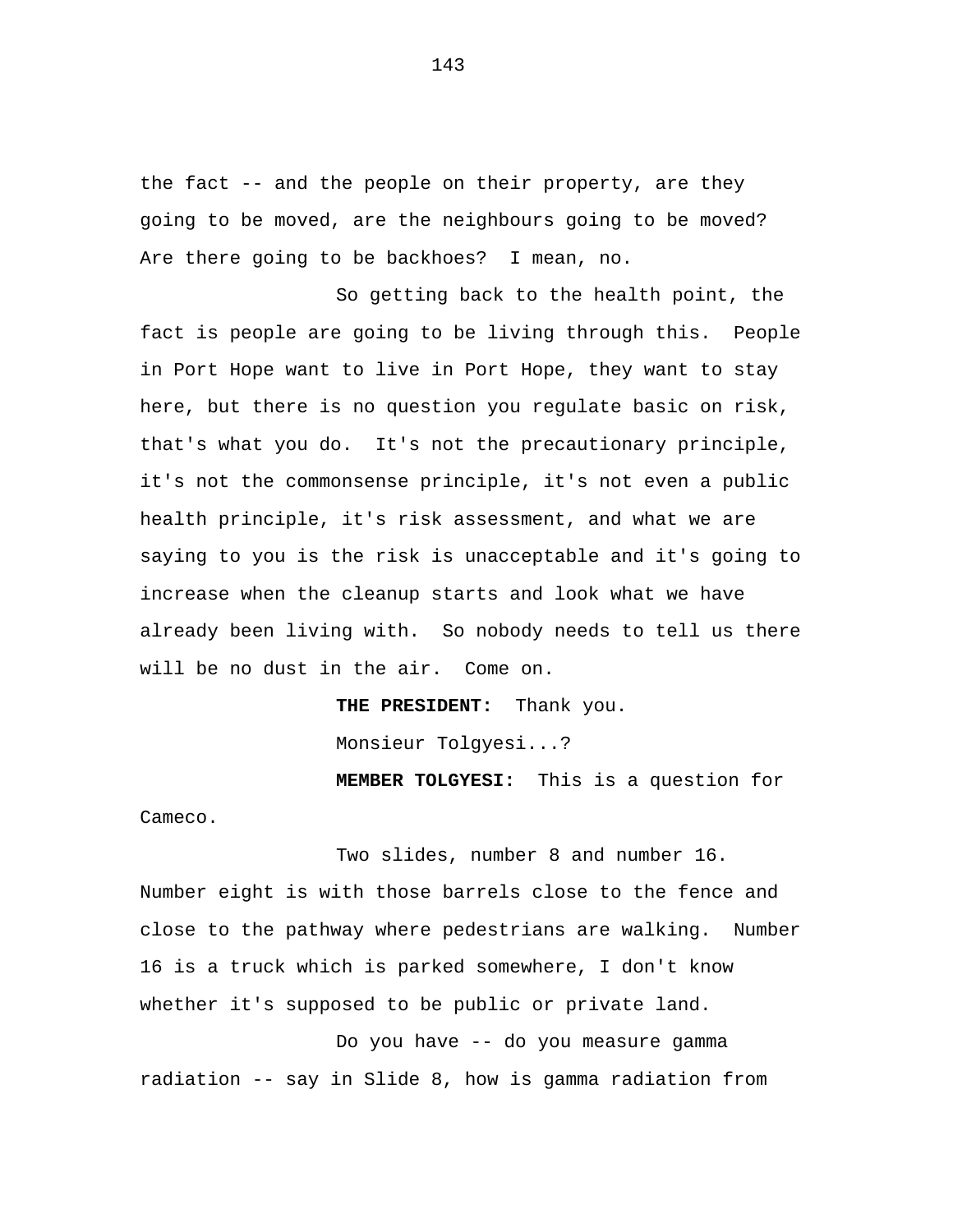those barrels, what's the content in and how far, you know, do you measure what's the impact of gamma radiation with the distance, if it's declining or you should store those barrels further from the fence, further from the sidewalk?

**MR. INGALLS:** Dave Ingalls for the record.

Around both site 1, which is our main site, and site 2 we do have environmental dosimeters, as we call them, stationed around the site. All of those are monitoring the gamma radiation at the fence line and all of them are demonstrating that the emissions at the fence line are at ALARA levels, they are very low and a fraction of the public regulatory dose levels.

In the picture on Slide 8, you have six cylinders that are shown in the picture there. Actually, you can see in the picture there is a sign on the fence and the sign on the fence actually indicates that those cylinders are all empty and cleaned. So those cylinders that are stored there do not contain any uranium residues in them. They are empty clean cylinders that are being stored there for future decommissioning.

**MS MORE:** That has not always been the case. And also cleaned UF<sub>6</sub> cylinders also can have what they call a foot, I believe, where they can still emit radiation even from empty cylinders. But I mean isn't there a basic question if we step back and look at this,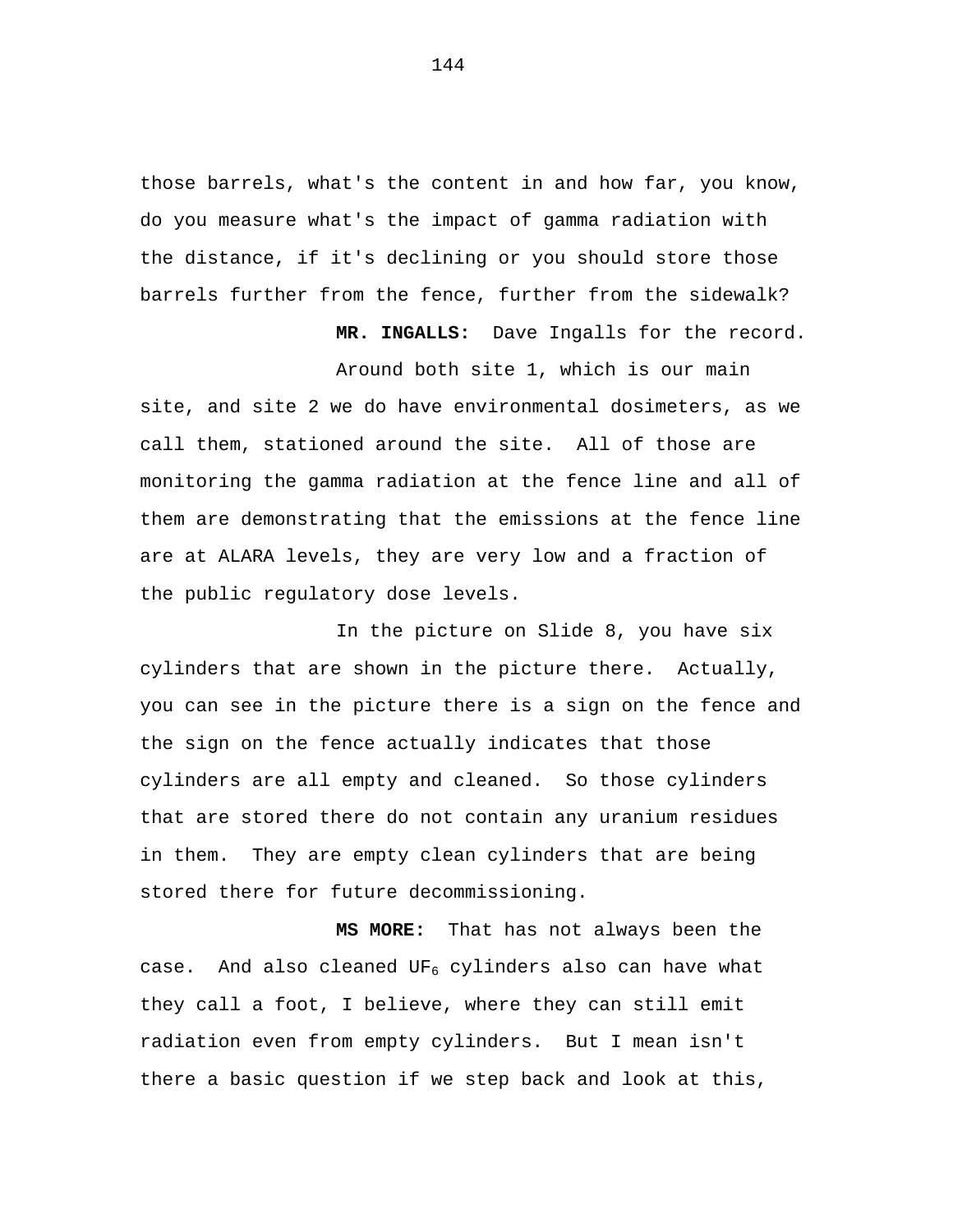what are they doing there? What are they doing by a fence line? Why do you need an allowable gamma level by a fence line, by a sidewalk and a public road?

And on the other side of that fence is a parking lot for employees and I don't think it's Cameco employees, no, it's of other businesses right in the vicinity. This is a neighbourhood basically where these are located.

So, you know, what happened here is everything got very lax and it was all very easy and we have made the economic trade-off since the 1930s with a plant on the waterfront and it has grown and grown and grown like Topsy and it needs to go and have everything cleaned up. Because if you stand back and look at this, this makes no sense and it would not be approved today to locate here. Isn't that correct? If you really look at this picture, they wouldn't be here, and surely it is your job to pull the plug.

**THE PRESIDENT:** Thank you.

Anybody? Any others?

**MEMBER TOLGYESI:** Just to staff. Did you go through those studies and measure what Cameco is talking, that around the fence there is no gamma radiation or very weak or very low radiation which is not a danger or not a risk?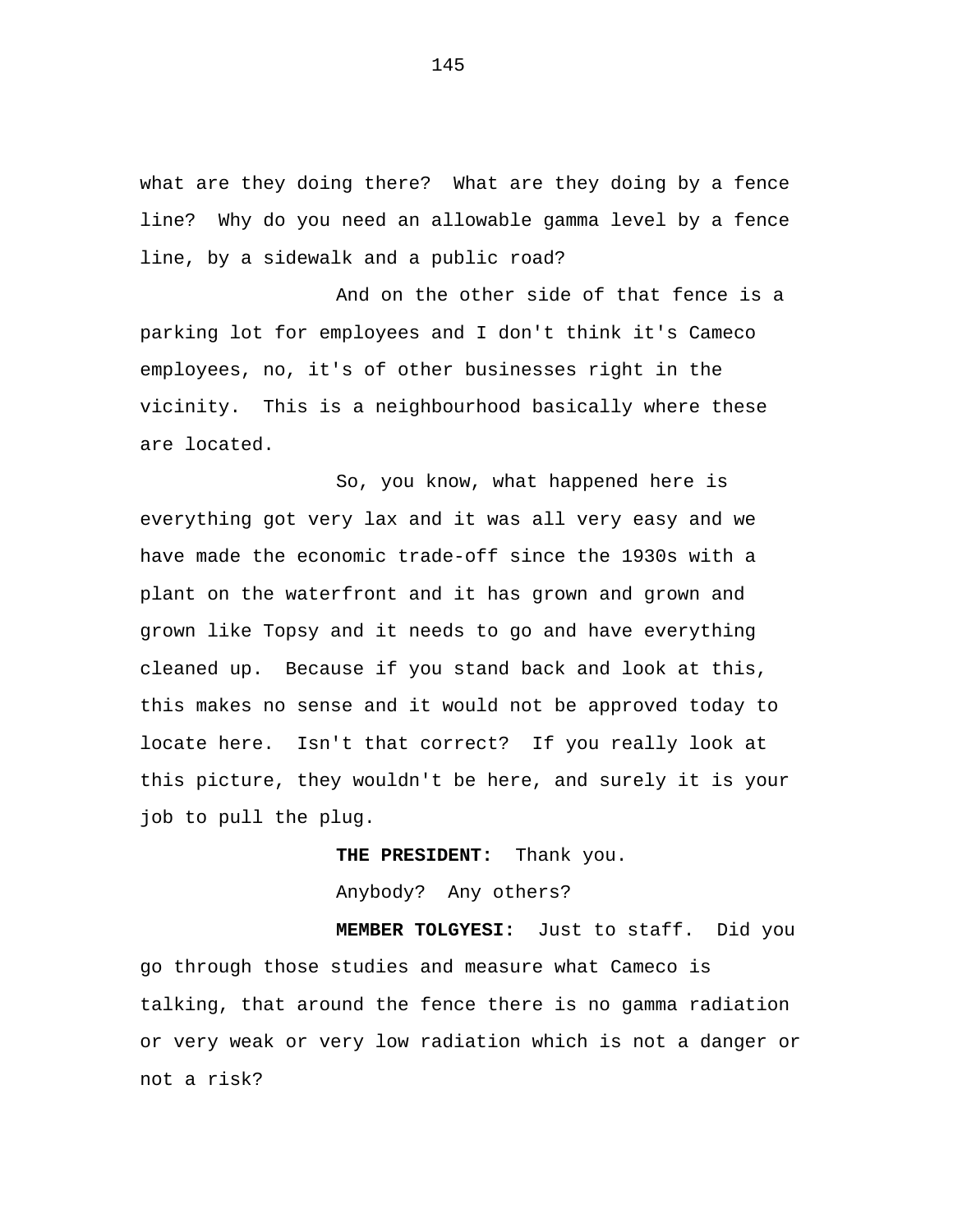**MS MURTHY:** Kavita Murthy for the record. I would like for Ben Prieur to respond to the question.

**MR. PRIEUR:** Benjamin Prieur for the record, CNSC Project Officer for the Cameco Conversion Facility. I have been a CNSC inspector since 2008 and most recently have been the single point of contact for this file since 2013.

I just wanted to note that in 2015 CNSC staff conducted a waste management inspection of site 2. We spent time and attention on those cylinders that are located along the side of the fence and we confirmed that these cylinders are in fact double cleaned and that was detailed in our inspection report.

**MR. JAMMAL:** If you will allow me, Mr. President. Ramzi Jammal here for the record.

If you look at intervenor Slide number 18 and Mr. Tolgyesi was asking the question with respect to the protection associated with the transport. Slide number 18, during the environmental assessment and previous licensing process every transport package is required to have a measurement on the outside, but the studies here on Slide number 18 used by the intervenor talk about the fact that the public will be exposed to 1.7 microsieverts per year to 3.2 microsieverts per year.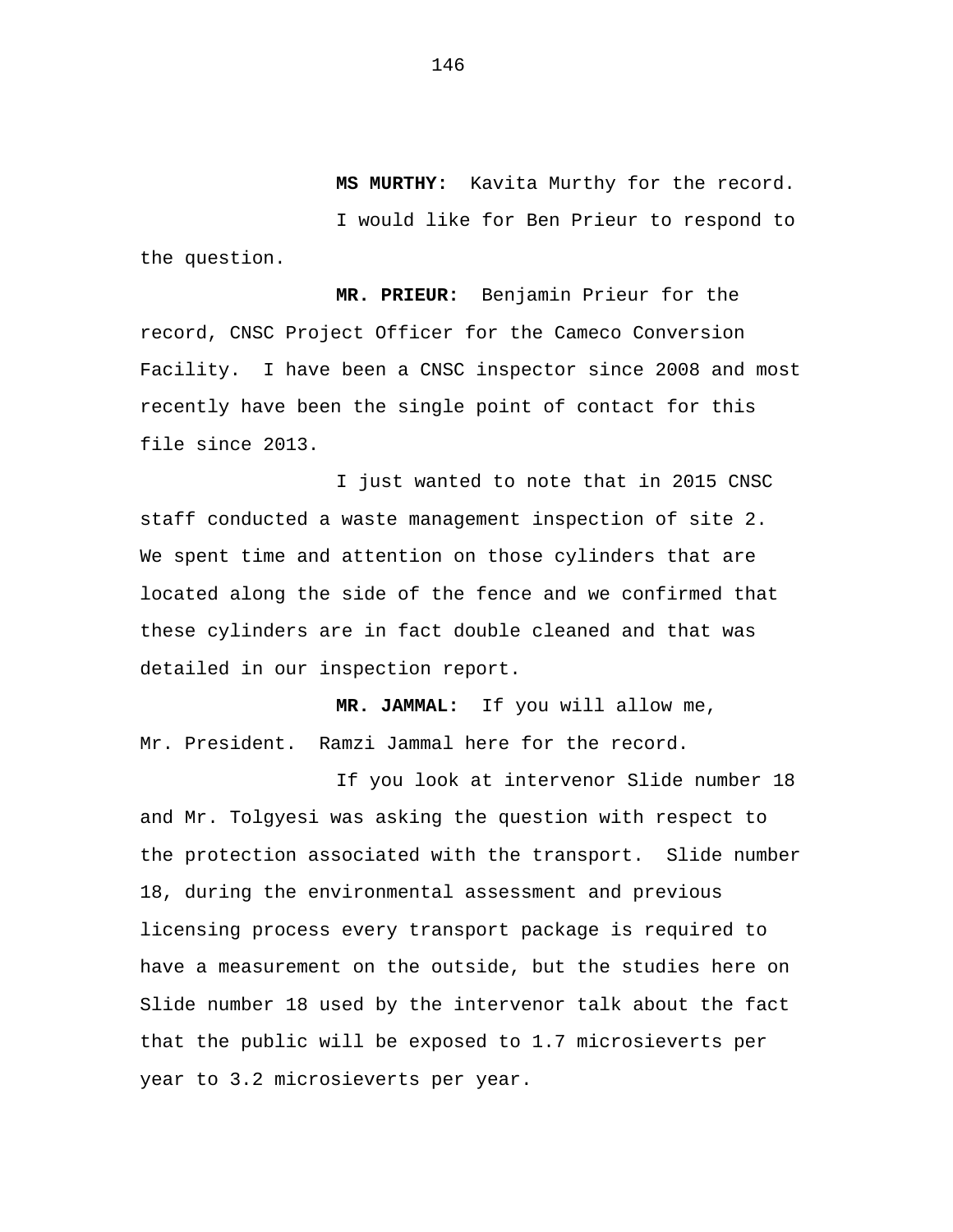There is a health limit and there is a regulatory limit based on an occupational limit of 1 mSv. That means 1,000 microsieverts. The public exposure from the truck is 1.7 micro. So if you do the math, it's a fraction.

So the key point here is the public safety associated with transport is not at all at risk because our job is safety and so is the transport requirement for the truck picture.

And I have the advantage here, I have a screen I can blow up. If you look at the slide of the truck itself, you will see a United Nations number with a placard of radiation source and in it, it says a TI, which is Transport Index, where every container -- it's actually -- I see you flipping, you already passed it, but I will give you the slide number. It is Slide number 15.

On the upper part of the container it says a "permissible gross mass of 15,450 kg." Next to it there is a trefoil. If you magnify it, you can actually see a "TI." So in other words, every container is measured after it has been loaded and making sure that it meets the transport requirement not just for Canada but for the international. Since most of the containers are the best within Canada or internationally, they must meet international requirements under the IAEA.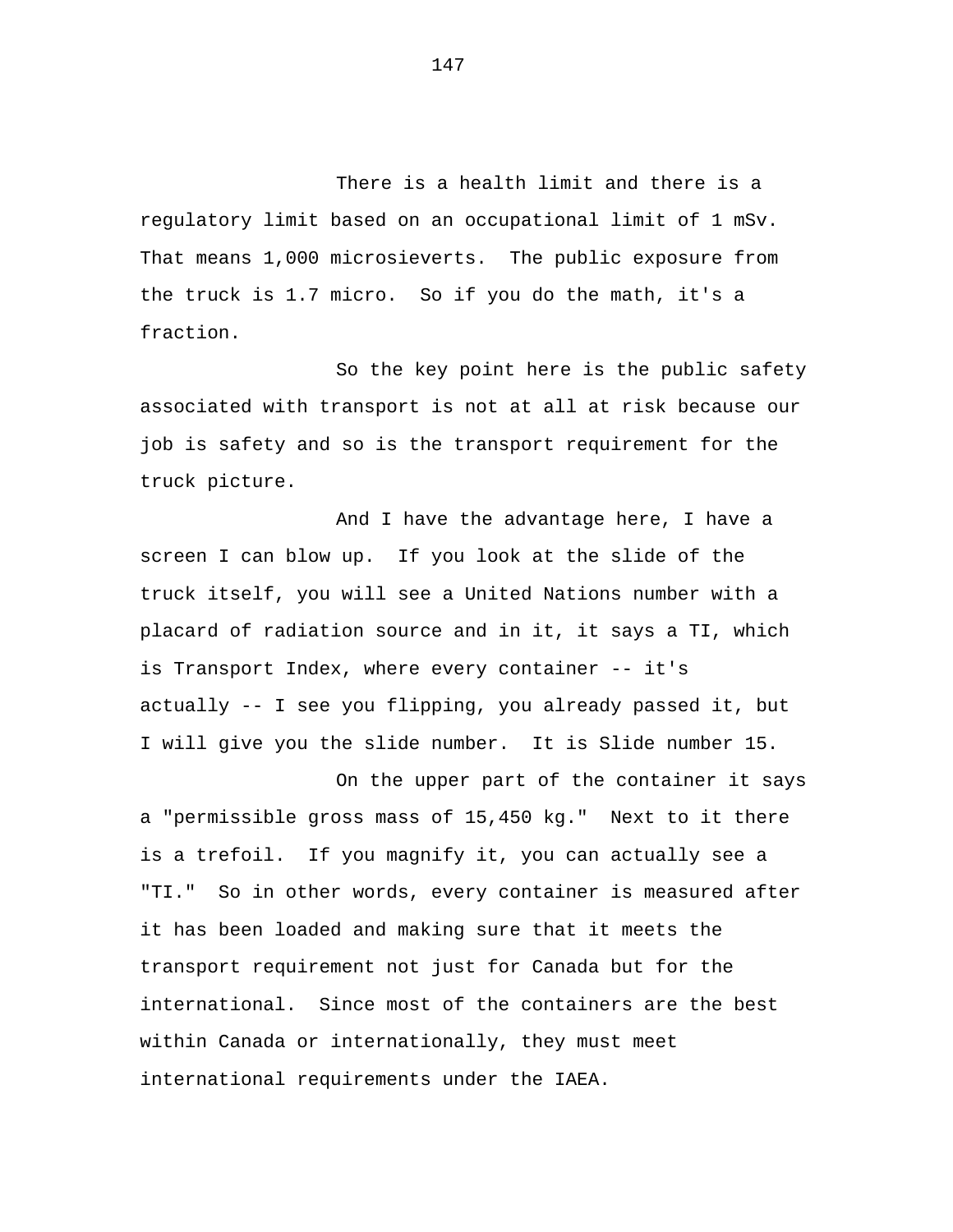**MS MORE:** So may I comment? If you have a child, your child standing at a bus stop at the corner of Peter Street and King Street and those are going by, is that okay that that child gets a dose from that truck and there is a calculation that that's an acceptable risk for the children of Port Hope and the people of Port Hope? It doesn't need to be there, that's our point. We're not saying do away with it all. That's a different discussion. This is it is in the wrong place and it presents an ongoing risk to the people of Port Hope.

This is about silos too. This is an exposure from the truck. So during that day as well there is inhalation for people who live or work in particular areas. They may live in a new home that has elevated radon, they may have a yard that has elevated gamma. So there are silos of exposure that are not factored in when someone says, "Oh well, you know, the slide, there are so many deaths that will happen, but it would take 40 truck loads." No, no. There is an ongoing effect.

The other thing I want to mention is the fence line that you questioned where the cylinders are has the highest level of allowable exposure; is that correct? It's 40? The allowable exposure along that street is higher than the gamma exposure down at the waterfront. I believe it's 40 microsieverts on that street on the theory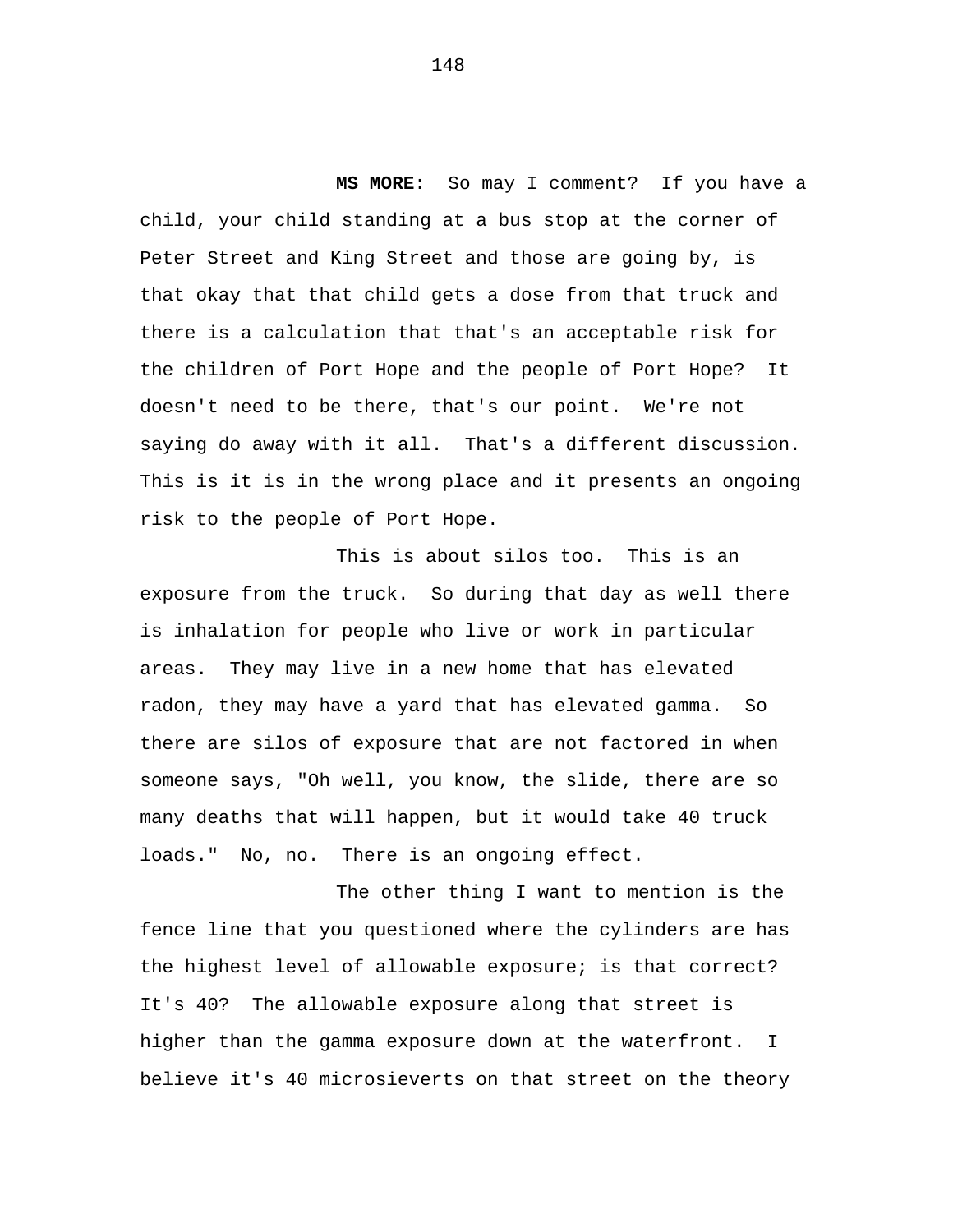that who's going to be there. Well, lots of people are there.

So again, it's a cavalier attitude not taking into account that this is an occupied thriving community and we ask you to take that into consideration and also to please take our input today into consideration on Thursday when you are hearing about the progress of the cleanup. We do not have an intervention on that day, but hopefully our comments today will be factored in.

> **THE PRESIDENT:** Monsieur Tolgyesi, fini? Dr. McEwan...?

**MEMBER McEWAN:** So let me understand. What is the dose rate at the fence from the barrels?

**MR. INGALLS:** Dave Ingalls for the record. I will let my colleague Ms Rebecca Peters actually comment on what the dose rate is around that site 2 location there.

From the barrels themselves, they are cleaned, they don't have a heel on them, they have been washed and plugged, they just need to be disposed of essentially, but there is no uranium left, heel left in those cylinders. So there is no dose coming from the cylinders.

Around both site 2 and site 1 we have environmental dosimeters, as I mentioned, around all of the fence lines and the dose rate at the various locations are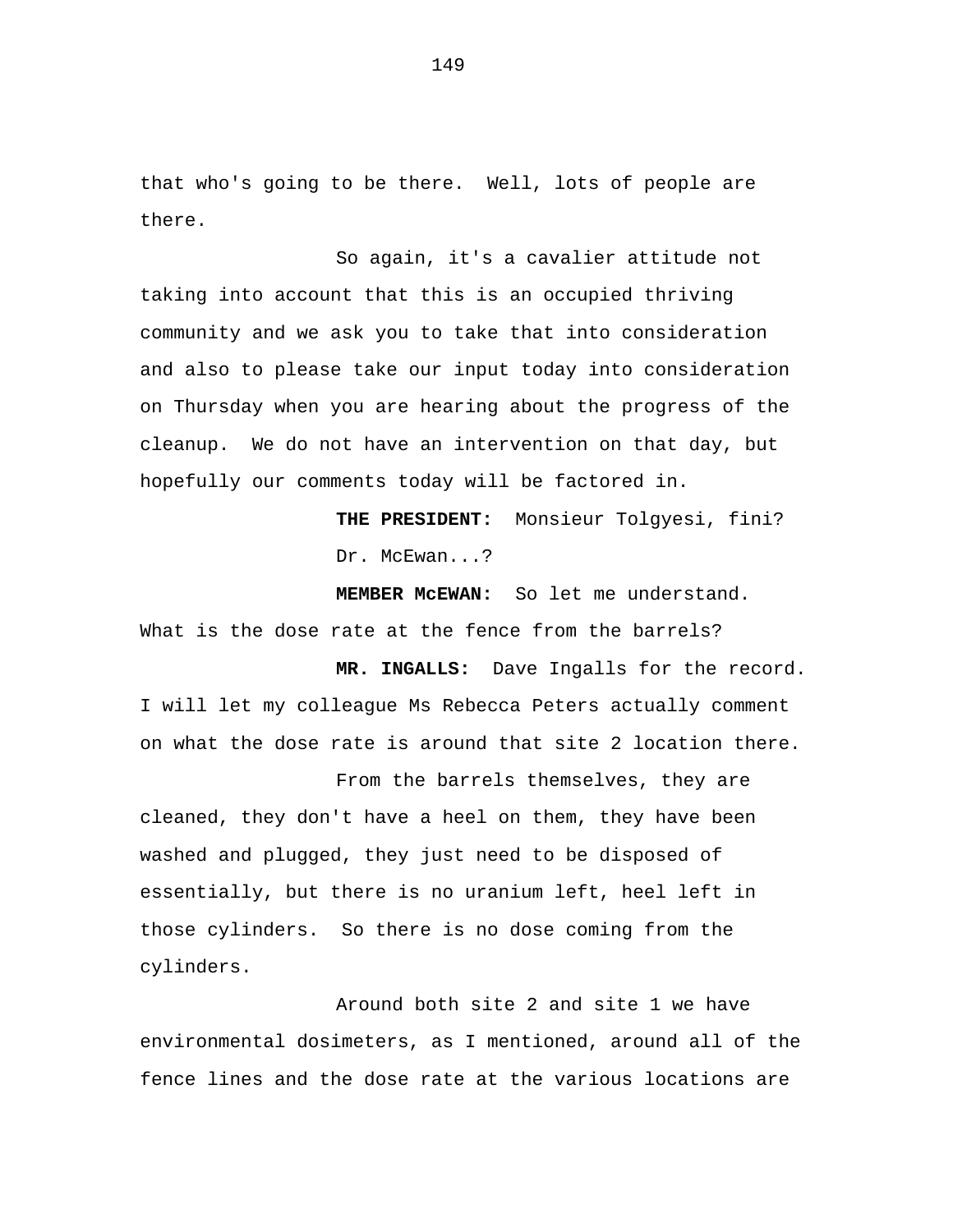different depending on its proximity to buildings where materials are stored. For site 2, where these barrels are located, the dose is actually coming from the buildings where we have materials stored inside those buildings.

And I will let Ms Peters answer the actual dose question.

**MS PETERS:** Rebecca Peters for the record. Just to clarify, the actual action levels for the receptors at site 2, so the Dorset Street site, it's 10 microsieverts per hour for one of the stations and 25 microsieverts per hour for the remaining five stations. At the main site the action levels range from 10 microsieverts -- sorry, .1 microsieverts per hour to .4 microsieverts per hour. Sorry, it was .1 microsieverts per hour to .25 at the site 2.

With respect to the ongoing emissions gamma rates at the fence line, the site 2 was .044 in 2015, and all of the data that we have collected, and we collect this on a monthly basis, that was incorporated into our derived release limit report, which we revised late last year or beginning of this year, which was submitted to CNSC staff and accepted earlier this year. So all of this has been taken into consideration.

**MS MORE:** So if I may comment that what she just said really doesn't mean anything to a person who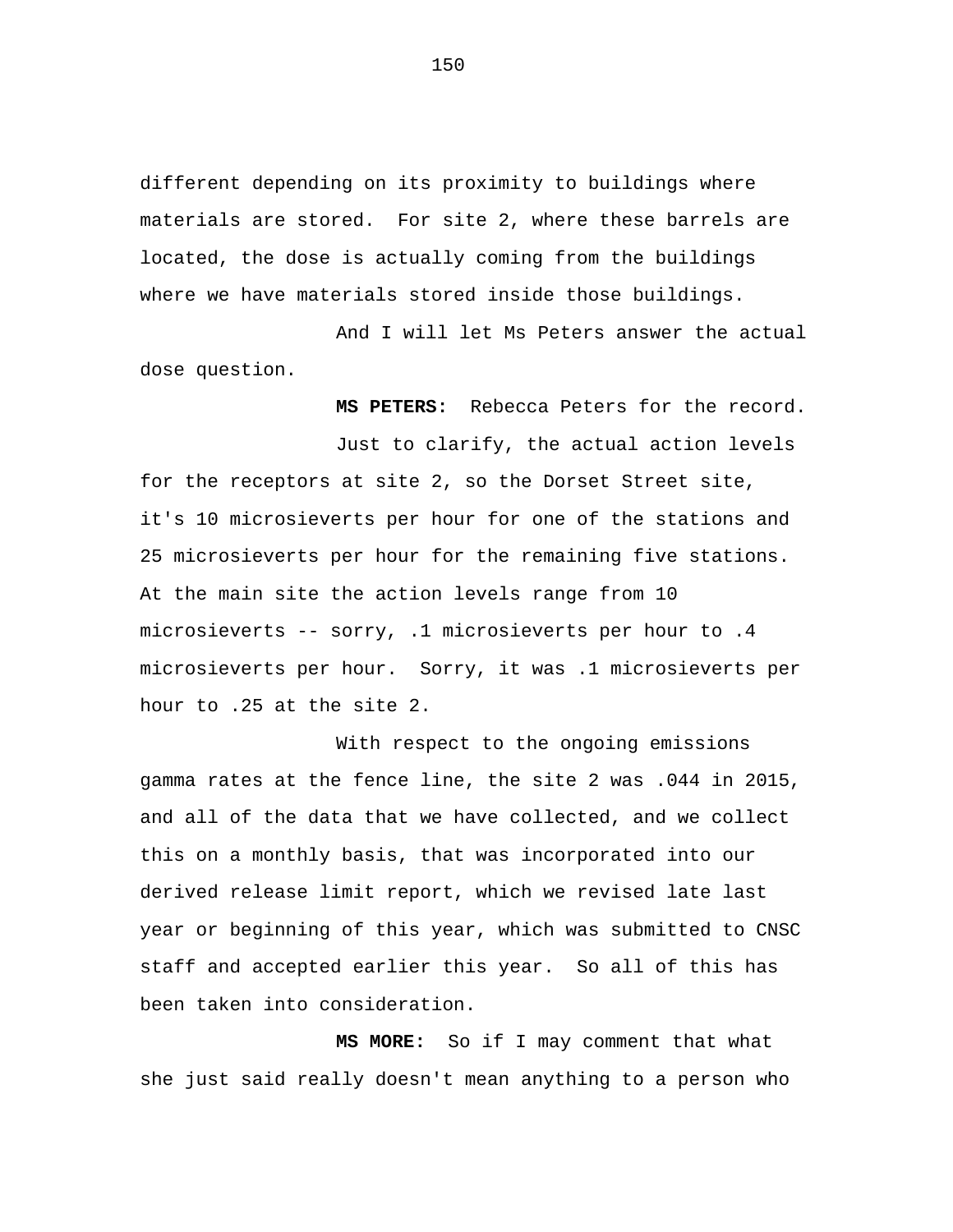is walking by or who parks their car there. That's technical data adjustment or whatever we want to call that, but the actual reality to people, they have a higher allowable level at that fence line in the neighbourhood than they have at the other sites and yet it is in the neighbourhood, there are people there and they need it for a reason. They need it because they have material inside that is emitting radiation. And people are exposed to it, so it's another pathway, and she just said --

**MEMBER McEWAN:** How often do you exceed the action level?

**MS PETERS:** Rebecca Peters for the record.

During the last licence period there were two action level exceedances at the main site, there were no action level exceedances at site 2, which is the site we are discussing.

**MS MORE:** But please bear in mind that that's the action level. Just the fact of radiation coming out into the street from a building, which most people in Port Hope wouldn't even be aware of, they wouldn't even know that, but it's there.

**MR. JONES:** Mike Jones --

**THE PRESIDENT:** I assume you mean by that that there is no safe limit? That's what you're trying to say here?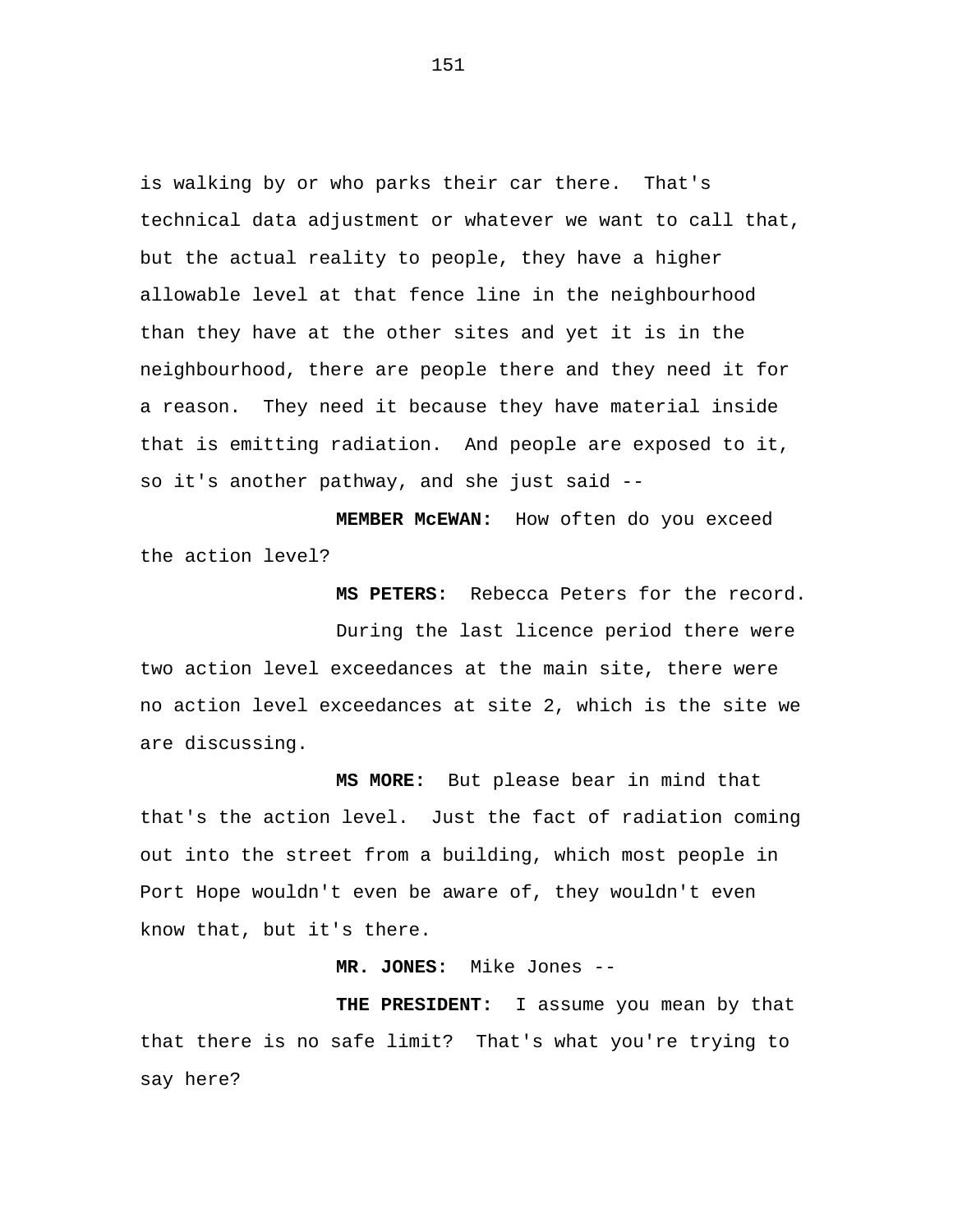**MS MORE:** I'm saying there is no -- in Port Hope --

**THE PRESIDENT:** They talk about 10 microsieverts per hour. Is that a safe dose to the public? That's what I'm trying to figure out here. So if you walk by it, are you going to get a dose that will harm you?

**MS PETERS:** Rebecca Peters for the record.

No. That is a safe limit. Our action

levels are set significantly below our site release limits, which are set at a third of the public dose limit of 1 mSv.

**THE PRESIDENT:** So isn't that what we are debating here, that there are limits set up by health authorities, you don't accept them basically because you don't -- that's what I hear you saying.

**MS MORE:** No. No. I --

**THE PRESIDENT:** Because all of those, even on some of the sites that you discovered, the dose that you actually read, the gamma dose is very, very low, is my understanding.

**MS MORE**: Well, I don't think you would want it every day and you wouldn't want your children to have it every day, and there are children who live right across the street from that facility who play on the road and bicycle there and that's just -- no, we don't accept this at all, that that's a safe level. The American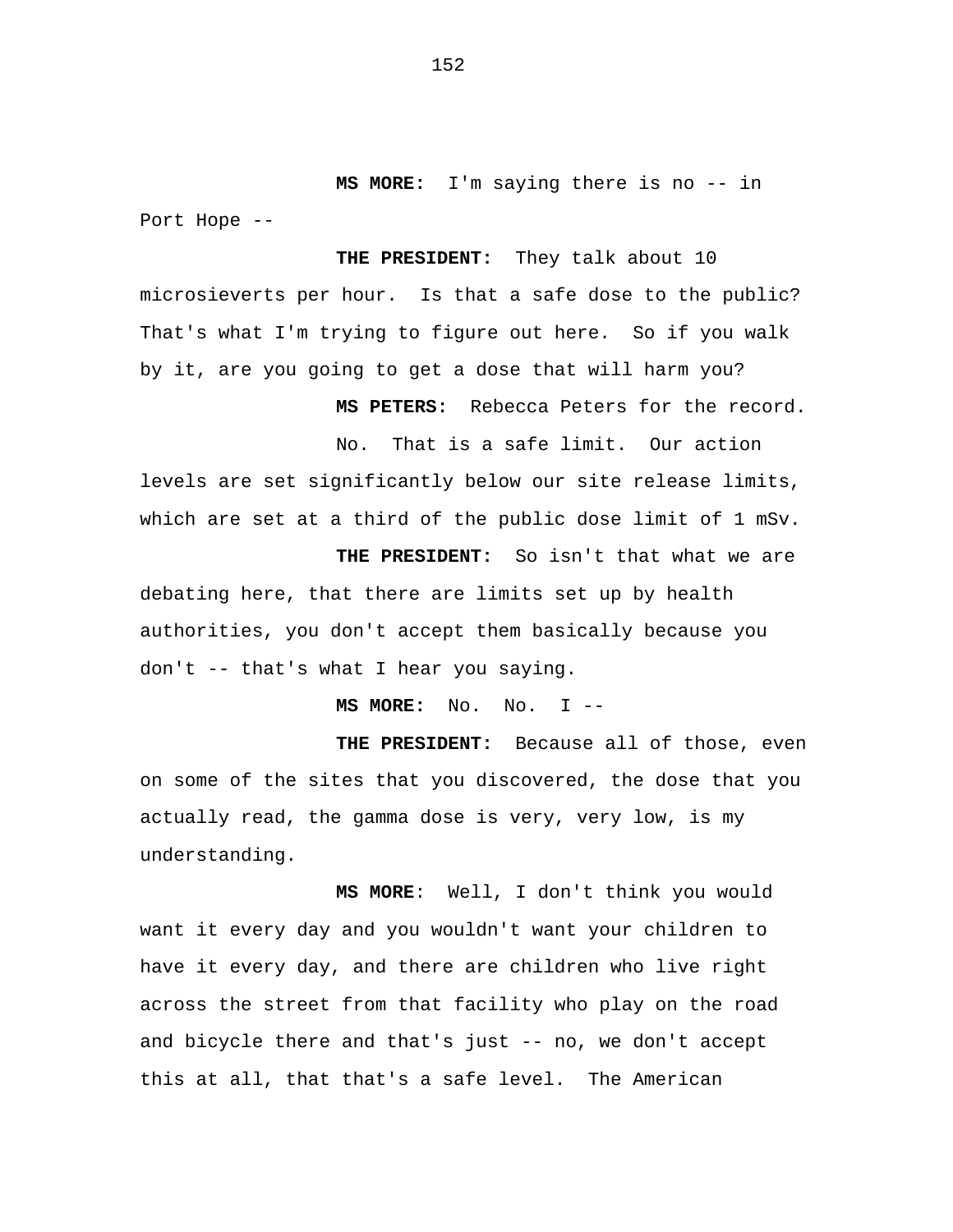Academy of Sciences in the United States has stated, as many other health professionals, there is no safe level.

But what we are saying is if you walk by, is it really conscionable to subject the people of Port Hope to ongoing radiation, like X-rays coming out every time they walk down the street and they don't even know it's happening. So that's what we are arguing. It's not that, you know, we want to get into no safe level, although there isn't, but the fact is we are exposed all the time to risks in Port Hope through a number of pathways. That is indisputable. You have seen the evidence today, you see the evidence from them. But the problem is your paradigm, it's an acceptable risk to keep the company going.

**THE PRESIDENT:** Okay, thank you. Thank you for that.

Any final questions? Any final comments?

**MS MORE:** Just I guess to reiterate that we ask you to really give serious consideration that we are going to pursue this, that it's time that this company really began to restore the waterfront, do the cleanup. Right now while the spotlight is on Port Hope and the federal government has committed almost \$2 billion -- and that tells you the size, right, and it will be more than that -- why not let Port Hope have a complete thorough cleanup and have the waterfront back? We still need the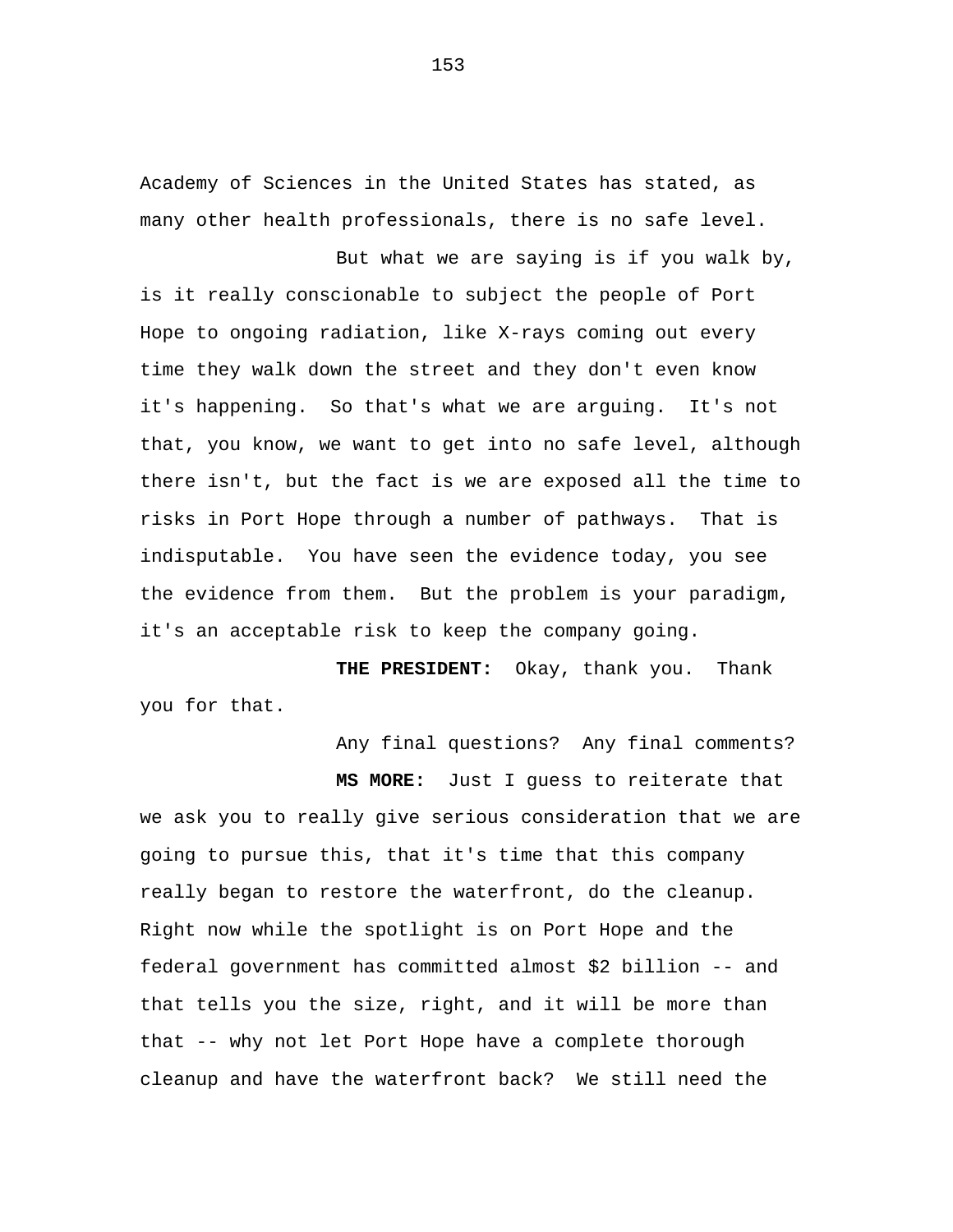health studies because the horse is out of the barn on the years of exposure, but please let us have that finally. Thank you.

**THE PRESIDENT:** Thank you.

**CMD 16-H8.37** 

**Oral presentation by the** 

**Canadian Nuclear Laboratories** 

**THE PRESIDENT:** So the next submission is an oral presentation by the Canadian Nuclear Laboratories, as outlined in CMD 16-H8.37.

I understand that Mr. Hebert will make the presentation. Over to you.

**MR. HEBERT:** Good evening, President Binder and Members of the Commission. For the record, my name is Craig Hebert and I am the General Manager of the Port Hope Area Initiative, which I will refer to as the PHAI.

With me this evening is Glen Case, Senior Technical Advisor with the PHAI.

On behalf of Canadian Nuclear Laboratories, the licensee for the PHAI projects, I'm here today to provide an intervention in support of Cameco Corporation's application to renew its licence to operate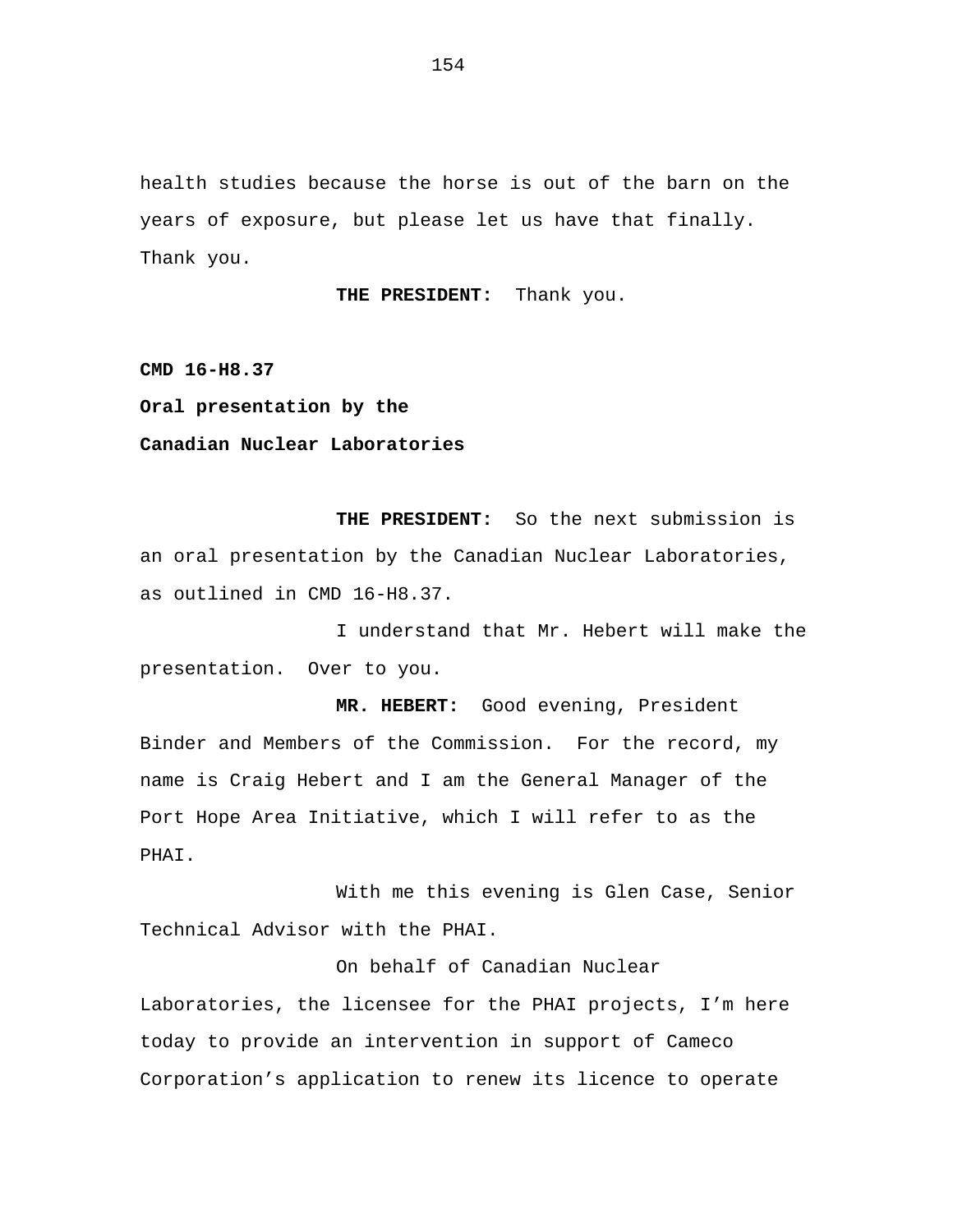the Port Hope conversion facility for a period of 10 years. The PHAI is a federal initiative to

implement safe local, long-term solutions for the remediation of historic low level radioactive waste in the municipalities of Port Hope and Clarington. The waste is the result of the operations from the former Crown corporation, Eldorado Nuclear, which operated in Port Hope from the 1930s to the 1980s, on the site that is now Cameco's current operations.

In each community, the waste will be consolidated into new Long-Term Waste Management Facilities. In Clarington, the new facility began receiving waste on November 1st of this year, just last week. The Port Hope facility is currently under construction and is scheduled to open in 2018.

The PHAI is being conducted under a legal agreement between the government of Canada and the two host municipalities and, of course, licences issued by the CNSC. Under the legal agreement, a total volume of 150,000 cubic metres has been allocated in the Port Hope facility for Eldorado legacy waste that has been in storage at Cameco's Port Hope site since before 1988 as well as materials resulting from the decommissioning of former Eldorado, now Cameco, owned and operated processing facilities.

As part of its Vision in Motion project,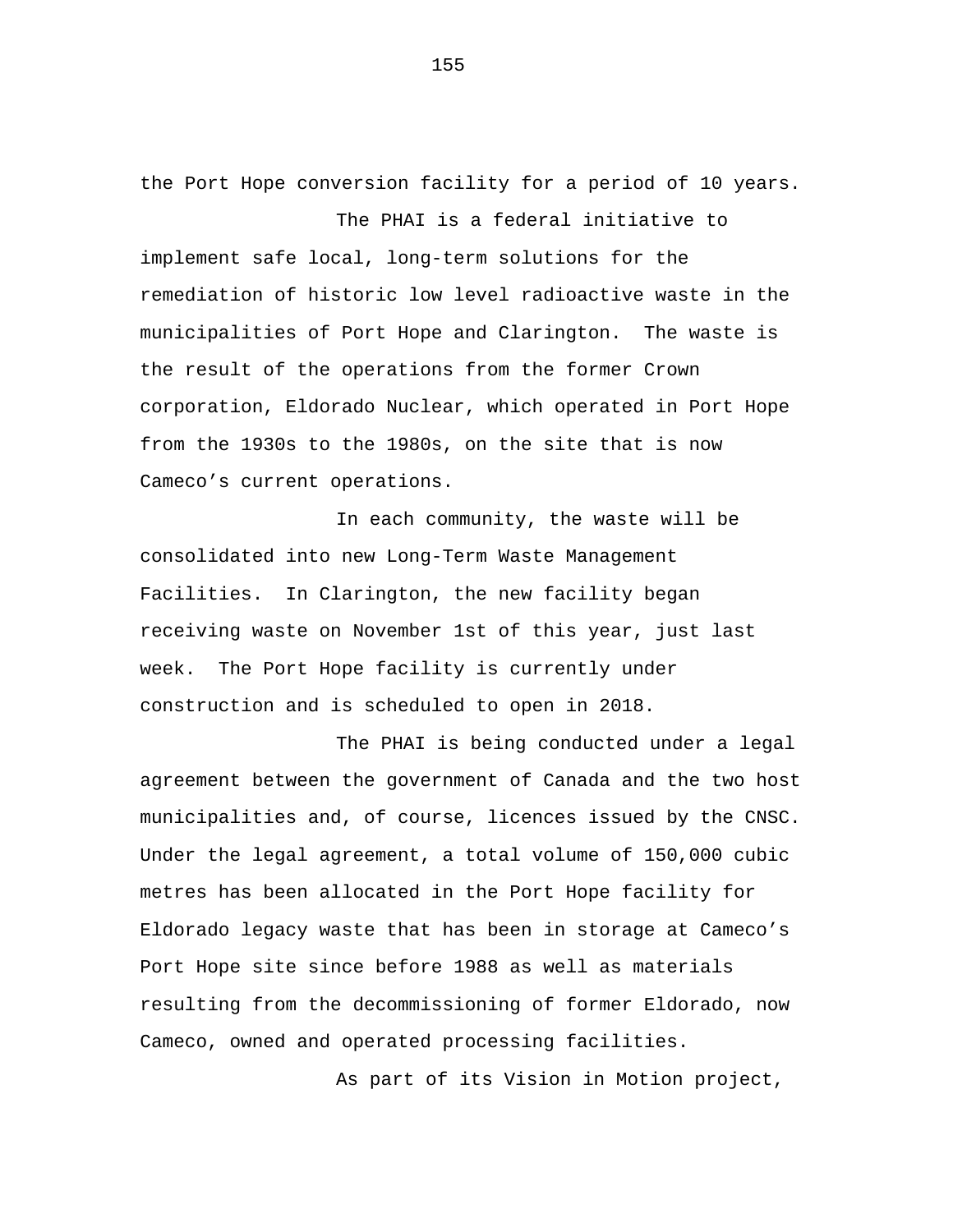Cameco will deliver the materials, consisting primarily of soil and building debris, to the Port Hope facility in accordance with specifically defined waste acceptance criteria. Under the PHAI's Port Hope project, Canadian Nuclear Laboratories is responsible for receiving the materials and emplacing them in the Port Hope project's engineered aboveground mound.

The Vision in Motion and the Port Hope project are being executed in parallel, as both involve work in the harbour on the centre pier and the West Beach areas of Port Hope, and the remediate waste from both projects will be placed in storage in the Port Hope long term waste management facility.

Representatives of the PHAI and Vision in Motion project teams have been working cooperative since the PHAI's inception in 2001 to plan the activities required to meet the obligations of the PHAI legal agreement. This cooperation has included input into the environmental assessment studies for the PHAI and Vision in Motion projects, development of clean-up criteria, transfer of responsibilities from Cameco to CNL for the operation of existing historical wastewater treatment plans, and detailed planning and coordinated -- of the coordinated activities that will be required to implement the remediation of the Port Hope waterfront areas.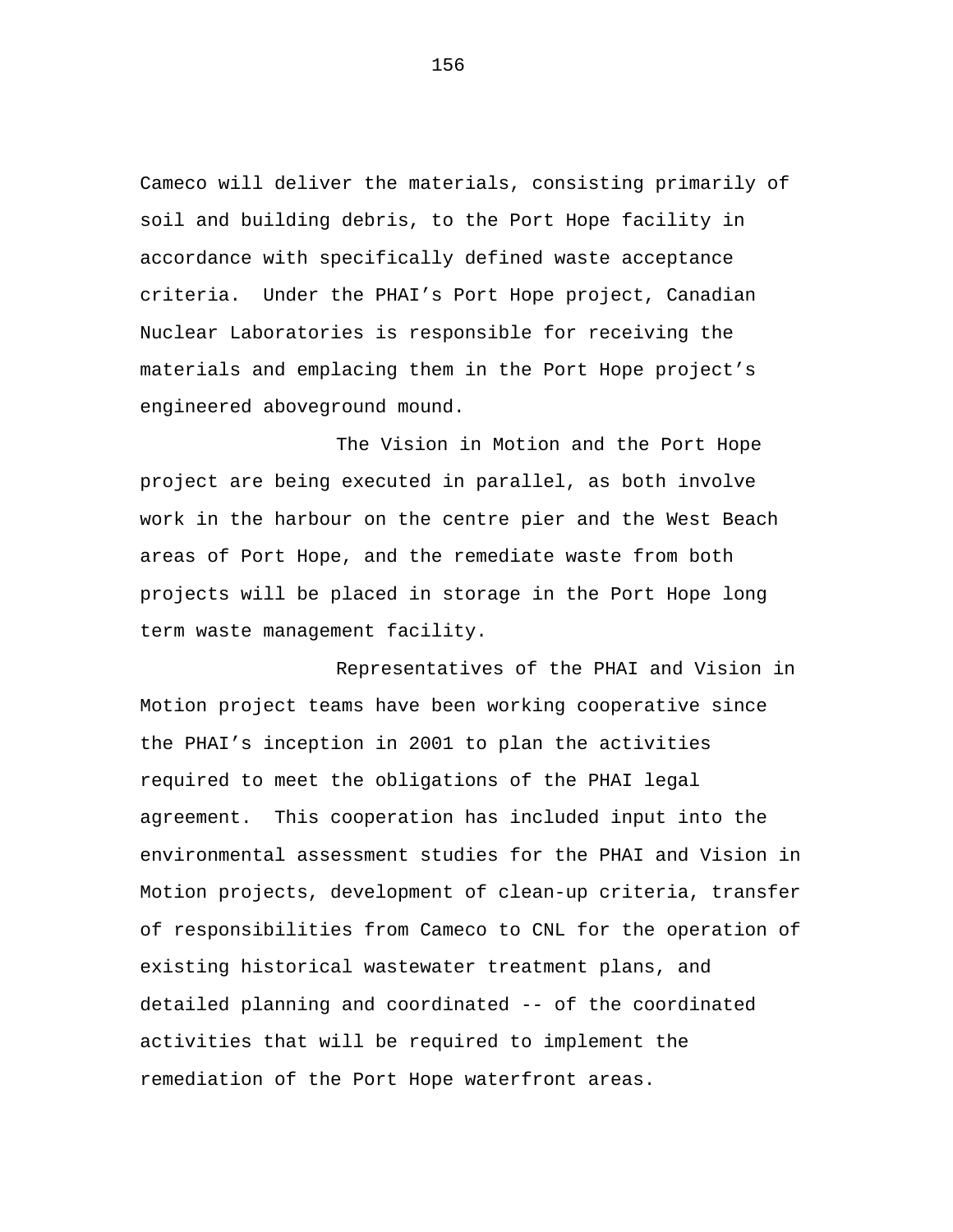The cooperation between the PHAI and Vision in Motion teams has resulted in the development of a number of agreements that define responsibilities and the associated cost sharing for undertaking work in the waterfront area.

The teams consult extensively on the optimal resourcing -- sorry, optimal sequencing of work and the delivery of the waste materials to the Port Hope facility to minimize impacts on the community. At the same time, both CNL and Cameco recognize the importance of keeping the public engaged and informed of developments related to our respective projects.

Communications staff from both organizations meet regularly to ensure there is clarity of their responsibilities, particularly in the waterfront area of Port Hope.

An example of this cooperation was seen in the development and execution of a joint public meeting on September the 26th when Cameco and PHAI management and technical staff updated the community on the coordinated waterfront clean-up and renewal activities.

The Municipality of Port Hope also attended and was consulted in advance regarding the information presented to the public.

CNL supports the renewal of the operating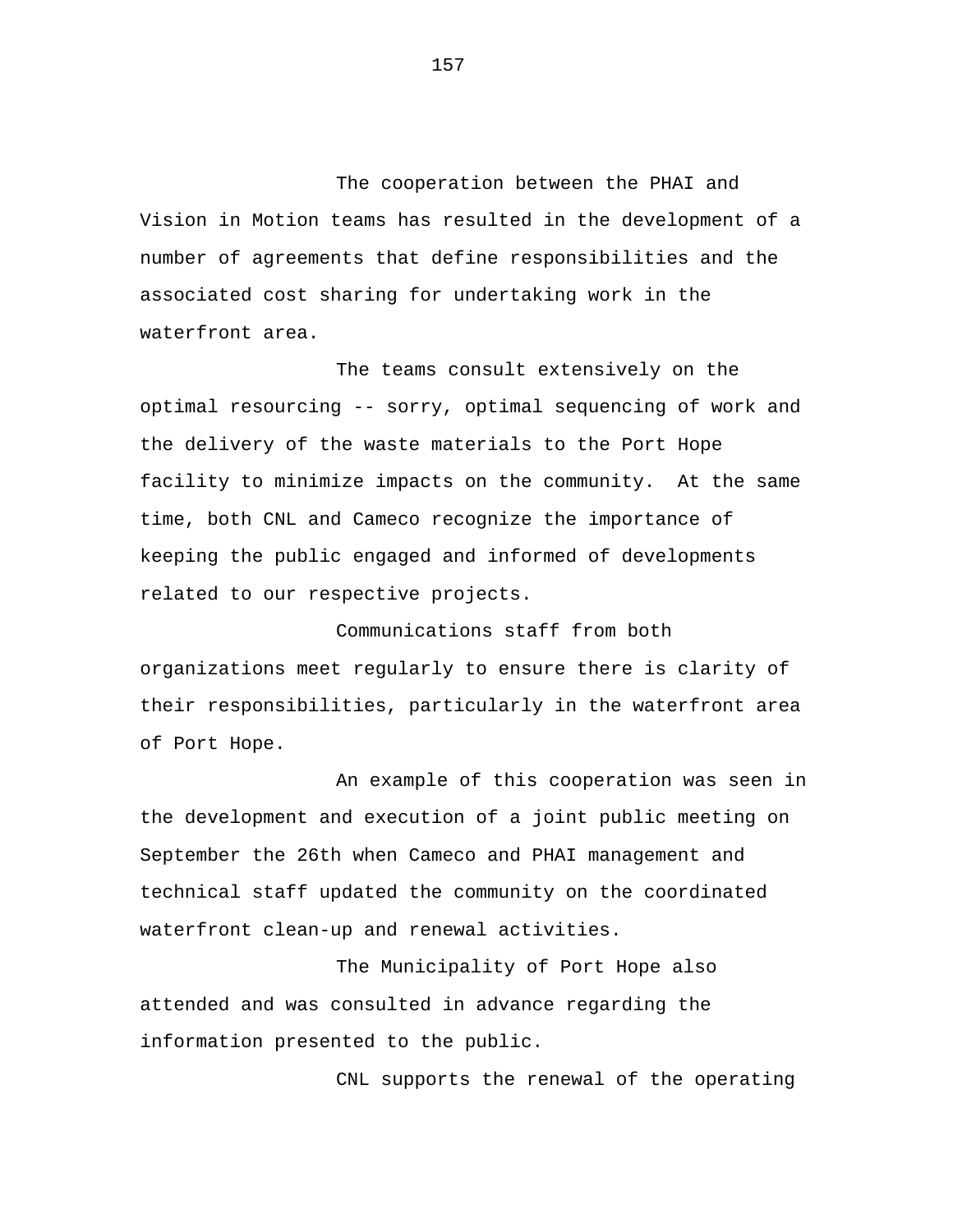licence for Cameco's Port Hope conversion facility for a period of 10 years. CNL and Cameco have worked cooperatively since 2001 to build synchronized plans for the integration of the Port Hope and Vision in Motion projects, and CNL has every confidence that our future project activities will be implemented in a safe and robust manner that minimizes the impacts on the community.

Thank you, Dr. Binder and Commission Members.

**THE PRESIDENT:** Thank you.

Mr. Tolygesi?

**MEMBER TOLGYESI:** This is a cooperation between PHAI and VIM. Now, up to now, it seems that cooperation is going well, but in case of a disagreement, kind of something substantial, do you have a binding dispute resolution mechanism? How do you do it?

**MR. HEBERT:** Craig Hebert, for the record.

Between Cameco and the PHAI, there isn't specific binding dispute resolution issue. We have, as I mentioned, some specific legal agreements to deal with specific items in terms of work sharing and cost sharing, but to date, we have not -- certainly not had a dispute that would require a formal dispute resolution mechanism to be invoked, and certainly the way our relationship has been developing, we certainly don't expect it in the future.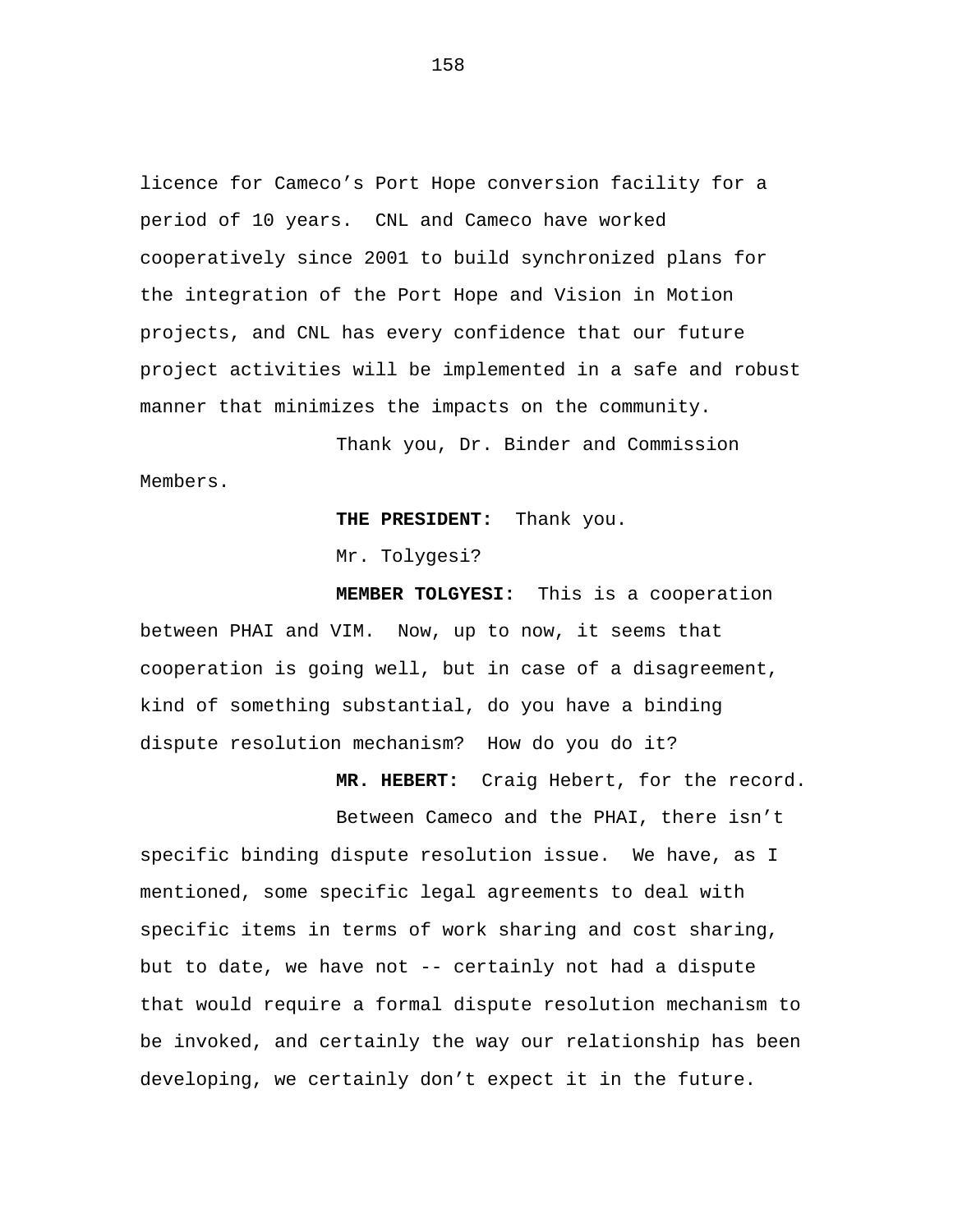**MEMBER TOLGYESI:** Because usually when we have agreement, it is better to specify before it's coming. It's like a divorce. You don't sign a divorce agreement when you are in the process of divorcing. It's too late because you are in a kind of fighting mode. So that's why I'm asking do you have anything which is preparing you that if there is a disagreement how we will solve it.

**THE PRESIDENT:** Let me piggyback on that question because we heard the two Mayors, and if you read in between the lines, I think that they're saying to us there is still room for better cooperation.

And I just wonder why don't you put in a formal mechanism where the three organization actually meet formally to try to debate and resolve formally some outstanding issues which are around. We got a hint of them.

**MR. HEBERT:** Craig Hebert, for the record.

As Mr. Clark indicated earlier in his comments, we do have a tripartite meeting group that does meet on a regular basis, Cameco, CNL/PHAI as well as the municipality, to discuss and interface with the municipality on issues that they have of concern.

**THE PRESIDENT:** I'm not sure you answered my question, but I'll let it go. This is something outside of our scope, but it's something that I would suggest that,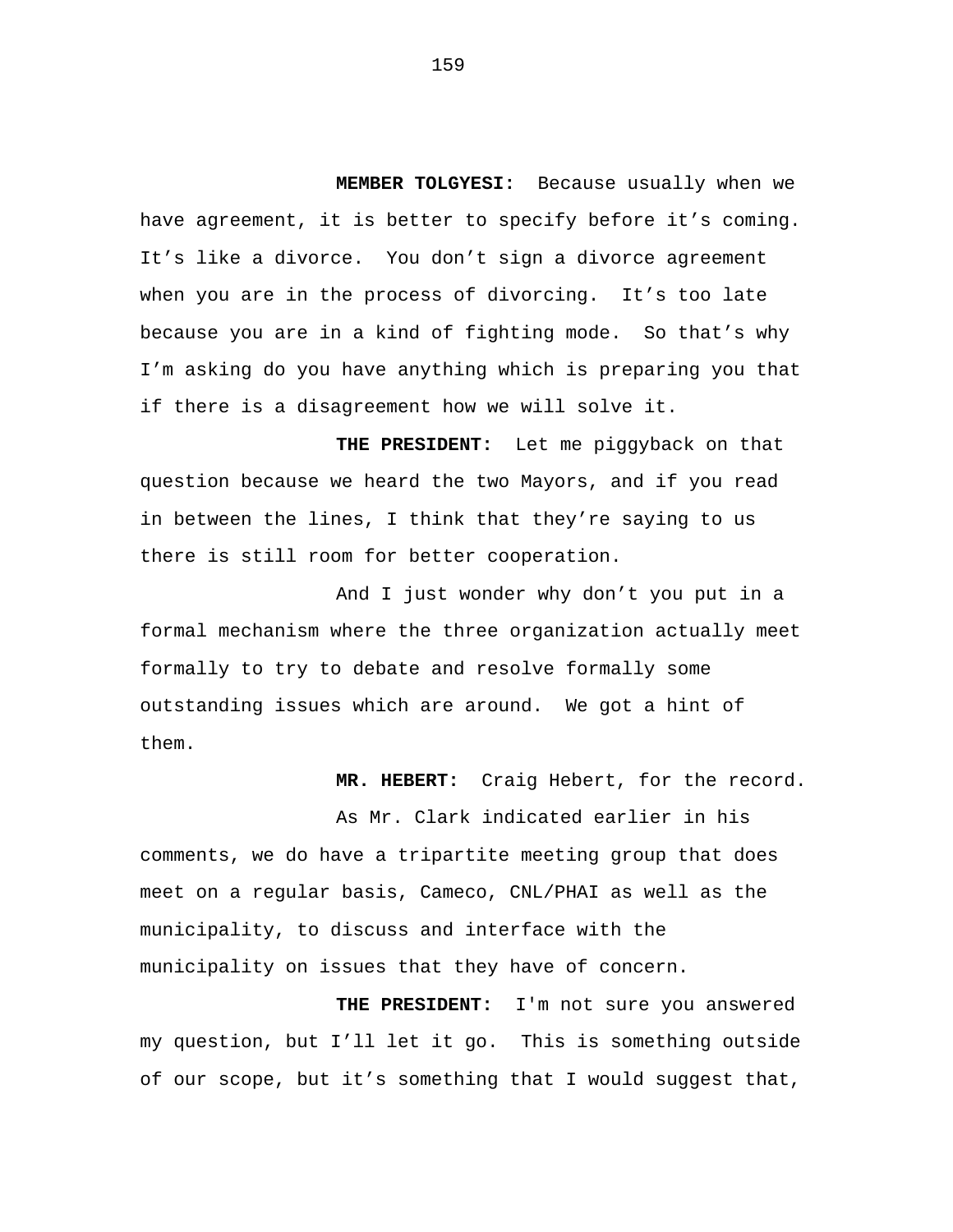as Mr. Tolgyesi says, you want to anticipate issues coming downstream.

Ms Velshi.

**MEMBER VELSHI:** One of the reasons Cameco has given for requesting a 10-year licence is to allow them to complete their Vision in Motion project. You have said that in 2018 you expect your low level waste management facility to be ready to start accepting waste from them.

So based on your schedule, when do you think they will have finished sending you all their stuff?

**MR. HEBERT:** Craig Hebert, for the record.

You're correct. In early 2018, we fully expect our (indiscernible) to be open. It will be available to receive waste up until it's full, essentially, when we remediated Port Hope. That will take several years, and perhaps Cameco might be able to respond more directly with respect to what their plans to bring waste to our facility is.

 **MEMBER VELSHI:** So if I turn to Cameco, what you're saying is that you won't be the constraint as far as how long it's going to take you to accept the waste. It's how quickly they can ship it to you.

> **MR. HEBERT:** Craig Hebert, for the record. That's correct.

**MEMBER VELSHI:** Thank you.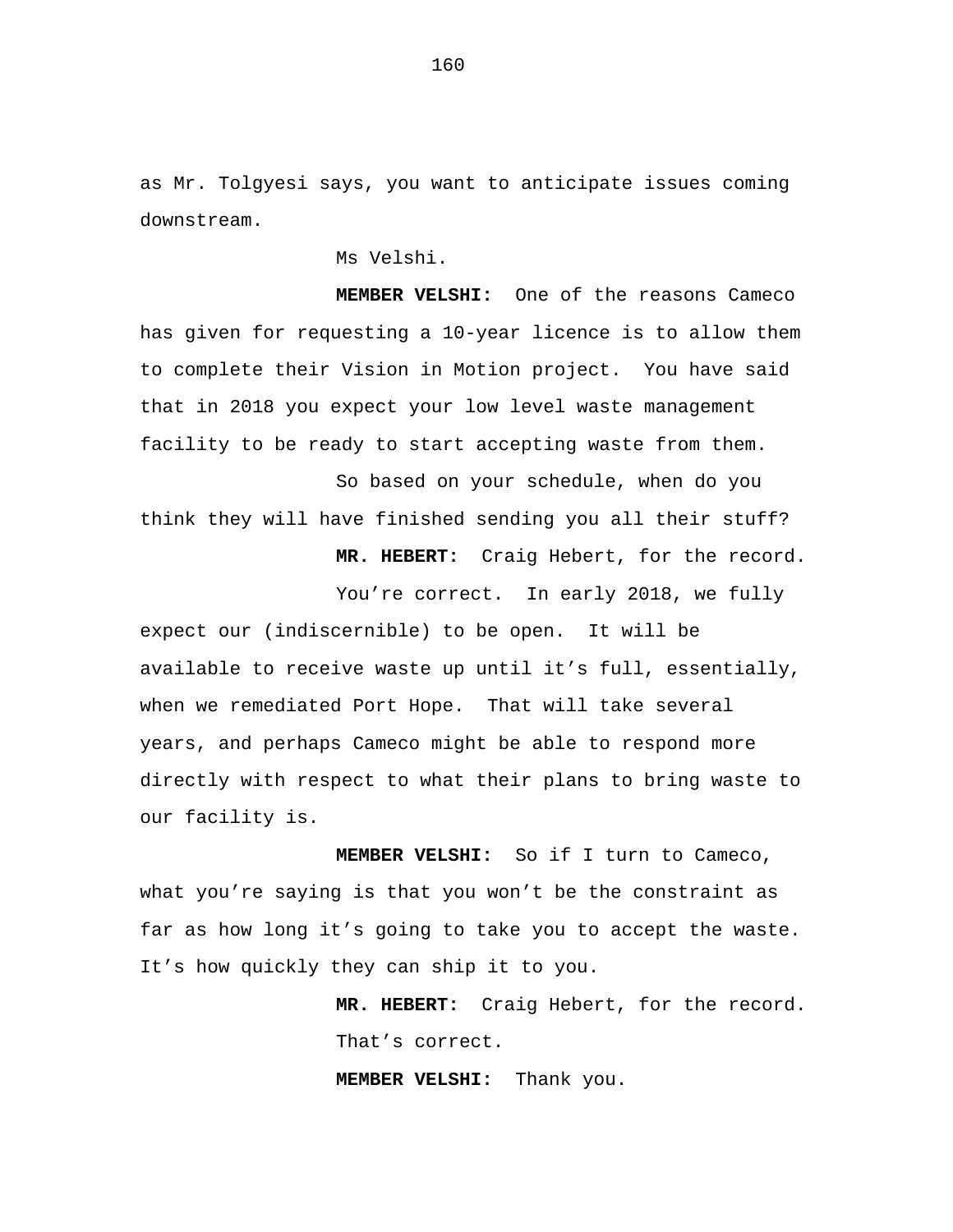So what's your schedule?

**MR. CLARK:** Dale Clark, for the record.

I can ask Shane Watson, our program manager, to provide more details on the schedule if needed, but I can say similar to what was shared with the municipality and the public in the recent joint community forum and joint meeting that was mentioned there, that showed our schedule lasting for this project from roughly 2018, the beginning of -- to match with the opening of that facility through the end of 2022. That's the high level schedule that we have shared with the municipality and the public and have built our plans around.

As I say, if more detail is needed, I know Mr. Watson can share more information.

**MEMBER VELSHI:** Maybe you can share with me what kind of contingency have you built in that schedule.

**MR. WATSON:** Shane Watson, for the record.

So just to be clear, the Port Hope Area Initiative is accepting waste from a number of sites around the community that they're responsible to remediate. The waste that Cameco are delivering to the waste site is a small fraction of the total that they're receiving.

We work closely to coordinate our schedules, and as they mentioned in their intervention, we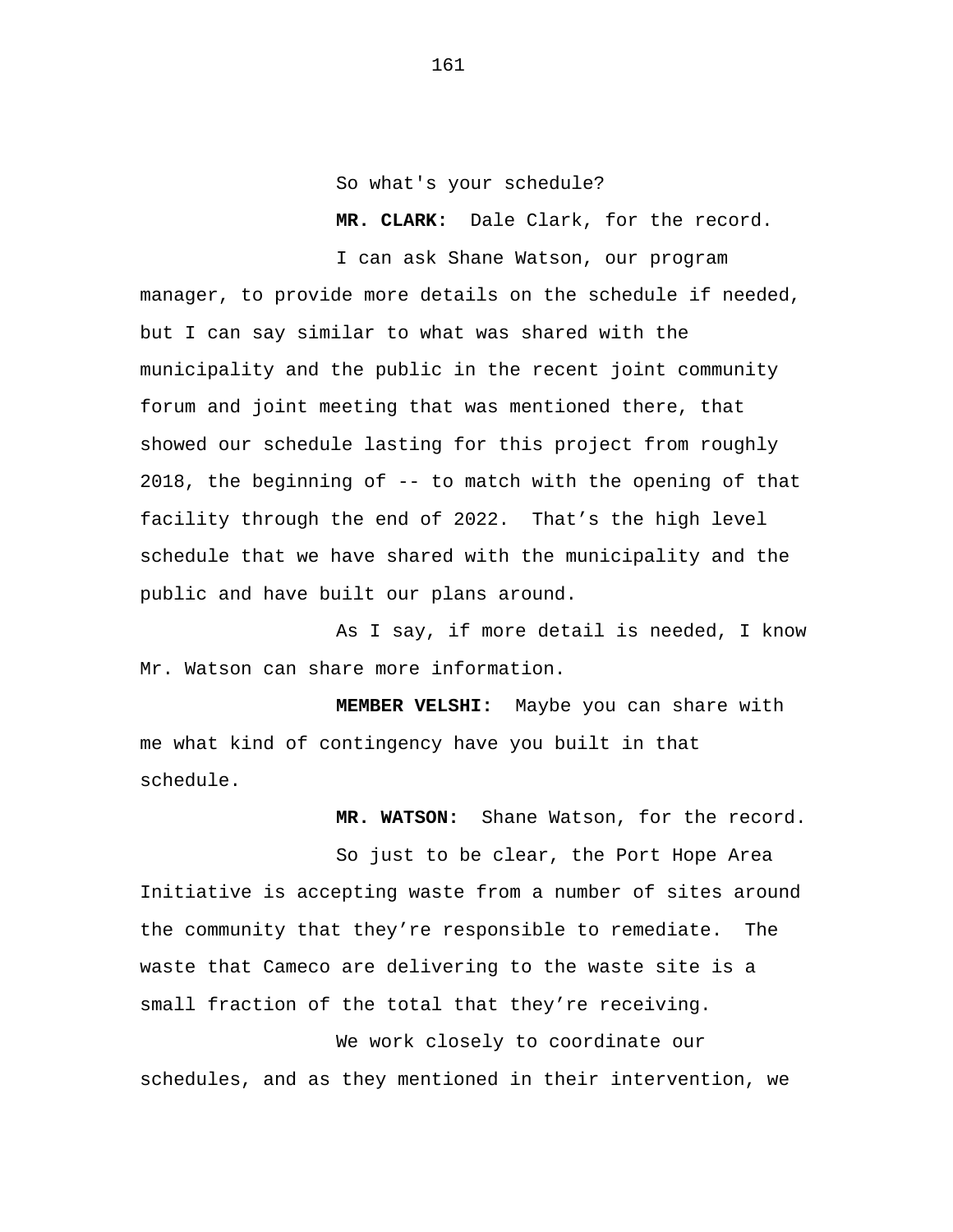will be fitting within the window with which they are open to receive materials, which we understand they'll be ready to accept in 2018, and at a schedule to stop accepting waste towards the end of 2021. And I understand that they'll be undertaking closure activities in 2022.

We intend to fit within that window.

**MEMBER VELSHI:** So my specific question that I'm trying to get at is that what's your confidence level in your schedule? Is 2021, end of 2021 or 2022 where you've got a very high level of confidence that you will have actually shipped that legacy waste to CNL?

**MR. WATSON:** Shane Watson, for the record.

We have a high degree of confidence. Our project plans are progressing, and we, as I mentioned, work closely to coordinate with them on our schedule to deliver wastes. And so I'd say we have a very good level of confidence in fitting within the window they have available.

**MEMBER VELSHI:** I'll see if I push that a little further because you are requesting a 10-year operating licence. This could be done within six years at the most, this particular aspect of the work.

**MR. WATSON:** Yes, we intend to start the work when they begin receiving in 2018 and complete the work by the time they close in 2022.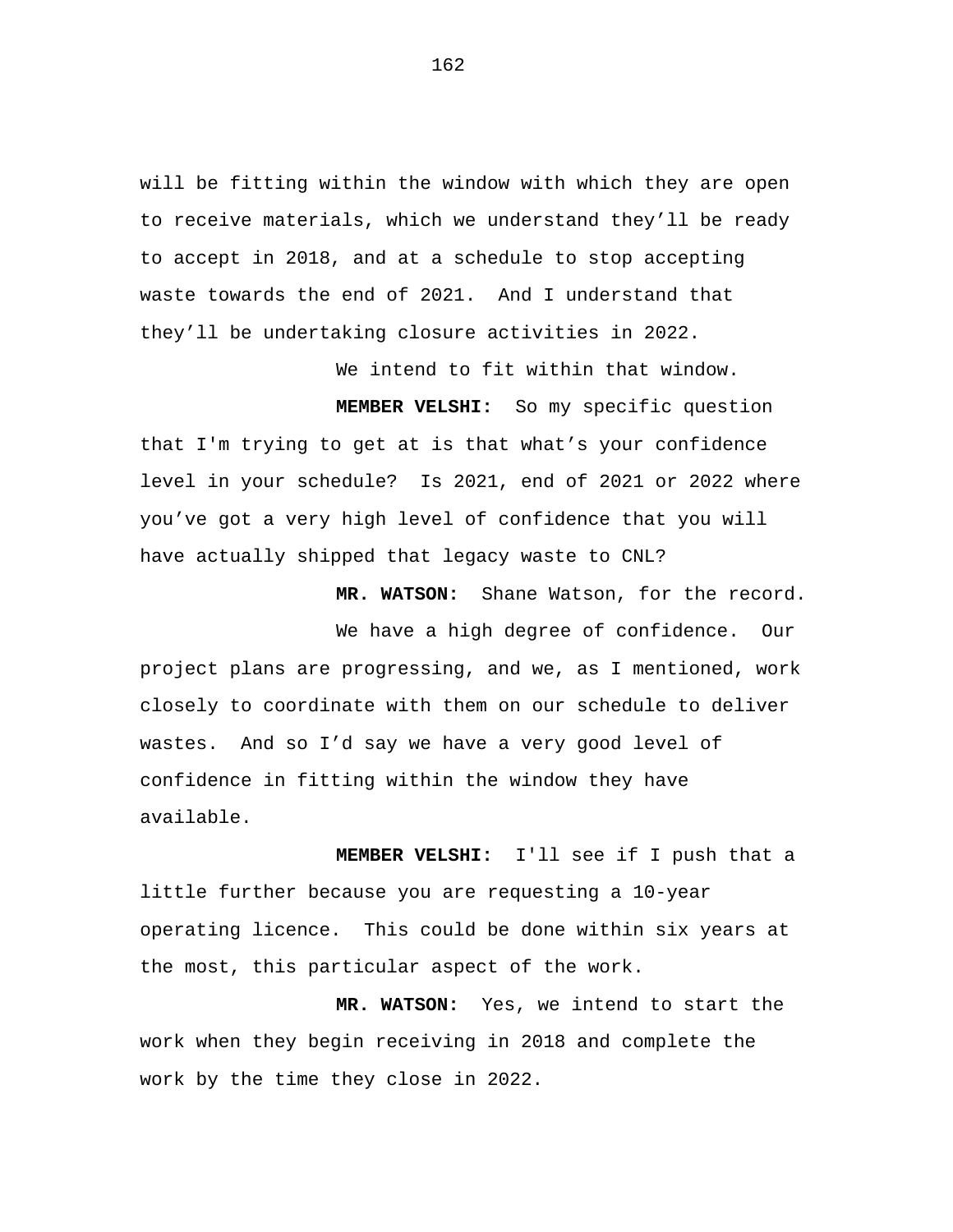## **MEMBER VELSHI:** Thank you.

The other part of my question is the 150,000 cubic metres commitment they have to accept. And we heard earlier that there is new waste being found all the time.

Is there any likelihood that you may actually have legacy waste that's of greater volume than that?

**MR. WATSON:** Shane Watson, for the record.

We have done a great deal of work to determine what waste volumes we have to send to the long-term waste management facility. It includes wastes that are in storage on the centre pier in buildings that we have there as well as at Dorset Street, so that is relatively straightforward for us to determine volumes.

Wastes that we're sending will also include buildings, and the volumes of those materials is relatively straightforward to assess.

With respect to soils that we're sending, which makes up the greatest part of what we're delivering to the long term waste management facility, the greatest excavation that we're undertaking on the west side of the harbour, our approach is to do a full excavation in that area. And so the volume in that case is also relatively straightforward to ascertain, and so we have a very good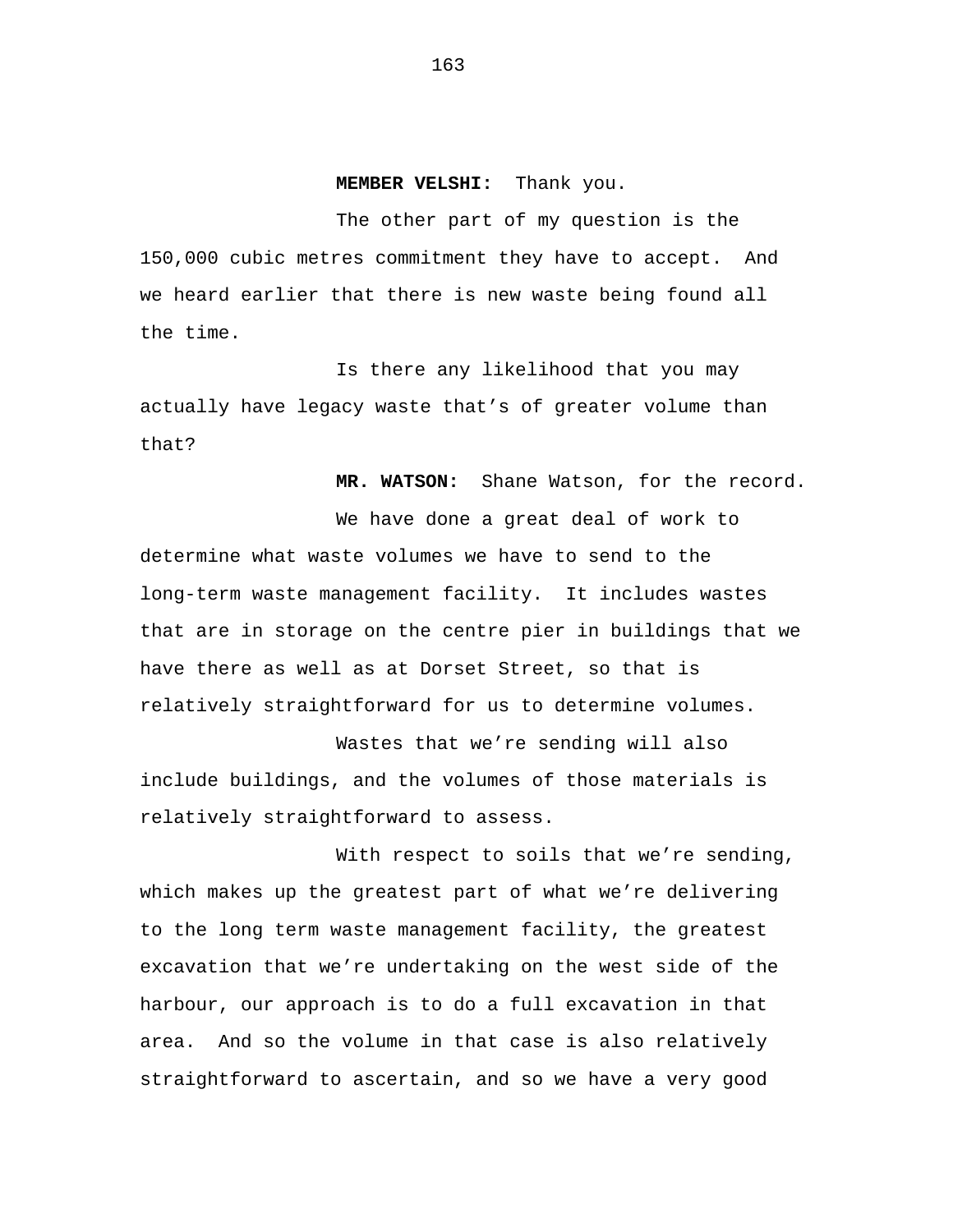level of confidence in the volume of material that we intend to send.

**MEMBER VELSHI:** So you don't expect to exceed that amount.

**MR. WATSON:** Shane Watson, for the record. No, we don't expect to exceed the amount. We do expect to use a very good portion of it.

> **MEMBER VELSHI:** Thank you. **THE PRESIDENT:** Dr. McEwan. **MEMBER McEWAN:** So can I expand that

question?

I mean, it's mentioned in the CMDs this is a very complex project. It's a complex interaction between CNL, PHAI and Cameco.

What are the risks of something going wrong during this phase of your licence?

**MR. CLARK:** Dale Clark, for the record.

I can start and again ask Mr. Watson to add additional information if needed.

First of all, I would emphasize that there's a risk assessment that's been done and there's the -- you know, the study to ensure that the project itself won't have any adverse impact on the public and the environment. That's been done. That conclusion has been reached. And as part of good project management that looks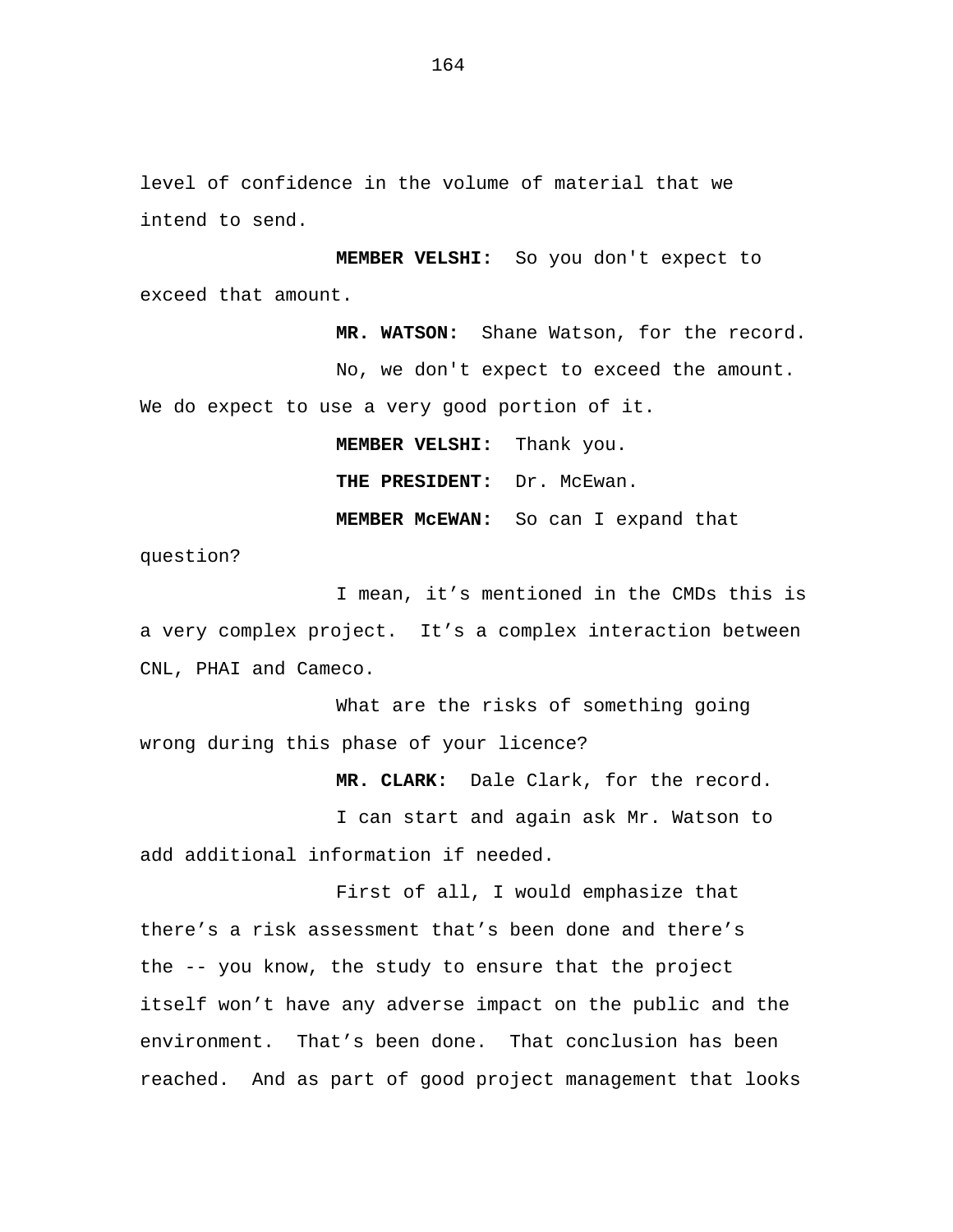at the risks that may occur, I would emphasize that for Cameco and for Vision in Motion, this is largely on work and activities that we have demonstrated that we are capable of conducting.

We have, through our waste management program -- and under that program, we have undertaken some activities. Two of the smaller buildings on the centre pier have been removed in the past year. We've done that successfully. And as a good demonstration of our ability to conduct that type of work, we've undertaken similar kind of removal of older, obsolete equipment within certain buildings on the plant site.

We've done that for a number of the past years and, again, we've been able to demonstrate that we can do that successfully.

So the significant components of the work for Cameco and under the Vision in Motion project, I would say that we've had test cases and we've been able to demonstrate to ourselves that we're quite confident we can do that, and we can do it successfully.

**MR. PRESIDENT:** M. Tolgyesi.

**MEMBER TOLGYESI:** I have just one.

My understanding is that the harbour sediments will go also to that site and when the harbour sediments will be moved, removed from the bottom of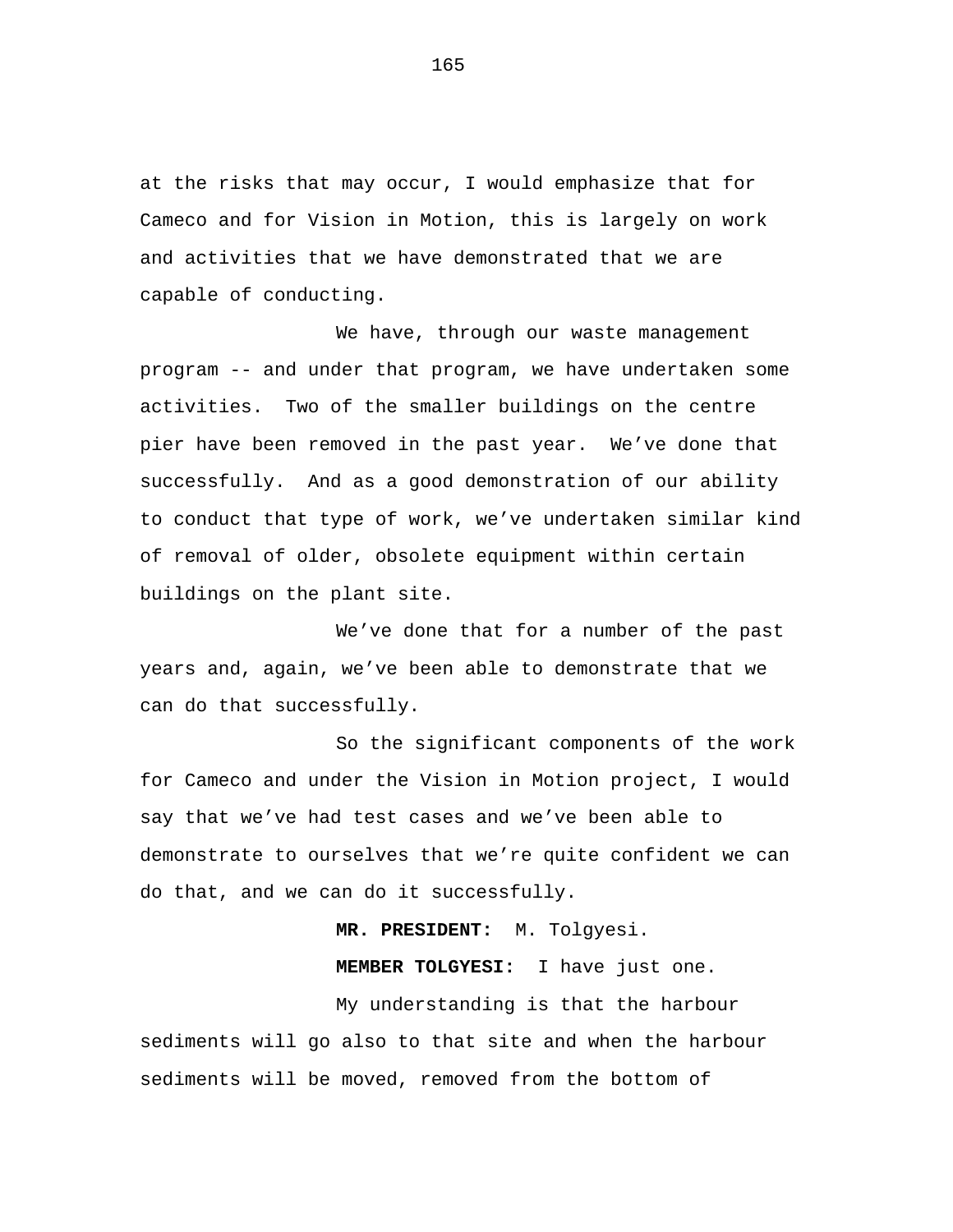harbour, it will have an impact on operations.

So do you expect that these harbour sediments will be also moved up to 2021 to the long -- the site?

**MR. CLARK:** Dale Clark, for the record.

The removal of the sediments in the harbour is not a Cameco activity and is not part of Vision in Motion, but it's part of the Port Hope Area Initiative project, and we are very aware of the work. As mentioned by Mr. Hebert here, we have worked very closely. We're in close cooperation on those points of interaction in particular to make sure that we can maintain a sufficient flow of water to our facility during that time.

We've worked very closely on that and we're quite confident in our colleagues' here ability to execute on that and to do it safely.

**MEMBER TOLGYESI:** Because it shall be stored on a tier part to dewater, so that means that it's not your project, necessarily, but it's -- you are closely involved because you would like to release that part of land back to the municipality.

So all this is tied together. That's why I'm saying that do you expect that it will go before 2021.

> **MR. CLARK:** Dale Clark, for the record. I can't speak to the specific date. I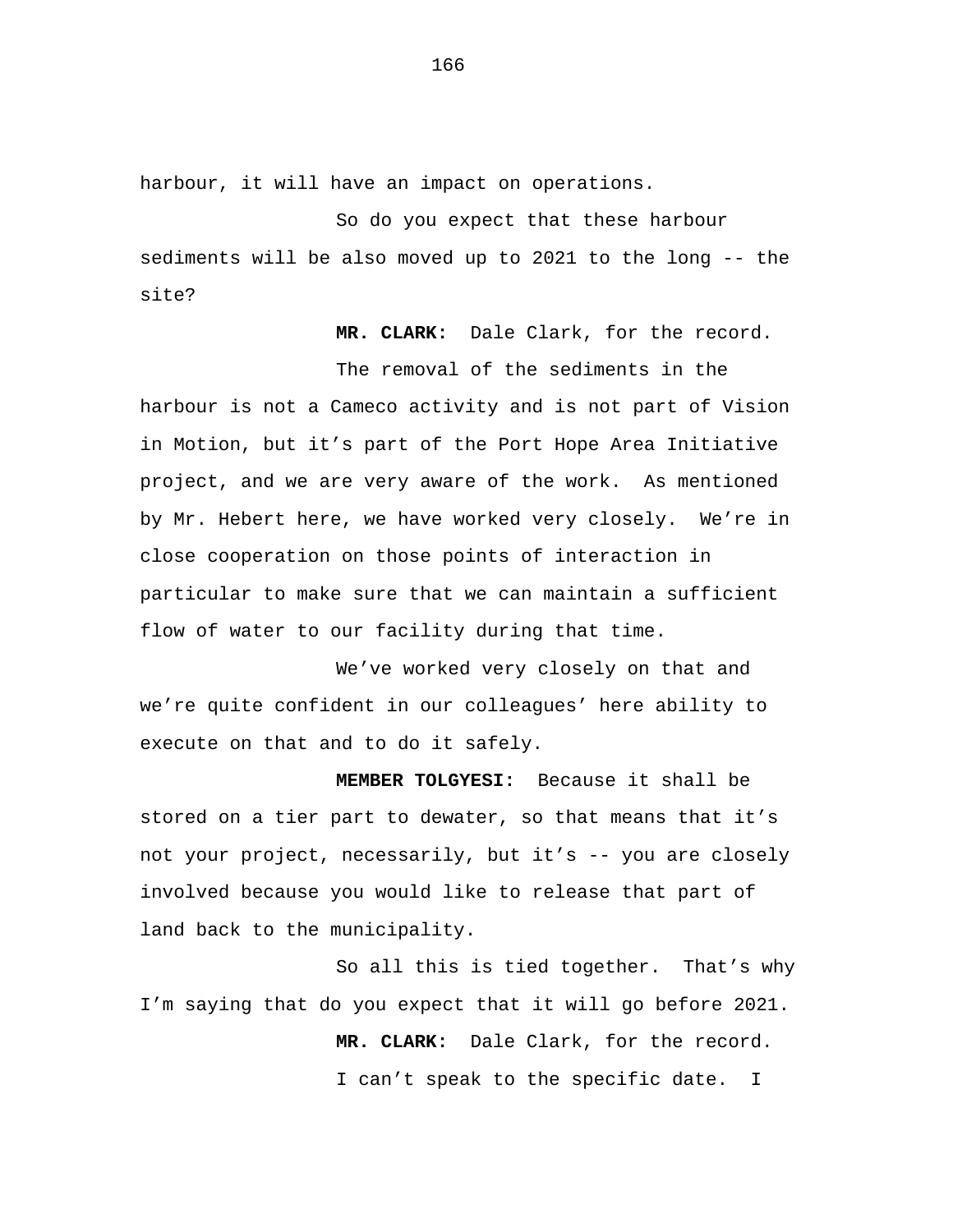know my colleagues around me here can, but I do know and can confirm that it is within that time window, that before the end of that project of 2021 into early 2022, it is certainly within that window.

The use of that centre pier land would only take place after we have undertaken our work to remove those buildings on that land and allow it to be used for the Port Hope Area Initiative to complete that work.

## **MEMBER TOLGYESI:** Okay.

**THE PRESIDENT:** To both of you, you now demolish a few buildings, so you have experience now with trying to decommissioning certain parts. And the previous intervenor talked about the fact that you can do it and manage dust and dosage and also about whether you're doing all of this without paying attention to health issues.

Any comments?

The interesting about this is when you remediate them -- and maybe we'll get into this discussion on Thursday -- you will know where the dust is. You will know where people live around there.

Is it a good idea, then, to keep track of it and then do some epidemiological studies or health studies?

I'm not leading the witness here. I'm just trying to hear your opinion about it.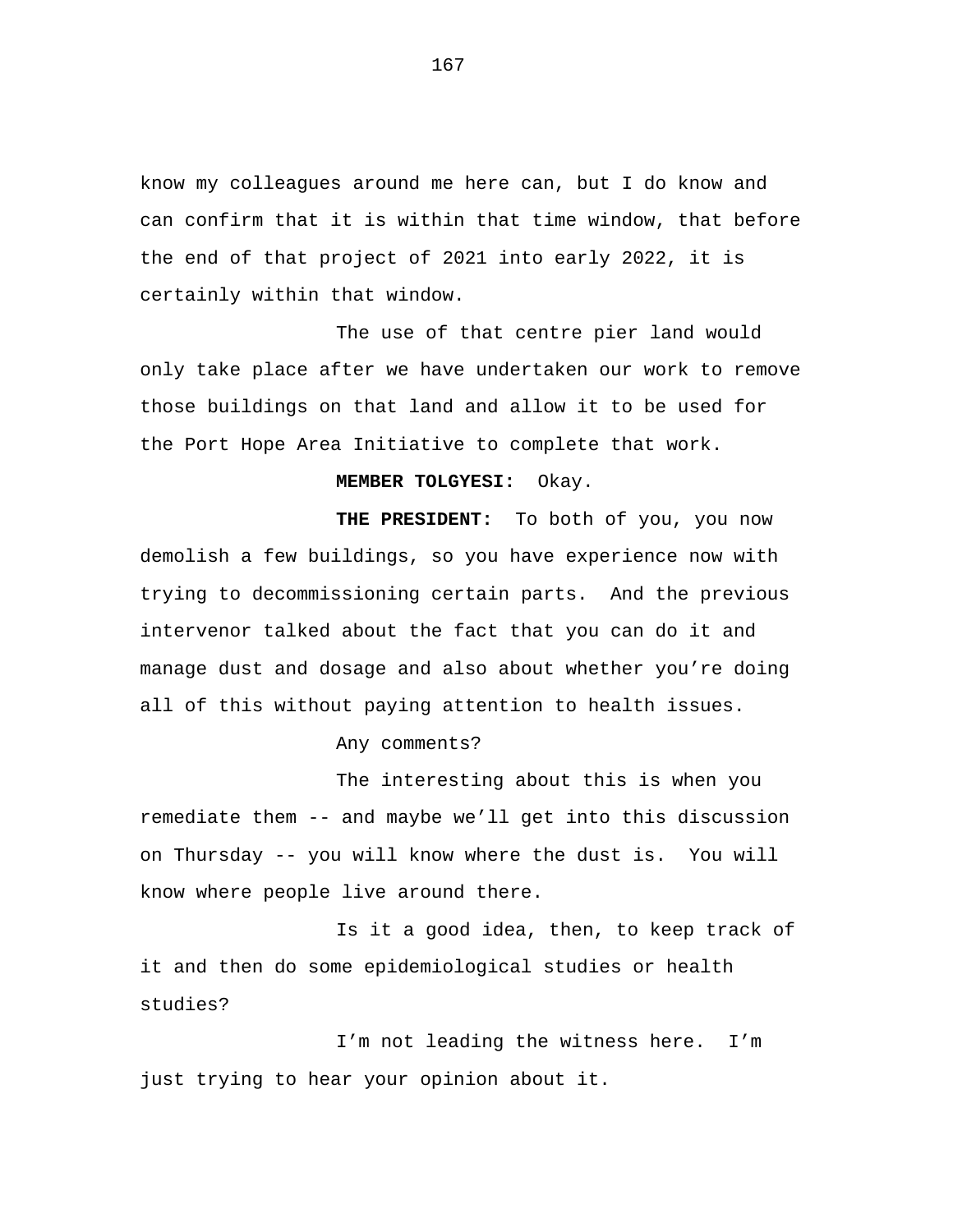**MR. INGALLS:** Dave Ingalls, for the record.

I can comment on the aspect of the monitoring that we did during the demolition of the two buildings at the centre pier.

So we undertook that demolition successfully in 2015, and we did both initial monitoring of dust, for example, around the area and during the excavation as well, and during the entire excavation we never saw any high levels of dust being generated.

That operation was also observed by CNSC staff, and they confirmed as well that the operation was being done safely without having an impact on the environment.

**THE PRESIDENT:** Do they keep protection against inhalation of any kind of material? How does it work?

record.

**MR. INGALLS:** Dave Ingalls, for the

It depends on what aspect of the demolition they are doing. The first aspect, when we take down a building that's not really a demolition in a traditional sense of a wrecking ball, it's more of a dismantlement, so the first step of that is going in and cleaning out any contamination in that building. And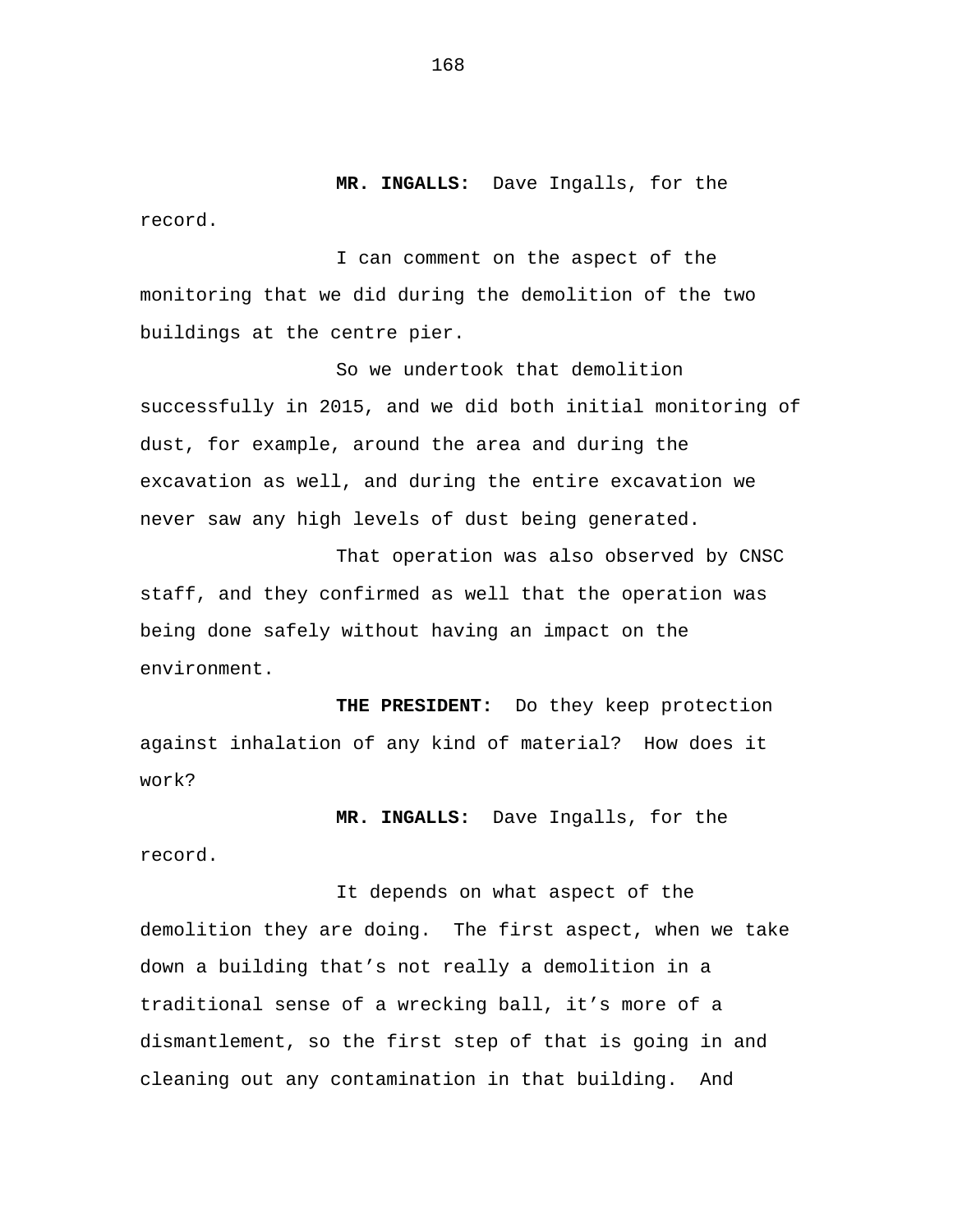certainly when we're doing that type of activity inside the building itself, that would require some personal protective equipment. But when we're doing the actual physical removal of the buildings, it did not require any additional protection because the contamination had already been cleaned.

> **MR. HEBERT:** Craig Hebert, for the record. In terms of the PHAI's clean-up

activities, there's a comprehensive dust management plan that overarches the bulk of the entire project, worker protection, health and safety, those sort of things are our top priority and action levels and all those things are set in that regard. And as you indicated, Dr. Binder, we're prepared to talk about that quite a bit on Thursday.

**THE PRESIDENT:** Okay. Anything else? Okay. We're going to take 45 minutes for dinner, and we'll come back. That will make it 7:15.

- --- Upon recessed at 6:33 p.m. / Suspension à 18 h 33
- --- Upon resuming at 7:19 p.m. / Reprise à 19 h 19

**THE PRESIDENT:** I found you in my book here.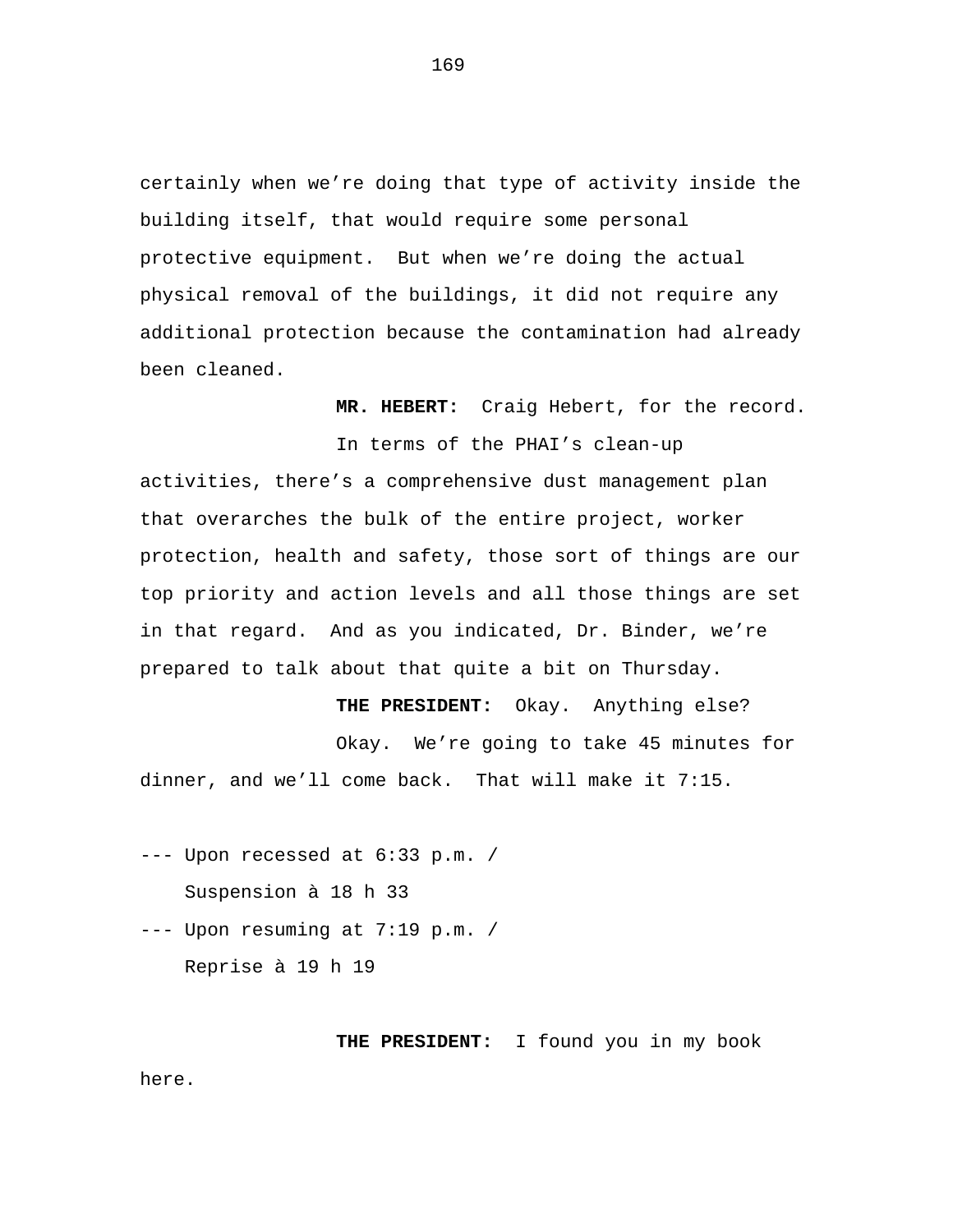--- Laughter / Rires

**THE PRESIDENT:** Okay, we will move now to the next submission, which is an oral presentation by Dr. Neville, as outlined in CMD 16-H8.2.

Dr. Neville, the floor is yours.

**CMD 16-H8.2** 

**Oral presentation by Robert Neville** 

**DR. NEVILLE:** Thank you very much, Mr.

Chairman.

Mr. Chairman, members of the Commission, ladies and gentlemen.

My name is Dr. Robert Neville. I'll just give you a bit of background.

I'm an occupational health physician working here in Port Hope, and across Ontario and across our country of Canada.

After graduating as a pharmacist from the University of Toronto and Queen's University in Medicine, I studied occupational medicine at McGill University, and I furthered my studies at the University of Alberta, in Edmonton.

I'm on the faculty at Queen's University, in Kingston, teaching residents in Peterborough, Ontario. I currently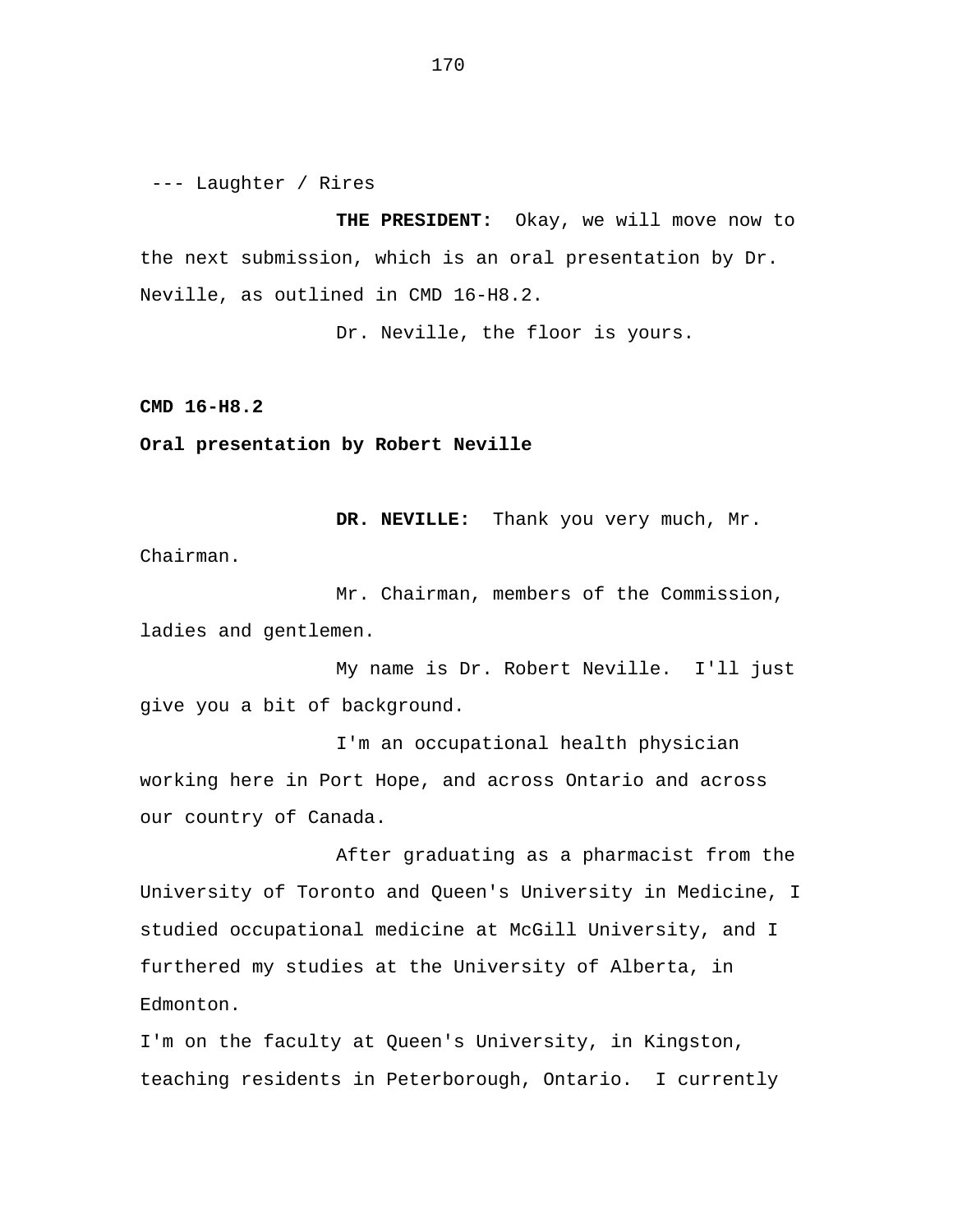consult with approximately 15 companies across Canada, and have been an occupational health physician for Cameco for approximately 17 years.

From my point of view, of all of the companies I've had the privilege to work for over the last 30 years, Cameco is really unmatched for its extraordinary support of health and safety.

When I jointed Cameco, there had been a vast amount of resources already dedicated to research in terms of treatment of hydrochloric acid burns. This had already been going on for several years. PhDs, Masters Degrees, certainly a financial commitment, and significant energy, were put forward to look into ways which might improve worker health in term for the management of this very serious potential condition.

In addition, in terms of HF, Cameco has sent me to a number of world meetings on the treatment of HF to learn from some of the best in the field to bring this back to our company to help not only in our house, but also in our province.

From these times of learning, we have gone to our local hospital, Northumberland Hills Hospital, to educate the emergency staff, both doctors and nurses, on a number of occasions, as well as over 65 of the paramedics who are attending to our employees should there be an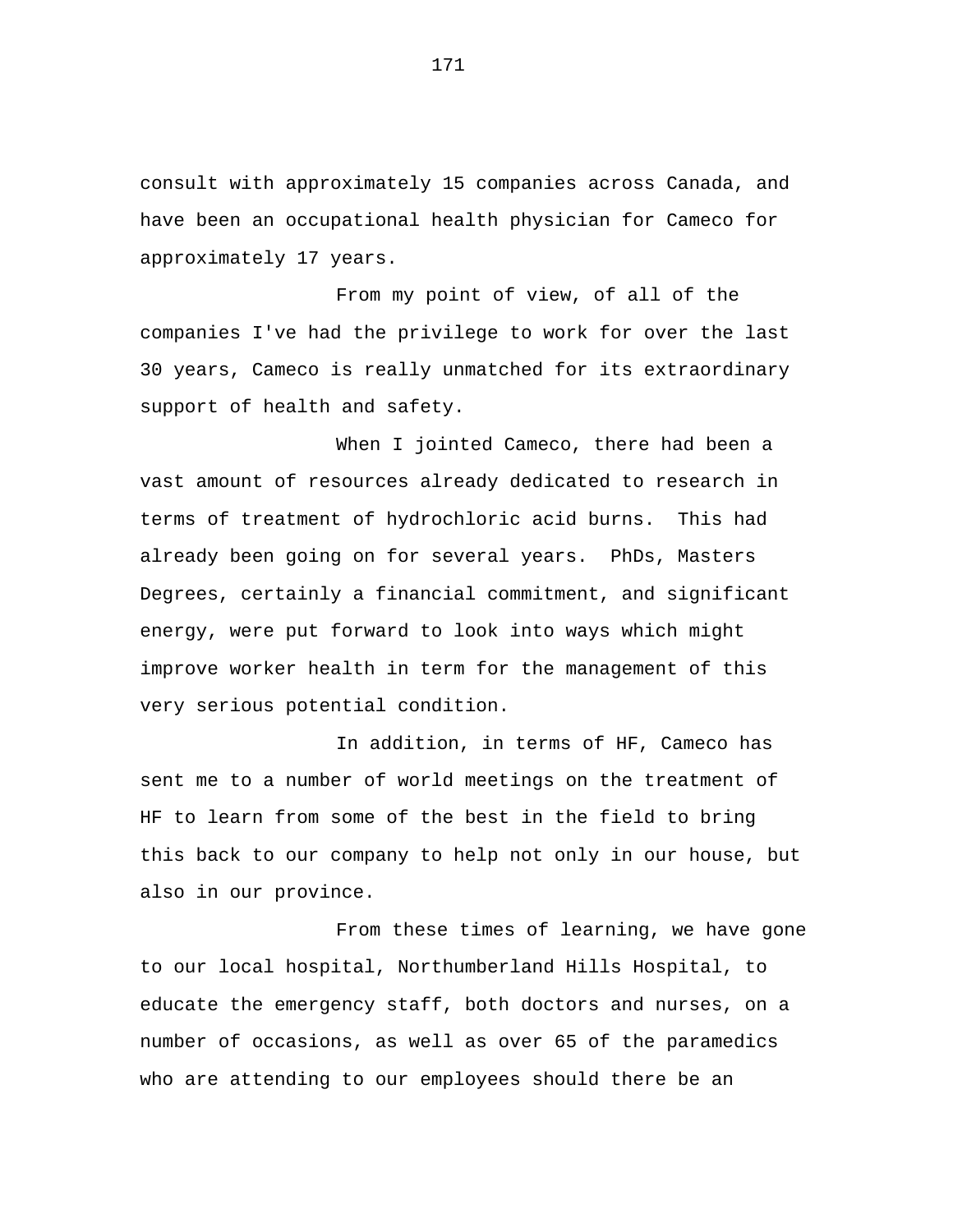accident. I would suggest, having witnessed the training, that our emergency responders are as well trained as anyone in our country.

When Cameco decided to import HF from Europe by ship, it was understood that we would have to help some of the hospitals along the 401 corridor to be educated on HF treatment as well, and we embarked, both the nursing staff and myself, to visit most of the hospitals between Montreal and Port Hope, and even to Oshawa, to their hospital, as some of our employees could have a burn, and then be going home to the Durham area as well.

Certainly the training of our responders is not the only -- to HF is not the only thing that I think our emergency response team has been successfully and highly trained in. There are many, many different types of emergencies and treatments that these ladies and gentlemen have been very well prepared for.

There are regular training sessions which go on, and our staff are almost religious about how they enjoy and work on being the best they can be in terms of the safety of not only our staff, but also the city at large. We not only make sure that they are aware and understand, but we also make sure that they're healthy and well. We certainly have even advanced to some of the things that the OPP SWAT teams have done in stress testing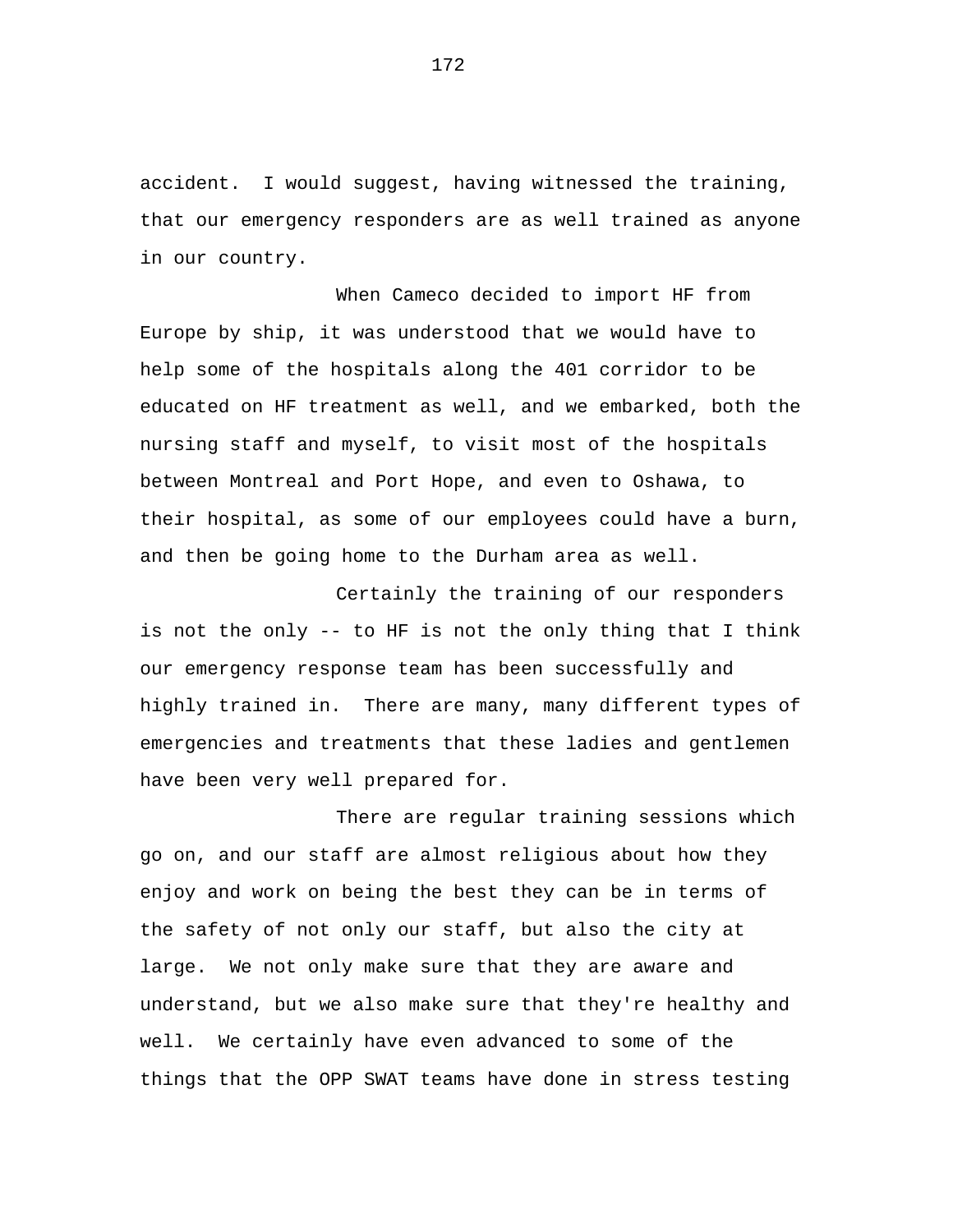our employees who are the highest level of responders and may be put into an emergency situation.

Outside of that, I also appreciate Cameco's interest in education. I was sent to Oak Ridge, Tennessee, to the REAC/TS course, to prepare for any situations that I might be able to help out with radiation-related emergencies. We have done presentations and a slide presentation to our local hospital to prepare our emergency staff, especially in terms of how to treat wounds in case a contaminated wound was to occur at that level.

As you may know, I was also sent by Cameco to Ottawa's Civic Hospital to do a course in ultrasound studies, as you have been doing chest wall thickness, to modify the chest counts in terms of not overestimating or underestimating. But Cameco made a commitment to make sure that these counts were done very well.

The medical surveillance programs that I have witnessed through Cameco over the 17 years are at the top level of any of the companies that I work with. And the employees, I believe, are quite happy to be involved in this program.

These are not just only programs for safety, but there's an awful lot of wellness programs that I don't see very many other places, programs such as the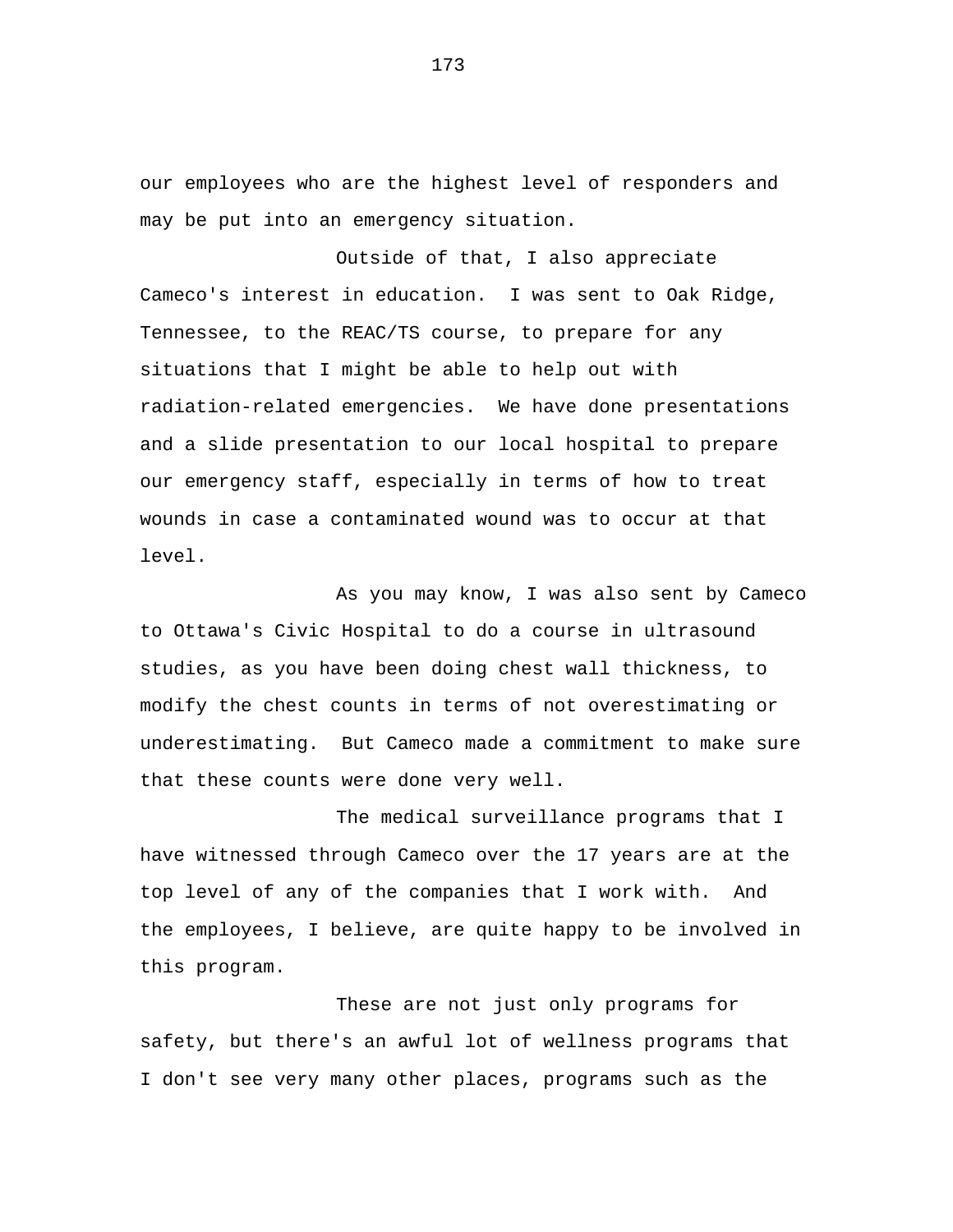walking program and the ride-your-bike-to-work program, Treetop Trekking, and again our Alaska forest program, skiing, horseback riding programs.

And I really am delighted to see a strong interest in this company in an area of mental health, where, really, across this province, across this country, we need to devote more and more resources to this area. And Cameco, I know, has a plan, and is already doing great work, but will be doing even more in that area as well.

We also have other programs, such as the Healthy Living Challenge, for our employees, where we ask the individual employees to set goals on a quarterly basis and to be monitored and to have significant reinforcement as they meet these goals.

I'm also pleased to report to you that there's been a significant response, through these wellness programs and through our commitment to health and safety, in terms of cardio-vascular disease. We have, from a hypertension point of view, a cholesterol point of view, much, much better levels of control than we see in other segments of the province, as well as a significant reduction in smoking compared to the remainder of this county and this part of central Ontario.

So, in summary, I think what I have seen here is the very strong commitment to research, to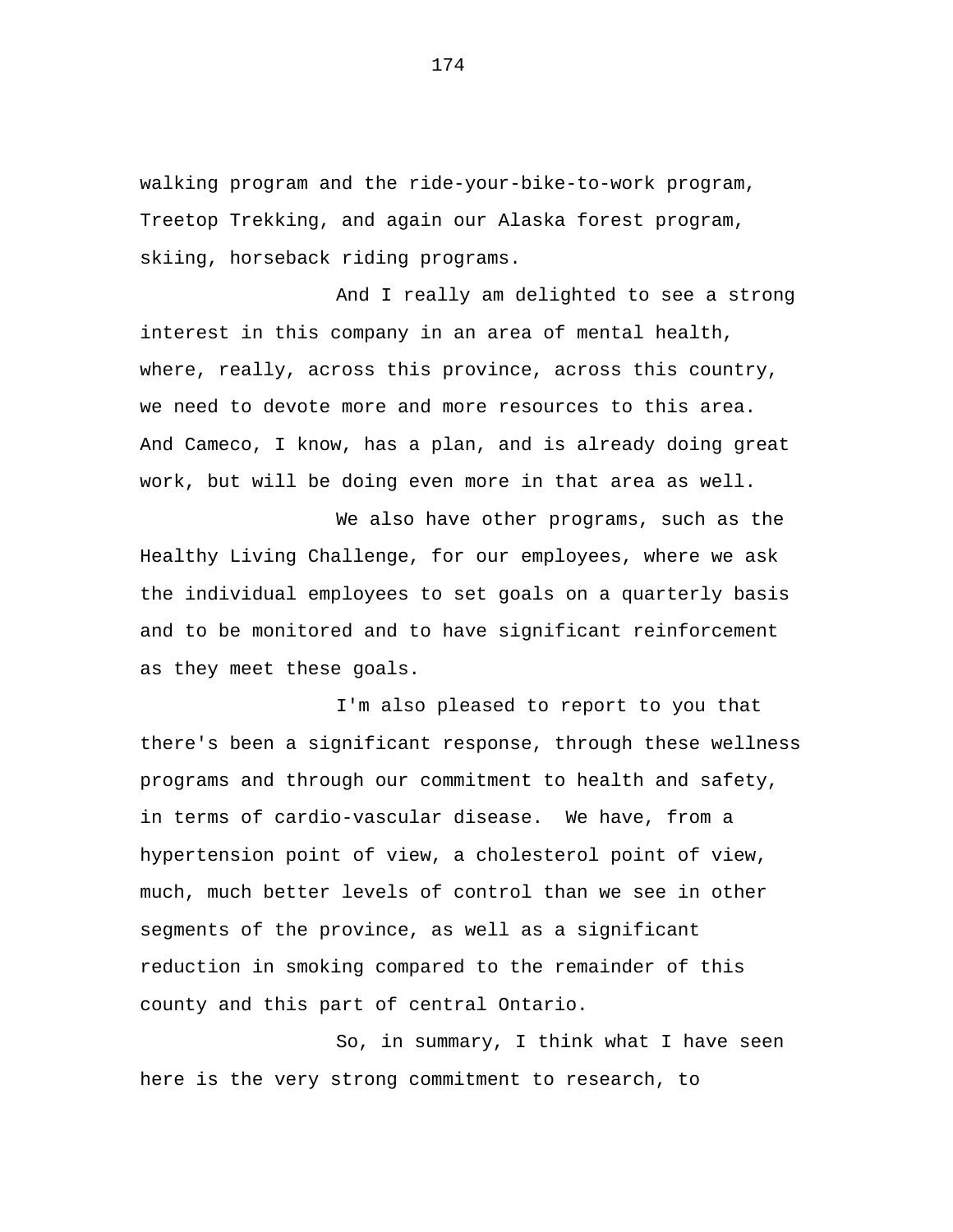teaching, to training and to programs. I also can comment that there's been, from my point of view, the highest level of commitment to do all of this in a very ethical environment, and to supply a very caring and compassionate approach to their employees.

It's very difficult for a board to appreciate the environment which workers are faced with, but I think, in terms of a company of over 300, it's quite unique to see as much of a family-type atmosphere in this company as I've witnessed anywhere in my travels over the last 30 years.

Thank you.

**THE PRESIDENT:** Thank you. Comments? Dr. McEwan.

**MEMBER McEWAN:** Thank you, Dr. Neville. So we had a long conversation earlier,

before the dinner break, on the epidemiology of Port Hope. Do you have any observations on that from -- I guess you're one step removed, but with lots of experience. You can, presumably, give some insights into the epidemiological studies.

**DR. NEVILLE:** I wouldn't say that I have the level of understanding, perhaps, as you on the panel would have. Certainly, you know, the studies I'm comfortable with are the ones which related to the 1984 and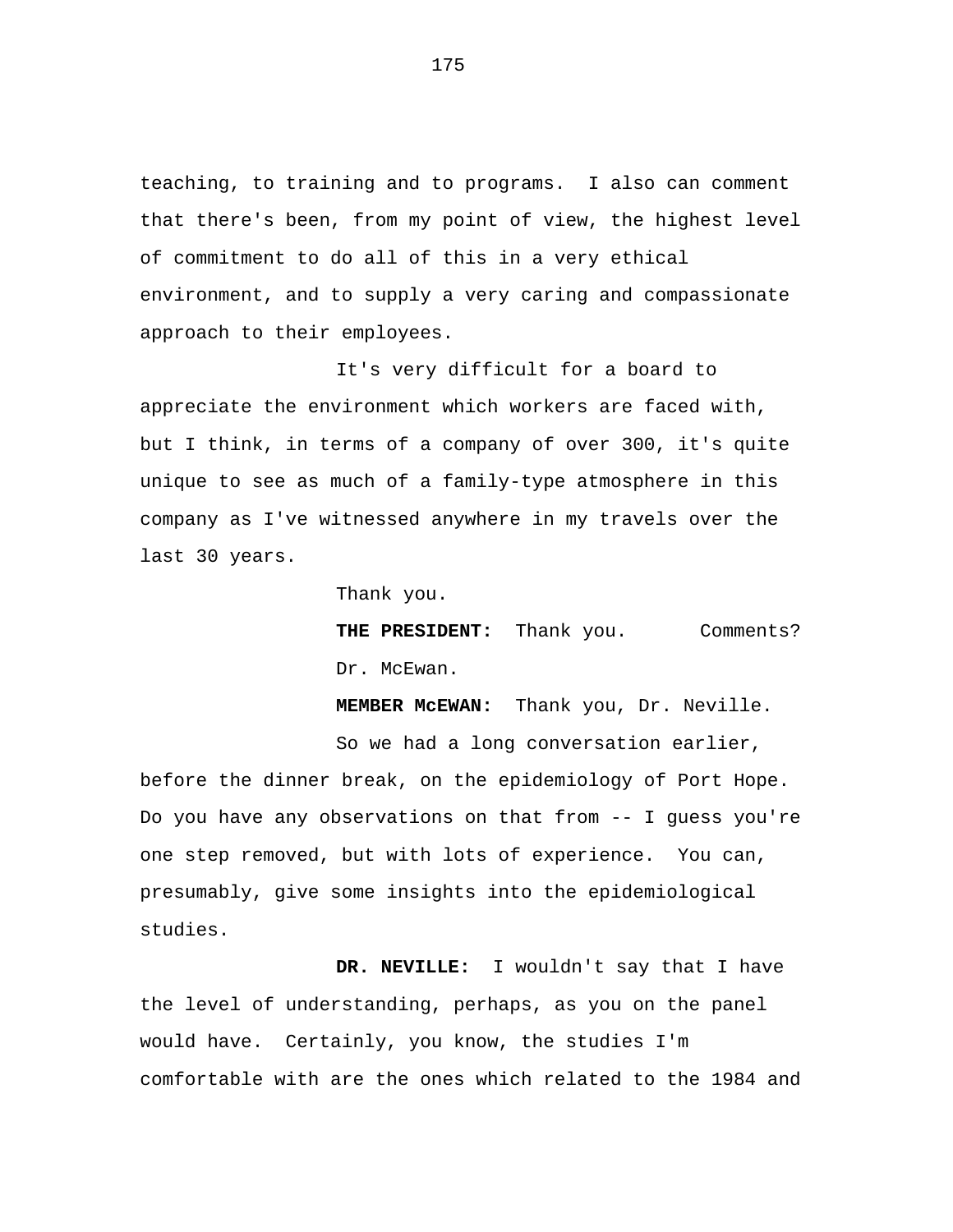2006 studies, which have shown that the Cameco conversion employees are certainly of no higher risk from death, and I don't believe from cancer registry statistics as well.

I think that there's the healthy worker effect going on in there, which is a part of it, but I think that my predecessors -- the last study was from 1950 to 2000 -- was part of the situation where we were forcing, especially males, to be subjected to health monitoring, and many people, I think, have then had some important diseases picked up prior to where they may have with their family physician.

Males do not tend to show up until about the day before they die to their doctor, especially in the 1950s, '60s and '70s. That's my impression. I think some of my predecessors have done outstanding work.

I've had the privilege of being given pretty much a carte blanche approach to healthcare as far as the company's concerned. If I've asked, "Can we do this test?", I've not had any resistance, and we've been able to pick up some diseases that may not have been achieved through the family practice office. In fact, we are able to sort of supplement some of the things that doctors are wanting to do, such as one we're moving into right now, which is colorectal screening, with occult bloods, that we're going to try to get all of our over-50s to be doing.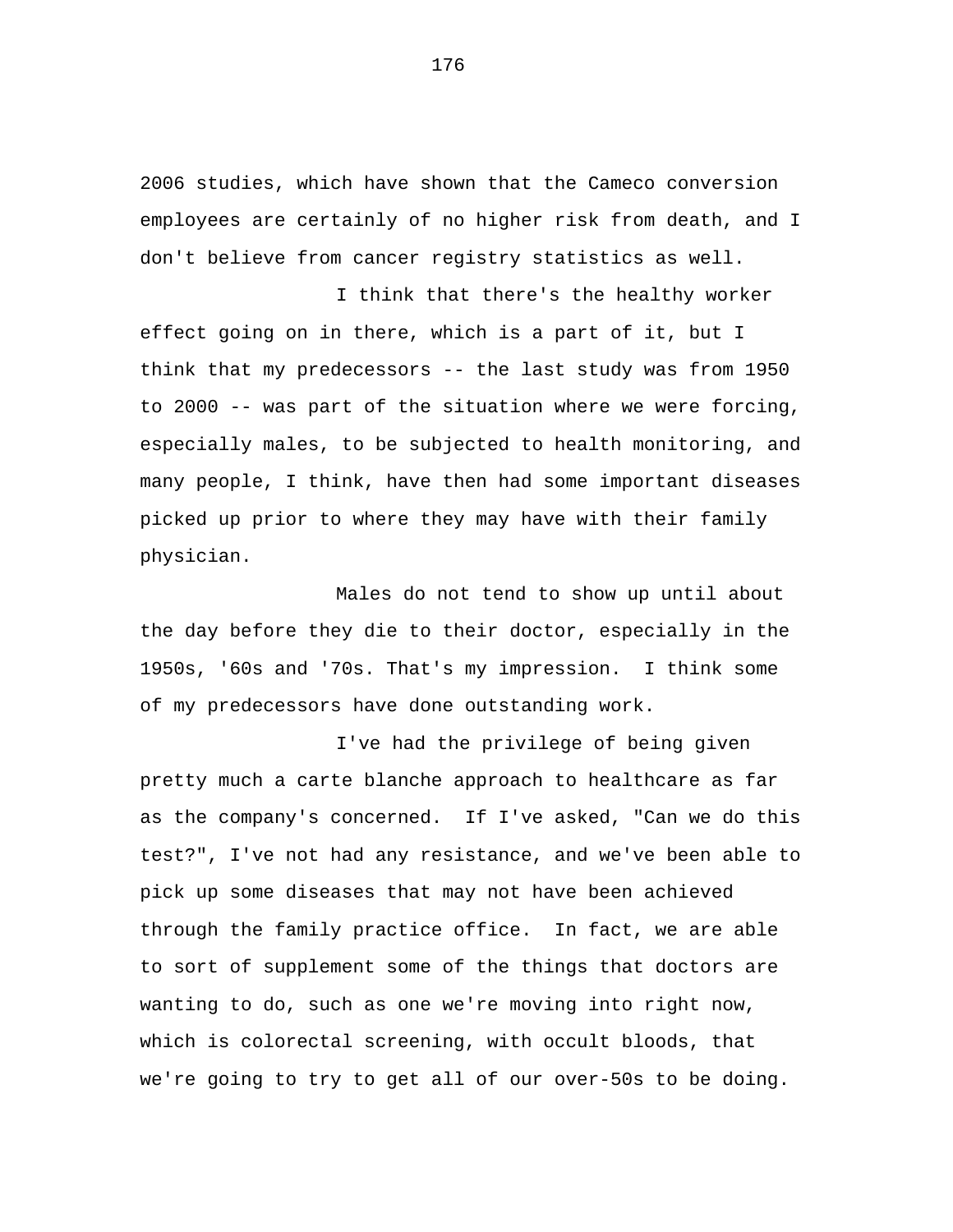We do PSAs. We've obviously found early prostate cancers with some people, and obviously there's controversy over that. But we have found our diabetics early on with our A1C sugars, we have found, you know our nursing staff and our people, so, you know, embraced the hypertension and cholesterol. We kind of have a great working relationship, I think, with some of the physicians in town here to get people on the go.

So I think, you know, most of the studies are done that you talked about before me, but that process, I think, is carrying on.

**THE PRESIDENT:** Well, just to follow up, but in any new -- I'm trying to figure out if you systematically check all of the 300 employees on-site? And if you are, have you detected anything that can be attributed to radiation?

**DR. NEVILLE:** Not at all. I do check all 300 people on-site -- in fact, I don't have anybody who refuses to come and see us -- and I have not seen any situations which I can attribute to radiation at all.

**THE PRESIDENT:** So with a massive cleanup that's going to happen now in Cameco itself and in the area, is there a need to do some health monitoring issues, things of that nature, moving forward?

**DR. NEVILLE:** I can't comment for the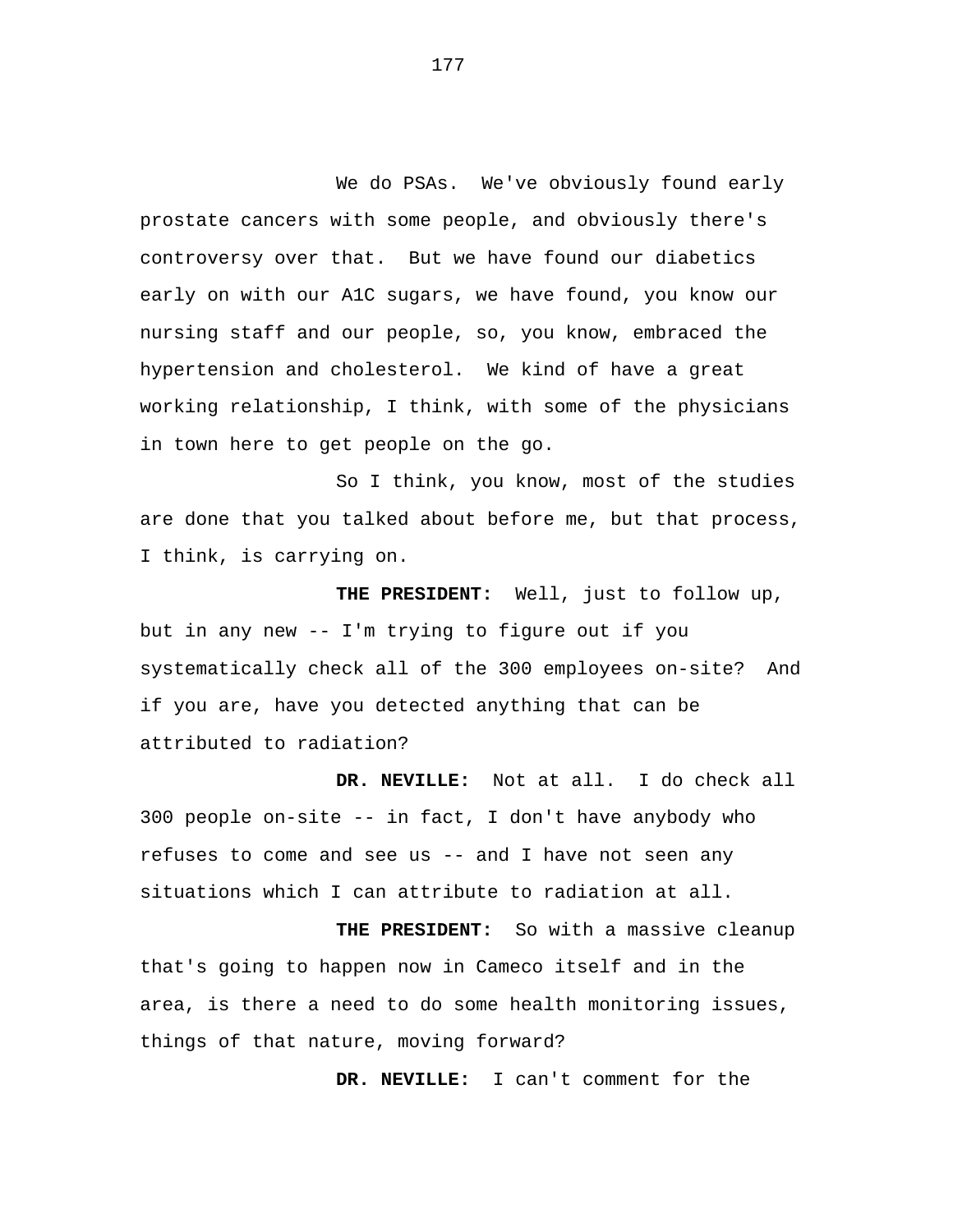community. Others may be better at that than me. We certainly are committed already to monitoring our own staff to, I think, the highest level. And I think if there's something that's going to change, we're going to be on top of that as soon as possible. I'm quite confident of that.

**THE PRESIDENT:** Okay. Thank you.

Questions?

Mr. Tolgyesi?

**MEMBER TOLGYESI:** No.

**THE PRESIDENT:** No?

Okay, well thank you for this.

**DR. NEVILLE:** Thank you very much. **THE PRESIDENT:** Thank you very much.

The next presentation is an oral

presentation by Mr. Azugy -- I hope I'm pronouncing it right -- as outlined in CMD 16-H8.11.

Mr. Azugy, the floors is yours.

**CMD 16-H8.11** 

**Oral presentation by Michael Azugy** 

**MR. AZUGY:** Thank you, Mr. Chairman. My name is Michael Azugy. I'm here as an intervenor in favour of granting the Port Hope Conversion Facility a 10-year licence.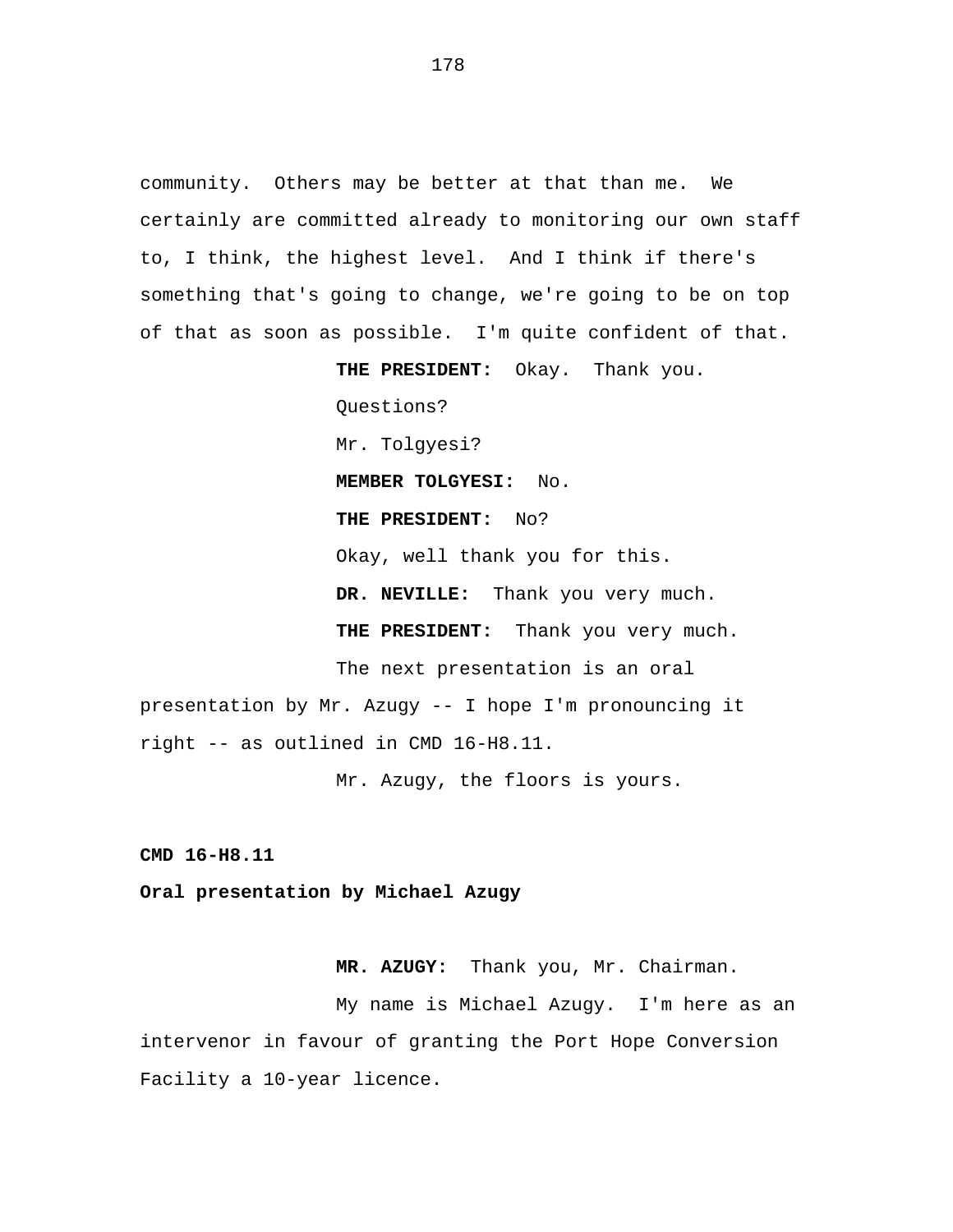I am the security supervisor for the site, and instead of telling you stuff that you already know about the pros and cons of the industry, energy demands, consistently low emissions and so on, I chose to tell you my story, and how I came to Cameco.

I was born and raised in Israel, and life being somewhat unpredictable as I can be, I immigrated to Canada in 2007. When I first -- when I was hired at the site in September 2010, I felt that I achieved a personal goal for independence.

There is a lot to be said about being an immigrant or being a new immigrant and coming to a country that is somewhat unfamiliar, all the processes are unfamiliar, bureaucracy again. And in some ways I felt like a kid, altogether I had kids of my own as well, and Cameco gave me the tools to break that, to gain my independence again.

Living in Israel gives me somewhat of a unique perspective on our industry since Israel is dependent on fossil fuel. So you see the -- I experienced the higher emissions, the smog, and how expensive energy can be when roughly the rate of prices goes between triple the amount we pay here.

When I became part of Cameco, it's basically I realized how much Cameco is involved in the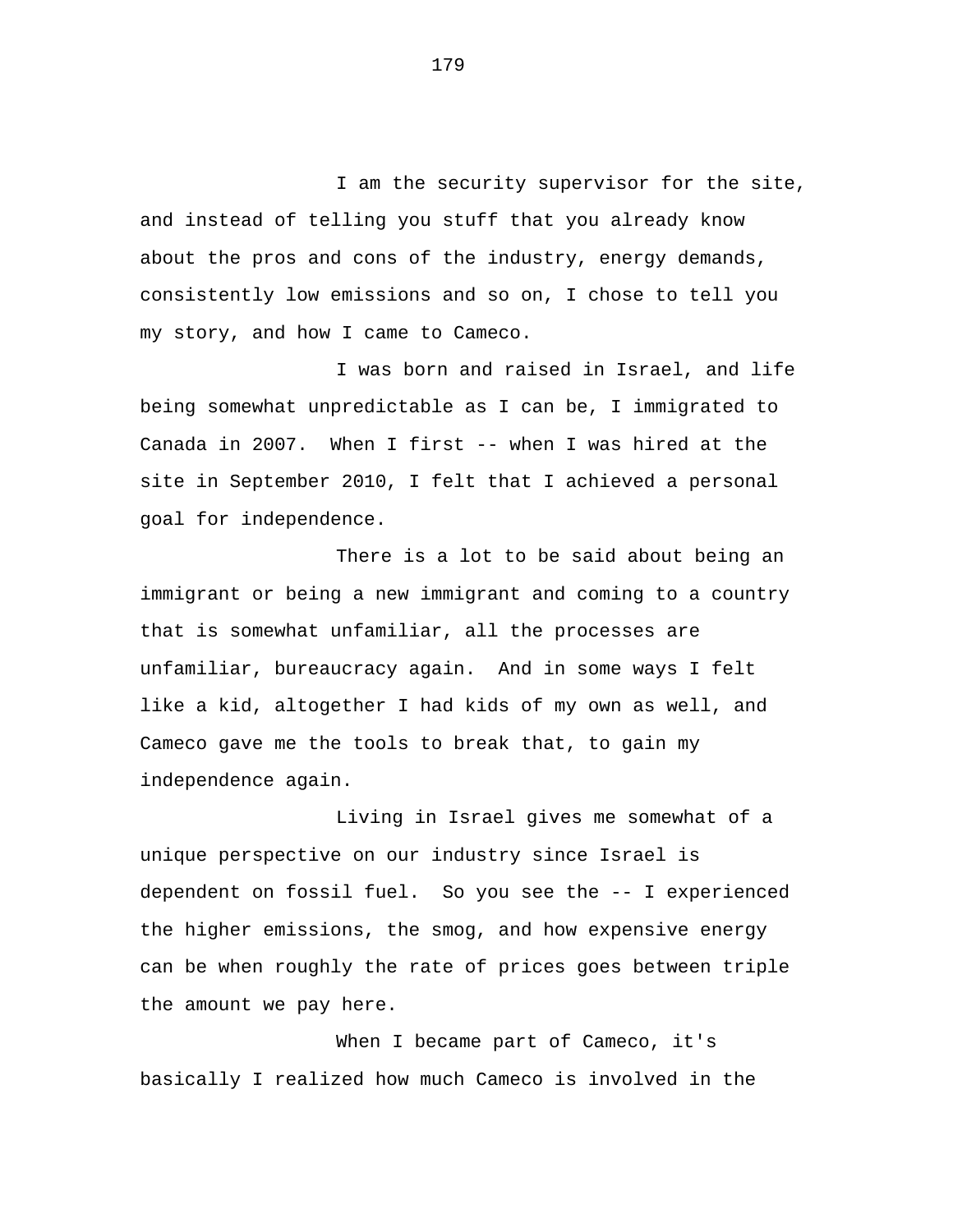day-to-day life of the community and how much Cameco invests in the education of the Port Hope residents, whether it's in the fall fair, town halls, open houses or any other community event.

I also experienced firsthand how Cameco takes care of its employees in every aspect of our work, from education, also on the nuclear industries in general, and how we fit in the fuel cycle and how our contribution helps all Ontarian's receive reliable, sustainable and cheap energy.

You can be assured we are aware of all the site safety requirements while conducting our duties, and we realize that we are part of a continual improvement system that's being done on-site from a safety cultural perspective. And it's not just us looking at being a number on how we can influence our processes in order to make them better and safer.

Beside me, I'm confident that there are 335 more people and families that basically form the Port Hope Conversion Facility, and I am sure that we are all committed to the continual safe operation of our site, not only for the next 10 years, but for future years to come.

> Thank you very much for your time. **THE PRESIDENT:** Thank you. Questions?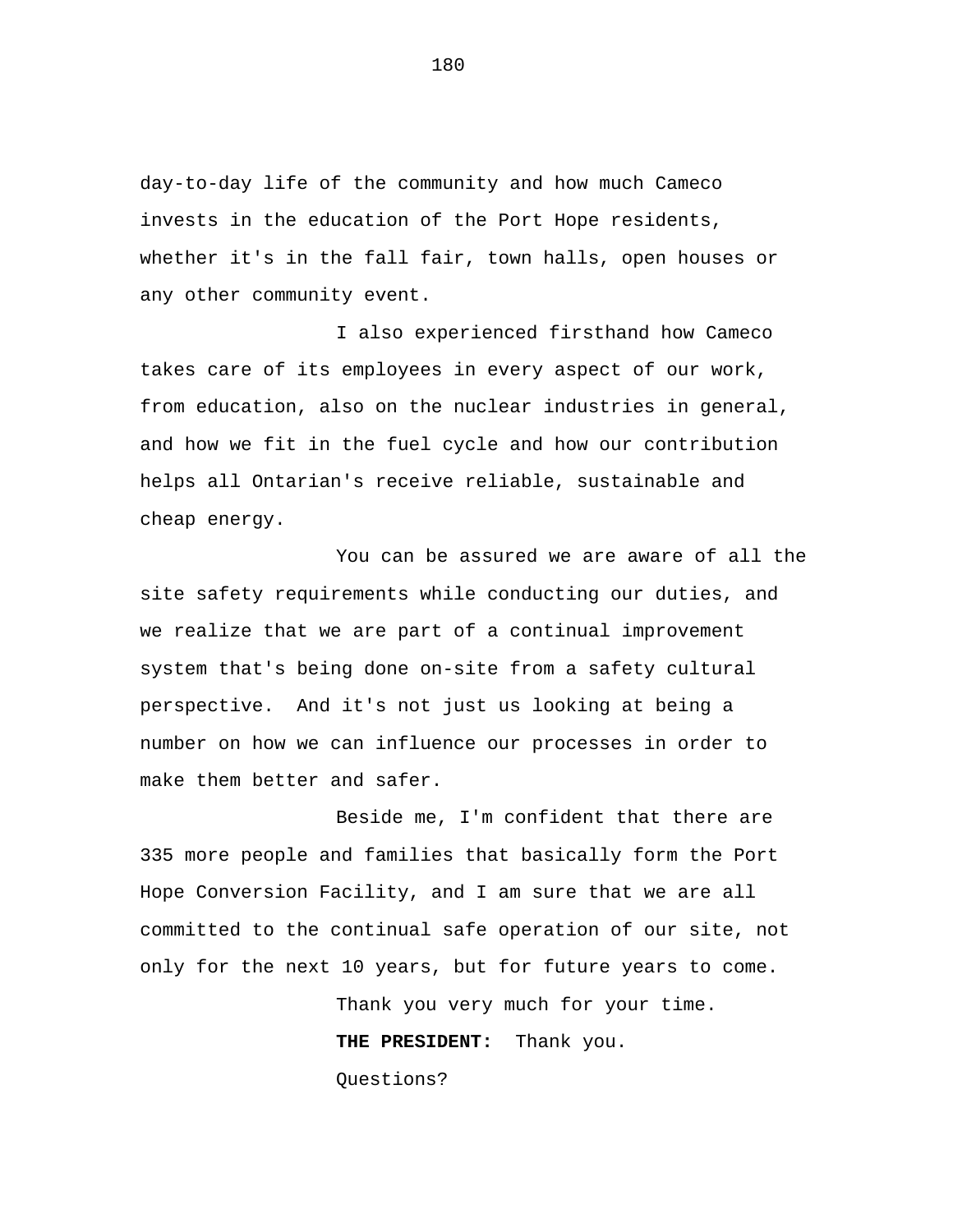Dr. McEwan.

**MEMBER McEWAN:** So as the security supervisor, what do you see are the risks to the facility, and are they manageable?

**MR. AZUGY:** Of course, they are manageable. Every risk is manageable. We are obviously close to the community, which is an added risk for every operation. We are accepting people to our site. That's another risk. We are working with substances that potentially are reliable for either environmental groups or beyond, and we are obviously managing them in the best way possible, to meet our, obviously, safety of employees, the community, and, as well, meet regulatory requirements, or even exceed them.

**MEMBER McEWAN:** So one of our intervenors indicated that she felt that the single point of entry was a risk that was perhaps carried more level of risk than it might. Do you have any comments on that?

**MR. AZUGY:** I actually disagree, because, from my perspective, a single point of entry is much more manageable.

**THE PRESIDENT:** I thought she made allegations that there's a lot of material loose that can be used for terrorism. I think that was the insinuation here. So what's your thought about that, whether the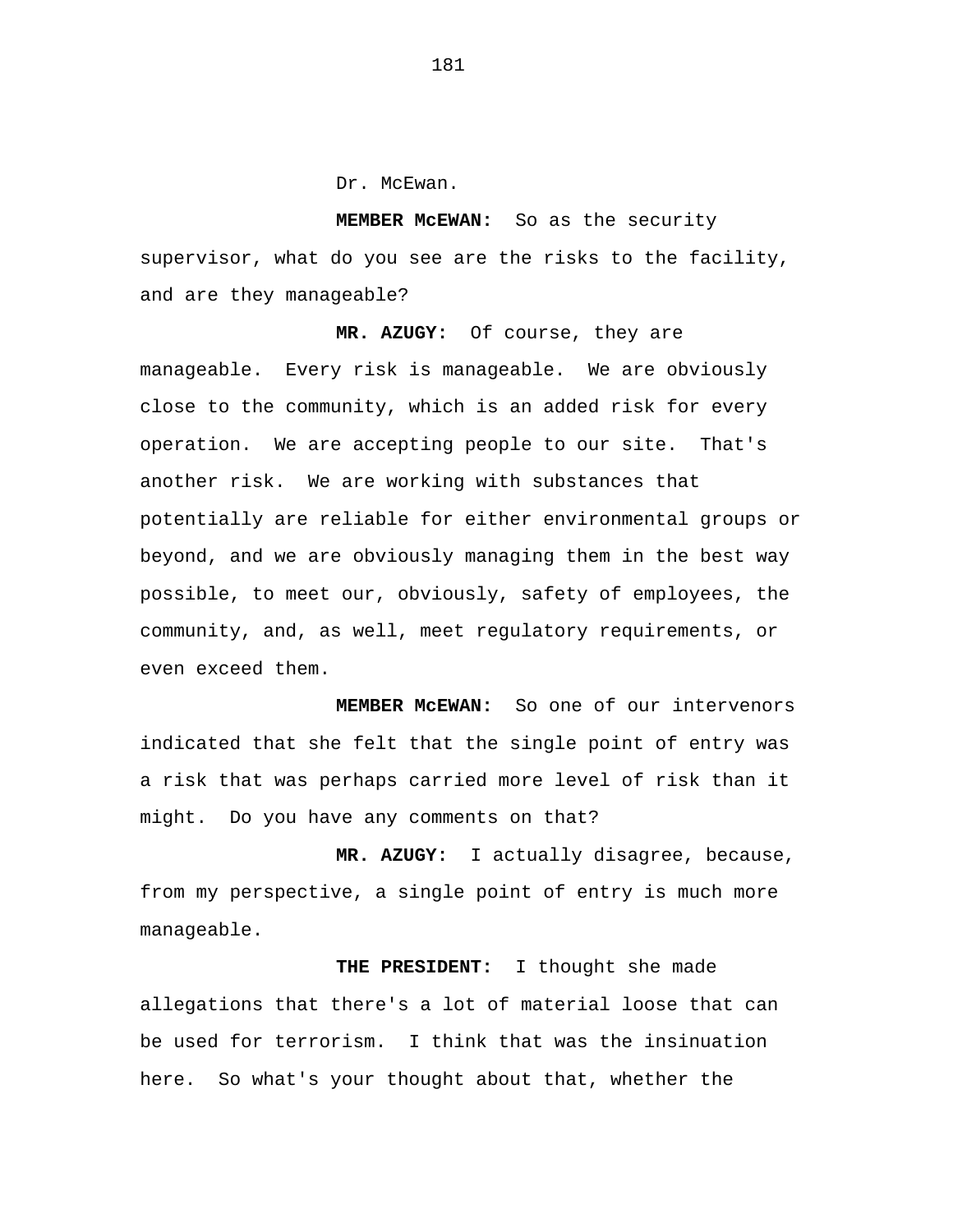material -- there's some material, some legacy material, sitting around that you think they're secure enough that it cannot be used for such activities.

**MR. AZUGY:** I think she said that there was at one point, and she was right. There was at one point. There is none on-site today, and most likely people can correct me if I'm wrong. But, I any case, all of our product is secure to the highest level, and then we have various systems that, other than the human factor, as security personnel, that we are to monitor and look over that product.

**THE PRESIDENT:** Do you check on your internal staff for -- you know, most of the people are worried nowadays about an inside job. So do you do any checkup, monitoring, new hires, things --

**MR. AZUGY:** We do, yes. We definitely do. We have various training sessions. We have security awareness for all employees on-site. There is a continual education for all employees on-site, and I personally meet every employee that has been hired.

**THE PRESIDENT:** Staff, you do a security check on the site, don't you?

**MS MURTHY:** Kavita Murthy for the record. Yes, security is a safety and control area, and we have Raphaël Duguay, a security officer, here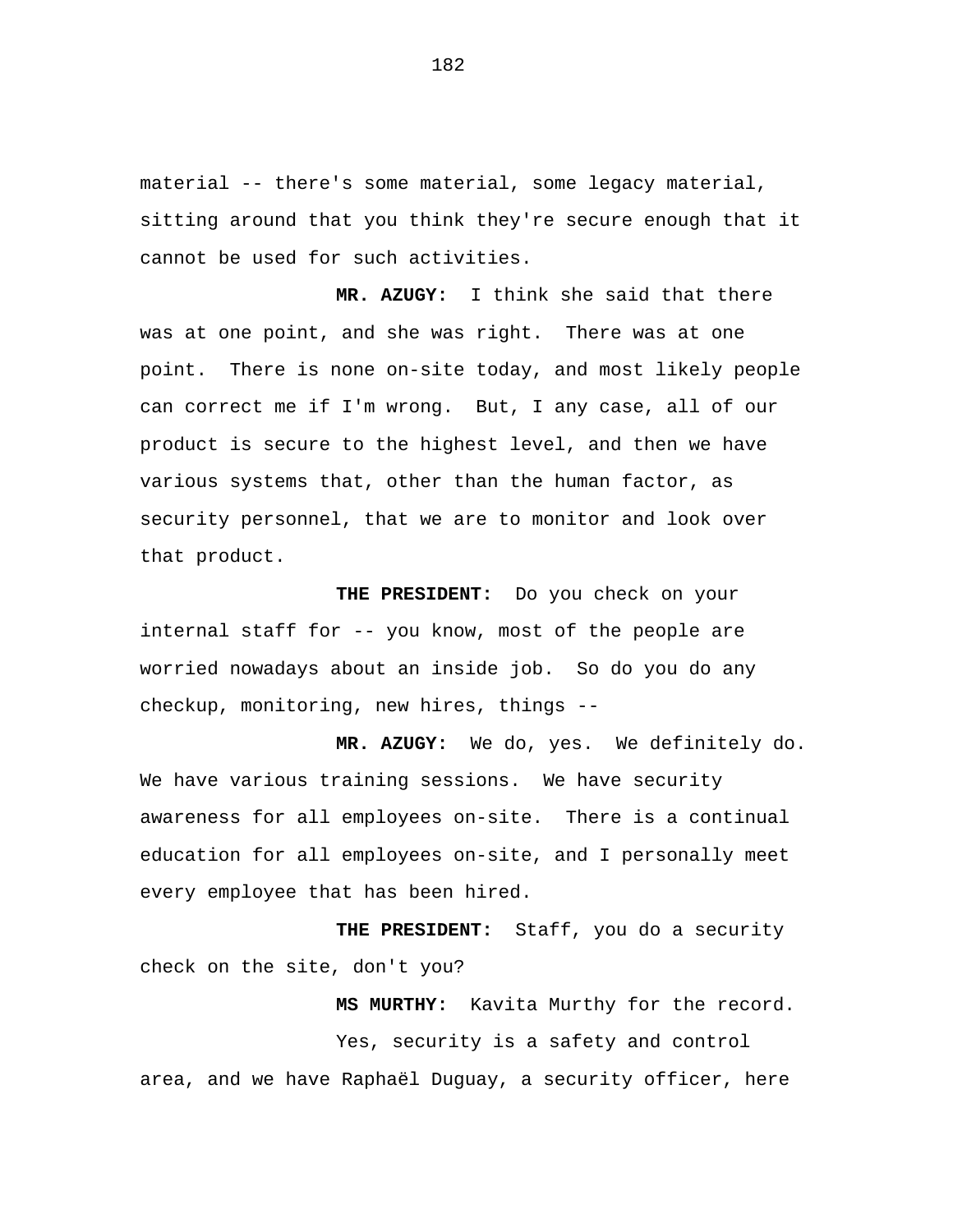today, and he can answer any questions on that.

**MR. DUGUAY:** For the record, my name is Raphaël Duguay. I'm a security adviser and inspector with the Nuclear Security Division.

Regarding your question, yes, there is a requirement to establish a facility site access clearance. This includes verification of employees, and also includes the verifications of criminal background checks.

As part of that requirement, Port Hope Conversion Facility has implemented this program, and meets the requirements under the regulations. On top of that, they also are required to train supervisors and managers to look at suspicious behaviours, different items that could pose as a risk to either the material that is in the site or also to the workers. And this program has been inspected by security inspectors on an annual basis, and they also meet those requirements.

**THE PRESIDENT:** Thank you.

**MS MURTHY:** Kavita Murthy for the record. They're also fully compliant with the security REGDOC for the security of sealed sources, so that's another program that they have implemented.

THE PRESIDENT: Thank you. Anything else?

Mr. Tolgyesi.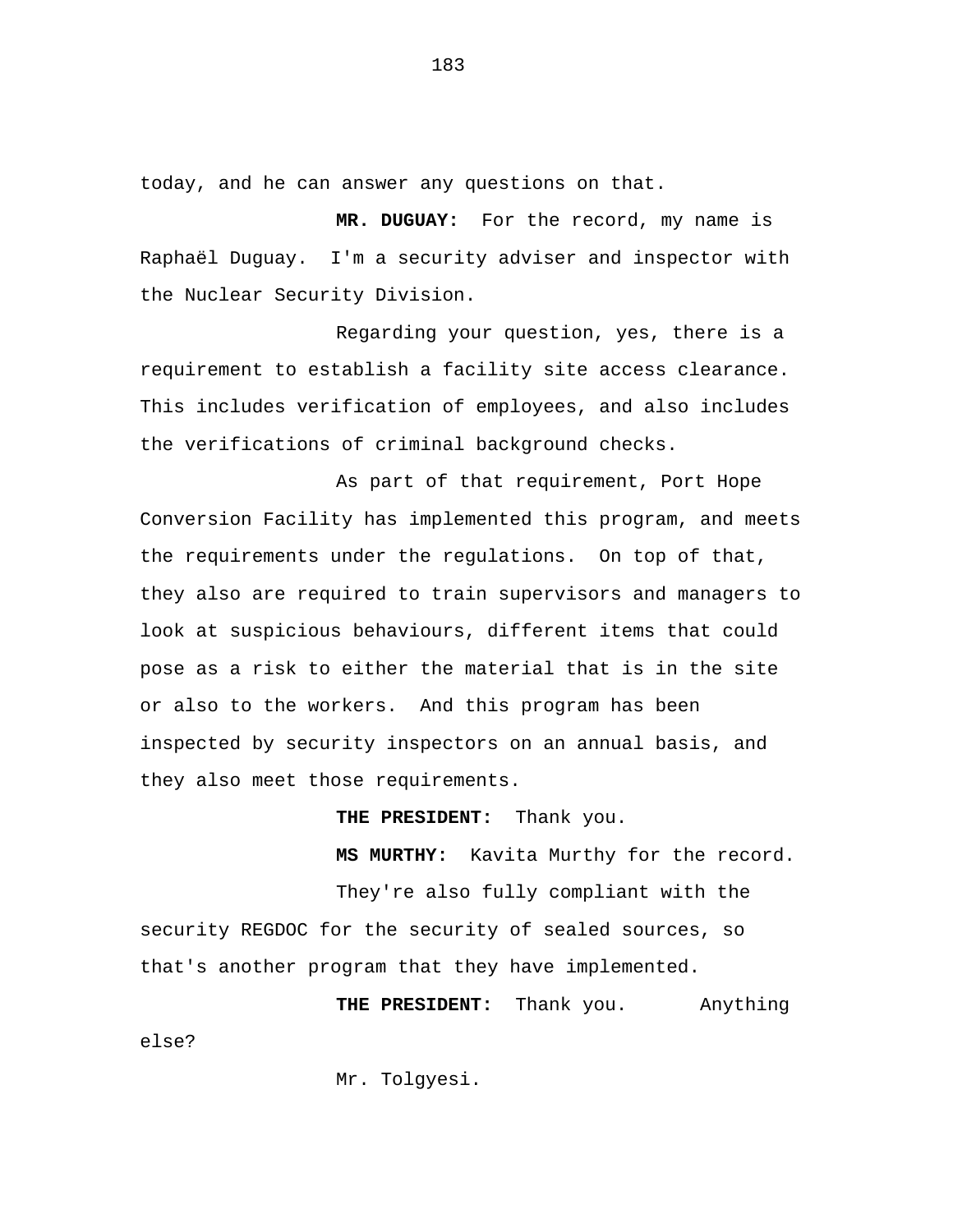**MEMBER TOLGYESI:** You are taking care of security. As security, do you make tours around on the property, I mean check tours?

**MR. AZUGY:** Various types, yes.

**MEMBER TOLGYESI:** And do you have -- in some areas do you have special precautions to take, like, you know, where is the stock material, stock which could be radioactive? Do you have to have special precautions or special personal protecting equipment when you do that?

**MR. AZUGY:** The site as a whole is every employee is required to don the appropriate PPE. If there is a specific area that we need to get into which already has been determined to have more requirements for PPE or additional PPE than what normally is worn, we already have been notified where, and prepared for it. So we are following all of those requirements as per the site requirement, yes.

**MEMBER TOLGYESI:** You didn't observe anything that when you do your tour, according to outside parameters, that is a close with, potentially, a population or pedestrians could go or walk around and they could be exposed?

**MR. AZUGY:** No, because in Cameco, and specifically Port Hope Conversion Facility, we even have approved routes on where to go on-site. There is painted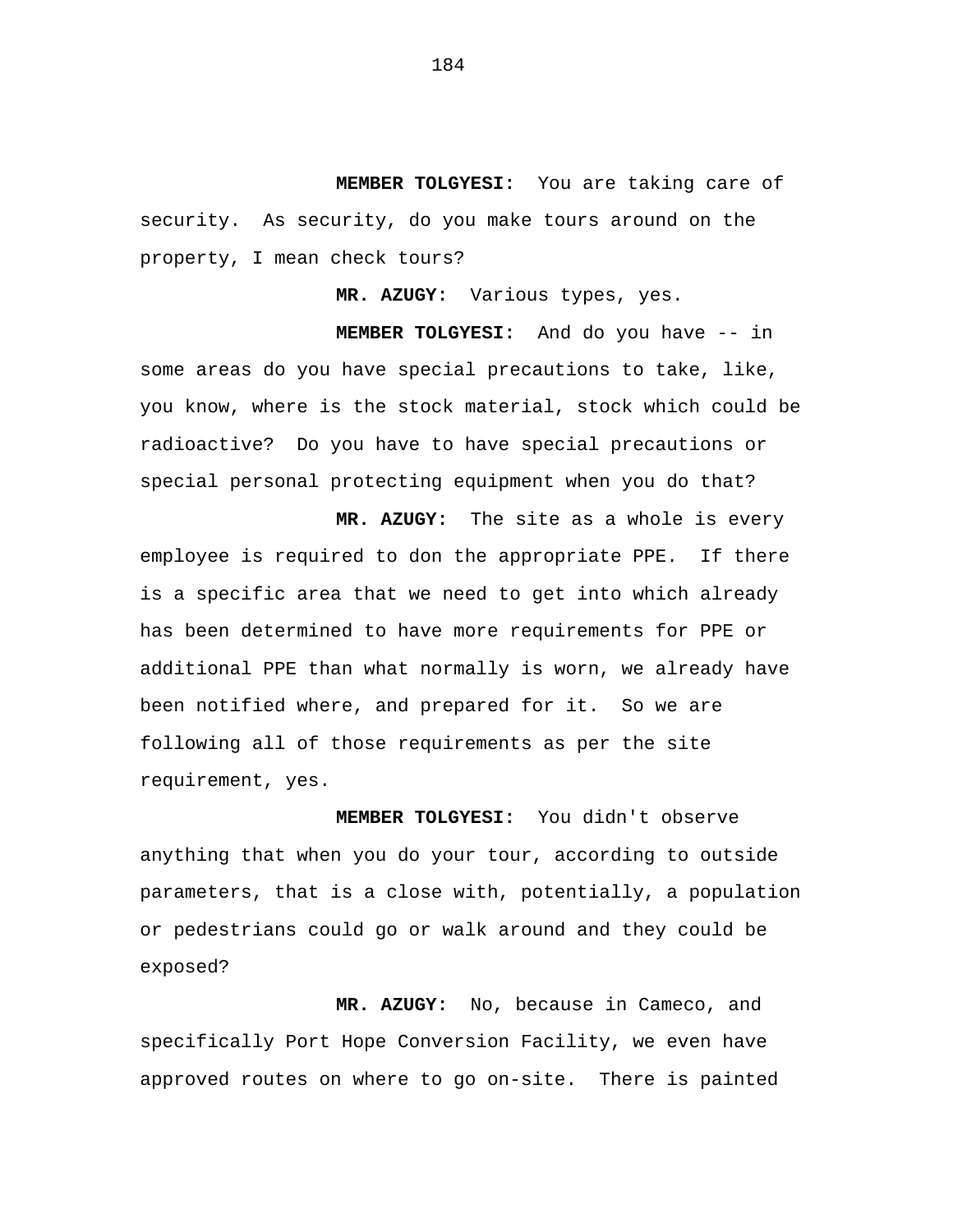lines that everybody needs to adhere to. There is a very, very big implication on adhering to safety requirements and regulations, and as soon as an item is being found, it is reported immediately and resolved right then and there.

**THE PRESIDENT:** Okay, thank you.

Thank you. Thank you for the

presentation.

The next submission is an oral presentation by Mr. Deans, as outlined in CMD 16-H8.17. Mr. Deans, over to you.

**CMD 16-H8.17** 

**Oral presentation by Colin Deans** 

**MR. DEANS:** Good evening.

For the record, my name is Colin deans. I'm the Training Coordinator for the Port Hope Conversion Facility.

To the panel, thank you for the opportunity to present tonight.

I'll provide you an outline of how we conduct training at the Port Hope Conversion Facility, and also some of my own insights into training and being an employee at the Port Hope Conversion Facility.

I am a certified training and development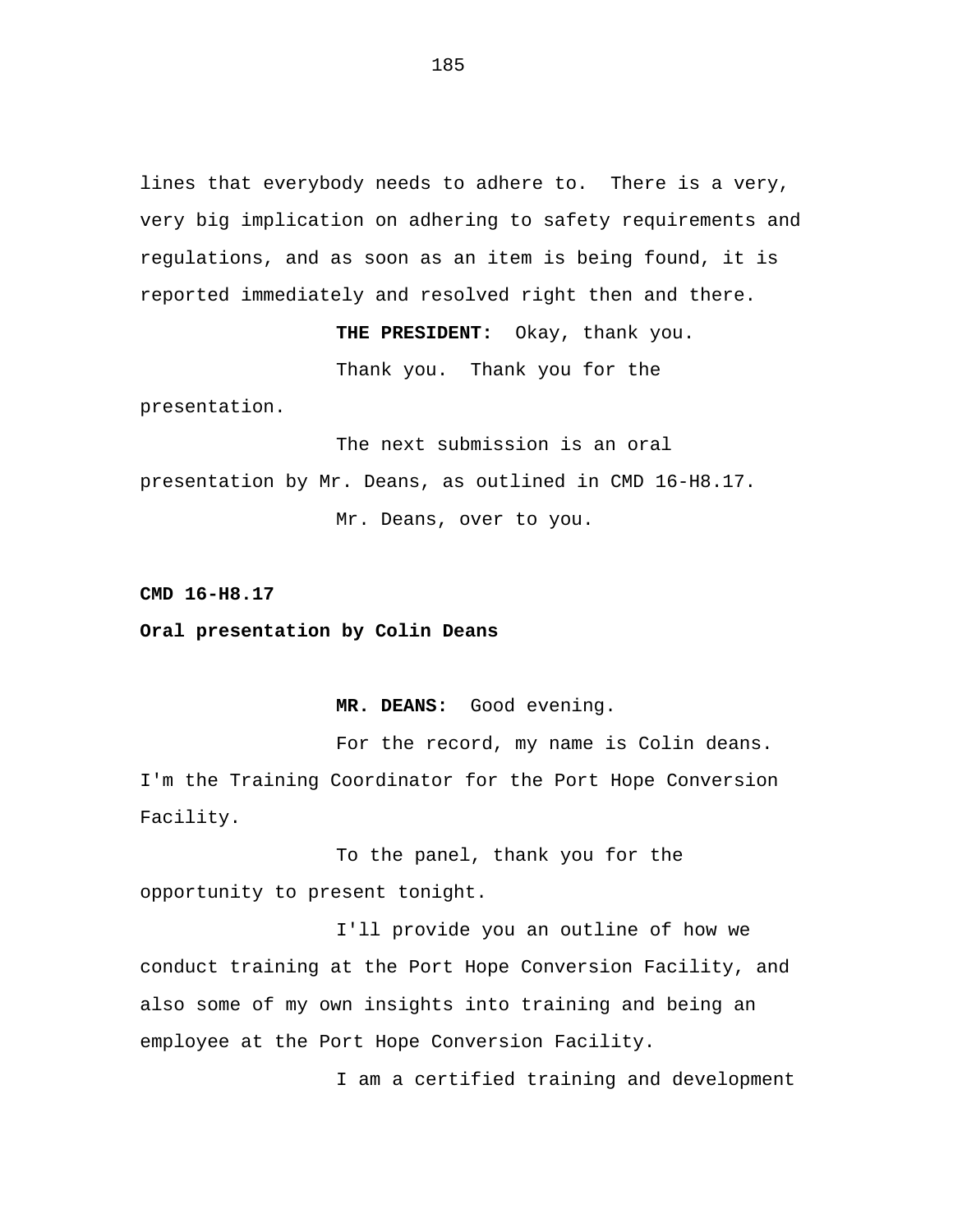professional and I have a background in adult education. I manage a team of eight professionals that also either are adult education providers, technical writers or subject-matter experts.

As the oral presentation from the CNSC staff alluded to in the human performances section, we perform to a SAT-based model. We implemented that fully across the site in 2011. And the system has proven to be very robust and very adaptable to our training and ongoing requirements at the site, and you've already head interventions tonight where people have seen a great reliance on our training programs, and how successful they have been.

We don't work in isolation. One of the things that I like to highlight is that, you know, Cameco's a -- the Port Hope Conversion Centre is part of a bigger family. We're making sure that we're staying connected with our fuel services divisions and implementing best practices for training across all of our facilities, particularly across the fuel services division.

We have very high standards of what we expect our employees to maintain in terms of training compliance. We manage well over 15,000 qualifications on-site, and we try to make sure that we actually -- we benchmark to make sure all employees are exceeding their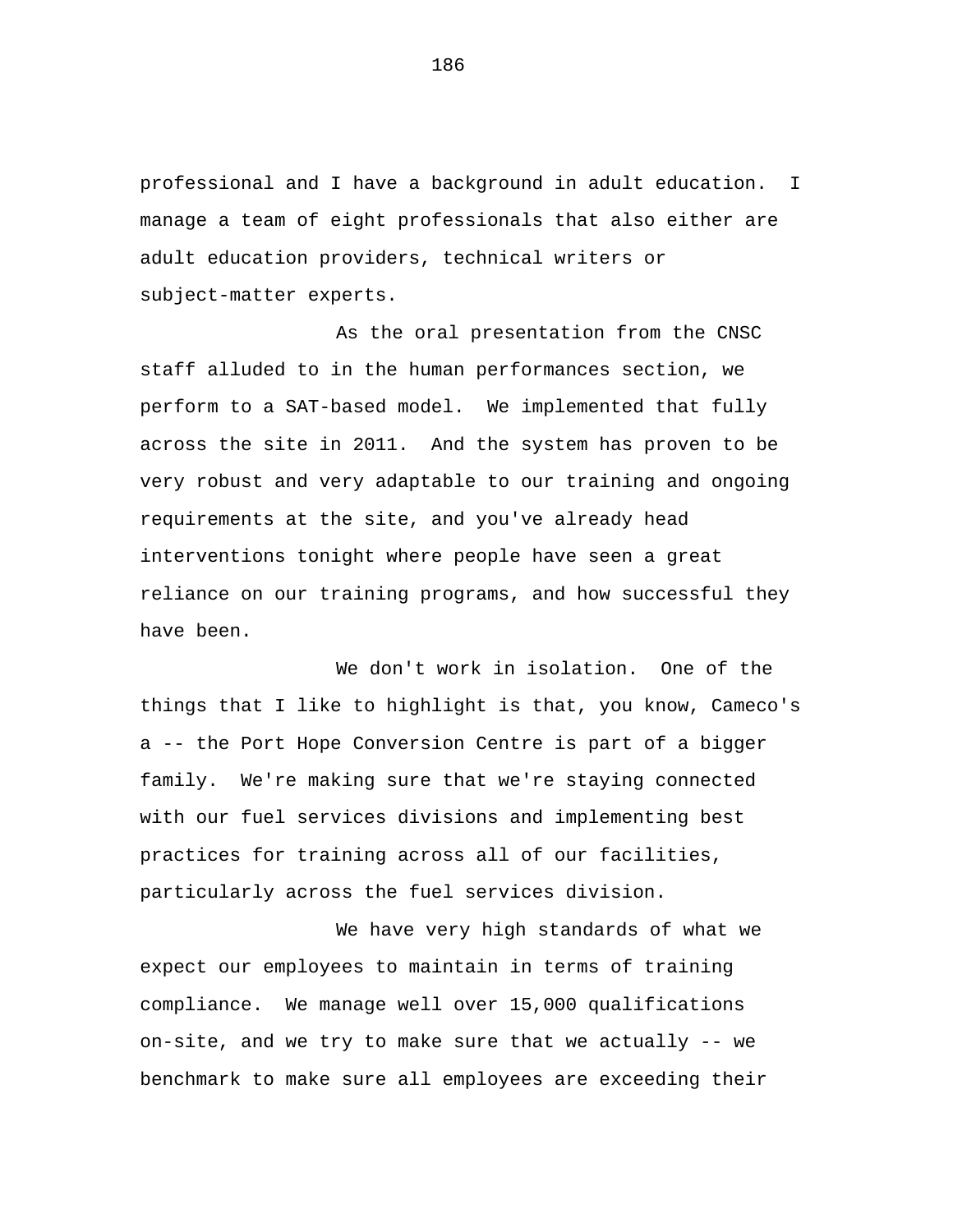learning plans, which are provided for them on an annual basis.

I'm happy to say that over the last three years, we've exceeded our target -- a 95 percent compliance -- to all training requirements, which would include everything from safety, equality, legal and all their on-the-job requirements, as well, to train as an operator.

Any operator starting in the facility, if they're new, transferring into a new position, returning to work, whatever the situation is, they're coming in with a very robust training plan that's being executed. And should any employee struggle or not meet the requirements to progress through levels, we have a full remediation program to assist those employees as well.

What I also say is that our training records are very well maintained and managed. We're currently housing all of our training records on an SAP-based platform so we can access any training records for an employee. More importantly, the platform allows the employees to access their own training records, access their requirements for their training plan on any given time. If it's computer-based training, for example, they can go right from that platform and can conduct the training themselves as well.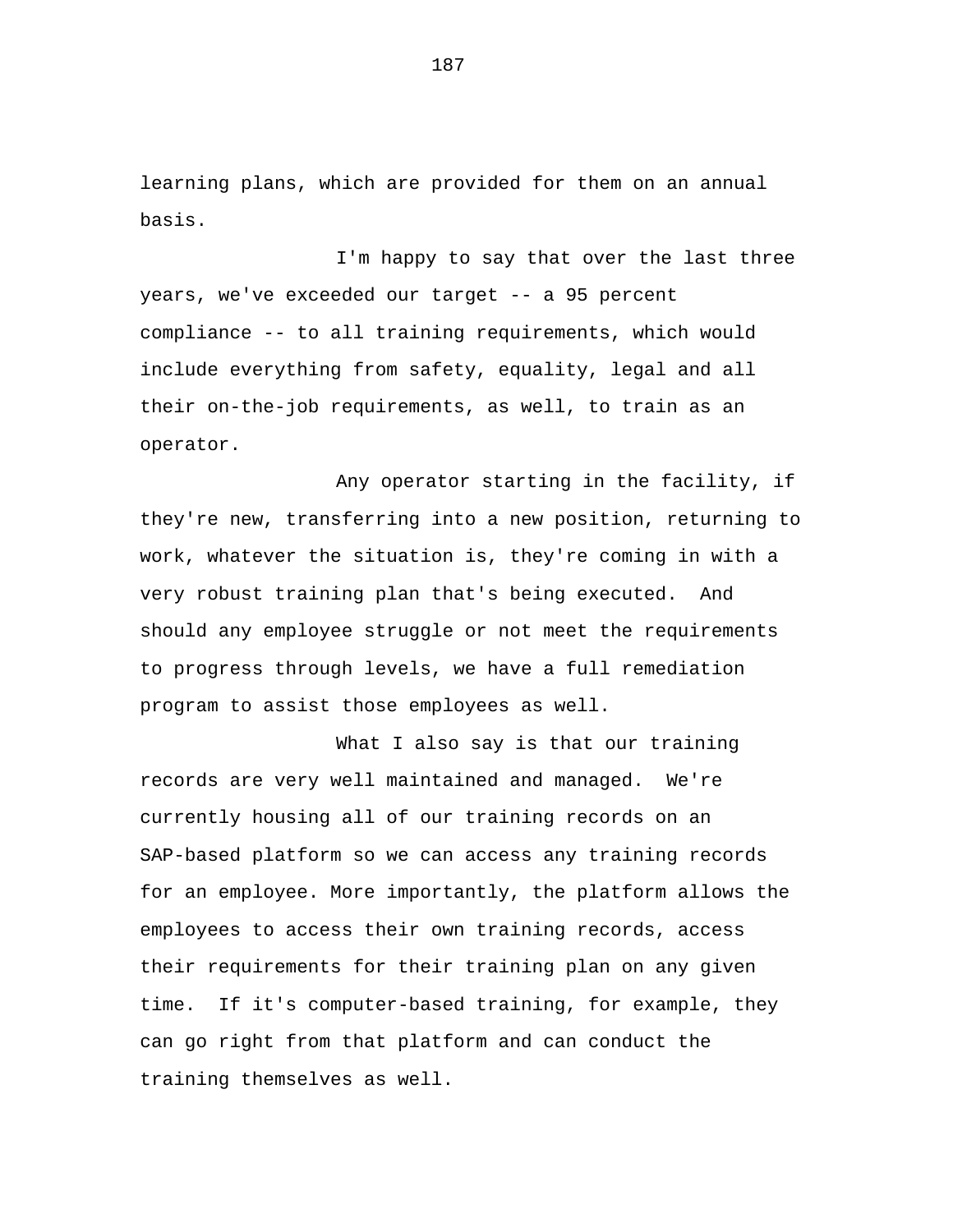So we have built a very robust training plan that allows our employees to be self-sufficient, but also know where to come for help where they need some assistance.

I would say that I've had the -- I've been with Cameco for six years, I've been in this role for five, and prior to this I worked at many tier 1 companies. They all have very rigorous requirements -- ISO, aerospace, and the like -- and I've never seen a company with the type of rigour and requirements on training for their employees than Cameco. You see real ownership from the employees, that it's their requirements for their job, and they seek out the training to better themselves and better those who are working around them.

And it is a complex business, so the ability to be able to be fully trained and functional in your job is critical. That's why we do put such onus on managing the training at the site, regardless of what type of role the employee is in, specific to the type of role that they're doing.

So it's not a generic program. Depending on what role you have in the company will be the type of training plan that's associated with it.

I would also like to share that you're heard a number of times people try and talk about our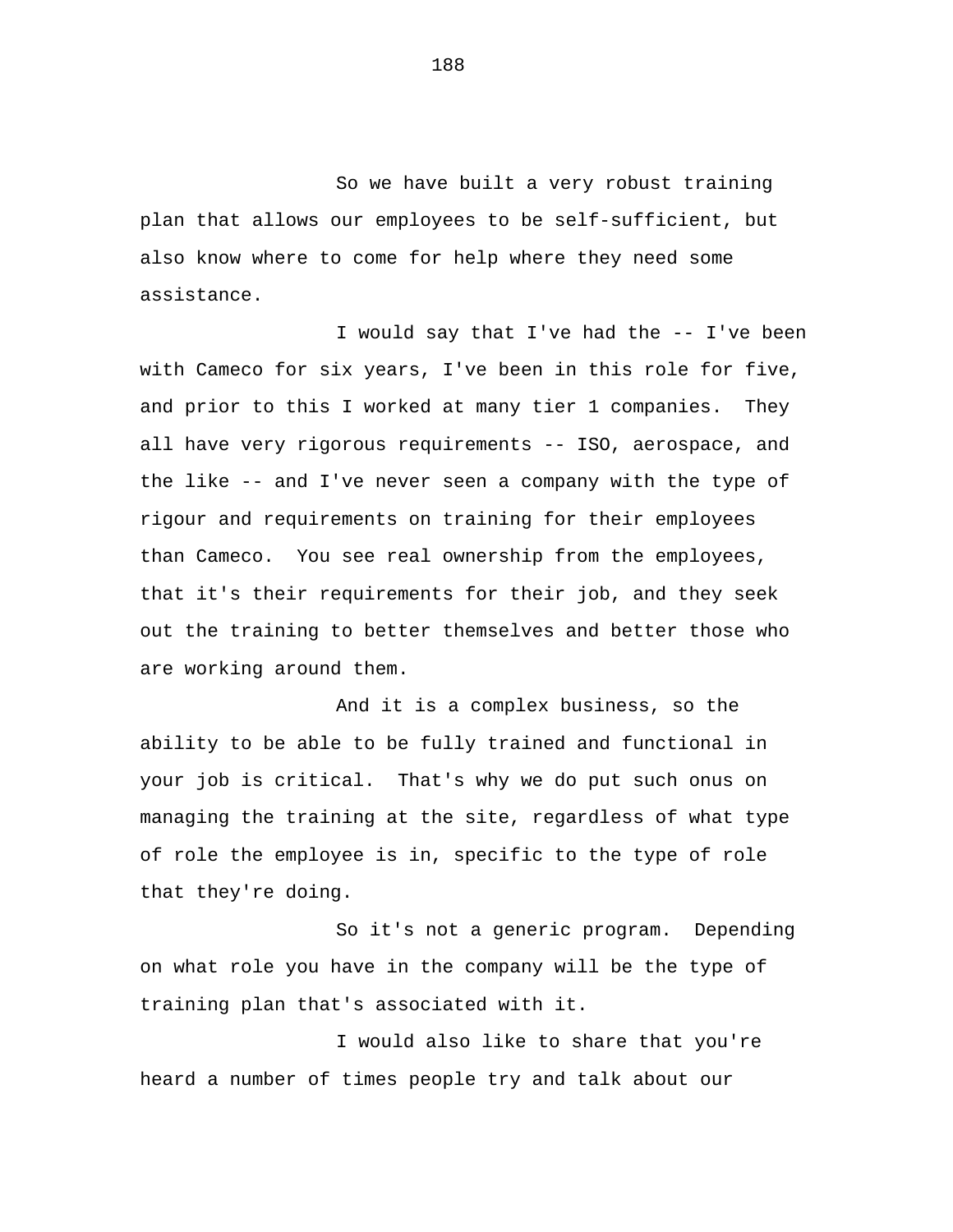community involvement. And as a trainer by trade, it's something I love doing, I get an opportunity to go in the community and work on behalf of Cameco on some of those functions as well. So aside from some of the things that Dr. Neville also mentioned, Cameco's out and involved with our education with our local high schools to make things like career days. We're involved with the Junior Achievement program with the local elementary school. And we're working with grade seven and grade eight students to help them understand the importance of staying in school, your basic economics. That's the sort of community involvement that, as an educator, I like to be -- I love to be able to do.

So with that, I welcome any questions you might have on the training program at the Port Hope Conversion Facility, and I strongly endorse a 10-year licence renewal for the company.

> Thank you. **THE PRESIDENT:** Thank you. Questions? Ms Velshi.

**MEMBER VELSHI:** Where do most of your new employees come from? Like where is the feedstock for this facility?

**MR. DEANS:** Colin Deans for the record.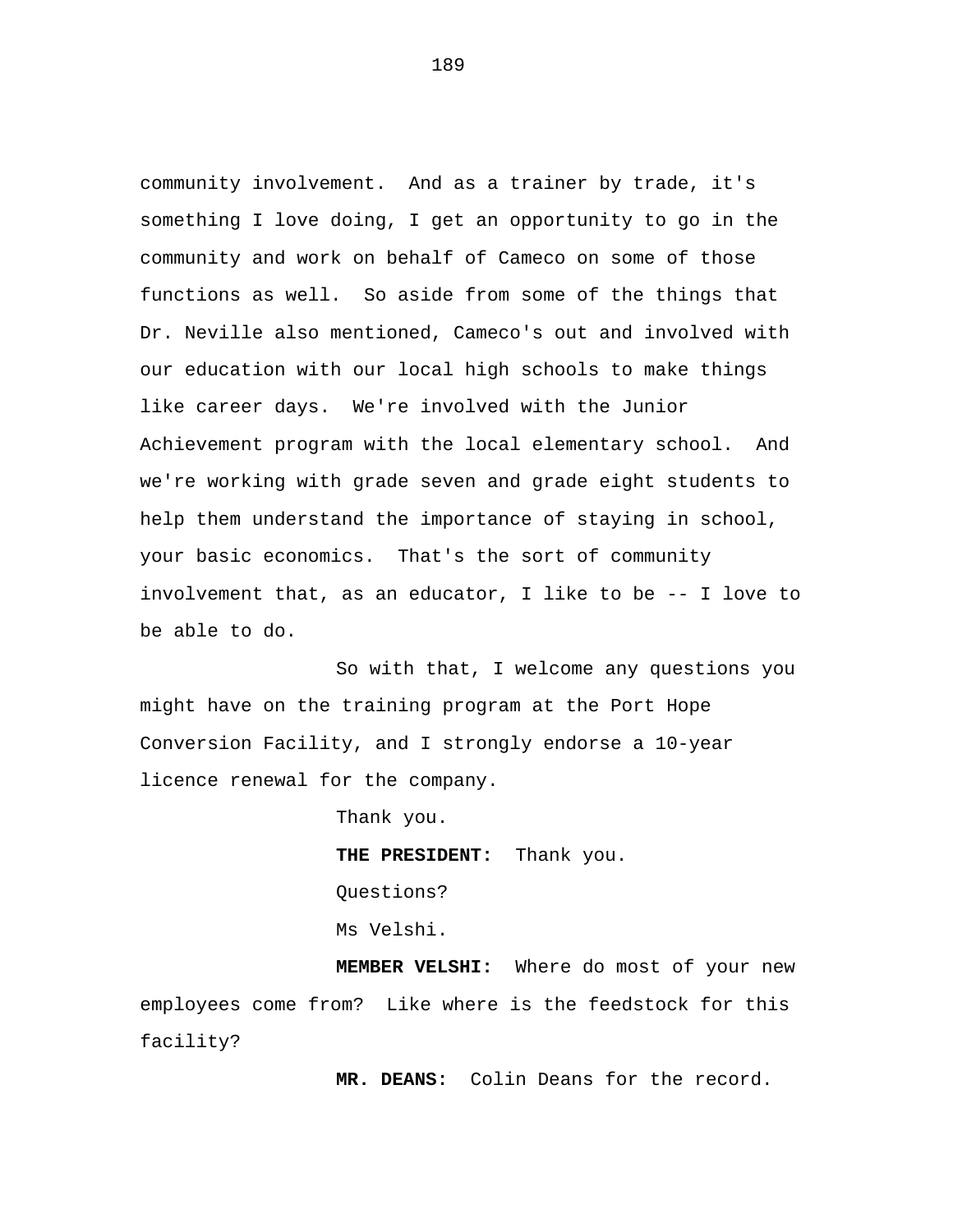That kind of bridges a little bit on the recruitment side of the world, but I will say that we do cast a fairly wide net, depending on the work, where we're drawing the employees from. I will tell you that, for example, with our chemical employees that we're drawing from for the production plants, we do have a network of schools that we often work from throughout Ontario. If we're recruiting, for example, for Mike's group, we have set schools that we look to draw from as well. So we have a network with our local educators. Actually, I wouldn't even say local. We go across Ontario to locate these individuals.

**MEMBER VELSHI:** And is there a fair bit of transfer between different chemical sites of employees or is the work so different that that doesn't much happen?

**MR. DEANS:** The Northumberland sites, you will find transfers occur between the sites in Port Hope and Cobourg. I wouldn't say it happens a tremendous amount. And we do actually have some work staff that actually are -- work out of multiple facilities. So while they're stationed there at Port Hope, for most of the time they do do work at -- like my staff, for example, will do work across Northumberland sites.

**MEMBER VELSHI:** And training, is it portable? Like if they receive training at the conversion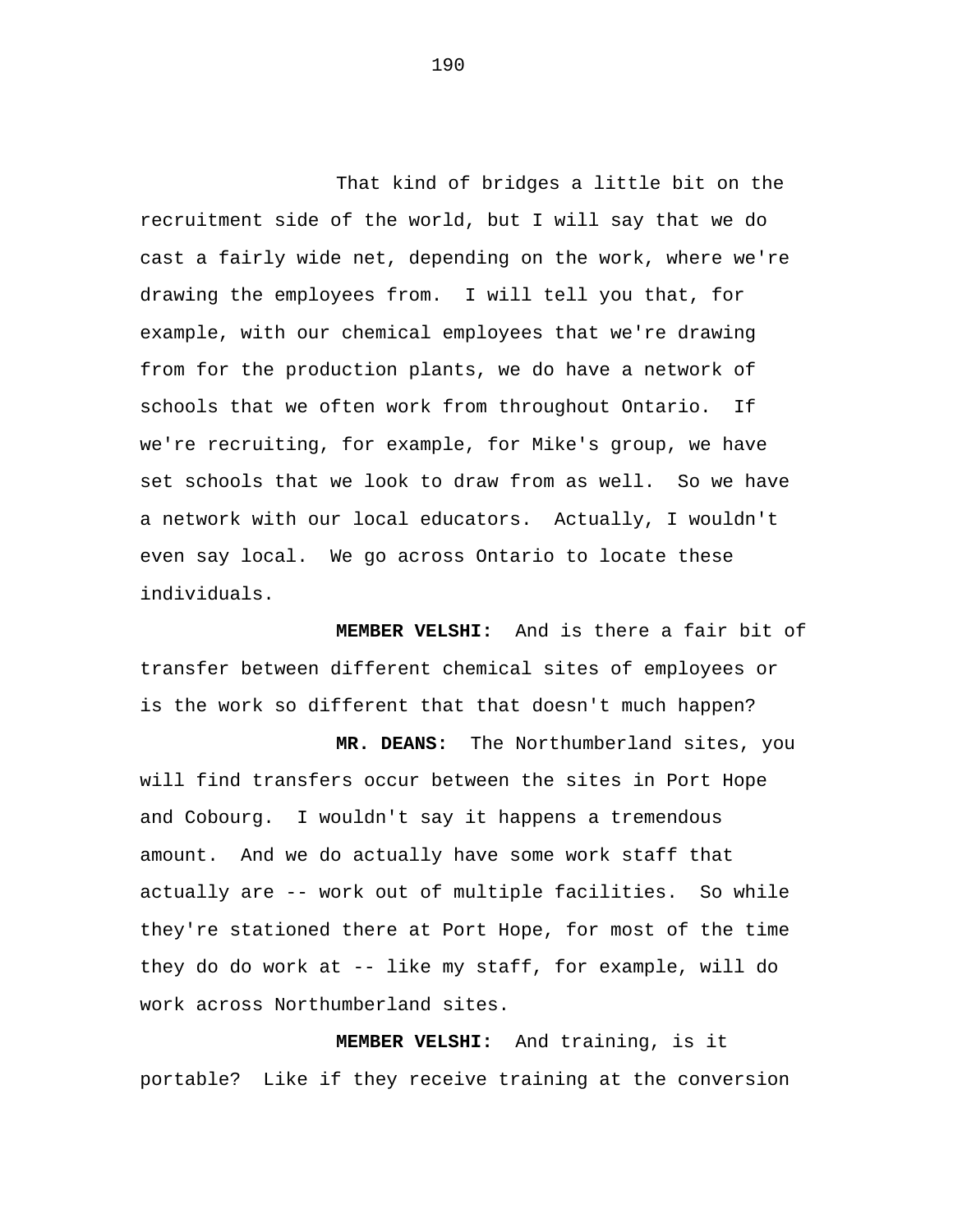facility, can they use that at the fuel manufacturing facility? Or is it site-specific?

**MR. DEANS:** Well, that would depend on the qualification. But generally it's transferable, particularly if it's around a mandatory legislated-based type of qualification. So by way of an example, if you're trained in WHMIS at conversion facility, that will hold over at CFM.

**MEMBER VELSHI:** And is there a fair bit of turnover of staff? And I don't know whether it's a question for you or for you. Is there a fair bit of turnover of staff?

**MR. INGALLS:** Dave Ingalls for the record.

Yes, as Colin mentioned, we're very proud of the workforce we have. And we actually have a very low turnover of employees through our organization, which is a testament for the level of commitment that our employees have in our organization. The bulk of the turnover we have are retirees, so within the last few years we have a number of employees retiring that have 35, 40 years of experience at our facility.

**MEMBER VELSHI:** So my last question on training -- and I know this would be very much role-specific -- but on average, how much time is spent on training and requalification and refresher?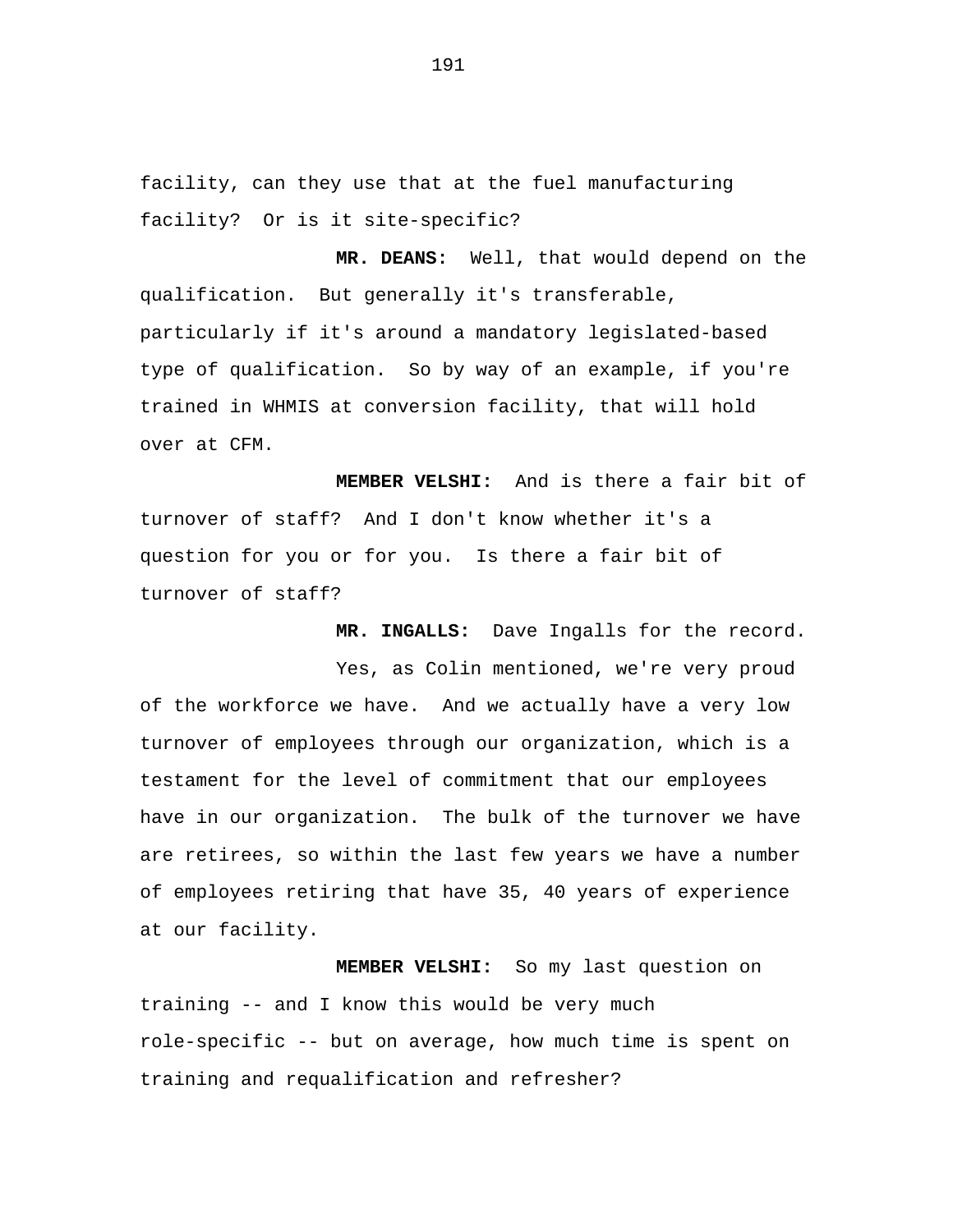**MR. DEANS:** I'll take a shot. Again, it's going to be very role-specific, as you mentioned. Some of our production operators, for example, will take -- to go from a brand new operator to a fully qualified operator, it could be in excess of 500 hours of training. And then we have -- we also have annual certifications that -- for folks to maintain. So it's not a one-off. That's the nature of A.D.D.I.E. itself is that it's an ongoing development for that employee.

**THE PRESIDENT:** Questions? Dr. McEwan? **MEMBER McEWAN:** So you said you had 95 percent compliance with the training requirements. Are there consequences for the five percent?

**MR. DEANS:** So we're very close to watching that as well. Where individuals are not compliant on specific qualifications to their job, we will make accommodations to make sure that employee gets that.

That five percent typically will result - is the result of a few phenomenons. An employee was absent or it's, you know, one time we had the trainer in, they're not available, for example. But if it's business-critical for their job, we make sure it's there for them.

**MEMBER McEWAN:** So you would actually actively chase them and push?

**MR. DEANS:** Yeah, I should introduce you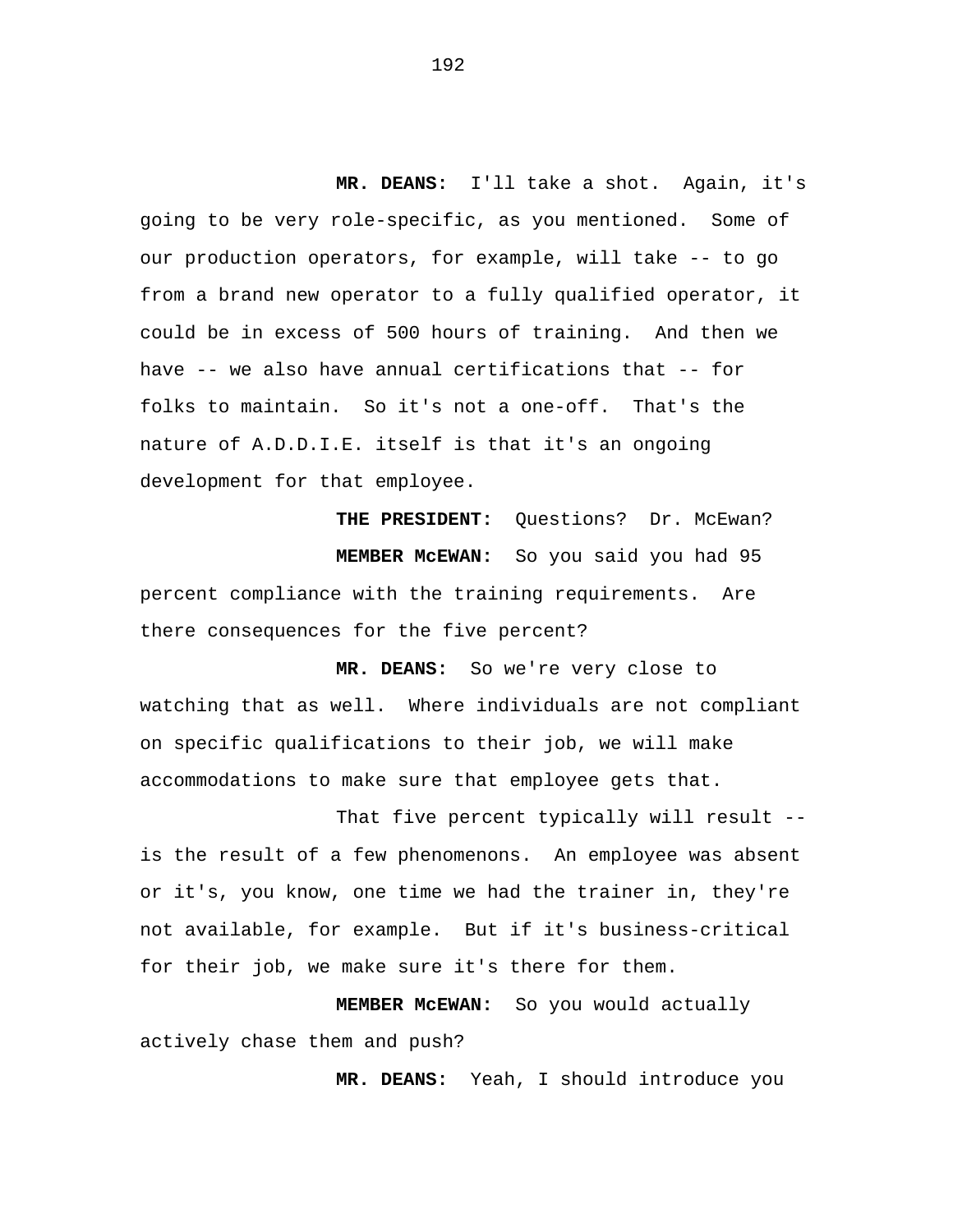to some of my employees.

--- LAUGHTER / RIRES

**MEMBER McEWAN:** And I guess the second question is how do you maintain confidentiality of the training results per individual if they're web-based and if an individual has access to his or her own?

**MR. DEANS:** Anyone who's taking an online course or CBT, they get notified of their results. The results are only posted back to the administrator back in training, so and those results are localized just to that user. So it's not sitting in a public domain that anyone can go access. And then if it's a paper copy which we generate, it stays with the employee file in a locked cabinet.

### **THE PRESIDENT:** Thank you.

Staff, they claim that they are wonderful. What do you think?

--- LAUGHTER / RIRES

**THE PRESIDENT:** And if they are, why, you know, there's no more than "satisfactory"? Why is it not "fully satisfactory" in this safety and control area?

**MS TADROS:** So Haidy Tadros for the record.

To begin with, I'll answer the first part of your question and I'll have our colleagues in training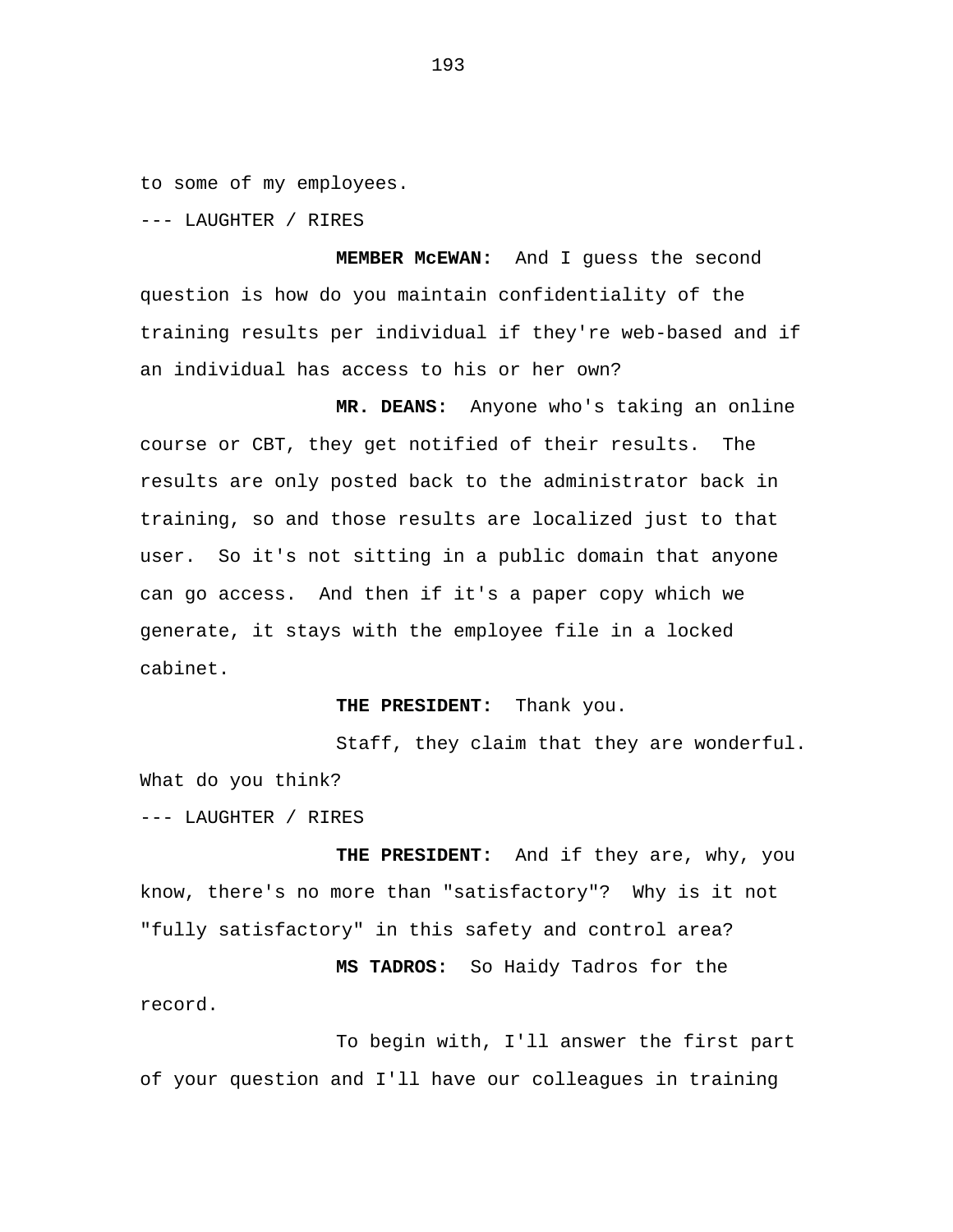support the details.

So in August 2014, CNSC published our Regulatory Document 2.2.2 on personnel training. And the document sets out the requirements and guidance needed for the analysis, design, and development, implementation of a robust training program.

In February 2016, Cameco has submitted their latest version of their training plan, which CNSC staff have reviewed and have confirmed met all the requirements Reg Doc 2.2.2, and our colleague Mr. Martin Vesely, senior training program evaluation officer, can give you the detail of sort of the performance of Cameco in this area.

**MR. VESELY:** Martin Vesely for the record. I'm a senior training program evaluation officer with the CNSC. I've been with CNSC staff for 17 years and I've been looking at the Port Hope Conversion Facility file for over 10 years.

Something that we should mention, just simply not to repeat what Mr. Dean said, is the fact that implicit within the systematic approach to training, which is effectively a management system, is this idea of continuous improvement. And I can say that Cameco has adopted that philosophy and it is intrinsic in their activities.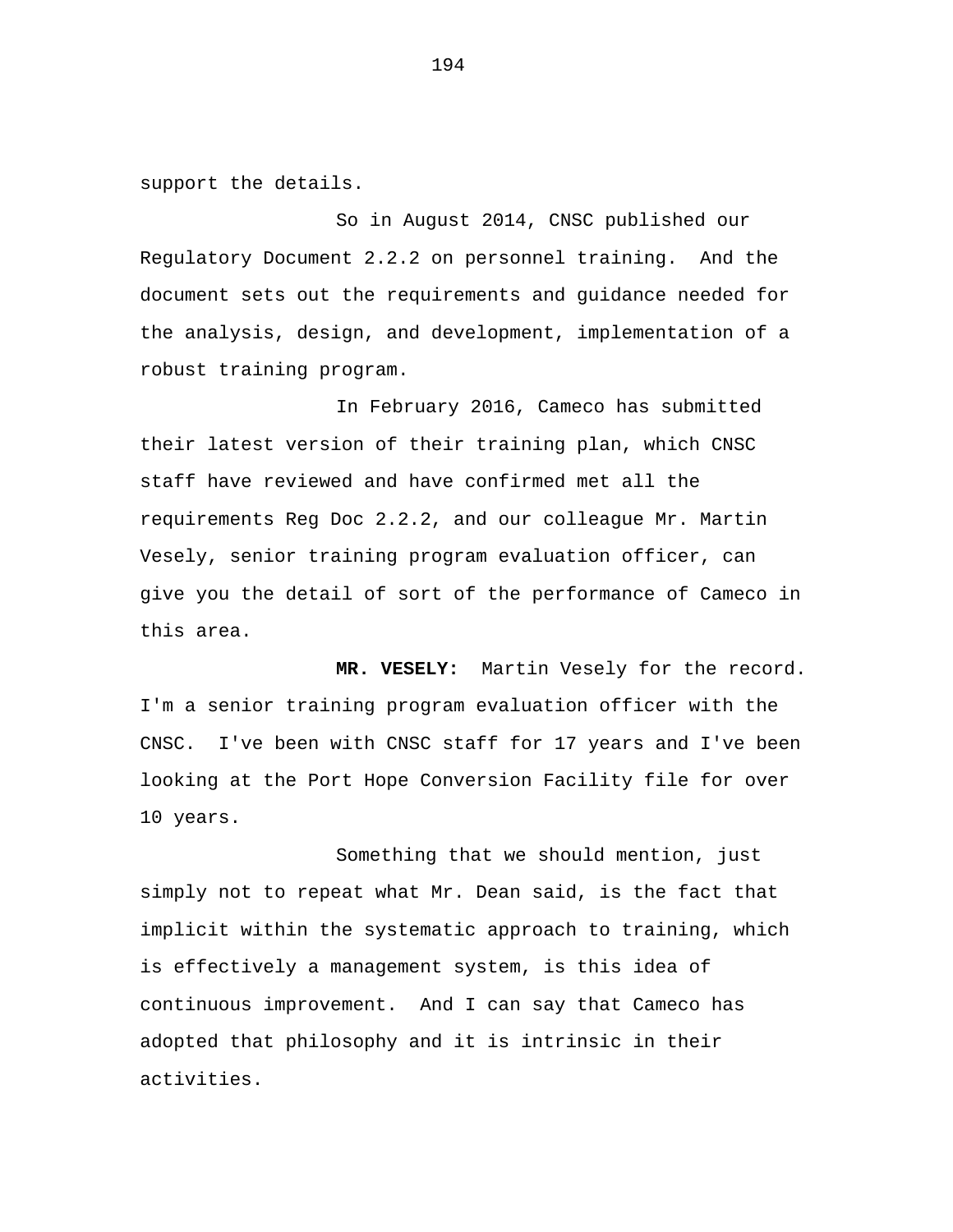I'll say from the outset Cameco has seen the safety value in the systematic approach to training and was a -- not only a contributor, but very much a collaborator to the publishing of the regulatory document which specifies the requirements of a training program.

You also heard earlier that this is a unique facility. There has been recognition by Cameco staff as well as CNSC staff that the operators of this facility have a large integral role to play with respect to health safety, security, and the environment. And as such, what you see -- and it hasn't been mentioned yet -- is the fact that the operators' training program have an internal certification process which mimics the features that are found for control room operator staff at nuclear power plants, for example. So there is a robust system that is in place.

I won't go into the "fully satisfactory" aspect of your question, because I'll ask Mr. Bouchard to get into that.

But with respect to training, like I said, they have been a collaborator; they have been a contributor; they do exhibit the features of continual improvement. There is a recognition that their facility is unique, that the operators are unique. They do have, you know, a specific, important role to play. And as such, the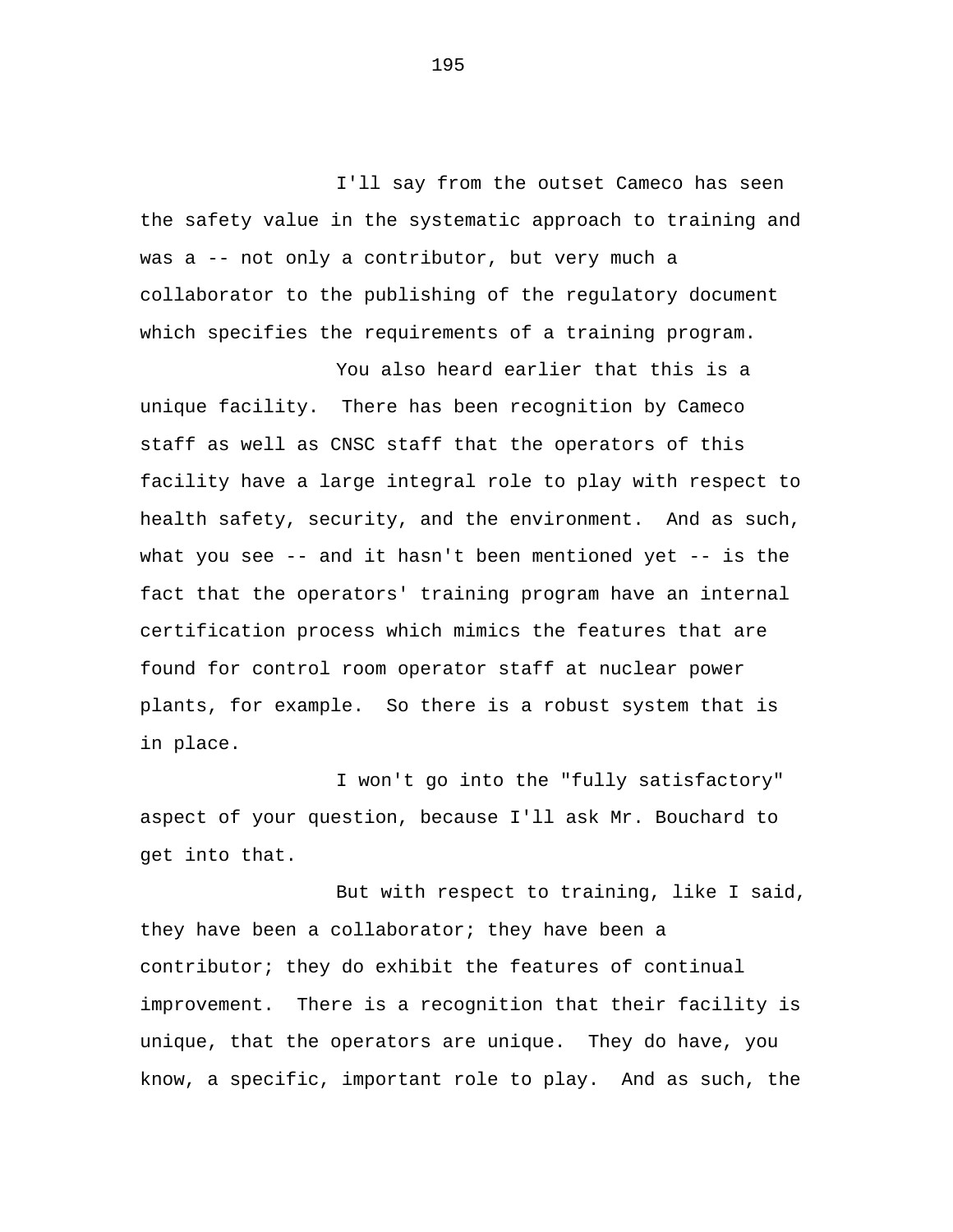training system as well as the training programs are designed for that.

**MR. BOUCHARD:** André Bouchard, director of Human and Organizational Performance Division.

In complementary to Mr. Martin's answer, the licensee is in current compliance with its requirements; however, there were some events over the last licensing period that seems to have been identified that there could be potential for improvements with regards to human performance as it will help workers to perform safely in the prevention of error. It's in that light that the rating is actually maintained as satisfying. And then you could see a new licence condition in the licence about human performance program.

**THE PRESIDENT:** Are you guys okay with this rating? And what are you going to do -- and maybe you -- what do you think you need to do to become "fully satisfactory"?

**MR. INGALLS:** Dave Ingalls for the record.

As my colleague Mr. Deans pointed out, we are very proud of our training program that we have at the site, and as Mr. Vesely pointed out, we have made a lot of improvements to that program throughout our licence period to the level where our operators are trained as well as control room operators in a nuclear power plant, which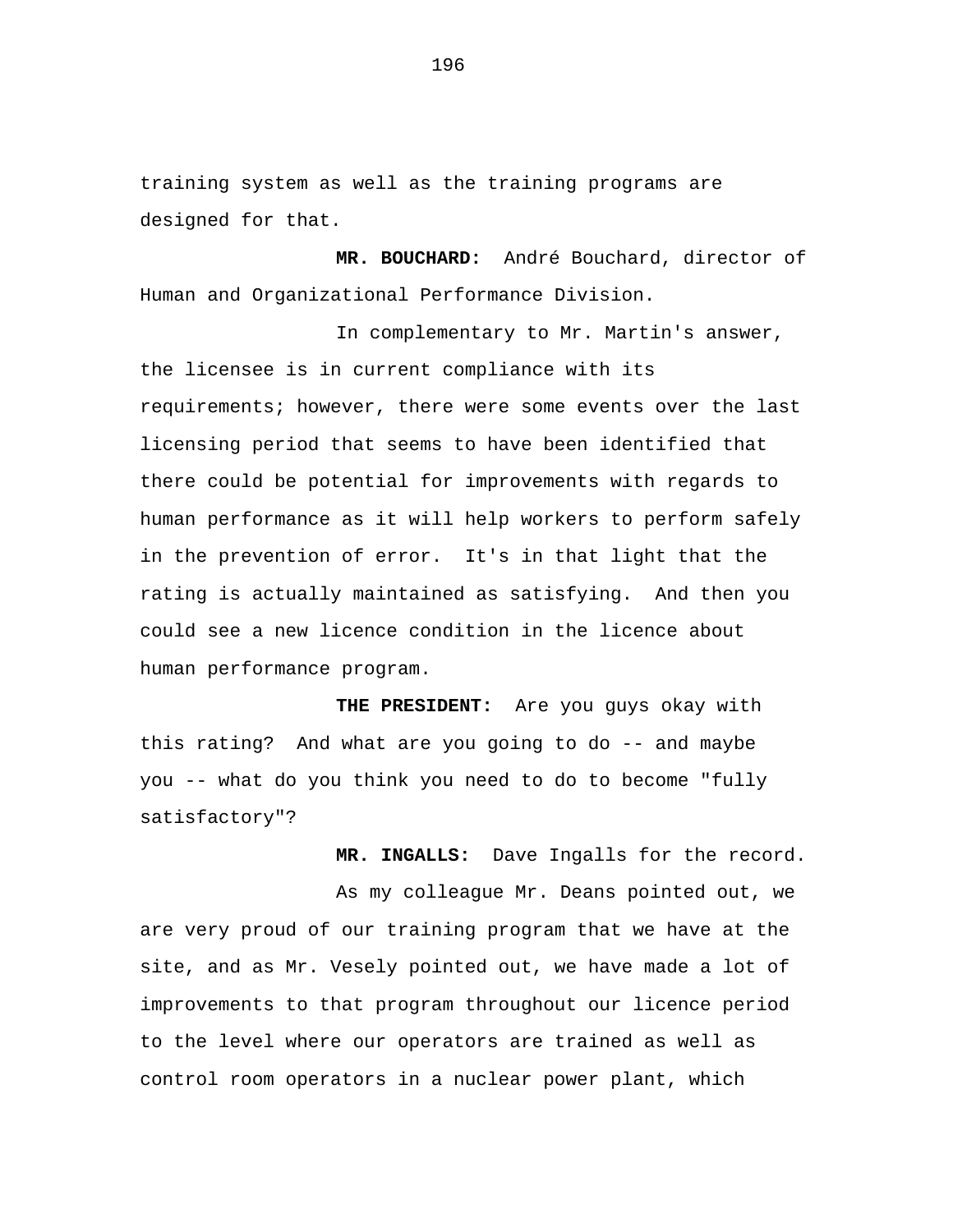we're very proud of to have that high level of training and dedication there.

I also do agree there's still, as with any program, there's always room for improvement there as well. And we're committed to continuing to improve all of our programs and strive for excellence in all of our programs in all aspects of our business.

**THE PRESIDENT:** Thank you. Any last words?

**MR. DEANS:** Just to build off of that comment, it is the nature of the A.D.D.I.E. process for S.A.T., we are always evaluating our programs, and that feeds the analysis piece, which allows us to continue to build, right. So we're often seeking improvements, and it's not a static process. We're training. We're in a continuous improvement loop.

 **THE PRESIDENT:** Thank you. Thank you for the intervention.

I'd like to move now to the next submission, which is an oral presentation by Mr. McNamara. It is outlined in CMD 16-H8.18.

Mr. McNamara, the floor is yours.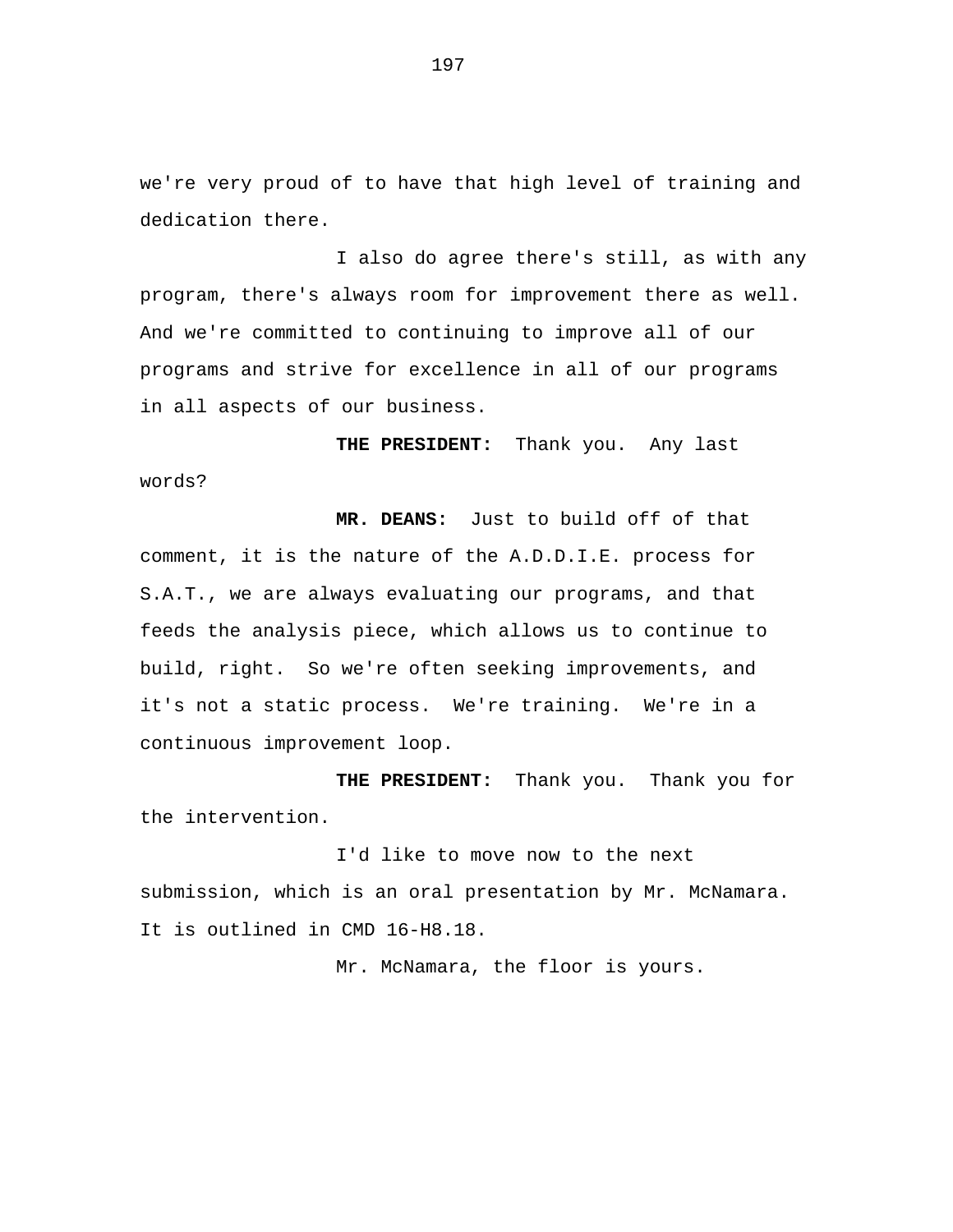## **CMD 16-H8.18**

**Oral presentation by Edward McNamara** 

**MR. McNAMARA:** Thank you.

My name is Edward McNamara. I'm a production supervisor in the UF<sub>6</sub> plant at the Port Hope Conversion Facility.

I've been with Cameco since June of 2015, so not very long. I'm a testament to the training program. Before I even hit the floor, I had 40 hours of theory just in identifying risks inherent at the Port Hope Conversion site. And then after that I had another 40 hours of process theory. That was before I even got to my office and learned where to hang my hat, so to speak.

Following that, I had another full year of on-the-job training, three months of which I didn't do anything but just follow a guy -- a qualified supervisor - around just to learn the ropes, followed by another nine months of supervised supervision, so to speak.

The amount of time we put into training our people, like Colin and Dave just spoke about, I've never seen it. I've worked for a lot of really good companies, and I can confidently say that we train really good people and make them better. We make them very, very good at what they do.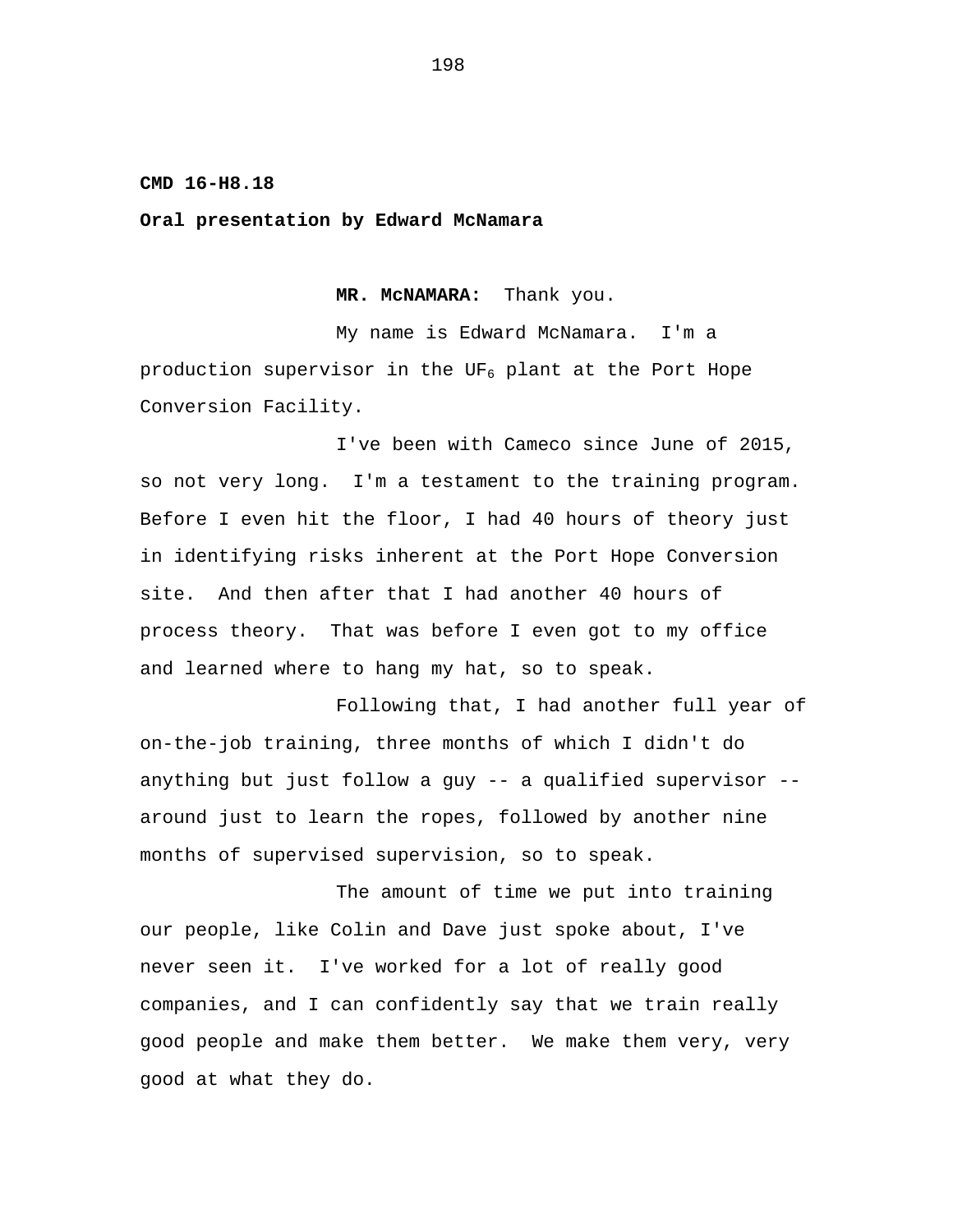There's a saying we have at Port Hope Conversion Facility: there is no job that is so important that we can't take the time to do it safely. That really isn't just something that gets slapped on a sticker and put on a wall; it's how we live our lives when we're at work, and hopefully how we live our lives when we're at home. It factors into everything we do. If we have to stop a job and make it safe, take a step back and re-evaluate it to make it right, we do it. And we never get any push-back from management to do it; it's encouraged. We want everything to be done right. We want everything to be done safely.

What factors into that is time, and time factors into everything we do at the UF<sub>6</sub> plant. Everything takes time and we take the time to do it right, whether that's in training, operator re-evaluations, or just basic communication between crews or departments. To get a job right, we take the time to do it safely and effectively.

The operators and support staff I work with are highly trained individuals that take great pride in their work. I can't think of anyone I work with that doesn't do the best job they can, and they take great pride in being able to say that.

We work together as family. We spend most of our time at work, and it's really -- it's such a good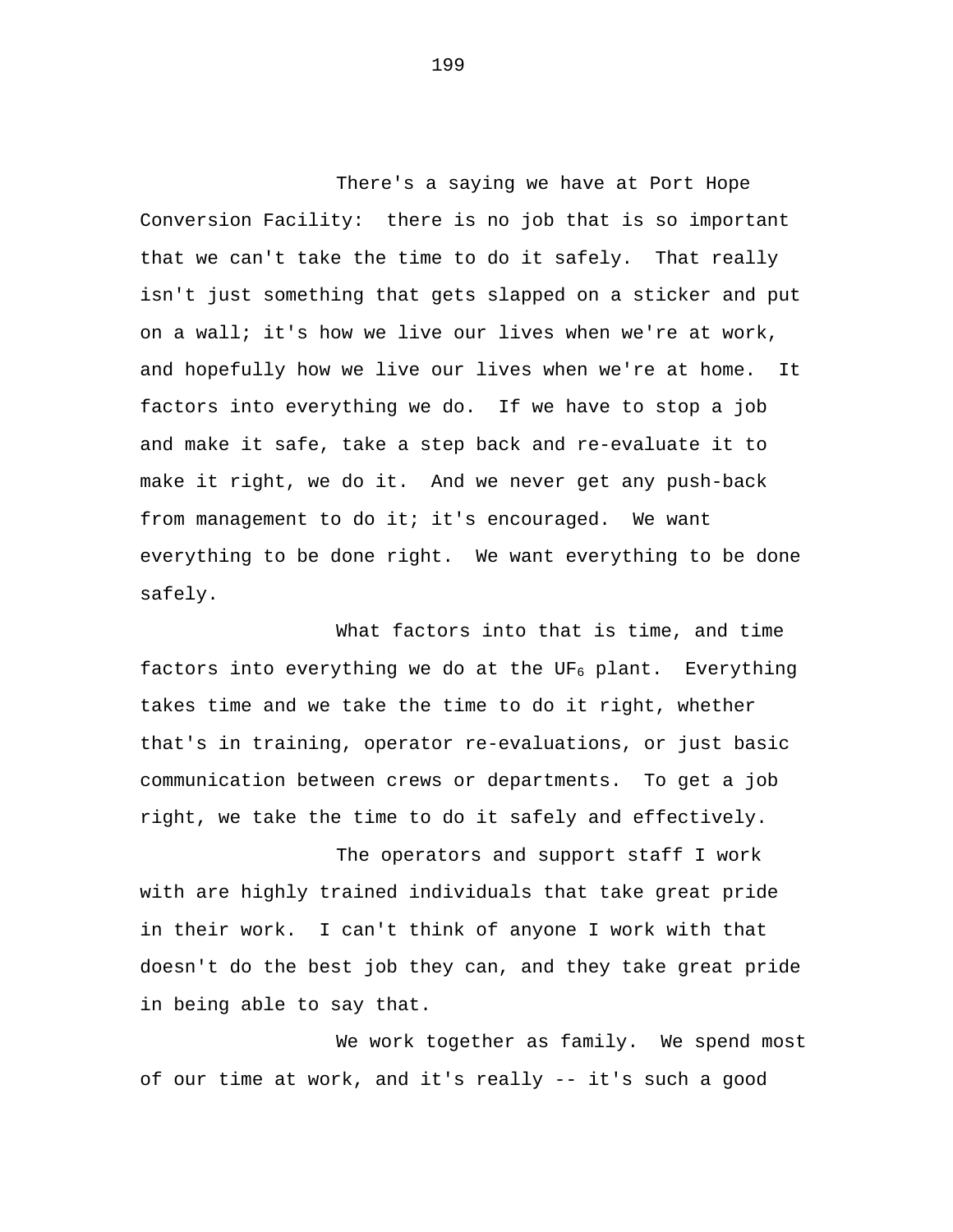environment to go to, to know that the people working with you are looking out for you. They're not just there to earn a paycheque. They don't want to make mistakes. The stuff we work with can be dangerous. So the people working with it take such great pride in their work to do the job safely, it allows you to be the best you can be at the job and not have to worry about the consequences because people are always looking out for you and you're looking out for them. It really is a family atmosphere.

Every employee that I work with displays like a questioning attitude. They don't just take stuff at face value. They will always question whether we can do a job better by re-evaluating how we do it or taking the time to do it in another way, and that makes for another part of our safety culture.

Most of the stuff I wanted to talk to you has already been covered by other presenters, so I'm going to stop there. If you have any questions, please feel free to ask.

**THE PRESIDENT:** Okay, thank you.

Questions? Ms Velshi.

**MEMBER VELSHI:** So you say you've been in the nuclear industry for four years. You worked somewhere at some other nuclear facility prior to coming here. So you don't have to give us names, but where was it? I'm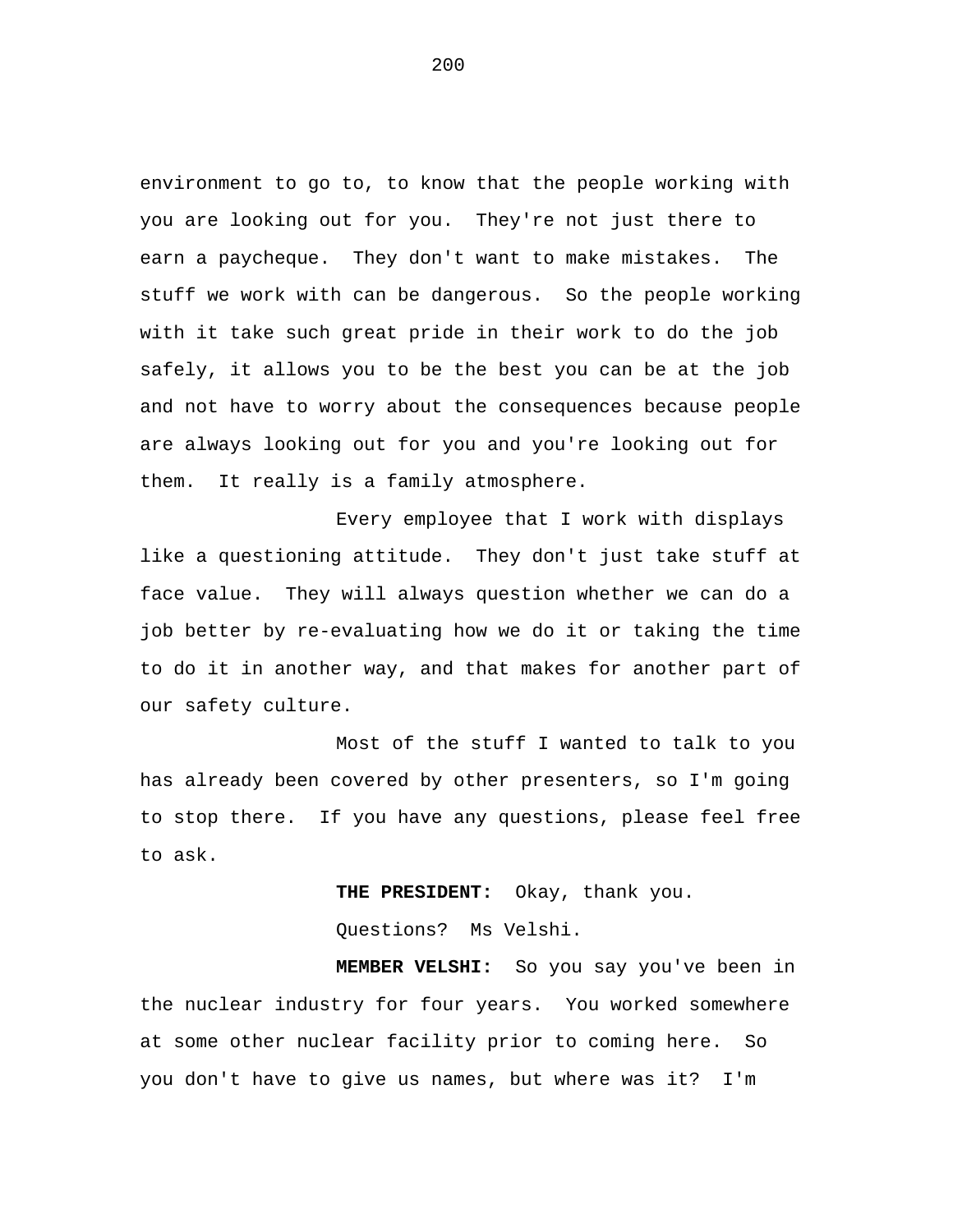kind of interested to know that this environment is so different from where you were.

**MR. McNAMARA:** I worked previously in nuclear fuel fabrication in Peterborough.

**MEMBER VELSHI:** So give us a specific example where you've stopped work that you thought was unsafe. I just want to get a feel for the kind of circumstances that would lead to that action.

**MR. McNAMARA:** Okay. I've never actually had to stop a job that I deemed unsafe. I have, in conjunction with one of my operators, stopped a job and done it another way that was safer than how we were doing it. A few days ago, we were pressure-testing a line, and instead of pressure-testing it right up to the valve and then opening it, we decided to do it in components: drain the system, open up the valve, and test it that way. Just in case there was a yleak, you wouldn't have any high-pressure air coming out of it. And it was the operator's questioning attitude, saying, "Hey, I think this is safe, but this would make it even safer," that led to that decision.

# **THE PRESIDENT:** Dr. McEwan.

**MEMBER McEWAN**: So again, this is sort of following up on your paragraph about slowing down, which is sort of counterintuitive to modern practice.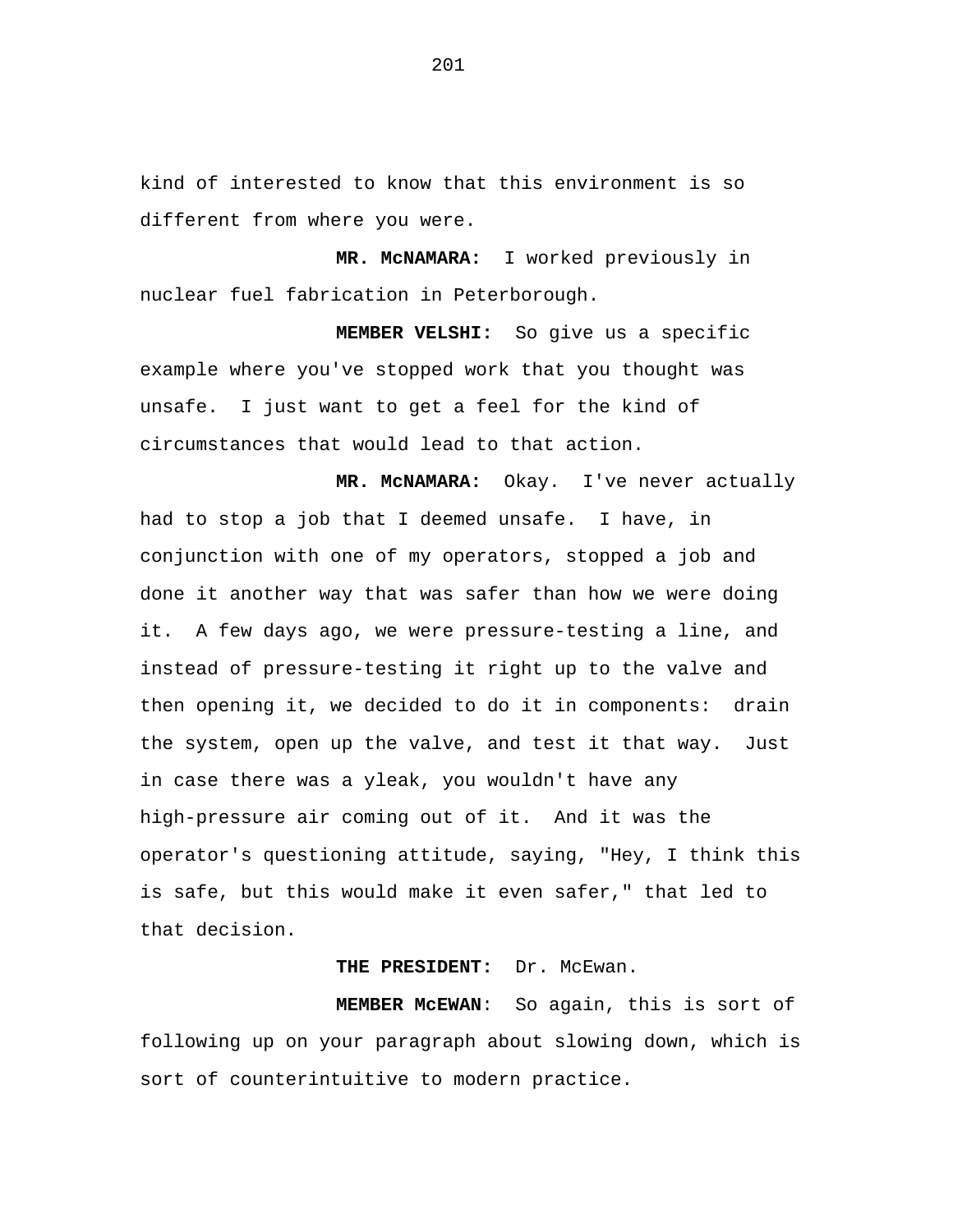Do you ever feel that there is pressure from higher up the food chain if you say, This is going too fast; We're not thinking this through; We're not doing this properly? Can you be confident that you would be supported in trying to do that and trying to change whatever?

**MR. McNAMARA:** Yeah, 100 percent I'm confident in that. I've seen it happen.

Everywhere I think a lot of people confuse a sense of urgency with rushing. Like you always have to have a sense of urgency performing a job. A lot of the stuff we do is time sensitive and you want to do the best job possible and get it completed efficiently. But that doesn't mean you rush into it without evaluating all the risks and making sure everything is safe beforehand.

If you do your job correctly, you're going to have all your peas in the pod, so to speak, everything lined up just so, so you know you're not rushing into it. And management encourages us to slow down and take our time. It's kind of a different mindset, but once you get into it, it's really beneficial.

**THE PRESIDENT:** M. Tolgyesi.

**MEMBER TOLGYESI:** Is there any recognition or recognition system which, when an employee is proposing something which is better, safer, it's recognized or compensated?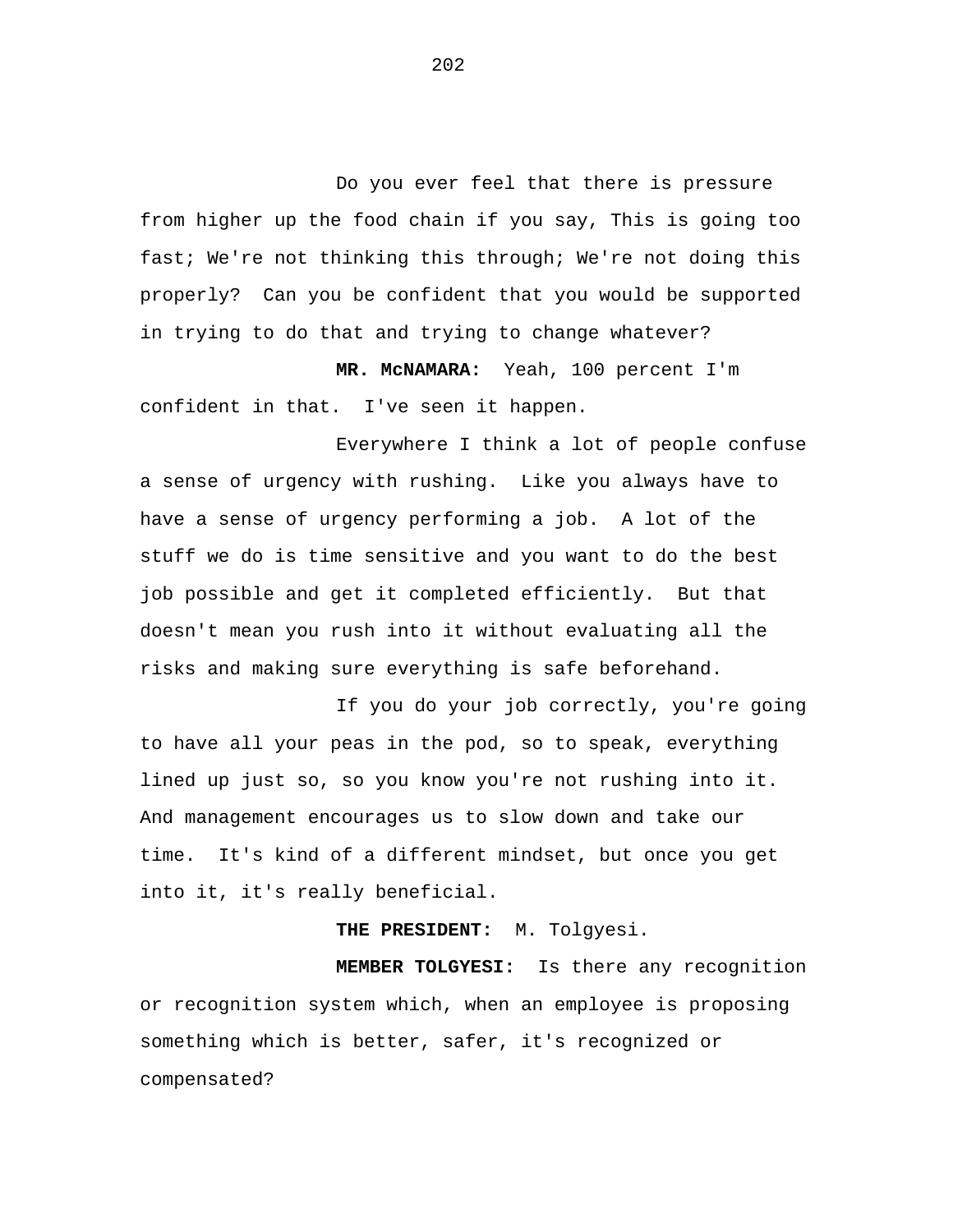**MR. McNAMARA:** I'm not sure about compensation, but I know we recognize employees all the time on the morning minutes, which is a conference call that goes between sites. If someone does something noteworthy, it gets shared around through the different Cameco sites, like Person A did this to make this better, whatnot, or good job.

**MEMBER TOLGYESI:** What about -- could you comment on that?

**MR. INGALLS:** Dave Ingalls for the record. Yes, we really do adhere to employee recognition programs, and as Mr. McNamara mentioned there, one avenue we have is we -- every morning we have a morning call. It's kind of a status update across the site. It makes sure that we're all focused and pulling in the right direction. And we always start that call every morning with recognition. So we -- various departments around the site share recognition of good examples of good behaviours that employees have demonstrated the previous day.

And in addition to that, we do have other recognition programs as well where we encourage employees to observe those positive behaviours in fellow employees and, for instance, can give them a five-dollar Tim Hortons card, for example, in recognition of that good behaviour.

And we do also have a program that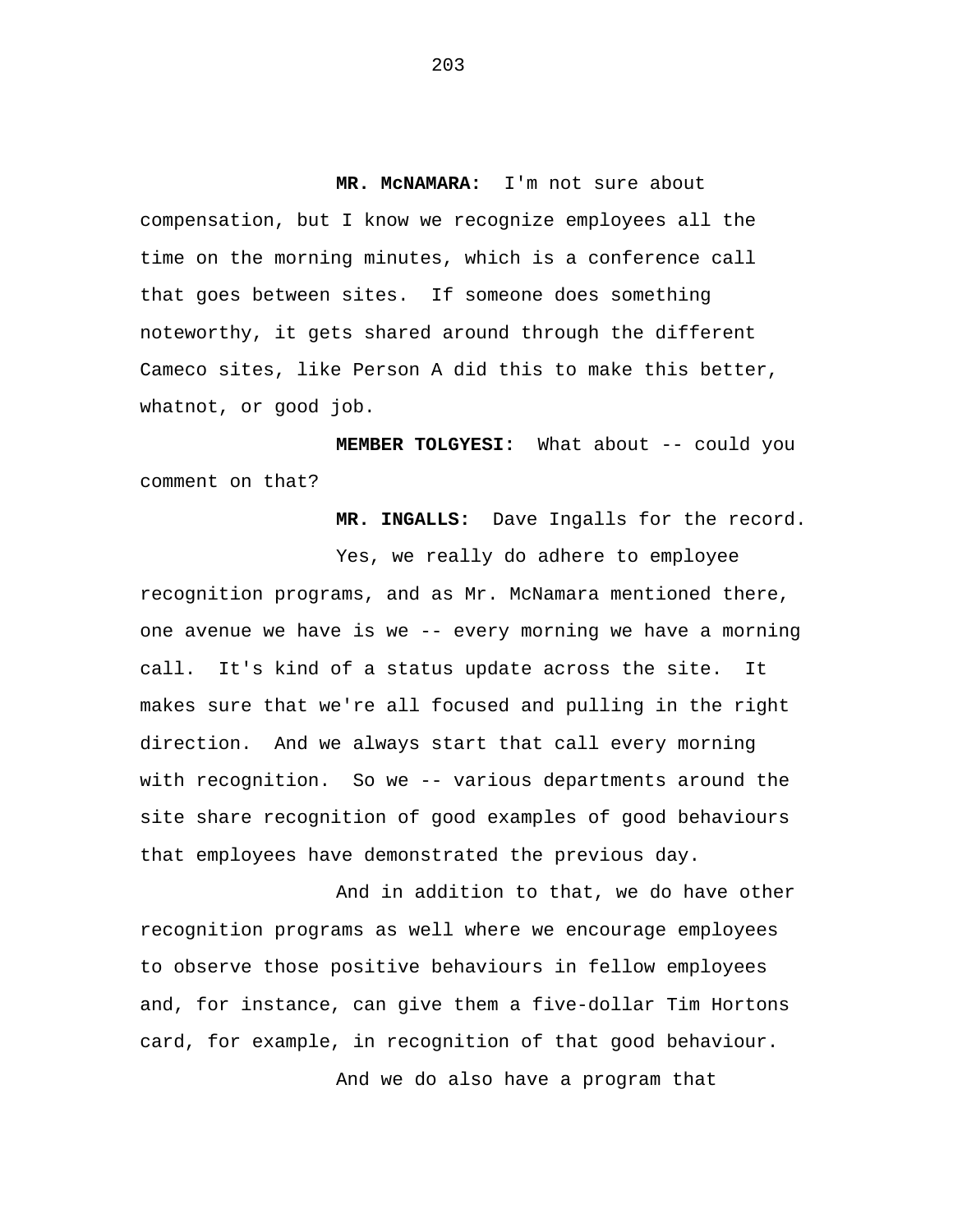recognizes if an employee finds an efficiency gain or has a recommendation that saves money, there is a program available where the employee can be compensated for the cost savings that are recognized through that improvement as well.

**THE PRESIDENT:** Thank you. Thank you very much.

This concludes the oral part for today. There will be a resumption board tomorrow.

But what I would like to do now is to proceed with some written interventions. And Marc, over to you.

**MR. LEBLANC:** Thank you. So what I'll do, I'll read who is the intervenor that sent the written submission, and ask for each of them if the Commission Members have any questions.

So I'll start with CMD 16-H8.5.

**THE PRESIDENT:** Oh, God, we'll have to

find it.

**MR. LEBLANC:** Yeah, that's why I'm going to take my time. So it's 16-H8.5, and it's a written presentation by Mr. Jason Wakely.

**THE PRESIDENT:** H5?

**MR. LEBLANC:** H5.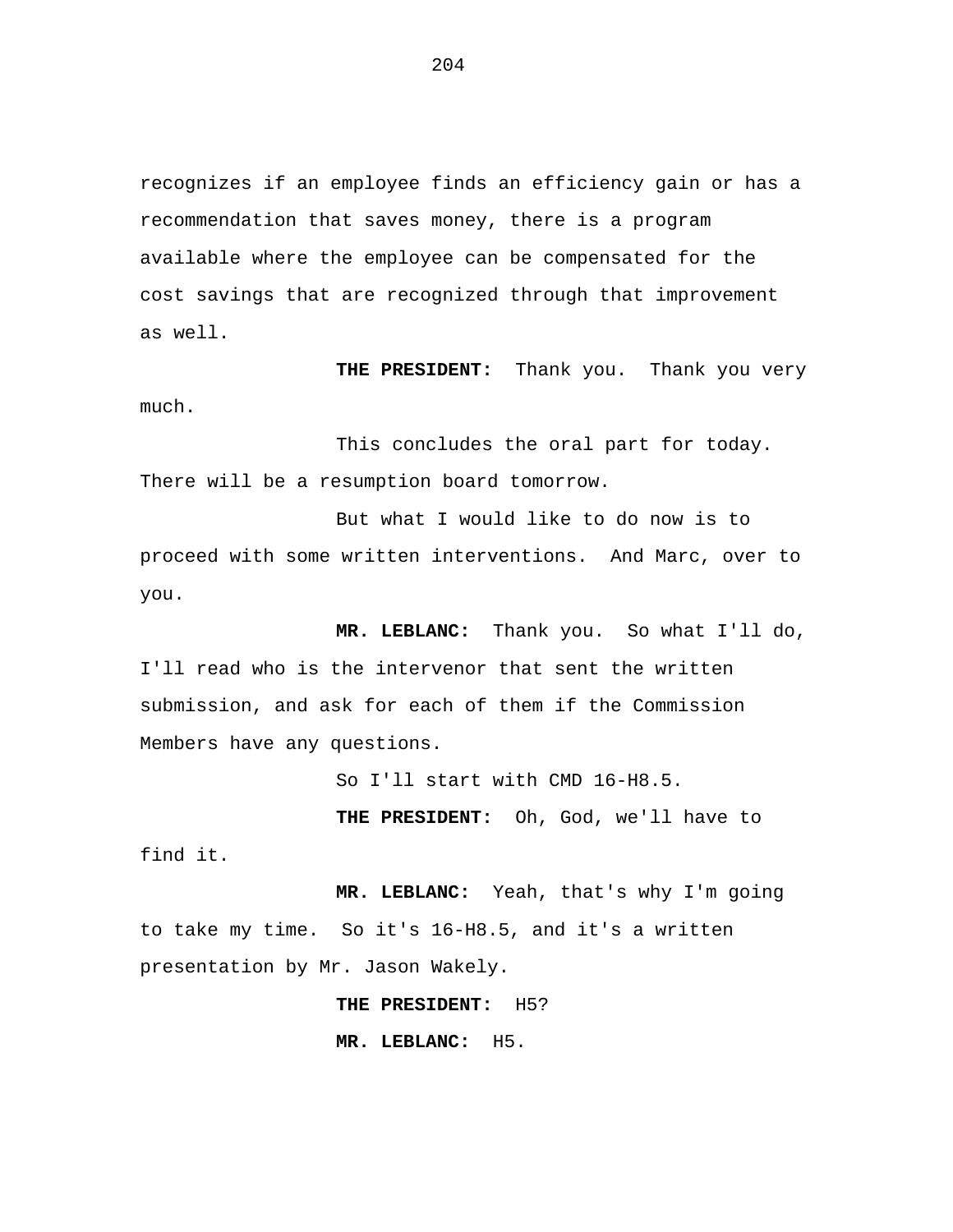**CMD 16-H8.5** 

**Written presentation by Jason Wakely** 

**MR. LEBLANC:** So do the Members have questions on this intervention? No?

**THE PRESIDENT:** No. You have one? Go ahead.

**MEMBER McEWAN:** Just a simple question.

So this intervenor is saying that they provide trucking services for you. Do they benefit from your training program? Can they access opportunities for their employees to use some of your training capacity?

**MR. INGALLS:** Dave Ingalls for the record.

The contract employees used for shipping our product don't receive the same level of training as our employees. They don't have access to our overall training. That being said, though, any contractor we bring on site, including transport drivers, we ensure they have a safety indoctrination to come onto the site.

In the case of Wakely's, they do a lot of our transport of radioactive materials between us and our plant at CFM, and they also receive training on the radiation protection and the transport of dangerous goods training as well for transporting the material.

**MEMBER McEWAN:** That would be through your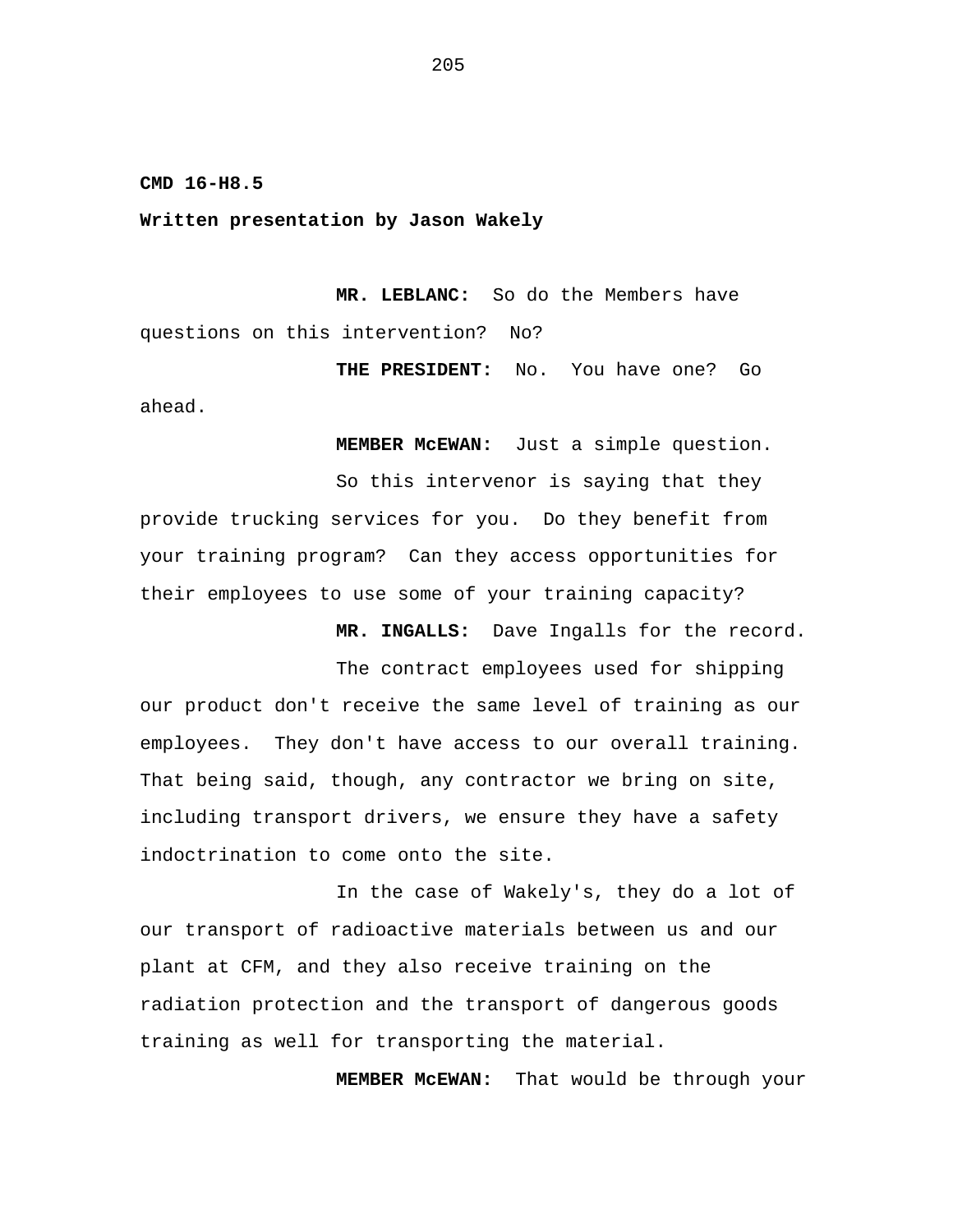training program group?

That is correct. And in the case of contractors such as transport drivers, a lot of the training are kind of prepackaged booklets, for example, that the transport driver would review and have to answer some questions at the end to do that qualification.

**THE PRESIDENT:** Did you have any accidents between the two facilities?

**MR. INGALLS:** Dave Ingalls for the record.

**MR. INGALLS:** Dave Ingalls for the record.

Certainly during the last licence period,

we have no incidents between the two facilities in terms of a traffic accident. I can't comment in the overall history of ever-ever, but I can't recall any incidents of a traffic accident occurring between the two facilities.

**THE PRESIDENT:** Thank you.

**MR. LEBLANC:** We will now move to

CMD 16-H8.6, which is a written presentation by Jean-Pierre Pascoli.

# **CMD 16-H8.6**

**Written presentation by Jean-Pierre Pascoli** 

**MR. LEBLANC:** Any comments? Any

questions?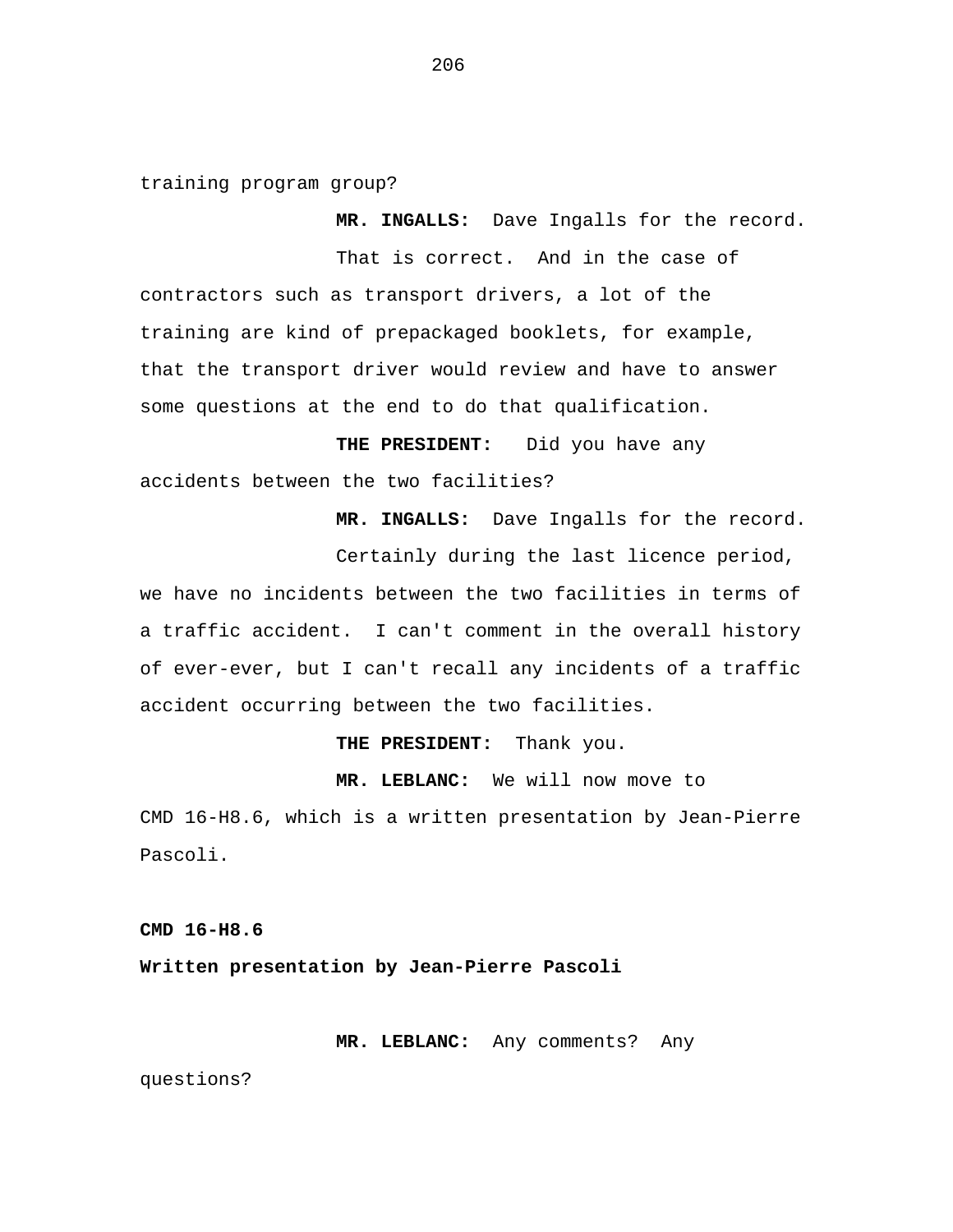Ms Velshi.

**MEMBER VELSHI:** One of the comments the intervenor makes is around reliability on the second page. And I know for nuclear power plants we look at things like forced loss rate and so on. So I'm sure you have measures like that too.

So does your facility shut down because of unreliability, like, or is it always planned? Like what would those numbers look like?

**MR. INGALLS:** Dave Ingalls, for the record.

We have, over the course of this licence period and the previous licence period, really had a focus on operation reliability. It's really our focus to make sure we have reliable operations. So the key to that is that we always want the plant to be available to operate when we want it to operate.

That program is multifaceted and involves maintenance itself, so improving our maintenance practices, so planning, scheduling, coming up with asset management plans, also involves how we operate the equipment ourselves.

We do have a number of KPIs that we use to measure our effectiveness of the reliability program, measures such as OEE, which is overall equipment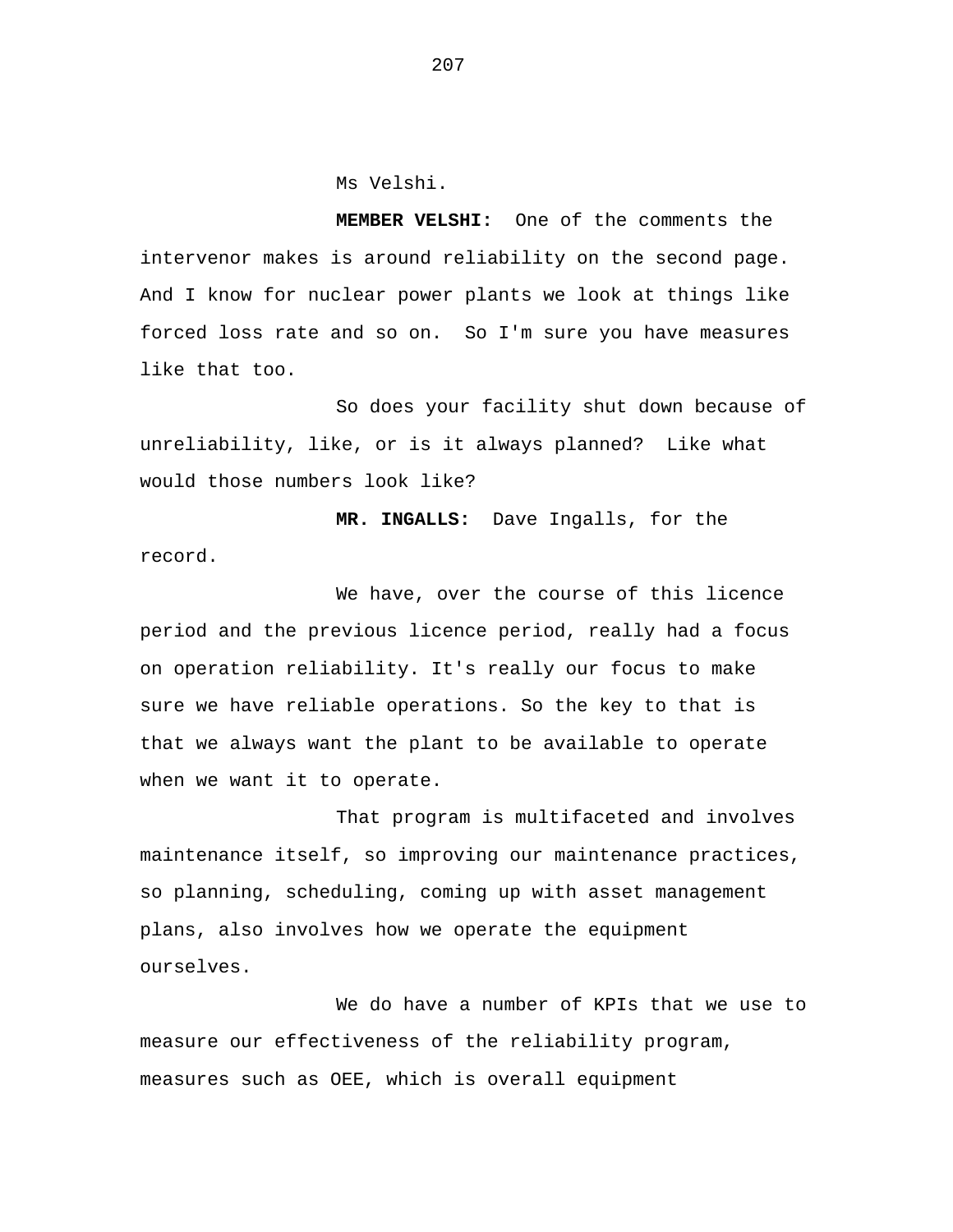effectiveness, and that takes into account whether we're producing at the desired rates and if it's meeting the quality requirements. We also measure up time. So generally, we have very high OEE numbers and very high up time numbers, which represent that when we do want to operate the plants they are available to operate.

> **MEMBER VELSHI:** What's very high?  **MR. INGALLS:** Dave Ingalls, for the

In the UF6 plant, for example, our up time KPIs generally hover in between 95 to 100 per cent.

> **MEMBER VELSHI:** For the other one?  **MR. INGALLS:** Dale Ingalls, for the

record.

record.

In the UO2 plant, we actually measure a little differently, we measure OEE, and typically in the UO2 plant we're in the 80 per cent range for OEE.

> **MEMBER VELSHI:** So why the difference?  **MR. INGALLS:** Dave Ingalls, for the

record.

Really, the difference is UO2 is a very technical product that has a lot more quality standards around it, so that's why we use the measure of OEE, which is a bit more encompassing, includes not only the production rate, but making sure that the product that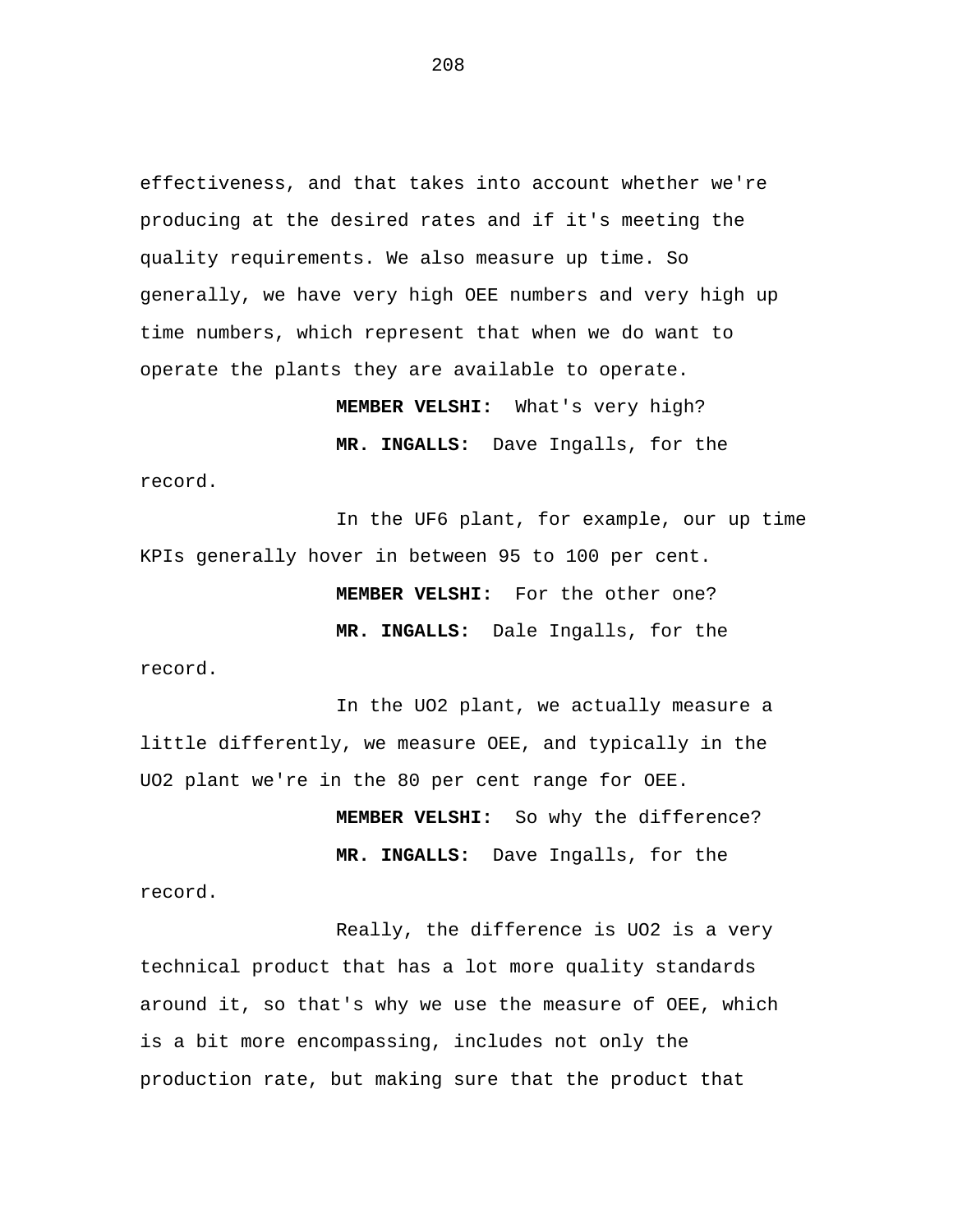we're producing is on spec as well. That's why we use that more holistic number, so it's actually a combination of both quality and uptime.

 **THE PRESIDENT:** Staff, the last sentence in the first page makes the statement, "I'm sure that CNSC staff is quite aware of this program." This is the CIRS. So just curious, whether you actually do get into it to check -- you have access to check the kind of incident? I assume they're all incidents, both reportable and not reportable?

 **MS MURTHY:** Kavita Murthy, for the record.

The CIRS system is a part of management system's audit, so staff when they go on site to do inspection will look at the CIRS system and to make sure that events that are reported in the CIRS system are captured and tracked and actioned on by Cameco

To give more information on CIRS, I'll ask Ben Prieur, Senior Project Officer, to speak, and then Chantal Gélinas, from Management Systems to respond.

 **MR. PRIEUR:** Thank you, Ms Murthy. Ben Prieur, for the record.

Throughout the licensing period CNSC staff always or routinely looked at Cameco or the licensee's CIRS database. The CIRS database is an action tracking tool that the licensee uses track a variety of things, including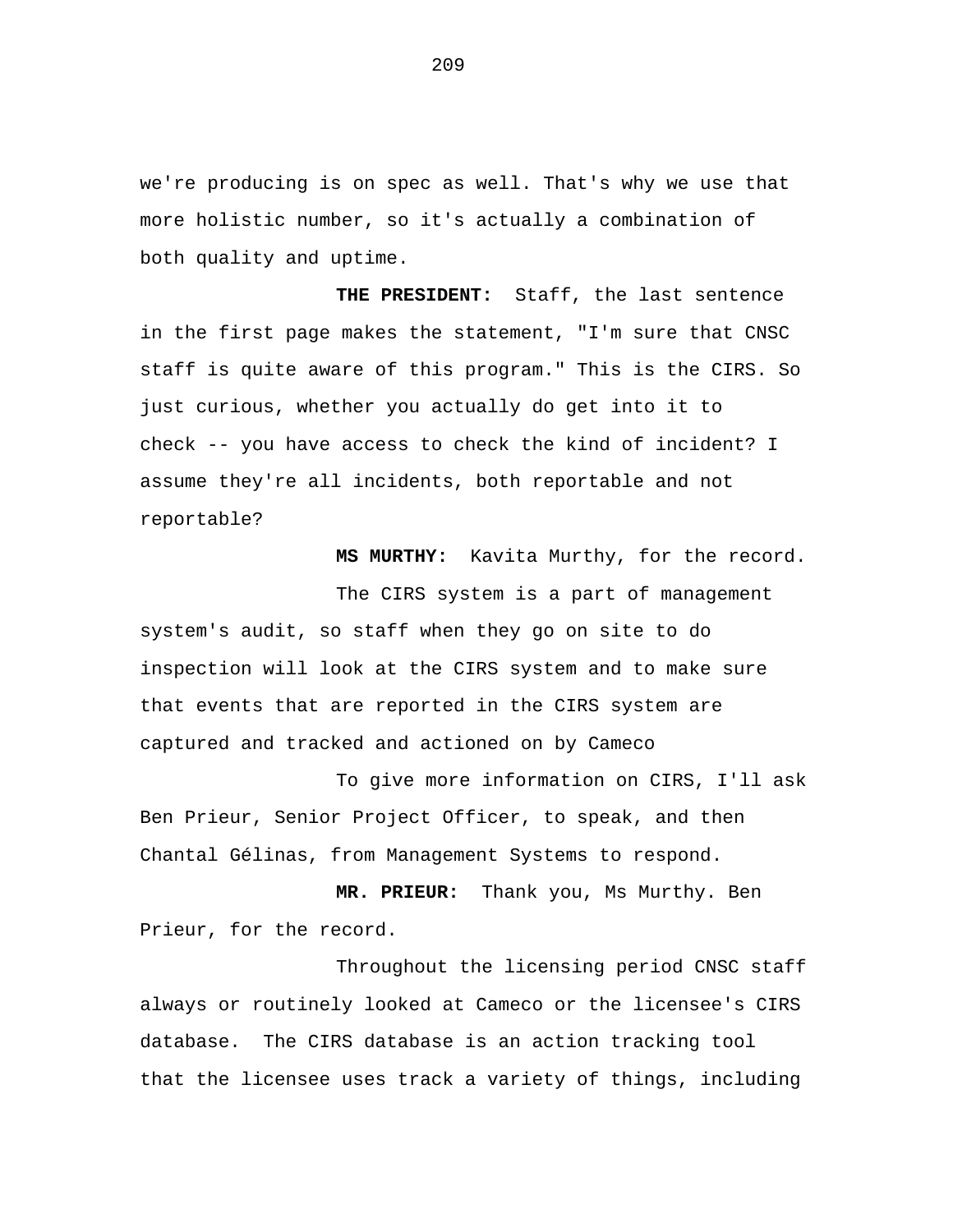actions that are raised as part of CNSC inspections. Therefore, it is a priority for CNSC staff when on inspection to check or confirm the status of actions while on site.

I'll pass it to Ms Gélinas for further information.

 **MS GÉLINAS:** Chantal Gélinas, for the record.

Cameco uses the CIRS system. This system is available for staff. As soon as they notify any problems, they have access to the database and they record the event, and it's reviewed regularly. It's reviewed at least twice a week to assess the significance level. Decisions are made for if there is any investigation or authoritative action.

So our staff has access to enter information in this database, and Cameco tracks that each step of the system is within the timeframe allowed. Related to the audit program, I may say that Cameco ensures that each of its programs is regularly audited and they follow their schedule for auditing their programs.

 **THE PRESIDENT:** Thank you. Anybody else? Okay, thank you.

 **MR. LEBLANC:** The next presentation is by Vattenfall Nuclear Fuel AB, CMD 16-H8.7.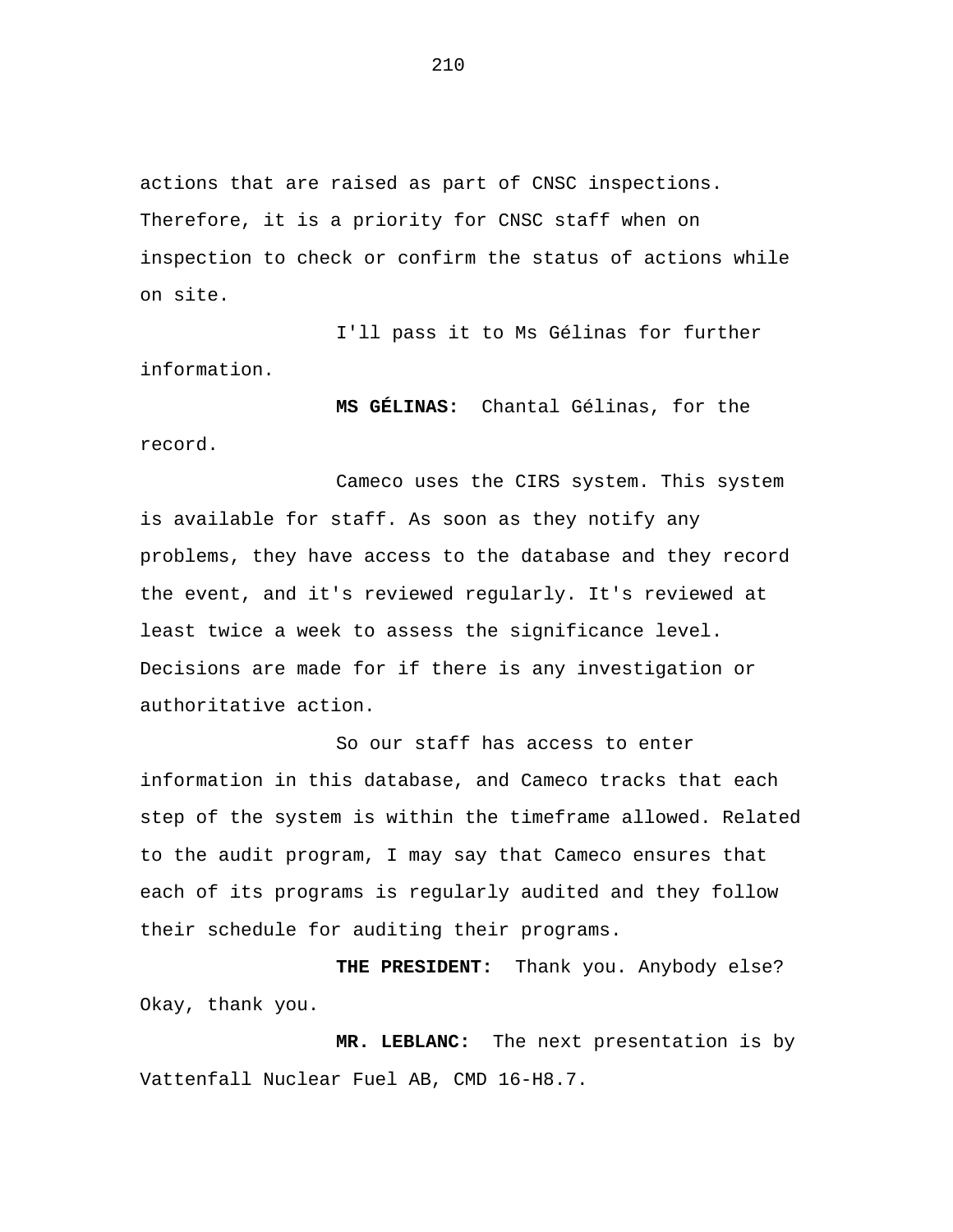#### **CMD 16-H8.7**

**Written submission from Vattenfall Nuclear Fuel AB** 

 **THE PRESIDENT:** Monsieur Tolgyesi.

 **MEMBER TOLGYESI:** This audit was conducted by one of your clients who is using your products. Do you have frequently these types of audits?

 **MR. INGALLS:** Dave Ingalls, for the record.

We actually have a very large number of customer audits that take place throughout the year. Vattenfall is one of our good customers. As it states in the intervention, they audit us every few years. I would say generally every year we have several customer audits throughout the year, and we track the findings from those audits in our CIRS system, as we talked about, and ensure we have corrective actions for any findings of those.

 **MEMBER TOLGYESI:** Are these audits limited to operations, the quality of operations, quality of products or they could cover also other subjects, like public relations, public acceptance, regulatory compliance or something else?

 **MR. INGALLS:** Dave Ingalls, for the record.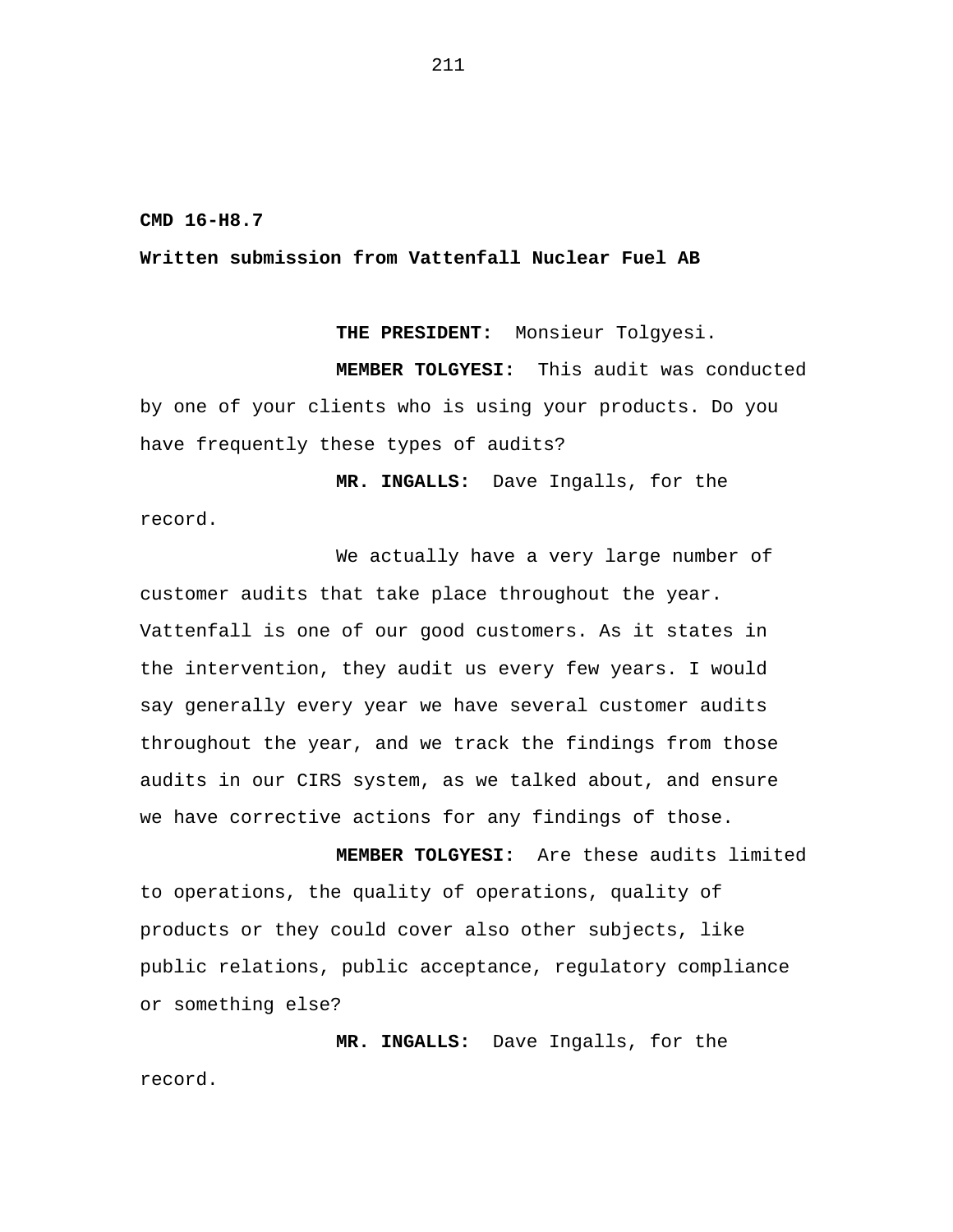It really depends on the customer. Some customers are very focused on the quality aspects. However, a company such as Vattenfall actually looks much broader, so part of their corporate requirements are to make sure that their suppliers, for instance, have robust public information programs and social responsibility programs.

So it really depends on the customer that's auditing, that's how broad a scope it is. But it is quite varied from customer to customer.

 **THE PRESIDENT:** To piggyback on that, did staff see the report?

> **MS MURTHY:** Kavita Murthy, for the record. I'll ask Ben Prieur to respond.

 **MR. PRIEUR:** Benjamin Prieur, for the record.

CNSC staff, while on site, do look at audit reports. In the case of this audit report, I don't recall. But I do want to say that CNSC staff do look at third-party audit reports.

 **THE PRESIDENT:** Okay. Ms Velshi.

 **MEMBER VELSHI:** So we're talking about third-party audits. Do you have something similar to peer audits, like, you know, WANO audits? You said you're one of three or four facilities worldwide. Do you, you know, come and audit each others facilities?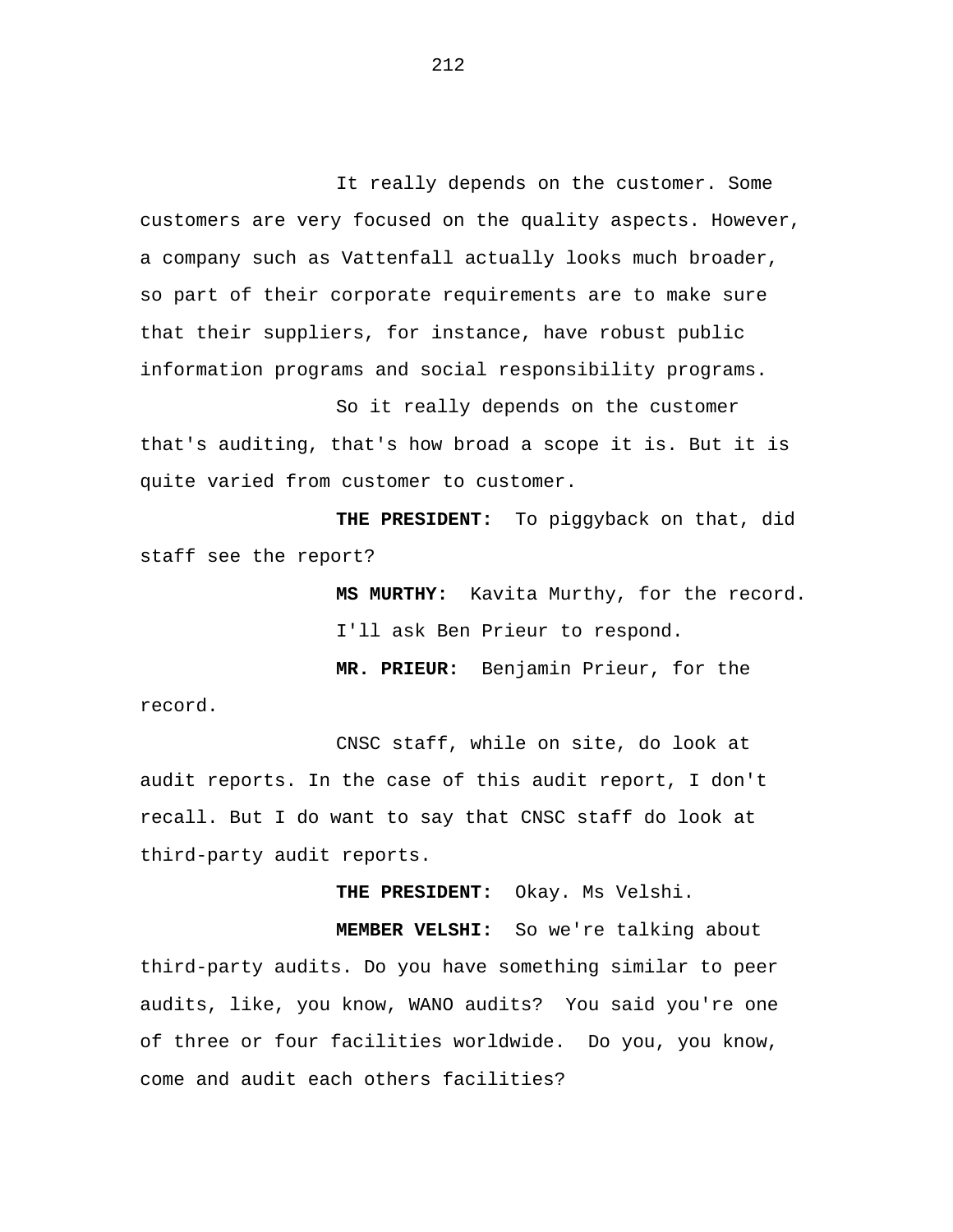**MR. INGALLS:** Dave Ingalls, for the

We do have a very robust use of experience program at the site and we actually use our CIRS tracking system for that. So we receive information from organizations such as COG where we collect information from around the nuclear industry and we review those incidents and, if applicable, address those corrective actions within our workplace.

In our UF6 business, we do regularly meet with the other converters around the world for what we call the UF6 Safety Working Group, the converters get together.

Recently, the last safety working group we had we also had an enricher participate in that as well. The purpose of that is sharing safety information. So we get together, we share safety incidents, safety improvements that we made that can be shared within the industry to make all of our operations more efficient.

 **MEMBER VELSHI:** But do they come to your facilities and look around with a fresh set of eyes and give you feedback on what you could do better?

 **MR. INGALLS:** Dave Ingalls, for the record.

We don't have a formal audit program around that. But, for instance, the UF6 Safety Working

213

record.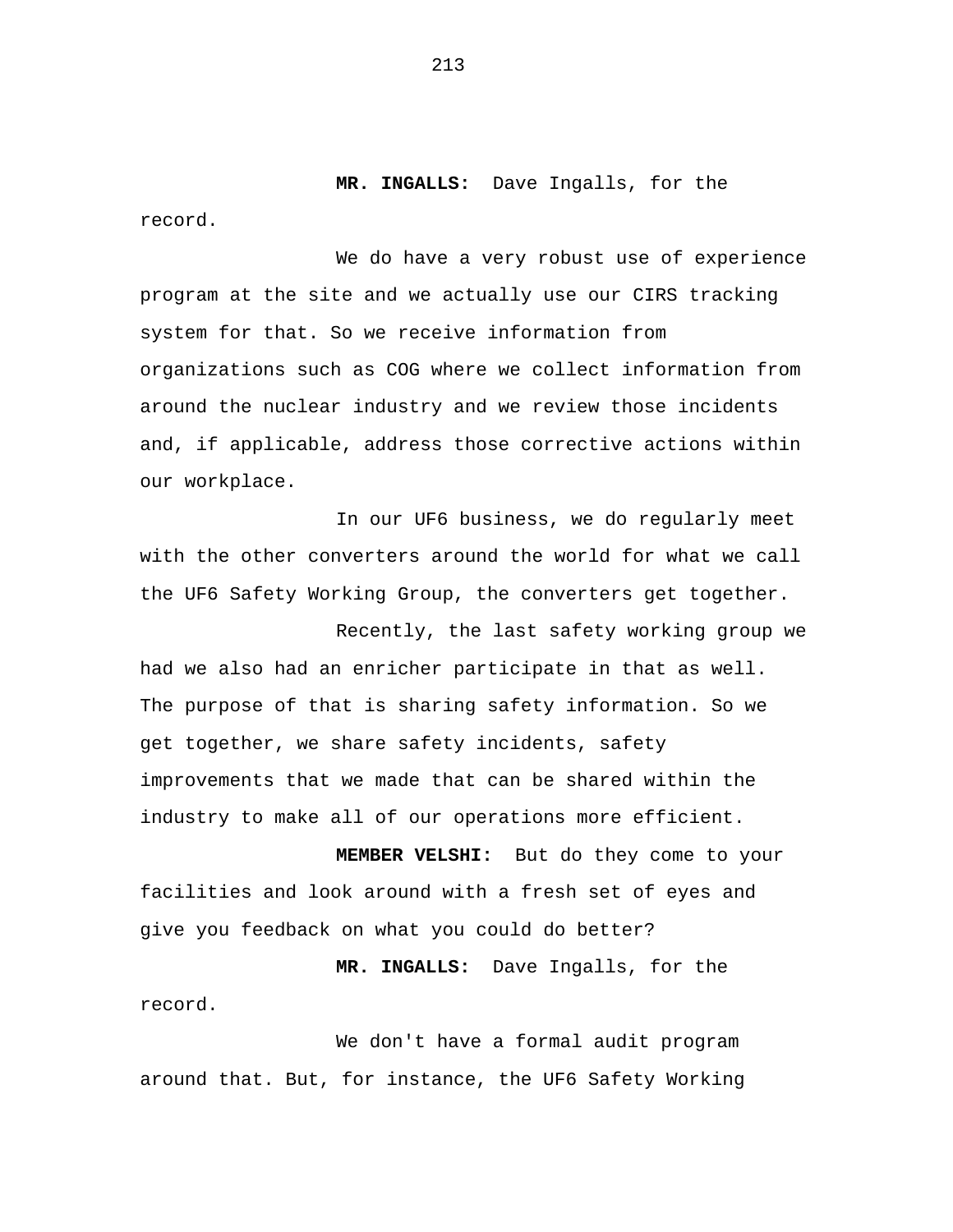Group last year was hosted at the Conversion Facility and part of whatever organization was hosting that also hosted two of our facilities.

So we take the other converters around our facility, and part of the discussion from that tour and after that tour is what were their impressions, did they see anything during the tour that they felt could be improved or they thought was a best practice from their experience.

 **THE PRESIDENT:** Anything else? Go ahead. **MR. LEBLANC:** The next presentation is by Anna Tullio, CMD 16-H8.12. Any questions?

**CMD 16-H8.12** 

**Written submission from Anna Tuillo** 

## **THE PRESIDENT:** Dr. McEwan.

 **MEMBER McEWAN:** So this actually takes me to a question I had from the CMD. What exactly is the Conversion Safety Steering Committee? What's the its roles? What's its mandate? What does it do?

 **MR. INGALLS:** Dave Ingalls, for the record.

The formation of the Cameco Conversion Safety Steering Committee, it's a bit of a mouthful, was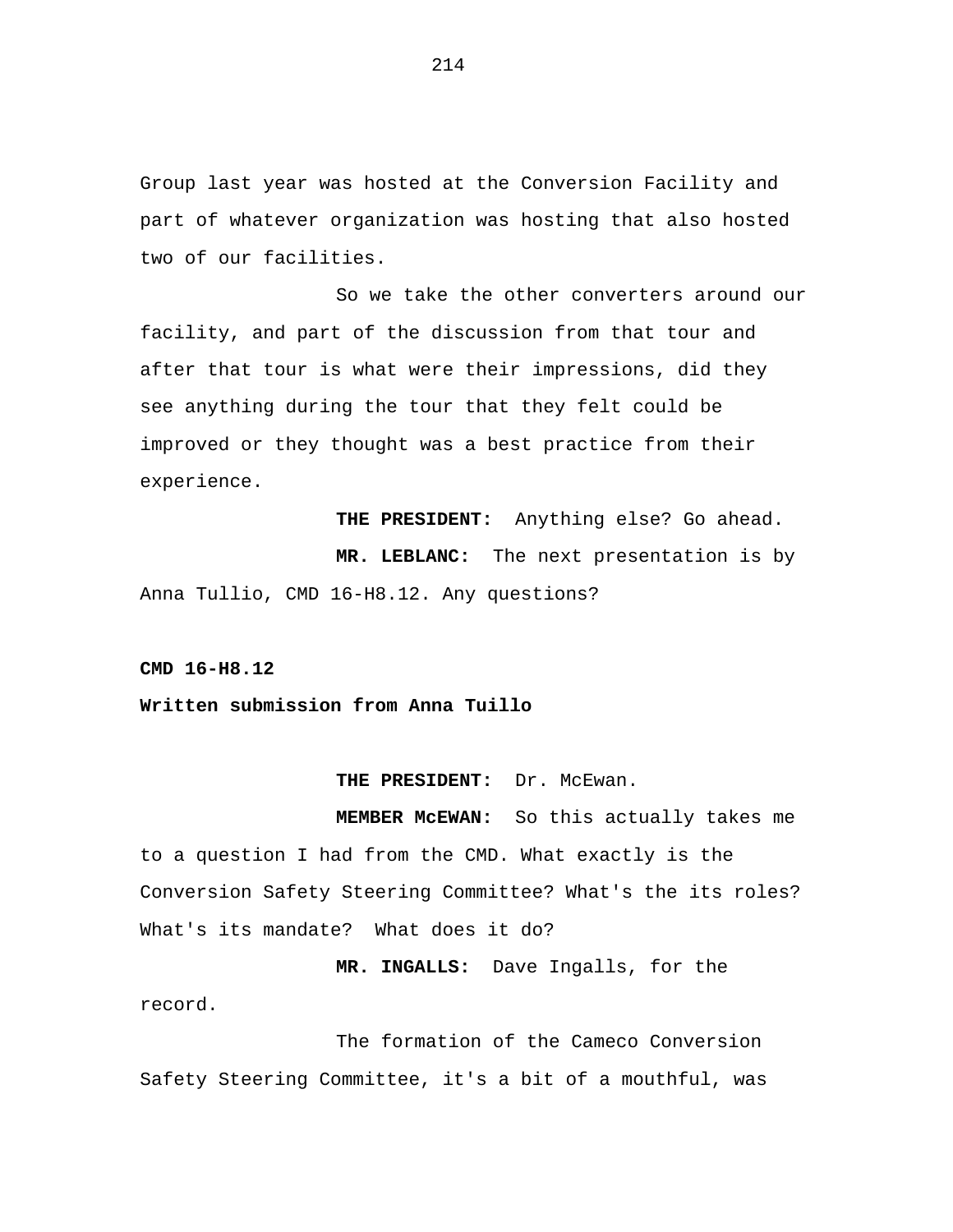part of our safety improvement plan that we developed over the licence period. Really, the fundamental of it is it's a replacement of the original joint health and safety committees that are required through the federal labour code. But what we've done is expand that considerably where the concept of the CSSC is that the employees are actually involved and are setting our safety programs, not just management.

So the whole concept around the CSSC is that workers have much more involvement in setting the actual safety programs, and it's just not dictated, so to speak, through management.

In addition to that, with the CSSC we've also formed a number of what's called subcommittees of the CSSC. Through those subcommittees there are again groupings of approximately seven to eight employees and they have particular focus areas in safety.

For example, we have a team focused on hoisting and rigging, and another subcommittee focused on personal protective equipment. So these groups are focused on certain aspects that we want to make improvements in, and that group of employees focus their attention to make improvements in that area.

 **MEMBER McEWAN:** Staff, do you have any perceptions or comments on the success or how this looks?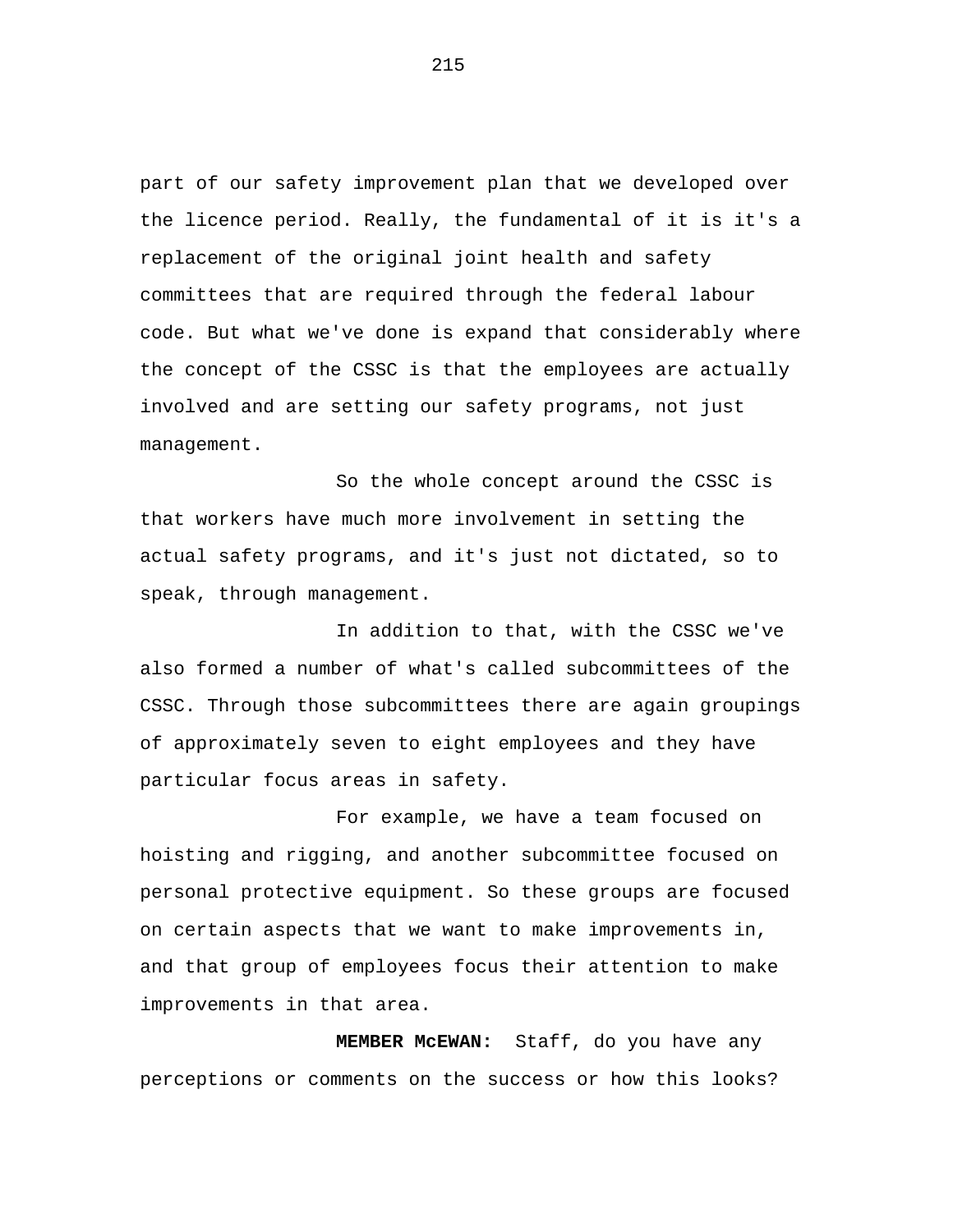**MS MURTHY:** Kavita Murthy, for the record. So staff, as a part of inspections, will review minutes of these meetings and we do get to speak to people who are on the committee.

I'll pass this question back to Ben Prieur to give more precision.

 **MR. PRIEUR:** CNSC staff, during the current licensing period, conducted 27 inspections. During these 27 inspections staff they would look at aspects related to occupational health and safety, even though the scope of the inspection may have focused on a different particular safety and control area. Therefore, over the entire licensing period, and as it's described or as per the conclusion in CNSC staff's CMD, CNSC staff as a whole find that Cameco's occupational health and safety program is satisfactory.

With respect to the CSSC, staff are aware of this program and the subcommittees. Most notably, CNSC staff reviewed and accepted Cameco's occupational health and safety program manual, therefore we found that the licensee's program was adequate.

 **THE PRESIDENT:** Are your employees unionized?

 **MR. INGALLS:** Dave Ingalls, for the record.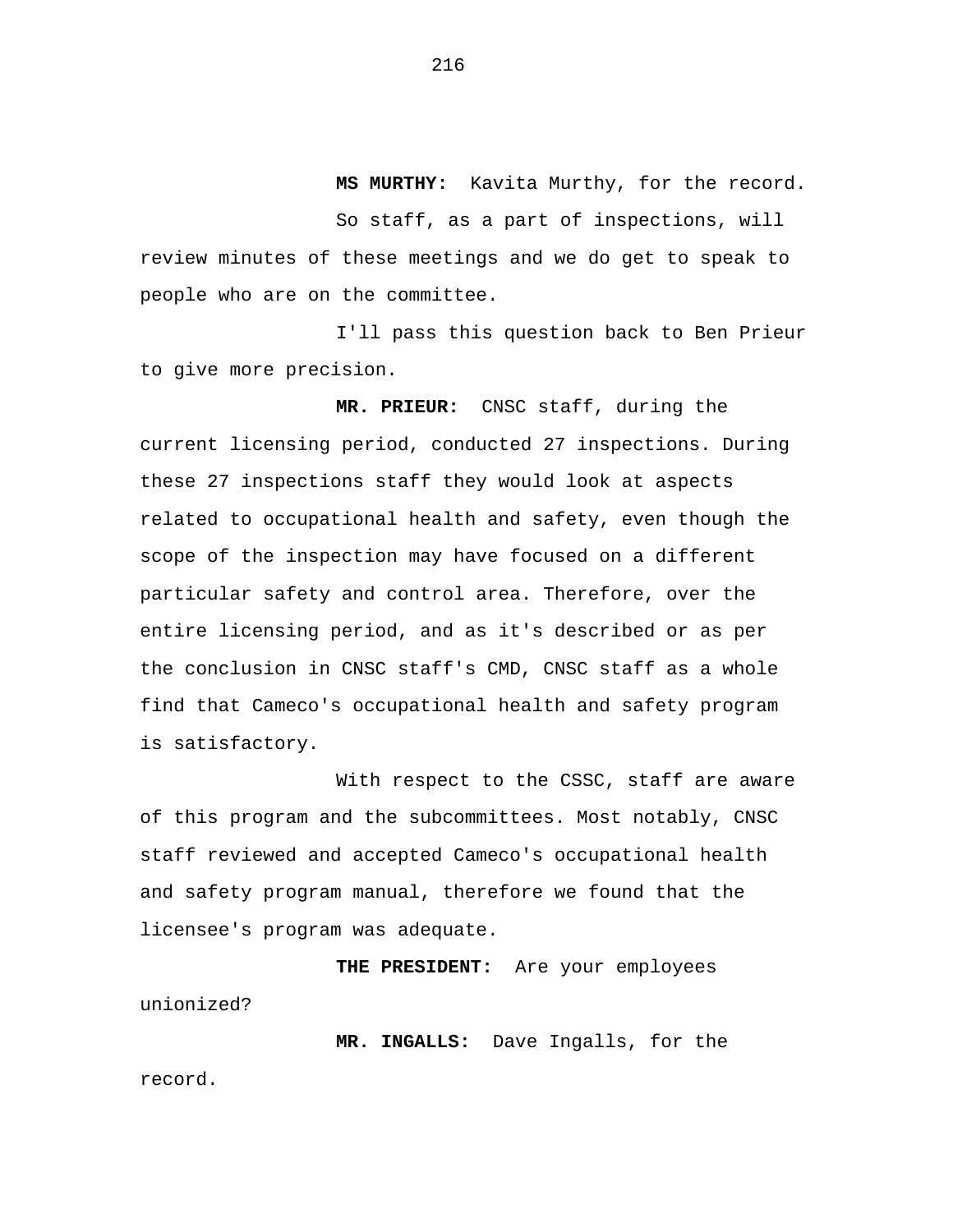Yes, our workforce is unionized. One of the aspects that they've been recognized on is that through the CSSC in development of that program it is relatively unique. I personally attribute a lot of our safety success over the last licence term to the development of the CSSC program, where we've seen our total recorded incident rate drop by over 50 per cent.

Our unionized workforce was actually recognized at the National Steelworkers Conference actually as a nationwide steelworkers conference for health and safety, and they were recognized for their efforts and contributions to the CSSC through the A.Q. Evans award. So it's quite a positive recognition for the union as well.

 **THE PRESIDENT:** So is that the equivalent of labour union or management union kind of committee?

 **MR. INGALLS:** Dave Ingalls, for the

record.

That's correct. It's basically the original joint health and safety or labour management, but on steroids so to speak.

 **THE PRESIDENT:** Okay, thank you.

 **MEMBER VELSHI:** So just to make sure that complacency isn't setting in. I mean, yes, you've got these awards and your total injury rate has come down. But your lost time injury performance is not down by a long shot,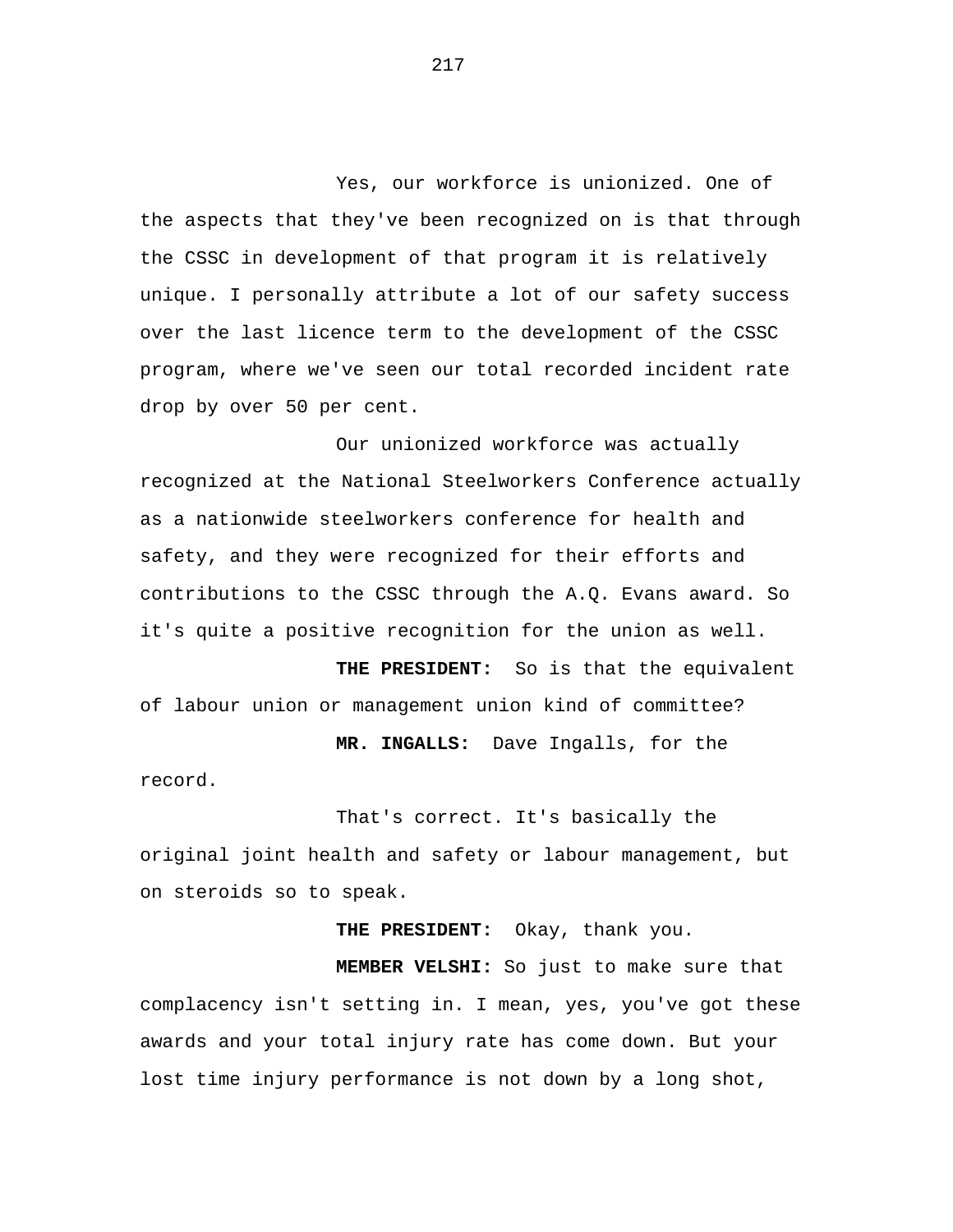right? You had two LTIs last year and two the first half of this year. So for a staff of 300, that's really high for this industry, is it not?

 **MR. INGALLS:** Dave Ingalls, for the record.

Our goal, our joint goal across the site is to strive for zero injuries. Until we get to zero injuries of any kind, our work's not done to improve health and safety.

To provide a bit of context around the last couple years of our lost time injuries, they were all I would say relatively minor in terms of a lost time injury. The two we had this year was one employee received -- they were cutting a piece of metal and pinched their finger, crushed the end of their finger. As they were placing the piece of metal down on a work bench, they got their finger pinched between the metal and the grounding clamp that was on the work bench.

The other lost time injury was an employee walking and they turned to look at another piece of equipment and their ankle folded over and they suffered a broken bone from that.

But all of these incidents, whether it be a first-aid or a medical-aid or a lost time injury, we investigate those immediately and implement corrective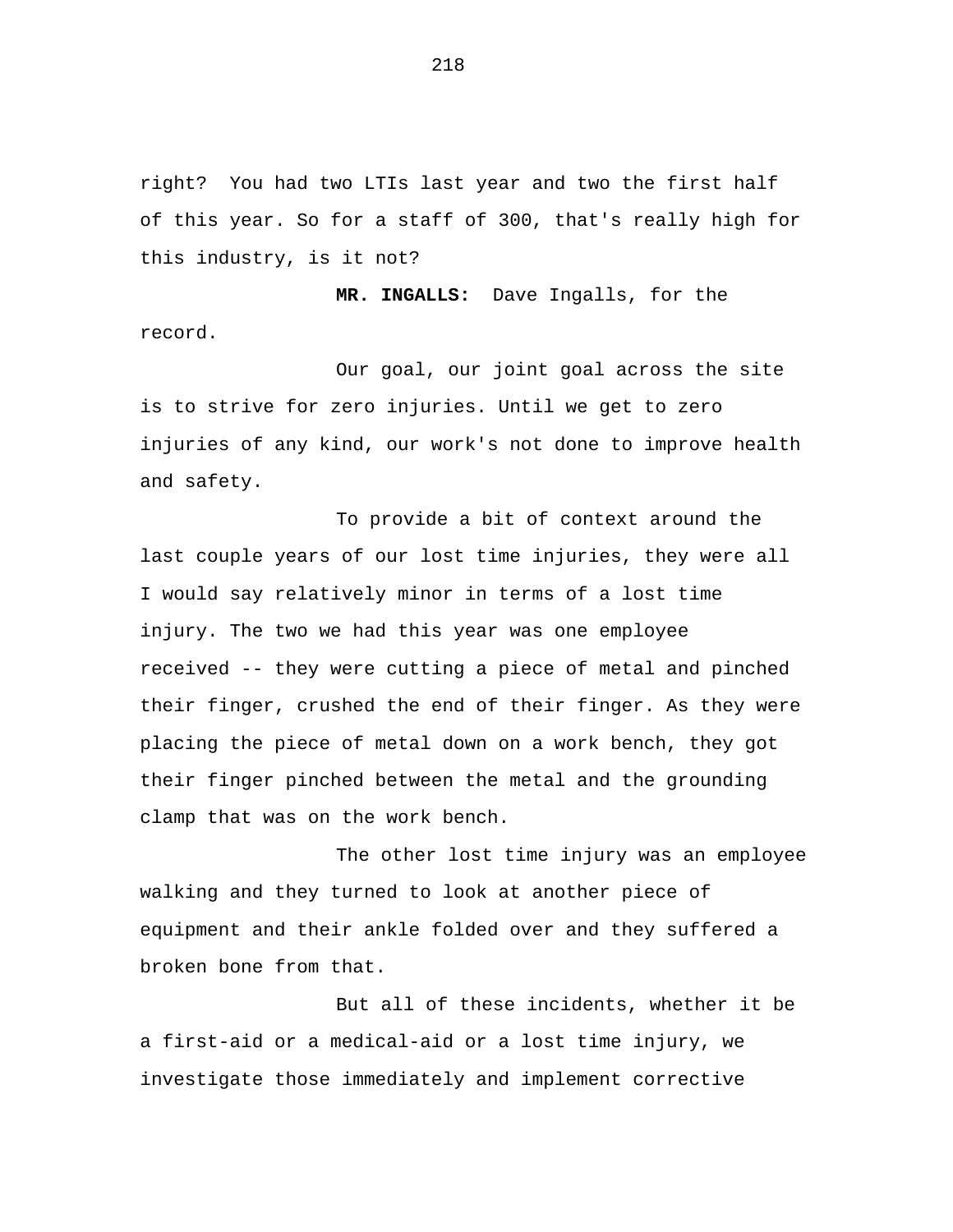actions to prevent reoccurrence.

MEMBER VELSHI: Fair enough. I think it's a comment for both your report and staff's report, that as I was reading the report there was no acknowledgement that this is not good performance. It was very much hurrah hurrah, we've done so well there. I think two in a staff of 300 is high, that pinched finger could have been a lost finger just as easily. So it could have been serious, even more serious.

 **THE PRESIDENT:** Okay, thank you.

**CMD 16-H8.13** 

**Written submission from Lou Rinaldi** 

 **MR. LEBLANC:** The next presentation is by Mr. Lou Rinaldi, the MPP for Northumberland-Quinte West, in CMD 16-H8.13. Any questions from the Members?

**CMD 16-H8.14** 

**Written submission from Diane Flesch** 

**MR. LEBLANC:** The next presentation or intervention is from Diane Flesch, in CMD 16-H8.14.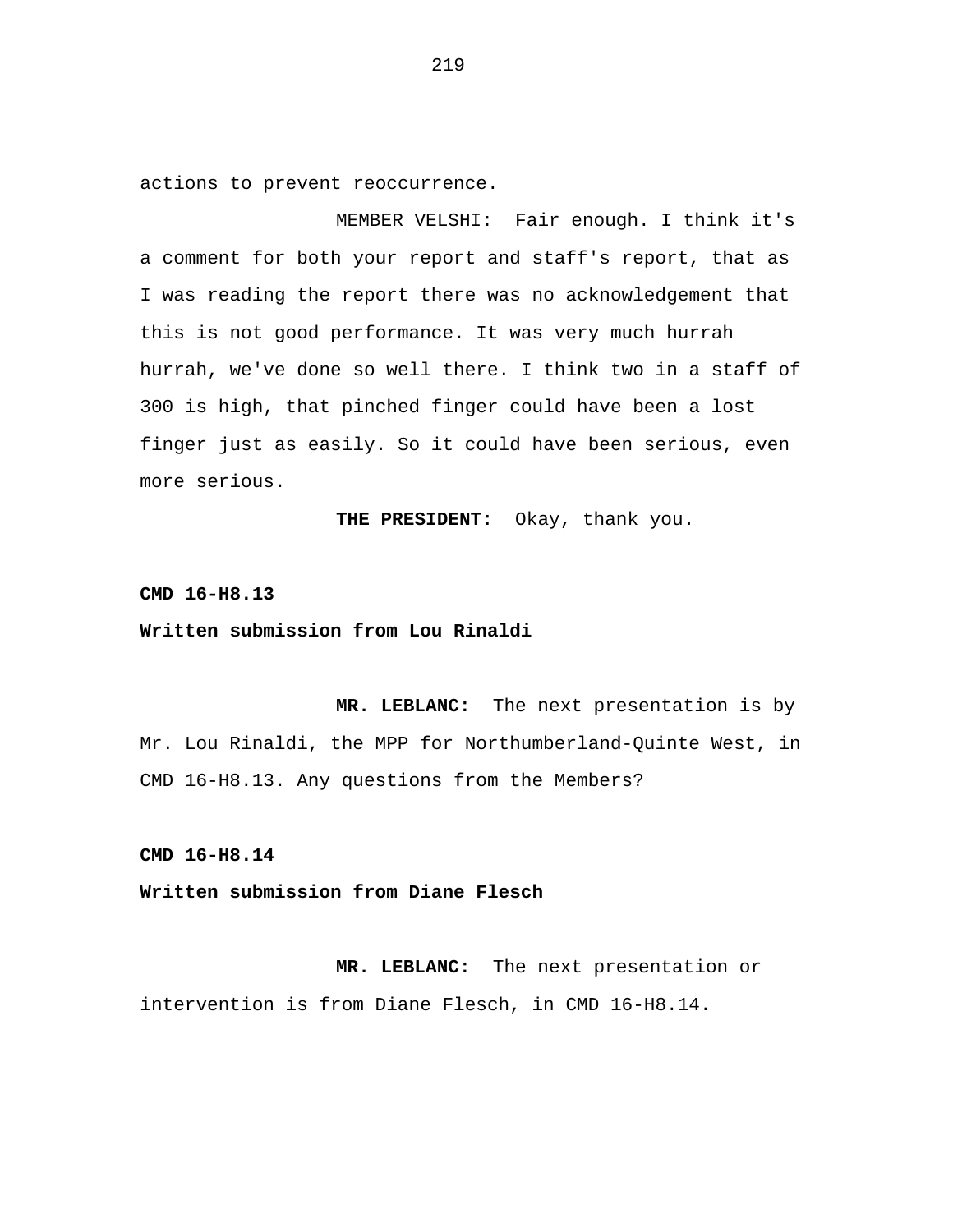**CMD 16-H8.15** 

**Written submission from Douglas Blundell** 

 **MR. LEBLANC:** The next presentation is from Douglas Blundell on behalf of the Port Hope and District Chamber of Commerce, in CMD 16-H8.15.

**CMD 16-H8.19** 

**Written submission from Lynda Kay** 

 **MR. LEBLANC:** The next submission is by Ms Lynda Kay on behalf of the Northumberland United Way, in CMD 16-H8.19.

**CMD 16-H8.23** 

**Written submission from Jeff Gilmer** 

**MR. LEBLANC:** The next submission is from Mr. Jeff Gilmer in CMD 16-H8.23.

**CMD 16-H8.28** 

**Written submission from Kevin Wharmby** 

**MR. LEBLANC:** The next submission is from Mr. Kevin Wharmby in CMD 16-H8.28.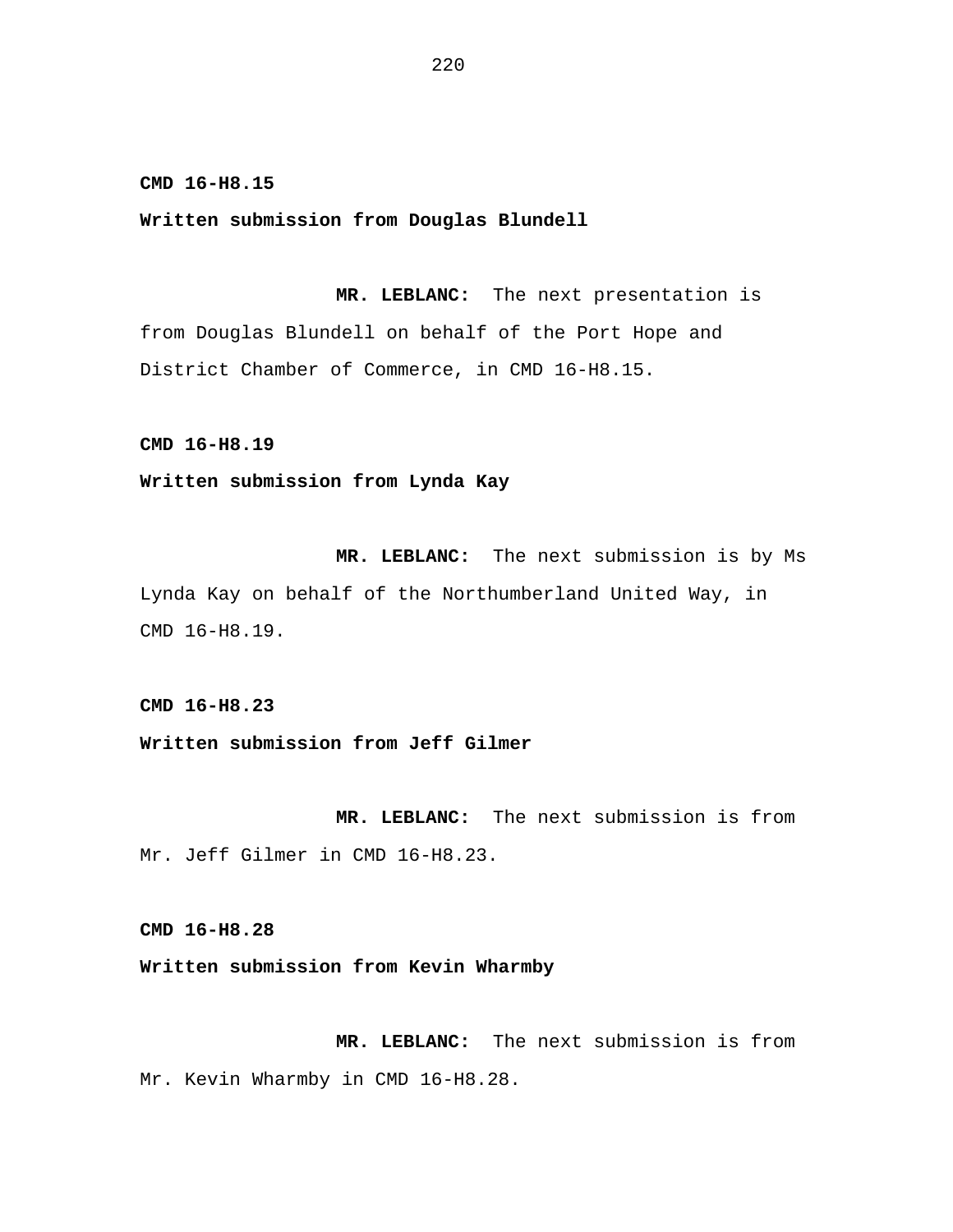**THE PRESIDENT:** So the intervention talks about the conversion facility holds countless tools. There are facilities from IAEA, emergency responders, local community members, et cetera.

Give me a feel as to how may tools do you do a year? Presumably, you have a day job, so who's doing the tools? Are all those things going away? How any IAEA kind of visits and audits do you get?

 **MR. INGALLS:** Dave Ingalls, for the record.

In terms of general tours, we do open our doors for community groups and members that are interested in coming and touring our facility. I don't have the number at my fingertips, the actual number of tours, but it's got to be a few dozen at least that we do throughout the year. An example that was listed here was the Northumberland paramedics, so we had over 100 Northumberland paramedics tour our facility.

Even some local interest groups. Another interesting one we had recently was it was called the ROMEO group, it was Retired Old Men Eating Out, is what the ROMEO group stood for.

--- Laughter/Rires

But they were interested in touring our facility and we opened our doors and toured them through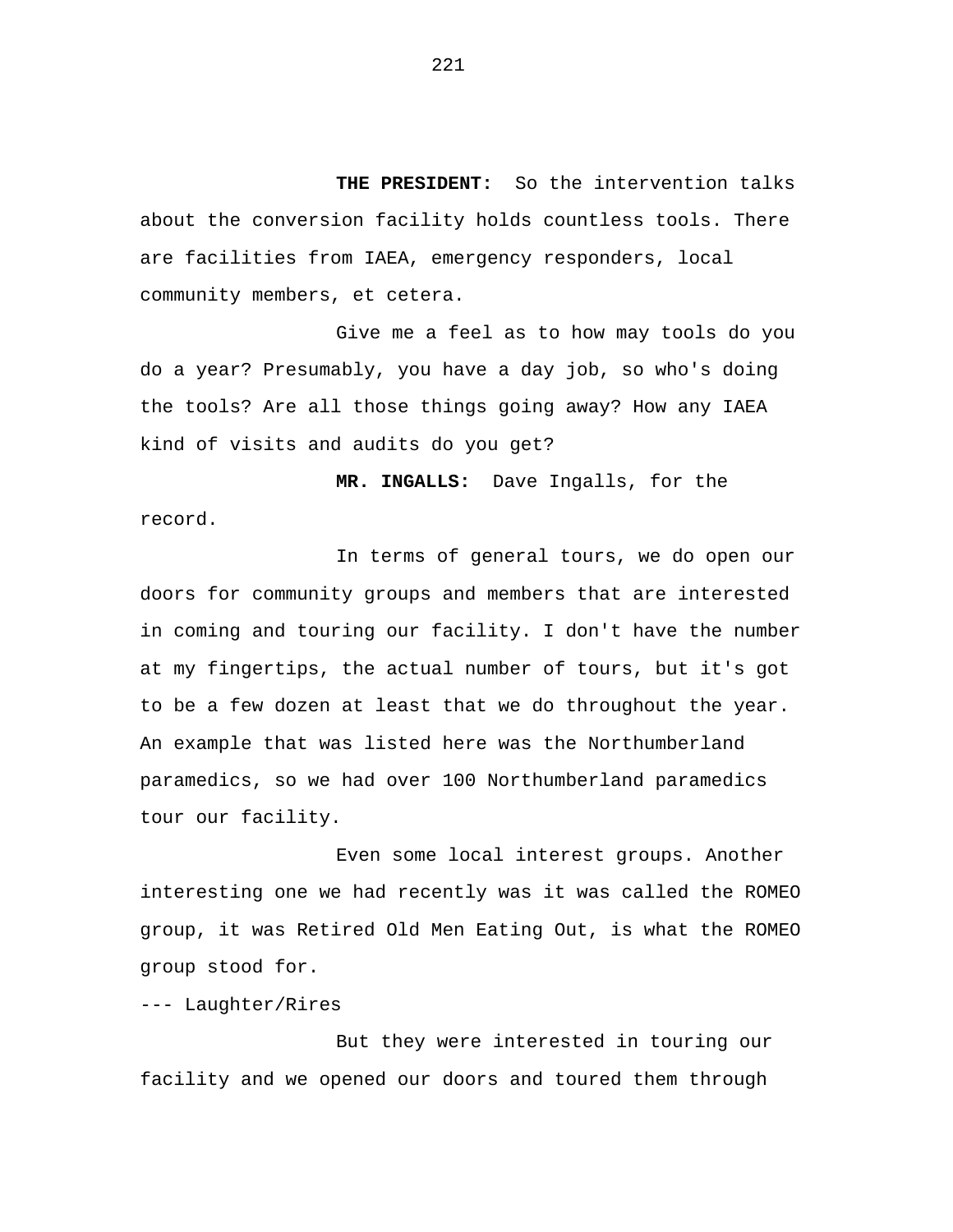the facility.

In terms of the IAEA inspections, we do have a number of IAEA inspections throughout the year. We have a number of short-notice random inspections, I'm not sure of the number off the top of my head, perhaps --

 **THE PRESIDENT:** I see somebody from staff willing to --

 **MR. INGALLS:** Oh yes.

 **THE PRESIDENT:** -- provide that.

 **MR. BURTON:** So for the record, my name is Patrick Burton, I'm a Senior Safeguards Advisor with the CNSC.

Cameco gets visited fairly frequently by the IAEA, they could run anywhere from three to five visits from the IAEA, inspections from the IAEA in a year. As Cameco just said, there's a few different kinds. The most frequent is a short notice random inspection where Cameco receives a 48-hour advance notice of the inspection. There are other types that have larger scopes, larger notification periods but, yes, so about three to five visits a year.

 **THE PRESIDENT:** Is that good, bad, too many, too little?

 **MR. BURTON:** So one of the roles that we play as the CNSC is to try and moderate the number of IAEA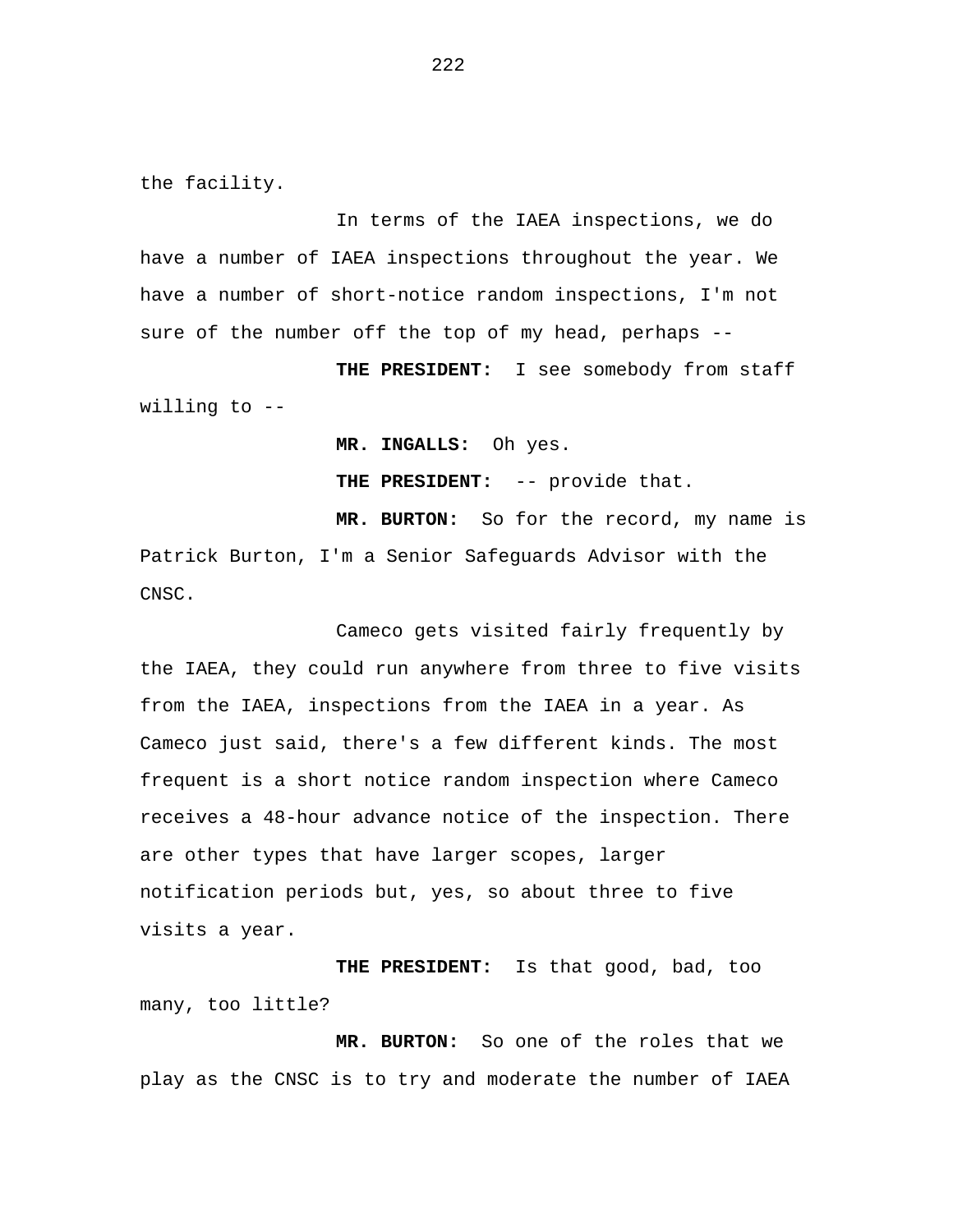inspections in Canada. We certainly want them to be able to fulfil their mandate, to be able to conclude that the nuclear industry in Canada is exclusively for peaceful purposes, but we want them to do that in as few inspections as possible.

So if we felt they could do it in less, we would encourage them to do that. But they are an independent organization, they have their own mandate and they have their own legal rights and, to a certain extent, the amount of activity they perform in Canada or at Cameco conversion specifically is up to them.

They view this facility as a unique facility in the world in terms of facilities that are under safeguards. So they look at it as a large complicated site with a large throughput. We remind them that throughput is naturally uranium and from a proliferation point of view is a relatively low risk. So there's always a back and forth on what the appropriate amount of IAEA inspections at the site is.

 **THE PRESIDENT:** Thank you.

**CMD 16-H8.30** 

**Written submission from Eugene Todd** 

 **MR. LEBLANC:** The next submission is from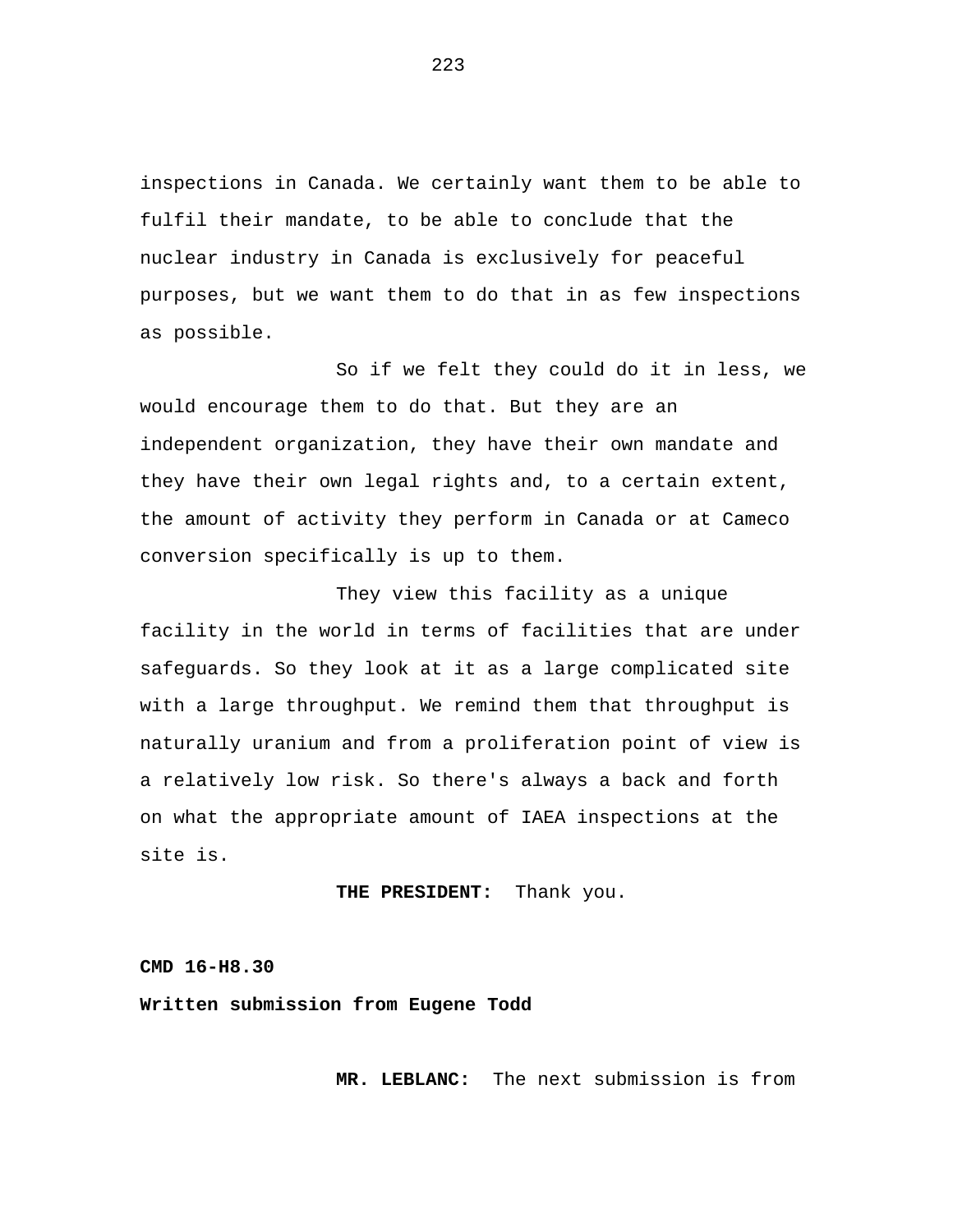Mr. Eugene Todd in CMD 16-H8.30.

**CMD 16-H8.32** 

**Written submission from Laurie Bradley** 

**MR. LEBLANC:** The next submission is from Ms Laurie Bradley in CMD 16-H8.32.

**CMD 16-H8.33** 

**Written submission from** 

**Habitat for Humanity Northumberland** 

**MR. LEBLANC:** The next submission is by the Habitat for Humanity Northumberland in CMD 16-H8.33.

**CMD 16-H8.36** 

**Written submission from** 

**United Steelworkers, Local 8562** 

**MR. LEBLANC:** The next submission is from the United Steelworkers, Local 8562 in CMD 16-H8.36.

I would note that there are a number of representatives from United Steelworkers, perhaps other locals that will be presented early tomorrow.

So any questions on this submission?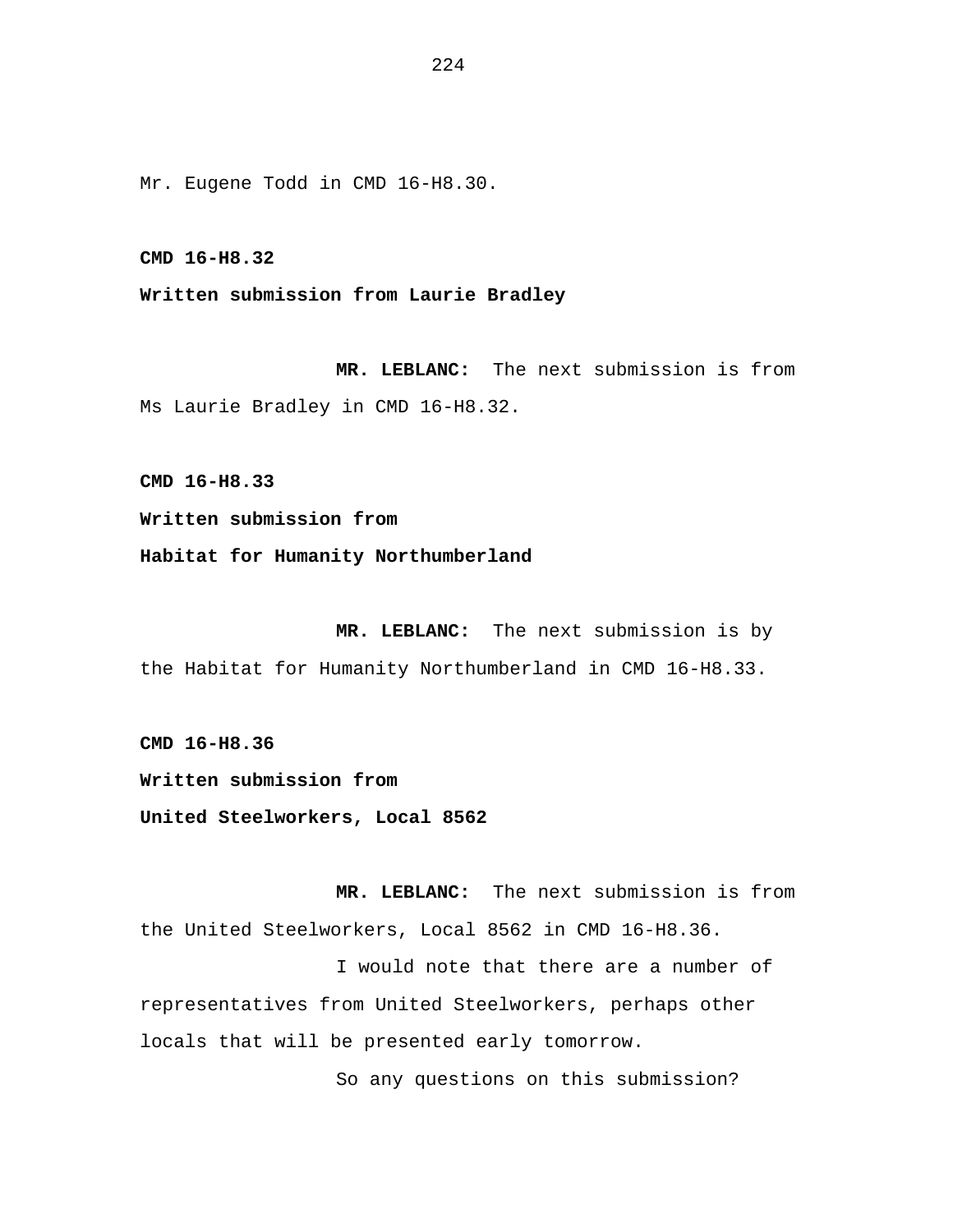Ms Velshi...?

**MEMBER VELSHI:** I mean I have a question, though I don't know whether I should wait for tomorrow, but let me ask and then you can tell me if I should.

So in this submission, the second last paragraph there is discussion around budget reductions and operational change. Can you elaborate on that, particularly as it may have implications on the areas that we are concerned in, where there have been changes in staffing, level of community support as a result of budget reductions, and what are these operational changes that are being referred to here?

**MR. INGALLS:** Dave Ingalls for the record.

As with all of the nuclear industry, our business has been challenging lately, and what is referenced in the CMD here is that some of the operational changes that have occurred at the site is we are not operating both of our plants at full capacity, so that leaves some time of the year when the plants aren't operating. We are taking advantage of that opportunity and redeploying our operators and employees to do work such as the early works that we have been doing for the Vision in Motion projects, for instance the equipment removals.

One of the overriding -- the overriding message with all of the operational changes and the budget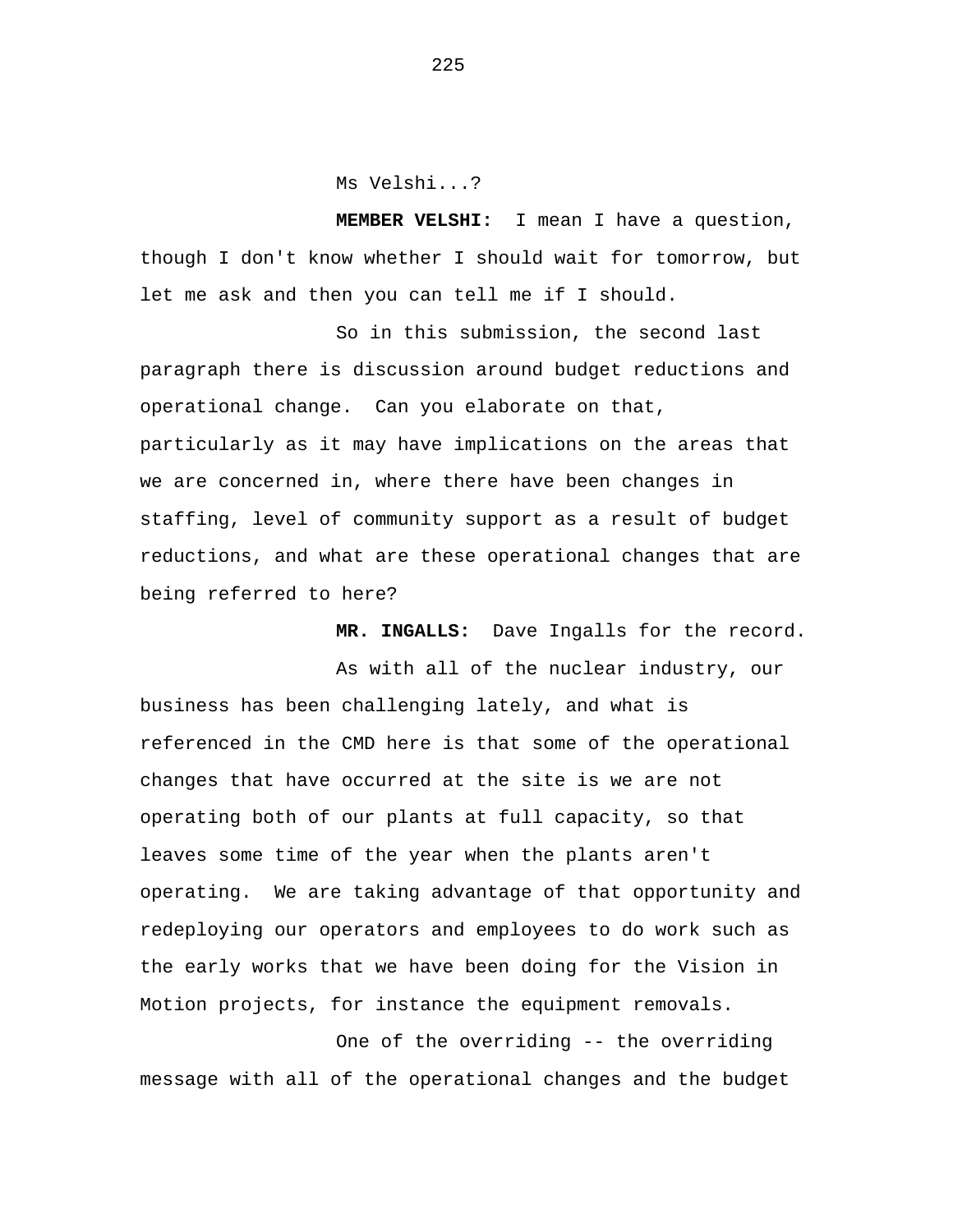constraints that we have is that no matter what changes we are making we cannot sacrifice our focus on safety or our protection of the environment and that remains our top priorities.

**MEMBER VELSHI:** And I know that a number of intervenors have commented on the fact that your production numbers have not been included in the CMD or in the staff CMD, and I'm sure we will discuss this further, but as a percentage of what your licence limit is, what has been your output over the licensing period?

**MR. MOONEY:** So it's Liam Mooney for the record.

On that, we do in our -- looking at our securities requirements, we have to be cognizant of what we disclose and don't disclose. So in our annual information filings we provide information around a mixed number that summarizes the production between the two. And it's a bit more complicated than that even because it involves chemical fuel manufacturing as well. So that's part of the reason we can say definitively that we are below the licence limit and the annual daily limit while we produce safely at the conversion facility.

**MEMBER VELSHI:** Thank you, and I know we will discuss this further probably tomorrow.

So as far as these budget reductions, and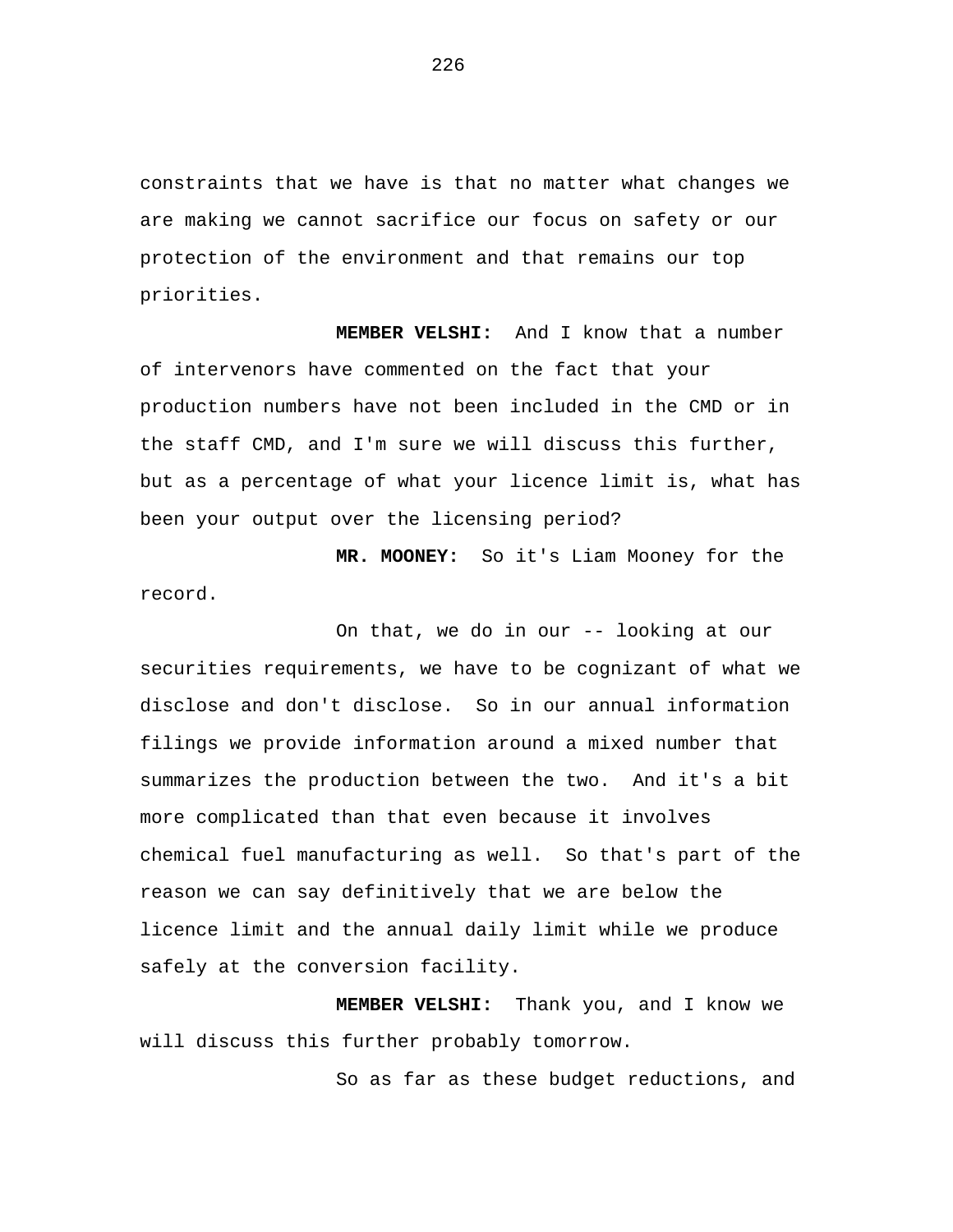you have seen a lot of intervenors here talking about the great community support from Cameco, has that changed in any way as a result of your reductions, budget reductions?

As we have been tracking our community support over the last five years, in fact we have seen community support increasing and really that's a testament to our employees, volunteers and our participation within the community that's reflective of that.

**MEMBER VELSHI:** Thank you.

**MEMBER McEWAN:** So I was a little

**MR. INGALLS:** Dave Ingalls for the record.

concerned by paragraph 3 in this intervention. The implication of this is that you randomly ask people on the shop floor to take over security responsibilities, with no expertise in the field. That's what it says. How does that fit with what we have heard from your security lead in one of your other --

**MR. INGALLS:** Dave Ingalls for the record.

That wasn't how those changes occurred. In fact, the change that we made within the security group was we actually expanded the number of security employees and we did that by recruiting from the street, so to speak, security professionals to increase our workforce. And the budget reductions that are referenced there is actually we displaced contract employees which cost more dollars than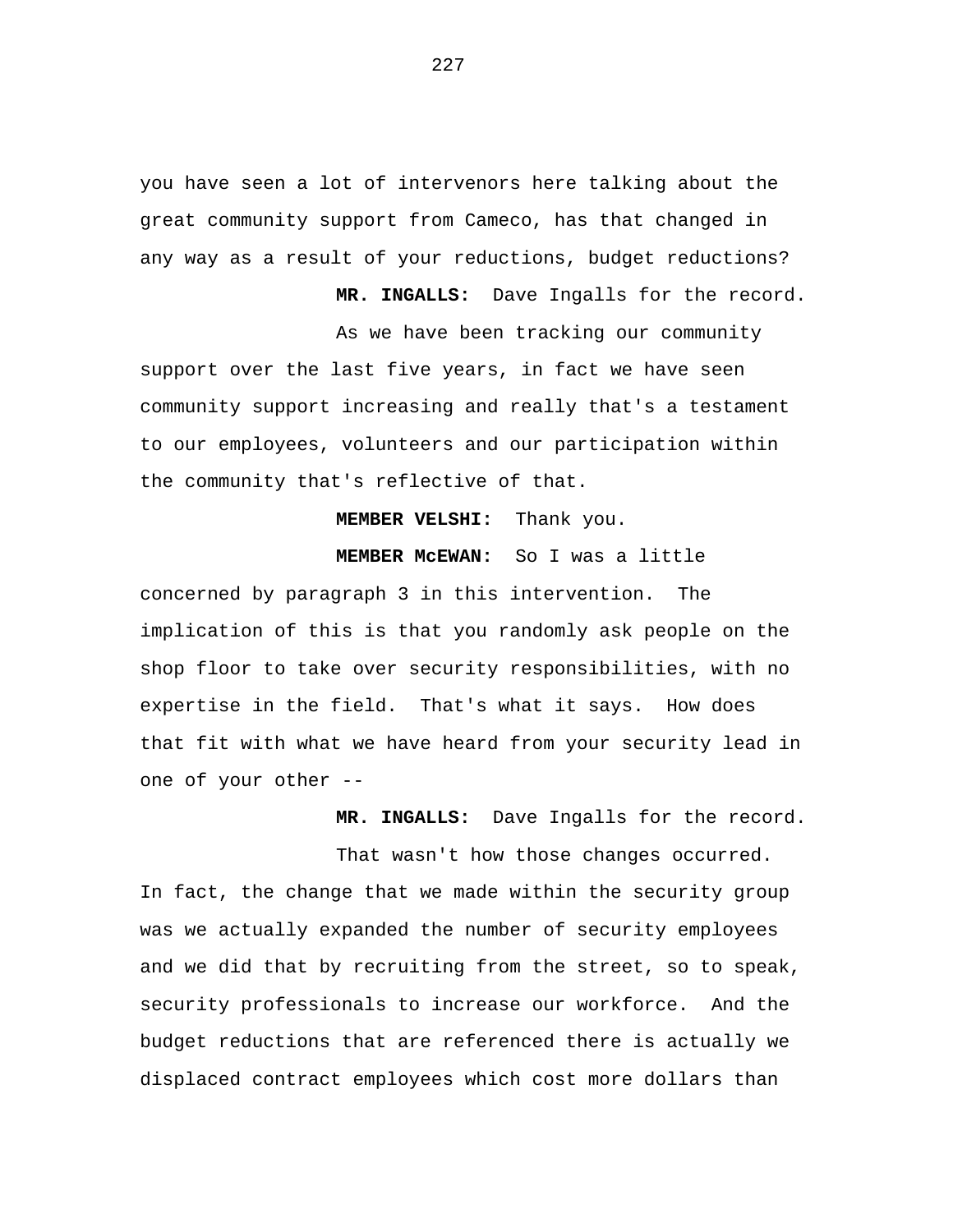our own employees, we displaced contract employees with Cameco employees and through that our employees at the conversion facility also took over some security functions at the Cameco fuel manufacturing facility. But all of the increase in the number of security guards as a result of that were all hired as professional security members.

**MR. MOONEY:** So it's Liam Mooney for the record.

I think it's important to clarify too, the individual is from USW Local 8562, which is the Local that represents the security guards. So when you get to the third paragraph, he's talking about members of that Local being asked to move.

**THE PRESIDENT:** In the same way, one should look at the next paragraph and explain that to me. They seem to be happy with taking emergency responder team of the emergency medical team. I didn't understand what happened there.

**MR. INGALLS:** Dave Ingalls for the record. We made some changes within our emergency response team and emergency medical teams during the licence period, and really the changes there was we wanted to ensure we had emergency medical team members available 24/7 throughout our operation. Historically, our emergency medical team were a group of volunteers and we had a hard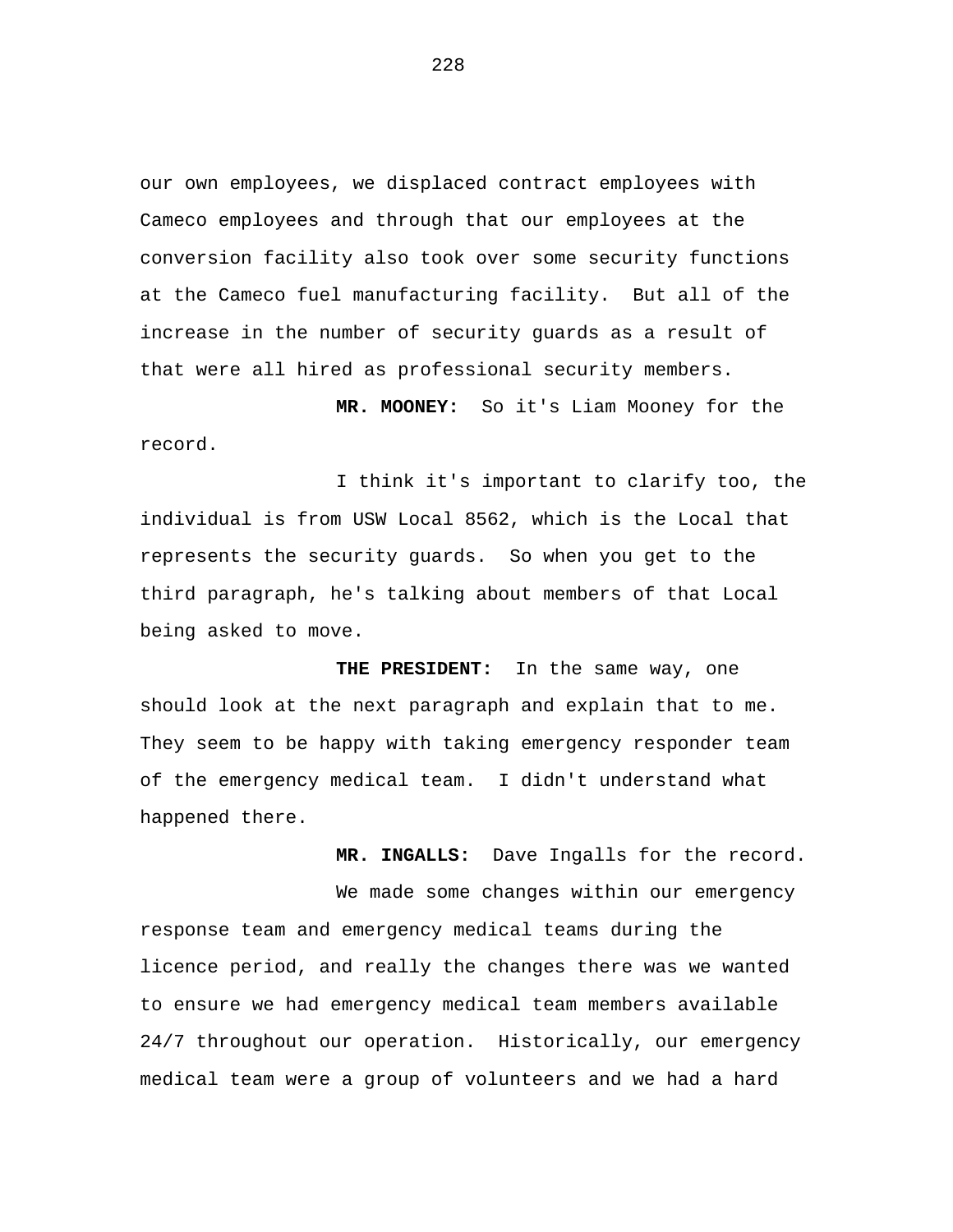time because most of them were on day shift only covering the shift work. With the security group, which is who this Local represents, they represent a good portion of our emergency response team as well, they are at the site 24/7, they already have the skill set for emergency response from the fire and the chemical response. Adding the medical part onto their qualifications made sense.

**THE PRESIDENT:** So, staff, are you happy with this change in the emergency management and why did it come from Cameco and not from staff doing a -- if the emergency management wasn't available 24/7, that would have been a deficient kind of a thing. So I'm trying to figure out -- it's a good idea, I think everybody accepts that, but who triggered the idea?

**MR. INGALLS:** Dave Ingalls for the record. It was initiated by Cameco. And to be clear, EMT stands for Emergency Medical Team, not Emergency Management Team. So we do have minimum complements that we need to maintain at our site at all times, which represents our emergency response team.

**THE PRESIDENT:** But it does say emergency responder team members assume the emergency medical team.

> **MR. MOONEY:** That's correct. **THE PRESIDENT:** So to me that's sort of -- **MR. MOONEY:** They assume greater training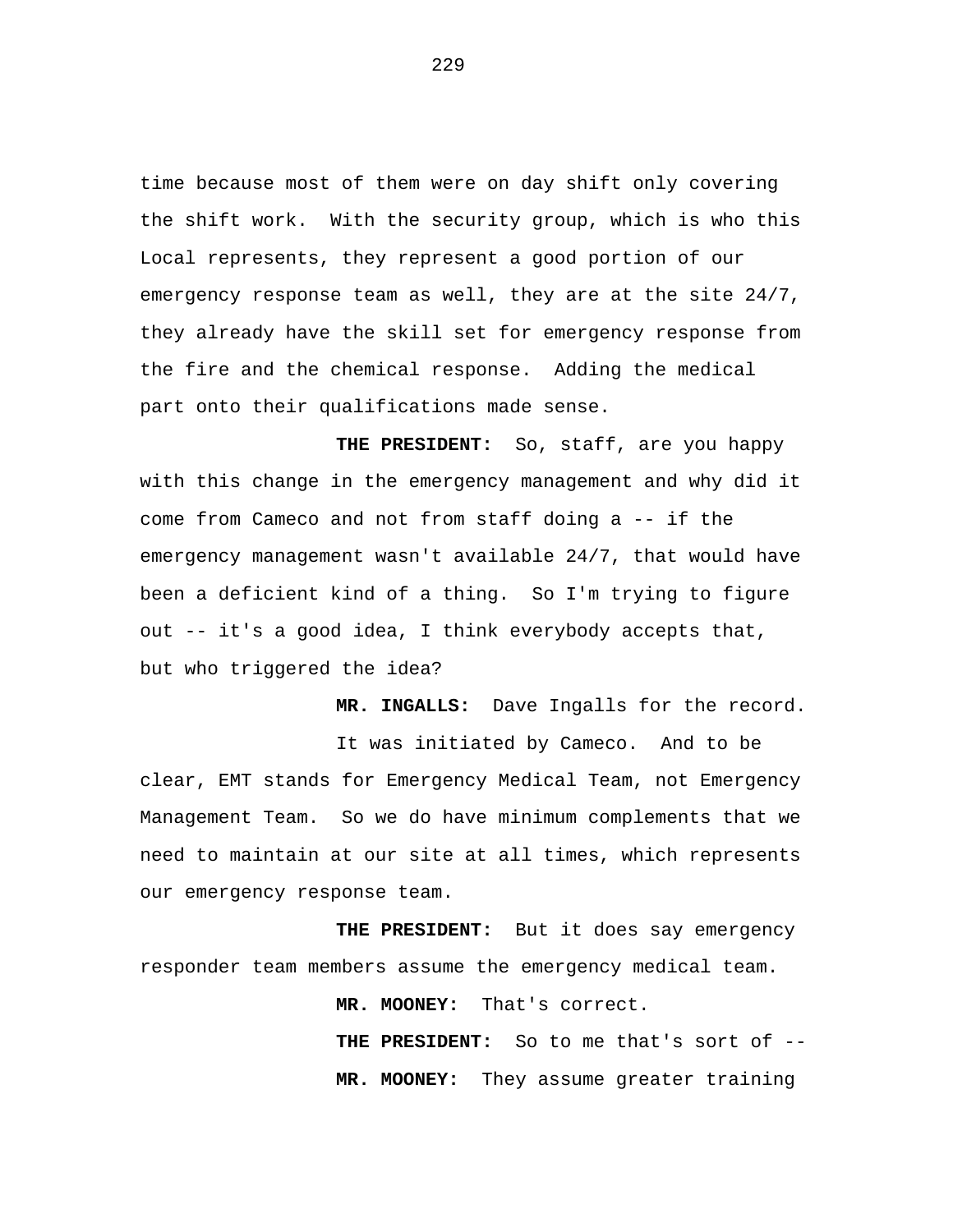and greater responsibilities within their role.

**THE PRESIDENT:** Right.

Any comments from staff?

**MS MURTHY:** Kavita Murthy for the record.

I will give you a general comment and maybe we can go back to this tomorrow because Peter St. Michael, who is the specialist who looks at emergency preparedness, is not in Ottawa.

But generally, the requirement for Cameco to conduct emergency exercises is a requirement that we monitor very closely. We go and CNSC staff will be present when these exercises take place. They make sure the right type of people in the right numbers are present when these exercises are taking place.

I know there have been full-scale exercises both in cooperation with the municipality and the local fire and emergency response teams as well as internal to Cameco emergency exercises that have been conducted.

If the Commission would like more detail, we will ask to respond to this question more fully tomorrow.

> **THE PRESIDENT:** Thank you. Marc...?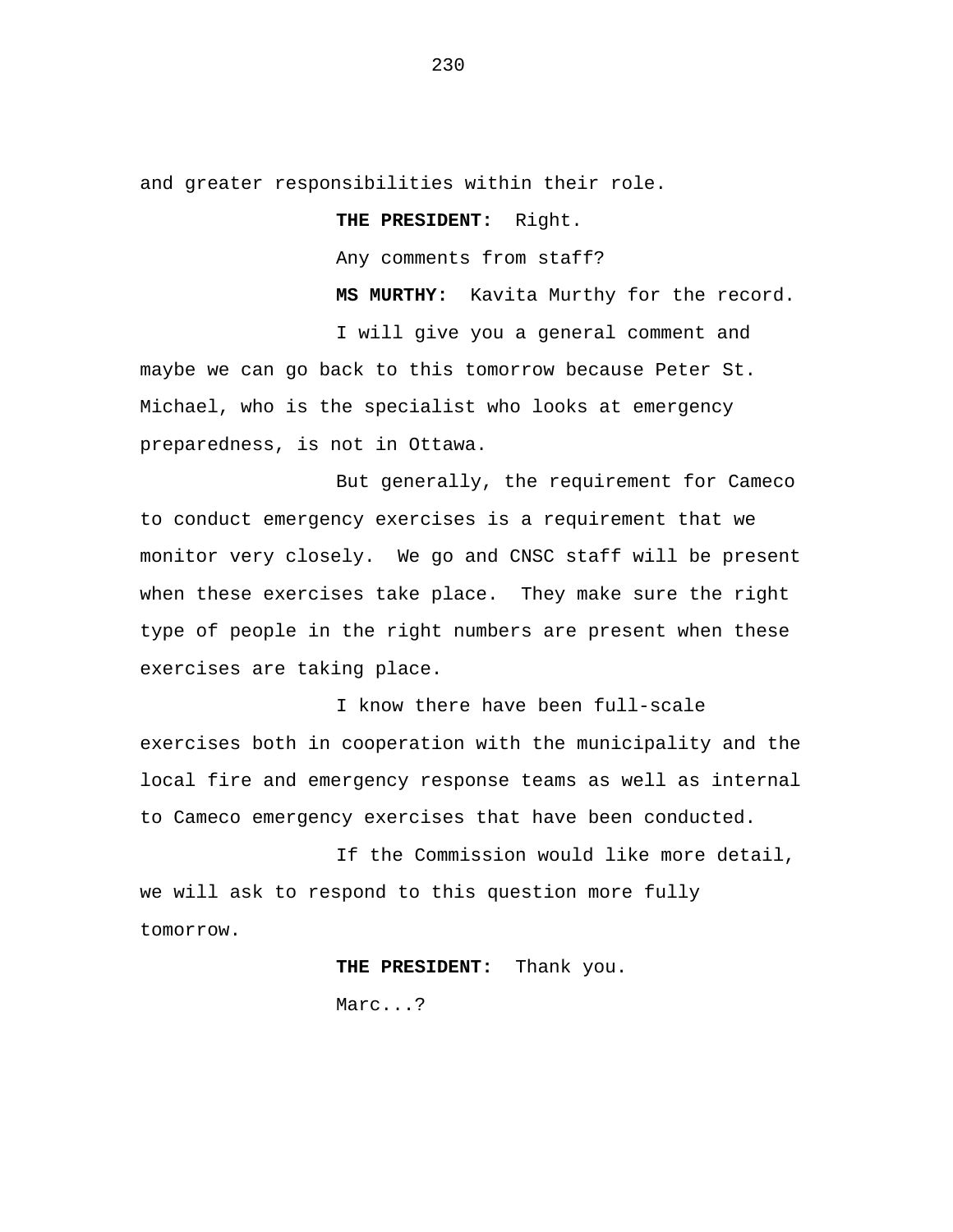**CMD 16-H8.39** 

**Written submission from YMCA Northumberland** 

**MR. LEBLANC:** The next submission is from the YMCA Northumberland in CMD 16-H8.39.

**CMD 16-H8.40** 

**Written submission from Women in Nuclear Canada** 

**MR. LEBLANC:** The next presentation is from Women in Nuclear Canada in CMD 16-H8.40.

**THE PRESIDENT:** I'm looking at the report by EnviraMet which was appended to this submission and on page 8 they are talking about "42 business processes have been developed, documented and implemented." Can somebody explain what does that mean?

**MR. INGALLS:** Dave Ingalls for the record.

Those business processes referenced there is referring to our operation reliability program that we have implemented during the licence period. Some examples of business processes referred to there would be for instance the documentation of our planning and scheduling processes. Another business process could be the development of acid management plans for a piece of equipment.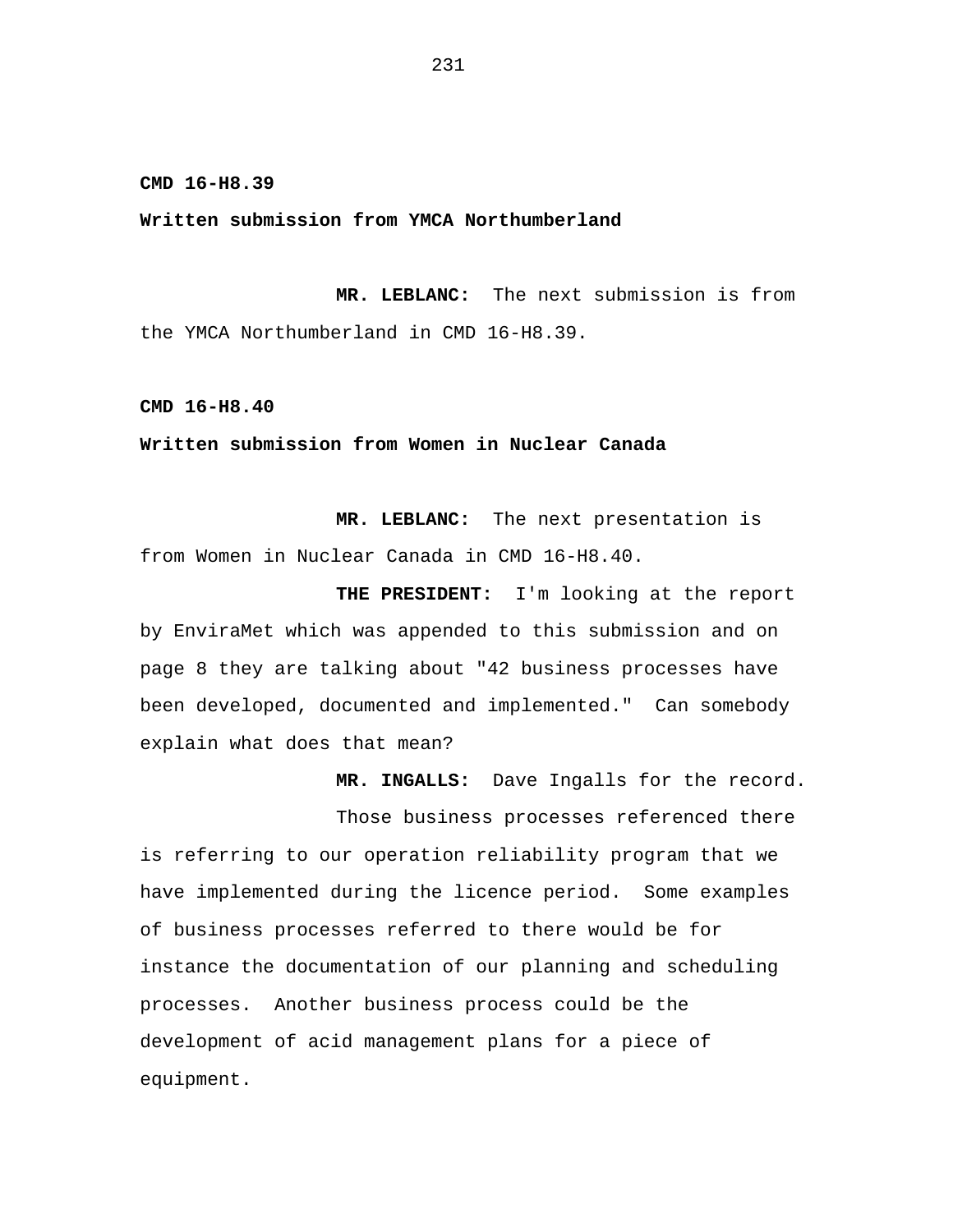Through our operation reliability plan we evaluate all of our business processes around reliability and basically form new white papers to how to improve those and those are the business processes that are referenced here.

**THE PRESIDENT:** So I read this to mean, and maybe that's wrong, that it was sort of new. I assumed you always had business processes documented indicators. That gave the impression it was something new here.

**MR. INGALLS:** Dave Ingalls for the record.

For most cases we did have existing

documented processes for these. As we went through the operation reliability program we enhanced those programs or improved them to increase their effectiveness.

 **THE PRESIDENT:** Oh yeah, we know all about documenting processes. Any other -- this is an inside joke.

--- Laughter / Rires

**THE PRESIDENT:** Anybody else? Ms Velshi...?

**MEMBER VELSHI:** When you do your public opinion surveys, is there a big difference by gender on level of support for your operations?

> **MR. CLARK:** Dale Clark for the record. Not that I recall. We do look at that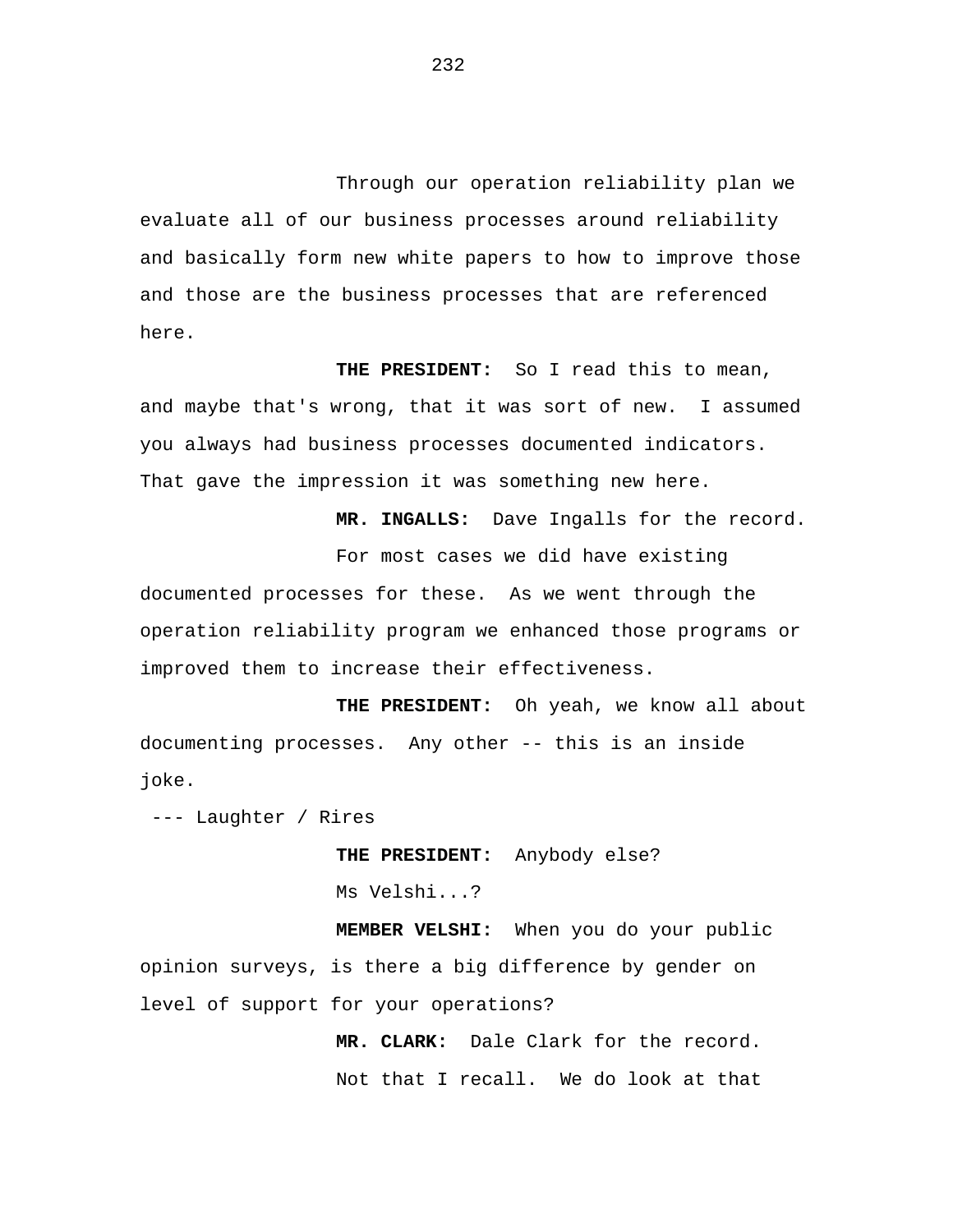data. We have a pretty extensive polling and there has been a lot of discussion over that polling. We can take a look at that more closely and address that tomorrow if there is. Not that I recall though.

**MEMBER VELSHI:** That would be helpful. Thank you.

**CMD 16-H8.44** 

**Written submission from John Morand** 

**MR. LEBLANC:** And the last written submission is from Mr. John Morand in CMD 16-H8.44.

I note that Mr. Morand will be making a verbal presentation on Thursday morning and that most of this submission pertains to the Port Hope Area Initiative. So I don't know if the Members have any questions on perhaps the first point of this, the rest of it going to --

No?

**THE PRESIDENT:** Yes, we will do it then. **MR. LEBLANC:** Yes. Good.

--- Pause

**MR. LEBLANC:** So this ends this portion of the hearing. We will resume tomorrow morning at 8:30 with the remaining 18 oral presentations and I wish everyone safe travels and perhaps a long election night awaiting us.